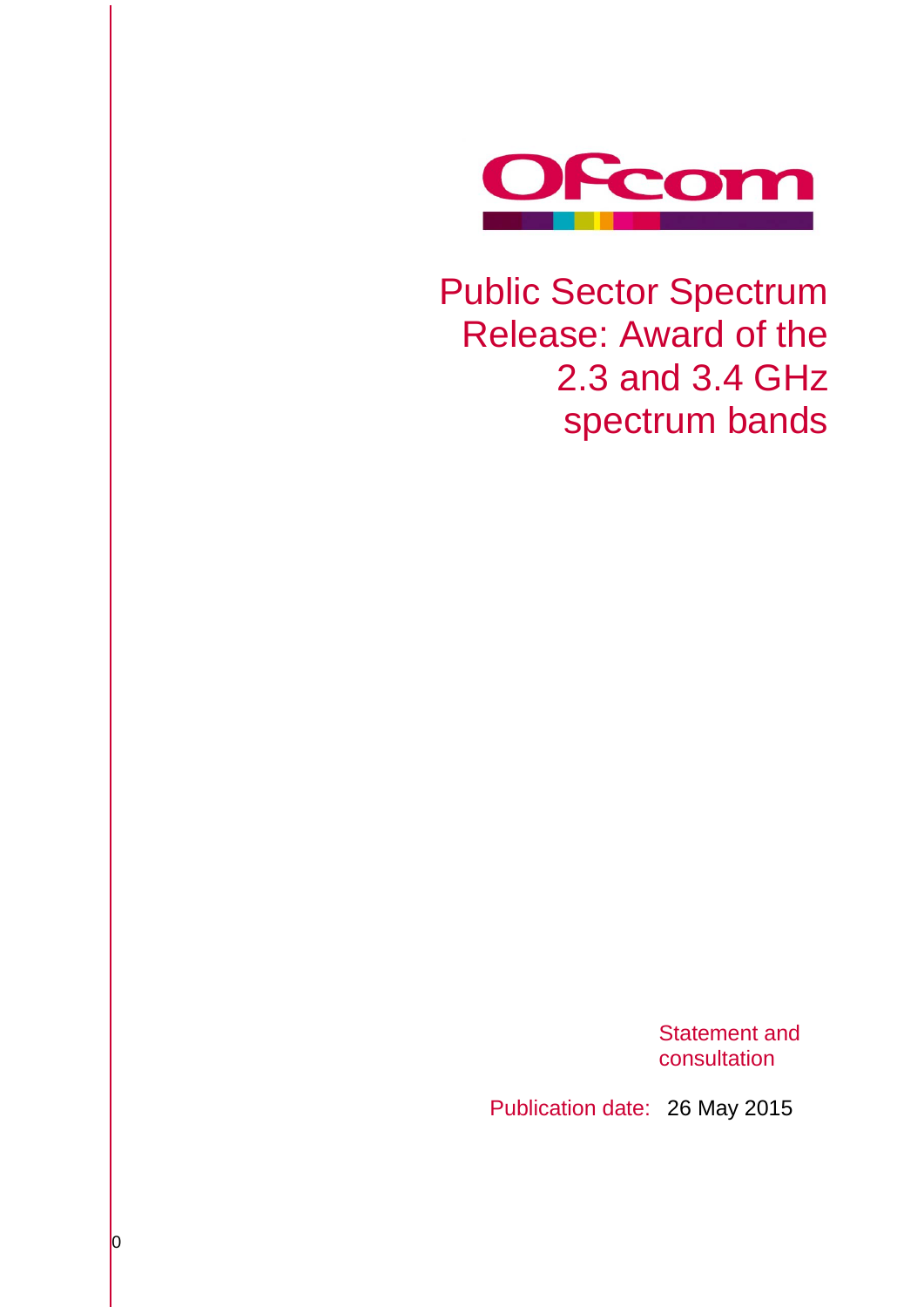# About this document

This document sets out Ofcom's decisions on a number of issues connected with the award of the 2.3 and 3.4 GHz spectrum bands, including the auction design and process; the coexistence of new and existing uses of the frequencies to be awarded; and the licence conditions we will attach to the spectrum.

Additionally, the document seeks stakeholder views on options for proceeding with the award in light of changes to market circumstances. This includes the option of reducing the volume of spectrum to be awarded.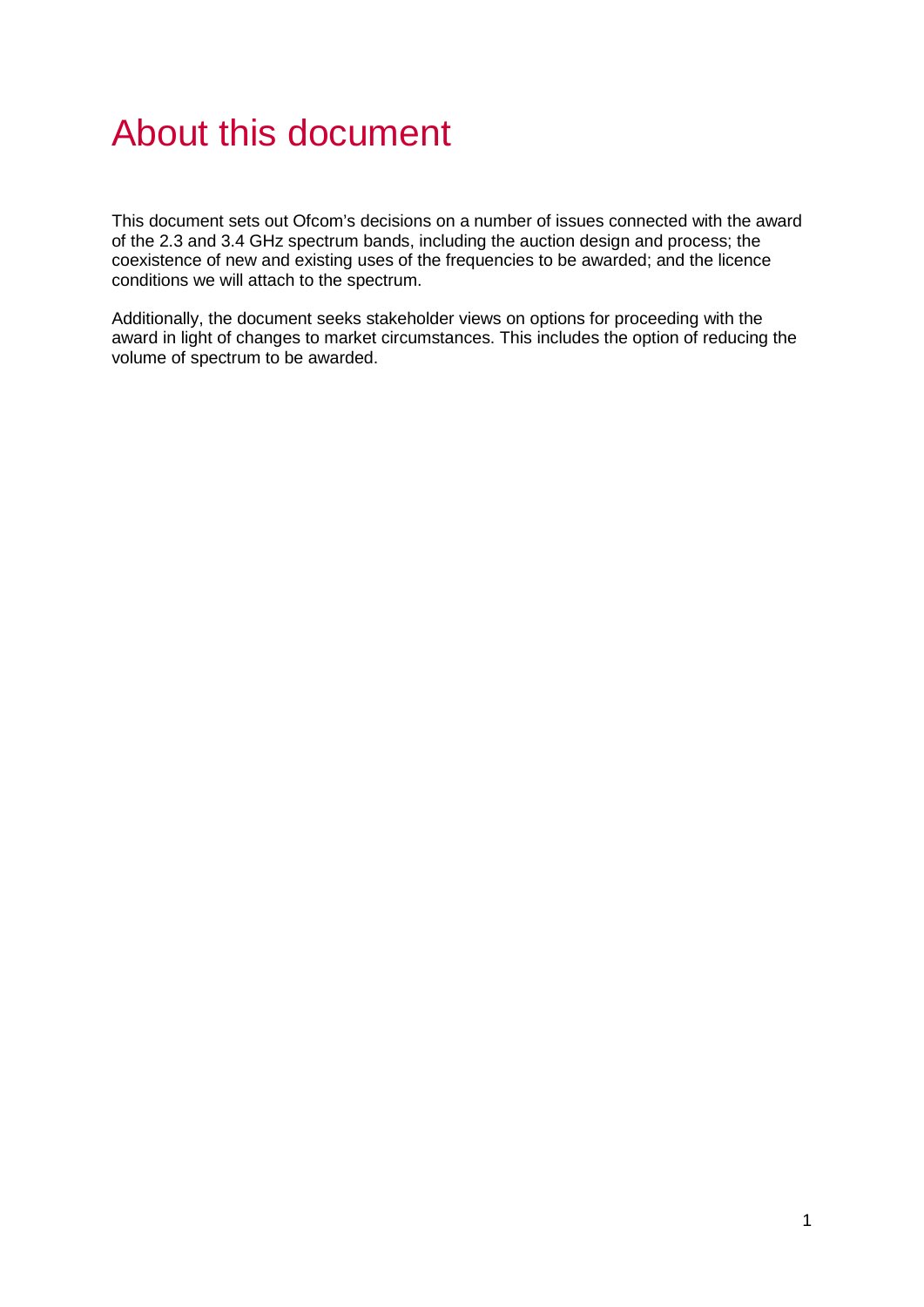# **Contents**

| <b>Section</b> |                                                       | Page |
|----------------|-------------------------------------------------------|------|
| 1              | <b>Executive summary</b>                              | 3    |
| $\overline{2}$ | Introduction                                          | 8    |
| 3              | Consultation on options for proceeding with the award | 12   |
| $\overline{4}$ | Award process and auction design                      | 15   |
| 5              | UK Broadband and contiguity                           | 32   |
| 6              | <b>Technical coexistence issues</b>                   | 34   |
| 7              | Non-technical licence conditions                      | 49   |
| 8              | <b>Technical licence conditions</b>                   | 58   |
| Annex          |                                                       | Page |
| 1              | Responding to this consultation                       | 78   |
| $\overline{2}$ | Ofcom's consultation principles                       | 80   |
| 3              | Consultation response cover sheet                     | 81   |
| 4              | Auction design                                        | 83   |
| 5              | Illustrative auction procedures                       | 109  |
| 6              | Example 2.3 GHz licence                               | 127  |
| 7              | Example 3.4 GHz licence                               | 139  |
| 8              | Glossary of terms                                     | 151  |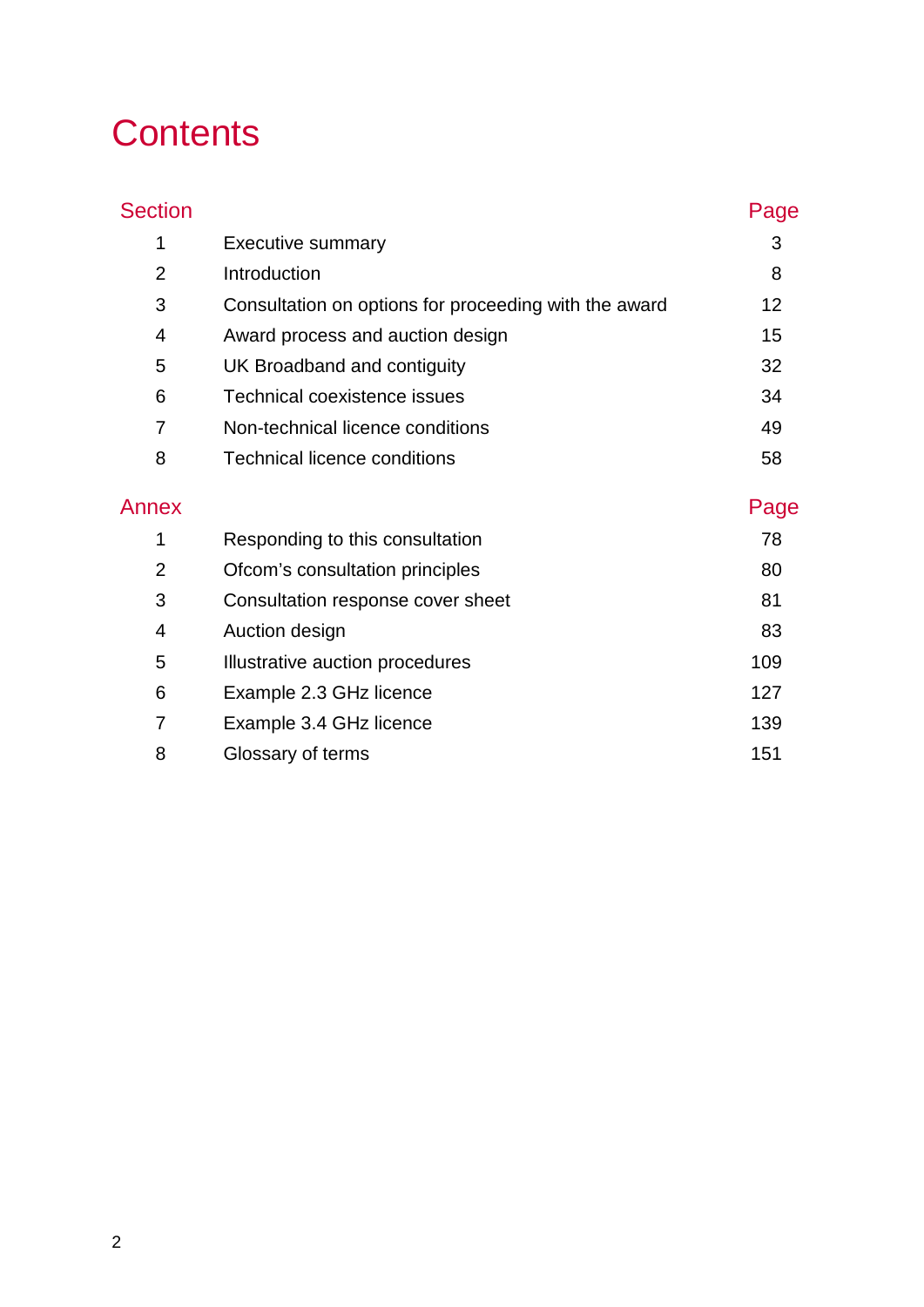## **Section 1**

# <span id="page-3-0"></span>**Executive summary**

- 1.1 This document is both a statement and a further consultation on an award of the 2.3 and 3.4 GHz spectrum bands.
- 1.2 The statement element of the document sets out Ofcom's decisions on a number of issues that have been the subject of earlier consultations, including the auction design and process; the coexistence of new uses of the frequencies to be awarded alongside existing uses in neighbouring bands; and the technical and non-technical licence conditions.
- 1.3 The consultation element invites responses from stakeholders on options for proceeding with the award in the light of potential changes in the mobile market.
- 1.4 The 2.3 and 3.4 GHz award bands will be released by the Ministry of Defence (MOD) as part of the Government's Public Sector Spectrum Release (PSSR) programme to make 500 MHz of spectrum available for civil use by 2020. The spectrum is likely to be of interest to mobile broadband operators.

# **Consultation**

- 1.5 Since the publication of our earlier consultations, two announcements have been made which could change the nature of the mobile market: On 5 February 2015, BT announced its intention to acquire EE. Then, on 24 March 2015, it was announced that Hutchison Whampoa (owner of the H3G network i.e. 'Three') had reached agreement to acquire O2 from its current owner Telefonica. If the H3G/O2 transaction were to proceed, it would reduce the UK wholesale mobile market from four operators to three.
- 1.6 It is not Ofcom's role to decide whether it would be appropriate for these transactions to take place – this will be considered by the relevant competition authorities<sup>[1](#page-3-1)</sup>.
- 1.7 Ofcom's principal duty is to further the interests of consumers in relevant markets, where appropriate by promoting competition. We also have a duty to secure the optimum use of spectrum. In doing so, we consider it is important to have as many tools as possible at our disposal, particularly where market conditions may change.
- 1.8 We therefore seek the views of stakeholders on the *option* of withholding some of the available spectrum from the 2.3 and 3.4 GHz award. We would proceed with an auction of the bulk of the available spectrum and award any withheld frequencies at a later date, in light of market conditions.
- 1.9 We believe this option may be preferable to the alternatives of a) delaying the whole auction until market conditions are clearer; or b) proceeding with an auction of all the newly available spectrum regardless. We believe either of these alternatives could result in an inefficient use of spectrum.
- 1.10 Our initial thinking is that it may be appropriate to withhold around 60 MHz of the 190 MHz of spectrum available. However, we invite stakeholder views.

<span id="page-3-1"></span> $1$  The UK Competition and Markets Authority or the European Commission.  $\overline{a}$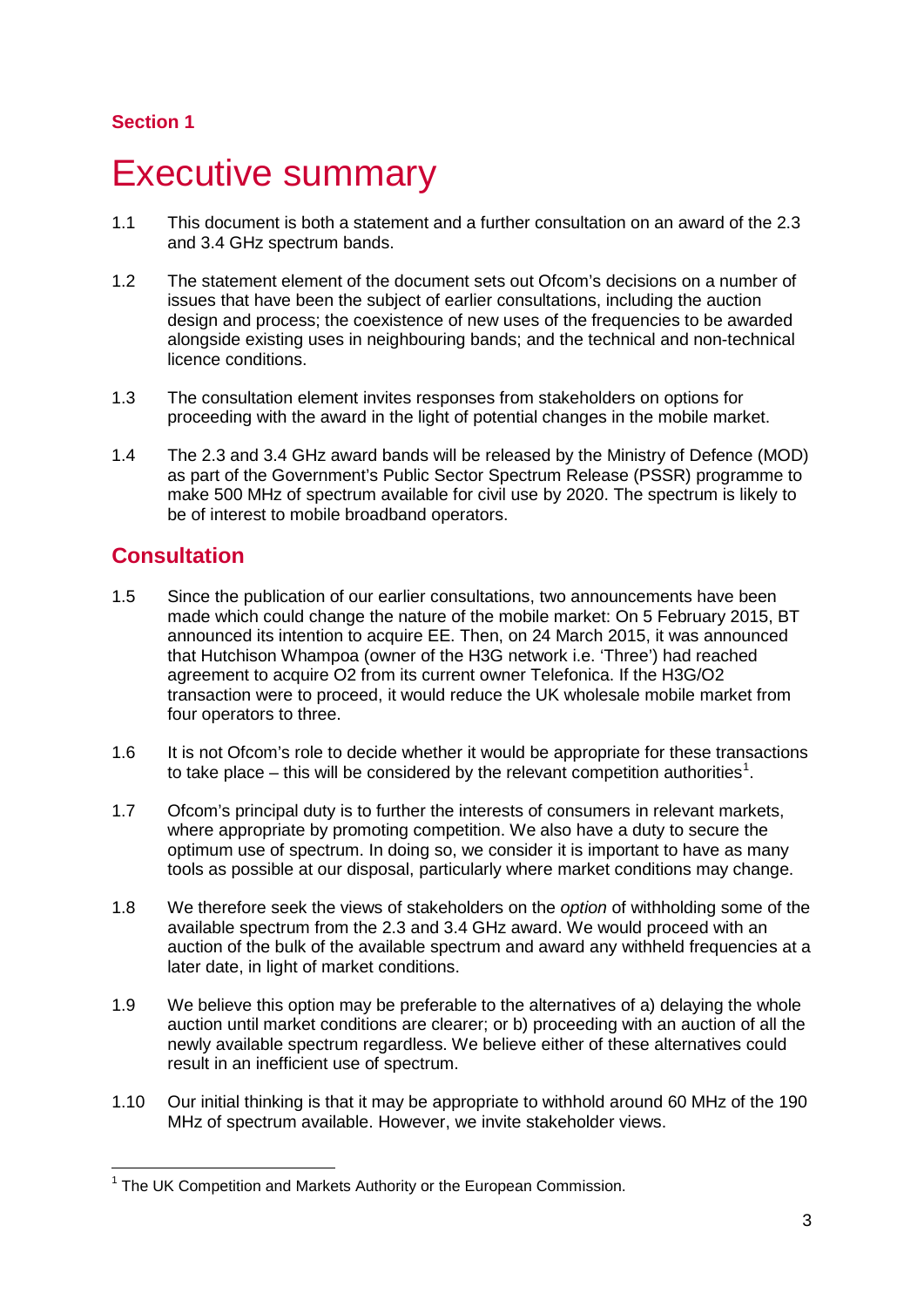# **Statement on issues addressed in previous consultations**

#### **Auction design**

- 1.11 Having considered responses to our November 2014 consultation we have decided to conduct the 2.3 and 3.4 GHz award using a Single Multi-round Ascending (SMRA) auction process. We have considered arguments in favour of alternative auction formats, including a Combinatorial Clock Auction (CCA). However, we have concluded that the additional complexity of a CCA process is not justified in this case.
- 1.12 The particular assumptions on which we based our recommendation for an SMRA format, and the severity of the residual risks of this format, would not be significantly affected if we decided to hold back some of the frequencies. Our decision on auction format will therefore stand, because the SMRA auction is sufficiently robust to cope with all anticipated circumstances.
- 1.13 We have revised our proposals on the lot sizes to be offered in the auction in light of consultation responses. We had proposed auctioning all the available spectrum in lot sizes of 5 MHz, because we believed this would ensure the greatest possible flexibility.
- 1.14 After careful consideration of responses, we still consider 5 MHz lots to be the best option for the 3.4 GHz band. This is because there are a range of potential uses of the spectrum in this band, and it remains appropriate for us to enable maximum flexibility.
- 1.15 However, in light of its likely use for LTE, we have decided that the 2.3 GHz spectrum will be awarded in 10 MHz lots. Our decisions on synchronisation for the 2.3 GHz band (see below) mean there is unlikely to be a need for any of the available spectrum to be used for guard bands to avoid interference. Therefore, 10 or 20 MHz channels are likely to be preferred. The award of 10 MHz lots means there is no need for us to have a minimum requirements option for the 2.3 GHz spectrum.
- 1.16 We have also finalised our decisions on a range of more detailed aspects of SMRA auction design including information disclosure; a ranking rule to assign standing high bids; activity rule; withdrawal rule; and eligibility ratio for switching between bands. We will proceed to draft regulations on the basis of these decisions. However, we recognise that some aspects may change in the process of drafting the regulations. We will consult on the draft regulations and we will note any significant alterations.

#### **Coexistence issues**

- 1.17 Our February 2014 consultation identified the potential for interference from 2.3 GHz LTE mobile broadband to users of licence exempt spectrum in the nearby 2.4 GHz band (2400 to 2483.5 MHz). Uses of this band include domestic and commercial Wi-Fi, Bluetooth, ZigBee, some medical monitoring equipment and assistive listening devices (ALDs).
- 1.18 In all cases, we assessed the risk as very low and noted that if interference did occur it would be caused by licence exempt equipment 'listening in' to signals from outside its designated band, and not from LTE causing interference to the licence exempt band. Appropriately filtered equipment is not affected.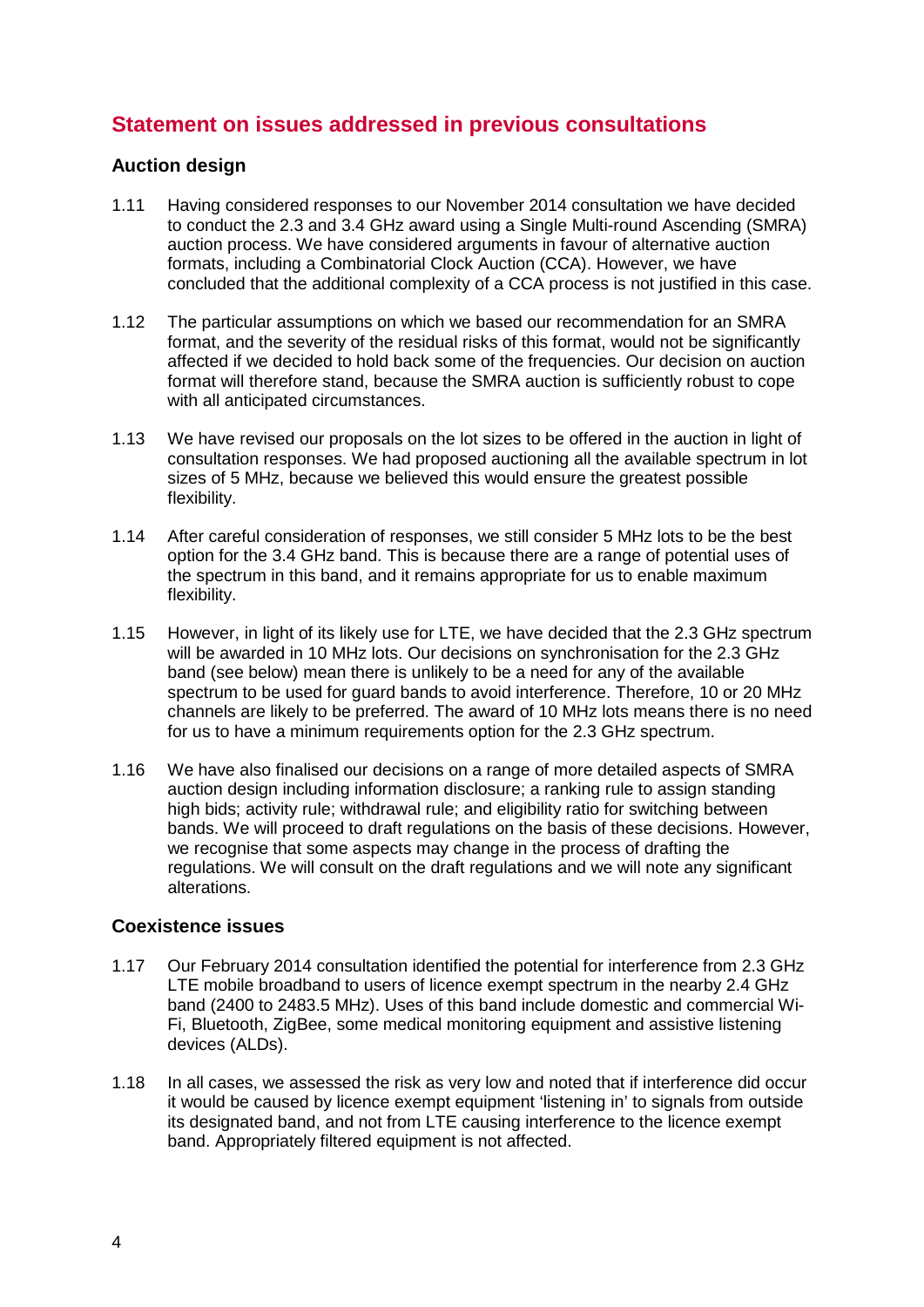- 1.19 We conducted detailed further technical tests as a result of consultation responses, particularly in respect to Wi-Fi. We also engaged with a large range of stakeholders, including manufacturers and users of licence exempt equipment. This included making our test facilities in Hertfordshire available to makers of ALD equipment to test their systems. This will help them to update devices, if they feel it is necessary.
- 1.20 The results of all the additional testing, together with our further assessment, were published in our technical update document of December 2014, in which we confirmed our original proposals. We have now reached our final decisions.
- 1.21 For **Wi-Fi**, we have concluded that the likelihood of interference is very low and, even if it occurs, many users will not even notice. Further, there are suitable mitigations – including use of the alternative 5 GHz Wi-Fi band. We have therefore decided that no intervention in the market is necessary or justified. However, we will provide guidance to manufacturers/retailers recommending that they provide suitable information in installation guides and on packaging of femto cell equipment about suitable separation distances from Wi-Fi routers.
- 1.22 We have reached similar conclusions in respect to the other categories of licence exempt use of the 2.4 GHz band.
- 1.23 However, we considered in detail a further submission in respect to **Assistive Listening Devices** from the UK Children's FM Working Group – a group involved in the education of deaf children. It did not challenge our testing or our conclusions in respect to the low impact on those with some hearing impairment. However, it said we had failed to understand the implications of actual deafness in children and their ability to learn. We subsequently met the group to discuss their concerns.
- 1.24 Having considered all the evidence we continue to believe the likelihood of any impact to ALDs is extremely low and no intervention is justified. However, in view of our increased understanding of issues affecting deaf children, we are planning to work with manufacturers to enable them to conduct 'real life' testing to establish the precise nature of any impact if it occurs.
- 1.25 We also confirm our proposals in respect to **civil maritime radar** and **aeronautical radar** close to the 3.4 GHz band; and in respect to coexistence with **satellite services**. Coordination is needed between 3.4 GHz LTE and aeronautical radar, but not with civil maritime radar or satellite services.
- 1.26 Coexistence with **naval systems** is still subject to finalisation with the MOD. We will require coordination zones around a number of key military locations, as per our consultation (Aberporth, St Kilda, Oakhanger, Colerne, Menwith Hill, Bude) plus some newly identified sites, including Boscombe Down, Warton and in Northern Ireland.

### **Technical licence conditions**

1.27 In our February 2014 consultation we proposed that licensees could use a permissive mask to avoid interference between neighbouring users (i.e. without the need for a guard band) if there was full synchronisation between them. Alternatively, we said licensees would need to use a restrictive mask (i.e. with a need to use some of their spectrum for a guard band) if they chose not to use the preferred synchronised configuration.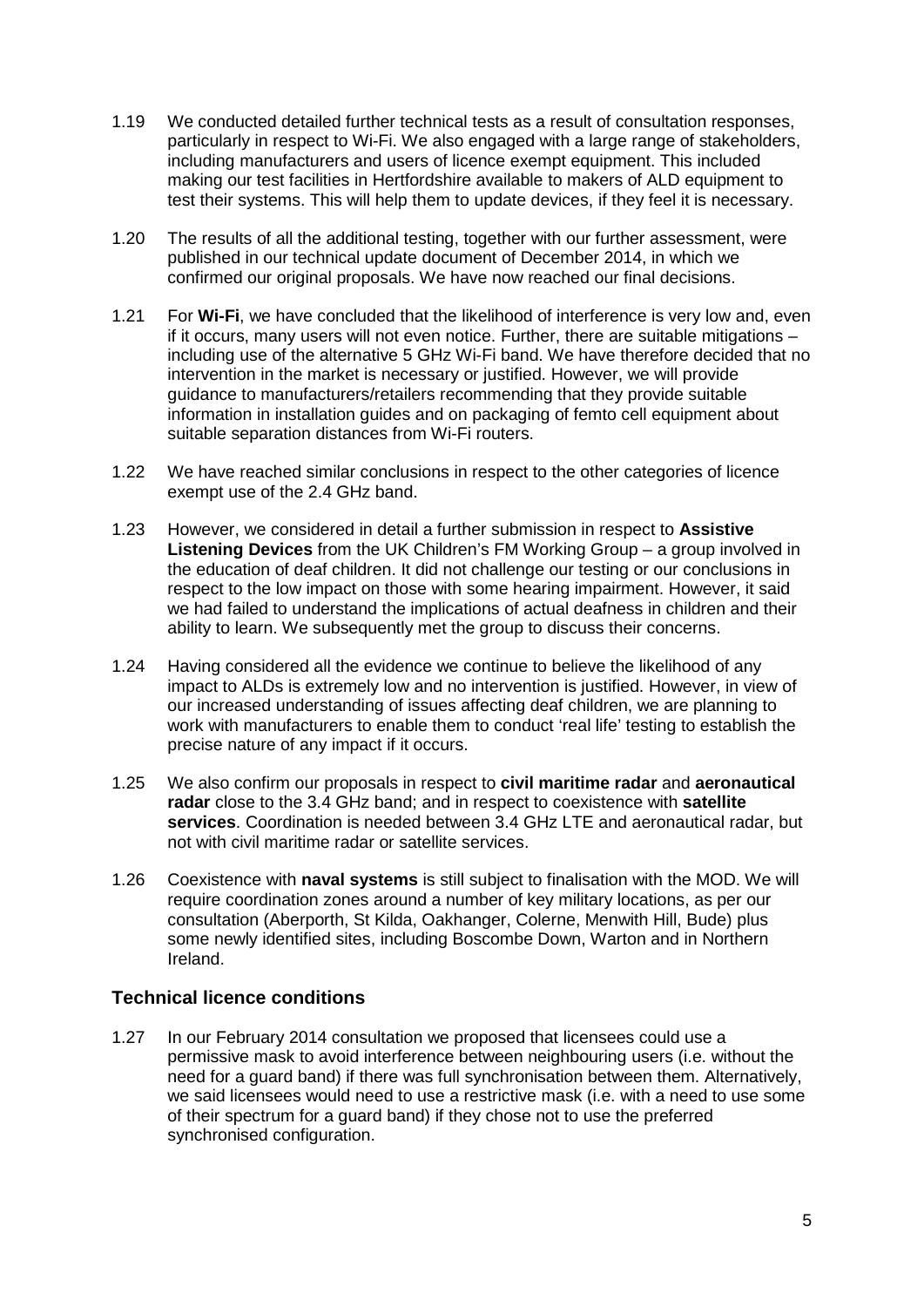- 1.28 In our December 2014 consultation, we proposed that an initial agreement was necessary for a number of reasons, including the timely deployment of networks following award of the spectrum. We consulted on two options:
	- Option 1: We said we could mandate a TD-LTE frame *alignment* but leave it up to individual licensees whether to adopt the specified frame *structure*. This would allow a degree of flexibility. If a licensee chose not to adopt a specified structure they would need to use a restrictive mask.
	- Option 2: As an alternative, we said synchronisation could be achieved by mandating the full technical configuration compatible with TD-LTE, including the frame alignment and frame structure. In this case, all licensees would be able to use a permissive mask.
- 1.29 A majority of respondents favoured the greater flexibility afforded by option 1. However, other respondents argued strongly that efficient delivery of services required full synchronisation between operators. Having considered the responses carefully, we have decided there should be a different approach for the different bands.
- 1.30 For the 3.4 GHz band, with up to 150 MHz of additional spectrum available, we consider that this band should be synchronised. However we see no reason to deny licensees maximum flexibility if they wish to adopt different frame structures and use the restrictive mask. We therefore support option 1 for the 3.4 GHz spectrum.
- 1.31 With a maximum of 40 MHz of spectrum available in the 2.3 GHz band and an optimal carrier size of 20 MHz for LTE - it makes sense to mandate full synchronisation in order a) to ensure the permissive mask is used in that band; b) that all the spectrum is deployed effectively/efficiently; and c) to facilitate the most timely roll-out of services.

### **Non-technical licence conditions**

- 1.32 We received very few responses challenging our proposals on the non-technical licence conditions as set out in our November 2014 consultation. We have therefore decided to proceed on that basis. In summary:
	- Licences will be issued for an indefinite period with an initial term of 20 years;
	- Licences to be issued on a non-exclusive basis:
	- The 2.3 GHz licences will cover Great Britain (i.e. England, Scotland and Wales, but not Northern Ireland)<sup>[2](#page-6-0)</sup>;
	- The 3.4 GHz licences will cover the whole of the UK;
	- Licences will exclude territorial seas and areas of adjacent internal waters, although individual requests will be considered;
	- The spectrum will be tradable under the provisions of the Mobile Trading Regulations;

<span id="page-6-0"></span> $2$  N.B. Exclusion zones will apply in The Hebrides, Isle of Skye and The Small Isles  $\overline{a}$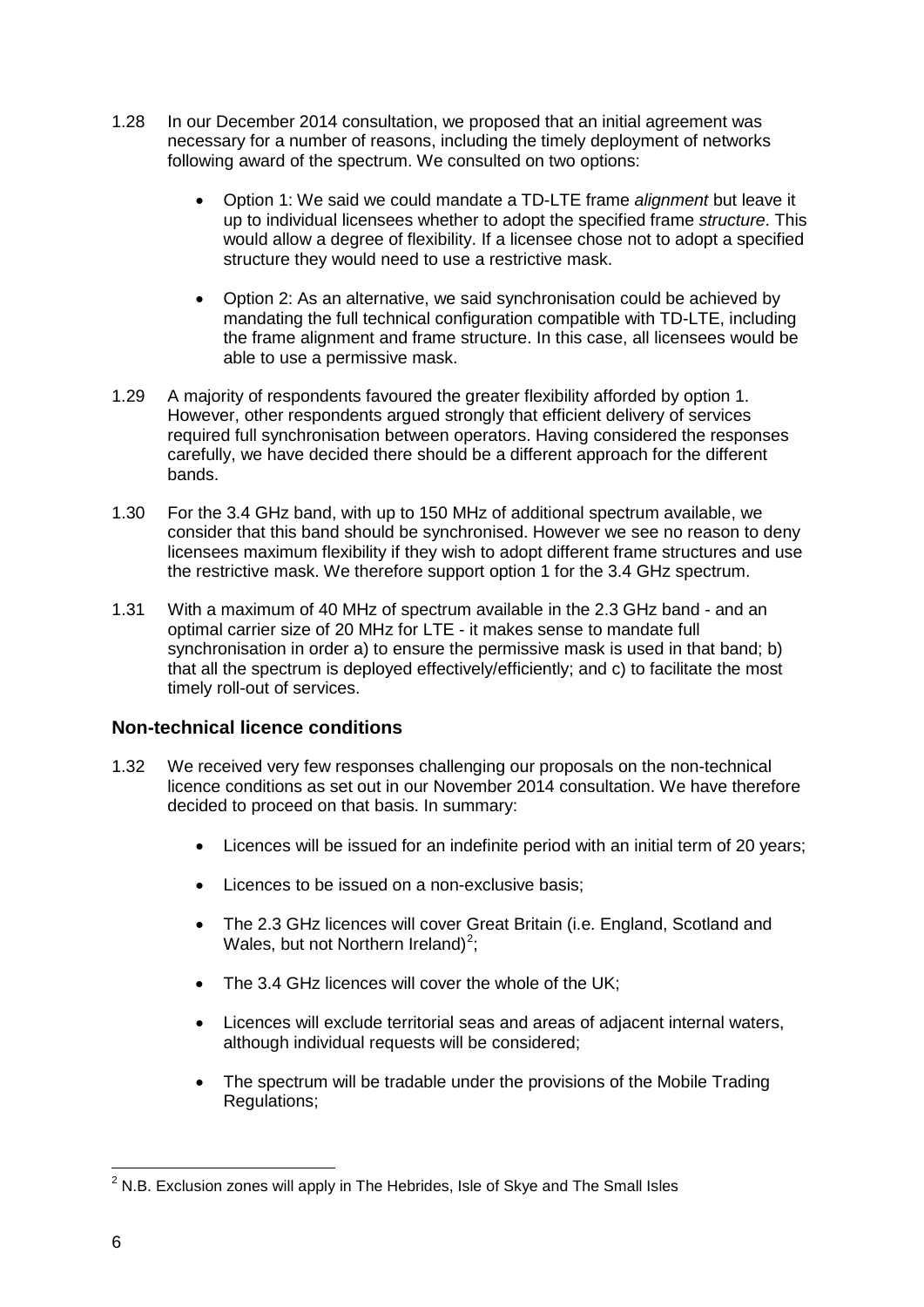• There will be no coverage obligations or use-it-or-lose-it obligations placed on licences.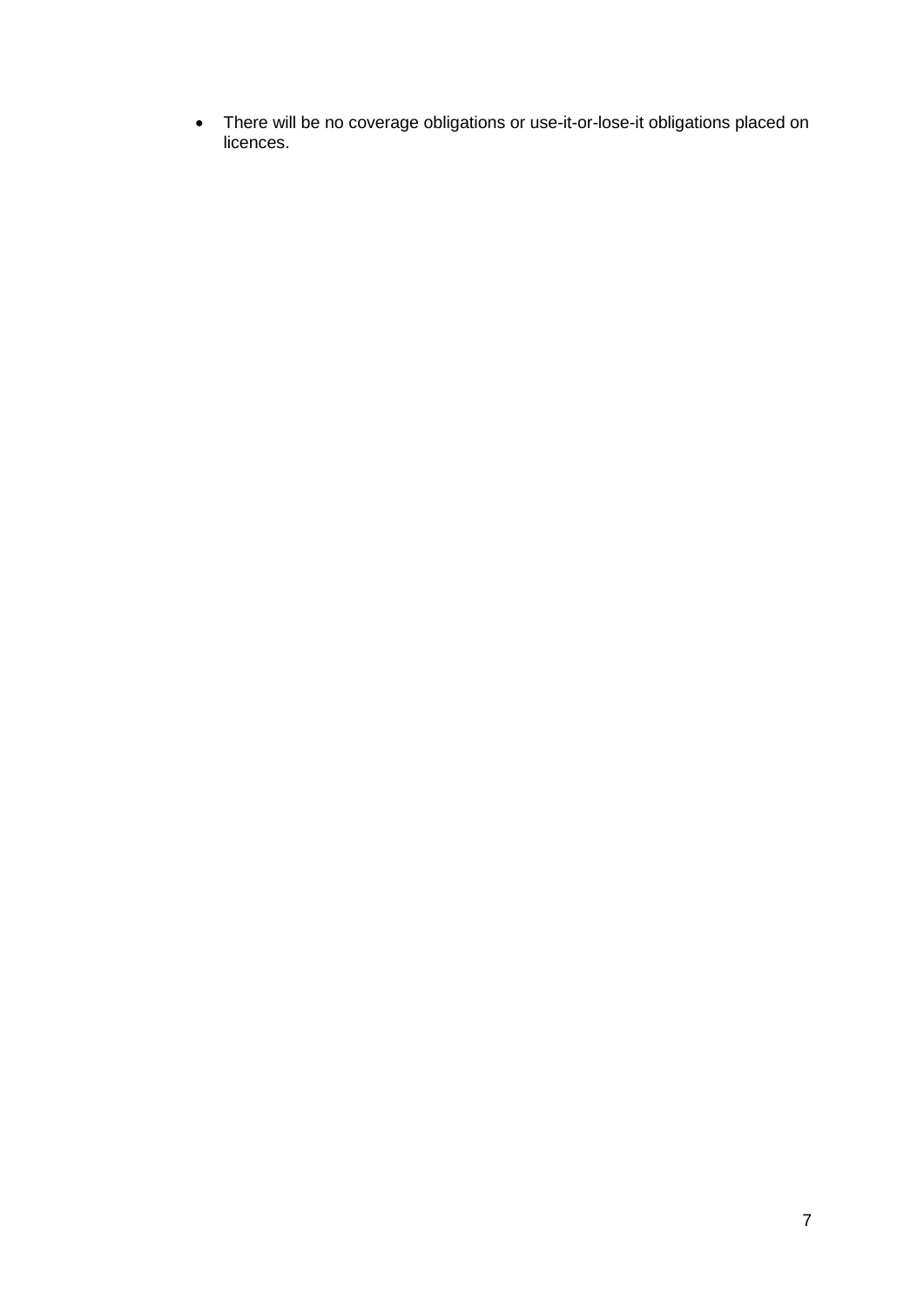## **Section 2**

# <span id="page-8-0"></span>**Introduction**

- 2.1 This document is both a statement and a consultation.
- 2.2 The statement element of the document sets out our decisions on issues for the 2.3 and 3.4 GHz spectrum award on which we have already consulted, including auction process and design, technical coexistence, and licence conditions.
- 2.3 The consultation element seeks stakeholder views on options for proceeding with the award in light of potential changes in the UK mobile market. In particular, the proposed acquisition of EE by BT; and the proposed acquisition of O2 by Hutchison Whampoa (parent company of mobile operator H3G). These transactions are subject to competition inquiries, with the final outcome uncertain at this stage.

# **Legal framework**

2.4 The legal framework within which we must make our decisions was set out in both the February 2014 and November 2014 consultations. The full detail is not repeated here. However, it is worth highlighting the following aspects:

### **Principal duties under the Communications Act 2003**

- 2.5 Our principal duties under Section 3 of the Communications Act 2003 are:
	- to further the interests of citizens in relation to communications matters; and
	- to further the interests of consumers in relevant markets, where appropriate, by promoting competition.
- 2.6 In doing so, we have a duty to secure the optimal use of spectrum (Section  $3(2)(a)$ ); and a duty to take account of the different needs and interests of all current or potential users of the frequencies (Section 3(4)(f)).

## **Granting licences**

- 2.7 In accordance with Section 10 and Schedule 1 of the WTA, Ofcom may grant licences in accordance with procedures prescribed in regulations made by Ofcom.
- 2.8 Ofcom has made general regulations in relation to licensing procedures (the Wireless Telegraphy (Licensing Procedures) Regulations 2010). Where Ofcom decides to award licences by auction, it makes specific regulations for those purposes, in accordance with Section 14 of the WTA. While this statement sets out our decisions on how we intend to award the 2.3 and 3.4 spectrum, the regulations will be subject to further consultation, and final decisions on how to award the spectrum will be set out in such regulations.

### **European Commission decisions relevant to the 2.3 GHz and 3.4 GHz band**

2.9 On 21 May 2008, the European Commission adopted a decision (decision 2008/411/EC) which seeks to harmonise the conditions for the availability and efficient use of the 3400-3800 MHz frequency band for terrestrial systems capable of providing electronic communications services in the EU. On 2 May 2014, the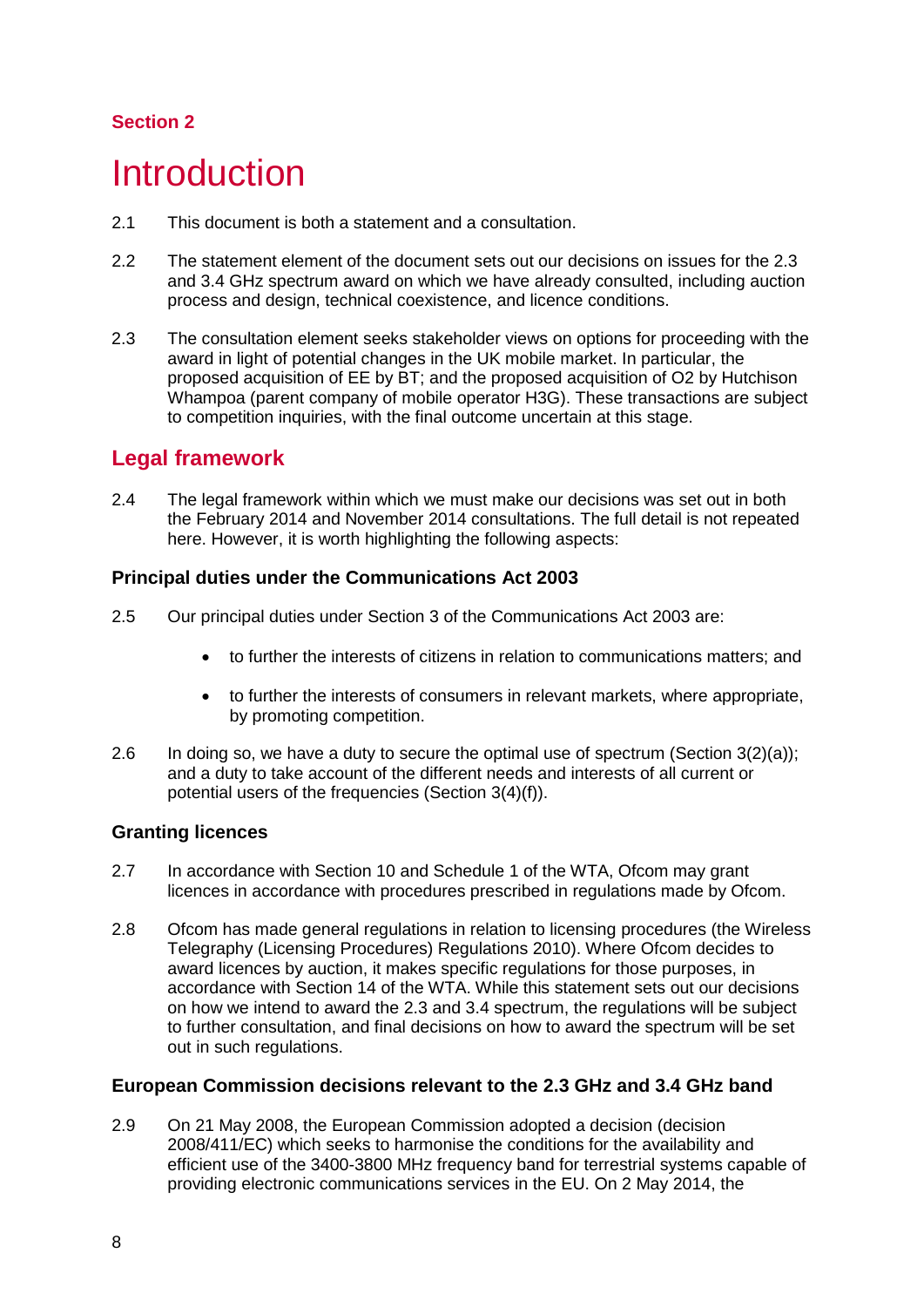European Commission adopted Decision 2014/276/EU12, which amended Commission Decision 2008/411/EC, primarily in relation to the technical conditions in compliance with which the band should be made available. Any award of the 3.4 GHz band has to be compliant with the Commission Decision.

2.10 In relation to the 2.3 GHz band, ECC Decision (14)02 sets out harmonised technical and regulatory conditions for the use of the band 2300-2400 MHz for Mobile/Fixed Communications Networks. While the ECC Decision is not mandatory, the European Commission is currently working to issue a decision which will incorporate those technical and regulatory conditions. That decision will be mandatory and could be made in the autumn of this year.

# **The spectrum to be awarded**

- 2.11 A total of 190 MHz of new spectrum will be released to Ofcom by the Ministry of Defence (MOD) as part of the Public Sector Spectrum Release (PSSR) programme to release or share 500 MHz of spectrum for civilian use by 2020. On our current timetable we expect to hold an auction in the later part of the 2015/16 financial year.
- 2.12 The full award frequencies to be released by the MOD comprise 40 MHz of spectrum within the 2.3 GHz band (2350-2390 MHz) and 150 MHz of spectrum within the 3.4 GHz band (at 3410-3480 MHz and 3500-3580 MHz). A further 40 MHz of spectrum in the 3.4 GHz band is currently held by UK Broadband Ltd (3480-3500 MHz and 3580- 3600 MHz). If UK Broadband chooses to participate in the auction, the frequencies making up its current holding will change to enable all users of the 3.4 GHz band to have contiguous spectrum holdings.
- 2.13 The 2.3 GHz spectrum will be made available for new uses throughout Great Britain (i.e. in England, Scotland and Wales, but not in Northern Ireland)<sup>[3](#page-9-0)</sup>. The 3.4 GHz spectrum will be made available throughout the whole of the UK.
- 2.14 Both of the award bands will be fully cleared of existing uses, apart from in a very few specific areas where there will be continued MOD use. There may also be some very limited use of the award spectrum for Programme Making and Special Events (PMSE) i.e. for wireless cameras (see below).

## **Future use of the spectrum**

- 2.15 We expect the award frequencies to be of interest to mobile network operators (MNOs) and others involved with mobile broadband. The particular characteristics of the spectrum to be released, in terms of propagation and the penetration of signals, make it especially suitable for the latest long term evolution (LTE) mobile technologies:
	- The 2.3 GHz spectrum has propagation characteristics very similar to the 2.6 GHz band already used for 4G;
	- The 3.4 GHz band may be valuable in providing additional options for network operators facing capacity pressures in other frequencies, either as capacity itself or as backhaul for small cells in other bands.

<span id="page-9-0"></span> $3$  N.B. Exclusion zones will apply in The Hebrides, Isle of Skye and The Small Isles  $\overline{a}$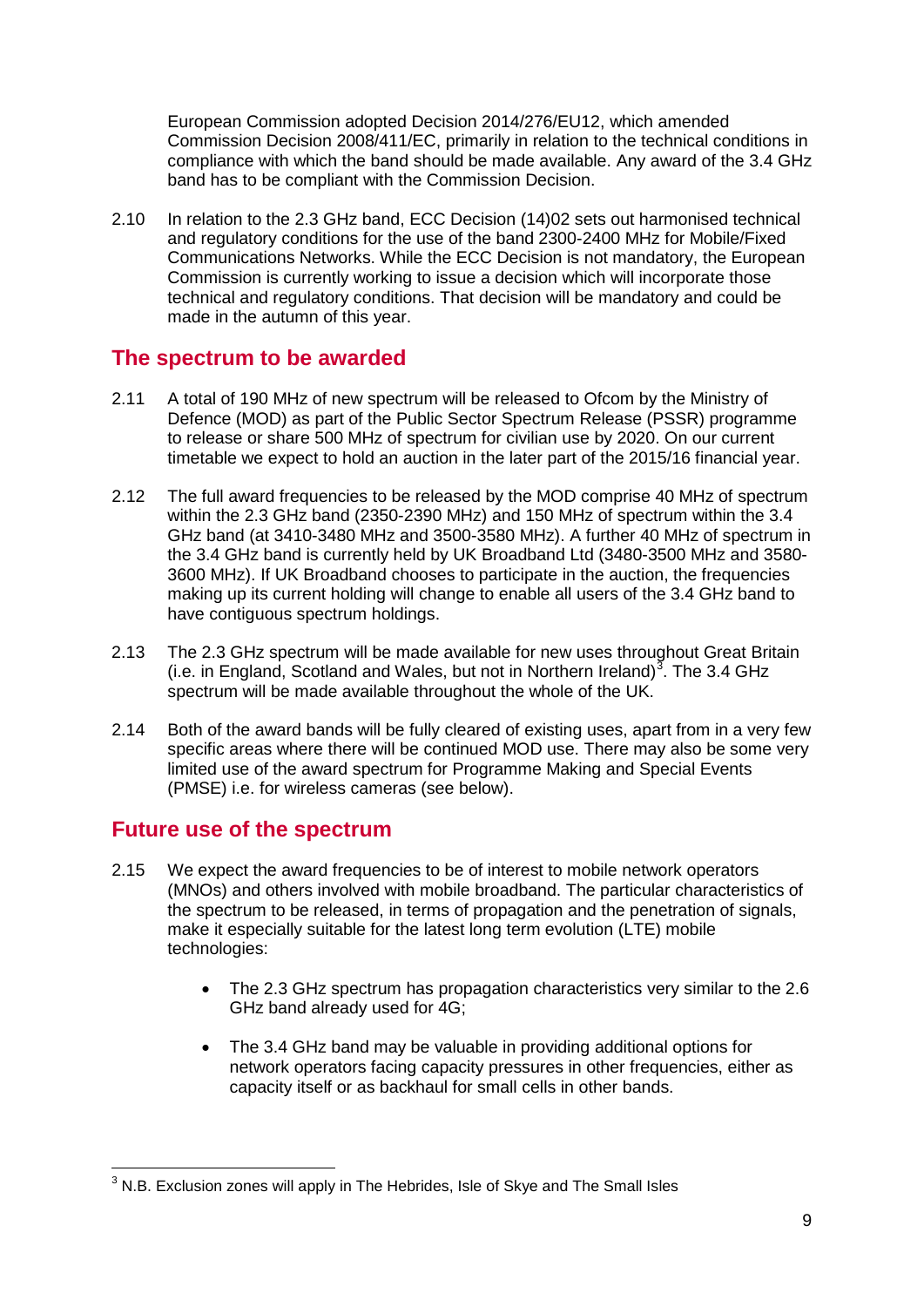2.16 Although high power LTE seems the most likely use of the spectrum, alternative uses will not be precluded if winning bidders have other plans (subject to compliance with technical parameters and consequent licence conditions).

# **Previous documents**

- 2.17 The statement element of this document follows the publication of three consultation documents in which we set out a number of proposals on various aspects of the award. The document summarises the evidence and analysis we presented in support of our proposals, but does not repeat the details in full. The relevant consultation documents are as follows:
	- In October 2013, we consulted on a band plan for the 3.4 GHz spectrum and issued a 'Call for Inputs' to stakeholders on a range of issues including aspects of auction design; spectrum packaging; competition issues; coverage obligations; and 'use-it-or-lose-it' clauses<sup>[4](#page-10-0)</sup>.
	- In February 2014, we consulted on proposals for addressing the coexistence of LTE with users of adjacent spectrum bands<sup>[5](#page-10-1)</sup>. In particular, we assessed the potential for interference between 2.3 GHz LTE and users of the licence exempt 2.4 GHz band (2400-2483.5 MHz) including Wi-Fi. We also considered other coexistence issues for the 2.3 and 3.4 GHz award, including issues for medical devices, satellites and radar. The technical analysis supporting our proposals was updated in a further document published in December 2014<sup>[6](#page-10-2)</sup>. The February 2014 consultation also confirmed that band plans for both the 2.3 and 3.4 GHz spectrum would be consistent with time division duplex (TDD) arrangements<sup>[7](#page-10-3)</sup>.
	- In November 2014 we consulted further on a range of issues, including more detailed proposals on auction design and process, and on the technical and non-technical licence conditions<sup>[8](#page-10-4)</sup> we intend to apply. The November consultation also included our assessment of competition issues pertaining to a UK mobile network market with four national wholesalers.
- 2.18 We have already published decisions on some particular issues of relevance to the 2.3 and 3.4 GHz award. These are set out in the following documents:

*Public Sector Spectrum Release: Amateur use of 2310 to 2450 and 3400 to 3475 MHz[9](#page-10-5) .* This document is a statement on our approach to use of the 2.3 and 3.4 GHz spectrum, and neighbouring spectrum, by amateur radio enthusiasts. We decided that amateur radio should not have continued access to the award bands after April 2015.

*Programme Making and Special Events: Strategy for video PMSE applications[10](#page-10-6).*This document addresses issues raised in the February 2014 consultation about the impact of the 2.3 and 3.4 GHz award on the amount

 $\overline{a}$ 

<span id="page-10-2"></span><span id="page-10-1"></span>

<span id="page-10-3"></span>

<span id="page-10-0"></span> $\frac{4}{5} \frac{http://stakeholders.ofcom.org.uk/binaries/consultations/2.3-3.4-ghz/summary/2.3-3.4-ghz.pdf}{http://stakeholders.ofcom.org.uk/binaries/consultations/pssr-2014/summary/pssr.pdf}$  $\frac{4}{5} \frac{http://stakeholders.ofcom.org.uk/binaries/consultations/2.3-3.4-ghz/summary/2.3-3.4-ghz.pdf}{http://stakeholders.ofcom.org.uk/binaries/consultations/pssr-2014/summary/pssr.pdf}$  $\frac{4}{5} \frac{http://stakeholders.ofcom.org.uk/binaries/consultations/2.3-3.4-ghz/summary/2.3-3.4-ghz.pdf}{http://stakeholders.ofcom.org.uk/binaries/consultations/pssr-2014/summary/pssr.pdf}$  $\frac{4}{5} \frac{http://stakeholders.ofcom.org.uk/binaries/consultations/2.3-3.4-ghz/summary/2.3-3.4-ghz.pdf}{http://stakeholders.ofcom.org.uk/binaries/consultations/pssr-2014/summary/pssr.pdf}$  $\frac{4}{5} \frac{http://stakeholders.ofcom.org.uk/binaries/consultations/2.3-3.4-ghz/summary/2.3-3.4-ghz.pdf}{http://stakeholders.ofcom.org.uk/binaries/consultations/pssr-2014/summary/pssr.pdf}$   $\frac{6}{5}$ http://stakeholders.ofcom.org.uk/binaries/consultations/pssr-2014/summary/pssr.pdf<br>  $\frac{6}{5}$ http://stakeholders.ofcom.org.u

<span id="page-10-5"></span><span id="page-10-4"></span> $^8 \frac{\text{http://stakeholders.ofcom.org.uk/consultations/2.3-3.4-ghz-auction-design/}}{\text{http://stakeholders.ofcom.org.uk/consultations/public-sector-spectrum-release/statement}}$  $^8 \frac{\text{http://stakeholders.ofcom.org.uk/consultations/2.3-3.4-ghz-auction-design/}}{\text{http://stakeholders.ofcom.org.uk/consultations/public-sector-spectrum-release/statement}}$  $^8 \frac{\text{http://stakeholders.ofcom.org.uk/consultations/2.3-3.4-ghz-auction-design/}}{\text{http://stakeholders.ofcom.org.uk/consultations/public-sector-spectrum-release/statement}}$  $^8 \frac{\text{http://stakeholders.ofcom.org.uk/consultations/2.3-3.4-ghz-auction-design/}}{\text{http://stakeholders.ofcom.org.uk/consultations/public-sector-spectrum-release/statement}}$  $^8 \frac{\text{http://stakeholders.ofcom.org.uk/consultations/2.3-3.4-ghz-auction-design/}}{\text{http://stakeholders.ofcom.org.uk/consultations/public-sector-spectrum-release/statement}}$ 

<span id="page-10-6"></span>[<sup>2014/</sup>statement?utm\\_source=updates&utm\\_medium=email&utm\\_campaign=pmse-statement-oct14](http://stakeholders.ofcom.org.uk/consultations/pssr-2014/statement?utm_source=updates&utm_medium=email&utm_campaign=pmse-statement-oct14)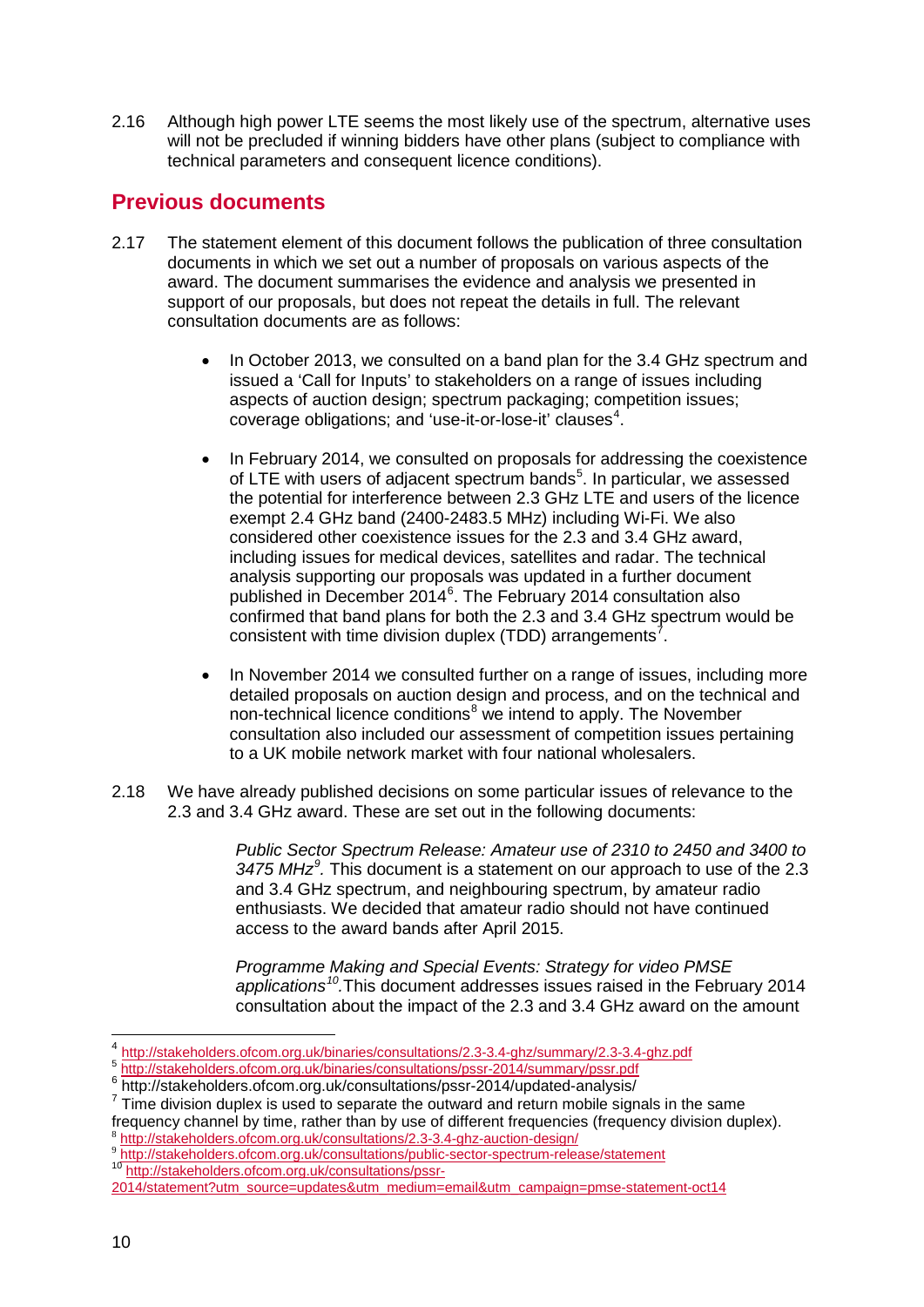of spectrum available for PMSE use, particularly for television coverage of sporting and other events. We have decided to allow access to both award bands through coordination with new licensees where there is a requirement for spectrum access to support peak demand events. The document says that by the time of the award, we will need to have come to a formal position on tenure in the 2200-2290 GHz band in order to fully support our strategy for video PMSE.

2.19 This document sets out our decisions on the outstanding issues on which we have consulted. We have reached our conclusions after careful consideration of the stakeholder responses we received.

## **Structure of the statement**

2.20 The rest of this document is set out as follows:

**Section 3** sets out our options for proceeding with the award. It explains why we may consider holding back some of the available spectrum from the 2.3 and 3.4 GHz auction;

**Section 4** sets out our decisions on the way we should conduct the award process and on how the spectrum should be packaged for auction. It also sets out decisions on the proposed auction design;

**Section 5** sets out our decisions on UK Broadband's holding in the 3.4 GHz award band, and how contiguity of holdings in the 3.4 GHz band might be achieved;

**Section 6** sets out our decisions in respect to technical coexistence issues for LTE and users of spectrum adjacent to the 2.3 and 3.4 GHz award bands;

**Section 7** sets out the non-technical licence conditions we will apply to the spectrum award;

**Section 8** sets out the technical licence conditions we will apply, including our decisions on synchronisation between neighbouring users of the award frequencies.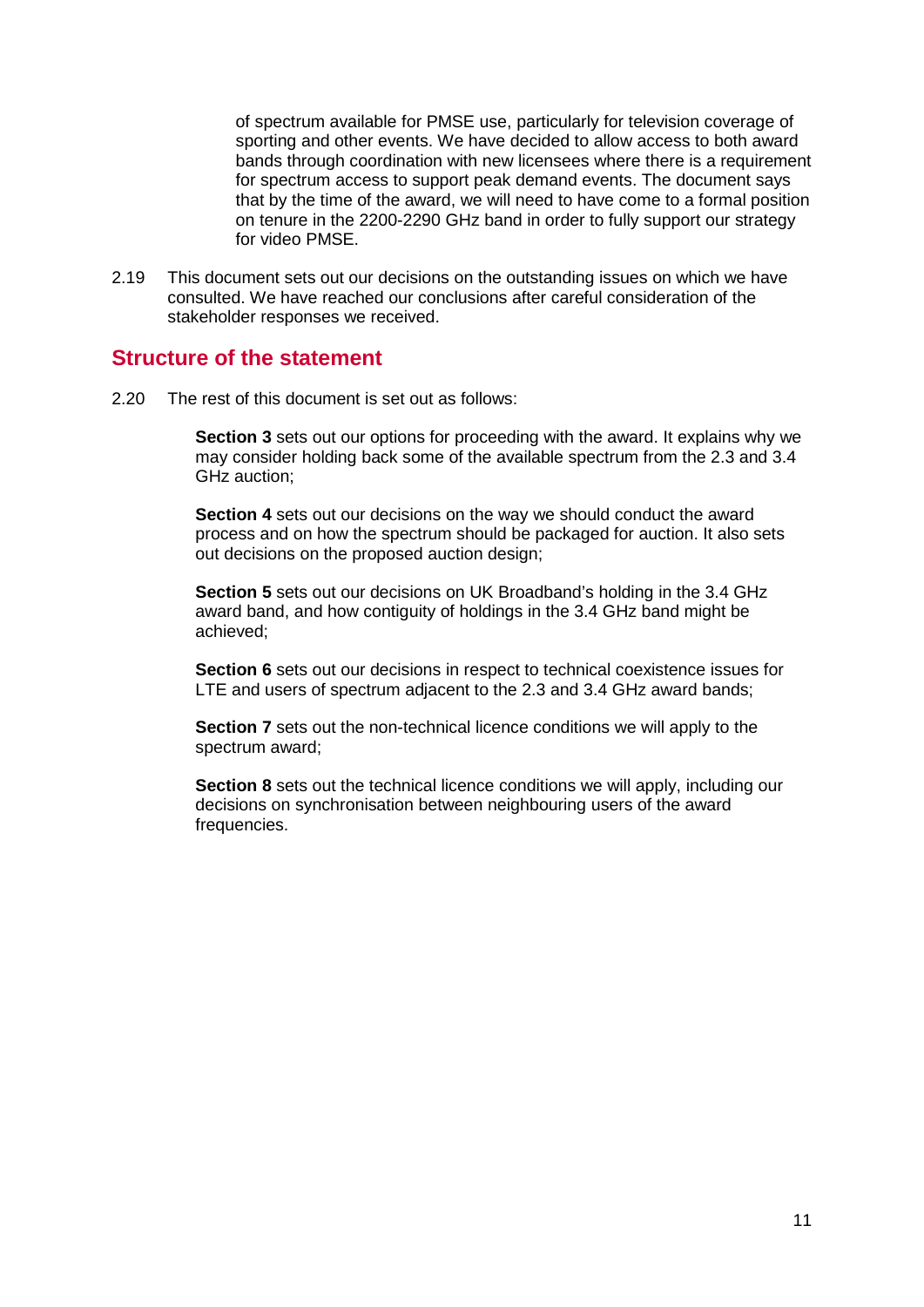## **Section 3**

# <span id="page-12-0"></span>3 Consultation on options for proceeding with the award

3.1 In this section of the document we consider our options for proceeding with the 2.3 and 3.4 GHz award in light of potential changes in the UK mobile market. In particular, we seek the views of stakeholders on the possibility of holding back some of the frequencies available for award.

## **Background**

- 3.2 Our earlier consultations on the 2.3 and 3.4 GHz award set out plans to auction all of the spectrum to be released by the MOD in both the 2.3 and 3.4 GHz bands – namely, 40 MHz in the 2.3 GHz band (2350-2390 MHz) and 150 MHz in the 3.4 GHz band (at 3410-3480 MHz and 3500-3580 MHz).
- 3.3 Our November 2014 consultation included a competition assessment of the award based on there being four national wholesalers in the market (EE, H3G, O2 and Vodafone). We expressed our preference for applying a safeguard cap of 37% on the overall volume of mobile spectrum that any operator could hold. We said this competition measure would avoid the risk of an outcome where there were very asymmetric spectrum holdings. However, we also invited views on an alternative cap of 33%, and on proceeding with no cap.
- 3.4 Since publication of that consultation, BT has announced its intention to acquire EE; and Hutchison Whampoa (owner of the H3G network i.e. 'Three') has reached agreement to acquire O2 from its current owner Telefonica. If the H3G/O2 transaction were to proceed, it would reduce the UK wholesale market from four operators to three.
- 3.5 The proposed BT acquisition of EE is already the subject of a competition inquiry by the Competition and Markets Authority (CMA). The H3G/O2 transaction will need to be notified to the European Commission, which will then conduct a separate competition inquiry. This inquiry may take at least six months or longer and completion of the transactions – if approved - may take until the second half of 2016.

## **Impact on the 2.3 and 3.4 GHz award**

- 3.6 It is not Ofcom's role to decide whether the proposed BT/EE and/or H3G/O2 transactions should go ahead. However, as outlined in the previous section (section 2) our principal duty (amongst others) is to further the interests of consumers in relevant markets, where appropriate by promoting competition. In carrying out our functions, we also have a duty to secure the optimal use for wireless telegraphy of the electro-magnetic spectrum. These are primary considerations when awarding spectrum.
- 3.7 We have considered whether we should place the 2.3 and 3.4 GHz award on hold until the outcome of the proposed transactions in the mobile market are determined. However, this may not be the best option because: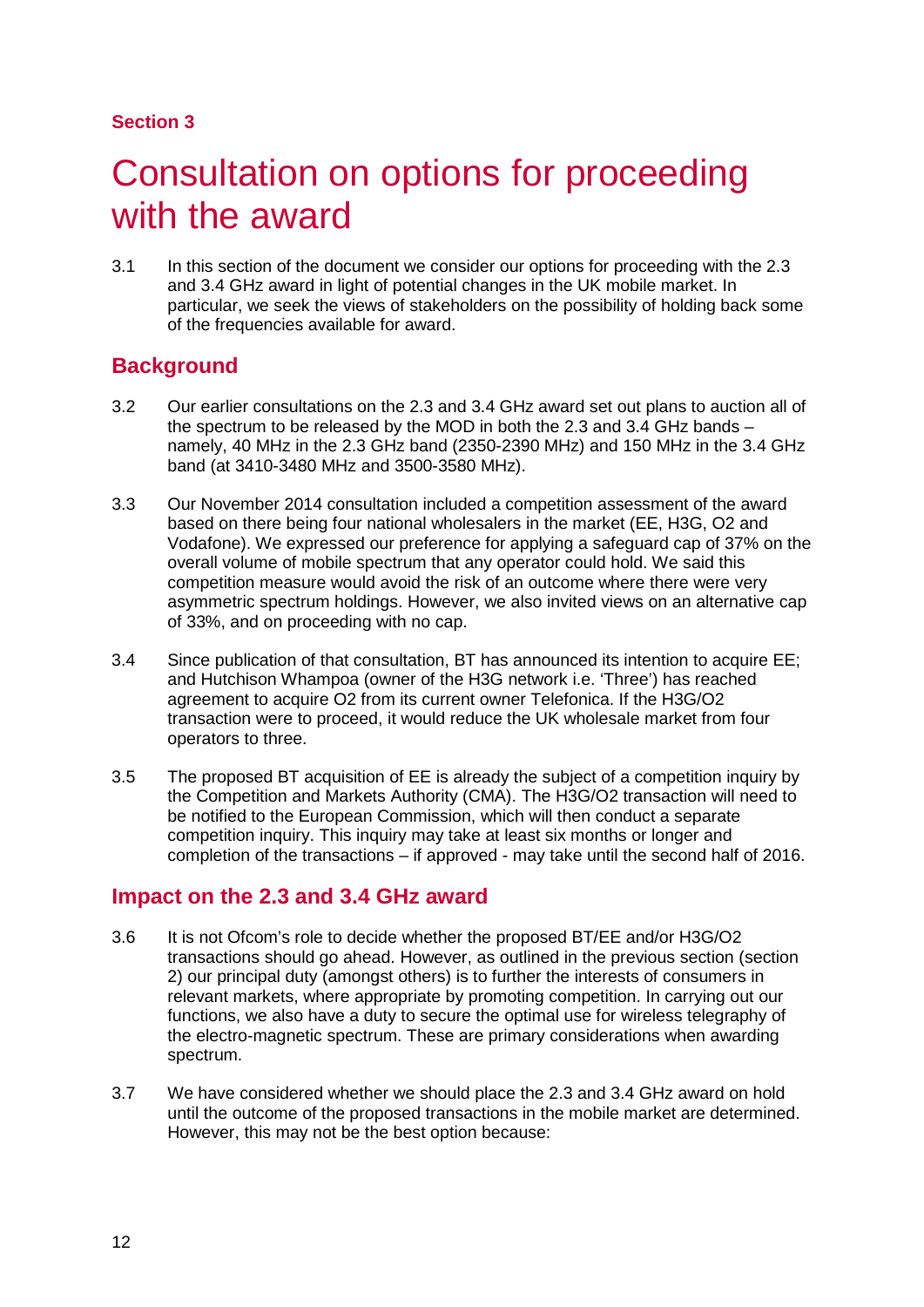- The spectrum is available now and is unused. A delay of a year or more to the award – which might suggest an effective delay of up to two years before the frequencies are actually used – does not represent an efficient use of spectrum;
- Our stakeholder engagement suggests there is demand for the spectrum, even though the current uncertainty may make it more difficult for some of the potential bidders to value the spectrum;
- There is no guarantee that the market environment will be certain after the conclusion of any EC (or CMA) inquiry. There may never be a 'perfect time' to award the spectrum.
- 3.8 We believe our duties may be best achieved by bringing as much new spectrum into use as soon as possible. However, we also need to be aware of the potential impact that market changes may have on both spectrum efficiency and on competition.
- 3.9 In an uncertain market environment, we believe our objectives are best achieved by having as many regulatory tools as possible at our disposal in order to give ourselves maximum flexibility to respond to likely and potential future changes.

# **Our proposal**

- 3.10 Our proposal is to give ourselves the additional *option* of withholding some of the 2.3 and/or 3.4 GHz spectrum from the auction - and award it instead at a later date.
- 3.11 There are a number of uncertainties as a result of the proposed BT/EE and H3G/O2 transactions – not least in terms of resulting spectrum holdings. If we decided subsequently to adopt the option to hold back some of the spectrum, the retained frequencies could be used as one tool (amongst others) to assist in addressing any competition concerns that may arise, or to promote competition as appropriate. Spectrum held back from the award could, for example, help us to address concerns about overly concentrated holdings, if this proved necessary at a later date.
- 3.12 The option of retaining some spectrum therefore represents an alternative competition measure to the earlier proposal for a safeguard spectrum cap – but one which can be adapted as conditions dictate. It may be much less appropriate for us to use a spectrum cap mechanism to address competition concerns in a scenario where the market (and consequently spectrum holdings) may change at short notice - and possibly at the same time as the auction. We therefore propose that there should be no spectrum cap in circumstances where we decide to proceed with an initial award of a reduced amount of spectrum without delay.
- 3.13 We also have two other options: to proceed with the award as currently planned (i.e. by awarding all the available 2.3 and 3.4 GHz frequencies); or to delay the whole auction to a later date. At this stage we do not know which option will be the most appropriate. However, it remains our intention to award (at least) the bulk of the 2.3 and 3.4 GHz frequencies as planned.
- 3.14 In considering the volume of spectrum which we may hold back, we need to balance the advantages of bringing currently unused spectrum to the market as soon as possible against the greater flexibility that withholding larger amounts of spectrum may give us. Our initial thinking is that we might wish to consider holding back around 60 MHz of the 190 MHz of newly available spectrum, but we will consider this further in the light of stakeholder comments.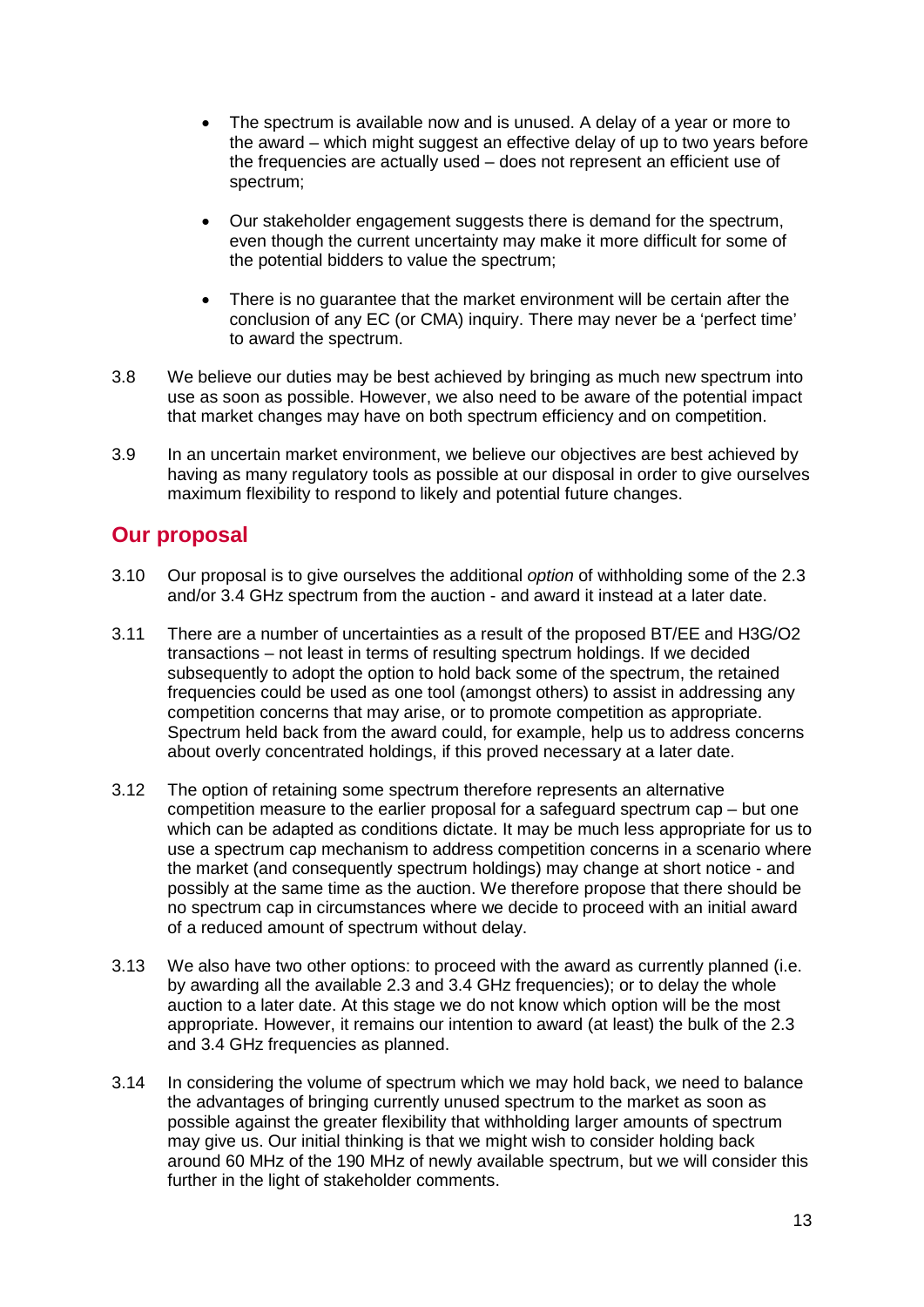3.15 We realise that withholding a relatively small volume of high frequency capacity spectrum in this way is not likely to be sufficient on its own to address all potential competition concerns. However, we believe it may be a useful element among the range of regulatory tools which might be available to us.

#### **Auction design**

- 3.16 We have considered whether the option of withholding some spectrum for award at a later date might have an impact on our choice of auction format.
- 3.17 In the next section of this document (section 4) we set out our reasons why proceeding with proposals for a Single Multi-round Ascending auction (SMRA) – as we proposed in the November 2014 consultation – also represents a good fit for an auction with less spectrum, and can deliver an efficient outcome.
- 3.18 Our decisions on the detailed implementation of the SMRA i.e. the choices we make about how the format works in practice – are unaffected by the prospect of a possible partial award.

## **Consultation process**

- 3.19 In light of the narrow focus of this additional consultation i.e. on the option of withholding some of the 2.3 and 3.4 GHz spectrum - we will allow stakeholders one month to submit responses. Subject to our consideration of those responses, this timescale gives us the best chance of proceeding with the award with minimal delay. We still anticipate being able to award the spectrum in the 2015/16 financial year.
- 3.20 The closing date will therefore be 26 June 2015.

# **Consultation questions**

*Question 1: What are your views on our proposal to introduce the option of holding back some of the spectrum from the auction?* 

*Question 2: Do you have any views on an appropriate amount of spectrum to hold back to allow sufficient flexibility to address potential competition concerns? Please explain your reasoning.*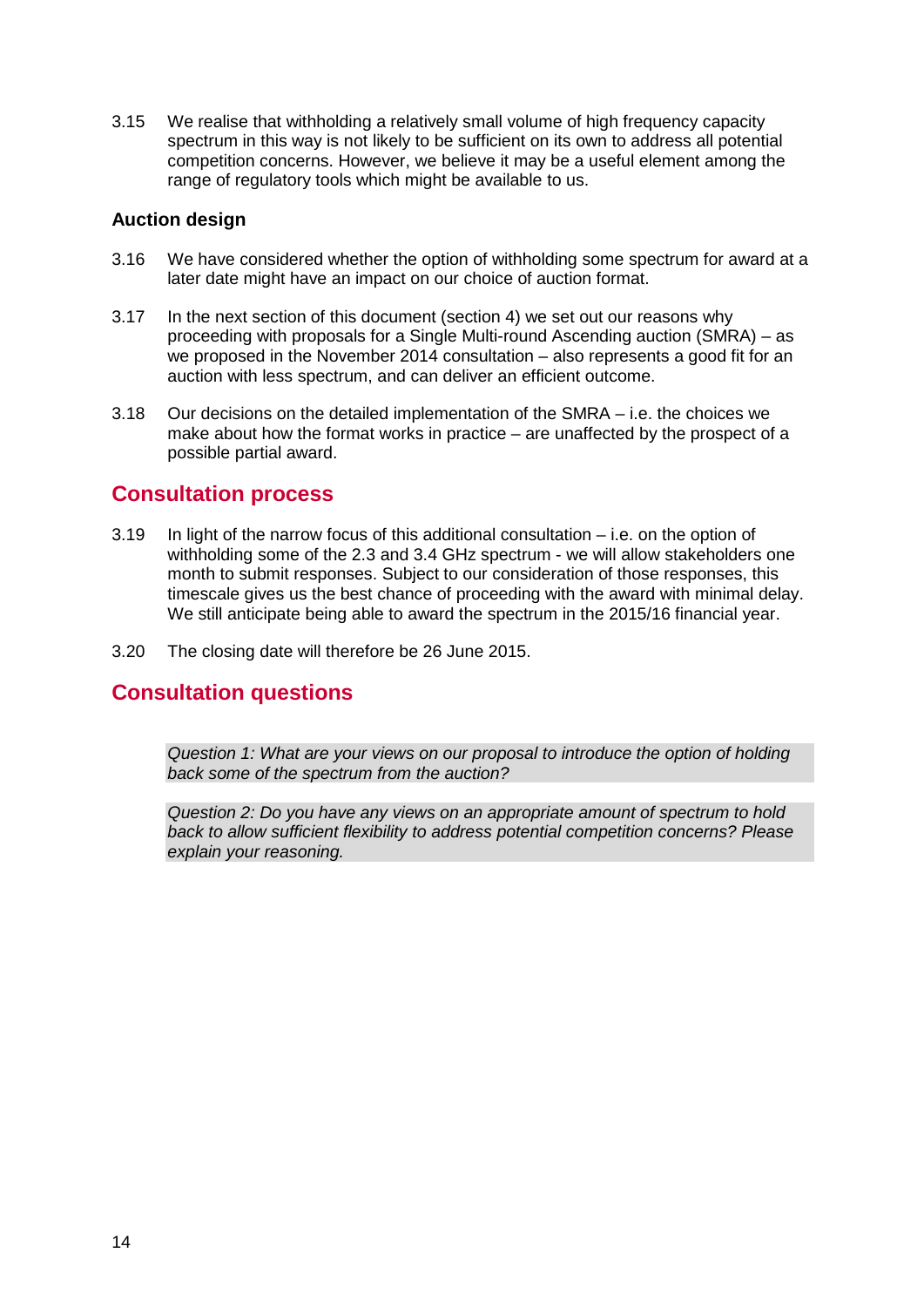# **Section 4**

# <span id="page-15-0"></span>4 Award process and auction design

- 4.1 In this section, we set out our decisions on how the 2.3 and 3.4 GHz spectrum bands will be awarded.
- 4.2 For simplicity, when discussing the number of available lots, the text below is written on the basis that all of the available spectrum will be included in the award. The particular assumptions on which we based our recommendation for an SMRA format, and the severity of the residual risks of this format, would not be significantly affected if we decided to hold back some of the frequencies. The auction design is sufficiently robust to cope with a smaller amount of spectrum being awarded. The decisions set out below will therefore stand.
- 4.3 In setting out our decisions, we first summarise the responses we received to proposals set out in our November 2014 consultation. A more detailed account of the points submitted – together with our more detailed analysis of those points - is presented in annex 4 of this document.
- 4.4 We will proceed to draft regulations on the basis of the policy we set out in this section. However, we recognise that some aspects may change in the process of drafting the regulations. We will consult on the draft regulations and we will note any significant alterations from the policy stated here.
- 4.5 In November 2014, we included an annex to our consultation that set out the illustrative auction procedures. We have updated these procedures in light of the changes we have made to the auction design, and include them as annex 5 to this statement. The revised illustrative auction procedures include examples to help clarify the changes set out below.

# **Overall award process**

<u>.</u>

- 4.6 As noted in the previous section, Ofcom has a duty to secure the optimal use of radio spectrum. This will usually be the highest value use in financial terms. As described in our Spectrum Management Statement<sup>[11](#page-15-1)</sup>, we therefore have a preference for allowing market based mechanisms - such as an auction - to determine the outcome of an award.
- 4.7 Our November 2014 consultation set out proposals for a single auction of both the 2.3 and 3.4 GHz bands. We said that whilst lots in the 2.3 and 3.4 GHz bands are not likely to be seen by bidders as perfect substitutes, they were to some extent substitutable at some prices. Holding a combined auction therefore made sense from a bidder's point of view. It would be also administratively convenient and costeffective to have an auction of both bands at the same time.
- 4.8 We said we did not expect that holding a combined auction would delay the award of either band. We therefore planned to award both bands as soon as was practical. We said we expected to make the award in the second half of the financial year 2015-16.

<span id="page-15-1"></span>[http://stakeholders.ofcom.org.uk/binaries/consultations/spectrum-management](http://stakeholders.ofcom.org.uk/binaries/consultations/spectrum-management-strategy/statement/statement.pdf)[strategy/statement/statement.pdf](http://stakeholders.ofcom.org.uk/binaries/consultations/spectrum-management-strategy/statement/statement.pdf)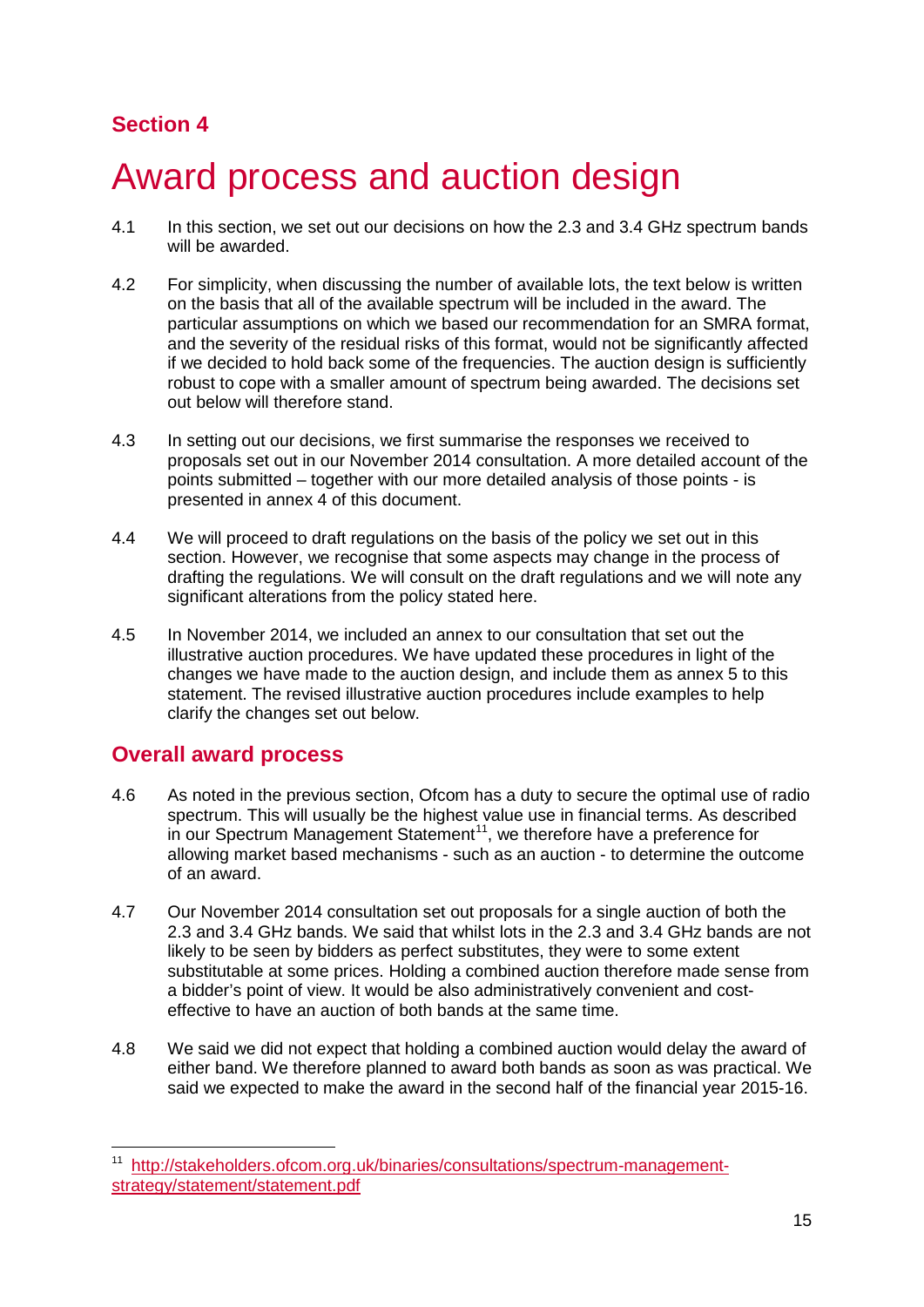# **Spectrum packaging and stages of the auction**

- 4.9 In our November 2014 consultation we proposed that frequencies in the 2.3 GHz and 3.4 GHz spectrum bands should be auctioned in lot sizes of 5 MHz.
- 4.10 We said the different characteristics of the 2.3 and the 3.4 GHz band warranted separate categories in the auction. We therefore proposed there should be one category of 2.3 GHz lots and one category of 3.4 GHz lots. While there may also be some value differences within the bands, we said these could be addressed through the assignment stage of the auction.
- 4.11 We proposed an overall auction process as follows:
	- Interested persons would be required to **apply** for the grant of a licence;
	- Applicants would need to **qualify** to participate in the award process. An applicant may be disqualified where Ofcom determines that it is not fit to hold a licence. Applicants may also be disqualified in connection with bidder groups;
	- The first stage of the auction is the **principal stage**, consisting of a number of rounds. The principal stage results in the determination of the winning principal stage bids and the **base price** for each winning principal stage bid. At this stage, lots within each category are considered to be generic and so bidders do not bid for specific frequencies;
	- The second stage of the auction is the **assignment stage**, whereby actual frequencies are assigned to the winning bidders from the principal stage. The assignment stage allows bidders to express a preference for a particular part of the band. For the 2.3 GHz band we will only consider assignments in contiguous blocks. We will also consider only assignments of contiguous blocks in the 3.4 GHz band if UK Broadband participates in the auction (see section 4). If UK Broadband does *not* participate in the auction, in most circumstances bidders will be able to express a preference for a contiguous assignment. The assignment stage results in the determination of the winning assignment stage bids and the **additional price** for each winning assignment stage bid;
	- The final stage is the **grant stage**, whereby Ofcom grants the licence to the winning bidder(s). The initial licence fee payable by a winning bidder is equal to the total of the base price and the additional price for each winning assignment stage bid.
- 4.12 We asked two questions on these points in the 2014 consultation:

*Do you agree with our proposals for categories and lot sizes in the auction? If you disagree please provide evidence for your position.*

*Do you have any other comments or views relating to the overview of the spectrum?*

#### **Consultation responses**

4.13 Only one respondent suggested a different approach to our overall award process. The Institution of Engineering and Technology (IET) urged us to treat the 2.3 and 3.4 GHz awards differently because the two bands were markedly different in terms of potential future use.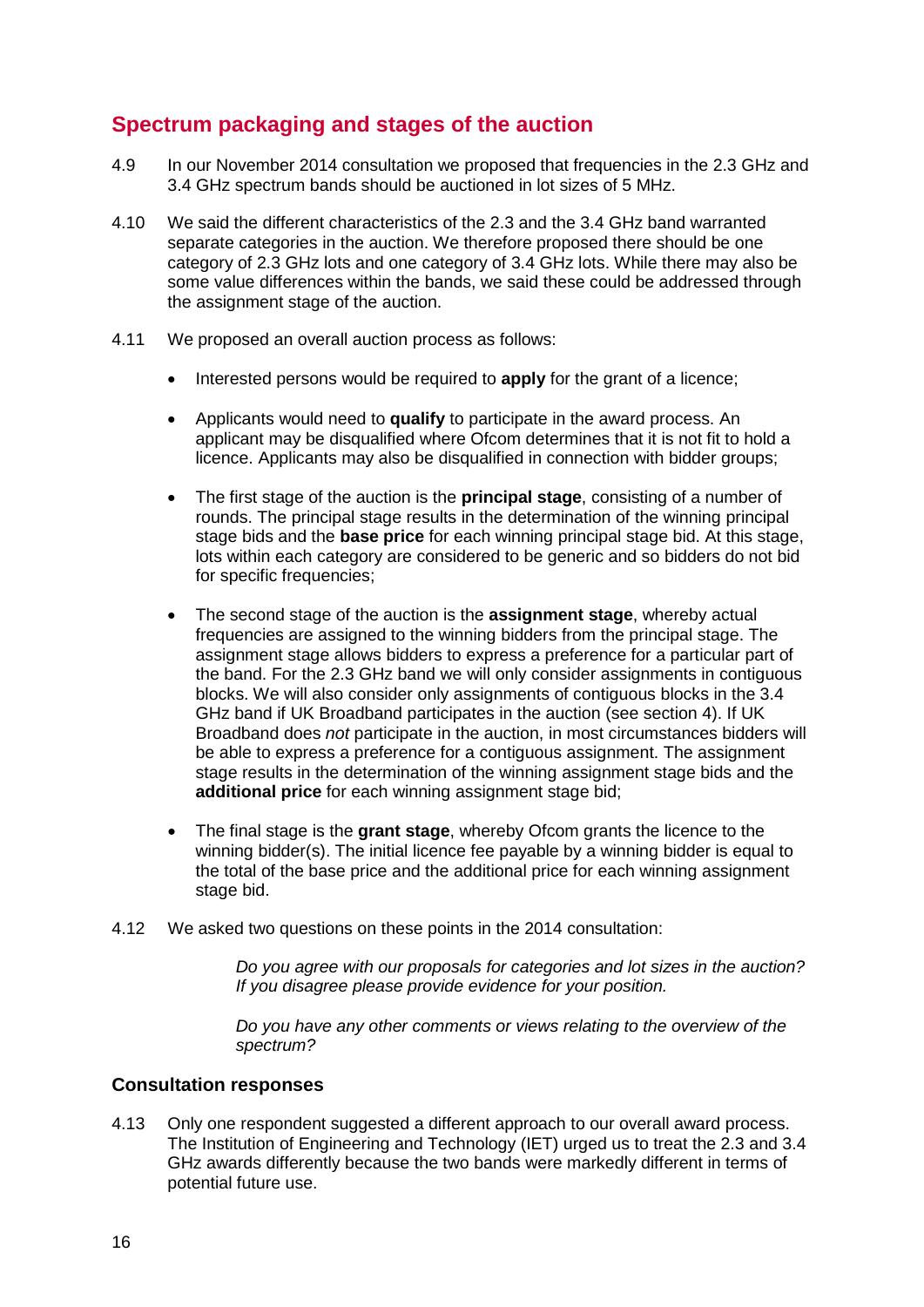- 4.14 No other respondent challenged our proposal for a combined award of the 2.3 and 3.4 GHz bands. Nor was there any other challenge to our proposal that there should be two categories - one for each band – or that lots within the two bands should be generic in the principal stage. All of those respondents who commented on the overall award process, apart from the IET, therefore supported our proposals.
- 4.15 Our proposals for 5 MHz lots in both bands were supported by UK Broadband, EE and a confidential respondent. The confidential respondent noted that all bidders were likely to require spectrum in quantities greater than 5 MHz, but outcomes where bidders target 15 or 25 MHz were plausible. This would be precluded if a larger lot size were adopted.
- 4.16 However, other respondents suggested larger lot sizes were more appropriate. BT and Angie supported 10 MHz as this would lead to a more efficient outcome. Huawei went further, and suggested that lots of 40 MHz were much more useful for IMT deployments. There were no deployments anywhere in the world based on 5 MHz bandwidths, and 10 MHz bands were only deployed where there had been migration from other technologies.
- 4.17 H3G (Three) agreed with our proposals for 5 MHz lot sizes for the 2.3 GHz band, but said that 10 MHz lots should be considered for the 3.4 GHz band because there was much more spectrum available in that band. It was likely that an operator would only be interested in acquiring larger lots (e.g. multiples of 10 MHz) because of the disproportionate cost of deploying in smaller blocks.

#### **Our assessment and decisions**

- 4.18 Given the near unanimous support, we have decided to auction the award bands together, with one category of lots for the 2.3 GHz band and another category of lots for the 3.4 GHz band. The lots will be generic in the principal stage of the auction and there will be an assignment stage to determine the exact frequencies to be licensed to each successful bidder.
- 4.19 We note the concern that LTE requires large quantities of contiguous spectrum. For that reason we had proposed to protect bidders against the risk of acquiring unwanted smaller amounts of spectrum by allowing them to specify a minimum requirement of up to 20 MHz (i.e. four 5 MHz lots) in the SMRA auction format (the CCA does not subject bidders to this risk as each bid is for a package of lots, which is either accepted or rejected in its entirety).
- 4.20 We believe this is still the most appropriate approach for the 3.4 GHz spectrum because potential use cases are varied, and we want to provide the maximum flexibility.
- 4.21 However, after consideration of responses, we have decided to award the 2.3 GHz spectrum in 10 MHz lots.
- 4.22 Our decision to award 10 MHz lots is linked to a decision to impose mandated synchronisation in the 2.3 GHz band (described in section 8 of this document). Synchronisation means there is no requirement for operators to deploy a 5 MHz guard band to avoid interference between neighbouring spectrum users. 10 MHz lots therefore represent an efficient outcome in the 2.3 GHz band whilst ensuring no operator is left with just 5 MHz of spectrum. As we explain below (under auction design – principal stage), in light of the larger lot sizes in the 2.3 GHz we have also removed the possibility of specifying a minimum requirement in this band.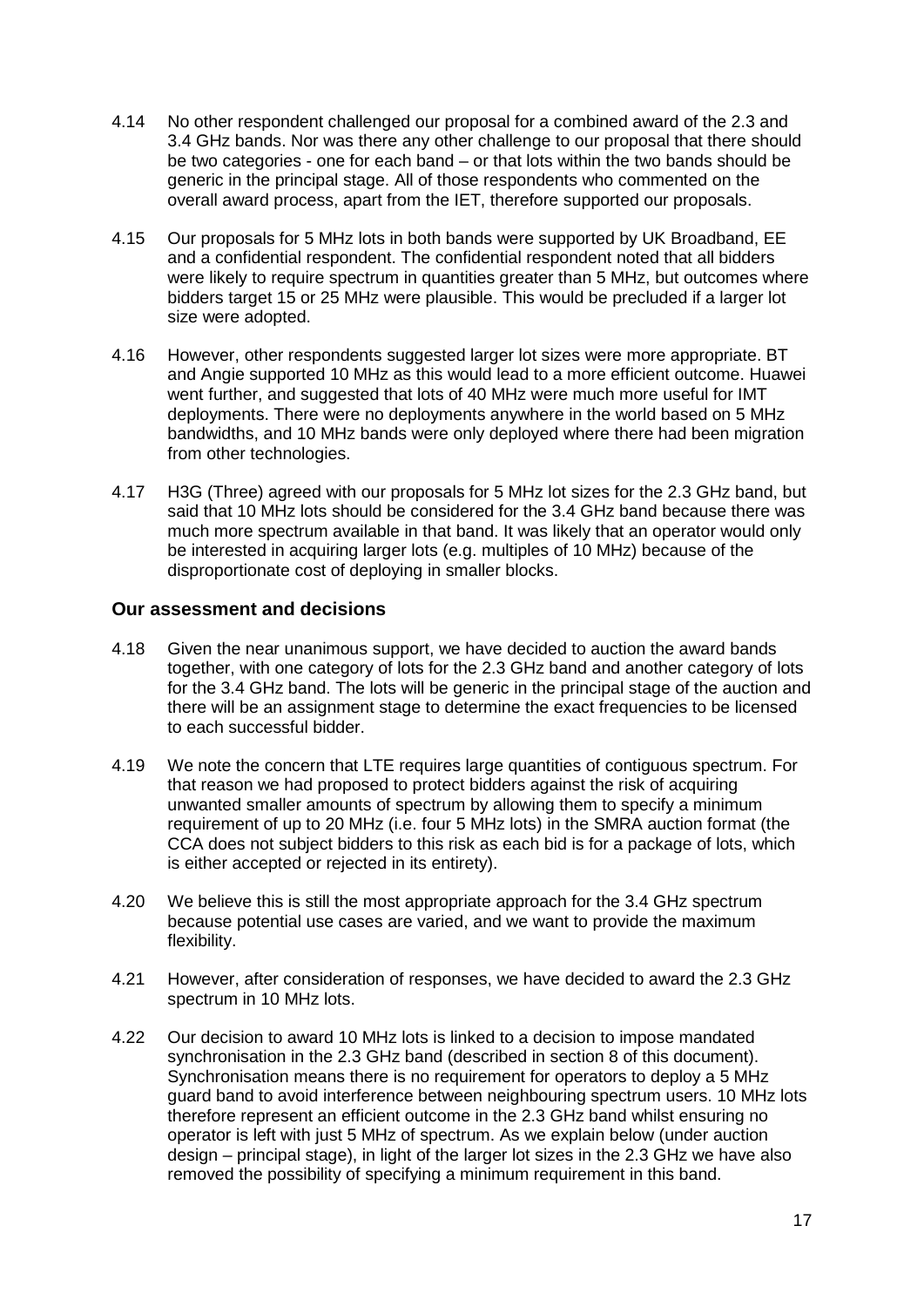4.23 We believe the most likely use for the 2.3 GHz spectrum will be for 20 MHz TD-LTE carriers - although other arrangements involving 10 MHz holdings may be possible, and we would not wish to rule them out. The award of 10 MHz lots addresses both possibilities.

# **Auction design – principal stage**

- 4.24 The November 2014 consultation said our choice of auction design should be consistent with our statutory objectives to further the interests of citizens in relation to communications matters, and to further the interests of consumers, where appropriate by promoting competition. It should also be consistent with our duty to secure the optimum use of the spectrum.
- 4.25 We said our statutory duties were more likely to be achieved through the following additional objectives:
	- The design should be simple, where possible, without unduly compromising the efficient outcome of the auction;
	- The outcome of the auction should be perceived by all participants and stakeholders as fair and legitimate, and bidders should not feel that they would have bid differently when they see the final result.
- 4.26 We set out two options for the principal stage of the 2.3 and 3.4 GHz auction a Simultaneous Multi-round Ascending auction (SMRA) and a Combinatorial Clock Auction (CCA).<sup>[12](#page-18-0)</sup> We said both formats as designed were robust and would meet our statutory duties.
- 4.27 In the **SMRA** bids are placed for individual lots, and the auction proceeds in successive rounds with increasing prices until there are no new bids. In each round, the highest bid placed on each lot is called a standing high bid. When the auction ends, standing high bids become winning bids and the bidders pay the amounts they bid.
- 4.28 The **CCA** is a two-phased bidding process in which bids are submitted for packages of lots, not for individual lots. Bidders will either be awarded a combination (or package) of lots for which they bid in its entirety or nothing at all. In the CCA, final prices are usually based on opportunity costs. An opportunity cost price rule requires bidders to pay an amount for their winning package that is just sufficient to ensure that no other bidder or coalition of bidders was prepared to pay more for that package.
- 4.29 We noted that we had used a CCA auction format on several previous occasions including the 2013 combined award of spectrum in the 800 MHz and 2.6 GHz bands and that this approach can be the best under many circumstances. However, we said the SMRA format had important advantages given the specific circumstances of the 2.3 and 3.4 GHz award, not least its overall simplicity.
- 4.30 We noted that the 2013 auction had included spectrum best suited for the provision of broad coverage (800 MHz) alongside spectrum suited for delivering additional capacity (2.6 GHz). Amongst other reasons, the complementary nature of the two bands meant a combinatorial auction design was more appropriate. In contrast, the

<span id="page-18-0"></span><sup>&</sup>lt;sup>12</sup> See section 6 of the November 2014 consultation [\(http://stakeholders.ofcom.org.uk/consultations/2.3-3.4](http://stakeholders.ofcom.org.uk/consultations/2.3-3.4-ghz-auction-design/) [ghz-auction-design/\)](http://stakeholders.ofcom.org.uk/consultations/2.3-3.4-ghz-auction-design/)  $\overline{a}$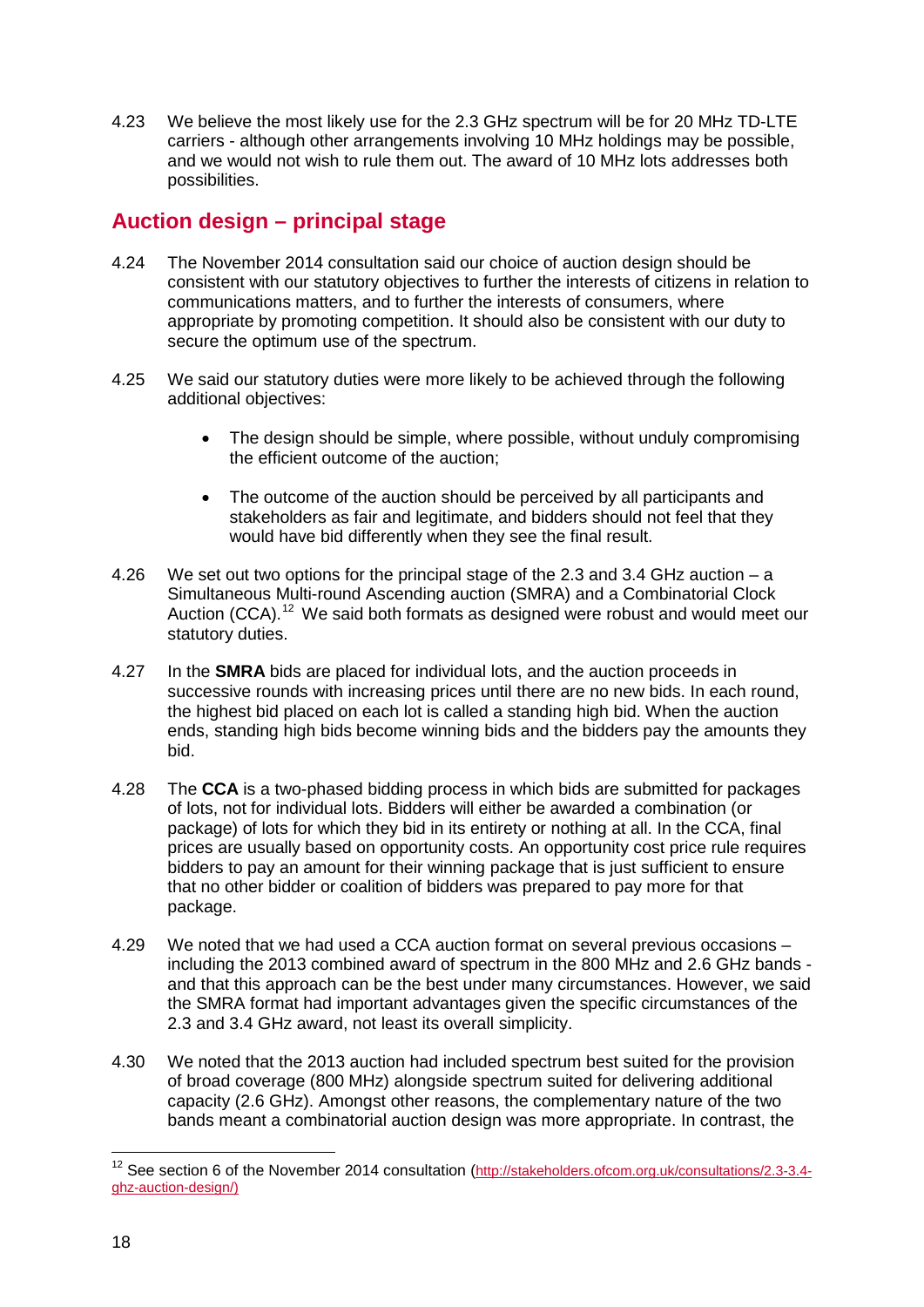2.3 and 3.4 GHz bands are not likely to be seen by bidders as complementary (i.e. they are both suited to providing network capacity rather than coverage). This was one reason why there was less need for a combinatorial approach.

4.31 Our November 2014 consultation therefore proposed an SMRA format for the 2.3 and 3.4 GHz award.

#### *Auction rules*

- 4.32 In the November 2014 consultation we proposed the following rules for conducting an SMRA auction:
	- **Break ties:** Bidders placing bids in a given round would be ranked randomly and allocated lots until there were no lots available, with the effect that - at most – only one bidder could be standing high bidder on fewer lots than it bid for.
	- **Information policy:** We proposed that the number and identity of qualified bidders should be disclosed before the auction begins, but information during the rounds would be limited to notification of prevailing round prices.
	- **Withdrawals:** Bidders might withdraw standing high bids in any round (e.g. to transfer eligibility to another category) but would be liable to pay the total value of any standing high bids that are withdrawn, unless all lots in that category were assigned a standing high bid in that or any subsequent round.
	- **Minimum requirement:** Bidders might specify a minimum requirement of up to a maximum of 20 MHz of spectrum in each category (i.e. 2.3 GHz and**/**or 3.4 GHz). A bidder who ended the auction as the standing high bidder on fewer lots than it had specified in its minimum requirement for a given category would not be assigned any lots (or have to make any payments) in relation to these bids.
	- **Activity rule and eligibility:** Bidders would be eligible to bid on lots in any given round based on their activity level in the previous round. Bidders would be allowed up to three 'waivers' where they may abstain from bidding - or bid below their eligibility - without affecting their eligibility for the next round.
- 4.33 We set out alternative proposals on rules for a CCA auction in the event that consultation responses led us to change our view about adopting an SMRA format. These are explained in paragraphs 6.52 – 6.85 of the November 2014 consultation.
- 4.34 We noted some residual risks inherent in both auction formats, but said we did not believe any of the residual risks would present a serious threat to the award. We concluded that there was a trade-off between the possible inefficiencies of complexity and uncertainty in the CCA, against the possible inefficiencies or difficulties in the SMRA. Our assessment was that we had the right instruments in place to deal with the residual risks in the SMRA in a way that rendered the complexity and the uncertainty of the CCA unnecessary.
- 4.35 We posed the following questions in the November 2014 consultation:

*Do you agree with our recommendation for an SMRA? If not, please explain why.*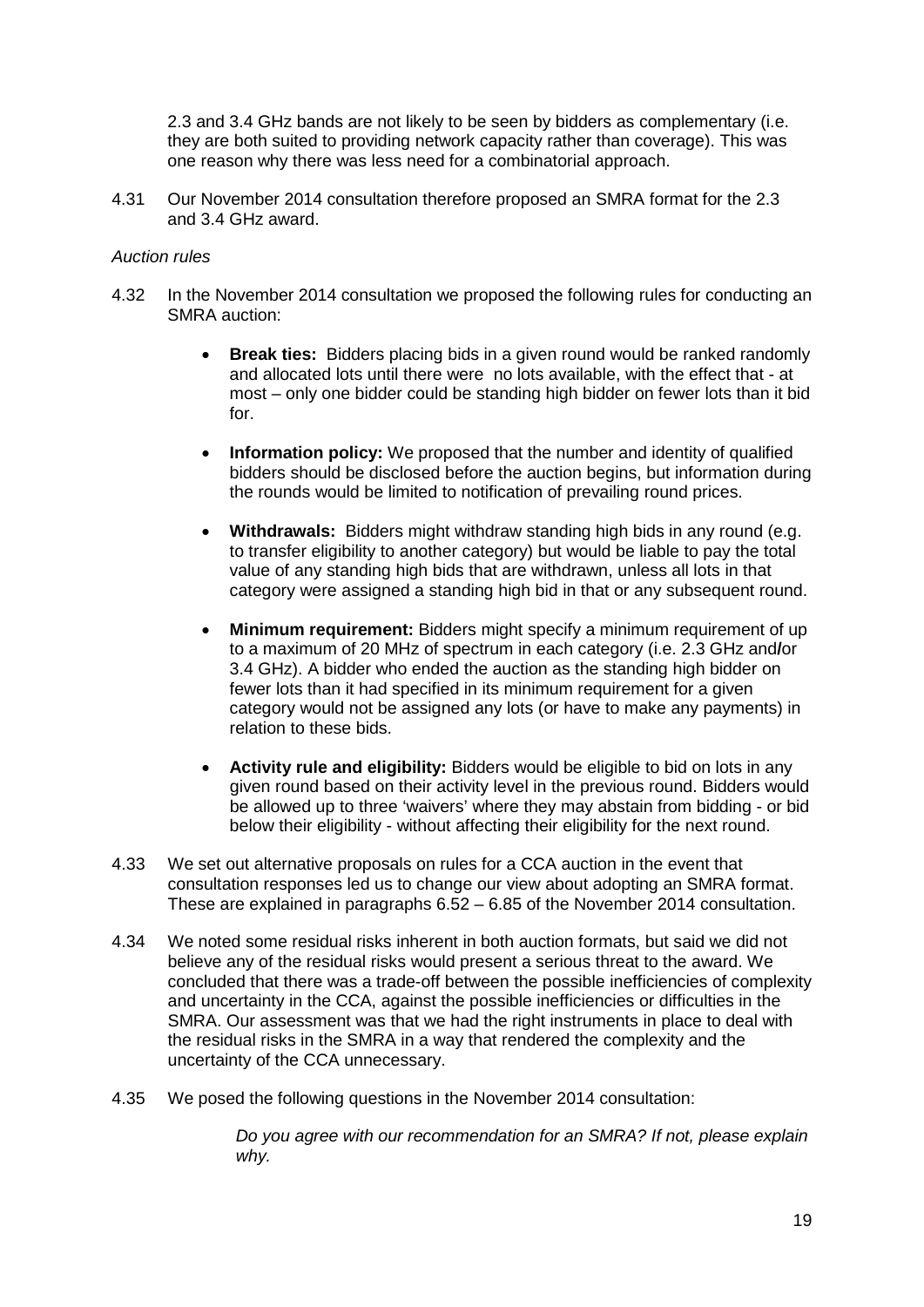*Do you agree with our proposals for the SMRA (including withdrawals, minimum requirements and waivers)? Do you have any other comments or views on this proposal?*

*Do you agree with our proposals for the CCA? Do you have any other comments or views on this proposal?*

#### **Consultation responses**

- 4.36 A number of very detailed responses to our questions about the proposed auction format were submitted in confidence. In reaching our decisions, we have taken account of the points raised in those confidential responses alongside points submitted in non-confidential responses.
- 4.37 The paragraphs below represent a summary of the main general points and our overall assessment. A fuller assessment is set out in annex 4

#### Choice of format

- 4.38 There were mixed views on the choice of format. Some respondents favoured our recommendation for an SMRA. For example, BT said it was supportive of the simplicity and transparency of the SMRA process compared to a CCA format. UK Broadband said the proposed lot structure of the 2.3 GHz and 3.4 GHz auction was less complicated than Ofcom's 2013 4G auction. This made an SMRA a more appropriate form of auction. A confidential respondent said it strongly supported the proposed SMRA and that Ofcom had both under-estimated the risks associated with the CCA, and over-stated some of the risks associated with the SMRA.
- 4.39 However, some other respondents, like H3G and EE, were in favour of the alternative CCA format. Both said the instruments proposed for the SMRA – e.g. the withdrawal policy and the information policy – would not be effective in mitigating the residual risks we had identified, or might have unintended consequences.
- 4.40 H3G urged us to consider instead an alternative form of clock auction not based on combinations of lots. However, it said that if a preference was given to an SMRA anyway, it would be better to implement 'plain vanilla' SMRA rules, whereby every lot is treated as unique.

#### *Ofcom assessment*

- 4.41 The responses we received did not challenge our list of the relevant residual risks for this award. Instead, the discussion was centred on the particular *importance* of the residual risks identified by Ofcom - and the actual ability of each format to address them.
- 4.42 The respondents who favoured our recommended approach generally agreed the SMRA would be less complicated, more transparent and was likely to generate fewer difficulties for bidders in dealing with their internal governance. The respondents favouring a CCA believed it better addressed the risks we had identified. Overall, we do not think sufficient evidence has been provided to cause us to reject the assumptions on which we based our recommendation for the SMRA. In particular, we have not been provided compelling evidence that leads us to reject our assumptions about the nature of demand in the auction, such as the lack of significant value complementarities across bands or within each band, beyond 20 MHz. Nor have we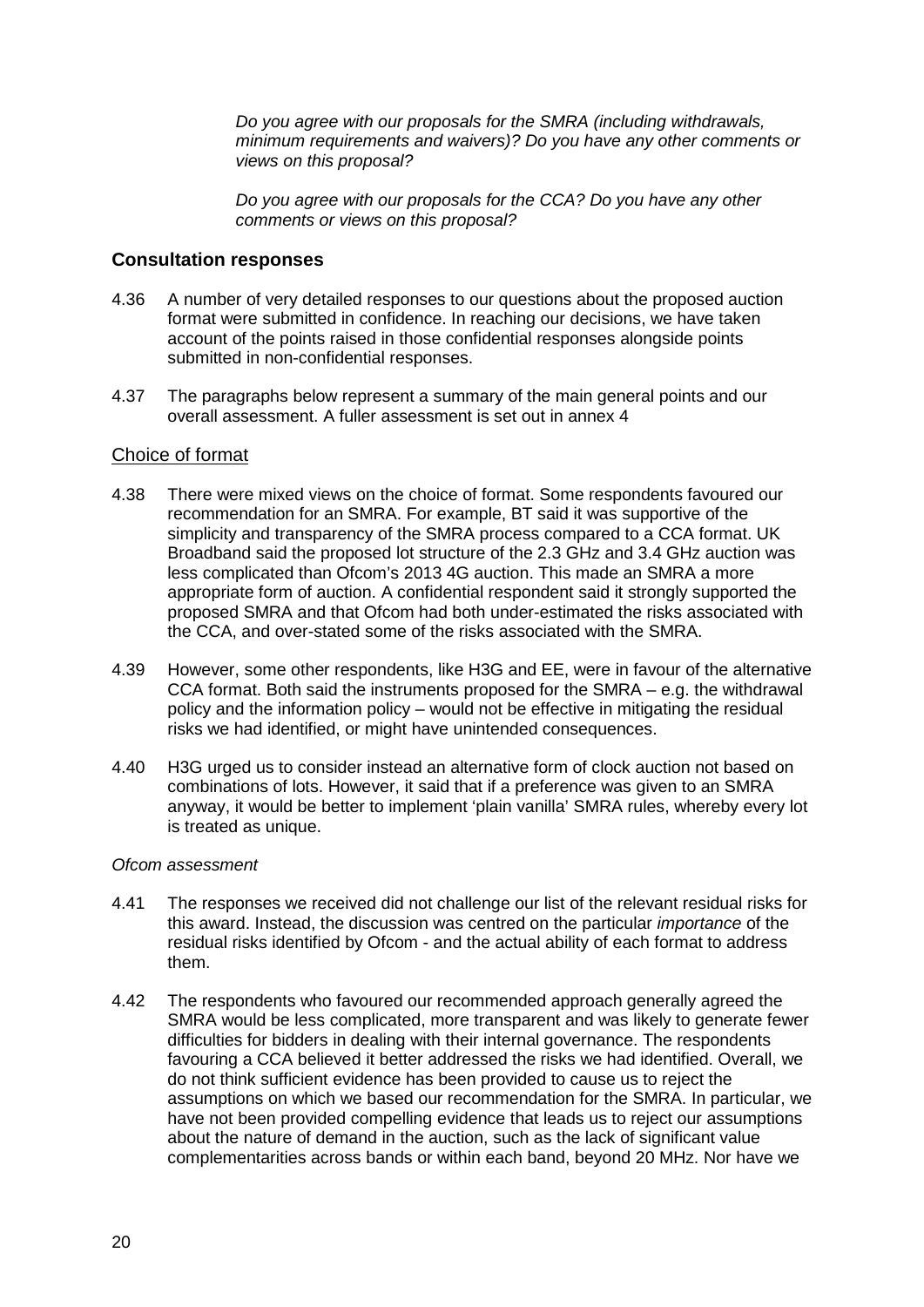been offered compelling evidence that the severity of the SMRA's residual risks would outweigh those of the CCA.

- 4.43 Nevertheless, we commissioned independent analysis from Auctionomics, a US consultancy specialising in spectrum auctions, to review some of the claims made in a report by PowerAuctions which was submitted as an annex to H3G's consultation response. The Auctionomics analysis – published alongside this statement – broadly supports our conclusions, subject to us reviewing our proposed information policy (see below).
- 4.44 Therefore, we have decided to proceed with an SMRA auction and reject the CCA and other alternative auction formats (including H3G's alternative form of clock auction). The chief advantage of the clock auction, in our view, is that it concludes more quickly than the SMRA. However, speed is not a key concern in our particular award.
- 4.45 We have also considered H3G's alternative 'plain vanilla' SMRA. Our conclusion is that the SMRA proposed in the November 2014 consultation includes features which make it a better approach to our particular auction, particularly:
	- Bidders do not bid for 'unique' lots<sup>13</sup>, but for a number of lots in each band. This simplifies the bidding in the auction;
	- The ranking rule we adopt ensures that at most one bidder is a standing high bidder on a partial bid in each lot category. This might not be the case if bidders could place bids for 'unique' lots in each lot category.
- 4.46 The decision to proceed with an SMRA is unaffected by the option of holding back some of the spectrum (see section 3). This SMRA auction design is sufficiently robust to cope with a smaller amount of spectrum being released. Further, the assumptions on which we based our recommendation for an SMRA, particularly the nature of demand in the auction, are not fundamentally changed by reducing the amount of spectrum available.
- 4.47 We also think the severity of the residual risks we identified for the SMRA is not affected significantly by a change in the amount of spectrum. The residual risks we identified were that there might be unsold spectrum, even though there is demand for it at reserve price; artificially low prices; and difficulty of bidding for the preferred spectrum.
- 4.48 We will therefore proceed with the SMRA. However, having taken note of some of the comments received by respondents, and the views of Auctionomics, we have revised several of the details we proposed in the November 2014 consultation. We believe that with these revisions in place, the residual risks identified for the SMRA are not likely to have a significant impact on the efficiency of the award. The arguments presented by respondents are set out more fully in annex 4. Our conclusions are as follows:

<span id="page-21-0"></span> $13$  We understand that in H3G's proposal for the plain-vanilla SMRA, in the principal stage lots would be generic – in the sense that these lots do not correspond to specific frequencies – but there are individual lots which potentially have different prices.  $\overline{a}$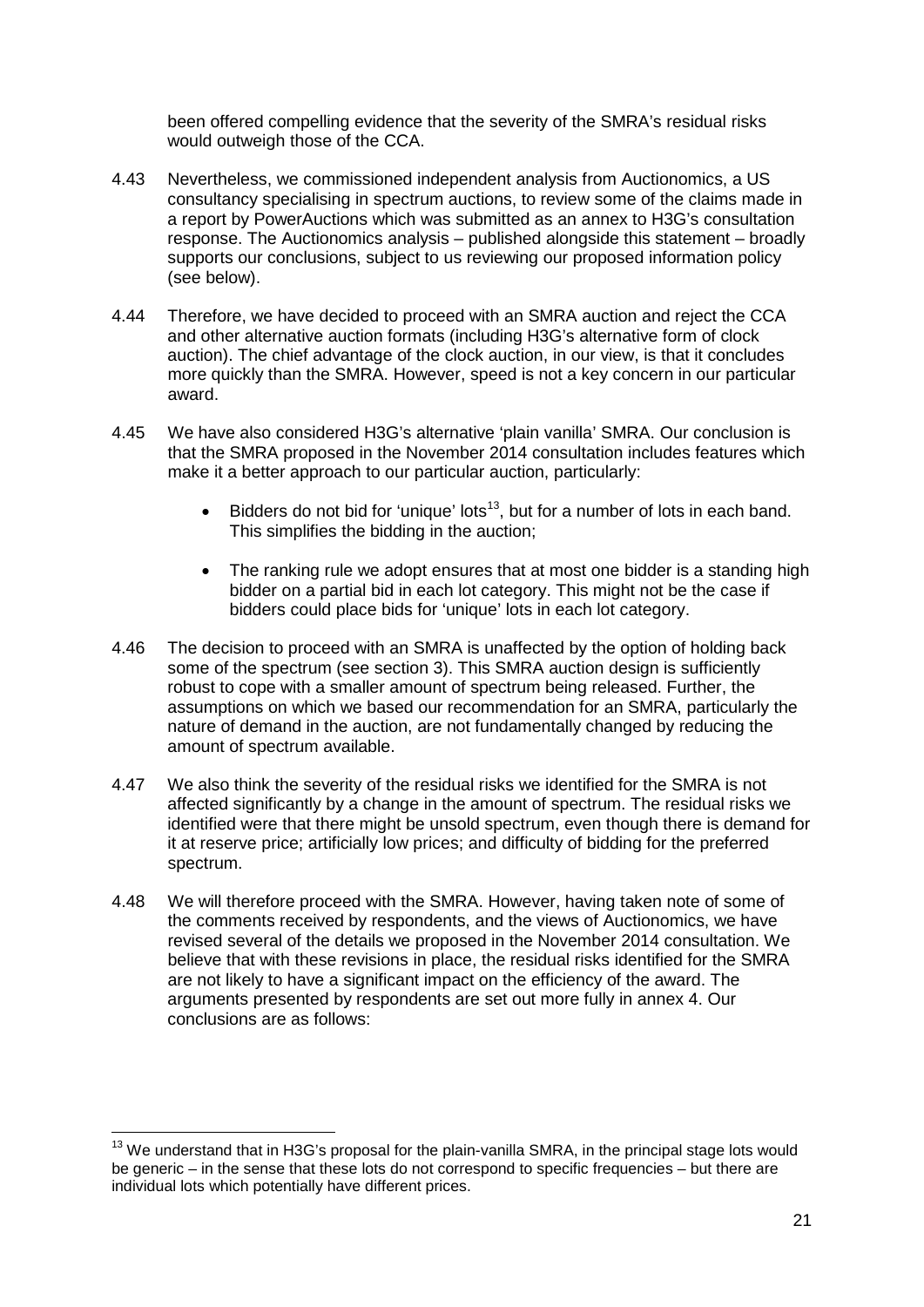#### Information Policy

- 4.49 A number of respondents expressed concerns about the proposed information policy and the consequences this might have for the auction, including respondents who were otherwise supportive of the SMRA format.
- 4.50 There are conflicting risks in the auction and the information policy plays an important role in addressing these. It needs to strike the right balance between a) allowing bidders sufficient knowledge to make appropriate decisions when bidding and b) not allowing so much information that it might encourage strategic bidding or 'gaming' to the detriment of other bidders and to efficiency. The nature of the risks is interrelated: the more difficult it is for bidders to engage in strategic bidding, the more difficult it may also be for them to devise their own bidding strategies.
- 4.51 We asked Auctionomics for advice on the information policy we had proposed in the consultation. Whilst acknowledging the potential to use information about the level of aggregate demand to bid strategically, Auctionomics believes bidders are likely to require more demand information than we proposed, in order to address effectively the risks they face, especially the aggregation risk. Having considered that advice, we have decided to make some additional information available as described below. We believe the potential for bidders to use this additional information strategically is limited. On balance, we believe the benefits in terms of assisting bidders to address their risks outweigh the potential downside.
- 4.52 We conclude that we should maintain a relatively limited information policy as we proposed in the November 2014 consultation. However, we have decided that we should disclose more information about the level of aggregate demand to bidders. In particular, we will let bidders know that excess demand in the preceding round was less than a multiple of 20 MHz (e.g. less than 20 MHz, less than 40 MHz, less than 60 MHz, etc.). This will allow bidders some information on excess demand without giving precise information which could be used more easily to support decisions about strategic demand reductions, to end the auction, for example.

#### Withdrawal rule

- 4.53 Some respondents expressed concern that the withdrawal rules could leave bidders facing difficulties when substituting across different categories.
- 4.54 A common theme among those respondents was that bidders who are provisional winning bidders may wish to withdraw or cancel their bids in order to move their demand to another band. However, if demand does not equal or exceed supply in that band in future rounds, bidders will pay the price for the spectrum in the other band, but not actually obtain it. This could discourage bidders from making legitimate use of withdrawals.
- 4.55 Having considered the consultation responses, including some particular 'scenarios' provided by a confidential respondent, we have decided to proceed with our proposed withdrawal rules, but with three modifications.
	- We will limit the number of rounds where bidders may use withdrawals to five. This, albeit an unlikely scenario, is to prevent a bidder using withdrawals to extend the auction indefinitely.
	- We have decided that a bidder will not be allowed to withdraw from one band more than once if the price in that band has not increased since the round in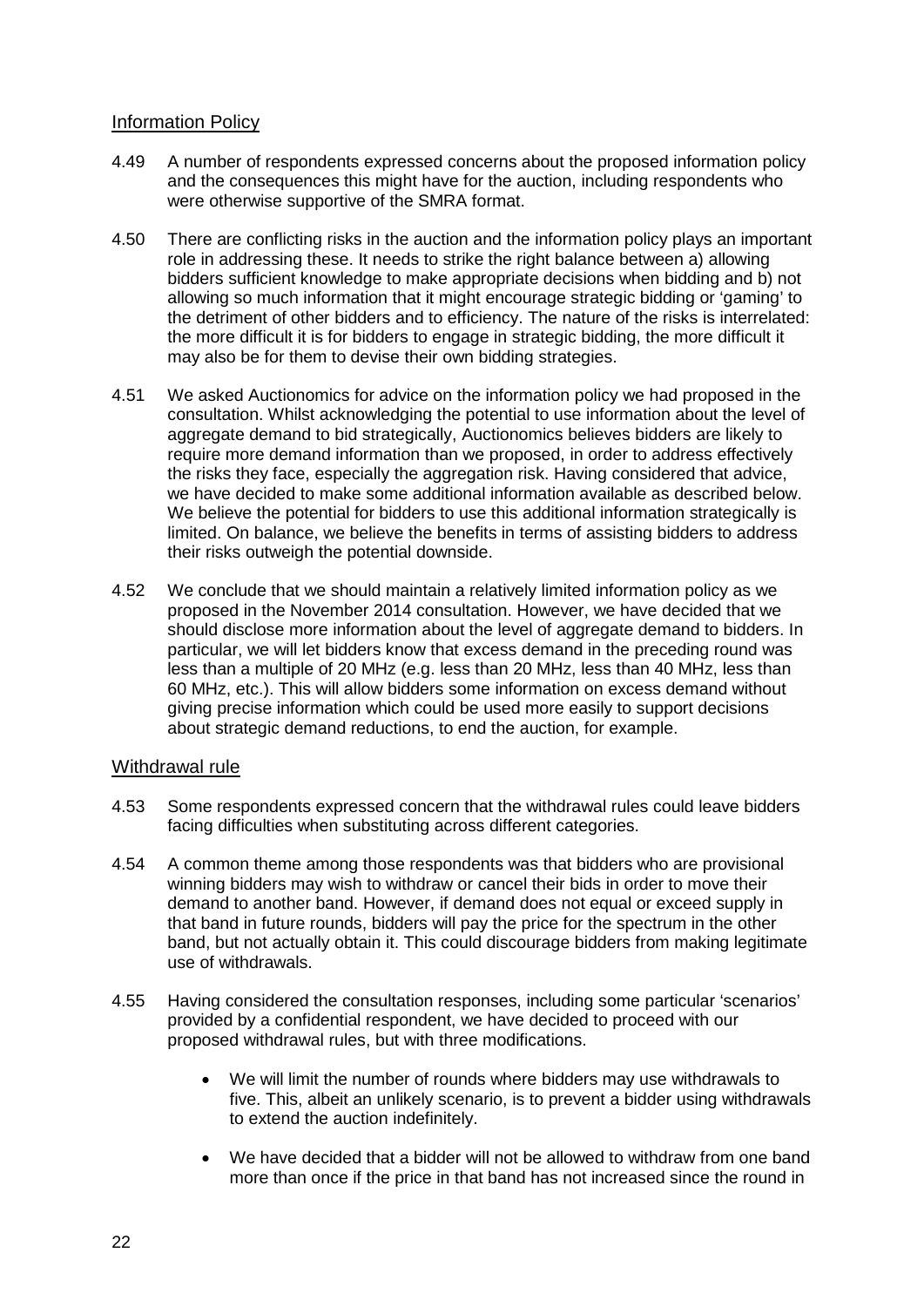which the previous withdrawal was made. We can see no reason why a bidder would need to do this which is consistent with truthful bidding.

• When a bidder withdraws its standing high bids from one band and later bids again in the same band, then the bidder will not be liable for the withdrawn bids on lots for which it has bid again. It would be unfair to force a bidder to pay twice for the spectrum it won.

#### Minimum requirement

- 4.56 There was divided opinion on our proposals for allowing bidders to express a minimum spectrum requirement in the auction. Some, including BT, agreed both with the inclusion of the minimum requirement option and that the maximum amount of the minimum spectrum requirement should be 20 MHz. It said a figure less than this may not be sufficient to be viable, whilst a greater figure was not necessary and could be used strategically. UK Broadband also expressed support for Ofcom's reasoning. Others supported the principle of a minimum requirement but expressed a preference for a maximum level different from our proposed 20 MHz.
- 4.57 A confidential respondent said it was supportive of the intent in the proposal but said it disagreed with the approach because it could allow a bidder to drive prices higher on spectrum they had no intention of winning.
- 4.58 In considering these responses, we note the additional risk that price driving could result in an inefficient outcome for the award e.g. a bidder engaged in price driving, who is not the bidder with the highest value for the spectrum, could actually end up winning it if it miscalculates the point at which it needs to stop bidding.
- 4.59 The risk of an inefficient outcome is higher in the 2.3 GHz band because a minimum requirement of 20 MHz takes up half the available spectrum in the band. We have therefore decided to remove the ability of bidders to specify a minimum requirement in the 2.3 GHz band.
- 4.60 We note that this will expose bidders to the risk of winning less than 20 MHz, even though they may not wish to do so. Our decision to award the 2.3 GHz spectrum in 10 MHz lots mitigates this to some degree. It will protect bidders against the possibility of winning 5 MHz or 15 MHz when they do not want to, but will still expose bidders to the risk of winning 10 MHz when they want at least 20 MHz. We believe this risk can be managed by the bidders in the course of the auction, in particular given the changes we have made to the information policy.
- 4.61 We have decided against changing our proposals for allowing a minimum requirement of up to 20 MHz in the 3.4 GHz band. This is because there is significantly more spectrum in the 3.4 GHz band than in the 2.3 GHz band and, as a consequence, we believe the ability to use the minimum requirement to drive up prices in the 3.4 GHz band is limited.

#### Activity rule and eligibility points

4.62 We proposed a 1:1 eligibility ratio for bidders seeking to switch bids between the 2.3 and 3.4 GHz bands i.e. a bid for a lot in one band is equal to a bid for a lot in another. The rationale was that at certain price ranges bidders might be willing to substitute between the two bands on a MHz for MHz basis (e.g. substitute from 20 MHz in the 2.3 GHz band at a higher price to 20 MHz in the 3.4 GHz band at a lower price).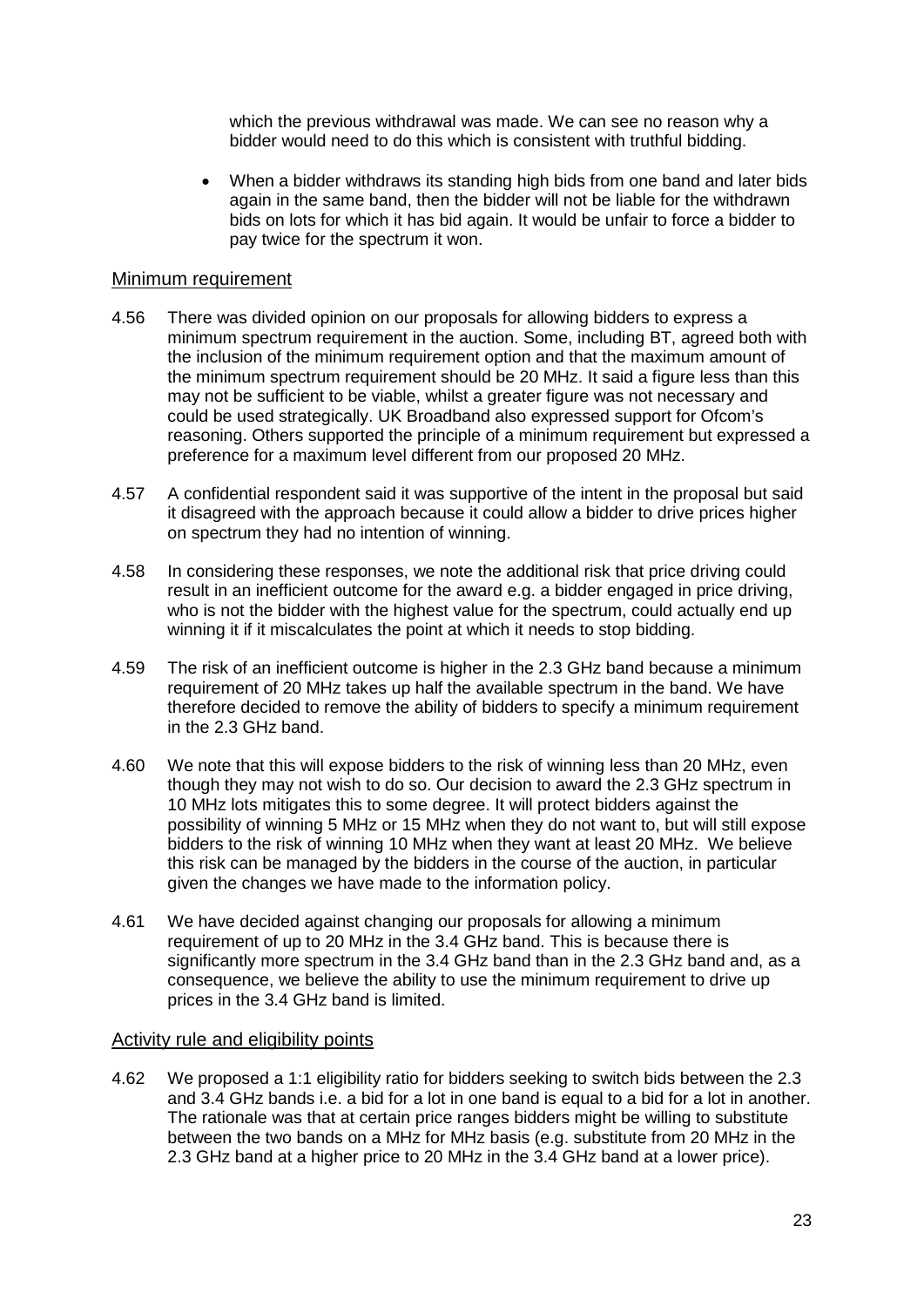- 4.63 Some respondents thought this eligibility ratio might make switching difficult because spectrum is not worth the same across the two bands e.g. H3G said our proposal would establish an environment where bidders have a strong incentive to engage in 'parking'. BT said some bidders may use the equality of eligibility points to hide their demand for the more expensive spectrum (i.e. 2.3 GHz) by bidding for an equal amount of the less expensive spectrum in the early stages of the auction.
- 4.64 Other respondents suggested we used a relaxed activity rule in the SMRA so that when the price in one band decreases relative to the other band, bidders might be allowed to move their demand at a rate different to the eligibility ratio set by the auctioneer.
- 4.65 We have considered these points alongside our own further engagement with stakeholders, which suggests that different bidders may have different business cases for the different bands i.e. the 2.3 GHz band is very likely to be used for direct mobile access – but all or part of the 3.4 GHz band could be used for small-cells and for backhaul. The latter use may require a larger amount of contiguous spectrum, compared to the former. Therefore, bidders may not be willing to switch on a per MHz basis.
- 4.66 Our conclusion is that we should change the eligibility ratio from 1:1 to 2:1, as measured per MHz. This means each 10 MHz lot in the 2.3 GHz band will be assigned 4 eligibility points, and each 5 MHz lot in the 3.4 GHz band will be assigned 1 eligibility point.
- 4.67 We considered whether to introduce a relaxed activity rule. We have concluded that this would significantly increase the complexity of the auction for uncertain benefit and we have therefore decided against such a move.

#### Waivers

- 4.68 There was little comment overall on our proposals for waivers, and we have received no evidence that would lead us into changing the option for bidders to use three waivers each in the auction.
- 4.69 A confidential respondent said it supported our proposals and thought that an allowance of three waivers was "about the right number". EE noted that with only three waivers, bidders could effectively be restricted to no more than one swap between bands throughout the entire auction.
- 4.70 Only H3G said it would be best to avoid allowing bidding waivers, which introduce bidding complexity and offer no real benefit.
- 4.71 We understand waivers are useful to bidders in a number of different circumstances, which we list in annex 4, and we therefore disagree with H3G that they do not offer a real benefit. We also disagree with EE that three waivers restrict bidders to one swap between bands throughout the entire auction. We note the ability of bidders to move across bands is facilitated in the auction by a number of features other than waivers, including the ranking rule (whereby at most one bidder is a standing high bidder on less than its bid in the previous round); the ability of bidders to withdraw standing high bids; and the revised eligibility ratio.
- 4.72 While we are maintaining a limited information policy, we are now releasing more information than we proposed in the November consultation. We understand this poses a concern with regards to using waivers strategically. Therefore, we have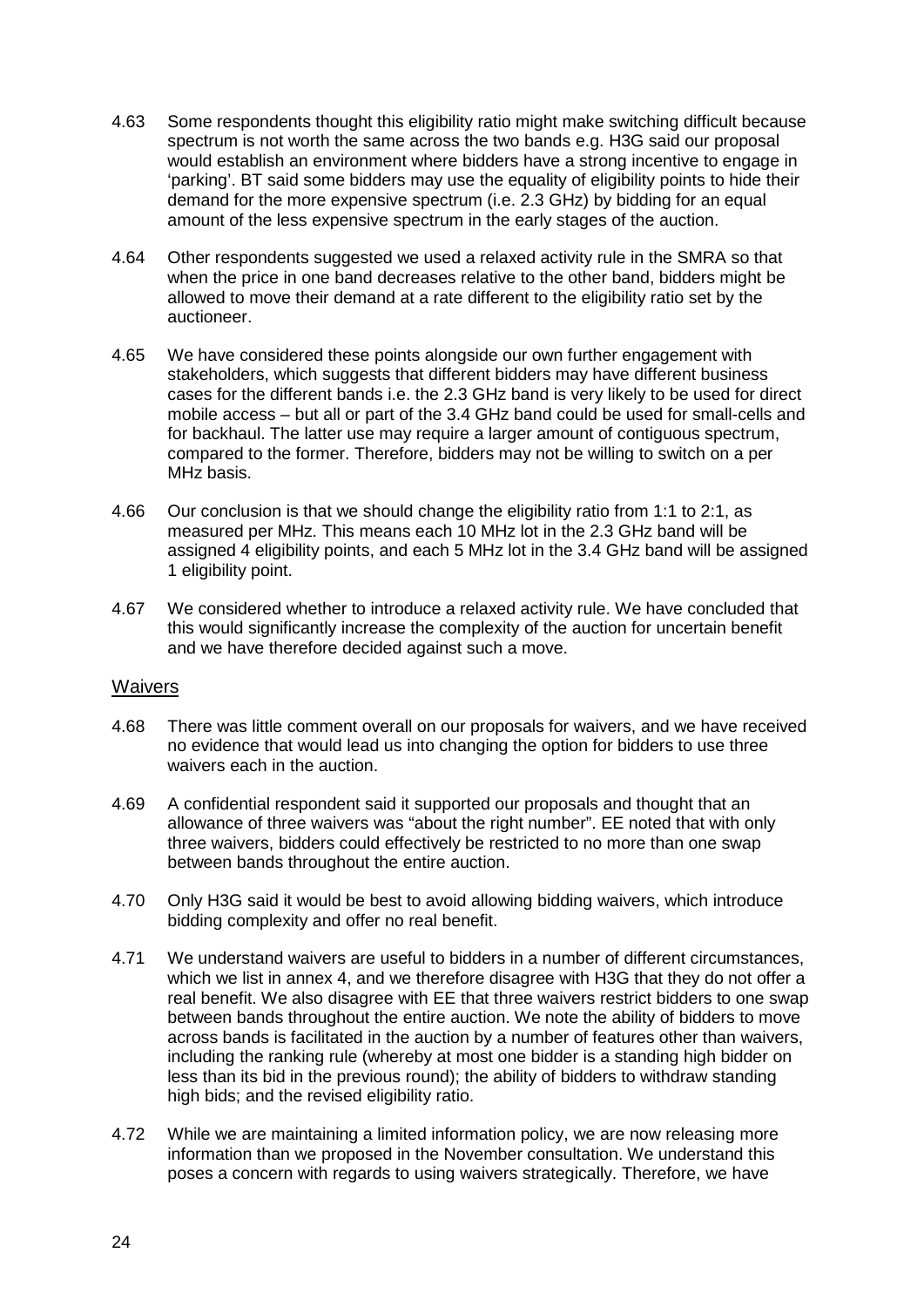decided to restrict the use of waivers so that bidders cannot place new bids and/or make withdrawals, and waive at the same time.

#### Increments and pricing of bids

- 4.73 Two respondents commented on our proposals on bid pricing. BT questioned a rule whereby bidders wishing to bid for more lots in a category where they already hold standing high bids need to increase prices for all lots. It said modifying or abolishing this rule would reduce the linearity of prices and therefore strategic demand reduction.
- 4.74 A confidential respondent said a uniform price should apply to lots won by bidders in the same band. This should be based on the lowest winning bid amount.
- 4.75 We are unconvinced that allowing bidders to place bids at the round price while maintaining standing high bids at a previous round price would reduce the incentives for strategic demand reduction. On the contrary, we believe it might actually facilitate it, because bidders might be able to test demand and assess the benefits from reducing it strategically. In addition, we are of the view that price linearity in the SMRA is not changed by the measure proposed by BT.
- 4.76 We have also rejected the proposal put forward by the confidential respondent, because we believe this would change the nature of the SMRA. The SMRA is a payas-bid format, where bidders commit to pay their winning bids.

#### **Deposits**

4.77 In our November 2014 consultation we indicated that we would have power to require increases in deposits to reflect the level of bidding. Bidders will have to deposit sufficient funds to cover their allocation of eligibility points with Ofcom before the auction begins. Thereafter we may require deposit increases up to 100% of bids. Any bidder who drops out of the auction will have any sums owing to them returned as soon as possible after leaving the auction.

### Ranking rule

- 4.78 Two respondents commented on our proposals for ranking bids in order to determine those which become standing high bids. H3G said the procedures created strategic opportunities for bidders. It said a bidder who expects to be tied with another bidder at a higher price level has strong incentives to time its bids strategically. A confidential respondent said priority should be given to bids submitted at higher prices and in earlier rounds.
- 4.79 The ranking rule we proposed allocates standing high bids randomly amongst the bids received in a given round. It was, however, not random in the way standing high bidders from previous rounds would have been displaced. We have therefore decided that in any round, standing high bids from previous rounds will be treated the same as new bids if they are at the same price. The only exception is that existing standing high bids on less than their full demand will be displaced first.
- 4.80 As with our consultation proposal, this rule ensures there is no more than one standing high bidder on less than their full demand. This reduces the scope for aggregation and substitution risks. An additional desirable feature of the new rule is that all bids at a given price have an equal chance no matter in which round they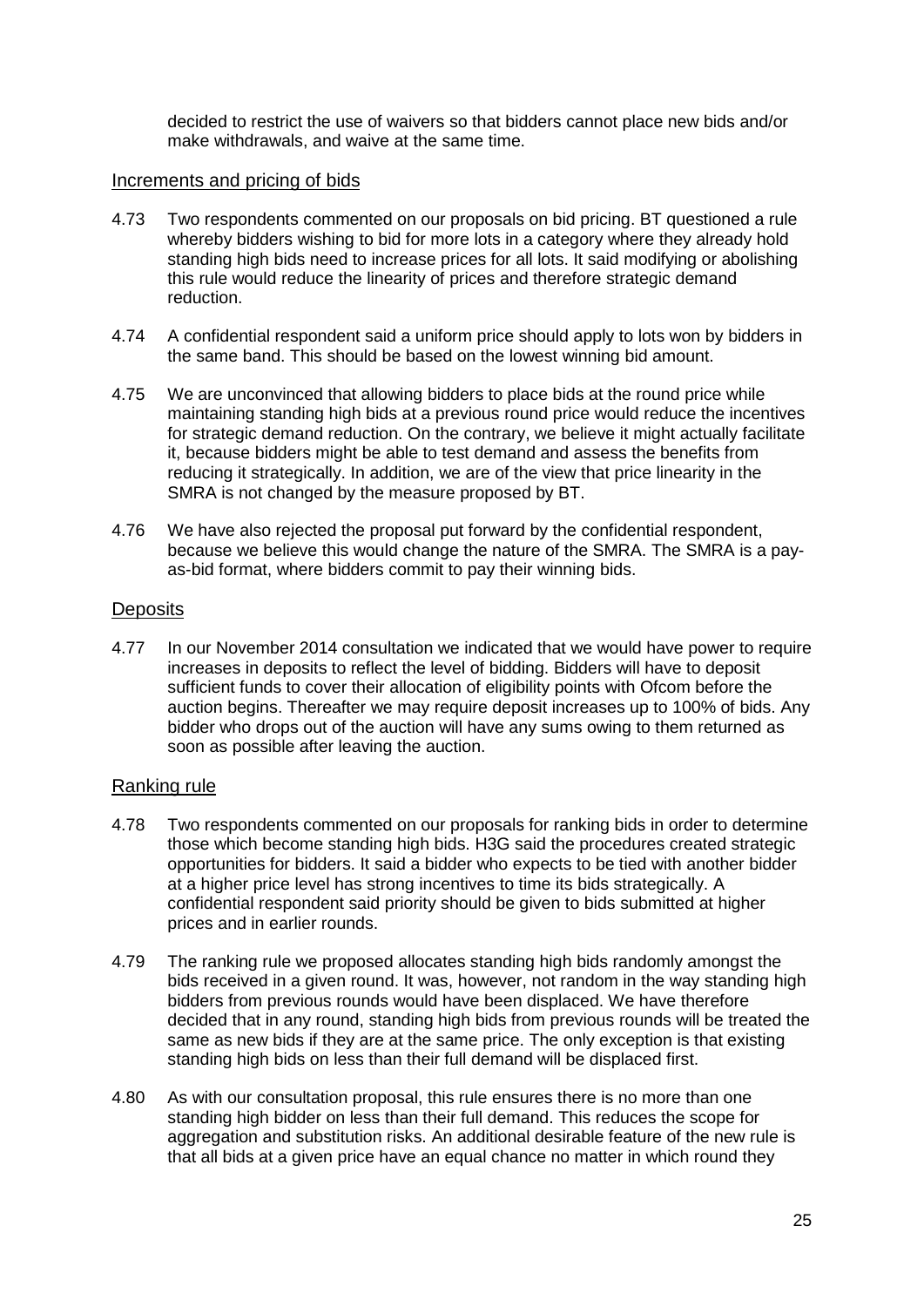were submitted. This should mitigate possible incentives to time bids with the aim of influencing the chance they may or may not be outbid in the following rounds.

4.81 An example of how this rule applies is set out in annex 5.

## **Proposals for the Combinatorial Clock Auction**

- 4.82 In our November 2014 consultation we set out proposals for an alternative Combinatorial Clock Auction (CCA) if we were persuaded that an SMRA was not the most appropriate auction format.
- 4.83 Having considered the responses we received, we continue to believe that an SMRA is the best way to proceed. Accordingly, this document does not address the responses of stakeholders who expressed views on the detailed proposals for a CCA.

## **Auction design - assignment stage**

- 4.84 Under either an SMRA or a CCA auction, the principal auction stage is followed by an assignment stage to determine the exact location of spectrum to be awarded to each successful bidder. We proposed a sealed-bid, single-round auction format with a second-price rule for the assignment stage.
- 4.85 We said for the 2.3 GHz band, we proposed to consider only assignment plans in which each bidder is assigned a contiguous frequency block that corresponds to the bandwidth they won in the principal stage. Any unsold spectrum would form a contiguous block. We said this rule is likely to lead to the most efficient use of the spectrum.
- 4.86 We noted that for the 3.4 GHz band, the outcome would depend on whether or not UK Broadband chose to participate in the auction. If so, we said we could consolidate the company's existing 3.4 GHz holding to form a single contiguous block. In those circumstances, we proposed a similar rule as for the 2.3 GHz band (see section 5 of this document for more discussion of UK Broadband).
- 4.87 If UK Broadband does not participate in the auction, we proposed that the 3.4 GHz band spectrum available for assignments to winners of the principal stage should be split into two sub-bands: a sub-band with 70 MHz (3410 MHz - 3480 MHz) and another sub-band with 80 MHz (3500 MHz – 3580 MHz). We said we would prioritise assignment plans in which each winner is assigned a single contiguous frequency block.
- 4.88 If a bidding process is needed for the assignment stage, we proposed a single round in which the relevant bidders may submit bids for their preferred frequency assignments. In such circumstances, we proposed that assignment stage prices, which are additional to base prices, should be calculated using a second-price rule. A final price for each bidder is calculated, combining the base price (from the principal stage of the auction) and any additional prices (arising from the assignment stage).
- 4.89 The November 2014 consultation asked the following questions:

*Do you agree with our proposals for the assignment stage? Do you have any additional views or comments?*

*Do you have any other comments on auction design?*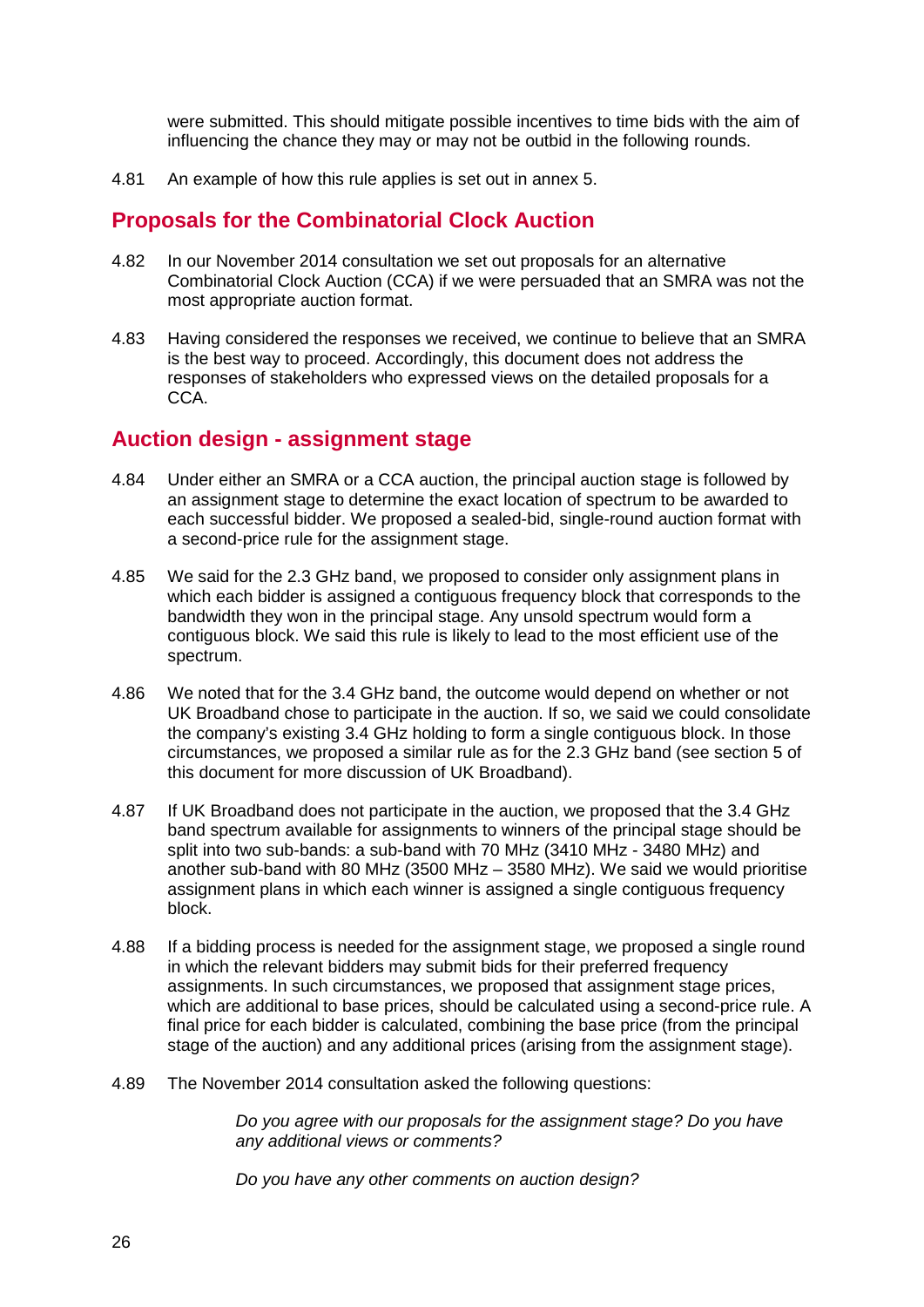### **Consultation responses**

- 4.90 There was almost unanimous support for our proposals in relation to the assignment stage. However, two respondents submitted confidential comments in relation to their own circumstances which we have considered.
- 4.91 Of the other responses, Huawei welcomed Ofcom's approach of only considering assignment plans in which each bidder is assigned a contiguous frequency block that corresponds to the bandwidth they won in the principal stage, and ensuring that any unsold spectrum will form a contiguous block. However, it continued to believe that a minimum bandwidth of 40 MHz was essential for exploiting the full long-term potential of the award bands.

#### *Our assessment*

4.92 We have decided to proceed as proposed in our consultation document.

## **Reserve Prices**

- 4.93 The November 2014 consultation proposed reserve prices for the auction of £1 million per 5 MHz lot for the 3.4 GHz band and in the range of £2.5 million to £5 million per 5 MHz lot for the 2.3 GHz band. We said reserve prices set at this level would provide room for relevant price discovery, while still addressing concerns about gaming in the auction – although some specific additional factors were relevant for each band.
- 4.94 The reserve prices are based on a benchmark of the prices paid for 2.6 GHz spectrum in the 2013 UK spectrum auction. We noted that the bottom of the proposed range for the 2.3 GHz spectrum was near the lower end of our estimated benchmarks for 2.6 GHz unpaired spectrum (and only around 2/5 of the higher figure based on the analysis of market-clearing prices). The top of the range is still within the range of figures for 2.6 GHz unpaired. But, in our consultation, we also noted the potential for the 2.6 GHz paired spectrum as a relevant benchmark. This is because equipment availability in the 2.3 GHz band is more comparable to the 2.6 GHz paired band at the time of the auction. We note that the top end of the prices is still only a relatively low proportion of the 2.6 GHz paired benchmark (generally less than 20% of the benchmark figures). We noted that the prices we proposed roughly equated to the costs of the Ministry of Defence moving its usage to other spectrum bands.
- 4.95 We said that the 2.3 GHz band was likely to be valued more highly than the 3.4 GHz band for the following reasons:
	- There is a wider availability of equipment in the 2.3 GHz band compared to the 3.4 GHz band;
	- The 2.3 GHz band is likely to be used to increase existing capacity whilst the 3.4 GHz band in the short term may be used for backhaul (at least by some operators); and
	- The 2.3 GHz has slightly more favourable propagation characteristics.
- 4.96 We said we would not consult on a single reserve price for the 2.3 GHz spectrum. We put the bottom of the range at £2.5m per 5 MHz lot and the top of the range at £5m per 5 MHz lot.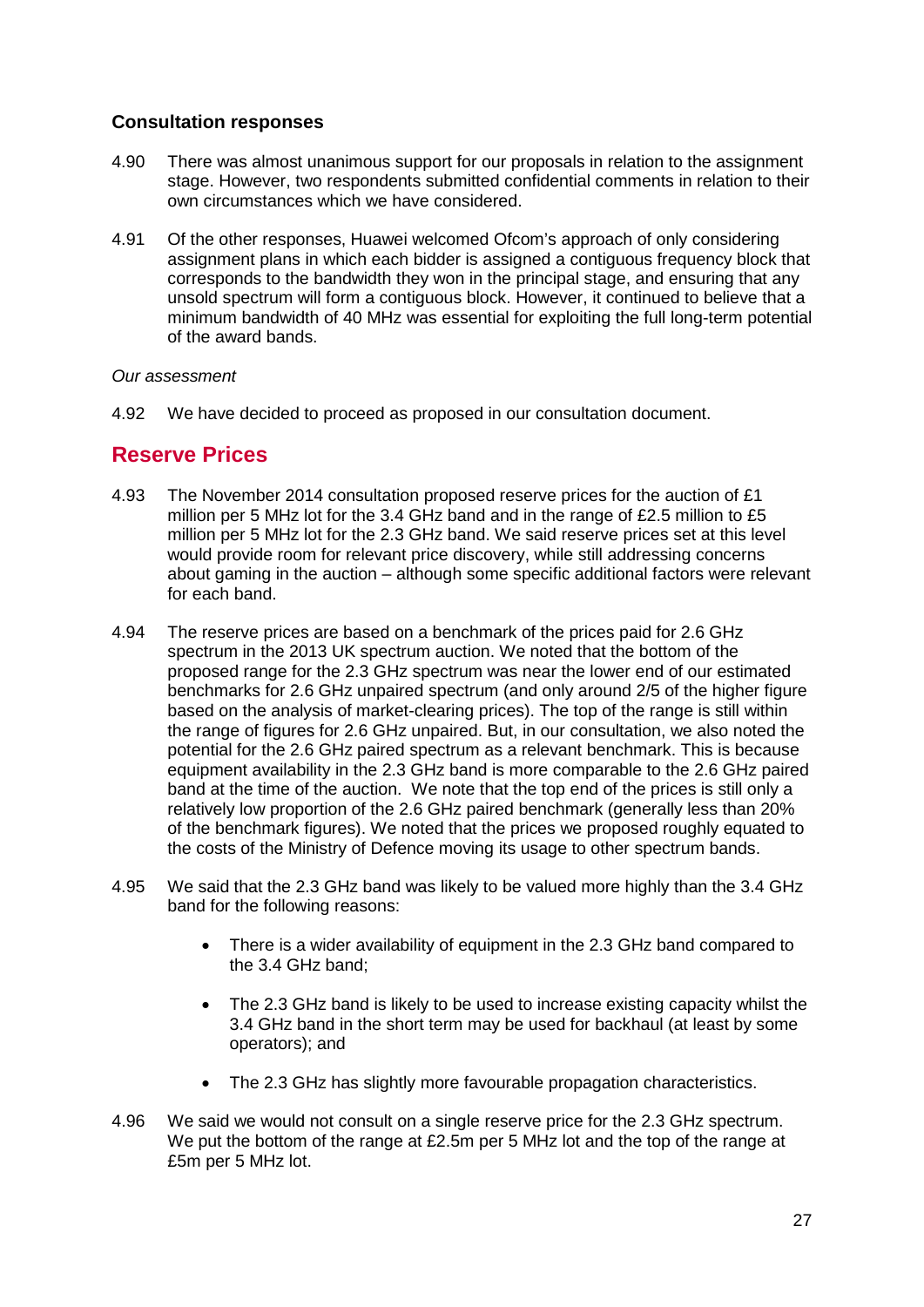- 4.97 Given the relatively lower expected value of the 3.4 GHz spectrum and the risk of inadvertently setting a reserve price too high for this spectrum, we proposed a lower reserve price of £1 million per 5 MHz. With eight 5 MHz lots in the 2.3 GHz band and 30 lots in the 3.4 GHz band, the sum of reserve prices therefore ranged from £50 million to £70 million.
- 4.98 We asked the following consultation question:

*Do you agree with our proposals for the reserve prices? If so, where in the range we propose should the reserve price for the 2.3 GHz band be? Do you have any other views or comments?*

#### **Consultation responses**

- 4.99 In their consultation responses, a number of stakeholders indicated a preference for reserve prices to be set at the lower end of the proposed ranges – with some proposing even lower reserve prices. Only one confidential response, which was not from a mobile network operator, offered strong opposition to the reserve prices we had suggested to the extent that a potential bidder would refrain from bidding at those reserve prices.
- 4.100 Another confidential respondent disagreed with some of the principles used in setting the level of reserve prices. It said Ofcom was wrong to use prices for the 2.6 GHz auction as a reference point for setting reserve prices for the 2.3 GHz auction because:
	- It risks a ratchet effect, where each subsequent auction is forced to achieve more than the previous one until spectrum is unsold; and
	- It misses the point that (absent a growth in demand), releasing further supply of any commodity inherently decreases the demand/supply equilibrium point.
- 4.101 However, the respondent said, on the practicality of the values determined, it would not be discouraged from participating in the auction on this basis.
- 4.102 EE said it had no views on reserve prices due to value uncertainty but noted that if demand for one band significantly exceeds that of another band, Ofcom should respond by reflecting this in the size of the increments.
- 4.103 A confidential respondent saw no need to set reserve prices in line with the cost of MOD clearance from the band because the primary driver of the spectrum to be released was the scope for generating benefits to UK citizens from more efficient use of a hitherto underutilised spectrum resource. It noted there was no transparency regarding the estimate of the MOD's costs.
- 4.104 BT said reserve prices should be set more in line with a figure necessary to deter frivolous bids. It proposed a figure as low as £100,000 per lot for the 3.4 GHz band.
- 4.105 Other responses were broadly supportive of our approach.

#### *Our assessment*

4.106 We remain of the view that low reserve prices may provide incentives for bidders to engage in gaming. They could also incentivise individual bidders to bid for a lower number of lots than otherwise in the expectation that this will allow them to win less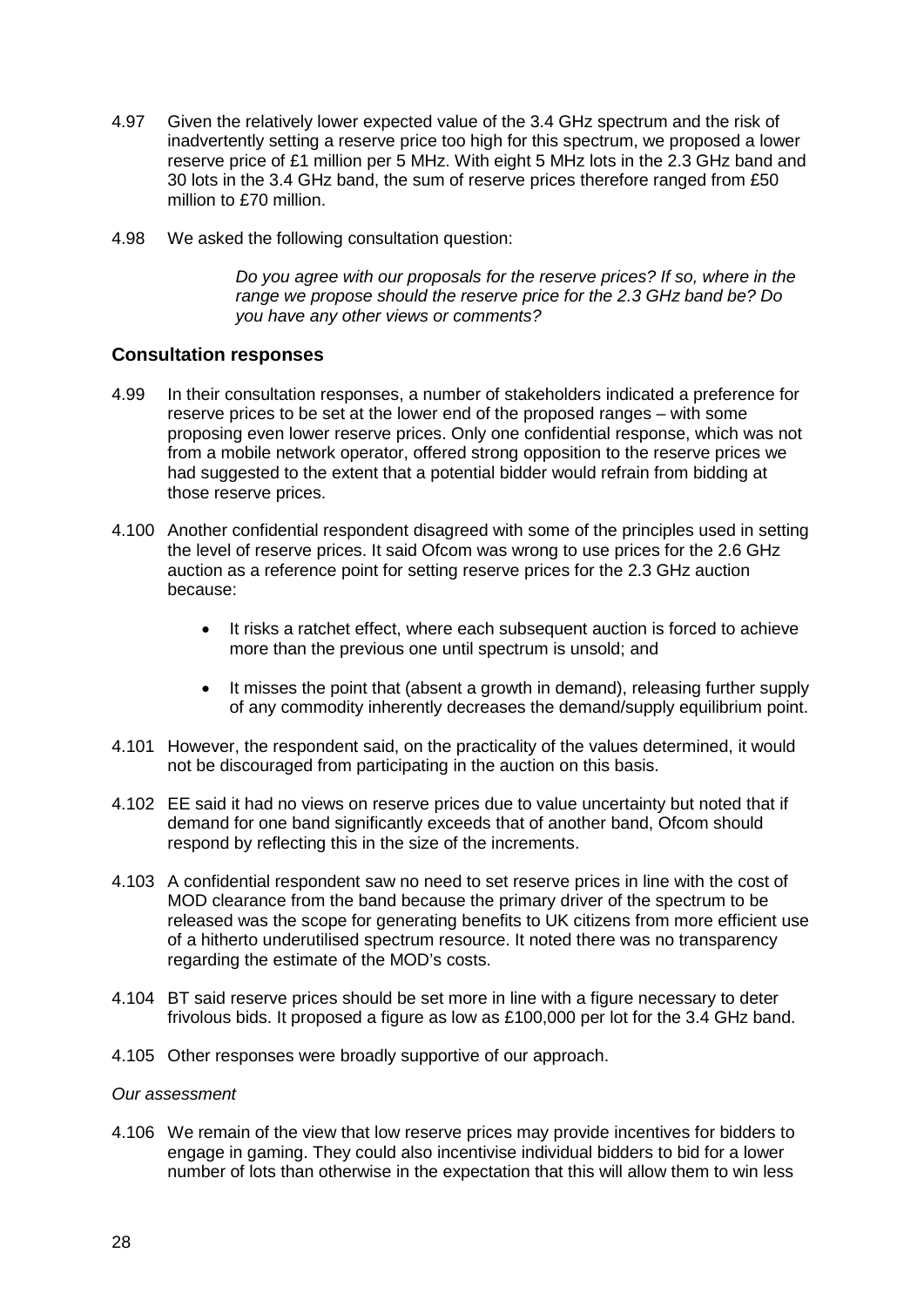spectrum, but at a lower price. These risks mean that we do not believe setting reserve prices purely to deter frivolous bidding would be appropriate in this case. While there was a query about the validity of using the 2.6 GHz spectrum awarded in the 2013 auction, no other benchmark was suggested and we continue to believe this is the best approach.

- 4.107 Since we published our November consultation, we have published<sup>[14](#page-29-0)</sup> on 16 February 2015, a provisional decision and further consultation on annual licence fees for 900 and 1800 MHz spectrum. This includes a more refined analysis of auction prices and opportunity costs in the 2013 auction for the unpaired (TDD-compatible) 2.6 GHz band (as a by-product of further analysis of the 800 MHz and paired - FDDcompatible - 2.6 GHz bands).
- 4.108 As set out below, this shows generally higher figures for prices and opportunity costs of unpaired 2.6 GHz spectrum than we reported in the November 2014 award consultation. This tends to strengthen the case for the reserve prices we proposed, including prices at the top end of the range for the 2.3 GHz band.
- 4.109 In the November 2014 consultation, we discussed the unpaired 2.6 GHz band when setting out benchmarks for commercial value:
	- Auction price for Vodafone of £2.45 million per 5 MHz.
	- Auction price for Niche (BT) in a wide range between £1.2 million and £8.25 million per 5 MHz.
	- A discussion relating to the marginal bidder analysis with reference to H3G's losing bid for the entire band of £6.67 million per 5 MHz.
- 4.110 The results of our further, more refined analysis reported in the February 2015 document are shown in Table 1 below. This table includes both the auction prices and the opportunity costs in the auction. The difference between the two is that the latter are not affected by the reserve prices in the 2013 auction. In both cases there are alternative figures for the two winners of the unpaired 2.6 GHz spectrum, Niche and Vodafone, because the figures are based on decomposing multi-band packages amounts. There is no unique way to conduct this decomposition.
- 4.111 Table 1 shows the auction prices paid by Vodafone and Niche from the November 2014 consultation (listed above), but also the opportunity cost figures:
	- For Vodafone, £2.45 million per 5 MHz is the lowest figure shown in Table 1. Other decompositions of package amounts are materially higher, including the highest figure at £6 million per 5 MHz.
	- For Niche, the top of the range in the November 2014 award consultation at £8.25 million per 5 MHz is also (nearly) the highest figure in Table 1. But the bottom of the range has been replaced by the substantially higher figure of £7 million per 5 MHz. So rather than a wide range for Niche, we now have the much narrower range of £7 million to £8 million per 5 MHz.
- 4.112 The marginal bidder analysis figure of £6.67 million per 5 MHz is not reported in the February 2015 document, but applying the approach in that document would yield the same figure.

<span id="page-29-0"></span><sup>&</sup>lt;sup>14</sup> <http://stakeholders.ofcom.org.uk/consultations/annual-licence-fees-further-consultation/>  $\overline{a}$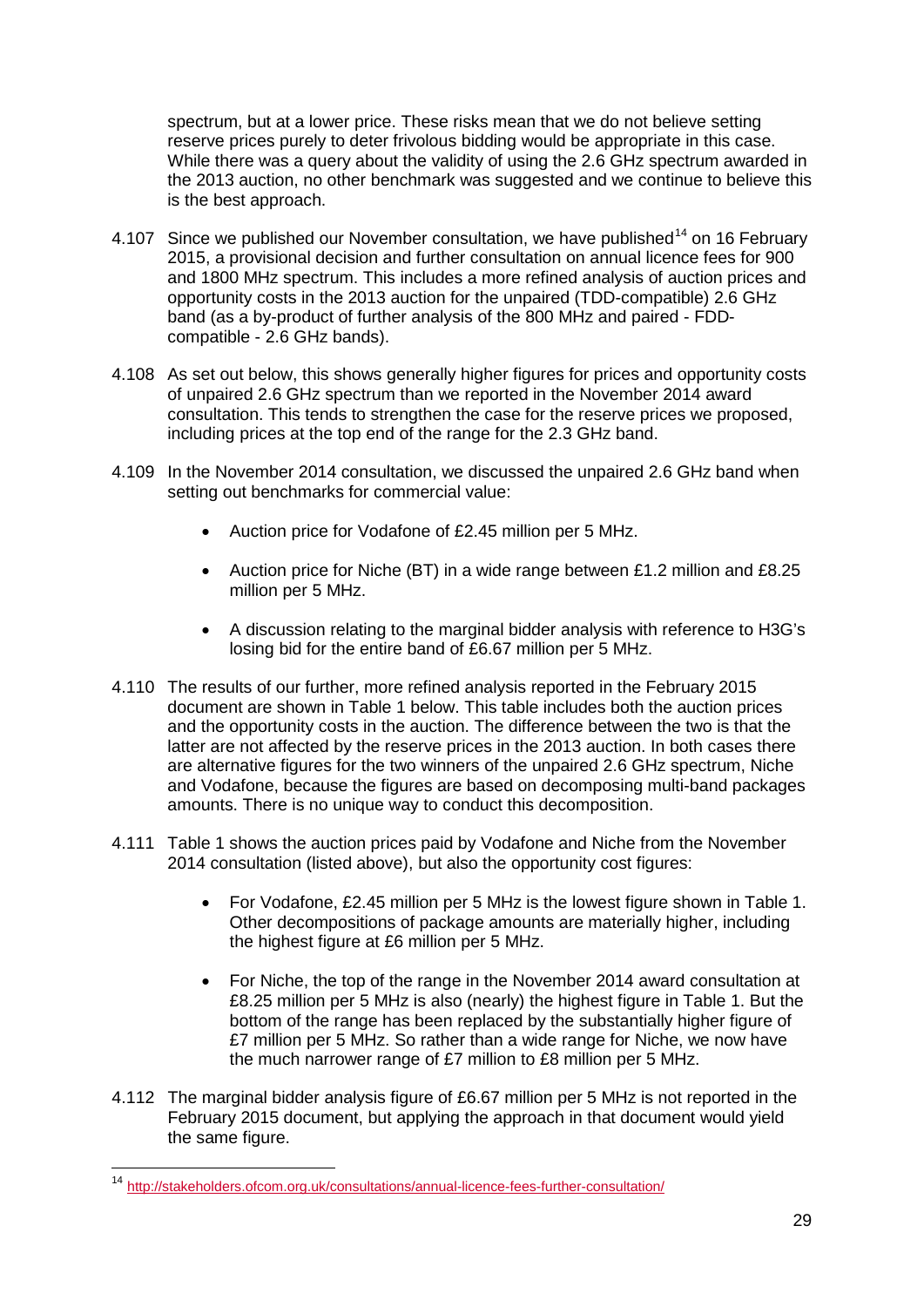|                       | <b>Auction prices</b> | <b>Opportunity</b><br>costs |
|-----------------------|-----------------------|-----------------------------|
|                       | £m per 5 MHz          | £m per 5 MHz                |
| Vodafone (i)          | £2.45m                | £2.75m                      |
| <b>Vodafone (ii)</b>  | £4.1 $m$              | £4.1 $m$                    |
| <b>Vodafone (iii)</b> | £6m                   | £6m                         |
| Niche (1)             | £7m                   | £7m                         |
| Niche (2)             | £8.25m                | £8.32m                      |

#### **Table 1: Auction prices and opportunity costs in the 4G auction for the TDD 2.6 GHz band**

#### **Source: Tables A6.6 and A6.23 in the February 2015 document**

#### **Note: The table only shows the distinct values for TDD 2.6 GHz spectrum in the decompositions.**

- 4.113 As in the November 2014 consultation, we also take into account the reference point of the FDD 2.6 GHz (paired) band, although we recognise that the 2.3 GHz band may only be a proportion of its value. As an example, a reserve price at the top end of our proposed range (£5m per 5 MHz) for the 2.3 GHz band would generally represent 20% or less of the benchmarks for the FDD 2.6 GHz band<sup>1</sup>
- 4.114 We believe we should set the final reserve prices as close to the actual auction as possible. This will allow us to take account of the latest market information and any changes in market conditions. However, at this stage, we see no reason to vary the proposals set out in the November 2014 consultation.

## **Summary of decisions on auction process and design**

- 4.115 In summary, the decisions included in this section of the statement are as follows:
	- We will award the 2.3 and 3.4 GHz spectrum bands through a single Simultaneous Multi-round Ascending auction (SMRA) with two categories of generic lots, one for each spectrum band<sup>[16](#page-30-1)</sup>.
	- In the 2.3 GHz band there will be four 10 MHz lots and in the 3.4 GHz band there will be thirty 5 MHz lots<sup>17</sup>.
	- We will maintain a relatively limited information policy. We will publish the names of qualifying bidders in advance of the auction. During the auction we will release to bidders the price level in each round, and that excess demand in the preceding round was less than a multiple of 20 MHz (i.e. it was less than 40 MHz, less than 60 MHz, etc.).
	- In each round bidders will bid for a number of lots at the given round prices. The ranking rule to assign standing high bidders will be random in the way it

<u>.</u>

<span id="page-30-0"></span><sup>&</sup>lt;sup>15</sup> Our favoured estimate in the ALF February 2015 document for FDD 2.6 GHz spectrum remains equivalent to £27.5m per 5 MHz (which is the same figure as reported in paragraph 6.175 of the November 2014 consultation). A reserve price of £5m per 5 MHz would constitute 18% of this figure. We have slightly refined the figures for the auction prices and opportunity costs in the auction since the November 2014 consultation. The auction prices for FDD 2.6 GHz spectrum range between £19m and £28.5m per 5 MHz (see Table A6.6 in the February 2015 document, where the figures are expressed in £m per MHz). The opportunity costs in the auction of FDD 2.6 GHz spectrum range between £25.5m and £28.5m per 5 MHz (see Table A6.23 in the February 2015 document).

<span id="page-30-1"></span> $16$  We note that we are consulting on holding back some spectrum, as described in section 3, in which case we would award the

<span id="page-30-2"></span>spectrum held back at a later date.<br><sup>17</sup> This assumes that Ofcom will not hold spectrum back, as described in section 3.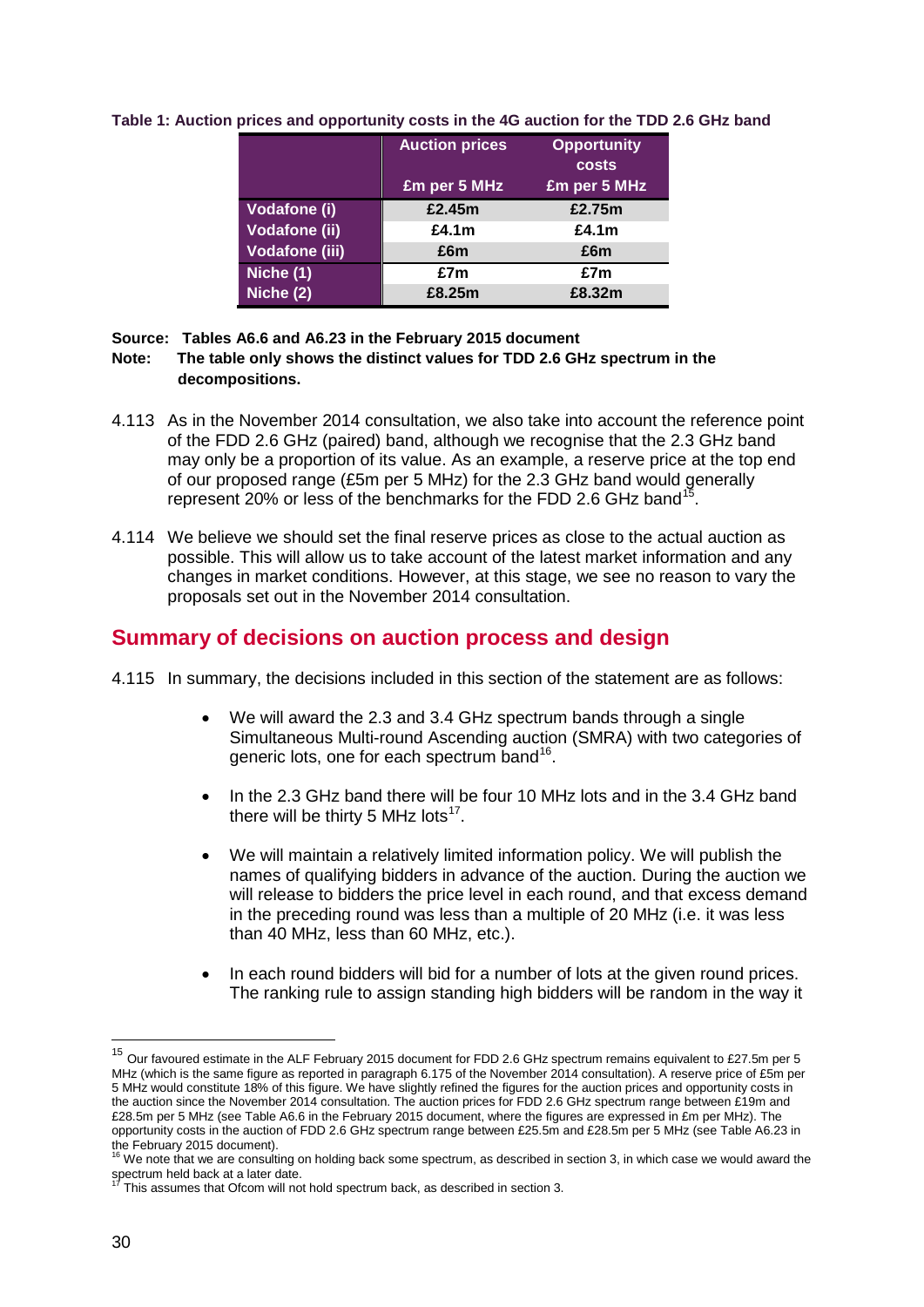displaces standing high bidders from previous rounds, subject to there being at most one partial bidder in every round in each lot category.

- We will allow bidders the opportunity to withdraw standing high bids, but a bidder doing so risks being required to pay the full amount in the event that it is not possible to establish a standing high bid on all lots in that category later in the auction. However, when a bidder withdraws its standing high bids from one band, and later bids again in the same band, then the bidder will not be liable for the withdrawn bids on lots for which it has bid again. Bidders will be allowed to withdraw from a maximum of five rounds during the auction and will not be allowed to withdraw from one band more than once if the round price in that band has not changed since the round in which the previous withdrawal was made.
- In the 3.4 GHz band we will allow bidders to set a minimum requirement of 20 MHz. A bidder who ends the auction as the standing high bidder on fewer lots than it has specified in its minimum requirement for the 3.4 GHz band will not be assigned any lots (or have to make any payments) in relation to these bids.
- Bidders will be eligible to bid on lots based on their activity in the previous round. We will set a 2:1 per MHz eligibility ratio for bidders seeking to switch bids between the 2.3 and 3.4 GHz categories. That is to say, a bid for a 10 MHz lot in the 2.3 GHz band has the same number of eligibility points as four 5 MHz lots in the 3.4 GHz band.
- Bidders will be allowed to use up to three waivers. A bidder could exercise a waiver when abstaining from bidding or when the number of eligibility points in their standing high bids fall below their eligibility. Bidders will not be allowed to submit bids and/or withdrawals and waive simultaneously in any given round.
- 4.116 We will proceed to draft regulations on the basis of these decisions. However, we recognise that some aspects may change in the process of drafting the regulations. We will consult on the draft regulations and we will note any significant alterations from the policy stated here.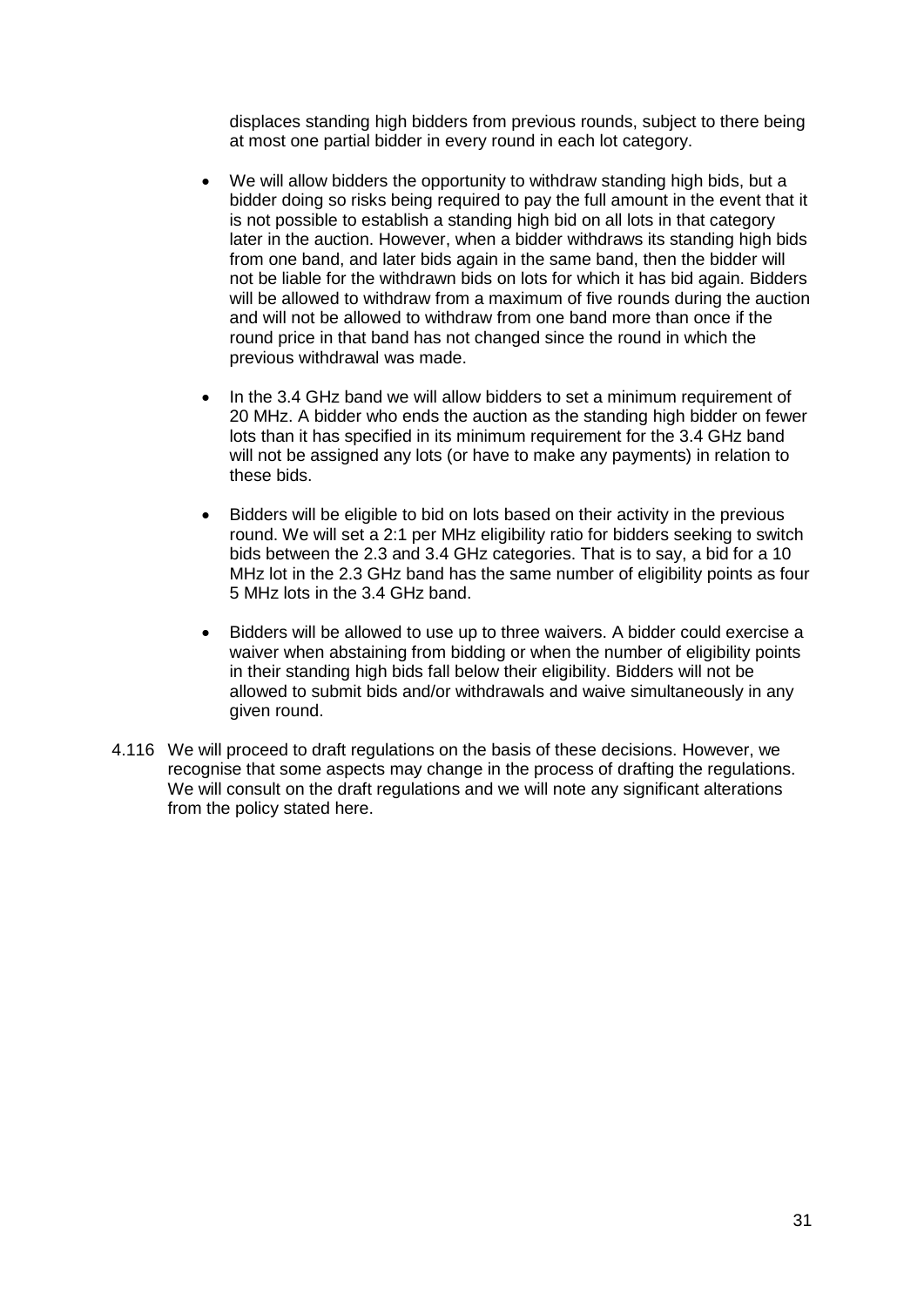## **Section 5**

# <span id="page-32-0"></span>UK Broadband and contiguity

- 5.1 This section of the statement sets out our decisions on how to address the issues raised by UK Broadband's spectrum holding in the 3.4 GHz band. UK Broadband holds 40 MHz of spectrum in two non-contiguous 20 MHz blocks at 3480-3500 MHz and 3580-3600 MHz.
- 5.2 In October 2013<sup>[18](#page-32-1)</sup> we consulted on a proposal to consolidate the UK Broadband holding into a single contiguous 40 MHz block at 3560-3600 MHz before the award of the 3.4 GHz band. We said there were potential spectrum inefficiencies arising from a non-contiguous spectrum holding sitting within the 3.4 GHz award band.
- 5.3 However, we decided against proceeding with the proposal to consolidate UK Broadband's spectrum holding at that stage in the light of consultation responses. That decision was set out within a further consultation (published in June 2014<sup>[19](#page-32-2)</sup>) on an application by UK Broadband for its existing licence (for the split assignment) to be extended indefinitely beyond its expiry date in 2018.
- 5.4 On 9 October 2014, following consideration of consultation responses, we published a statement<sup>[20](#page-32-3)</sup> setting out our decision to grant the UK Broadband application. However, the statement noted: *"Although we believe our decision to extend UK Broadband's licence provides the best overall outcome - when considered against the alternative of not extending the licence – we note there may still be potential for spectrum inefficiency costs to arise as a result of the non-contiguous nature of the frequencies"*.
- 5.5 We noted there may be opportunities to address the spectrum inefficiency costs if UK Broadband and other operators were able to reach synchronisation agreements<sup>[21](#page-32-4)</sup>. However, we also said that consolidation of UK Broadband's spectrum into a single holding could mitigate spectrum inefficiency costs by a) reducing the number of interoperator frequency boundaries and b) by making it easier to accommodate different demands within the spectrum to be awarded.

## **Our proposals**

- 5.6 In our November 2014 consultation on auction design, we set out proposals providing an opportunity for UK Broadband to achieve contiguous spectrum – if it chose to participate in the auction. We said UK Broadband participation would mean that other winning bidders in the award could also be guaranteed a contiguous spectrum assignment.
- 5.7 In setting out our proposals, we said that while only 150 MHz of 3.4 GHz band spectrum would be available in the auction's principal stage, UK Broadband's current

<span id="page-32-3"></span>[licence/statement/UK\\_Broadband\\_Statement.pdf](http://stakeholders.ofcom.org.uk/binaries/consultations/uk-broadband-licence/statement/UK_Broadband_Statement.pdf)

<sup>&</sup>lt;sup>18</sup> http://stakeholders.ofcom.org.uk/binaries/consultations/2.3-3.4-ghz/summary/2.3-3.4-ghz.pdf

<span id="page-32-2"></span><span id="page-32-1"></span><sup>&</sup>lt;sup>19</sup> http://stakeholders.ofcom.org.uk/consultations/uk-broadband-licence/summary<br><sup>20</sup> [http://stakeholders.ofcom.org.uk/binaries/consultations/uk-broadband-](http://stakeholders.ofcom.org.uk/binaries/consultations/uk-broadband-licence/statement/UK_Broadband_Statement.pdf)

<span id="page-32-4"></span><sup>&</sup>lt;sup>21</sup> The November 2014 consultation included proposals requiring synchronisation between 3.4 GHz spectrum users. Please see section 8 of this document for discussion of consultation responses and our decisions on this issue.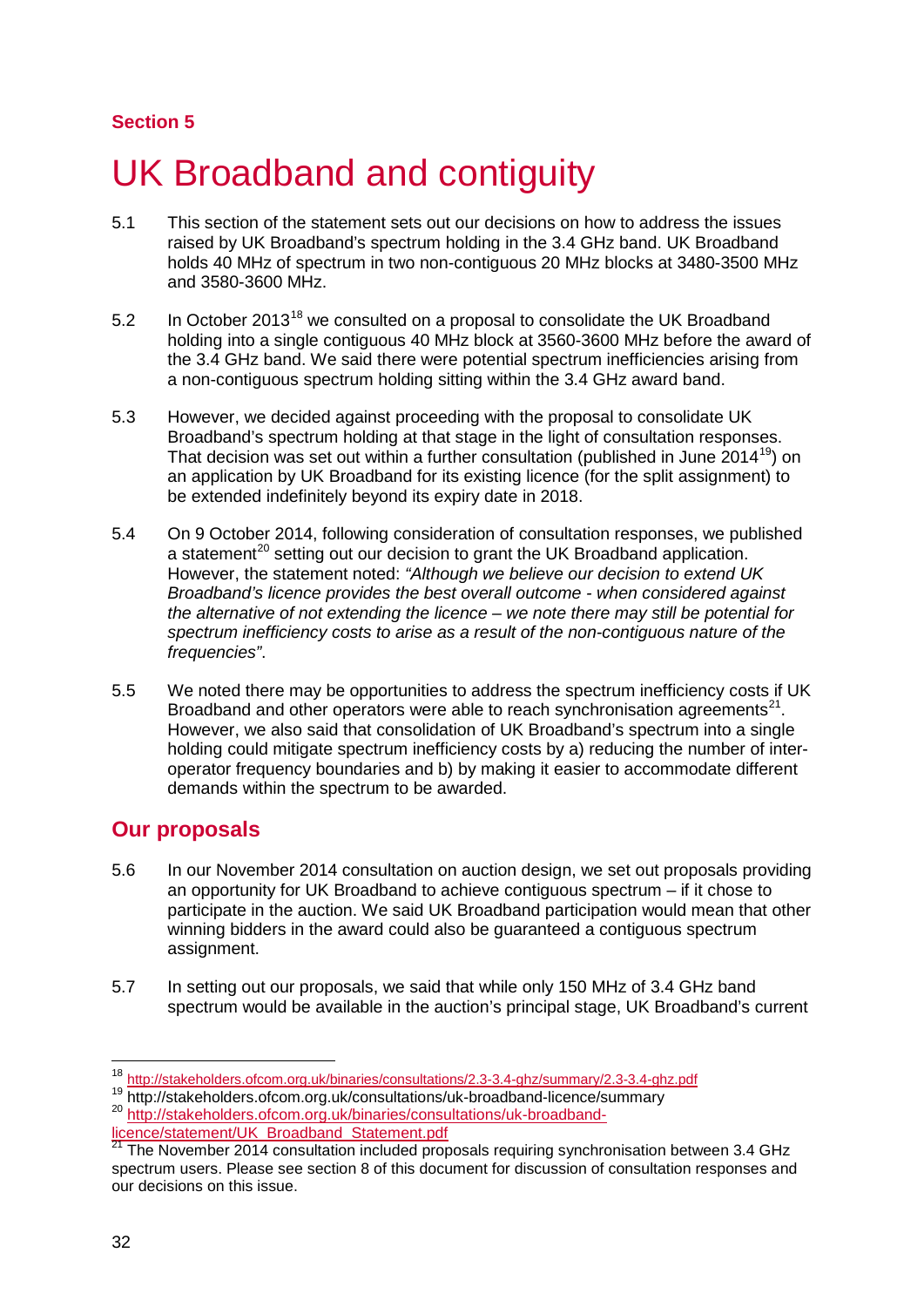40 MHz holding would then be added to the frequencies allocated in the assignment stage.

- 5.8 If UK Broadband wished to obtain spectrum in addition to its existing 40 MHz holding it would enter the auction at the principal stage. If it was not seeking to obtain additional spectrum, it could move straight to the assignment stage. However, UK Broadband would need to qualify for participation in the auction even if it only wanted to participate in the assignment stage.
- 5.9 We proposed that UK Broadband would effectively give up its current holding of 40 MHz if it participated – but would then be guaranteed to obtain an equivalent, but contiguous, amount of spectrum in the auction. The precise location within the 3.4 GHz band would be determined by bidding against other bidders in the assignment stage, if necessary.
- 5.10 We proposed that if UK Broadband participated in the auction and was assigned different frequencies from its current holding, it would be allowed 6 months to move to the new frequencies. If another licensee won spectrum currently held by UK Broadband, both UK Broadband and the new licensee(s) would be required to cooperate in order to protect UK Broadband's existing services during that period.
- 5.11 We asked the following consultation question:

*Do you agree with our proposals for achieving contiguity, and if not please provide further explanation.*

## **Consultation responses**

- 5.12 There was unanimous agreement among consultation respondents with our proposals for achieving contiguity. One confidential submission addressed issues of direct relevance to that company and these have been considered by Ofcom.
- 5.13 In its own submission, UK Broadband noted that its 40 MHz of spectrum in the 3.4 GHz band would be added to the frequencies allocated at the assignment stage, if the company participated in the auction. The company acknowledged that it would be guaranteed contiguous spectrum at this stage – but that its precise location in the band would depend on bids made in the assignment stage. The company agreed with this proposal.

## **Our decision**

5.14 In light of the unanimous agreement to our proposal – and the lack of any further evidence suggesting any alternative approach – we intend to proceed with our proposed approach to ensuring contiguity of spectrum.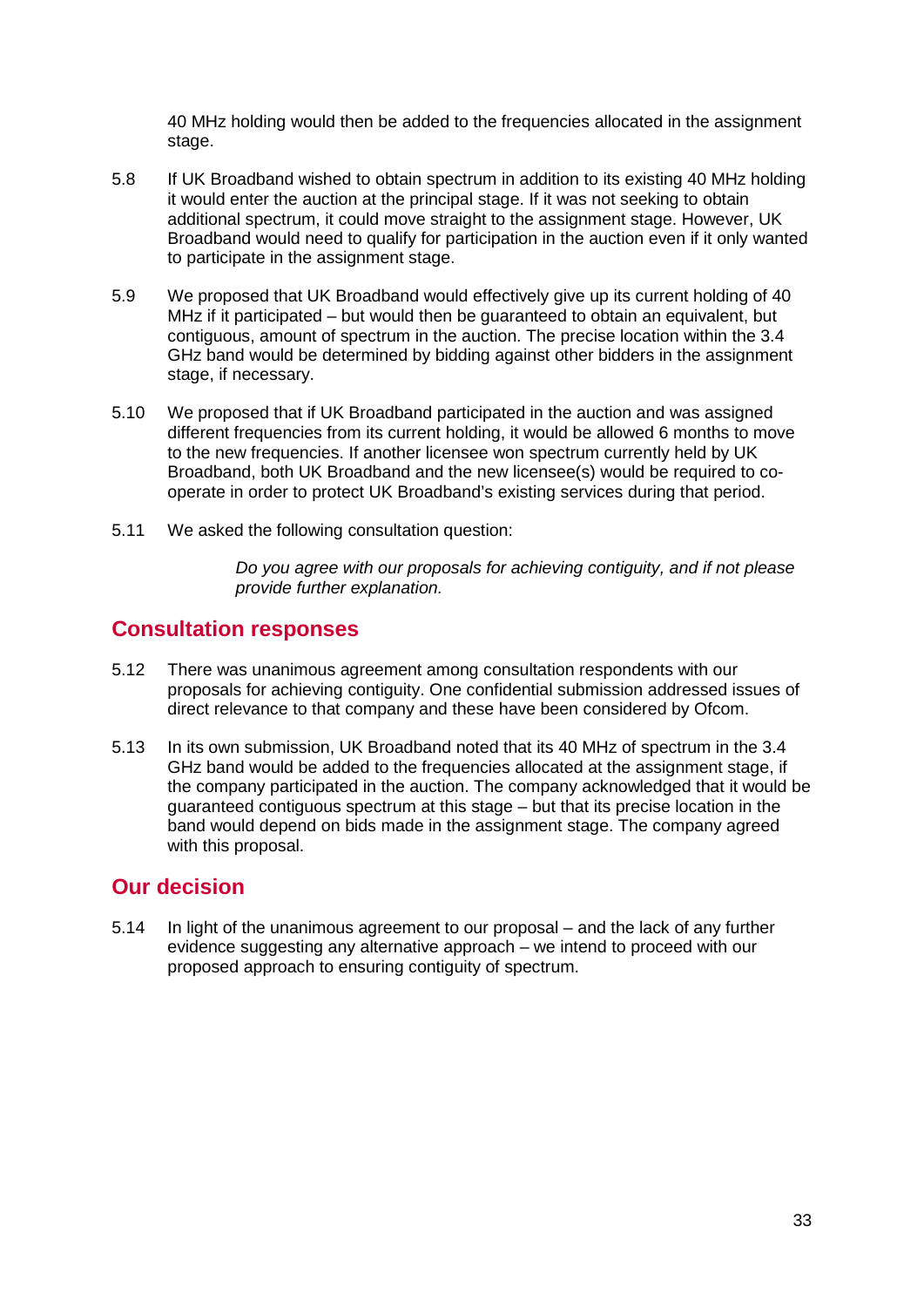## **Section 6**

# <span id="page-34-0"></span>Technical coexistence issues

- 6.1 This section of the document sets out our decisions on coexistence between new services in the 2.3 and 3.4 GHz bands and existing current users of neighbouring frequencies.
- 6.2 We first consulted on these matters in February 2014 $^{22}$ , and identified coexistence between Wi-Fi operating in the 2.4 GHz licence exempt band (2400- 2483.5 MHz) and LTE in the 2.3 GHz award band as the most significant potential issue to be addressed. The consultation also addressed coexistence issues for other licence exempt uses of the 2.4 GHz band, including Bluetooth, ZigBee, medical equipment and assistive listening devices (ALDs). We proposed that no intervention in the market was justified.
- 6.3 Additionally, the February 2014 consultation assessed coexistence issues for radar and satellite services operating close to the award bands.
- 6.4 In the light of responses to the consultation, and our own further consideration of the issues involved, we carried out a significant amount of further technical analysis of the issues for Wi-Fi and other licence exempt devices (including ALDs). This further analysis was published in December 2014<sup>[23](#page-34-2)</sup> in the form of an update to the February 2014 consultation.
- 6.5 The December 2014 document did not include any revised proposals for addressing coexistence issues for Wi-Fi and other licence exempt uses of the spectrum, because we believed the new technical analysis provided strong additional evidence in support of the position we set out in the earlier consultation. Accordingly, we presented a detailed further reassessment of all the issues involved, including our reasons for continuing to believe that no intervention in the market was justified to protect uses of the 2.4 GHz licence exempt band. This reasoning is summarised below, but is not repeated in full.
- 6.6 The December 2014 document also set out our further consideration of coexistence issues for radar and satellite. As for Wi-Fi and other licence exempt uses, we said there was no reason for us to revise the original proposals set out in the February 2014 consultation.
- 6.7 Following on from the update document, we now set out our final conclusions on coexistence issues as follows:
	- Coexistence between 2.3 GHz LTE and Wi-Fi;
	- Coexistence between 2.3 GHz LTE and medical devices;
	- Coexistence between 2.3 GHz LTE and ALDs;
	- Coexistence between 2.3 GHz LTE and other licence exempt devices;
	- Coexistence issues for satellite services;

<span id="page-34-1"></span><sup>&</sup>lt;sup>22</sup> <http://stakeholders.ofcom.org.uk/binaries/consultations/pssr-2014/summary/pssr.pdf> 23 <http://stakeholders.ofcom.org.uk/consultations/pssr-2014/updated-analysis/> <u>.</u>

<span id="page-34-2"></span>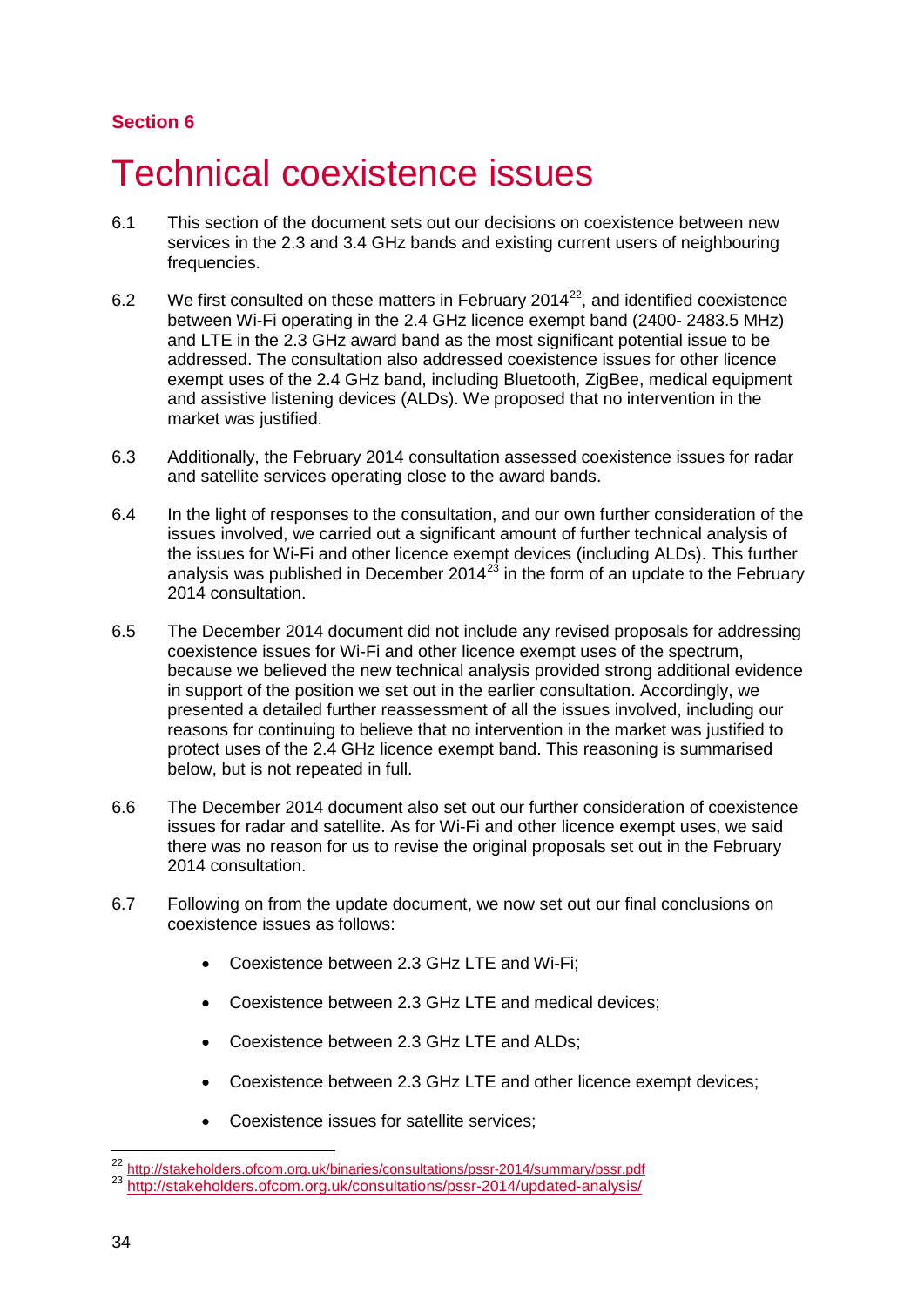• Coexistence issues for maritime and aeronautical radar.

## **Coexistence between 2.3 GHz LTE and Wi-Fi**

- 6.8 Both our February 2014 consultation and the December 2014 update document identified a potential risk of interference to Wi-Fi in the 2.4 GHz band from new 2.3 GHz LTE services. The risk stems mainly from Wi-Fi equipment (routers, laptops, tablets etc.) picking up signals from outside the designated Wi-Fi operating band, leading to signal blocking. It is not typically caused by LTE emissions outside its own band interfering with Wi-Fi frequencies.
- 6.9 The February 2014 consultation document said the likelihood of interference occurring in practice was very low. We proposed restrictions on emissions from base stations above 2403 MHz in line with the ECC Decision(14)02[24](#page-35-0) to ensure that this remains the case. We said the risks were not significant enough to justify further regulatory intervention.
- 6.10 Some consultation respondents questioned our interpretation of the data we had gathered. Others suggested we should carry out further testing of potential interference from particular sources, especially from small cell LTE deployments (such as femto cells) and from user equipment such as mobile phones. Some suggested we should conduct 'real life' tests in the field. Finally, some respondents suggested the mitigations we proposed for the rare circumstances where interference occurred in practice were not practical.
- 6.11 After considering these responses, we carried out further testing and analysis as suggested by industry stakeholders - particularly in respect to assessing interference from small cells and from LTE mobile equipment. This was in addition to a reexamination of our own earlier work. We also reconsidered the theoretical circumstances in which interference to Wi-Fi could occur and the likelihood of this actually happening in practice. Additionally, we engaged with industry, standards bodies and international stakeholders to understand their assessment of the potential impact and how they plan to mitigate it.
- 6.12 We presented our further findings in the December 2014 update. In summary, the additional technical assessment confirmed our original assessment of the level and scale of risk. It confirmed that the impact of 2.3 GHz LTE is far more likely to result in some degradation of Wi-Fi services than in a complete loss of service. We noted that degradation will not even be noticed by consumers in many cases. In only a tiny number of instances there was a risk of Wi-Fi becoming unusable. Overall, the further analysis suggested there may be even less chance of Wi-Fi actually failing than we originally believed. We noted that there is ongoing effort within industry to improve the filtering and coexistence capabilities of future equipment.
- 6.13 In setting out our further assessment of the evidence, we noted that Wi-Fi already operates in a congested environment and that degradation of service is unlikely to be any worse than if a number of people in a particular area are all using Wi-Fi at the same time. In line with the original proposals set out in the February 2014 consultation, we said internet service providers were best placed to address issues for both domestic consumers and for public Wi-Fi.

 $\overline{a}$ 

<span id="page-35-0"></span> $^{24}$  ECC Decision(14)02, Harmonised technical and regulatory conditions for the use of the band 2300-2400 MHz for Mobile/Fixed Communications Networks (MFCN),<http://www.erodocdb.dk/Docs/doc98/official/pdf/ECCDEC1402.PDF>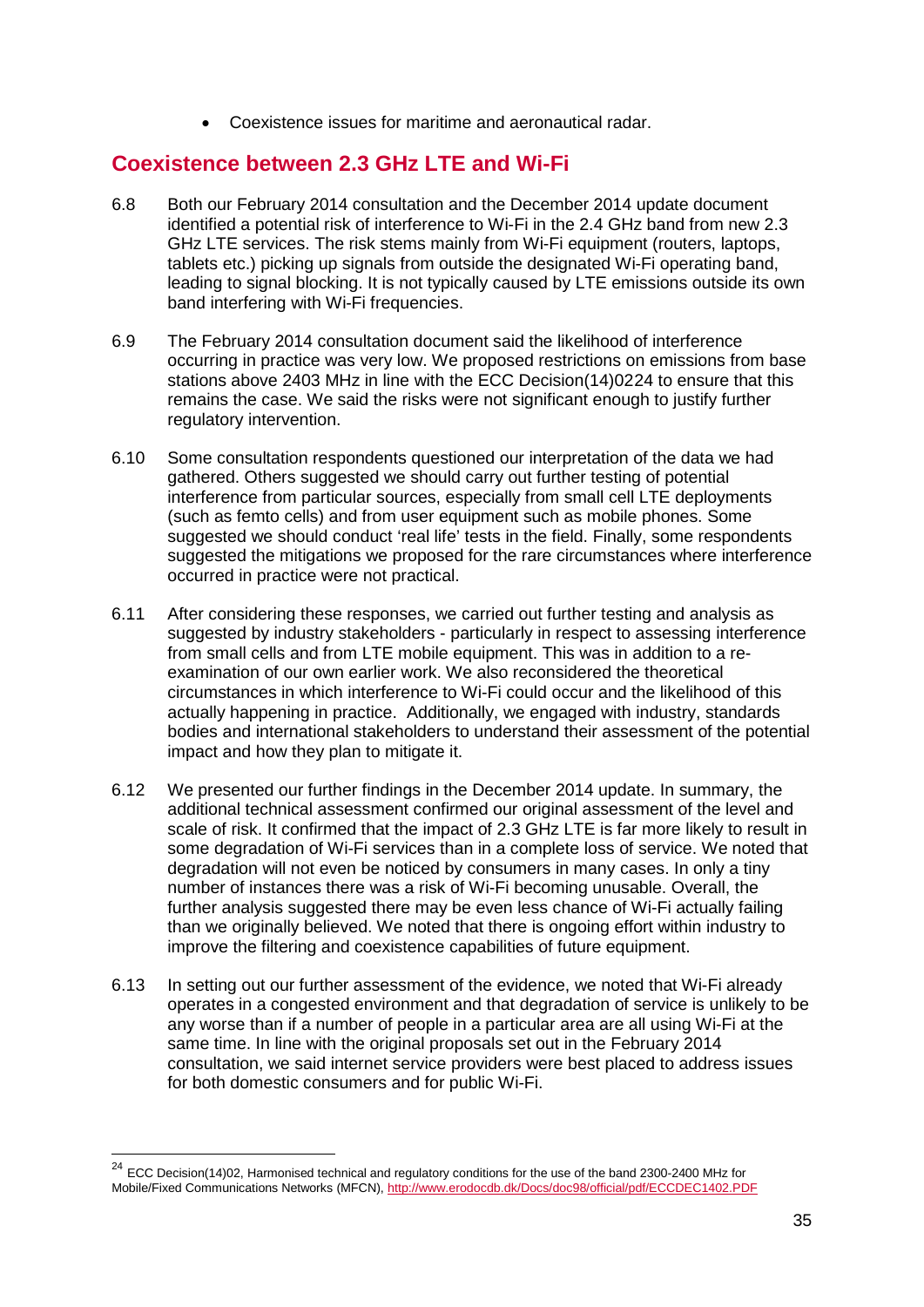- 6.14 The December 2014 update said the precise number of people who could be affected after the 2.3 GHz award was difficult to determine since it depended on a number of variables, including the extent of LTE roll-out; the timing of LTE roll-out; and the type of Wi-Fi equipment being used.
- 6.15 We noted that degradation was only a possibility in areas where 2.3 GHz LTE is actually deployed. We believe a UK wide roll-out is highly unlikely in the short term because we expect the spectrum to be used initially for the provision of additional capacity only in areas of particular congestion. This means it is likely to be deployed in dense urban areas where usage is high - and not necessarily areas that are predominantly residential (such as suburbs).
- 6.16 Noting the very low likelihood of noticeable interference occurring in the first place, we nevertheless reconsidered the effectiveness of available mitigations for the small number of Wi-Fi users affected. We noted that in almost all cases it will be impossible to determine if degradation of 2.4 GHz Wi-Fi services is due to the proximity of 2.3 GHz LTE base stations or user equipment, or if it is due to other factors.
- 6.17 The most important and effective mitigation is for the Wi-Fi router/device to use the alternative 5 GHz Wi-Fi band. Almost all new Wi-Fi equipment has this capability. If the equipment is able to switch automatically then consumers will not even notice this has occurred. However, some older equipment which is able to operate at 5 GHz may need to be switched manually.
- 6.18 Our December 2014 update noted that remaining issues were mainly limited to legacy equipment that can operate only at 2.4 GHz and which has insufficient filtering (noting that a small volume of newer equipment may also be 2.4 GHz only). Where a router or device is not able to use the 5 GHz band, then simply relocating the equipment within a building may well resolve any issues. Our technical analysis suggested that moving a device by around 1 metre should make a significant improvement.
- 6.19 Alternatively, we said it could be appropriate to hard-wire certain devices instead particularly large non-mobile equipment such as smart TVs and games consoles. We noted that some instruction manuals also make this suggestion, as an alternative to Wi-Fi use, in order to ensure the best connection.
- 6.20 However, we acknowledged that this mitigation whilst probably effective was not always practical because it relied on some degree of technical awareness and a willingness to forego use of a preferred technology. We said that equipment may need to be replaced in some very limited circumstances. However, we considered it was not practical or proportionate to intervene in the market to address these rare circumstances.

# **Further representations**

6.21 We received further representations from Arqiva and from Sky in respect to the coexistence of 2.3 GHz LTE and Wi-Fi operating in the 2.4 GHz band.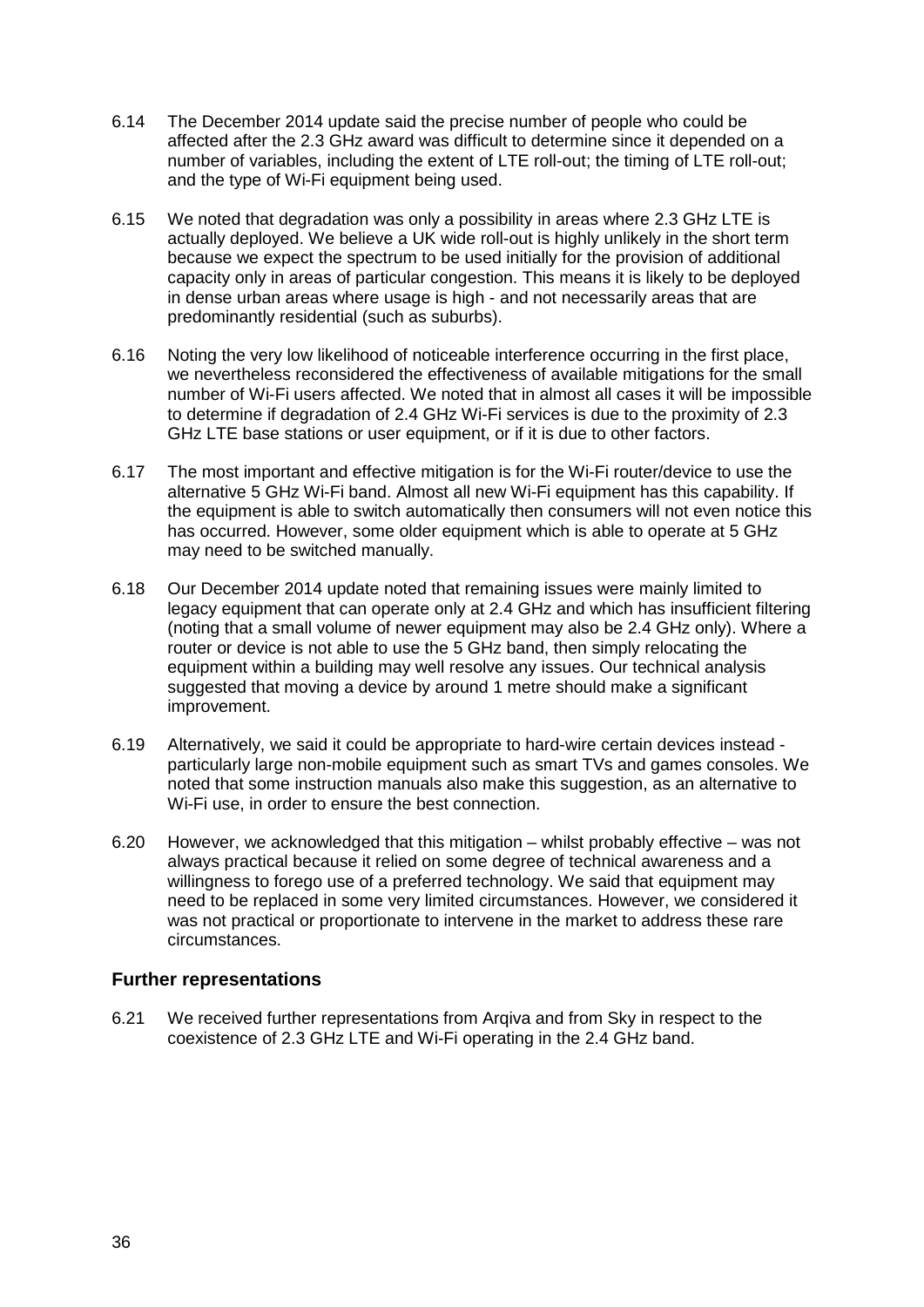- 6.22 Arqiva's submission included a report based on a technical study the company had conducted into the power levels used by 2.3 GHz LTE and the interference (blocking) effect on Wi-Fi devices $25$ . The study included:
	- Measurements of LTE user device interference into Wi-Fi devices based on a range of LTE traffic profiles and TD-LTE duty cycles;
	- An assessment of LTE user equipment power levels in a number of operational environments using a range of traffic profiles;
	- An evaluation of the separation distances necessary to limit interference, based on the measured levels and LTE terminal powers.
- 6.23 The Arqiva report said measured interference levels for LTE user devices were found to be less damaging than LTE base station signals, because of their lower duty cycle. However, output powers from LTE user devices varied significantly depending on the user application. A heavy upload of data resulted in significantly higher powers than was assumed in Ofcom's own studies.
- 6.24 As a result of this varying power, a range of separation distances from less than 1 metre to 3.7 metres was seen to cause a reduction in Wi-Fi throughput, depending on the Wi-Fi device and the type of traffic the LTE user equipment was handling. There was therefore a greater risk of degradation to Wi-Fi than identified by Ofcom.
- 6.25 Arqiva said Ofcom should consider whether changes to our proposals were appropriate e.g. through changes to the licence conditions or through other mitigations which could be put in place by Ofcom or by Government.
- 6.26 Sky noted that our technical analysis had suggested there was a "very low" risk of interference to Wi-Fi actually occurring in practice, and acknowledged that subsequent field tests had confirmed low levels of degradation. However, Sky noted that some degradation was found to have occurred in certain situations - and said the impact on consumers may not be immaterial, given the large volume of Wi-Fi users.
- 6.27 In considering the primary mitigation we proposed in the February 2014 consultation and December 2015 update (i.e. use of the alternative 5 GHz Wi-Fi band) Sky said this would be effective in the short-term. However, the consequences of increased traffic in the 5 GHz band meant it should be a priority for Ofcom to offset this with additional Wi-Fi spectrum. Sky noted that Ofcom had acknowledged the need for additional 5 GHz spectrum (in its mobile data strategy<sup>[26](#page-37-1)</sup>) and that discussions with international groups were ongoing. Sky also noted our proposals for low out-of-band emissions requirements on LTE in the 2.3 GHz, in line with latest proposals from CEPT, and said it considered this was appropriate.
- 6.28 Finally, Sky said the "more rudimentary" mitigations proposed for legacy equipment unable to access the 5 GHz band – such as moving affected equipment away from the source of interference, changing its orientation, or wiring a device directly to a router – were likely to reduce or eliminate interference, but may not find favour with consumers.

<sup>&</sup>lt;sup>25</sup> [http://stakeholders.ofcom.org.uk/binaries/consultations/2.3-3.4-ghz-auction-](http://stakeholders.ofcom.org.uk/binaries/consultations/2.3-3.4-ghz-auction-design/responses/Arqiva_Annex_Report.pdf)-

<span id="page-37-0"></span>[design/responses/Arqiva\\_Annex\\_Report.pdf](http://stakeholders.ofcom.org.uk/binaries/consultations/2.3-3.4-ghz-auction-design/responses/Arqiva_Annex_Report.pdf)

<span id="page-37-1"></span><http://stakeholders.ofcom.org.uk/consultations/mobile-data-strategy/statement/>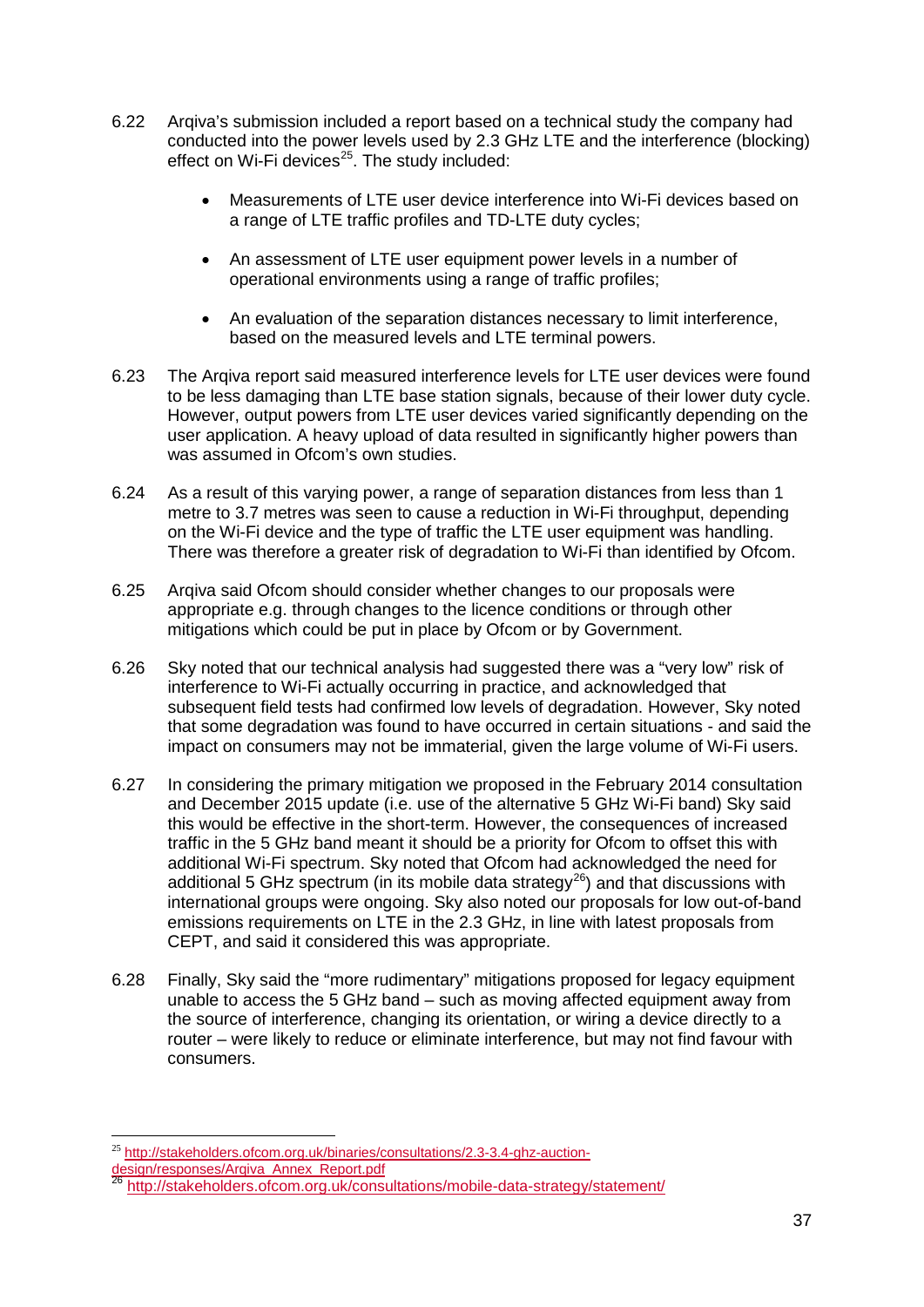#### *Our response*

- 6.29 We note the findings of the Arqiva technical study suggesting greater separation distances may be required between 2.3 GHz LTE user equipment and 2.4 GHz Wi-Fi. However, we note that the power levels identified in the Arqiva study - and the consequent separation distances needed to avoid degradation - are broadly in line with our own analysis. Only in the case of heavy upload, which leads to high power in user equipment, does the Arqiva study suggest greater separation distances may be needed.
- 6.30 In our December 2014 update, we addressed earlier consultation responses suggesting our analysis had been based on transmit powers that were too low. We conducted a series of walk tests in urban and suburban areas recording the transmit power of a mobile device on different existing mobile networks. We used the 50th percentile results from each test, as we believed these were the most relevant for a mobile system, while noting that higher powers are possible in extreme cases.
- 6.31 We continue to believe that higher transmit powers will occur only in relatively rare cases and, where they do, for only short periods – such as uploading a video. In a congested environment, it is unlikely that an individual user would have high power access to large parts of a cell, and so the impact will be less than is possible in theory.
- 6.32 We note Sky's comments about the need for additional Wi-Fi spectrum. However, this is not the subject of this statement.

#### **Our decisions**

- 6.33 For the reasons set out in both the February 2014 consultation and the December 2014 update document – and summarised again above - we have concluded there is no justification for further intervention in the market to protect Wi-Fi in the 2.4 GHz band from interference issues caused by coexistence with 2.3 GHz LTE.
- 6.34 However, if it proves necessary, we will assist ISPs in gathering information about LTE roll-out, subject to respecting commercial confidentiality (see section 7 on information provision within non-technical licence conditions). We will continue to ensure Wi-Fi equipment manufacturers (in addition to ISPs) understand that their devices should be able to coexist alongside LTE in the 2.3 GHz band. This might require improved filter capability, which we note industry is already working to achieve.
- 6.35 We will work with industry to ensure precautions are taken to limit the possibility of interference occurring in the first place. We will provide guidance to manufacturers/retailers recommending that suitable information should be provided in installation guides and on packaging. As a specific example, we will encourage manufacturers to place stickers on 2.3 GHz femto cell equipment to advise about suitable separation distances from Wi-Fi routers.

# **Coexistence between 2.3 GHz LTE and medical devices**

6.36 A small volume of medical equipment is currently deployed in the 2.4 GHz licence exempt band, mainly based on Wi-Fi or related technologies. The devices are used mainly for routine monitoring within hospitals - e.g. for heart rate, blood pressure etc.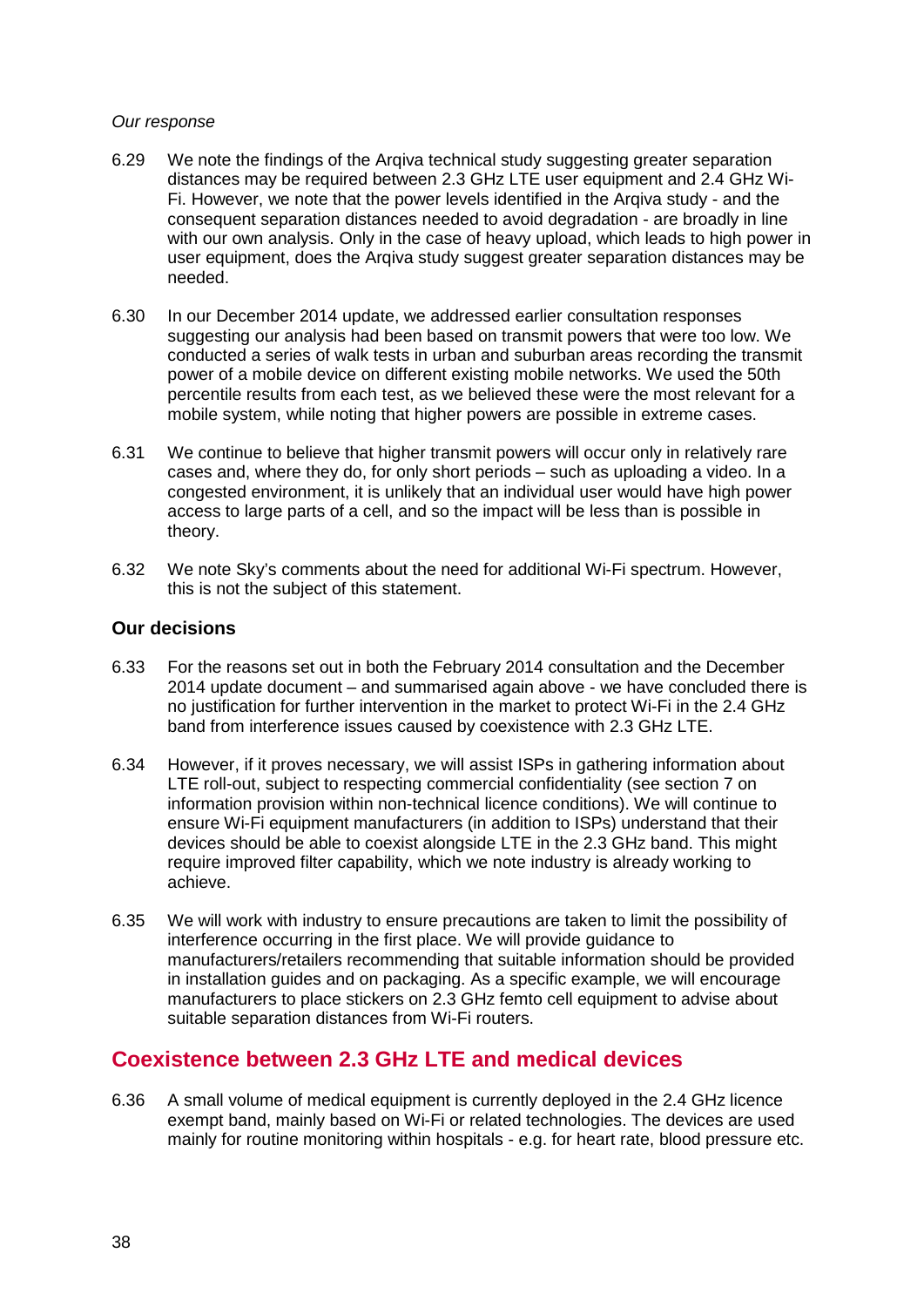- but equipment may also be deployed to transmit information from patients being monitored from home<sup>27</sup>.

- 6.37 Licence exempt bands are not suitable for the deployment of safety critical devices because the frequencies can offer no protection from interference caused by other users  $^{28}$  $^{28}$  $^{28}$ . Ofcom's guidance identifies specific alternative bands for such uses  $^{29}$ . Medical equipment using the 2.4 GHz band is therefore designed mainly to provide assistance for medical staff in delivering care, and not for safety-of-life applications.
- 6.38 Our February 2014 consultation noted that the impact of 2.3 GHz LTE on medical devices was likely to be broadly similar to that for other types of Wi-Fi devices. We said there was a theoretical risk from both base stations and from mobile devices.
- 6.39 In respect to interference from mobile phones, we noted it was already standard practice for many hospitals to require mobile devices to be switched off in areas where licence exempt medical equipment was being used. We noted that there remained a small theoretical risk of interference from LTE base stations. However, the consultation presented technical analysis suggesting a very low likelihood of interference occurring in practice. We therefore considered that regulatory-led intervention in the market would be disproportionate – although we recommended that hospitals work with relevant LTE licensees to satisfy themselves that 2.3 GHz base station deployments on hospital premises did not cause unacceptable interference to systems.
- 6.40 Our analysis was not challenged in the consultation responses. However, we decided to reassess the potential issues for medical equipment in our December 2014 update document, in light of our further testing of general Wi-Fi devices. We did this mainly through engagement with manufacturers of medical devices and with other stakeholders.
- 6.41 It was apparent that manufacturers themselves were relatively unconcerned about the potential impact of LTE. In general, the information transmitted is of low data rate, meaning the device is likely to operate even in a significantly degraded Wi-Fi environment. In most cases, the information being transmitted is not latency critical and can, in many circumstances, be retransmitted if interference occurs. Monitors and central displays both have visual and audible alarm mechanisms in the event of a lost connection.
- 6.42 The December 2014 update also presented further technical analysis of the potential for interference from mobile devices. This showed that with a minimum separation distance of 1 metre there would be no risk of impact based on the onset of degradation. As noted above, medical applications do not require the high data rates assumed in this analysis, and therefore separation distances can be expected to be even lower in practice.
- 6.43 Finally, we noted the importance of considering existing practice in relation to mobile phones within hospitals. In particular, we noted the guidance issued by the Department of Health on restricting the use of mobile phones in key medical areas. This includes critical or intensive care wards and units; special care baby units and

 $\overline{a}$ 

<span id="page-39-0"></span><sup>&</sup>lt;sup>27</sup> Home monitor devices typically transmit to an in-home receiver which then sends data to the hospital via broadband

<span id="page-39-2"></span><span id="page-39-1"></span><sup>&</sup>lt;sup>28</sup> <http://stakeholders.ofcom.org.uk/spectrum/information/licence-exempt-radio-use/><br><sup>29</sup> http://stakeholders.<u>ofcom.org.uk/spectrum/information/licence-exempt-radio-use/licence-exempt-devices/short-</u> [range-devices-information](http://stakeholders.ofcom.org.uk/spectrum/information/licence-exempt-radio-use/licence-exempt-devices/short-range-devices-information)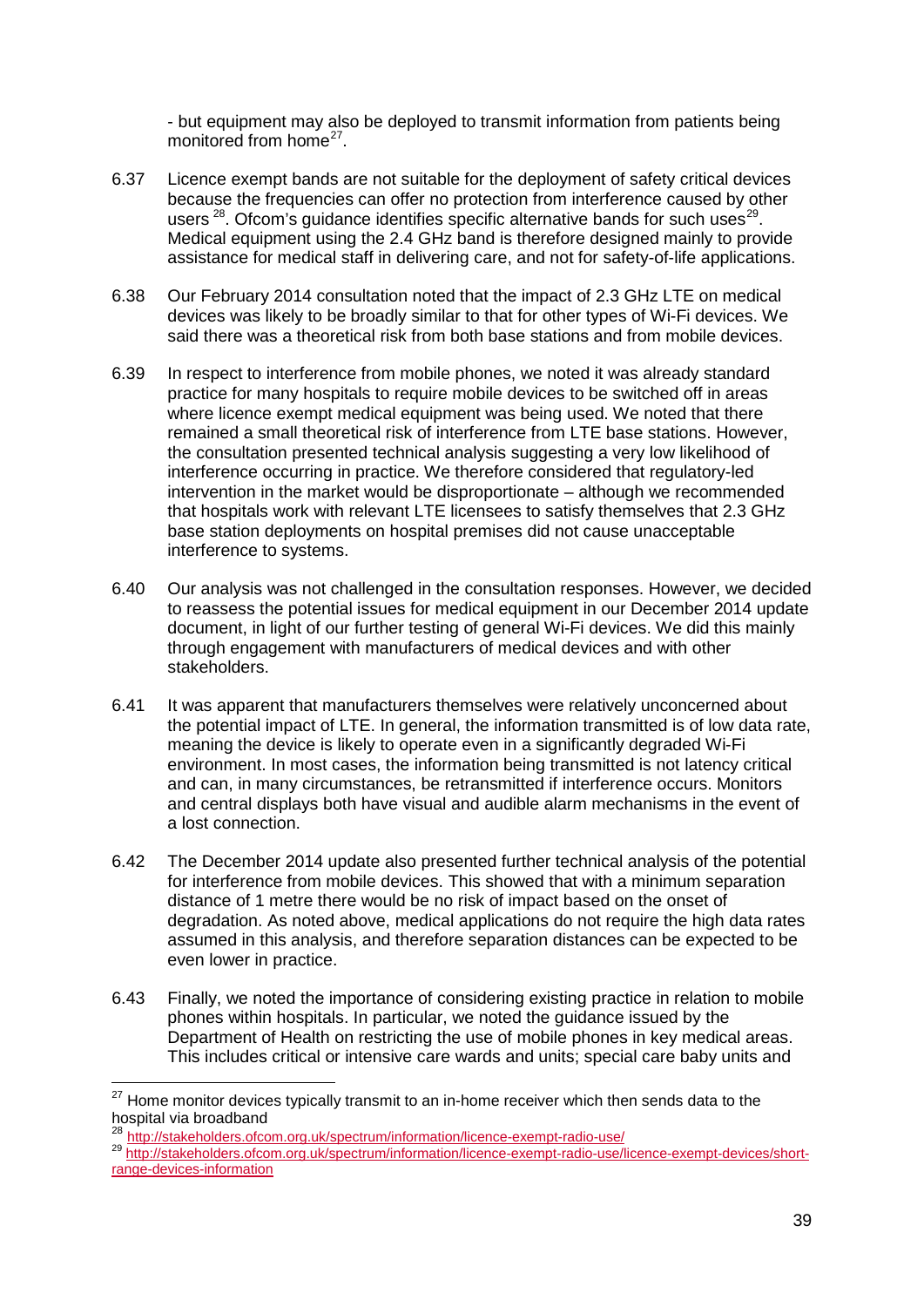neonatal wards; and any area where specialist medical equipment is being used to treat a patient.

6.44 In respect to home deployments of medical monitoring, the risk of interference from base stations is extremely low, in line with that for general Wi-Fi. There may be some risk of interference from LTE handsets if they are used in extremely close proximity to medical monitoring equipment, although lower throughput requirements are likely to mean that any interference is not noticeable in a domestic scenario. Any interference is easily mitigated by moving the LTE mobile device away from the medical equipment, as outlined earlier in this document in respect to 2.4 GHz Wi-Fi in general.

## **Our decisions**

- 6.45 In line with the analysis set out in both the February 2014 consultation and the December 2014 update – and summarised above – we have decided that intervention in the market to protect medical devices is not justified.
- 6.46 However, we continue to recommend that hospitals work with any mobile network licensee seeking to site a 2.3 GHz base station on hospital premises to ensure it does not risk interference to hospital systems operating in the 2.4 GHz licence exempt band. This could take the form of a simple RF test under controlled conditions prior to deployment for example.
- 6.47 In addition, we will write to hospital trusts to alert them of the need to ensure there are no interference issues for medical equipment, and to advise on how best to address any problems that arise.

# **Assistive listening devices (ALDs)**

- 6.48 The February 2014 consultation noted the slight risk of interference from LTE mobile devices to ALDs. An ALD might typically work in conjunction with a person's hearing aid in order to deliver enhanced sound from a particular 'wanted' source (such as a microphone used by a classroom teacher). The 2.4 GHz signal is picked up by a receiver worn by the user and then relayed to the person's hearing aid. In an increasing number of cases, an ALD receiver may form part of the hearing aid itself.
- 6.49 In response to the February 2014 consultation, a large number of stakeholders submitted comments expressing concern about the potential impact of 2.3 GHz LTE on ALDs used by people with hearing loss.
- 6.50 Our consultation had also included an invitation to ALD equipment manufacturers to make use of our technical facility at Baldock in Hertfordshire to test their devices in the presence of simulated LTE signals. More than 12 ALD systems from six different manufacturers were subsequently tested in two phases.
- 6.51 The results confirmed there was a potential risk to some systems if operated in close proximity to an interfering base station or a mobile device operating at high power. As with other licence exempt devices, any issues stemmed from ALDs 'listening in' to signals outside their own frequency band, and not from LTE emissions into the licence exempt band. We believe that ALDs with effective filtering are not affected. Our December 2014 update noted: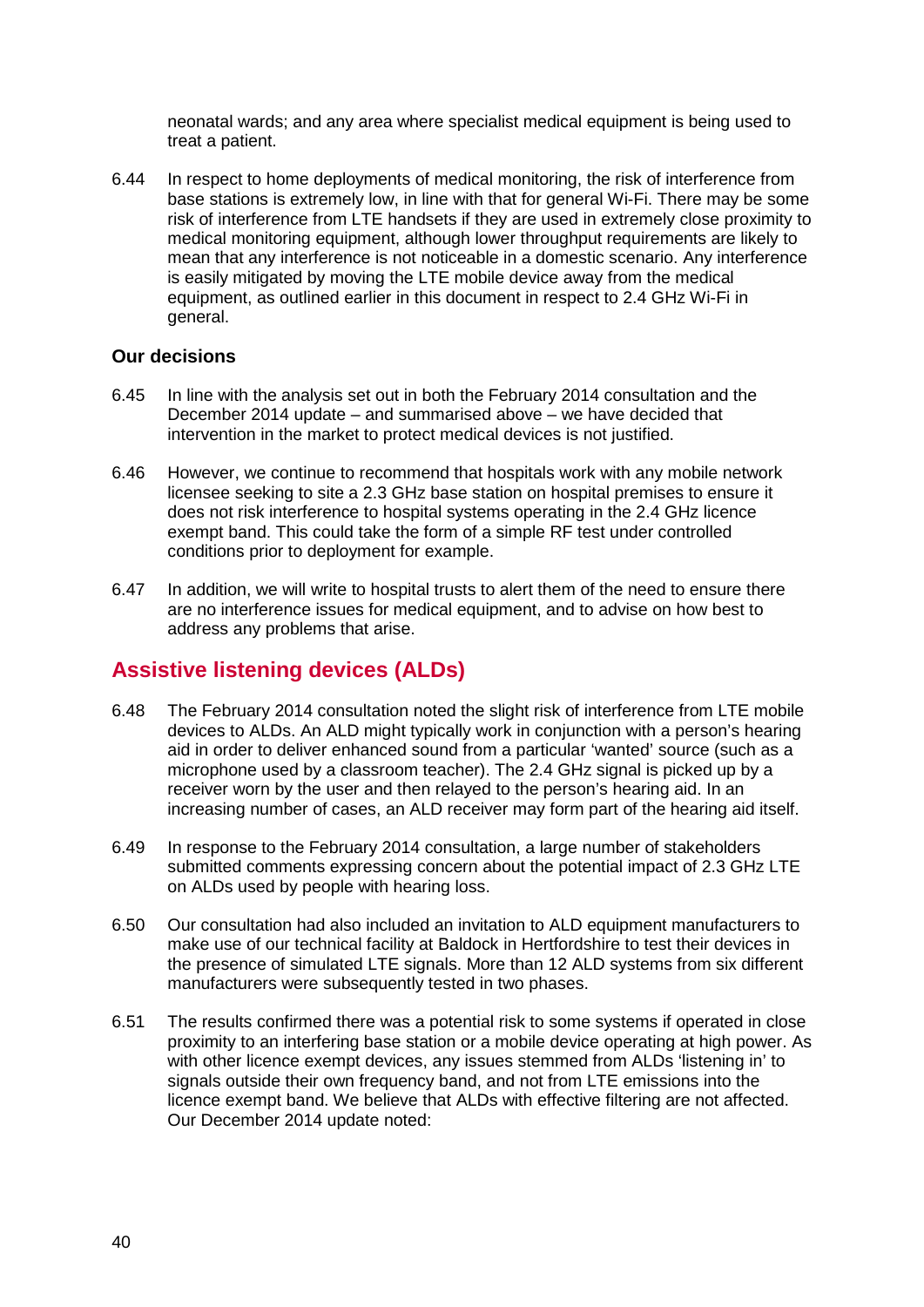- LTE base stations could cause a slight reduction in the maximum operating range of ALDs if there was no wall between a close-by base station and the ALD receiver.
- LTE devices operating at median LTE terminal power levels have no issues with separation distances of between a few 10s of centimetres (up to a maximum of 1 metre) in almost all circumstances. Only a mobile device in the same room operating at maximum power (23 dBm) and uploading a heavy data stream, such as a video or a music file, could lead to interference within 1 to 4 metres of an ALD unit (depending on equipment). Newer ALD systems based on Bluetooth LE technology seemed to be more susceptible than older classic Bluetooth technology.
- 6.52 We also noted that less than 1% of the 6 million hearing aid users in the UK have associated ALDs that may be susceptible to interference - although we acknowledged the market is growing. Interference would only occur in an area where 2.3 GHz LTE had deployed and if the 2.3 GHz frequencies were actually in use at the time. Even in those circumstances, we said there was a low likelihood of interference actually occurring in practice:
	- There was little risk of interference from base stations because most ALD use is indoors, such as in a school classroom. Base stations are not typically located very near to schools;
	- There was a low risk of interference from mobile devices because the likelihood of persistent transmission at maximum power in the same room as an ALD system was low. If interference occurred, it could be mitigated by switching off or moving the device (as long as the user had the knowledge to link cause and effect of the interference). We noted that a classroom, for example, is a controlled environment.
- 6.53 Overall, the December 2014 update document assessed the potential impact of 2.3 GHz LTE on ALDs as very low. As a result, we said there were no reasons to change our proposal that no intervention in the market was necessary to protect ALDs.

# **Further representations**

- 6.54 We received two further submissions from stakeholders about ALDs, from Mr Brian Copsey of Copsey Communications and from Professor Wendy McCracken, representing The UK Children's FM Working Group – a body focussed on the ability of deaf children to learn. The group's submission was supported by a range of other organisations (National Deaf Children's Society; The British Association of Teachers of the Deaf; Action on Hearing Loss; The Ewing Foundation; Cued Speech Association; Burwood Park Foundation; Deaf Education through Listening and Talking (DELTA) and 16 individuals.
- 6.55 The submission said Ofcom had failed to understand the implications of deafness in children. It did not challenge our testing or our conclusions in respect to the low impact on people with some level of hearing impairment. However, it said we had failed to understand the implications of actual deafness in children and their ability to learn. It said children do not gain adult-like hearing abilities until their late teens and even a low level of interference is significant and could have lifelong implications. Any additional effort required to listen to speech reduces their cognitive effort in other areas and places severe limits on their education.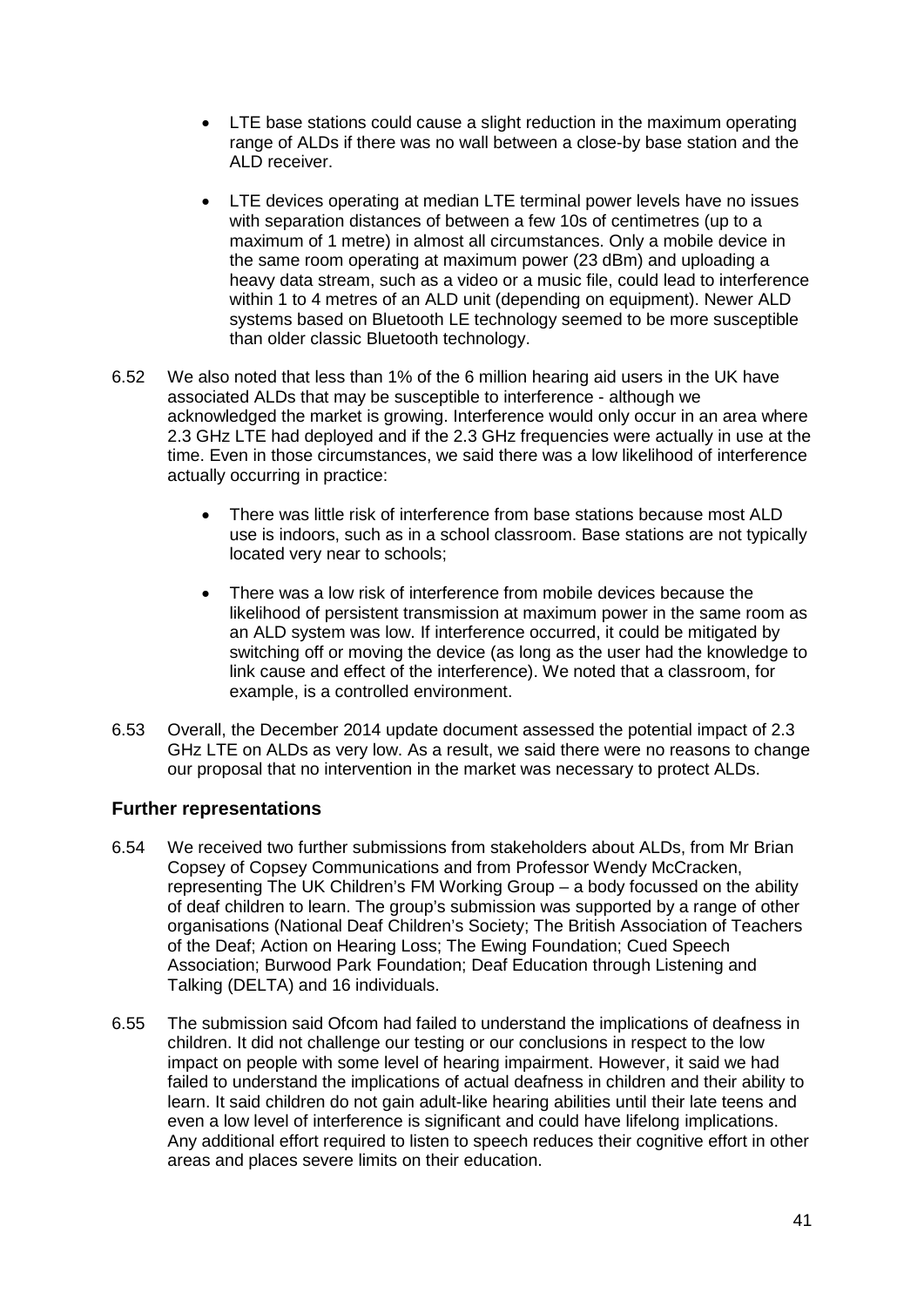- 6.56 The use of current hearing aid technology offers more opportunities than at any other time in history to counter this. ALDs offer access to wider society and to the workplace – but interference with such devices reduces the opportunities this brings and is likely to result in poor hearing aid compliance.
- 6.57 Mr Copsey's submission said Ofcom had not properly fulfilled its obligation to assess the *"impact on one group of stakeholders"* as set out in its own guidance on the completion of an Equality Impact Assessment. He said there should be a requirement under non-technical licence conditions for mobile operators and those selling mobile phones to inform purchasers - ideally, prior to purchase - that mobile phones *"will interfere or totally block their ALD system and equipment…"* At the very least there should be a requirement for clear labelling on all mobile phones and equipment using the 2.3 GHz band, he said.

# **Further stakeholder engagement**

- 6.58 Although we believe the likelihood of interference to ALDs actually occurring in practice to be very low, we were concerned to understand in more depth the impact on deaf children if it did occur. Accordingly, we met with members of the UK Children's FM Working Group and Mr Copsey to discuss in detail the points made by the group and to explain our test findings.
- 6.59 The group members told us ALDs are not an addition to hearing aids, but an essential in a classroom environment and were now available on the NHS. They added that all hearing aids will have ALD capability in the future, and will generally be using the 2.4 GHz band because of the ability to link to other technology, such as mobile phones. A hearing aid alone only picks up signals within 1-2 metres and does not filter out background noise. The ALD enables the pupil to listen at a distance from the teacher, and helps considerably with the acoustics in the classroom. In a noisy environment this is crucial to children's learning. Any loss of quality will cause difficulties.
- 6.60 The group also questioned the ease of controlling interference in schools. They said recommendations from the Stewart Report<sup>[30](#page-42-0)</sup> that base stations should not be located on school premises were sometimes ignored, and it was in any case difficult to control the use of mobile phones by school pupils. Other devices, such as iPads, were growing in use within classrooms.
- 6.61 Mr Copsey discussed technological mitigations. He suggested that fitting filters to ALD equipment was impossible due to the size involved and the impact on power consumption and battery life.
- 6.62 We have also met with the European Hearing Instruments Manufacturers Association (EHIMA) to discuss the findings of the previous testing and its implications.

# **Our assessment for ALDs**

6.63 We continue to believe there is only a very low risk of interference to ALDs, given the number of factors that all need to occur simultaneously for them to be affected i.e. high power data upload from a mobile device actually using the 2.3 GHz band – and not one of the many other 'preferred' bands – in close proximity to an unfiltered ALD.

<u>.</u>

<span id="page-42-0"></span><sup>&</sup>lt;sup>30</sup> [http://webarchive.nationalarchives.gov.uk/20101011032547/http://www.iegmp.org.uk/report/text.htm](http://webarchive.nationalarchives.gov.uk/20101011032547/http:/www.iegmp.org.uk/report/text.htm)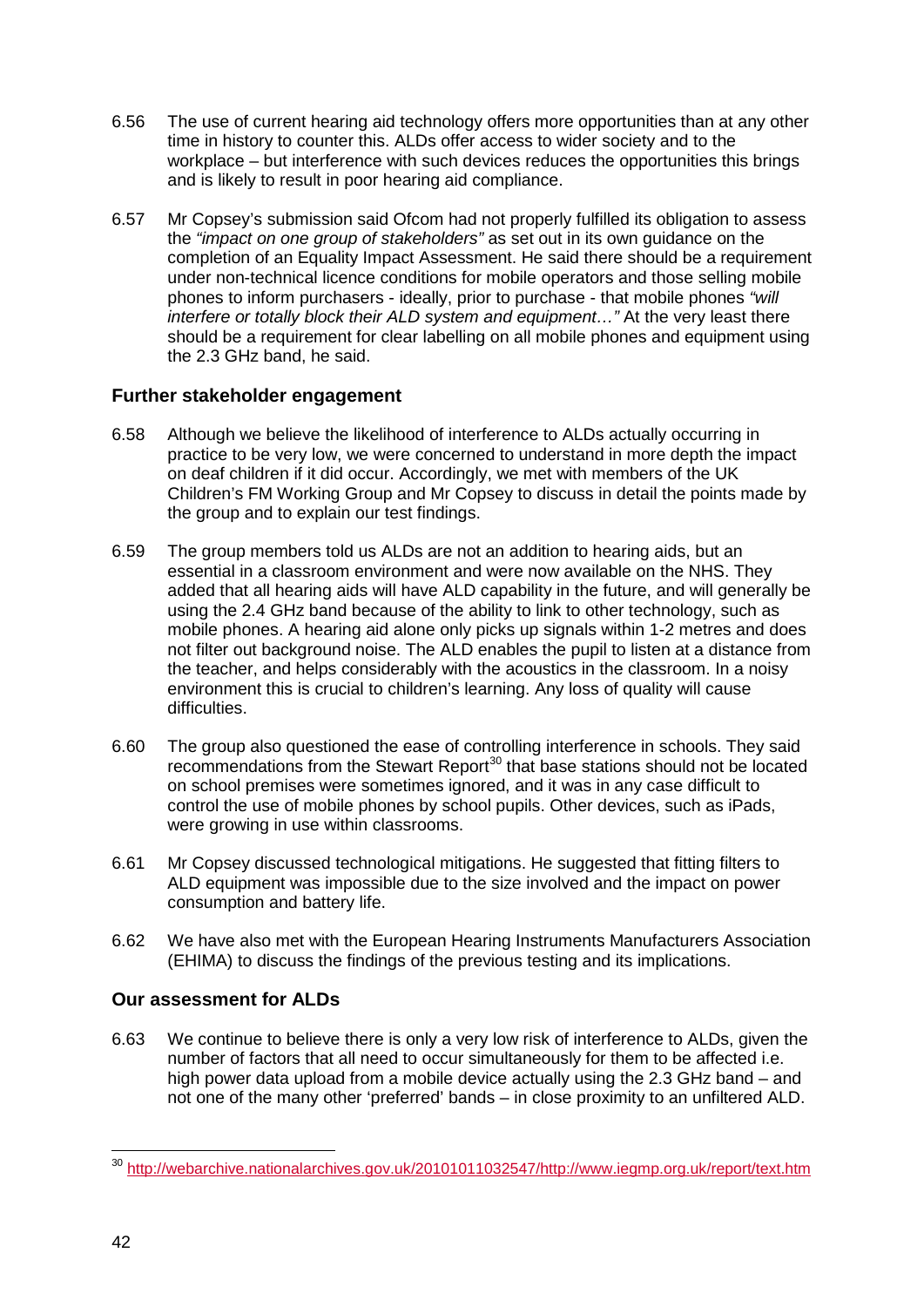The actual impact when a mobile device was using the 2.3 GHz band could be a reduction in the range of ALDs and/or some distortion of sound for a short time.

- 6.64 We recognise that there may be some use cases where an individual ALD user is also using their mobile handset in close proximity to the ALD receiver. However we recognise that these scenarios are not unique to our release of spectrum and there is unlikely to be any practicable constraints that we can apply through the award.
- 6.65 We note that the UK Children's FM Working Group did not challenge our conclusions in respect to most users of ALDs i.e. those who do not need to 'learn' how to hear (i.e. people who may always have had partial hearing or who have suffered some hearing loss). Given the low likelihood of interference occurring at all - and the low impact if interference does occur - we do not consider it is necessary or justified to intervene in the market to protect ALDs for this group.
- 6.66 However, in view of our increased understanding of issues affecting deaf children who need to learn how to hear from scratch, we have given further consideration to the impact on this sub-set of users. We acknowledge that even a low level of interference to ALDs could be a significant problem for deaf children – particularly in respect to their education.
- 6.67 We are therefore committed to working with manufacturers of ALD equipment and with those involved in the education of deaf children to ensure any negative impacts can be avoided, if possible. We are planning to work with manufacturers to enable them to conduct 'real life' testing on actual ALDs.
- 6.68 We note there is a similar likelihood of interference stemming from LTE handsets using the 2.6 GHz band, which is already in use with LTE services deployed in many countries around the world. We are not aware of any reported issues for ALDs and believe that if significant interference had occurred elsewhere it would have been reported.
- 6.69 Both the 2.3 and 2.6 GHz band are harmonised for mobile use across Europe and elsewhere, and so manufacturers of devices designed to use the 2.4 GHz licence exempt frequencies will need to find solutions if they have concerns. If there is an issue, it is not one only for the UK.
- 6.70 We are concerned to note from our testing that that newer Bluetooth LE based ALD systems seemed to be more susceptible than older classic Bluetooth technology. This seems contrary to the spirit and intentions of the European Radio Equipment Directive (RED), due to come into force in June 2016. The aim of the Directive is to ensure that all kinds of radio equipment are made to standards that ensure they can coexist without interference. Manufacturers, importers and distributors will have to respect a set of clear obligations to ensure the compliance of any radio equipment placed in the EU market.
- 6.71 We intend to work with EHIMA to make sure manufacturers are aware of the implications of the Directive. They will need to ensure that ALD equipment is robust. We will also encourage equipment makers to make further use of our facilities and contacts to test their systems in 'real life' scenarios, rather than the simulated and recorded environments used in the previous tests. This is likely to involve testing coexistence of ALDs alongside mobile equipment using the 2.6 GHz band.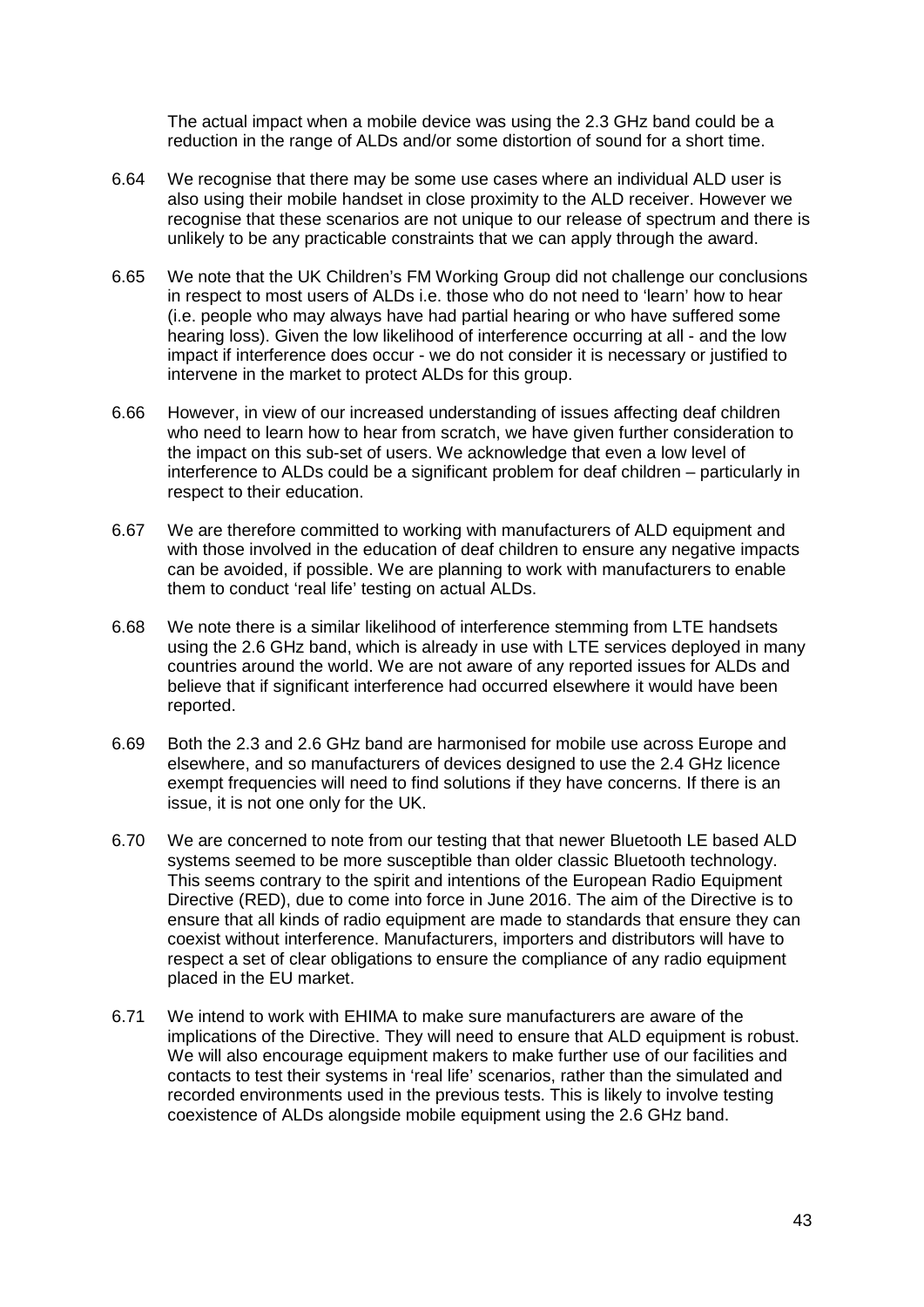# **Our decision on the coexistence of 2.3 GHz LTE and ALDs**

- 6.72 Having considered carefully the further evidence presented by the UK Children's FM Working Group following publication of our December 2014 update, we continue to believe that intervention in the market to protect ALDs is not justified. However, as outlined above, we will continue to engage constructively with manufacturers and groups representing the deaf and those with hearing impairments to ensure ALD equipment is robust.
- 6.73 There are no practical means available to us for adjusting handset powers in an LTE network that is subject to global standards and harmonisation. We will work with manufacturers and standards bodies as part of our normal activities to encourage improvements, wherever possible.

# **Coexistence between 2.3 GHz LTE and other licence exempt devices**

- 6.74 Our February 2014 consultation considered the potential for interference to a range of licence exempt applications:
	- Bluetooth devices (including both regular Bluetooth and Bluetooth Low Energy or Bluetooth 'Smart'): used especially for hands-free cordless headsets for mobile phones;
	- ZigBee devices: low power systems used to provide low data rate communications e.g. for smart meters, traffic and street light control;
	- Video Devices: including in-home video senders, door entry monitors and baby monitors;
	- Audio Devices: such as radio microphones;
	- Short Range Devices (SRDs): a generic title covering a range of equipment, including assistive listening devices (considered separately above). These may use Wi-Fi, Bluetooth or similar proprietary technologies.
- 6.75 For each technology we considered the likelihood and impact of interference from new services using LTE technology in the adjacent 2.3 GHz award band in typical scenarios. Our assessment showed that interference is possible in certain circumstances. However, in setting out our proposals, we said in the February 2014 consultation that applications and protocols were robust to interference in almost all circumstances. We therefore proposed that mitigations in the very few cases where interference remained a possibility were more appropriately left to natural market developments.
- 6.76 In our December 2014 update document we considered consultation responses from the Bluetooth Special Interest Group in respect of interference to Bluetooth devices, and from Energy UK in respect to smart meters. There were no comments of note in respect to other device technologies.
- 6.77 On Bluetooth, we noted that the close proximity of new LTE systems in the 2.3 GHz band may increase the risk of interference to Bluetooth. However, as for Wi-Fi, we said it was important to note that our measurements showed that the dominant interference was a wideband blocking effect caused by Bluetooth devices 'listening'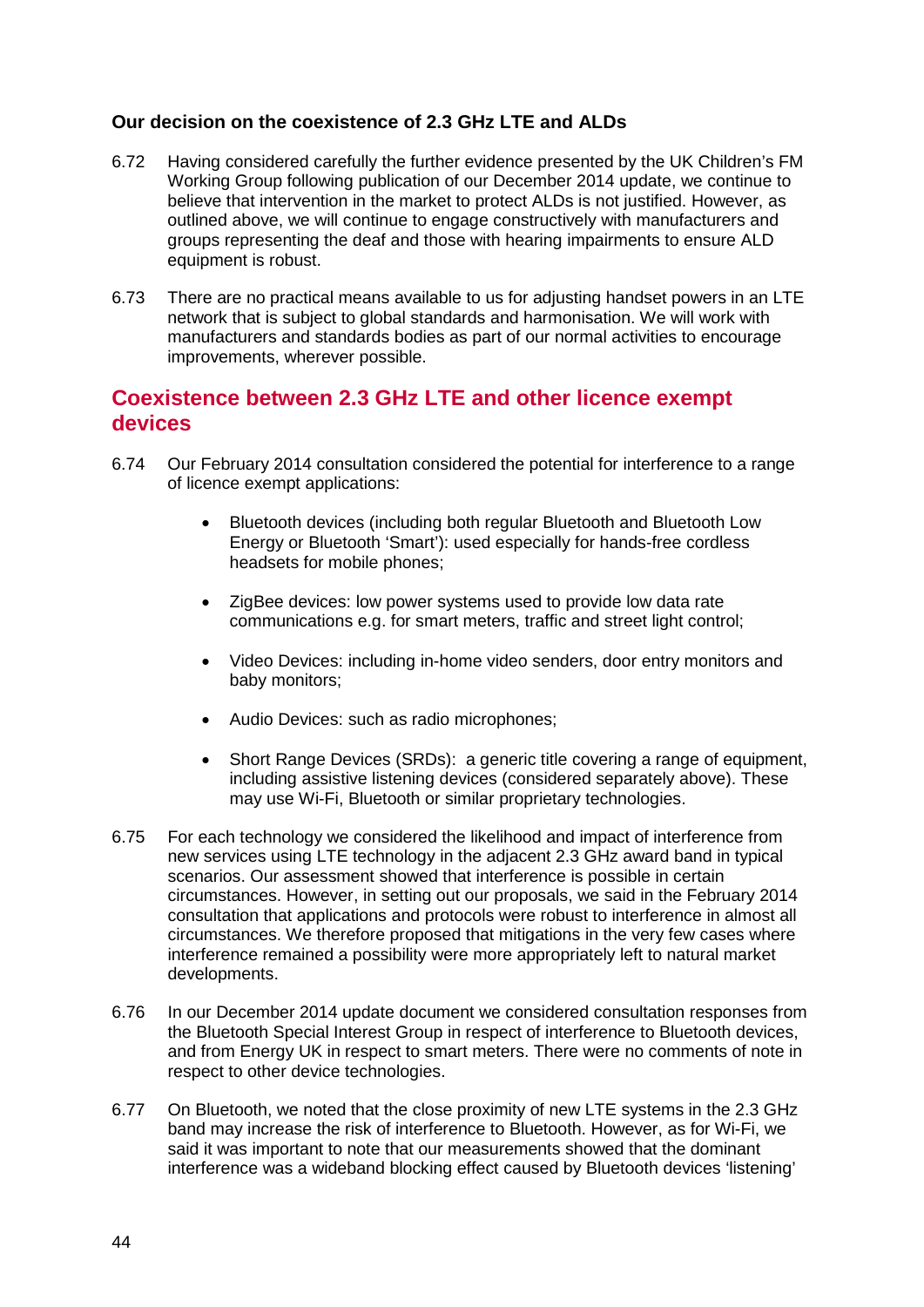outside the 2.4 GHz band – rather than LTE out-of-band emissions. Manufacturers told us that receiver filtering would be an effective solution. Alternatively, the use of short 'packets' can allow Bluetooth signals to operate in the gaps between TD-LTE transmissions.

6.78 On smart meters (ZigBee) we noted that 2.3 GHz LTE signals might cause degradation to the smart meter home networks in only a very small proportion of households, reducing coverage by 0.25%. This was within the margin of error already associated with coverage assumptions.

## **Further representations on coexistence of 2.3 GHz LTE and Bluetooth**

- 6.79 We received further representations from the Bluetooth Special Interest Group (Bluetooth SIG) in response to the December 2015 technical update.
- 6.80 In its submission, the group said we had presented insufficient technical analysis of the impact to Bluetooth LE technology. The award of the 2.3 GHz spectrum represented a risk of interference to existing Bluetooth LE sensor devices in various markets, and several forthcoming devices in the hearing aid, audio, medical, Internet of Things, and health and fitness markets.
- 6.81 The group suggested that Ofcom had failed to take account of comments made in earlier stakeholder engagement that filtering was not an appropriate solution. Additionally, it said Ofcom had ignored "technical clarifications" on expected interference in the lower end of the 2.4 GHz band and, in particular, on Bluetooth LE Channel 37 at 2402 MHz.
- 6.82 The group also said Ofcom had failed to acknowledge that Bluetooth LE standards were adopted as early as 2010 and that we had erroneously considered it to be a new technology with *"functionality not expected to be standardised until 2016"*. According to the submission, the technology was in fact in *"a boom of innovation, resulting in a range of products in a wide variety of usages"*. It was predicted that a total of 4.7 billion Bluetooth LE single mode and Classic & LE Dual mode devices will be shipped by 2018 worldwide.
- 6.83 Finally, the Bluetooth SIG challenged our assertion in the December 2014 update that it should actively encourage manufacturers to improve coexistence capabilities in new equipment using Bluetooth LE. It said Bluetooth LE was designed to *"coexist as a good neighbour with other short-range unlicensed wireless devices. It was not, however, developed to cope with licensed, higher-power equipment working in an adjacent band which is allowed to pollute the 2.4 GHz band with its spurious radiation"*.
- 6.84 The group called for further analysis and testing of the impact on Bluetooth LE devices.

#### *Our response*

- 6.85 We note the comments made by Bluetooth SIG and the concerns expressed about the potential impact on Bluetooth LE devices.
- 6.86 It is important to note that our comments in the December 2014 technical update about functionality not being standardised until 2016 related solely to the use of Bluetooth LE in ALDs (see above) - and not to Bluetooth technology in general. We accept that broader Bluetooth LE standards were developed somewhat earlier.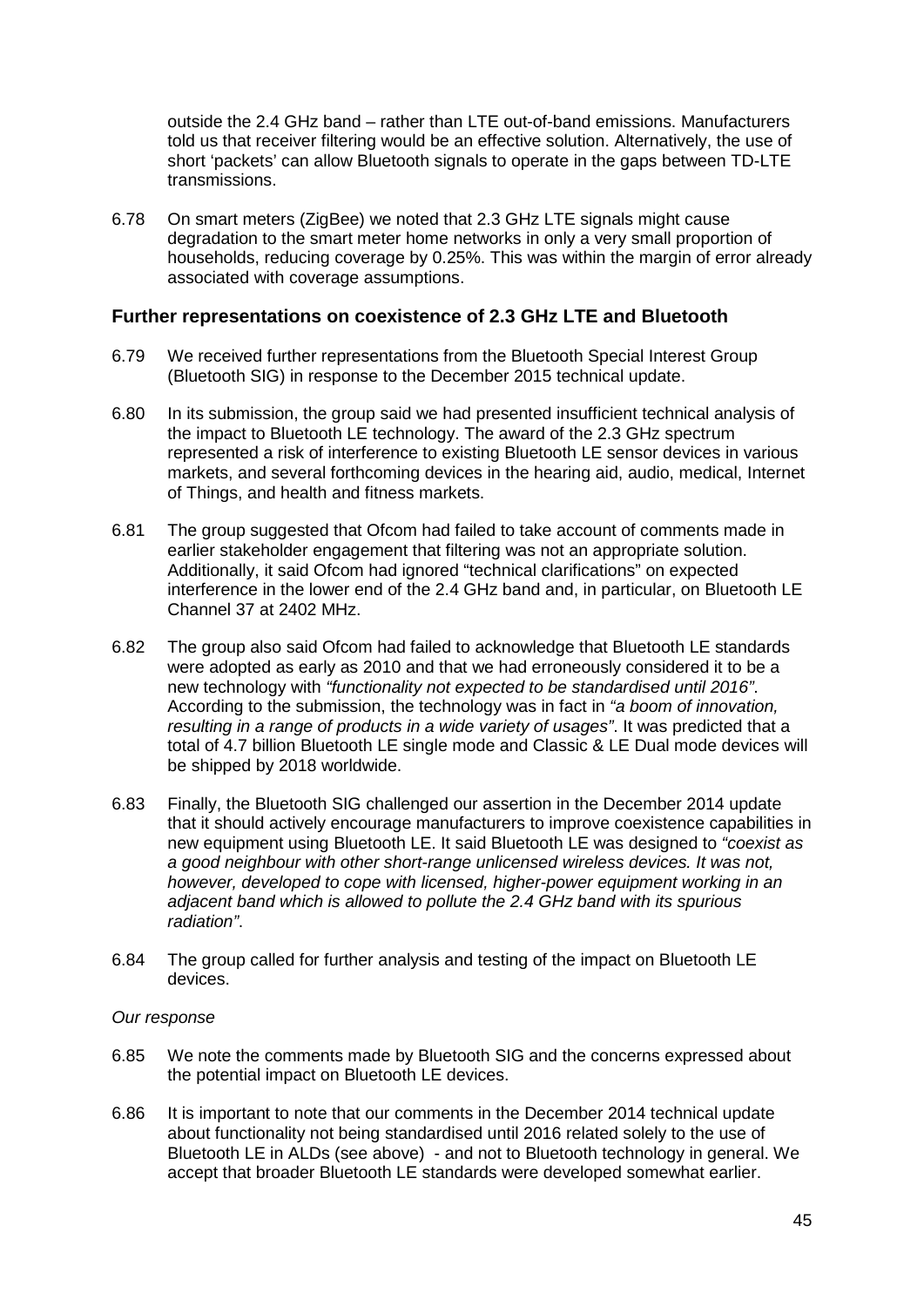- 6.87 Our technical analysis took measurements from two Bluetooth LE development boards and we used these to guide our overall assessment. We acknowledged in both the February 2014 consultation and in the December 2014 update that Bluetooth LE may be more vulnerable to interference than classic Bluetooth. However, we believe actual interference is likely to occur in only rare circumstances and that it would be disproportionate to intervene in the market to protect Bluetooth LE.
- 6.88 We note that the 2.3 GHz band has already been allocated for LTE use globally. In the UK – unlike other countries – there is a 10 MHz guard band at the top of the 2.3 GHz spectrum we are awarding i.e. in the frequencies closest to the 2.4 GHz licence exempt band. Accordingly, our analysis suggest that any potential degradation to Bluetooth will not be due to interference from 2.3 GHz LTE - as asserted in the Bluetooth SIG response - but from Bluetooth LE picking up signals from outside its designated band.
- 6.89 Although filtering is not possible for existing Bluetooth LE devices, our evidence suggests it may be appropriate for new applications – especially having regard to other countries where there is no guard band. We acknowledge that this may involve some additional cost and could make devices more bulky. This conclusion is supported by studies conducted by Cambridge Silicon Radio Ltd in relation to classic Bluetooth applications $31$ .
- 6.90 We note the evidence presented by the Bluetooth SIG that the market for Bluetooth LE products is predicted to grow exponentially over the coming years. However, we have not seen any significant evidence of widespread *current* deployments. In reaching our conclusions on coexistence, we believe we should take account mainly of the current market, rather than basing our decisions on predictions about the potential take up of products which have not yet been adopted.
- 6.91 In light of the low levels of current deployment, we continue to believe the impact of 2.3 GHz LTE to be very low. Manufacturers of devices being designed to operate in licence exempt spectrum bands need to take account of the licensed use of neighbouring bands. We believe that this is a requirement of the Radio Equipment Directive<sup>[32](#page-46-1)</sup> that will come into force in Europe in June 2016.

#### **Our decisions in respect to coexistence with licence exempt equipment**

- 6.92 In line with the analysis set out in the December 2014 update and summarised above – we have decided that intervention in the market to protect licence exempt devices in the 2.4 GHz band, including ALDs, is not justified.
- 6.93 As proposed earlier, we believe the Bluetooth SIG should encourage manufacturers to improve coexistence capabilities in new equipment, particularly those being developed using Bluetooth LE. This should be taken into account in the upcoming standardisation of audio profiles.

 $\overline{a}$ 

<span id="page-46-1"></span><span id="page-46-0"></span><sup>&</sup>lt;sup>31</sup> Bluetooth Performance with 2.3 GHZ LTE: Interference Report published alongside this document<br><sup>32</sup> Directive 2014/53/EU, April 2014: <u>http://eur-lex.europa.eu/legal-</u> [content/EN/TXT/PDF/?uri=OJ:JOL\\_2014\\_153\\_R\\_0002&from=EN%20](http://eur-lex.europa.eu/legal-content/EN/TXT/PDF/?uri=OJ:JOL_2014_153_R_0002&from=EN%20)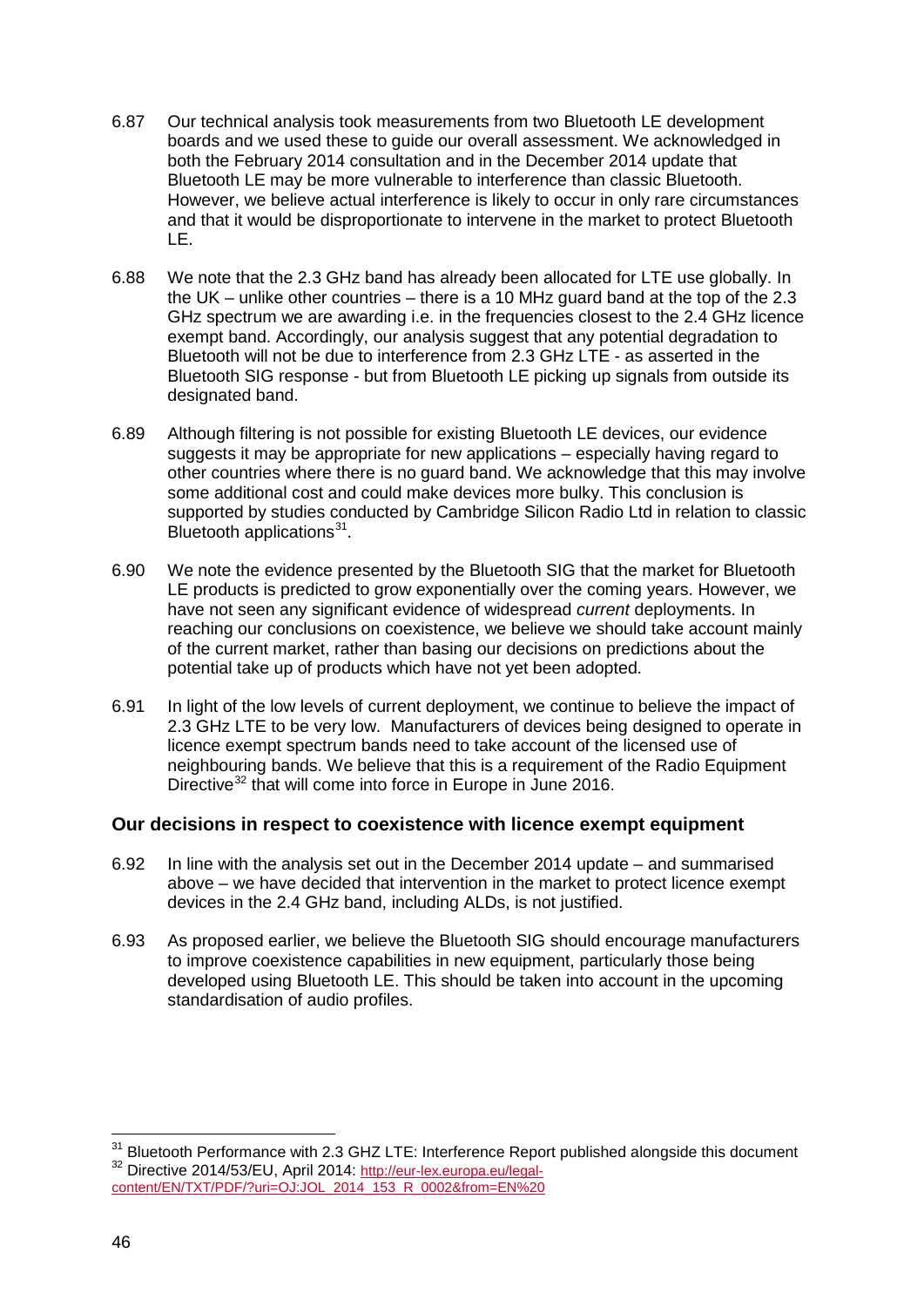# **Coexistence issues for radar**

6.94 Radar systems operate in spectrum bands adjacent to the 3.4 GHz award band. We addressed the potential impact on radar from 3.4 GHz LTE in both the February 2014 consultation and the December 2014 update.

## **Royal Navy systems**

6.95 We said in our February 2014 consultation and December 2014 update that the MOD was likely to require us to put in place some coordination procedures around a small number of coastal locations. We have not yet concluded discussions, but we can confirm that these procedures will be necessary. The locations include Portsmouth Naval Base, Cowes, Portsdown Technology Park and Devonport Naval Base.

## **Civilian maritime radar**

- 6.96 S-band maritime radars are mandatory on ships with a gross tonnage greater than 3,000 tonnes. Our technical analysis for the February 2014 consultation showed low ranges of potential interference from 3.4 GHz LTE in 'real-life' testing.
- 6.97 In view of the results of these tests, we agreed with the Maritime and Coastguard Agency that it was not necessary to propose any additional mitigations (such as coordination) to address interference from 3.4 GHz LTE. However, we recommended that radar manufacturers should consider these and future systems when developing the receivers for new radar systems.
- 6.98 In our December 2014 update document we discussed the four responses we received to the consultation. All of the respondents agreed with our proposed position. As a result we said we had not carried out any additional testing for maritime radar and did not see any reason to consider further the potential impact of 3.4 GHz LTE.
- 6.99 In the absence of any further evidence, we now confirm as a decision the proposals set out in the February 2014 consultation and summarised above.

# **Aeronautical radar**

- 6.100 In the frequency band 2700-3100 MHz there are both air traffic control (ATC) and air traffic management (ATM) radars, both civilian and military, used for aviation radio navigation purposes.
- 6.101 In our February 2014 consultation, we noted that the use of the 2.6 GHz band for 4G communications services had raised concerns associated with radar performance vulnerability. We said the potential for similar issues to arise if the 3.4 GHz spectrum band was used for high power applications, such as LTE, had been identified at the time. As a result, the relevant radars were upgraded to cope with LTE transmissions within the 2.6 GHz and 3.4 GHz bands.
- 6.102 We proposed that a coordination procedure should be implemented alongside existing radar remediation filtering, as agreed with the Civil Aviation Authority. We said in the 3.4 GHz band this was justified to retain the integrity of the ATC/ATM radio navigation services. We said the coordination procedure should specify power flux density (pfd) limits for both signal and noise that must not be exceeded at the defined radar locations.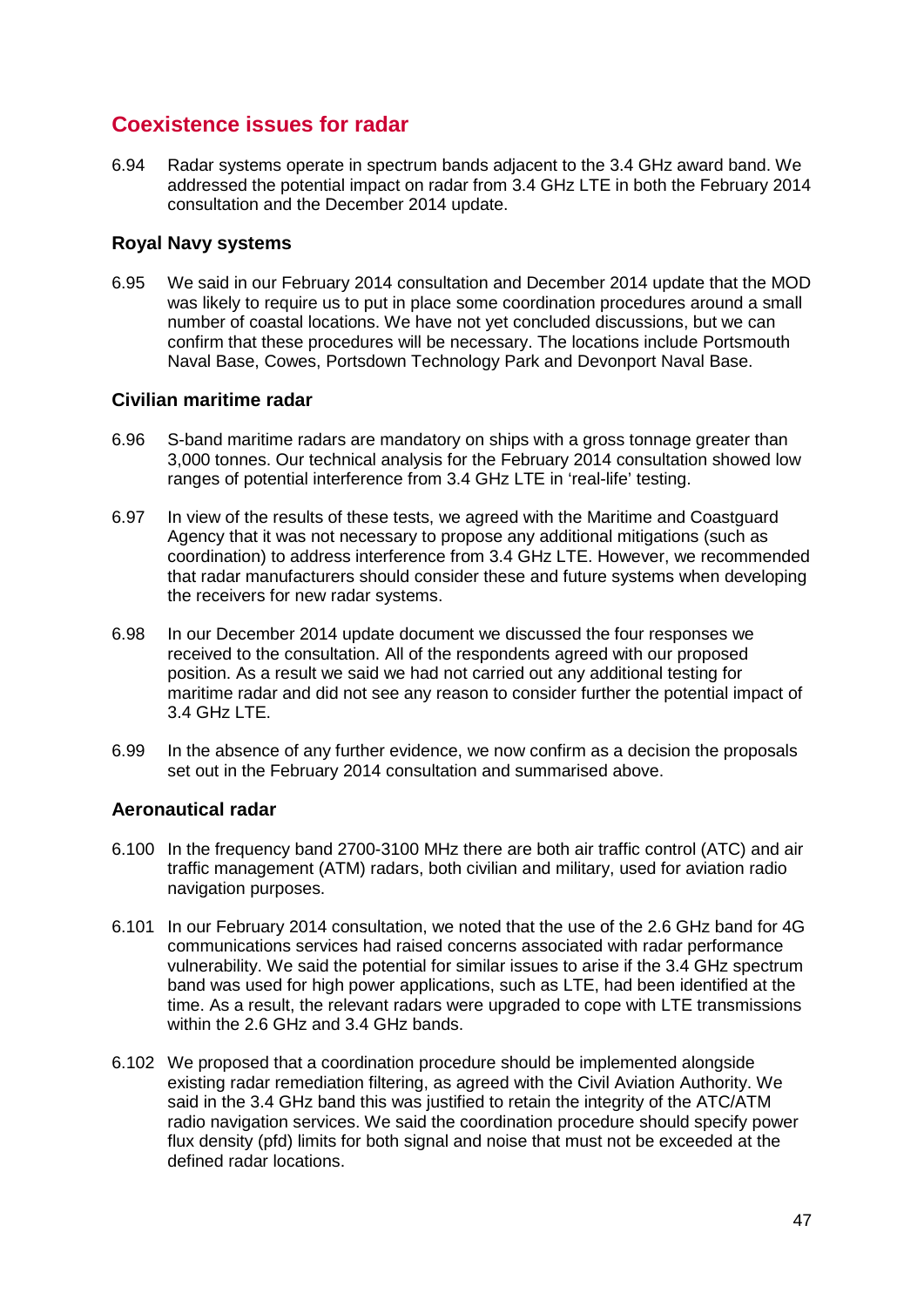- 6.103 In the December 2014 update we considered the six consultation responses we received. All respondents agreed with our overall approach in aligning coordination procedures with those applying to the 2.6 GHz award, although some said different pfd limits should apply to different parts of the 3.4 GHz band.
- 6.104 We said we had no evidence to determine by how much the requirement may be exceeded in different parts of the band. We therefore remained of the opinion that we should apply a constant value for pfd across the whole band.
- 6.105 In the absence of any further evidence, we now to confirm as a decision the proposals set out in the February 2014 consultation.

# **Coexistence issues for Government systems**

- 6.106 There are a number of public sector systems that will operate on a co-channel or adjacent channel basis following the award of the spectrum. These include a number of terrestrial and airborne telemetry and data transfer systems operating below 2350 MHz. There are also ongoing discussions with the Home Office regarding use of spectrum below 2350 MHz for an air to ground communications system.
- 6.107 Airborne, maritime and land based telemetry, data transfer and radar systems will also remain in spectrum adjacent to the 3.4 GHz band. There are satellite based systems operating close to both bands.
- 6.108 The MOD has undertaken studies in order to assess the risk of interference between future uses of the award spectrum and the public sector systems operating within or adjacent to those likely new uses. Where public sector systems require additional protections in order to avoid harmful interference, coordination procedures will be put in place as described in section 7 of this document.
- 6.109 Government departments have endeavoured wherever possible to minimise the risk of interference from any public sector systems to new systems operating in the spectrum to be awarded. However where any residual risk of interference may remain, details of the systems and/or the likely impact will be described in the Information Memorandum to be published prior to the award.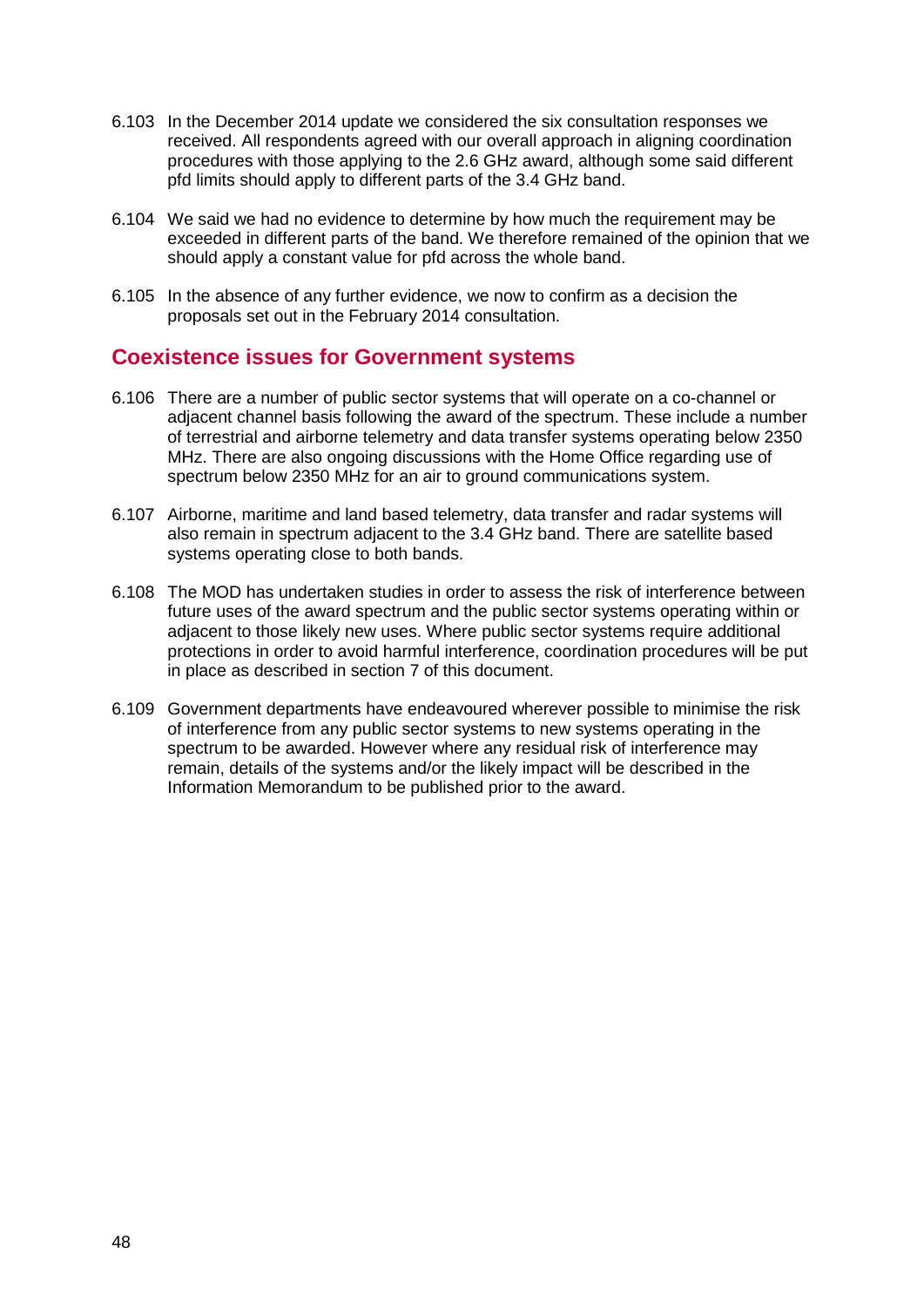# **Section 7**

# Non-technical licence conditions

- 7.1 This section of the statement sets out our decisions on the non-technical licence conditions we will include in the licences issued after the award of the 2.3 GHz and 3.4 GHz spectrum bands (see annexes 6 and 7).
- 7.2 In our November 2014 consultation, we said the licences would contain the minimum necessary restrictions on permitted use of the spectrum bands in order to avoid harmful interference to others, and to ensure compliance with our statutory duties and international obligations. The consultation included specimen draft licences for both the 2.3 and the 3.4 GHz band.
- 7.3 In setting out our final decisions on non-technical conditions below, we summarise the proposals set out in the November 2014 consultation and our subsequent consideration of consultation responses.

# **Licence commencement and duration**

- 7.4 We proposed that the licences should:
	- Be issued for an indefinite duration;
	- Be issued for an initial period of 20 years, after which they would be subject to a provision that would enable Ofcom to impose an on-going additional annual fee (the licence fee for the initial period would be determined through the award process);
	- Be revocable before the expiry of the initial period only on certain limited grounds (i.e. at the request or with the consent of the licensee; for nonpayment or late payment of the relevant licence fee; for breach of any of licence terms; for breach of auction regulations; for breach of trading regulations; for national security or to comply with international agreements; or under direction of the Secretary of State);
	- Be revocable from any point after the expiry of the initial period on the grounds set out above and, additionally, for spectrum management reasons, subject to five years notice.
- 7.5 We said the mechanism and level of annual fees after the initial licence term would depend on our general approach to the use of this spectrum at the time, and how that general approach related to these licences and to our statutory duties. Prior to any imposition of fees, we would expect to consult as appropriate and to give notice of our specific proposals, before any fees are introduced.
- 7.6 However, this would not apply to the 40 MHz of spectrum held by UK Broadband. Instead, if UK Broadband were to participate in the auction and a new licence was issued for frequencies it was allocated, we proposed that an annual licence would apply from 2018, in line with its current licence terms.
- 7.7 We asked the following consultation question: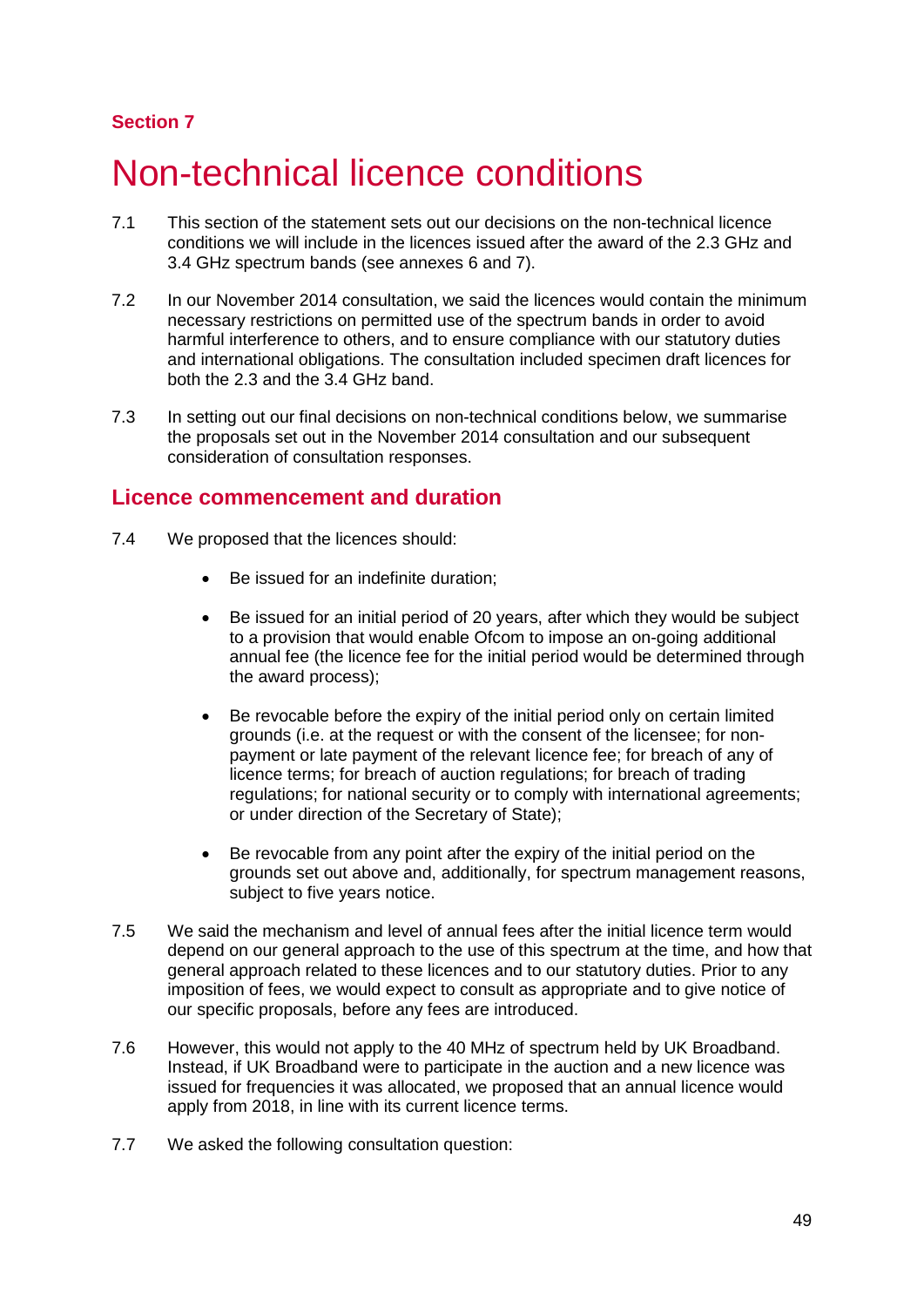*Do you have any comments on the proposals relating to the duration of the initial licence period, our rights to revoke the licence during this period, the charging of licence fees after the end of the initial period and our additional revocation powers following the initial period?*

## **Consultation responses**

- 7.8 Nine stakeholders submitted responses on aspects of the proposed non-technical licence conditions. Three of the responses were submitted confidentially.
- 7.9 None of the respondents questioned our proposals relating to the initial licence period or our proposals on our rights to revoke licences. BT and UK Broadband both noted that the proposals were standard for this kind of licensing and were broadly accepted.
- 7.10 EE argued there was no reason to apply licence fees after the expiry of the initial licence term. Such fees were unnecessary to incentivise efficient use of the spectrum and could have negative consequences in a market based spectrum management framework. No other respondent commented on the future implementation of fees.

## **Our decision**

7.11 For the reasons set out in the consultation and following consideration of stakeholder responses, we have decided to proceed with our proposals on licence commencement and duration. In respect to annual licence fees after the initial licence term, we note that no fees will be introduced until after further consultation. We therefore see no reason to change our proposals at this stage.

# **Territorial extent of licences**

- 7.12 The November 2014 consultation noted that the territorial extent of the licences for the 2.3 and 3.4 GHz bands would differ due to on-going use in some areas by the MOD.
- 7.13 We said the MOD had some concerns regarding deployments at sea, as these may interfere with systems in use at its test ranges (around Aberporth and St Kilda) and with systems deployed on Navy vessels. The MOD indicated that it wished for any off-shore deployments to be coordinated with the Ministry prior to deployment. This will include some areas of internal waters as well as territorial seas $^{33}$  $^{33}$  $^{33}$ .
- 7.14 The consultation also noted the increasing number of requests for localised wireless networks in support of installations such as wind farms and oil rigs located off of the coast of the UK, especially in the 3.4 GHz band<sup>34</sup>. Given the restrictions referred to above, we proposed that territorial seas or areas of internal waters $35$  adjacent to territorial seas - and more than 2km wide - should not be included in the licences.<sup>[36](#page-50-3)</sup> We said that if anyone requested use in such areas (i.e. holders of 2.3 or 3.4 GHz

 $33$  Internal waters are indicated in:  $\overline{\phantom{a}}$ 

<span id="page-50-0"></span><http://www.ukho.gov.uk/ProductsandServices/Services/Documents/UK%20Territorial%20Sea%20Limits.pdf>and in the Water Resources Act 1991 Section 221(1[\) http://www.legislation.gov.uk/ukpga/1991/57/section/221](http://www.legislation.gov.uk/ukpga/1991/57/section/221)<br><sup>34</sup> There is one licence already granted for the London Array which is just outside the 12 nm limit

<span id="page-50-2"></span><span id="page-50-1"></span> $35$  Within the Water Resources Act 1991 Section 221(1) internal waters means rivers, streams and watercourses as well as lakes, ponds, reservoirs, docks channels, creeks, bays, estuaries and arms of sea.

<span id="page-50-3"></span><sup>&</sup>lt;sup>36</sup> The 2km definition aims to ensure there are no restrictions in narrow areas of internal waters such as rivers, lakes or ponds.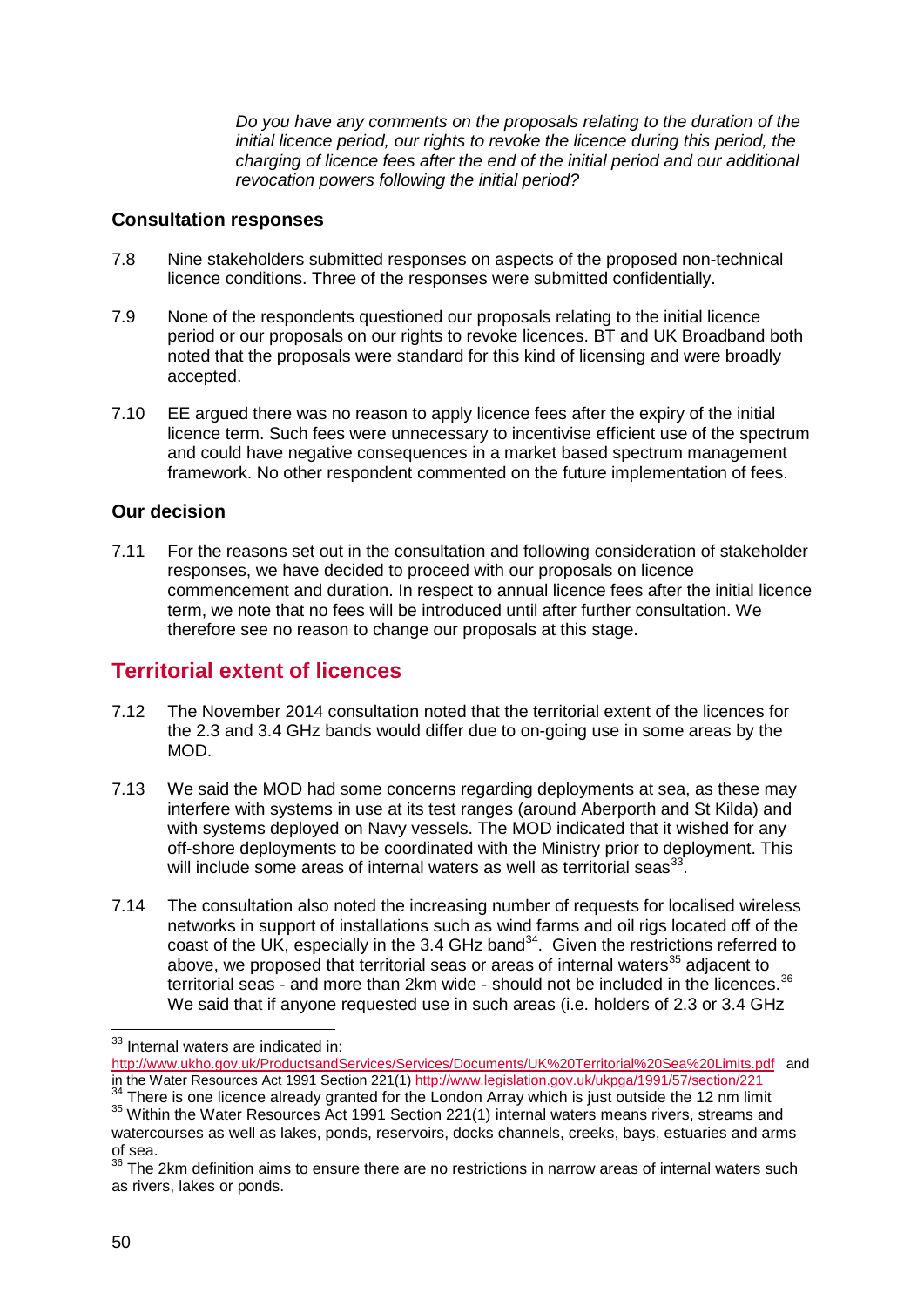licensees or others) we would consider authorising localised individual licences offshore on a first come first served basis, subject to MOD coordination. Licences would be issued on the basis that licensees cannot claim protection from nor cause interference to MOD systems or other UK licensees<sup>37</sup>.

- 7.15 As noted in section 2, we proposed that the **2.3 GHz licences** would cover Great Britain, but not Northern Ireland (due to continued MOD use of the band). The licences would not extend to the Channel Islands and Isle of Man. We proposed an exclusion covering the Outer Hebrides, the Isle of Skye and the Small Isles due to on-going MOD requirements.
- 7.16 In addition, we proposed that licensees would need to coordinate with the MOD around St Kilda, Aberporth, Oakhanger, Colerne and Menwith Hill. Finally, we said our ongoing discussions with MOD regarding other military systems in the 2.3 GHz band suggested that the MOD was likely to require us to put in place some coordination of a similar nature around one or two additional sites, such as Boscombe Down.
- 7.17 We proposed that the **3.4 GHz licences** should cover the whole of the United Kingdom. The licences would not extend to the Channel Islands and the Isle of Man. As with the 2.3 GHz licences, territorial seas or any areas of internal waters adjacent to territorial seas and more than 2 km wide would also be excluded.
- 7.18 We noted that we had previously proposed that licensees would need to coordinate with the MOD around Bude, and with aeronautical radar. Whilst we did not propose any formal coordination arrangements with the adjacent satellite services above 3.6 GHz, we said we had not yet concluded on this issue.
- 7.19 In addition, we said our ongoing discussions with MOD regarding Navy systems suggested the MOD was likely to require us to put in place some coordination around a small number of coastal locations, including but not limited to Portsmouth. We said the exact number of sites and the extent of any coordination was still being evaluated and that we would provide an update prior to the award of the spectrum.
- 7.20 We asked the following consultation question:

*Do you have any comments on our proposals relating to the territorial extent in the award licences?* 

# **Consultation responses**

<u>.</u>

- 7.21 Most respondents offered no comments on the proposed territorial extent of the licences. However, H3G said it would like to deploy any spectrum acquired in the 2.3 and 3.4 GHz bands on a nationwide basis. The company said the spectrum could be aggregated with 2100 and 1800 MHz spectrum in high traffic urban areas.
- 7.22 Some respondents, including UK Broadband and stakeholders who submitted responses in confidence, urged Ofcom to consider licensing spectrum in territorial seas and/or adjacent internal waters. EE said the exclusion of territorial waters would result in a material reduction in the value of the licences.

<span id="page-51-0"></span> $37$  We proposed that any localised licence would require compliance with European recommendations covering signal thresholds for international coordination.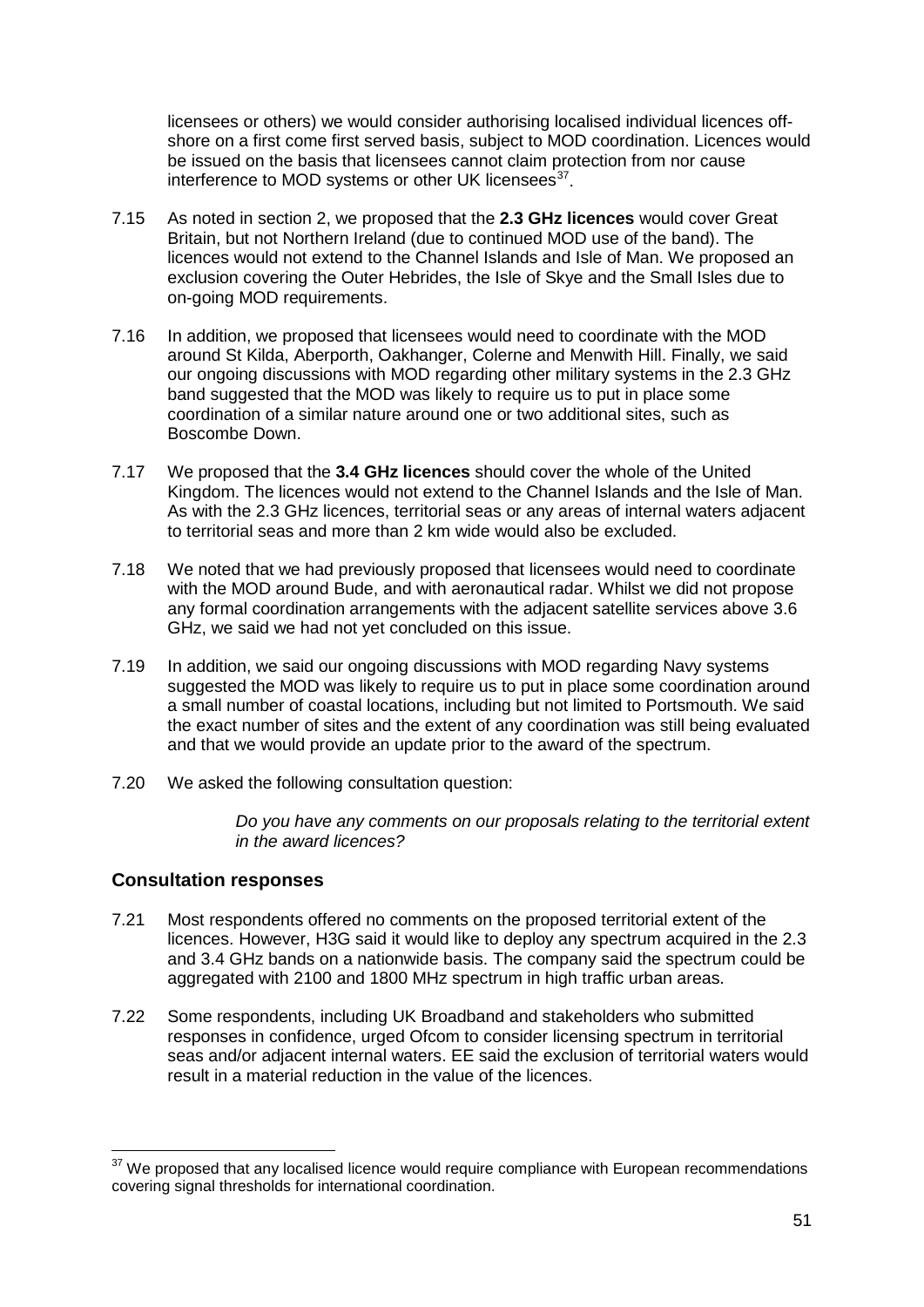7.23 UK Broadband noted that the MOD was likely to put in place some coordination requirements around some locations. The company acknowledged that this was still under discussion, but said it was important that full details were made available as soon as possible. A confidential respondent also said confirmation of coordination requirements should be made available to potential bidders before the auction.

# **Our decisions**

- 7.24 The territorial extent of the licences we will issue has been determined primarily by the terms of its release by the MOD. As a result of continuing MOD needs, the 2.3 GHz spectrum cannot be made available in Northern Ireland. Similarly, the MOD is clear that licences in either band cannot be made generally available for territorial waters and adjacent waterways. However, as indicated, licensees and others may request localised individual licences off-shore on a first come first served basis, subject to MOD coordination.
- 7.25 We have not been persuaded to seek further negotiation with the MOD over extending the territorial extent of the licences. We understand the nature of the MOD's concerns and do not think it likely that the position will change. Further discussion could result in delay to the award for little additional advantage, given our ability to consider requests for additional licences on an ad hoc basis.
- 7.26 We have not yet concluded our discussions with the MOD regarding all the sites that require protection. However, we can confirm that a 10 km coordination zone around Boscombe Down and Warton airfields will be required in the 2.3 GHz licence to protect MOD uses. The MOD analysis suggests that these requirements are unlikely to cause any significant restrictions on deployments in practice. Within the coordination zone, this is likely to mean that local site engineering should be sufficient to ensure that sites can be deployed. These restrictions are in addition to the requirements to coordinate with the MOD around St Kilda, Aberporth, Oakhanger, Colerne and Menwith Hill.
- 7.27 In addition, the MOD has also asked us to protect its continuing 2.3 GHz uses in Northern Ireland. We will therefore apply a coordination requirement with threshold values consistent with those required to protect uses in the Republic of Ireland. However the coordination procedure and methodology will be aligned with those for other MOD sites.
- 7.28 In the 3.4 GHz band, in addition to coordination requirements around Bude and aeronautical radar sites, the MOD also requires protection around a small number of coastal locations where Navy systems are in use. We have not yet finalised all the details with the MOD. However, these locations will include, but may not be limited to, Portsmouth Naval Base, Cowes, Portsdown Technology Park and Devonport Naval Base.
- 7.29 Additionally, we are working to ensure that prior to the award we have in place international coordination requirements where necessary. Those with the Republic of Ireland and France have been agreed<sup>[38](#page-52-0)</sup> and we are working with the Communications Commission to determine the most appropriate approach for avoiding interference with the Isle of Man.

<span id="page-52-0"></span> $38$  International Memoranda of Understanding are published at: [http://licensing.ofcom.org.uk/radiocommunication-licences/mobile-wireless-broadband/cellular](http://licensing.ofcom.org.uk/radiocommunication-licences/mobile-wireless-broadband/cellular-wireless-broadband/policy-and-background/licensee-freq-tech-information/international-coordination/)[wireless-broadband/policy-and-background/licensee-freq-tech-information/international-coordination/](http://licensing.ofcom.org.uk/radiocommunication-licences/mobile-wireless-broadband/cellular-wireless-broadband/policy-and-background/licensee-freq-tech-information/international-coordination/)  $\overline{a}$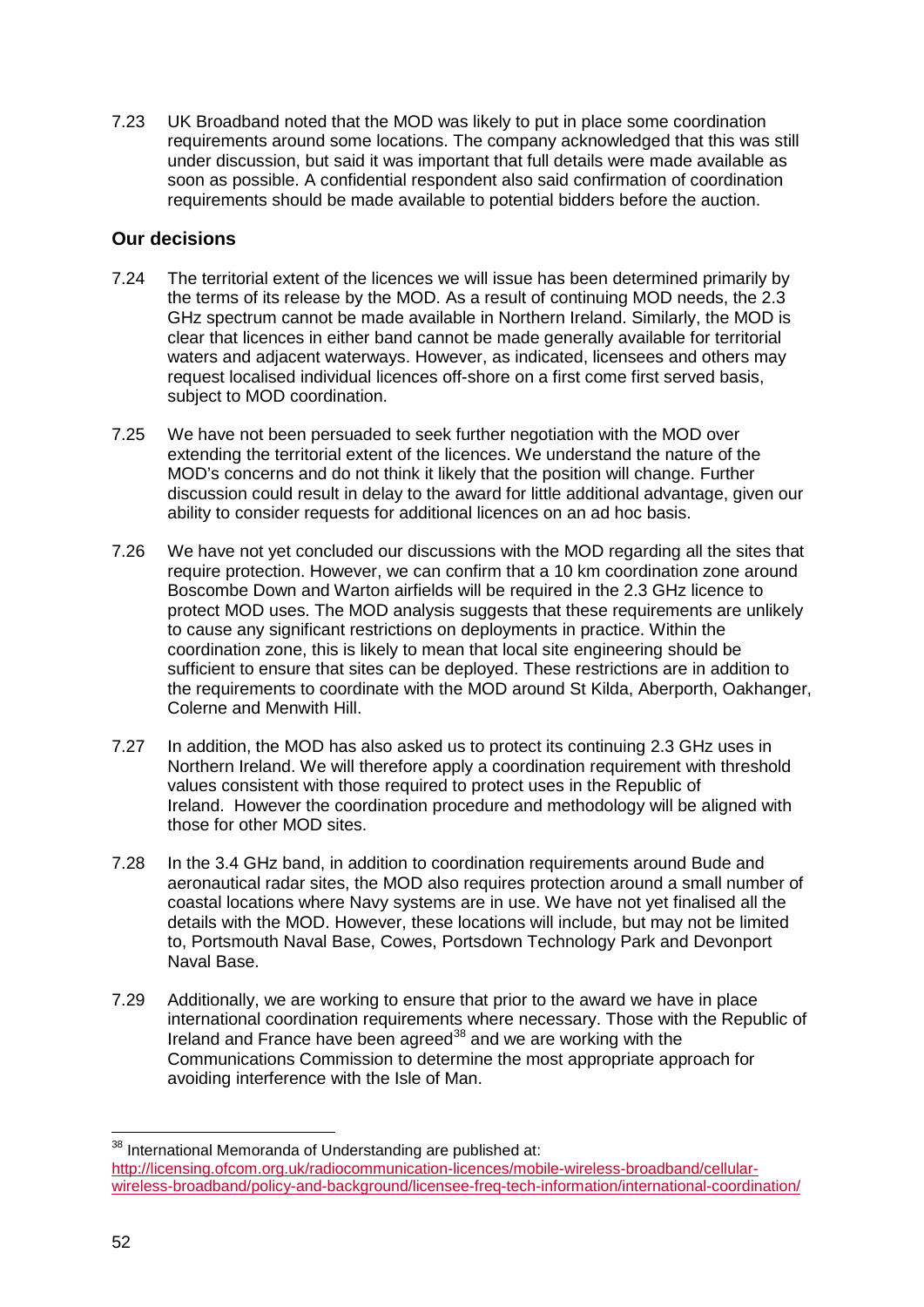7.30 Accordingly, with the additional protected sites above, we have decided to proceed with the proposals covering the territorial extent of the licences, as set out in our November 2014 consultation. We will finalise the details of the outstanding protections required and the associated coordination procedures prior to the award.

# **Provision of information to facilitate optimal spectrum use**

- 7.31 In line with our duty to manage the spectrum efficiently, the November 2014 consultation proposed to include a condition in the licences requiring licensees to provide, on request, general information regarding their equipment and use of frequencies, or the roll-out of their network. We said we may publish information received on the number of base stations and frequency use in areas throughout the UK.
- 7.32 We said the provision of this information could help interested parties who do not have access to this spectrum to identify areas where they might provide additional services. It would be open to them to gain access to spectrum in those areas by trading with licensees. This would help secure optimal use of the spectrum.
- 7.33 The information would also be used to assist with work being undertaken to conduct a spectrum inventory across the European Union, as required by Commission Decision 2013/195/EU[39](#page-53-0). This work forms part of the Radio Spectrum Policy Programme<sup>[40](#page-53-1)</sup> that sets out the strategic policy objectives for spectrum by the EU.
- 7.34 We asked the following consultation question:

*Do you have any views on the proposed approach to information provision; in particular concerning the type of information that may be helpful and any impacts that publication of information might have both on licence holders and the wider spectrum market?* 

# **Consultation responses**

- 7.35 Some respondents had concerns about the provision of information; about the form of any publication of that information; and about the use to which the information might be put.
- 7.36 For example, BT said it did not have any concerns in principle about the record keeping requirements that Ofcom proposed for the licences. However, it had concerns about the required frequency of updating this information and the burden this may place on licensees. BT also said it had concerns about the potential publication of commercially sensitive information. It said precise height and detailed grid reference details may not be readily available and are not necessary for Ofcom's purposes anyway.
- 7.37 BT also had concerns about the requirements to provide information about femto cells, and suggested Ofcom review the 20dBm power threshold below which less onerous record keeping requirements applied. It said a figure of 24dBm would be

<span id="page-53-0"></span> $39$  Commission Implementing Decision of 23 April 2013 defining the practical arrangements, uniform formats and a methodology in relation to the radio spectrum inventory established by Decision No 243/2012/EU of the European Parliament and of the Council establishing a multiannual radio spectrum policy programme. [http://eur-](http://eur-lex.europa.eu/LexUriServ/LexUriServ.do?uri=OJ:L:2013:113:0018:0021:EN:PDF) $\overline{a}$ 

[lex.europa.eu/LexUriServ/LexUriServ.do?uri=OJ:L:2013:113:0018:0021:EN:PDF](http://eur-lex.europa.eu/LexUriServ/LexUriServ.do?uri=OJ:L:2013:113:0018:0021:EN:PDF)

<span id="page-53-1"></span><sup>40</sup> <http://ec.europa.eu/digital-agenda/rspp-roadmap-wireless-europe>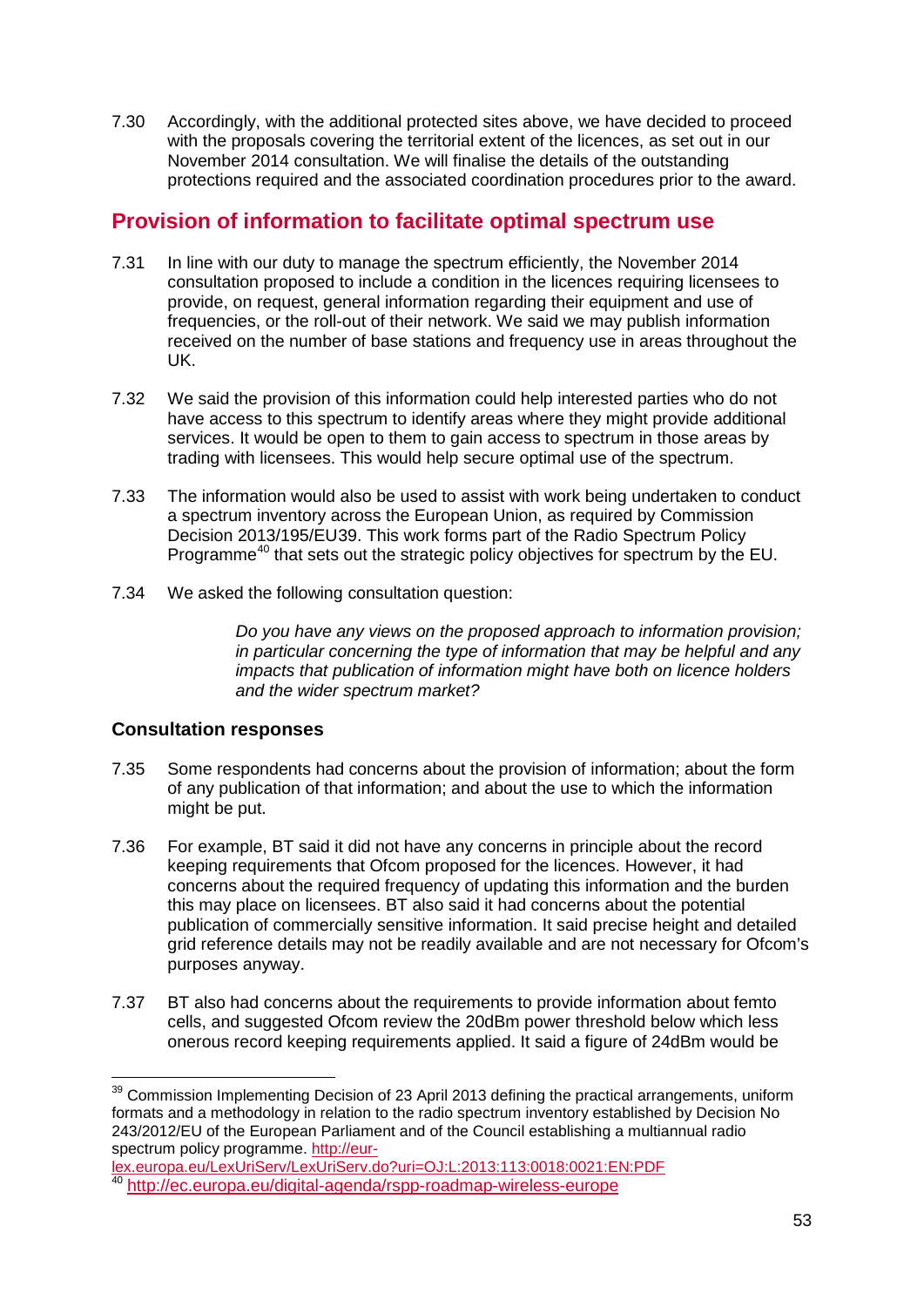more appropriate to cover in-building cells. The higher power level threshold for record keeping would also be consistent with the 24dBm power limit proposed by Ofcom in the context of unsynchronised indoor small cells. Access and inspection rights that go beyond the basic requirements of the Wireless Telegraphy Act may not be necessary for inclusion in licences, or could be waived for indoor femto cells. These are in many respects similar to Wi-Fi, for which the licence-exemption regulations do not include access and inspection provisions.

- 7.38 EE also raised the question of commercial sensitivity. Additionally, it said the proposal to force the licensee to provide information as part of a condition within the licence was disproportionate. It said Ofcom already has powers under both the Communications Act 2003 and the Wireless Telegraphy Act (WTA) to request information from spectrum licence holders.
- 7.39 EE also said the provision of information could become overly burdensome and therefore disproportionate. The information Ofcom required in relation to base stations was not regularly gathered and had not been required before. Ofcom has not explained how it intends to use this information, nor has it justified why it is required.
- 7.40 H3G and UK Broadband both said they had no objection to the provision of information, but did have concerns about any Ofcom plans to publish site information. The companies said it would like further details on how the information was likely to be shared in the public domain or how the information would be beneficial to the public in general.
- 7.41 Arqiva said it was happy with the information provision. It said it would expect that when there was a specific interference issue a licensed or unlicensed user could request access to this data.

#### **Our decisions**

- 7.42 We note that our proposed provisions are consistent with other licences e.g. the 800 MHz licences. We do not believe they place a significant burden on licensees.
- 7.43 We agree with EE that we have powers under both the Communications Act (Section 135 to 146) and the Wireless Telegraphy Act (Sections 32 to 34) to require the provision of information. However, we consider that there remains a benefit in requiring licensees to compile and maintain basic details relating to the radio equipment they are using so that it is readily available in the event that it is needed. We will not require licensees to submit this information routinely, but on request. We will handle any information we receive in accordance with the obligations and restrictions placed on us under the Acts. The information is not routinely published.
- 7.44 In respect to the power threshold for information provision on femto cells, we note the comments of BT and agree with the points made.
- 7.45 In summary, therefore, we have decided to confirm our proposals on information provision as set out in the consultation. However, we will raise the threshold for femto cells to 24 dBm.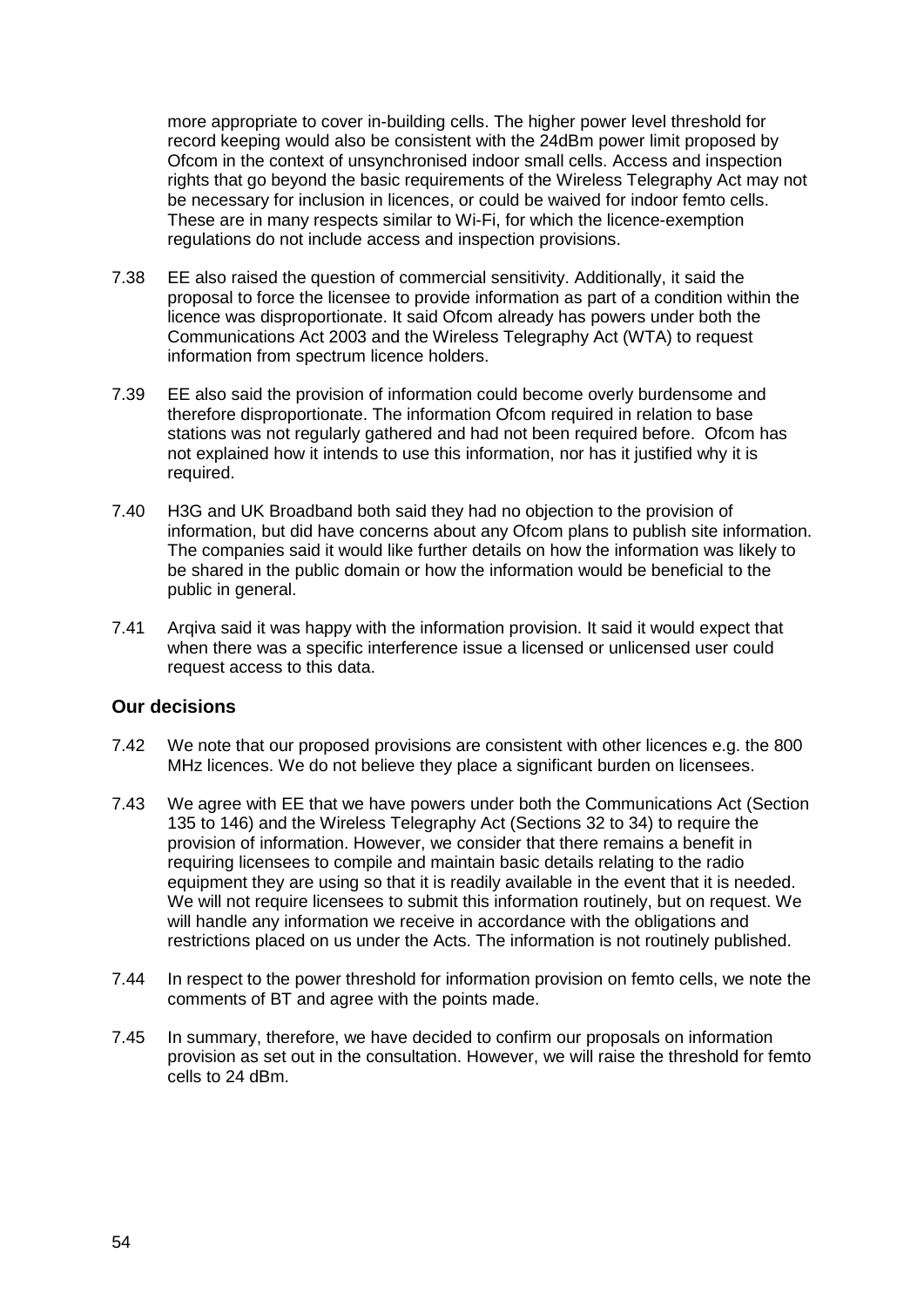# **Additional non-technical conditions**

7.46 The November 2014 consultation set out proposals on other aspects of the nontechnical licence conditions, and sought responses from stakeholders through a single general consultation question:

> *Do you have any comments on other proposed non-technical licence conditions and the draft licences at annexes 8 and 9* [of the November 2014 consultation]*?*

7.47 The proposals relating to these additional matters are summarised in turn below. We received very few comments addressing additional matters. Where comments were submitted we note them below, together with our consideration of any issues that they raise.

#### *Spectrum trading*

7.48 We proposed to award licences that would be made tradable by amending the Wireless Telegraphy (Mobile Spectrum Trading) Regulations 2011(the 'Mobile Trading Regulations')<sup>[41](#page-55-0)</sup> to include the new frequency bands of the 2.3 GHz and 3.4 GHz bands. In line with Ofcom's current policy, a licence variation to enable leasing is not available in respect of licences that are covered by the Mobile Trading Regulations. We have decided to confirm this proposal as a **decision**.

#### *Non-technical restrictions on use*

7.49 We did not propose to impose any non-technical restrictions in the licences on the use to which the spectrum could be put (such as specifying the type of service that should be offered, the technology that should be deployed or the equipment that should be used). We now confirm this proposal as a **decision**.

#### *Access and inspection*

7.50 In accordance with our standard spectrum licence conditions, we proposed that licensees should be required to permit any person authorised by Ofcom to have access to and to inspect the radio equipment specified in the licence at all reasonable times. We now confirm this proposal as a **decision**.

#### *Modification, restriction and closedown*

7.51 In line with standard provisions, we proposed a licence provision permitting Ofcom to require that the Radio Equipment (or any part of it) be modified, restricted in use or temporarily or permanently closed down if a licensee breached the terms of its licence; the use of radio equipment is or may be causing or contributing interference to the operation of other authorised radio equipment; or it appeared necessary or expedient in the event of a national or local state of emergency. We now confirm this proposal as a **decision**.

#### *Coverage*

 $\overline{a}$ 

7.52 We proposed that no coverage obligations should be included in the licence conditions. We said the 2.3 and 3.4 GHz bands were likely to be used for the

<span id="page-55-0"></span> $^{41}$  We have consulted separately on the timing of when the 2.3 and 3.4 GHz spectrum (along with spectrum in the 1452-1492 MHz range) should be brought under the MTR [\(http://stakeholders.ofcom.org.uk/consultations/mobile-trading-regs-apr-15/](http://stakeholders.ofcom.org.uk/consultations/mobile-trading-regs-apr-15/) ). We will be making a statement on this subject shortly.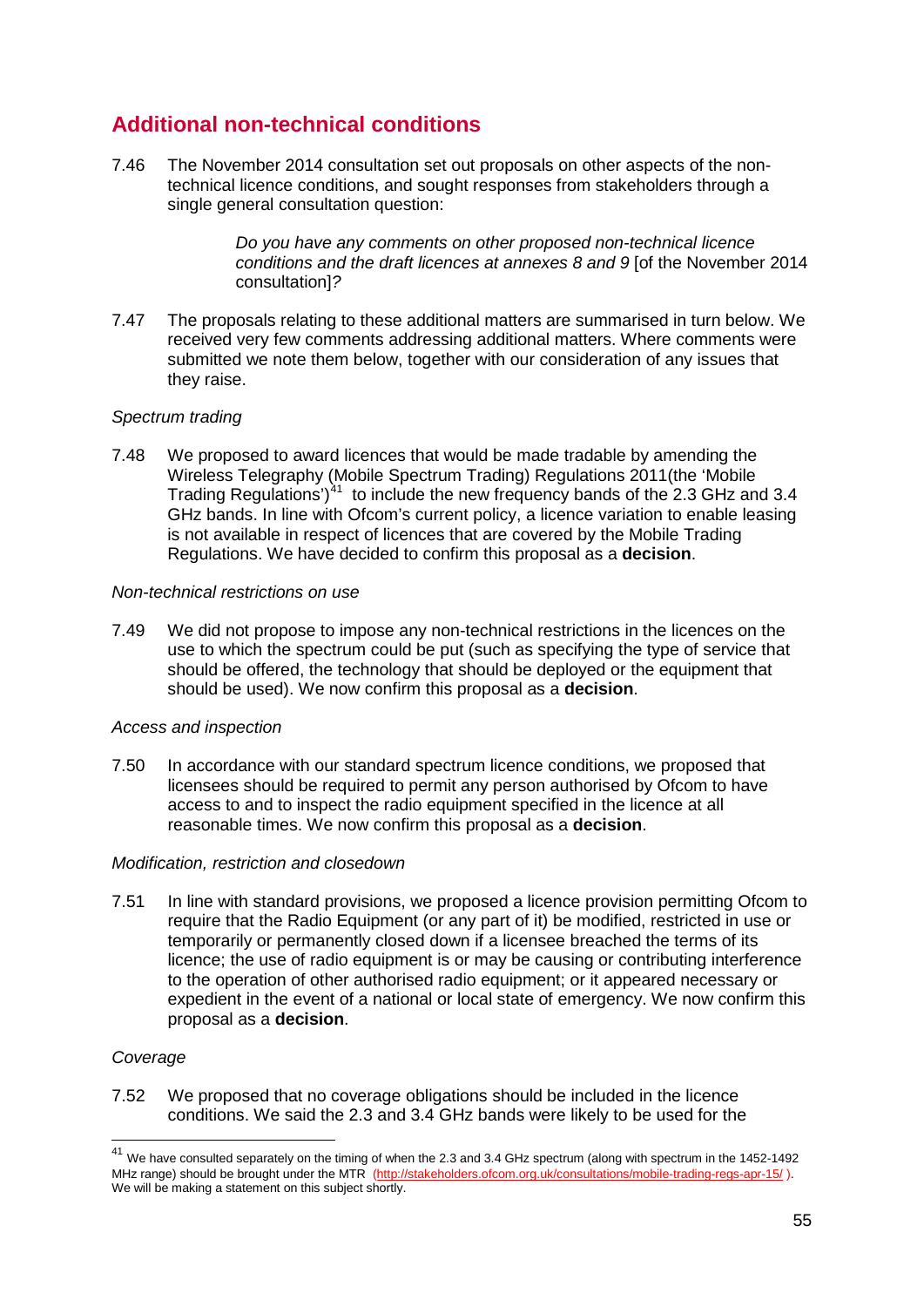provision of additional capacity for mobile networks, or to support backhaul connectivity for small cells operating in other frequencies. We did not consider the spectrum was best suited for providing wide area coverage. We therefore considered that coverage obligations were not appropriate.

- 7.53 One consultation respondent a private individual questioned why Ofcom was not seeking coverage obligations to ensure that areas without existing mobile coverage were served in future.
- 7.54 In response, we note the reasoning put forward in the consultation (as summarised above). We believe this assessment remains correct. As a result, we now confirm our proposal on coverage as a **decision**.

#### *'Use-it-or-lose it' clause*

- 7.55 We proposed that licensees should not forfeit any spectrum acquired through the award in the event that they did not subsequently use the frequencies. As above, we said the spectrum was likely to be used to ease capacity issues for mobile network operators rather than for expanded coverage. As such, it may be used initially only in high density areas where capacity is an issue, with the spectrum left unused in other areas. We noted that licences issued by Ofcom are not exclusive, and that we have discretion to authorise use of these or any other frequencies, for any purpose, in line with our statutory duties, whether through licensing or licence exemption.
- 7.56 A confidential respondent said it supported our proposal that a use-it-or-lose-it clause should not be applied to the 2.3 and 3.4 GHz award. It said it was generally not sensible for regulators to become engaged in how operators manage the deployment of their spectrum portfolios.
- 7.57 However, the respondent said its support was qualified on the basis that Ofcom takes appropriate action when designing primary awards (or scrutinising mergers and secondary trades) to ensure that spectrum holdings do not become overly concentrated in the hands of one or two operators. A situation where an operator hoards spectrum for anti-competitive purposes should not arise in a competitive and well regulated market.
- 7.58 In response, we note that the 2.3 and 3.4 GHz spectrum will be subject to Mobile Trading Regulations (along with spectrum in the 800 MHz, 900 MHz, 1.4 GHz, 1.8 GHz, 2.1 GHz and 2.6 GHz bands). Under those regulations, a competition assessment is undertaken in the event of any proposed trade. We also note that no licence issued by Ofcom is exclusive, and that we have discretion to authorise use of these or any other frequencies, for any purpose, in line with our statutory duties.
- 7.59 Consequently, we now confirm the proposal that there should be no use-it-or lose-it clause as a **decision**.

#### *Sharing*

7.60 The November 2014 consultation noted the emerging concept of dynamic spectrum sharing. This is the ability of users to share spectrum in a dynamic way by making use of unused frequencies through a variety of means, such as geolocation databases, Licensed Shared Access (LSA) or cognitive devices. We said allowing such sharing could, in future, provide extra data capacity or greater download speeds to end users.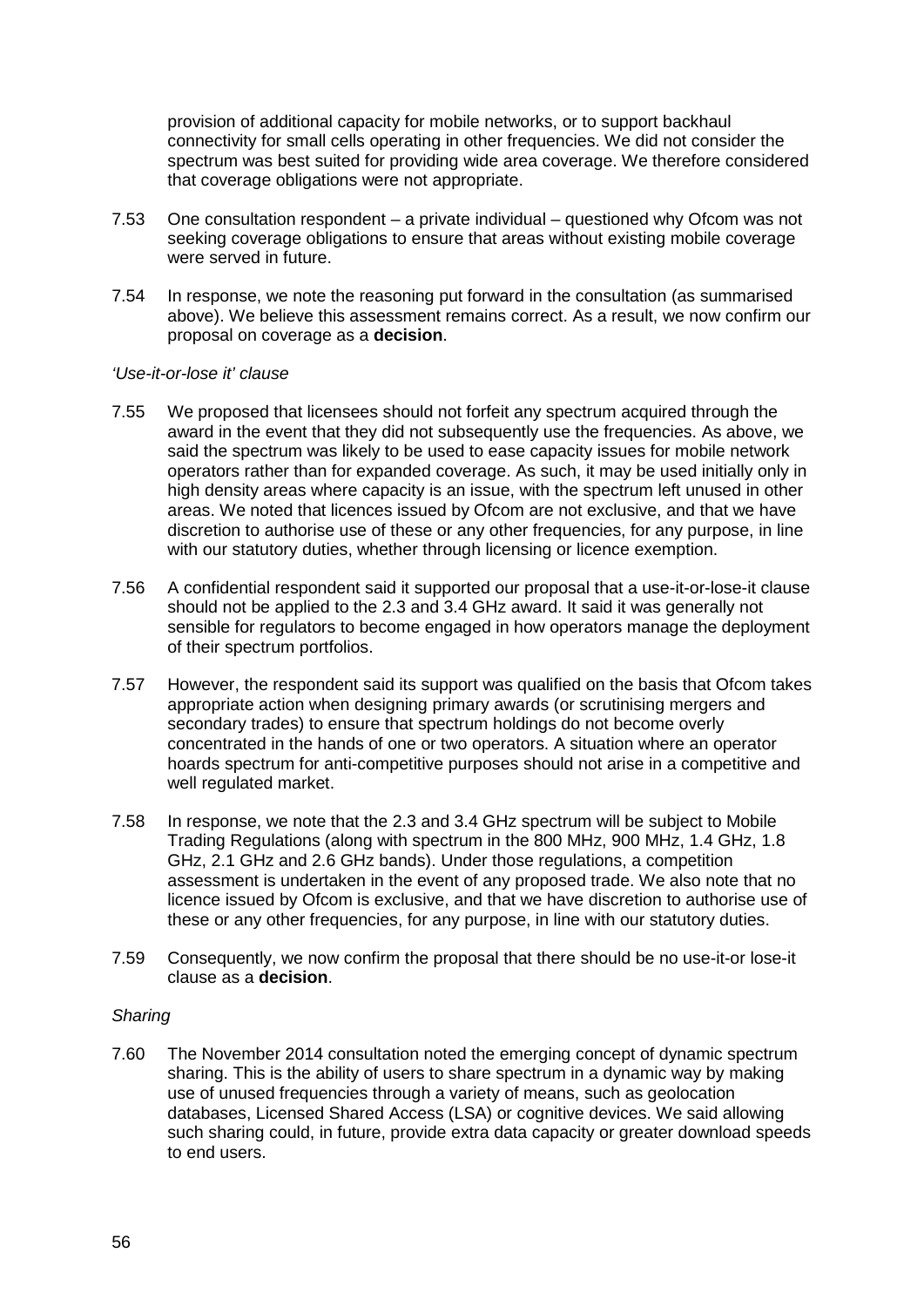- 7.61 However, we said dynamic spectrum sharing was still evolving as a concept. We did not feel it was necessary, therefore, to include any specific conditions about spectrum sharing in the 2.3 and 3.4 GHz licences. We said we may consider consulting on the possibility of varying licences in future, if the regulatory environment changed.
- 7.62 Only one respondent UK Broadband commented on this matter. It said regulatory certainty was a vital prerequisite for the auction. It was important that all issues were concluded in advance, and any decisions or proposed licence conditions published in time for the auction. A requirement to share the spectrum might well affect its value.
- 7.63 In response, we note that our thinking on spectrum sharing remains an issue for the long term, as identified in the November 2014 consultation. As such, it would be premature to publish any consultation on the issue at this stage. However, we think it is important to note that no licences issued by Ofcom are exclusive, and we have discretion to authorise use of any spectrum frequencies, for any purpose, in line with our statutory duties. The November 2014 consultation merely noted this point and assured potential licensees that no changes would be made to facilitate sharing without further consultation.

#### *PMSE access*

- 7.64 We proposed licence conditions to ensure the provision of information to enable PMSE access to spectrum to support peak demand events (such as major sports events or national occasions). We said we would request information on base stations within 10 km of the event, both already deployed and planned to be transmitting during the event period (including temporary deployments). This information will be used to assess whether the spectrum is usable by PMSE and whether that use is likely to cause harmful interference to licensees' networks.
- 7.65 We said any request for information should be made not later than six weeks before the event. We further said that a response would be needed not later than four weeks before the event in order to allow time to assess whether the spectrum can be used and to factor this into the channel plan.
- 7.66 We received one response on this issue. A confidential respondent said it did not agree with the timescales proposed by Ofcom for requesting and providing information. The respondent said six weeks was an unreasonably short time before an event for licensees to collect and provide information. It said a peak demand event would normally be planned many months in advance and the date and likely requirements known at an early stage. Any request for information should be made as far in advance of the event as possible - and not later than 12 weeks before the event. This would give licensees eight weeks to collate and provide the information to Ofcom.
- 7.67 In response, we agree with the respondent that most peak time events are planned well in excess of six weeks ahead. For that reason, we would expect notice to be given much earlier in practice. The six weeks' notice period should therefore be regarded as a minimum. However, we do not believe it would be difficult for licensees to provide the information at short notice if required. We note that they provide similar information very promptly in response to applications for test and development licence requests.
- 7.68 As a result, we now confirm our proposals on PMSE access as a **decision**.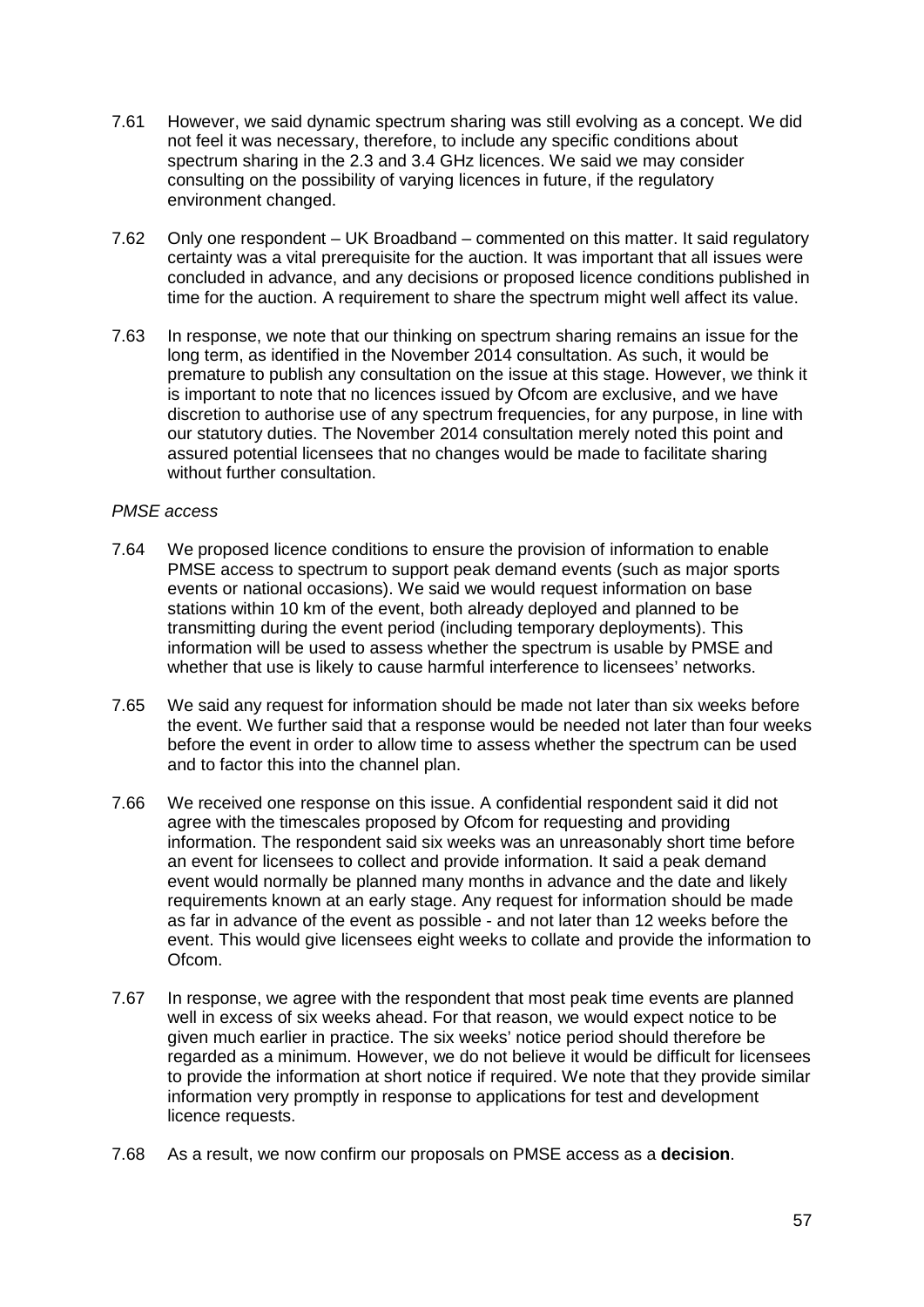# **Section 8**

# **Technical licence conditions**

- 8.1 This section of the statement sets out our final decisions on the technical licence conditions which will be applied to the 2.3 and 3.4 GHz award (see annexes 6 and 7).
- 8.2 We first set out proposals on technical licence conditions in our February 2014 consultation. In light of responses to that consultation we were able to confirm our position on a number of issues related to power limits, including maximum in band power limits for base stations and for user terminals in both bands. We included preliminary conclusions on these matters alongside a number of further proposals on technical licence conditions in the November 2014 consultation. In summary we:
	- Sought stakeholder views on two possible options for inter-operator synchronisation;
	- Proposed that indoor small cells should be exempt from synchronisation:
	- Provided clarification on our position on power control for femto cells;
	- Proposed out-of-band power limits above 2403 MHz in line with ECC Decision (14)02;
	- Set out a proposed position on out of block levels applicable to UK Broadband's spectrum holding at 3605–3689 MHz.

# **Our Decisions**

8.3 Our decisions on block edge mask requirements for inclusion in the 2.3 and 3.4 GHz licences are summarised in [Figure 8.1](#page-58-0) for base stations and Figure 8.2 for user terminals. Our reasoning in reaching these conclusions is set out in the paragraphs below.

# <span id="page-58-0"></span>**Block edge masks and synchronisation**

- 8.4 In the February 2014 consultation, we proposed to permit two block edge masks a permissive mask and a restrictive mask - to be used under different conditions of network synchronisation. We noted that the restrictive mask would in practice require some internal guard bands in order for control of emissions levels to be achieved. We proposed that all spectrum should be assigned to licensees at maximum permitted power with no built-in guard bands or lower power restricted blocks. We noted that licensees were free to negotiate alternative out of block emissions requirements if they wished to.
- 8.5 We considered carefully the responses we received to the February 2014 consultation in then setting out the further proposals included in the November 2014 document. In particular:
	- We said it was our priority that licensees could start using the spectrum shortly after the auction without undue delay, so the benefits of new services are realised for consumers in a timely manner;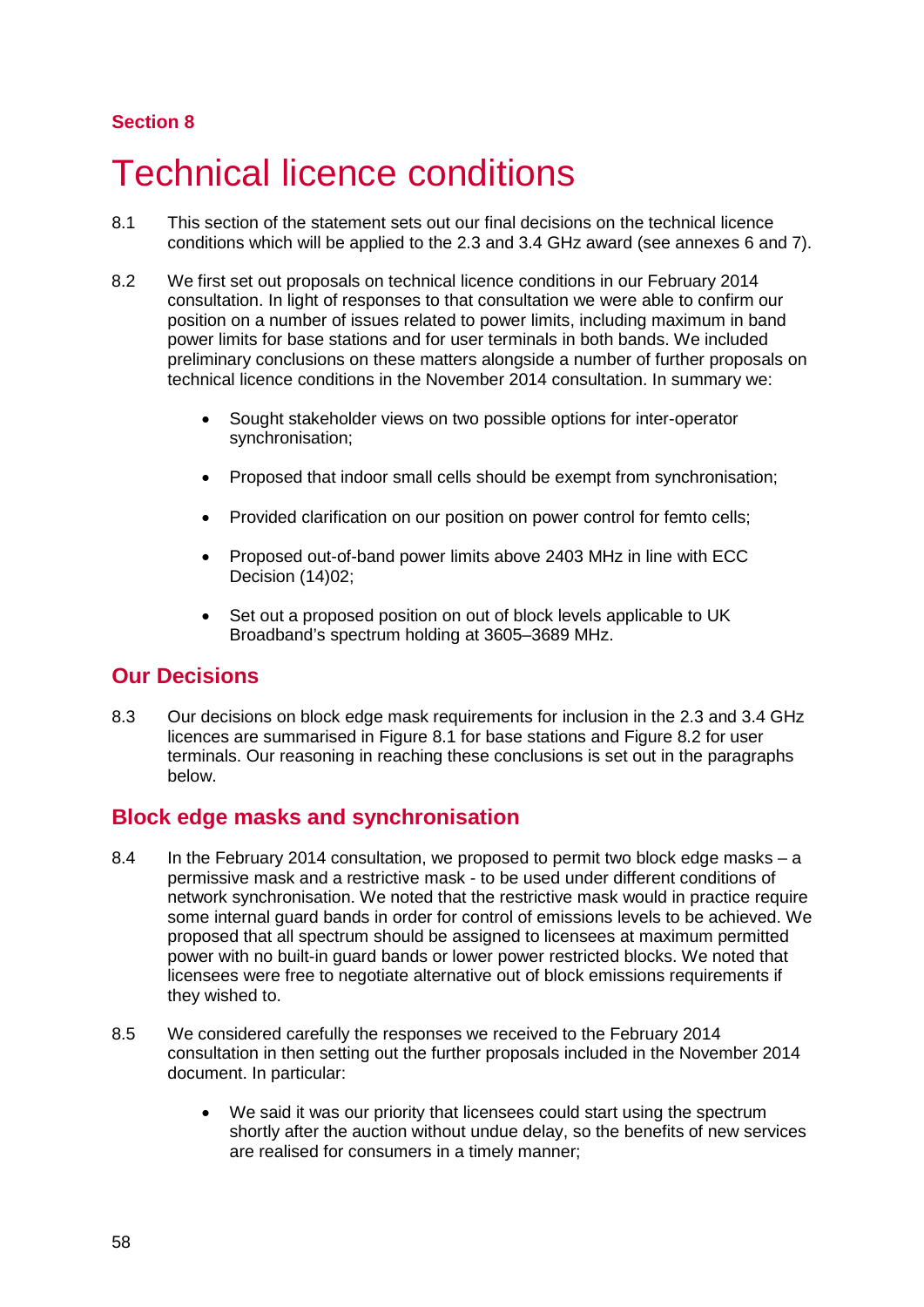# **Figure 8.1: Block edge mask requirements for base stations**

|                                                                                                                                | 2.3 GHz                                                                                                                                                          |                                                                                                    | 3.4 GHz                                                                                                                                                                                                                                         |                                                                                              |
|--------------------------------------------------------------------------------------------------------------------------------|------------------------------------------------------------------------------------------------------------------------------------------------------------------|----------------------------------------------------------------------------------------------------|-------------------------------------------------------------------------------------------------------------------------------------------------------------------------------------------------------------------------------------------------|----------------------------------------------------------------------------------------------|
| <b>Band plan</b>                                                                                                               | TDD                                                                                                                                                              |                                                                                                    | TDD                                                                                                                                                                                                                                             |                                                                                              |
| In block power                                                                                                                 | 61 dBm / 5 MHz *                                                                                                                                                 |                                                                                                    | 65 dBm / 5 MHz *                                                                                                                                                                                                                                |                                                                                              |
| limit EIRP                                                                                                                     | Femto cells up to and including 24dBm must use<br>power control                                                                                                  |                                                                                                    | Femto cells up to and including 24dBm must use<br>power control                                                                                                                                                                                 |                                                                                              |
| Out of block<br>baseline power<br>limit (BS)                                                                                   | <b>Permissive mask</b><br>(synchronised)<br>Min(PMax $42 - 43$ , 13)<br>dBm / 5 MHz<br>EIRP per antenna<br>Applies only within the spectrum to be made available | <b>Restrictive mask</b><br>(unsynchronised)<br>- 36 dBm /5 MHz EIRP*<br>Not initially required     | <b>Permissive mask</b><br>(synchronised)<br>$Min(PMax - 43, 13)$ dBm<br>/5 MHz<br>EIRP per antenna<br>Applies within 3400 - 3800 MHz where there is a                                                                                           | <b>Restrictive mask</b><br>(unsynchronised)<br>-34 dBm /5 MHz EIRP*                          |
|                                                                                                                                | in this award i.e. 2350 - 2390 MHz.                                                                                                                              |                                                                                                    | licensed wireless broadband operator i.e. a winner of<br>the upcoming spectrum award or an existing licensee<br>such as UK Broadband.                                                                                                           |                                                                                              |
| <b>Transitional levels</b><br>The transitional<br>levels are<br>applicable between<br>$0 - 10$ MHz from<br>the block edge with | -5 to 0 MHz offset from<br>lower block edge<br>0 to 5 MHz offset from<br>upper block edge                                                                        | -10 to -5 MHz offset<br>from lower block<br>edge<br>5 to 10 MHz offset<br>from upper block<br>edge | -5 to 0 MHz offset from<br>lower block edge<br>0 to 5 MHz offset from<br>upper block edge                                                                                                                                                       | -10 to -5 MHz offset<br>from lower block edge<br>5 to 10 MHz offset from<br>upper block edge |
| the permissive<br>mask, After 10<br>MHz, the<br>permissive baseline<br>power levels apply.                                     | Min(PMax - 40, 21) dBm /<br>5 MHz<br>EIRP per antenna                                                                                                            | $Min(PMax - 43, 15)$<br>dBm / 5 MHz<br>EIRP per antenna                                            | $Min(PMax - 40, 21)$ dBm<br>$/5$ MHz<br>EIRP per antenna                                                                                                                                                                                        | $Min(PMax - 43, 15)$<br>dBm / 5 MHz<br>EIRP per antenna                                      |
|                                                                                                                                | The transition region extends into<br>$2340 - 2350$ MHz and<br>$2390 - 2400$ MHz.                                                                                |                                                                                                    | The transition region extends into<br>3400 - 3410 MHz and<br>3600 - 3605 MHz                                                                                                                                                                    |                                                                                              |
| Other levels:                                                                                                                  | Below 2340 MHz:<br>PMax > 35 dBm, -36 dBm / 5 MHz EIRP*<br>PMax $\leq$ 35 dBm, -20 dBm/5 MHz EIRP*                                                               |                                                                                                    | 3390 -3400 MHz:<br>Min(PMax - 43, 13) dBm / 5 MHz<br>EIRP per antenna                                                                                                                                                                           |                                                                                              |
|                                                                                                                                | 2400 - 2403 MHz:<br>Min(PMax - 43, 13) dBm /5 MHz EIRP per antenna                                                                                               |                                                                                                    | Below 3390 MHz:<br>-50dBm / MHz EIRP*43                                                                                                                                                                                                         |                                                                                              |
|                                                                                                                                | Above 2403 MHz:<br>PMax > 42 dBm, 1 dBm /5 MHz EIRP*<br>24 dBm < PMax ≤ 42 dBm, (PMax -41) dBm / 5 MHz<br>EIRP*<br>PMax $\leq$ 24 dBm, -17 dBm/5 MHz EIRP*       |                                                                                                    | Above 3605 MHz:<br>-34dBm / 5 MHz EIRP* 44                                                                                                                                                                                                      |                                                                                              |
| Synchronisation<br>requirements                                                                                                | Licensees must comply with the requirements of an<br>Inter-Operator Synchronisation Procedure                                                                    |                                                                                                    | Licensees must comply with the requirements of an<br>Inter-Operator Synchronisation Procedure                                                                                                                                                   |                                                                                              |
|                                                                                                                                | This requires identical frame structures.<br>There are exemptions from some parameters for<br>some small cells, see paragraphs 8.61 to 8.66.                     |                                                                                                    | This requires alignment of the start of the frame and<br>the first three sub-frames only. For further<br>information, see sub-section below.<br>There are exemptions from some parameters for                                                   |                                                                                              |
|                                                                                                                                | All licensees can therefore use the permissive mask.                                                                                                             |                                                                                                    | some small cells, see paragraphs 8.61 to 8.66<br>Licensees are permitted to use the permissive mask<br>if they are using the preferred TD-LTE configuration<br>(or equivalent frame structure) otherwise they must<br>use the restrictive mask. |                                                                                              |

\* The maximum mean power relates to the EIRP of a specific piece of Radio Equipment irrespective of the number of transmit antennas.

 $\overline{a}$ 

<span id="page-59-0"></span> $^{42}$  Where PMax is the maximum mean power for the base station in question, measured as EIRP per carrier and is used in the

<span id="page-59-1"></span>baseline and transitional region levels.<br><sup>43</sup>We note that this level is defined in the Commission Decision 2014/276/EU as per MHz rather than per 5 MHz.<br><sup>44</sup> This limit shall not apply if the licensee of the Spectrum Acces

<span id="page-59-2"></span>structure compatible with that which is set out in the Inter-Operator Synchronisation Procedure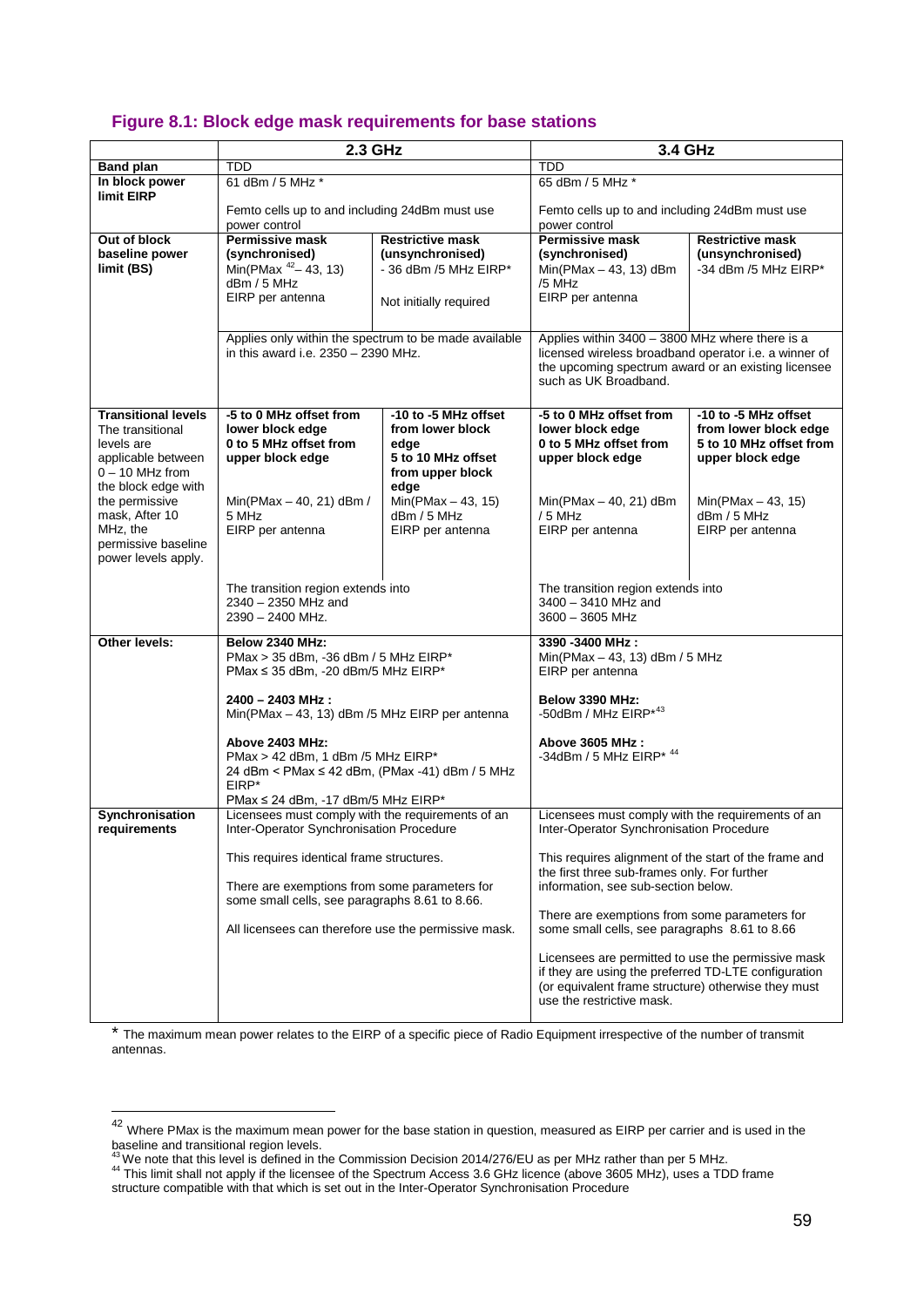# **Figure 8.2: : For user terminals**

|             | 2.3 GHz                      |                    | 3.4 GHz           |                          |
|-------------|------------------------------|--------------------|-------------------|--------------------------|
| In block    | Mobile or nomadic Radio      | Fixed or installed | Mobile or nomadic | Fixed or installed Radio |
| power limit | Equipment                    | Radio Equipment    | Radio Equipment   | Equipment                |
|             | 25 dBm TRP $*$ <sup>45</sup> | 25 dBm EIRP*       | 25 dBm TRP *      | 35dBm/5 MHz EIRP *       |
|             | (Licence exempt)             | (Licence exempt)   | (Licence exempt)  | (Not licence exempt)     |

The maximum mean power relates to the EIRP or TRP of a specific piece of Radio Equipment irrespective of the number of transmit antennas.

- We acknowledged that base station equipment that must have operator specific filters (to meet the restrictive mask) may result in some inefficiencies in spectrum use or additional costs that may be passed on to consumers;
- We wished to avoid inefficient use of spectrum which may cause additional costs that may be passed on to consumers; and
- We wished to ensure that licensees have some flexibility to change the mix of downlink and uplink traffic in their frame structures.
- 8.6 We also said it was important to give some certainty on deployment timescales and parameters at the time of the award. This would allow bidders to assess how their plans fit with a proposed synchronisation profile, and allow them to make more informed bidding choices.
- 8.7 We proposed two possible options that would enable licensees to deploy with the permissive masks and make use of global equipment ecosystems without needing to come to agreements with neighbouring licensees. Both options assume some level of synchronisation:
	- Option 1: We mandate traffic frame alignment but not identical frame structure. We permit licensees to use the permissive mask if they are using the specified TD-LTE configuration (or equivalent frame structure) and are compliant with the other parameters in the Inter-Operator Synchronisation Procedure. If they are not using the specified frame structure they must use the restrictive mask. This means that it is possible to have two adjacent licensees operating on different frame structures, one with the permissive mask and one with the restrictive mask.
	- Option 2: We mandate identical frame structures. Licensees must use the mandated configuration (or equivalent frame structure) and be compliant with the other parameters in the Inter-Operator Synchronisation Procedure. All licensees can therefore use the permissive mask. This means there is certainty of the frame structure of an adjacent licensee.
- 8.8 We said that with both options, the details of the required parameters would be determined by Ofcom in an Inter-Operator Synchronisation Procedure through the licence. Under either option, we said there would be some additional flexibility if licensees agreed between themselves and proposed amendments to the procedure.
- 8.9 In setting out our proposals on synchronisation, we said we needed to determine a particular frame structure that was not a significant compromise for any licensee

<span id="page-60-0"></span><sup>&</sup>lt;sup>45</sup> Total Radiated Power (TRP). TRP is a measure of how much power the antenna actually radiates. The TRP is defined as the integral of the power transmitted in different directions over the entire radiation sphere. EIRP should be used for fixed or installed terminal stations and the TRP should be used for the mobile or nomadic terminal stations. <u>.</u>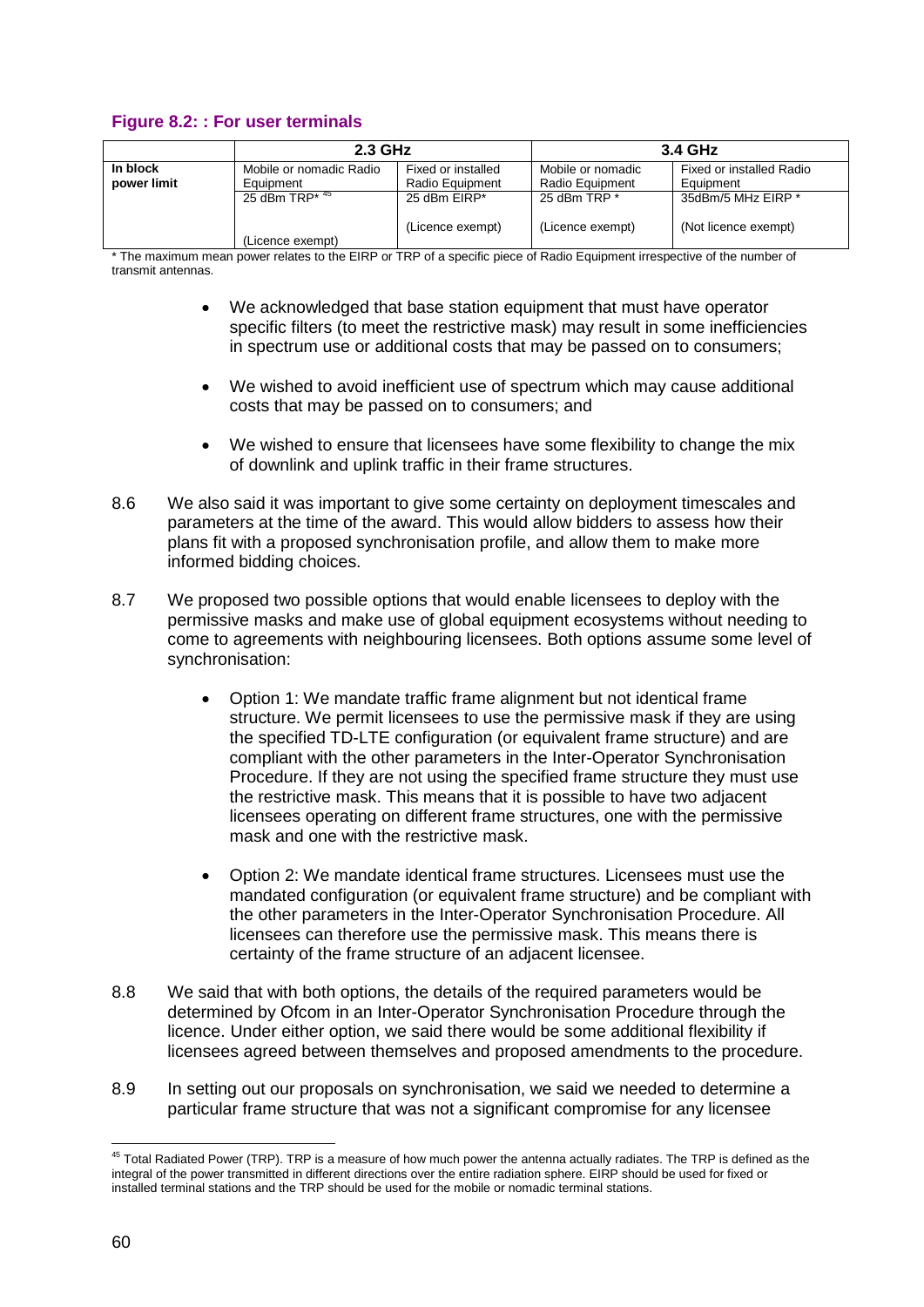within the band. We said that whilst licences would be issued on a technology neutral basis, both harmonisation for the bands and discussions with stakeholders suggested TD-LTE was the technology most likely to be deployed. We therefore proposed parameters based on TD-LTE. More specifically, we proposed that TD-LTE configuration 2 (a 3:1 downlink to uplink profile) was the most appropriate arrangement for the anticipated use of the bands, noting that certain frame structures for 802.16e technology should also be compatible.

8.10 We asked the following consultation questions:

*Of our two possible options to encourage or mandate synchronisation do you prefer Option 1 or Option 2? Please explain your preference for the option and let us know if you have other comments or suggestions.*

*Do you agree with our proposed frame structure of LTE configuration 2 or equivalent?*

## **Consultation responses**

8.11 We received eight responses to our questions about synchronisation. Of these, two responses were submitted confidentially. Three stakeholders submitted both confidential and non-confidential responses.

#### Choice between Options 1 and 2

- 8.12 There was some disagreement between respondents on which option should be adopted. A majority of respondents favoured greater flexibility and this led some of those to favour Option 1. However, some respondents argued strongly in favour of Option 2. A confidential respondent argued for a separate approach to be adopted for the 2.3 and 3.4 GHz spectrum bands.
- 8.13 BT said it was important that Ofcom supported technological neutrality as required by the EU regulatory framework. In particular, the conditions should include possible supplementary downlink (SDL) mode and future 5G technologies. For that reason it urged Ofcom to review its proposals on mandatory frame synchronisation. Whilst neither of the two options offered by Ofcom was satisfactory to BT, the first option was preferable to the second as it at least gave flexibility to use different frame structures, albeit with the requirement to synchronise the start of each frame.
- 8.14 A confidential respondent expressed a strong preference for Option 1 i.e. the ability of individual licensees to use a restricted or permissive mask according to compliance with an agreed Inter-Operator Synchronisation Procedure. It said Option 2 was inappropriate because:
	- Different licensees will be using the spectrum for different applications. Some may be using the spectrum on a standalone basis, whereas others will be using the spectrum in a carrier aggregation mode with other spectrum holdings. Within that scenario the existing spectrum holdings will be different, according to the licensee. This means that the required uplink/downlink ratio will vary between operators, and use of a common structure – even one agreed as a compromise – could be suboptimal.
	- Even within a licensee's own network, different frame structures could be required. For example, the licensee could be using the spectrum purely for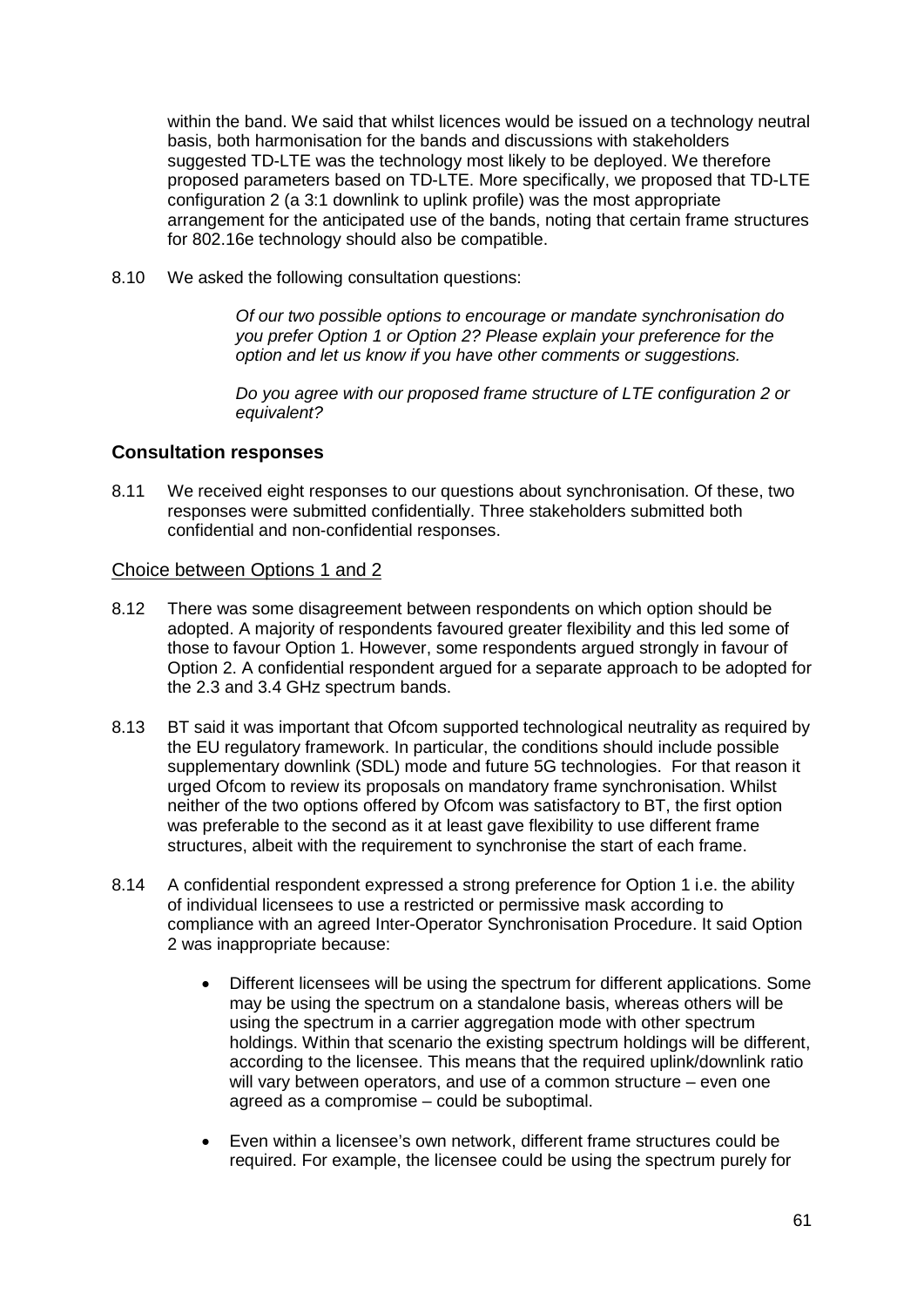microcells (in which case the spectrum would be used on a standalone basis) or for macrocells too (in which case carrier aggregation would apply).

- Locking down to a fixed frame structure means that future developments such as the use of  $MTA^{46}$  $MTA^{46}$  $MTA^{46}$  could be precluded.
- The spectrum is likely to be used for both access and backhaul purposes the required frame structure could vary between these.
- 8.15 EE said its views were most closely aligned to Option 1 as it supported frame alignment to mitigate inter time slot interference, but not a mandated uplink/downlink ratio. However, it could not support a mixture of restrictive and permissive mask implementation, except in the context of specific neighbour operator agreement. Instead, restrictive mask operation with minimum 5 MHz guard bands should be mandated in the auction as the default implementation standard to prevent excessive interference between neighbouring systems.
- 8.16 UK Broadband said its strong preference was for Ofcom to avoid mandatory synchronisation between operators. This was because a mandatory regime could restrict operators' ability to adapt to changes in user behaviour, or to innovate with new products or business models. Operators may wish to modify their uplink/downlink ratios as their products and services develop. UK Broadband said operators will inevitably choose to synchronise with their neighbours, where possible, in order to maximise the efficiency of their own spectrum allocations.
- 8.17 Orange said it had "significant issues" with both options 1 and 2. It recognised that Ofcom had determined that only a TDD band-plan was acceptable for the 3.4GHz band. However, Orange said that an FDD arrangement would overcome all the interference issues that had been highlighted - without the need for synchronisation or the need of guard-bands - and would be more suited for wide-area deployments of LTE-A.
- 8.18 Huawei took a different view. It said synchronisation among TDD operators was essential for efficient use of the radio spectrum. It therefore concluded that Option 1 could not work in practice. Huawei said the use of a restrictive emission mask by an unsynchronised operator would not mitigate harmful base-to-base interference. On the other hand, Option 2 achieved the right balance of providing immediate certainty and future flexibility when combined with Ofcom's proposed Inter-Operator Synchronisation Procedure.
- 8.19 H3G agreed that full synchronisation offered higher spectral efficiency and more consistent services. It said interference caused by the adjacent band can be significant unless the frame structure is synchronised. In an un-synchronised network, H3G had concerns regarding the uplink interference from devices in the adjacent band. It expressed agreement with Ofcom's analysis and summary which it said outlined the issues associated with different deployment scenarios.
- 8.20 However, it encouraged Ofcom to also consider the 2.3 GHz and 3.4 GHz bands as SDL because both bands could be used with the 1.8 GHz and/or 2.1 GHz bands. H3G said it should be possible to have one licensee operating with the preferred TDD configuration and the permissive mask, whilst the neighbour licensee is using the restrictive mask with a different configuration i.e. SDL.

<span id="page-62-0"></span><sup>&</sup>lt;sup>46</sup> A protocol which allows for flexible traffic profiles for small cells that differ from those on the macro cell layer. <u>.</u>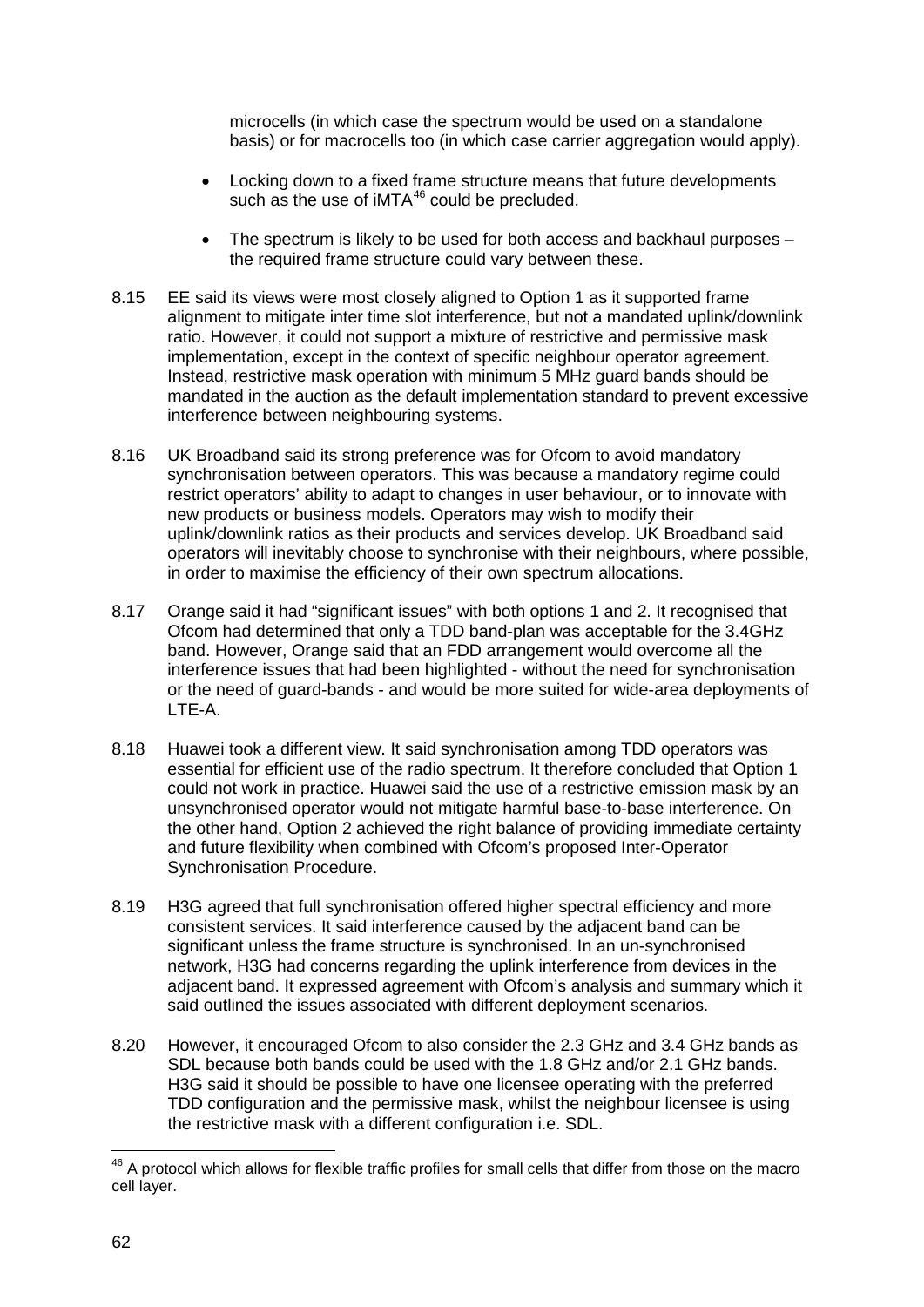8.21 Another confidential respondent said it may be appropriate to apply different technical licence conditions to the two bands. It said for the 2.3 GHz band, option 2 was best because there was only 40 MHz of spectrum available. Using a 5 MHz guard band under the 'restrictive mask' as required under Option 1 would waste a large proportion of an operator's spectrum. The benefit of removing interference risk under Option 2 outweighed the disadvantage of reduced flexibility. For the 3.4 GHz band, the respondent said Option 1 may be more appropriate, where operators may choose an alternative frame structure under the restrictive mask. In this case, owing to the large quantity of spectrum available in the band, it would be reasonable for an operator to set aside 5 MHz or 10 MHz for guard bands, in order to have free choice of frame structure. For example, an operator might acquire 70 MHz to allow three 20 MHz channels at any frame structure plus a 10 MHz guard band.

#### Frame structure

- 8.22 There was also some disagreement on the proposed frame structure with some respondents saying a 3:1 frame structure was a suitable default option and others suggesting alternatives.
- 8.23 Of those who did not agree, EE said a mandated frame structure configuration was unduly restrictive and likely to introduce both short term and long term inefficiencies. It did not believe it was possible to set a frame ratio in advance of network implementation - or that changes to any ratio were sufficiently predictable to allow the efficient management of an industry wide Inter–Operator Synchronisation Procedure. It noted traffic ratios<sup>[47](#page-63-0)</sup> of between 5:1 and 8:1 in some countries.
- 8.24 H3G also said it would prefer a higher downlink to uplink ratio than the 3:1 set out in the consultation document. It said the ratio in its own UK network is 7:1. It urged Ofcom to facilitate open technical discussions on the frame configuration with the spectrum licence holders. BT said it may be best to indicate a range of envisaged uplink/downlink ratios and leave the final decision to be taken by Ofcom after the licensees have been identified and had the possibility to discuss the issue between them.
- 8.25 However, other respondents supported the proposed 3:1 frame structure. A confidential respondent said it recognised that determining a frame structure inevitably meant a compromise. The appropriate compromise was to select a frame structure whereby - in the majority of cases - it was more efficient than having to create guard bands. However, the opt-out of using the restrictive mask should be available, if required. It therefore considered Ofcom's proposed 3:1 ratio was suitable – although it said this should be kept under review, particularly in the light of any future eIMTA deployment<sup>48</sup>. Huawei and a confidential respondent said the configuration was well supported by network vendors, and has been proven in several existing mobile deployments. There were very few operators using other configurations.
- 8.26 UK Broadband said mandating identical frame structures would allow the fastest deployment of networks and time to market and provide the best compromise in downlink/uplink performance. It said the 3:1 frame ratio proposed by Ofcom would best suit the needs of the market. However, it said there could be a third option which

<span id="page-63-0"></span> $47$  Traffic ratios relate to throughput on the uplink and downlink and do not directly relate to the frame structure ratios as downlink sub-frames are able to support higher throughputs than an equivalent  $\mathsf{uplink\,one}.$ <u>.</u>

<span id="page-63-1"></span>An enhanced form of IMTA.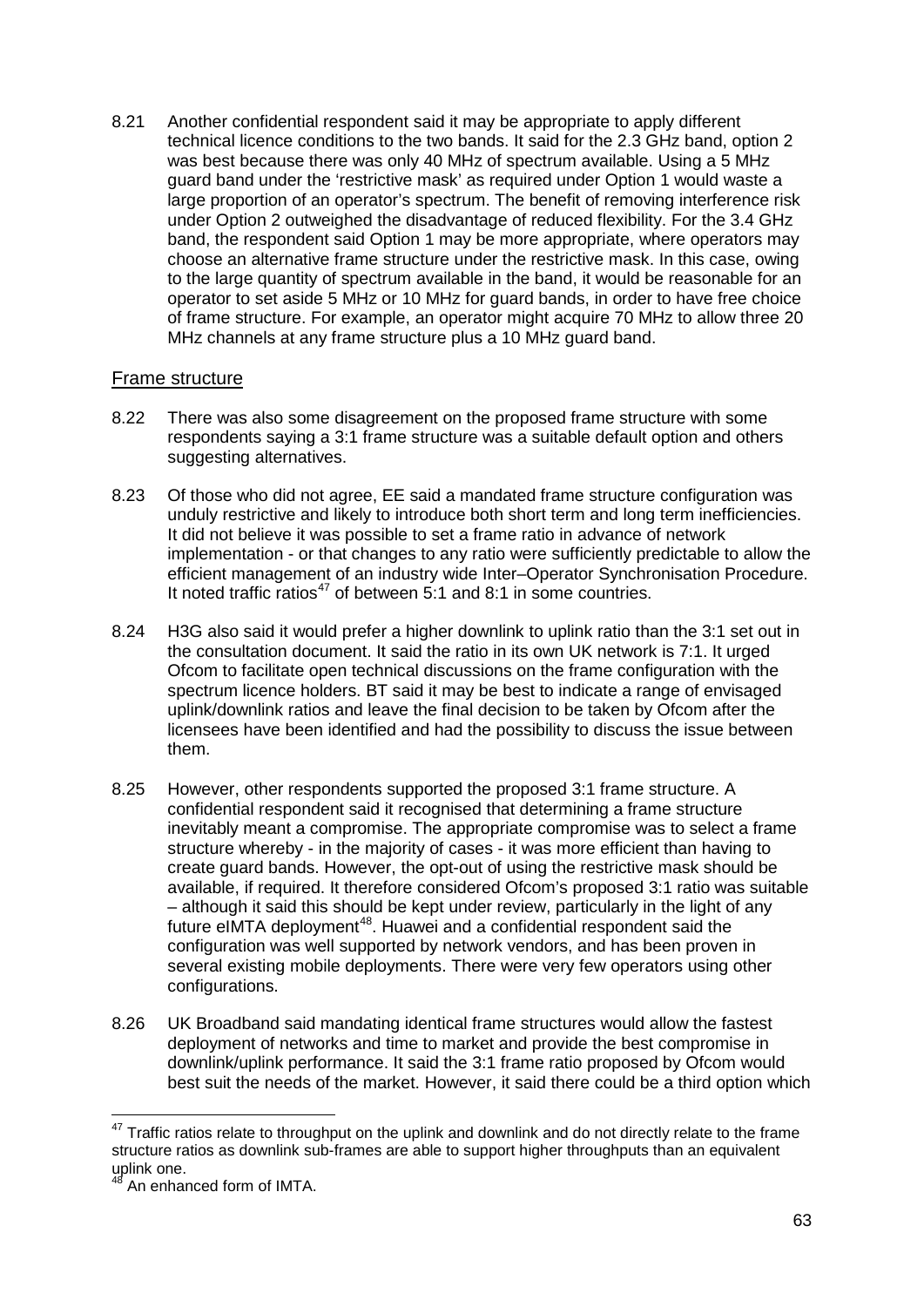allowed operators to agree a synchronised frame structure. In the event that agreement could not be reached, Ofcom would then impose LTE Configuration 2 (3:1) as the default position.

## **Our decisions**

- 8.27 We have considered carefully the consultation responses submitted by stakeholders in reaching our decisions. We have noted in particular the desire of a number of operators for greater flexibility. The reasons given by stakeholders include the ability to use eIMTA; to select a higher downlink profile or to use the spectrum for SDL; or because they have not yet decided what they might do with the spectrum.
- 8.28 We believe it is often best left to the market to determine the most efficient use of spectrum. We therefore generally support the idea of giving the greatest possible flexibility to operators, subject to international harmonisation and the need to avoid harmful interference between users.
- 8.29 However, we have sought to balance the general principle of flexibility in spectrum allocation alongside our other stated priorities, such as the aim of making the 2.3 and 3.4 GHz bands available for use in as timely a manner as possible. We recognise that TD-LTE is the technology most likely to be deployed in the 2.3 and 3.4 GHz bands – although we note there are other options – and that it is important to give some certainty for those wishing to deploy services relatively quickly. Our proposals were aimed at enabling potential bidders to assess how their plans might fit with synchronisation and a proposed frame structure, allowing them to make more informed bidding choices in the auction.
- 8.30 We have also considered further the two options set out in our consultation. Our proposed Option 1 offers the benefits of greater flexibility over Option 2 but at an increased risk of interference. Both options assume some level of synchronisation. With Option 1, it is possible to have one licensee operating with the preferred 3:1 configuration and the permissive mask, whilst the neighbour licensee is using the restrictive mask with a different configuration. In this situation the first licensee would still be considered as 'synchronised'.
- 8.31 With both options, the details of the required parameters will be provided by Ofcom under the licence by specifying an Inter-Operator Synchronisation Procedure that will be sufficient to enable licensees to deploy immediately after the award should they wish. There is future flexibility if licensees propose and agree amendments to this procedure. In certain circumstances there can be temporary bilateral/multilateral agreements between the licensees in the band.
- 8.32 We have considered further the alternative uses of the spectrum most notably small cell deployments and SDL. SDL is not currently a TD-LTE frame structure. However, we note that there is an ongoing 3GPP study item *"Study on possible additional configuration for LTE TDD"[49](#page-64-0)*. This study will evaluate coexistence issues, benefits and drawbacks, related to the potential introduction of SDL as an additional configuration for LTE TDD<sup>50</sup>: This study item will be completed in September 2015 and at best, SDL could be incorporated in 3GPP Release 13 in March 2016, although this is still uncertain.

<span id="page-64-0"></span> $^{49}_{50}$  <http://www.3gpp.org/dynareport/36825.htm><br> $^{49}_{50}$  10:0:0 and 9:1:0 (DL:Sp:UL) -

<span id="page-64-1"></span>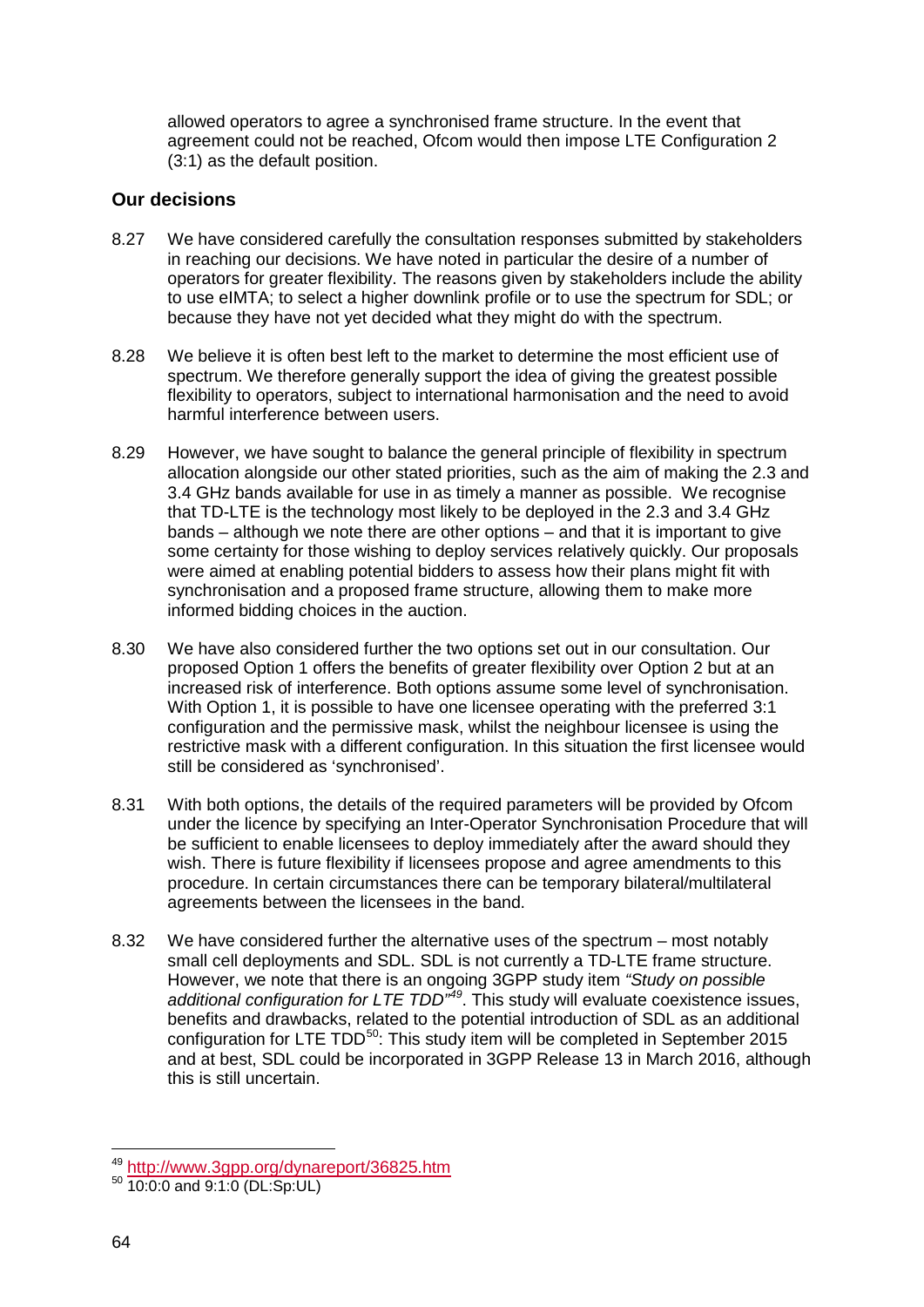- 8.33 We note that an SDL only configuration, as a preferred synchronisation profile, could prevent smaller players or new entrants from bidding in the auction. We have therefore decided to exclude use of SDL at this stage. Post award, if standards exist and all licensees within a band agree, then SDL could be permitted via an update to the Inter-Operator Synchronisation Procedure.
- 8.34 Should we decide to withhold some spectrum from the award for the reasons contemplated in section 3, we recognise that this may add a further consideration to the Inter-Operator Synchronisation Procedure. We will need to ensure that any proposed changes by licensees within the first phase of the spectrum award are unlikely to cause significant limitations for possible future licensees in the second phase. We will provide further details on how this will be managed when we reach a decision on withholding spectrum.

## 2.3 GHz spectrum band

- 8.35 On balance, we have concluded that Option 2 is the most appropriate approach for the award of the 2.3 GHz spectrum. Although this decision allows for less flexibility, we believe mandatory synchronisation and frame structure represents the most efficient arrangement for what we believe is the likely outcome of the auction in terms of spectrum use. It is therefore both practical and pragmatic. It allows the maximum use of the available spectrum with the minimum risk of interference.
- 8.36 In reaching our conclusions, we have noted the distinctive characteristics of the 2.3 GHz band compared to the 3.4 GHz band. In particular, we note there is only 40 MHz of spectrum available in the 2.3 GHz band. We also note the greater volume of equipment already available for use in the 2.3 GHz band compared to the 3.4 GHz band.
- 8.37 Our engagement with stakeholders continues to suggest the 2.3 GHz band is very likely to be used for radio access networks using LTE, and that spectrum blocks of at least 20 MHz will be sought by potential bidders (or, at least, multiples of 10 MHz). This makes it likely that the spectrum will be acquired by one or two bidders. The early availability of equipment means it is likely the 2.3 GHz band will be of greater immediate value for increasing LTE mobile broadband capacity than the 3.4 GHz band. New services could be rolled out quickly if there was certainty that neighbouring users would be operating similar services, appropriately synchronised and with compatible frame structures.
- 8.38 If one of a small number of operators in the band wished to use the 2.3 GHz spectrum in a different way, Option 2 offers an equal starting point for negotiations – but the default position will remain if there is no agreement to change it.
- 8.39 For the reasons set out above, we have decided to adopt Option 2 for the 2.3 GHz spectrum.

#### Frame structure option for 2.3 GHz band

8.40 We note the general agreement that a 3:1 frame structure was the most appropriate for this award – even among those respondents who argued for the greater flexibility of Option 1 (or for no synchronisation requirement at all). However, EE and H3G argued that different frame structures were likely to prevail – and some respondents favoured use of the spectrum for SDL.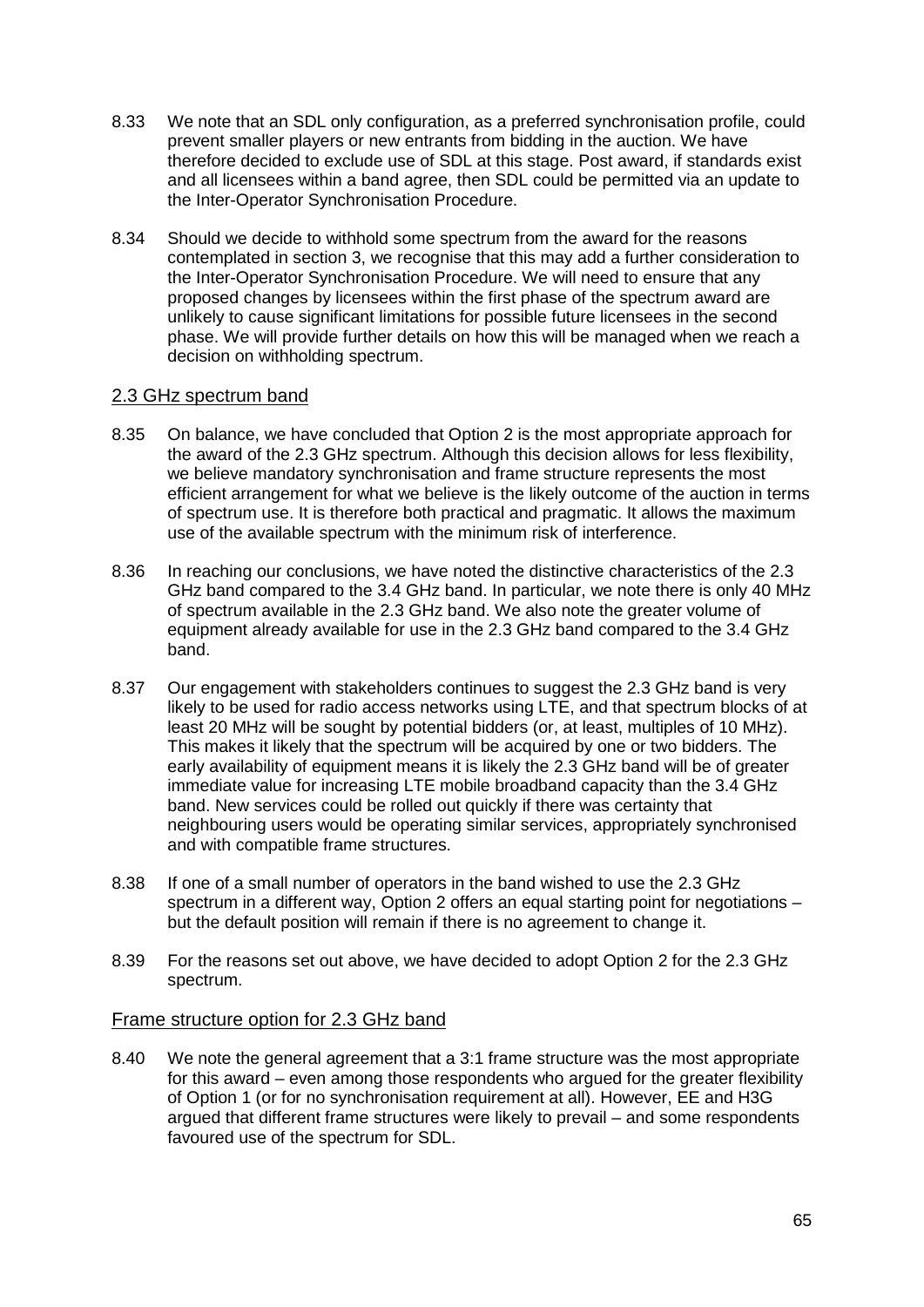8.41 For the reasons set out in our November 2014 consultation and above, we have decided to proceed with our proposal to adopt the frame structure consistent with LTE configuration 2 (a 3:1 downlink to uplink ratio). We consider that with full licensee agreement that this ratio could be changed in the future and would only necessitate a software configuration change on the deployed networks.

#### 3.4 GHz spectrum band

- 8.42 On balance, we have concluded that a different approach is more appropriate for the 3.4 GHz band, and that we should adopt Option 1 for this band.
- 8.43 As noted above, there is considerably more spectrum available in the 3.4 GHz band and less equipment on the market for immediate use. Although UK Broadband is already delivering a commercial service as a fixed broadband substitute in the 3.4 GHz band today, the band is not yet widely supported by handsets. This means alternative uses of the band – or newer technologies – may become more valuable uses for the frequencies over time. For these reasons, we have concluded that whilst we consider that this band should be synchronised, there is more desire to allow greater flexibility and more scope to avoid the same risk of interference to LTE services – whilst still recognising that expanding TD-LTE capacity remains a very likely use of the spectrum.
- 8.44 In reaching this decision, we have taken account of the views of those stakeholders who objected in principle to the idea of mandatory outcomes. As stated above, our general preference is for the market to decide the most efficient use of spectrum and for us to allow the greatest flexibility possible. Where we limit flexibility – such as in the 2.3 GHz spectrum – there are clear, practical reasons.
- 8.45 Our engagement with stakeholders suggests the band could be used for a mixture of radio access including small cells, backhaul, SDL, and possibly for future 5G technologies. We note that a licensee may get capacity improvements by changing the traffic configuration (frame structure) on small cells, whereas macro cells may typically be synchronised within an operator's network to avoid self-interference.
- 8.46 We noted the interference risk for adjacent licensees using different masks (annex 10 of the November 2014 consultation)<sup>[51](#page-66-0)</sup>. We believe that the most significant form of this interference is base station to base station interference<sup>[52](#page-66-1)</sup> as a result of the uplink signal at one licensee's base station being interfered with by the downlink signal from a base station in adjacent spectrum (although this can be possible for more than just the immediately adjacent licensee).
- 8.47 When licensees are using the permissive mask, there is potential for interference from the high power transmissions in neighbouring spectrum to occur over several kilometres. However, this risk varies significantly depending on a number of assumptions, including the performance of the base station receivers and the number of differences in the traffic frames used by the licensees.
- 8.48 We noted Huawei's strong views against Option 1 suggesting that synchronised use was a key enabler and that unsynchronised use might lead to higher costs imposed on some operators. We believe that Option 1 partially mitigates this risk by requiring

<u>.</u>

<span id="page-66-0"></span><sup>51</sup> [http://stakeholders.ofcom.org.uk/binaries/consultations/2.3-3.4-ghz-auction](http://stakeholders.ofcom.org.uk/binaries/consultations/2.3-3.4-ghz-auction-design/summary/2_3_and_3_4_GHz_award.pdf)[design/summary/2\\_3\\_and\\_3\\_4\\_GHz\\_award.pdf](http://stakeholders.ofcom.org.uk/binaries/consultations/2.3-3.4-ghz-auction-design/summary/2_3_and_3_4_GHz_award.pdf)<br>
52\_Mekilic.fr

<span id="page-66-1"></span>Mobile to mobile and mobile to base station interference are also possible in certain scenarios although we believe these mechanism are less likely.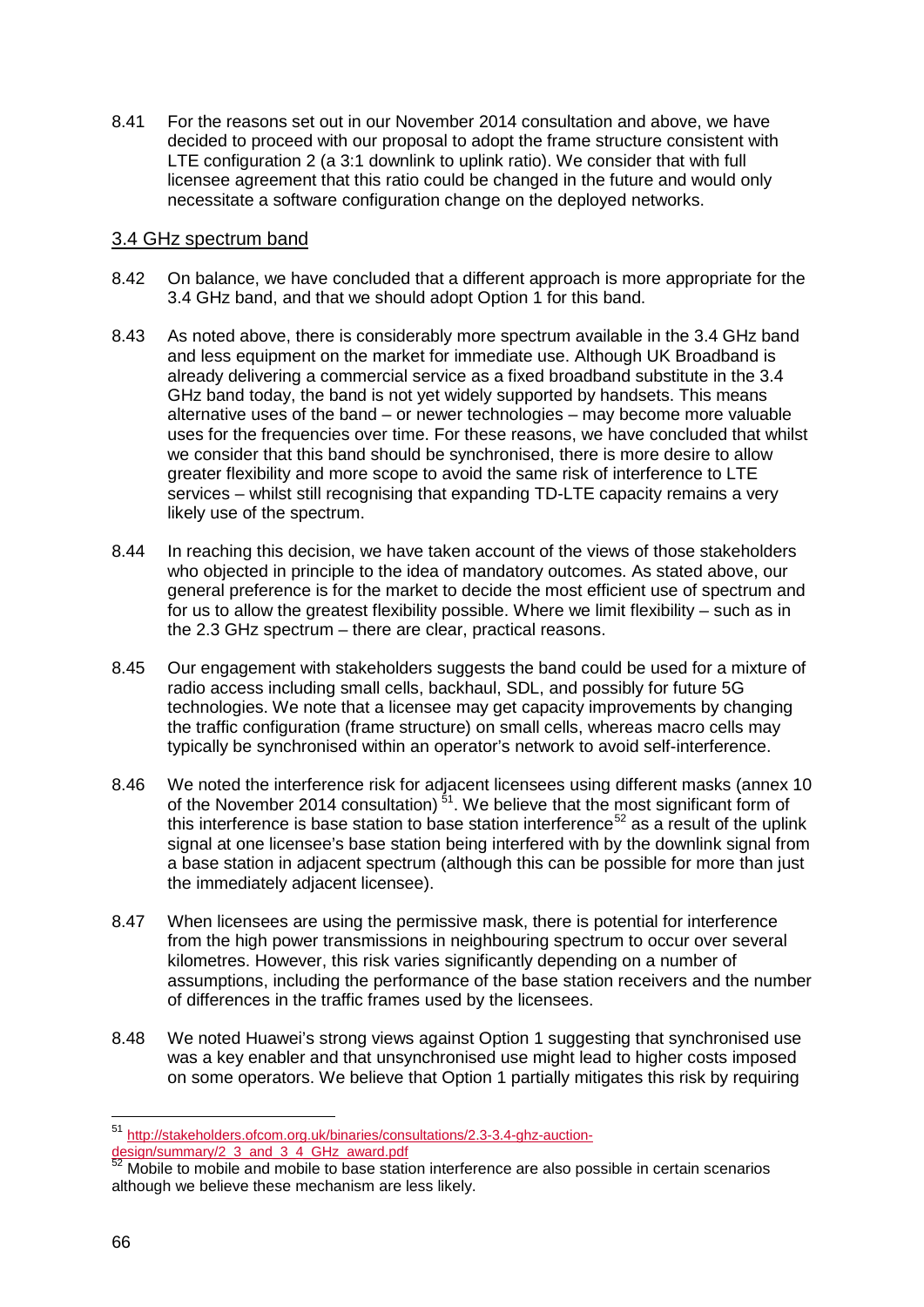frame alignment. Frame alignment results in at least one of each Downlink, Uplink and Special sub-frame (D, U and S slots) within a frame always aligning, which we believe should reduce the risk of interference as there are always some timeslots that will align. This also means that the initial use of SDL is excluded, even if using the restrictive mask as it may still reduce the capacity on the uplink and downlink of an adjacent licensee who does not have the ability to use SDL, such as a player with access to limited spectrum bands or a new entrant. A licensee using the restrictive mask of Option 1 will in practice have to move its in-block carrier away from the edge of its assigned spectrum to ensure emissions are below the restrictive baseline level. If a neighbouring licensee prefers a greater level of protection then they are also free to use some of their spectrum for additional internal guard bands and/or use the restrictive mask under all circumstances, irrespective of their frame structure.

- 8.49 Although there may be some uncertainty over the interference environment that may pertain under Option 1, with 150 MHz of spectrum available there are options for a bidder to acquire additional spectrum to use if it chooses to minimise the risk further.
- 8.50 For the reasons set out above, we have decided to adopt Option 1 for the 3.4 GHz spectrum.

#### Frame structure options for 3.4 GHz band

- 8.51 Due to the general support for frame structure with a 3:1 ratio, as proposed in the November 2014 consultation, we are also specifying that this is the 'preferred frame structure' that will permit use of the permissive mask.
- 8.52 Due to the low latency requirements being discussed for future services, we believe that 5G may have smaller sub-frames. However, at the moment 5G is not defined. We also note that evolutions of technologies may need to be compatible with LTE. Therefore we expect future technologies may also be compatible with the sub-frame structure available today for TD-LTE and therefore may not be precluded by our frame alignment approach. With appropriate agreement, changes could be made to the Inter-Operator Synchronisation Procedure in the future to accommodate technology developments wherever possible.

# **Synchronisation for indoor small cells**

- 8.53 The November 2014 consultation assessed the risk of interference between spectrum users in a range of circumstances. This included small cell to small cell interference in a domestic environment, and small cell to macro cell in other environments.
- 8.54 In light of our analysis, we proposed that small cells using an EIRP of less than or equal to 24 dBm per carrier would not need to be synchronised. We posed the following consultation question:

*Do you agree with our proposal that indoor small cells, with power levels up to 24 dBm EIRP, do not need to synchronise?* 

#### **Consultation responses**

8.55 There was wide general agreement with the principle that it was not necessary to synchronise indoor small cells, although there was some uncertainty about how 'indoor' should be defined.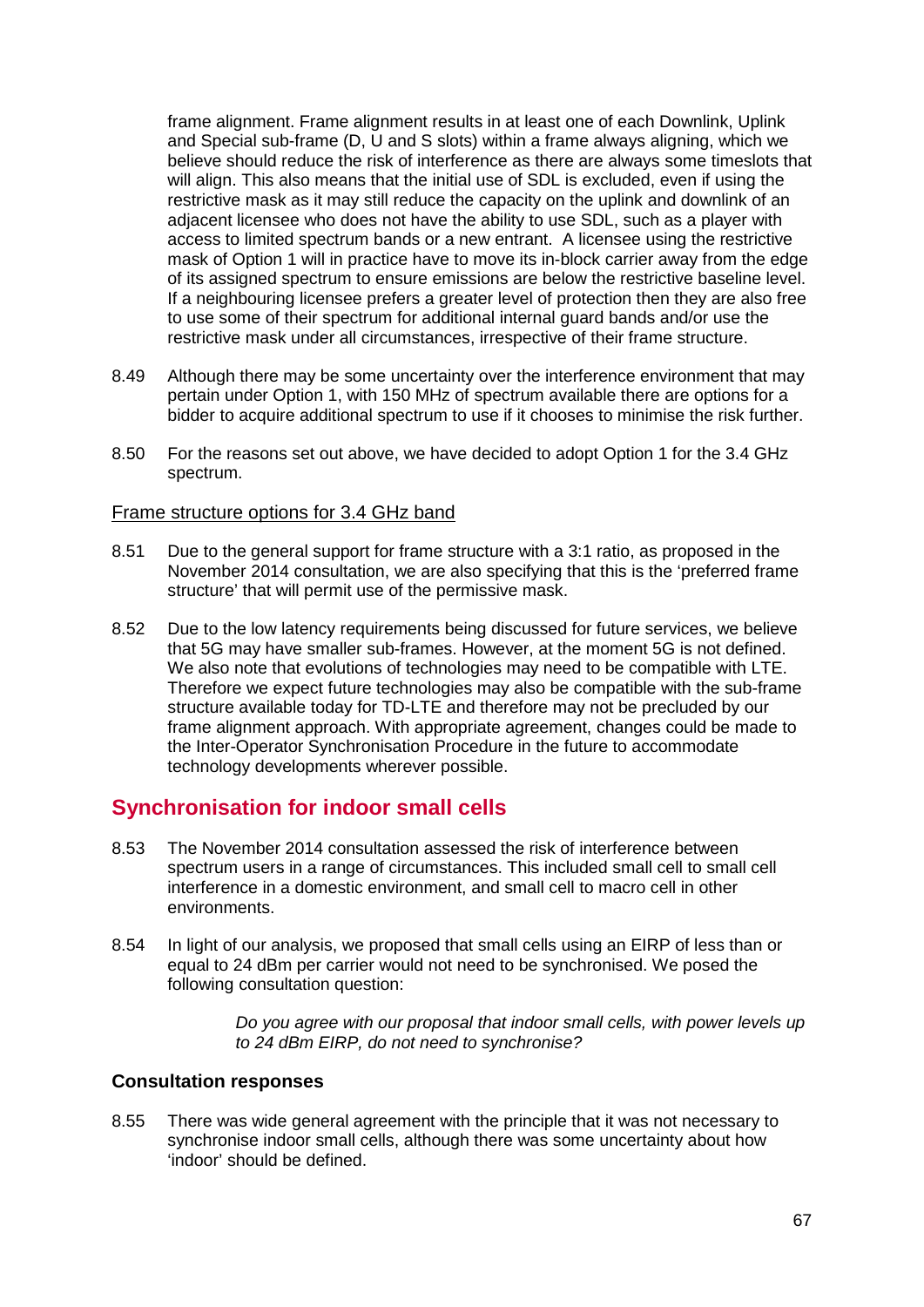- 8.56 Only Huawei expressed disagreement with the principle behind our proposals. It said it could foresee scenarios where multiple operators will deploy small TDD cells within the same building, and this will result in high levels of mutual base-to-base and terminal-to-terminal harmful interference due to a lack of synchronisation. Furthermore, a protection distance of 100-300 metres between an indoor femto base station and an outdoor macro base station for the mitigation of base-to-base interference was large - and would be even greater when aggregation of harmful interference from multiple femto cells is taken into account. Huawei therefore believed that synchronisation should be mandated for all cells, irrespective of their dimension.
- 8.57 In contrast, BT said it agreed with the proposal and said Ofcom should look into whether it could be extended to also apply to outdoor small cells. It said this would be logical because the unsynchronised indoor cells could have outdoor mobiles, and these would have a similar potential to interfere with adjacent TDD systems as an unsynchronised outdoor base station of the same maximum power as a mobile.
- 8.58 A confidential respondent said it agreed with the principle of the proposal but further clarification was required. There was a need to consider whether 'indoor' should be considered analogous to domestic usage, or whether a more liberal interpretation that incorporated shopping centres, sports stadiums and stations should be employed. The respondent agreed there was little scope for interference in a domestic environment, but was less comfortable about the prospect for interference with macro-cells in a quasi-indoor scenario. It would be prudent to adopt a conservative definition for now with a view to adopting a subsequent liberalisation if appropriate.
- 8.59 Another confidential respondent supported the idea that indoor small cells should be exempt from synchronisation requirements, in the case of a single-operator deployment. There was a limited risk of interference with macro networks, combined with the technical challenge of supplying phase synchronisation to an indoor small cell, it said. However, there was a significant risk of interference between co-located small cell deployments from different operators using the same band. The respondent therefore suggested that a coordination procedure for small cell deployments may be appropriate, that would support operators' efforts to coordinate and avoid interference. This procedure could include a 'fall-back' frame structure (and associated conditions) that should be used if co-located operators are unable to come to an alternative coordination agreement.
- 8.60 EE, H3G and UK Broadband agreed that indoor small cells with power levels up to 24dBm do not require inter operator synchronisation. EE also suggested that the permissive mask should be permitted for such systems.

#### **Our decisions**

- 8.61 We have concluded that small cells of up to and including 24 dBm per 20 MHz carrier may use the permissive mask and will not be required to synchronise provided that these small cells are in domestic indoor locations, or other indoor locations where harmful interference is not caused to another licensee.
- 8.62 To date, base stations are typically synchronised using the clock signal from GPS satellite reception. For indoor deployments achieving a timing reference is more challenging. Although there are some techniques for distributing timing signals over the backhaul network, these are not currently sufficient for all types of domestic broadband connections.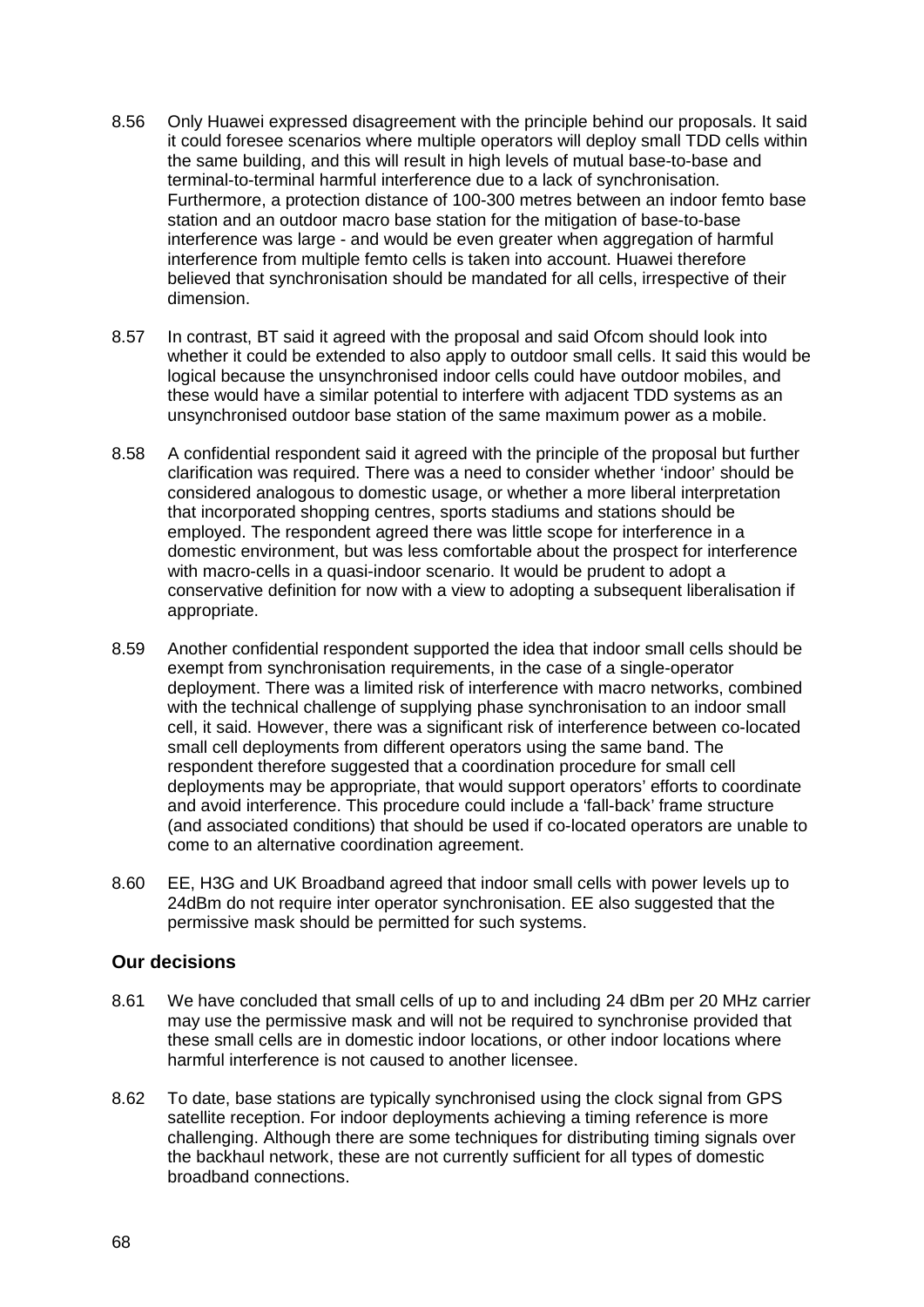- 8.63 We recognise there were mixed views from respondents on whether flexibility should also be extended to outdoor small cells and indoor multi-operator environments e.g. shopping centres, sport stadiums and train stations. Unsynchronised, there remains some risk of desensitising macro cells if they are located particularly close to an indoor or outdoor small cell (e.g. within approximately 100 – 325m):
	- **Outdoor small cells** will typically have no difficulty in receiving GPS satellite reception. We believe that the requirement for outdoor small cells to comply with the required frame alignment and frames structure should not be a barrier for early deployments. Therefore for these two reasons we have decided that we should maintain the requirement for outdoor small cells to comply with the parameters in the Inter-Operator Synchronisation Procedure.
	- With **indoor small cells** in non-domestic environments, we want to minimise barriers to early deployments wherever possible. We recognise that there is both limited risk of interference and potentially some additional challenges to synchronise indoors (depending on the backhaul technology used), although these may not be as significant as for domestic cases. We will therefore permit those cells to operate without synchronisation initially. However, if other licensees deploy within the same indoor environment and demonstrate they are suffering harmful interference we would expect licensees to cooperate with one another. Ultimately they must comply with the parameters in the Inter-Operator Synchronisation Procedure (including synchronisation where appropriate) within a reasonable timeframe if other solutions cannot be found by the licensees.
- 8.64 We believe that this approach provides licensees with the greatest flexibility to synchronise on deployment; to coordinate with other licensees in non-domestic indoor environments; or to synchronise later should that be necessary.
- 8.65 Our position in summarised in Figure 8.3

| Environment            | Decision                                                                                                                                                                                                                                                                                                                                                                                                                                                                                                                                                                                                        |
|------------------------|-----------------------------------------------------------------------------------------------------------------------------------------------------------------------------------------------------------------------------------------------------------------------------------------------------------------------------------------------------------------------------------------------------------------------------------------------------------------------------------------------------------------------------------------------------------------------------------------------------------------|
| Indoor domestic        | Small cell base stations will be exempted from the agreed requirements to align<br>the frame and use any specified or preferred frame structure. In all cases the<br>small cell may use the permissive mask.                                                                                                                                                                                                                                                                                                                                                                                                    |
| Other indoor locations | Initially, small cell base stations in any indoor location will be exempted from the<br>agreed requirements to align the frame and use any specified or preferred<br>frame structure. In all cases the small cell may use the permissive mask.<br>However, if another licensee within the same non-domestic environment<br>demonstrates that they are suffering harmful interference as a result then then<br>the indoor small cells must comply with the requirements in the Inter-Operator<br>Synchronisation Procedure within a reasonable timeframe if other solutions<br>cannot be found by the licensees. |
| Outdoor                | All outdoor small cells irrespective of power level will be required to comply with<br>the frame alignment and frame structure requirements for the use of either the<br>permissive or restrictive mask, as set out in the Inter-Operator Synchronisation<br>Procedure                                                                                                                                                                                                                                                                                                                                          |

## **Figure 8.3: Synchronisation exemptions for small cells, a base station using an EIRP up to 24dBm[53](#page-69-0) with the use of power control; also referred to as a femto cell**

<span id="page-69-0"></span><sup>53</sup> *This is a very similar power as proposed UE's, 25 dBm, and is a lower power than fixed UE's we are proposing for the 3.4 GHz band.* <u>.</u>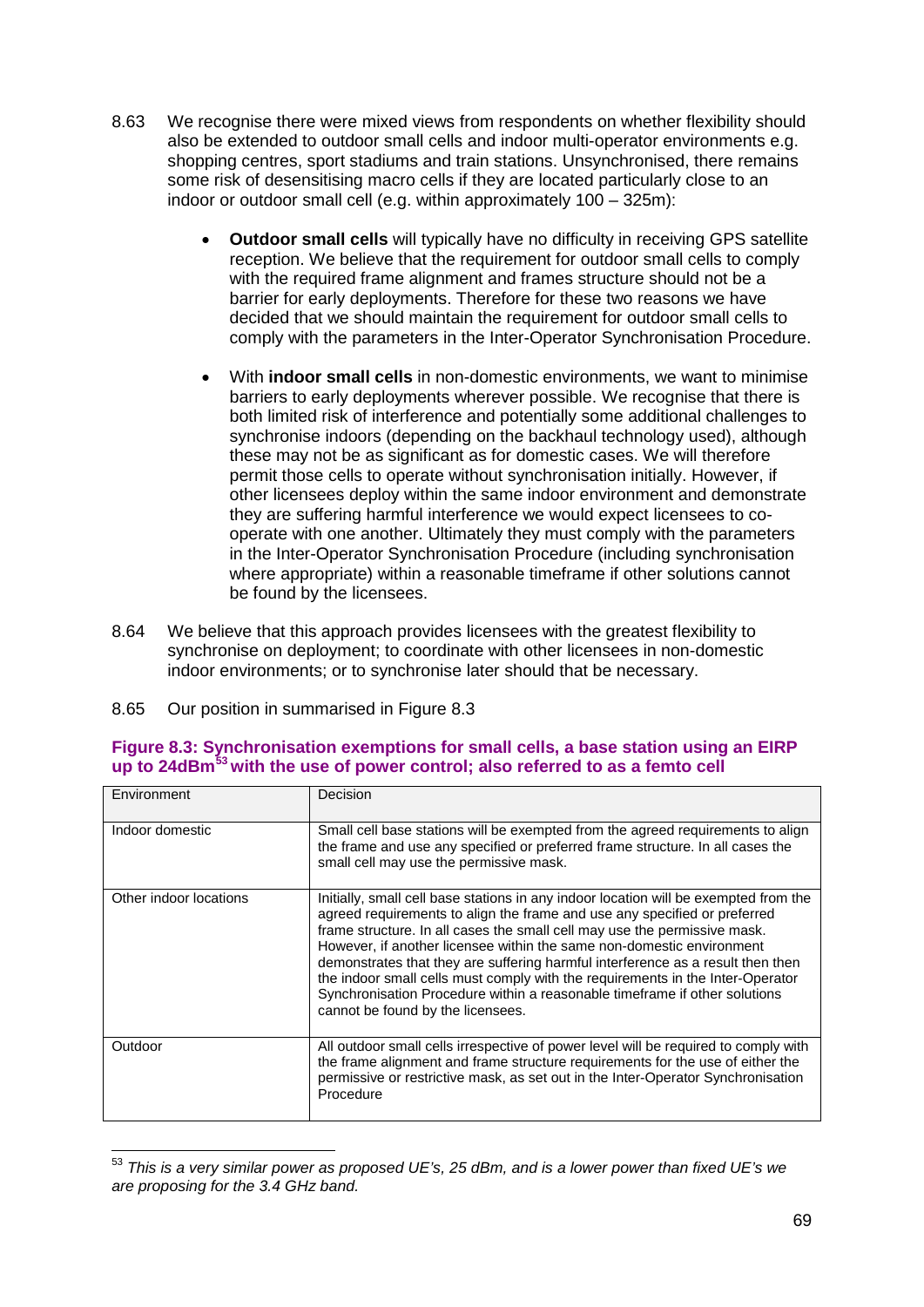- 8.66 We note that our approach may initially constrain developments such as eIMTA, within Release 12 of the 3GPP standard for LTE which enables small cells (at least pico or femto cells) to change UL/DL configuration to adapt to the current traffic needs in the network without the need to change block edge masks..
- 8.67 Our intention is not to exclude technology developments such as eIMTA for small cells in the longer term. However we expect that licensees are best placed to determine the exact details of the required coordination and we believe that our approach does not constrain the early deployment of small cells. Any agreed coordination processes can be accommodated within an update to the Inter-Operator Synchronisation Procedure.

# **Inter-Operator Synchronisation Procedure**

- 8.68 In the November 2014 consultation, we proposed to impose an Inter-Operator Synchronisation Procedure for licensees. This would specify when a licensee may use the permissive mask. We said that ECC Report 216<sup>[54](#page-70-0)</sup> had stated that agreement needed to be reached between neighbouring operators on the following issues in order to deploy synchronised TDD mobile networks in a multi-operator context (without guard bands):
	- A common phase clock reference (e.g.  $UTC^{55}$  $UTC^{55}$  $UTC^{55}$ ) and accuracy/performance constraints;
	- A compatible frame structure (including TDD UL/DL ratio) in order to avoid uplink/downlink transmissions overlapping;
	- A commitment not to interfere with each other, for example, defining a timescale for the reliability of the reference clock to be realigned and/or defining a procedure to regain alignment with the reference clock.
	- The terms and conditions where cross-operator synchronisation must apply and/or may not be required (e.g. geographical areas, isolated base stations/deployments etc.);
	- How to update those parameters.
- 8.69 We proposed that the 2.3 and 3.4 GHz licences should require compliance with an Inter-Operator Synchronisation Procedure and that they should specify the conditions for frame alignment under which the permissive mask may be used. In order to provide certainty to bidders at the time of the award, we proposed that an initial version of this procedure would form part of an Information Memorandum to be published subsequently, and would thereafter be issued with the licences.
- 8.70 We proposed a separate procedure should be issued for each band, as the licensees will likely be different, and those procedures can therefore be developed separately

<sup>&</sup>lt;sup>54</sup> ECC Report 216, "Practical guidance for TDD synchronisation.", -

<span id="page-70-0"></span><http://www.erodocdb.dk/doks/doccategoryecc.aspx?doccatid=4>

<span id="page-70-1"></span><sup>55</sup> Co-ordinated Universal Time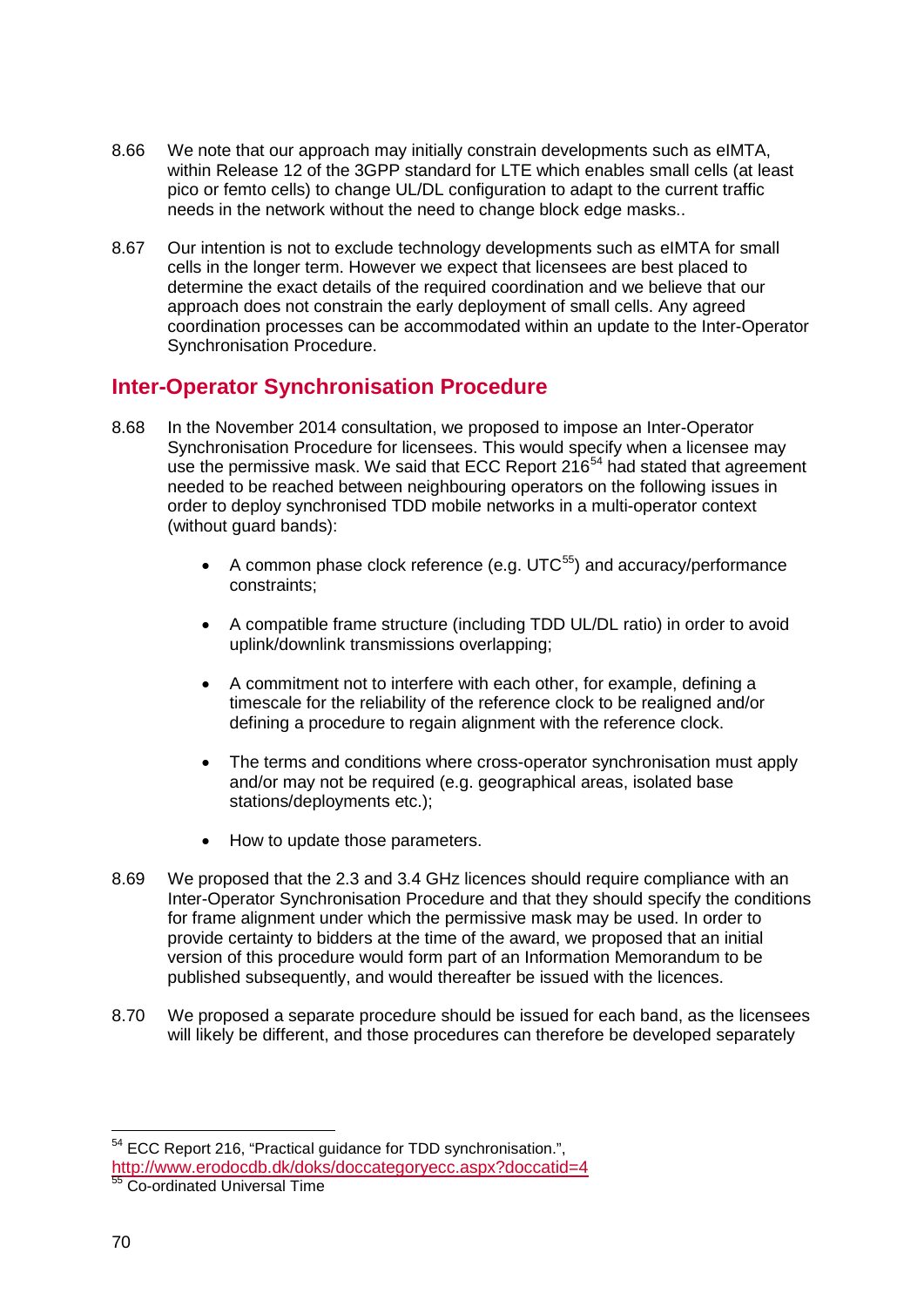over time as necessary. We also proposed the details of the key criteria that needed to be within the Inter-Operator Synchronisation Procedure<sup>[56](#page-71-0)</sup>.

8.71 We asked the following consultation questions:

*Do you agree with our approach in the Inter-Operator Synchronisation Procedure?* 

*Do the parameters to be provided in the Inter-Operator Synchronisation Procedure give you sufficient certainty at the time of the award for your future deployments? If not can you provide further information on what extra detail information would need to be covered?*

*Would any of the potential changes to the procedure that we have considered made within the first 12 months following the award have a significant impact to a network that has been deployed in the interim? If so please explain any concerns.*

## **Consultation responses**

- 8.72 Almost all consultation responses expressed broad agreement with our proposals to use Inter-Operator Synchronisation Procedures to set out when the permissive mask can - and when the restrictive mask should - be used, and to describe the detailed technical parameters, with many offering no detailed comments on those parameters.
- 8.73 However, Orange said the procedure should be seen as a guideline for mutual agreement, not as a mandated licence condition. EE restated its opposition to any mandated synchronisation (see above). A confidential respondent said the synchronisation procedure was not required where a restrictive mask was used.
- 8.74 Some stakeholders said it may be important for them to reach separate bi-lateral agreements with adjacent licensees in certain circumstances. These could raise issues of commercial confidentiality and should not be openly disclosed. A confidential respondent said changes in consumer behaviour, technology or market structure may mean the conditions appropriate today may be inappropriate in the future. It strongly supported the need to allow bi-lateral or multi-lateral agreements that allow operators to use a different frame structure.

#### *Our decision*

<u>.</u>

- 8.75 We note that virtually all consultation respondents agreed with our proposal. Having considered all views, we have decided to proceed with mandating the procedure, one for each band.
- 8.76 In order to allow use of the spectrum in a timely manner and give certainty to bidders, we believe that we should mandate the Inter-Operator Synchronisation Procedure rather than use it, as Orange suggested, as a guideline only.
- 8.77 We note the confidential request for private bi-lateral agreements. However we do not favour these as it creates uncertainty around the technical conditions used in the market, and the consequences for the risk of interference to other operators. We are happy to update the Inter-Operator Synchronisation Procedure to capture revisions,

<span id="page-71-0"></span><sup>&</sup>lt;sup>56</sup> Page 108, Figure 13, [http://stakeholders.ofcom.org.uk/binaries/consultations/2.3-3.4-ghz-auction](http://stakeholders.ofcom.org.uk/binaries/consultations/2.3-3.4-ghz-auction-design/summary/2_3_and_3_4_GHz_award.pdf)[design/summary/2\\_3\\_and\\_3\\_4\\_GHz\\_award.pdf](http://stakeholders.ofcom.org.uk/binaries/consultations/2.3-3.4-ghz-auction-design/summary/2_3_and_3_4_GHz_award.pdf)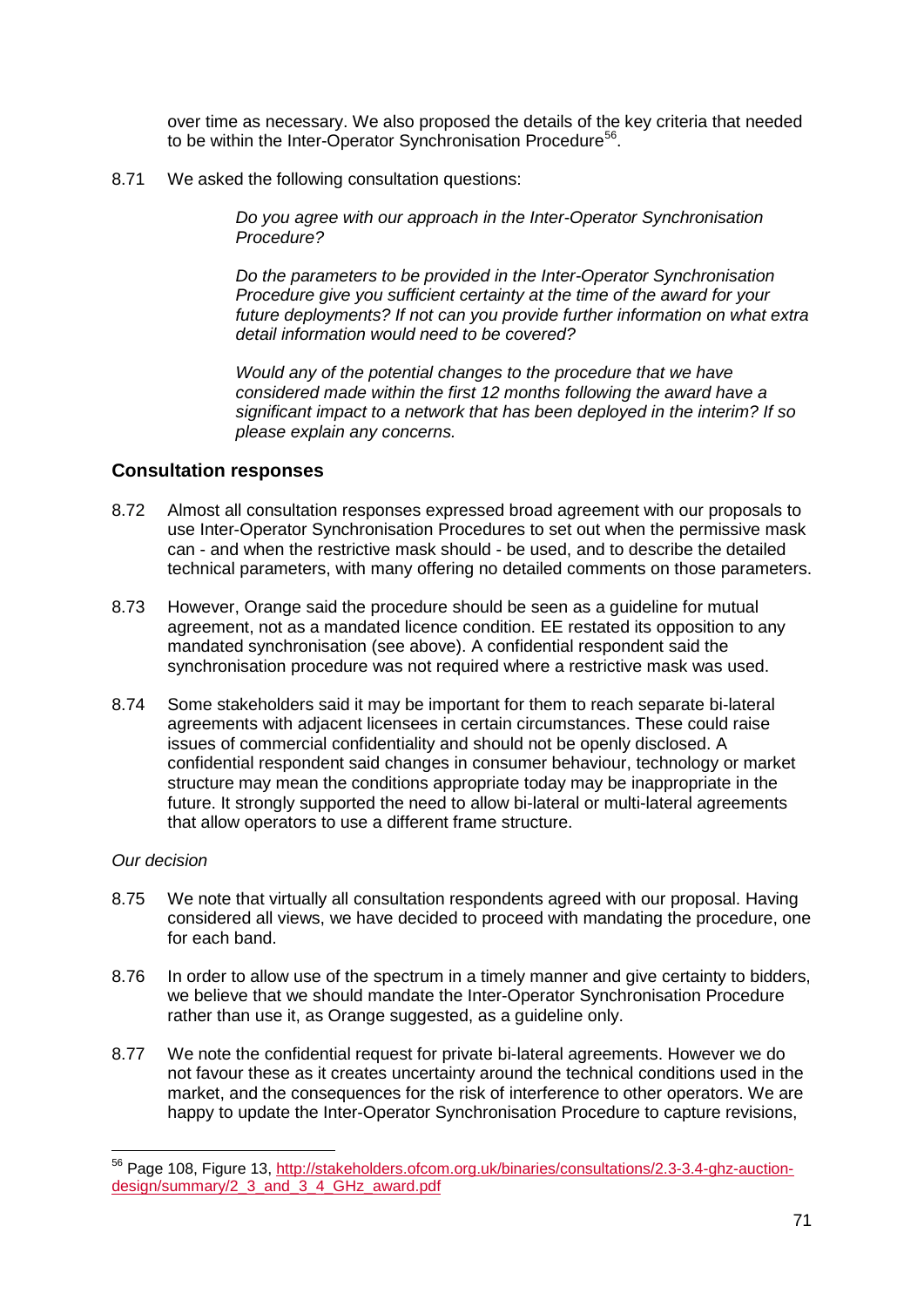including adding details that relate to specific neighbours at their spectrum boundary, allowing individual arrangements to be captured<sup>[57](#page-72-0)</sup>. However, we do not believe that sufficient evidence of the harm of these arrangements being in the public domain has been provided for us to change our proposed approach to using the Inter-Operator Synchronisation Procedure.

8.78 We recognise that for specific short term events up to a maximum of three months, it might not be appropriate to revise the Inter-Operator Synchronisation Procedure every time, and it may not be necessary for Ofcom to be aware of these. However, longer term agreements must be captured in the Inter-Operator Synchronisation Procedure. Licensees must not cause harmful interference to other licensees (or neighbouring spectrum users) that are not part of any temporary agreement. In the case of a dispute, Ofcom may request copies of any temporary agreements that are in force between licensees. However we reserve the right to consider the current version of the Inter-Operator Synchronisation Procedure will take precedence.

## Technical parameters

8.79 Huawei and a confidential respondent queried the clock accuracy requirement of +/- 3 μs. Huawei said TD-LTE allows for a worst case timing error of 3 µs between two adjacent channel base stations. For this reason, the synchronization requirement should specify a timing accuracy of  $\pm$  1.5 µs with respect to a common clock reference, thereby dividing the burden of timing equally between two licensees. The confidential respondent said the requirement was not in alignment with the 3GPP specifications for macro cells which states +/- 10 us. Although many cells will have a radius of less than 3 km - hence falling into the definition of the tighter specification it is prescriptive to place this requirement on all cells.

# *Our decision*

- 8.80 With the exception of the comments above about clock accuracy, we received few comments on the other technical parameters. We have therefore decided to proceed with those proposals as broadly set out in the December 2014 consultation. We note however that while we believe that such parameters are appropriate, we believe it is not necessary to specify this detail in the Inter-Operator Synchronisation Procedure. This is because: a) we consider that these parameters may be vendor specific in some circumstances and b) we do not believe that the absence of these parameters from the Inter-Operator Synchronisation Procedure will constrain the ability of a licensee to deploy systems.
- 8.81 In respect to the clock accuracy we have contacted two equipment manufacturers who have clarified that equipment is readily available to achieve a timing accuracy of  $± 1.5$  micro seconds and is the normal level used in deployments. It has been highlighted to us that equipment will most likely still work with a 10 micro seconds accuracy – however, potentially, with a reduced throughput and reduced cell size. ECC Report 216 also provides the values  $\pm$  1.5 micro seconds in their example. Therefore we believe that it is an appropriate value to use. However, as indicated above, this is not captured in the Inter-Operator Synchronisation Procedure.

# Changes to the procedure

8.82 BT said flexibility to update the synchronisation procedure in light of developments

<span id="page-72-0"></span> $57$  We note that if so, we will consider whether to bring the Inter-Operator Synchronisation Procedure, which is currently Schedule 2 of the licence, outside the licence. <u>.</u>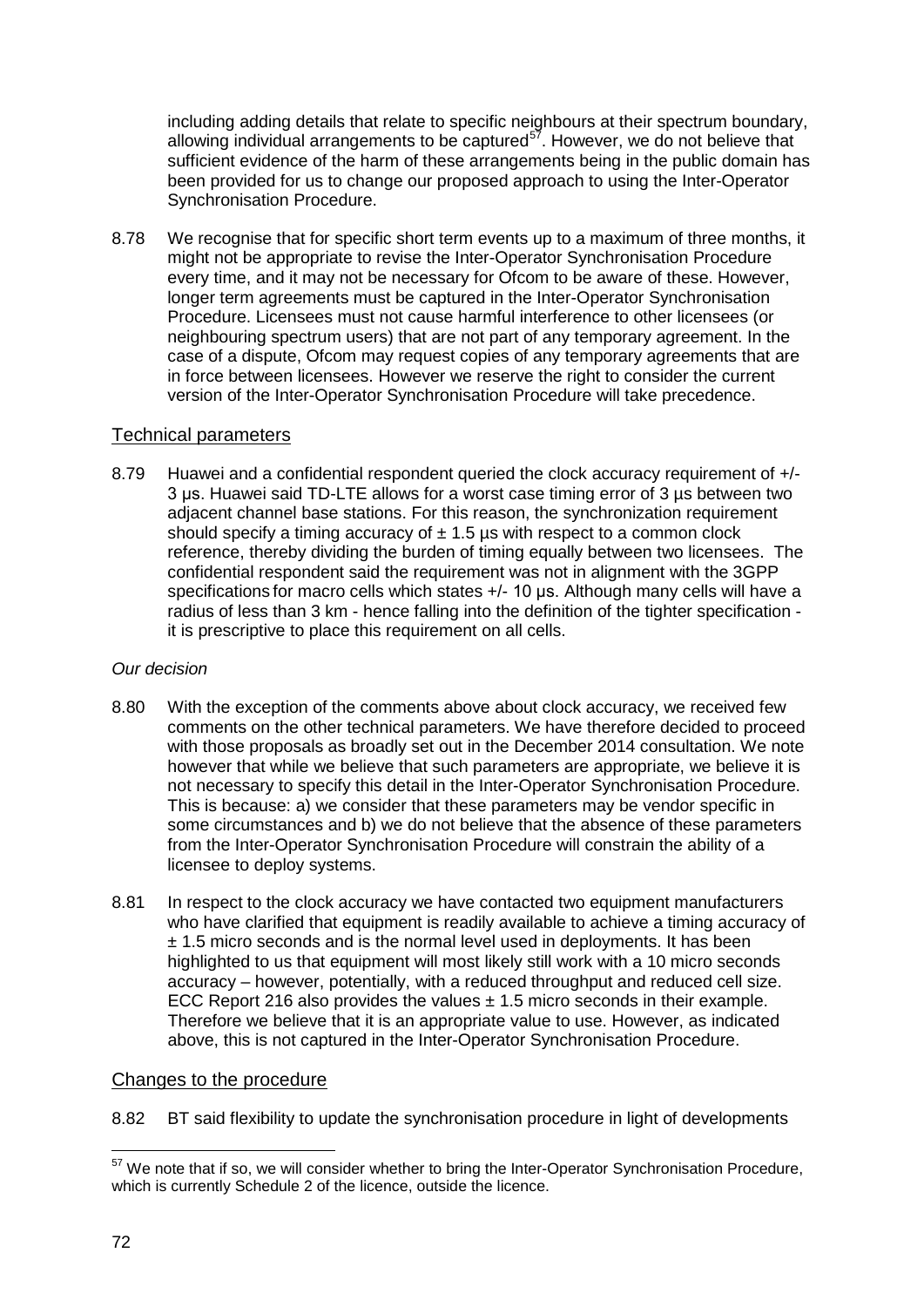was an important element. However, it was not clear to BT which elements of the procedure Ofcom considers are the ones subject to potential change and which are not.

- 8.83 Huawei said administrative mechanisms needed to be put into place by Ofcom to allow various details of the procedure to be modified in an efficient and timely manner following the award, where those modifications are agreed by the licensees. It said the impacts of any modifications are likely to be more severe in the context of femto cell base stations because they were in the possession of consumers and are also more cost-sensitive. If low power base stations are not required to synchronise, and subsequently it is found that synchronisation is an essential requirement, the retrofitting of large numbers of femto cells with synchronisation technologies would be costly and/or prohibitive.
- 8.84 Huawei also noted that it could be possible that consensus on changes is not achieved and that it might be beneficial for Ofcom to have the ability to intervene as a last resort and mandate a change in order to prevent a licensee frivolously blocking a change desired by all other parties.
- 8.85 EE noted Ofcom's proposals in relation to periodic review of frame ratio, but believed such arrangements will inherently default towards medium or lowest common denominator frame ratios, and thus prove continuously inefficient and stifling of service innovation. EE said our proposals would potentially have a dampening effect on operator rollout plans. In the presence of potential changes to procedure, operators would likely proceed only as far as initial investment in trial or experimental networks and await the outcome of any review. Major investment in network infrastructure requires certainty (including in relation to preferred service offering and its associated symmetry) and a stable regulatory environment.
- 8.86 The IET proposed that there ought to be a 3.4 GHz Special Interest Group set-up to also manage future changes by mutual consent between 3.4 GHz licensees. The IET recommends that a framework be created to consider future cooperation so making it more straightforward for the spectrum holders to evaluate opportunities for cooperation and then rapidly implement them.

## *Our decisions*

- 8.87 As set out above, compliance with the Inter-Operator Synchronisation Procedure is a condition of the licence, and the procedure itself is part of the licence as schedule 2. As such, the provisions of the WTA relating to licence variations apply.
- 8.88 However, as set out above, we recognise that the Inter-Operator Synchronisation Procedure may need to change and evolve over time and that licensees have an important role to play. Licensees are therefore free to discuss and agree alternative arrangements (via special interest group or otherwise). Where licensees agree alternative arrangements, they should bring the agreement to Ofcom for consideration. If Ofcom agrees to the changes, we would vary all the licences. We would currently expect to agree to a variation if all operators agreed and if there were not interference effects for third parties (and if it complied with any applicable EU or international rules).
- 8.89 If agreement cannot be reached, Ofcom may consider any proposals brought to us and take a decision on whether the Inter-Operator Synchronisation Procedure should be changed, where appropriate after further consultation. Ofcom may also review the procedure of its own initiative, for spectrum management purposes.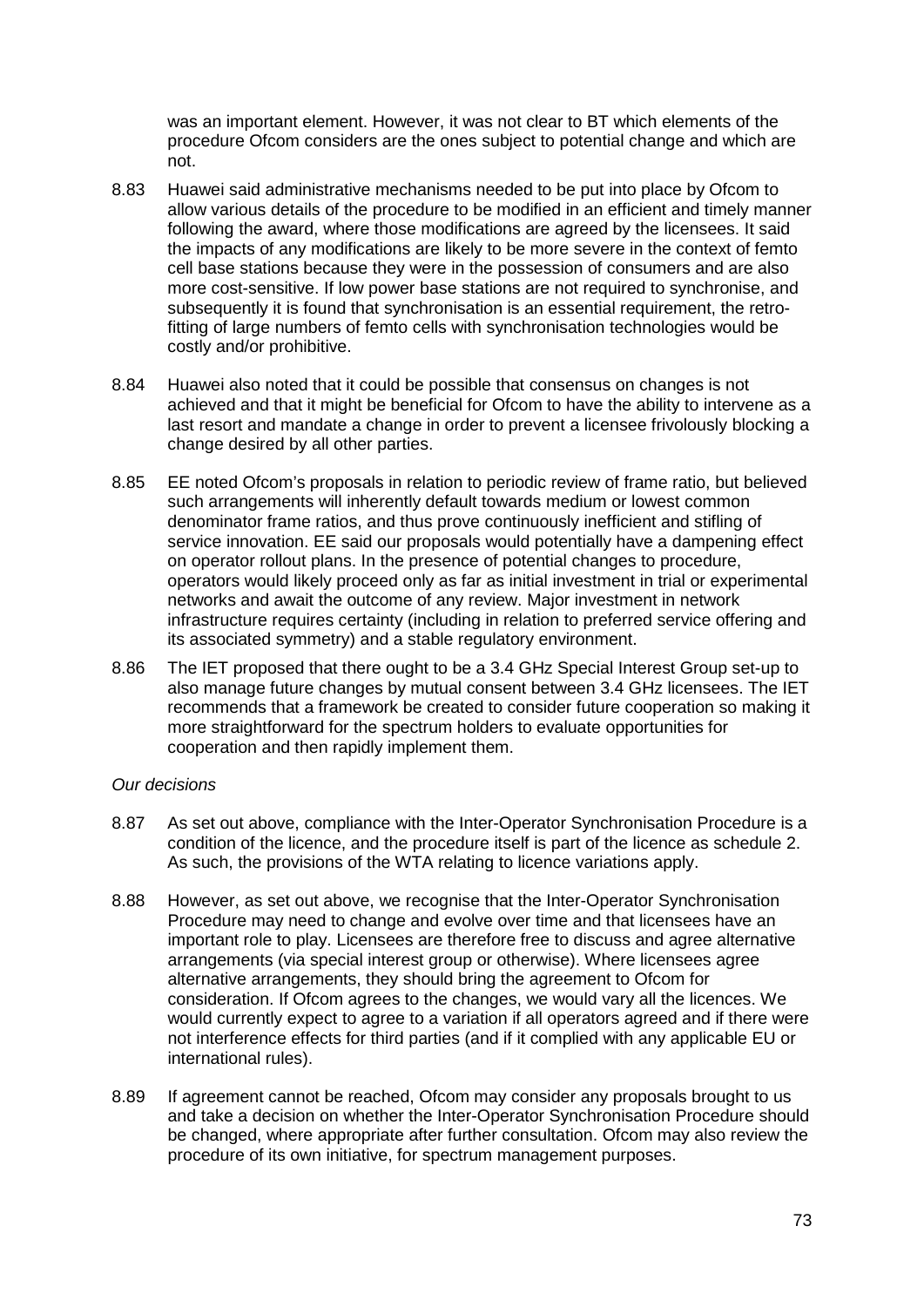- 8.90 We recognise that if any changes require alterations to the configuration or in the unlikely event hardware - of deployed networks, a reasonable time should be allowed for a licensee to make the changes. We therefore do not envisage that changes to the procedure will adversely affect deployments already made and are more likely to become more permissive or change parameters that are software configurable.
- 8.91 The key parameters for synchronisation are provided in Figure 8.4

### **Figure 8.4: Key criteria for synchronisation procedure**

| <b>Criteria</b>                                                                                                 | <b>Our Decision</b>                                                                                                                                                                                                                                                                  |
|-----------------------------------------------------------------------------------------------------------------|--------------------------------------------------------------------------------------------------------------------------------------------------------------------------------------------------------------------------------------------------------------------------------------|
| A common phase clock reference                                                                                  | An agreed common clock reference for the start of the frame to<br>be aligned with UTC (Co-ordinated Universal Time).                                                                                                                                                                 |
| A compatible frame structure for use<br>of the permissive mask                                                  | TD-LTE configuration 2 (also referred as 3:1) or an equivalent <sup>58</sup><br>frame structure if a different technology is used.                                                                                                                                                   |
| A compatible guard period                                                                                       | Special sub-frame configuration 6 (also referred as 9:3:2) or an<br>equivalent guard period if a different technology is used.                                                                                                                                                       |
| Frame alignment for the restrictive<br>mask                                                                     | Transmissions must comply with the defined frame structure for<br>the first three sub-frames. Where the transmission in a timeslot is<br>not defined then the licensee may choose whether transmissions<br>are in the Downlink or Uplink direction.                                  |
| Accuracy/performance constraints                                                                                | There should be alignment to the reference clock with an<br>accuracy of $+/- 1.5$ µs.                                                                                                                                                                                                |
| A commitment not to interfere with<br>each other e.g. timescales for the<br>realignment of the reference clock. | Unless agreed otherwise, timing misalignments by more than 1.5<br>µs from that reference clock must be rectified within 24 hours of<br>an issue being identified.                                                                                                                    |
| The terms & conditions where cross-<br>operator synchronisation may not<br>apply/be required                    | The Inter-Operator Synchronisation Procedure is required for all<br>types of deployments. There are exceptions for certain<br>parameters for indoor small cells using an EIRP less than or<br>equal to 24 dBm per carrier. (See paragraphs 8.61 to 8.66 for<br>further information.) |
| How to update the Inter-Operator<br>Synchronisation Procedure                                                   | Licensees to request any proposed changes to Ofcom.                                                                                                                                                                                                                                  |
|                                                                                                                 | Ofcom to update Inter-Operator Synchronisation Procedure once<br>agreement is reached and to send updates to all relevant<br>licensees                                                                                                                                               |

# **Power limits**

8.92 The power limits to be included in the licences were originally proposed in our earlier February 2014 consultation. In setting out the additional proposals within the November 2014 consultation, we considered in detail the submissions we received from stakeholders in response to the February 2014 document. As a result, we were able to confirm our position on maximum in band power limits for base stations and

<span id="page-74-0"></span> $58$  An equivalent frame structure is when downlink and uplink sub-frames are aligned and transmitted at the same time. The specified frame structure and guard period requirements should entail that there are no overlaps if either TD-LTE or WiMAX technologies are used. -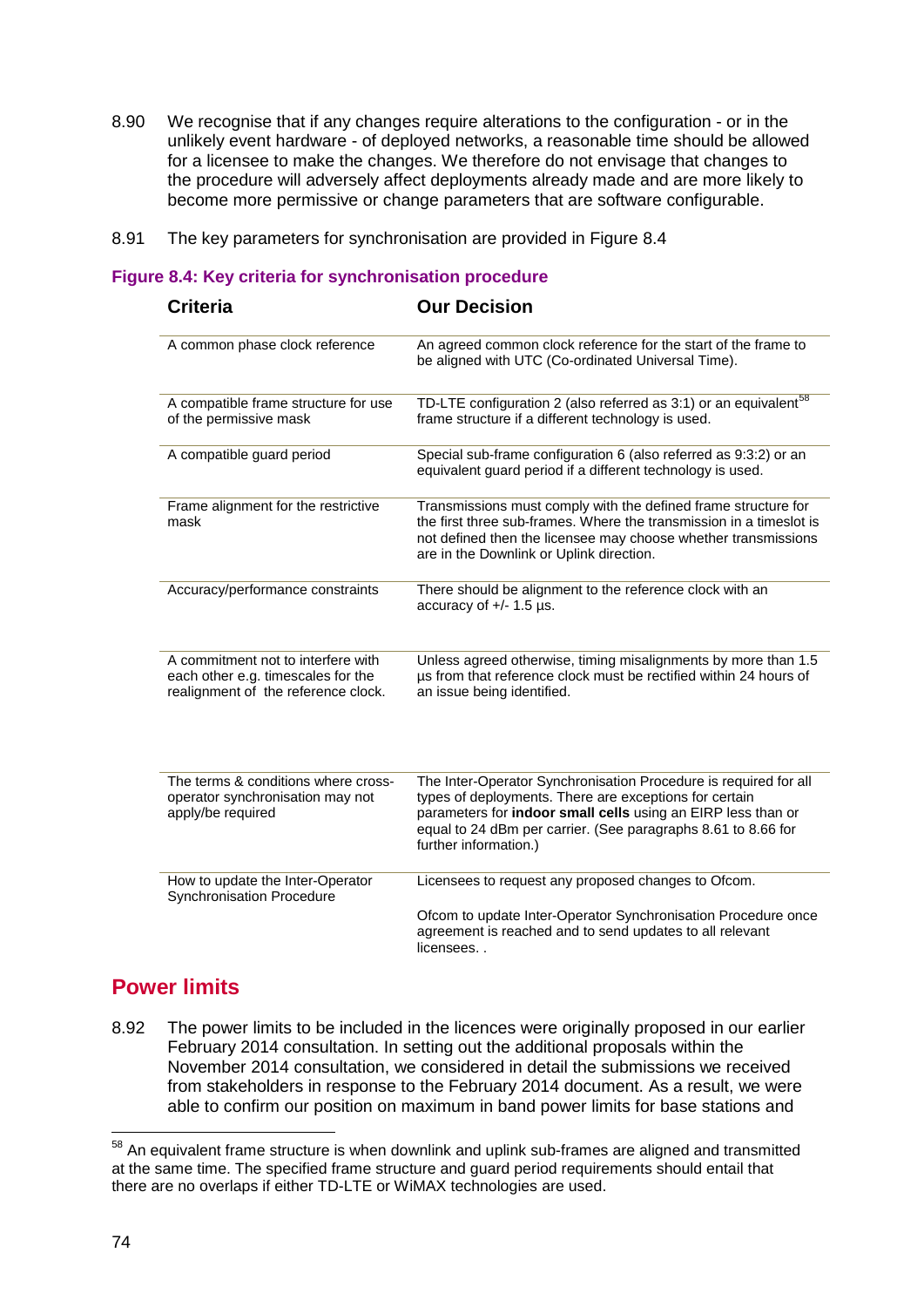for user terminals in both bands. However, in light of responses, we said we were working with the MOD to see if more relaxed out of block power limits could be used in practice below 2340 MHz, and below 3400 MHz, whilst still ensuring there is adequate protection of MOD systems.

8.93 The proposals set out in the November 2014 consultation also set out our views on a number of additional issues, as described below.

## **Femto cells**

8.94 The November 2014 consultation noted a European Commission Decision for the 3.4 GHz band that requires femto cells to use power control. The decision was also provided for in the ECC Decision for the 2.3 GHz band. We therefore proposed that this should be incorporated within our licence for both bands.

## **Power limits above 2403 MHz**

8.95 The November 2014 consultation noted that ECC Decision (14)02 had been finalised with new out-of-band limits to protect systems above 2400 MHz. We therefore proposed to apply this limit to our licenses within the 2.3 GHz band in line with the ECC Decision.

# **Out of block levels above 3605 MHz**

- 8.96 The November 2014 consultation noted that the licence conditions in place for UK Broadband spectrum above 3605 MHz are not the same as those we proposed for the 3.4 GHz band award (including UK Broadband's spectrum at 3480-3500 and 3580–3600 MHz). We proposed that the restrictive baseline level should apply to the spectrum above 3605 MHz. However, should UK Broadband agree to use the frame structure set out in the Inter-Operator Synchronisation Procedure in its 3605–3689 MHz spectrum, then the permissive baseline may apply.
- 8.97 We asked the following consultation questions:

*Do you agree with our approach for power control for femto cells?*

*Do you agree with our position to adopt the new power limits above 2403 MHz?* 

*Do you agree with our position with regard to the out of block levels applicable in UK Broadband's spectrum holding of 3605 – 3689 MHz?*

*Do you have any other comments on the proposed technical licence conditions and the draft licences attached at annexes 8 and 9* [of the November 2014 consultation]?

## **Consultation responses**

8.98 Our proposals on power limits were broadly accepted by most stakeholders who responded to the consultation. Many offered no particular comments on the proposals. We do not identify where respondents agreed with our proposals or made no comment. The paragraphs below identify only where specific additional comment was made.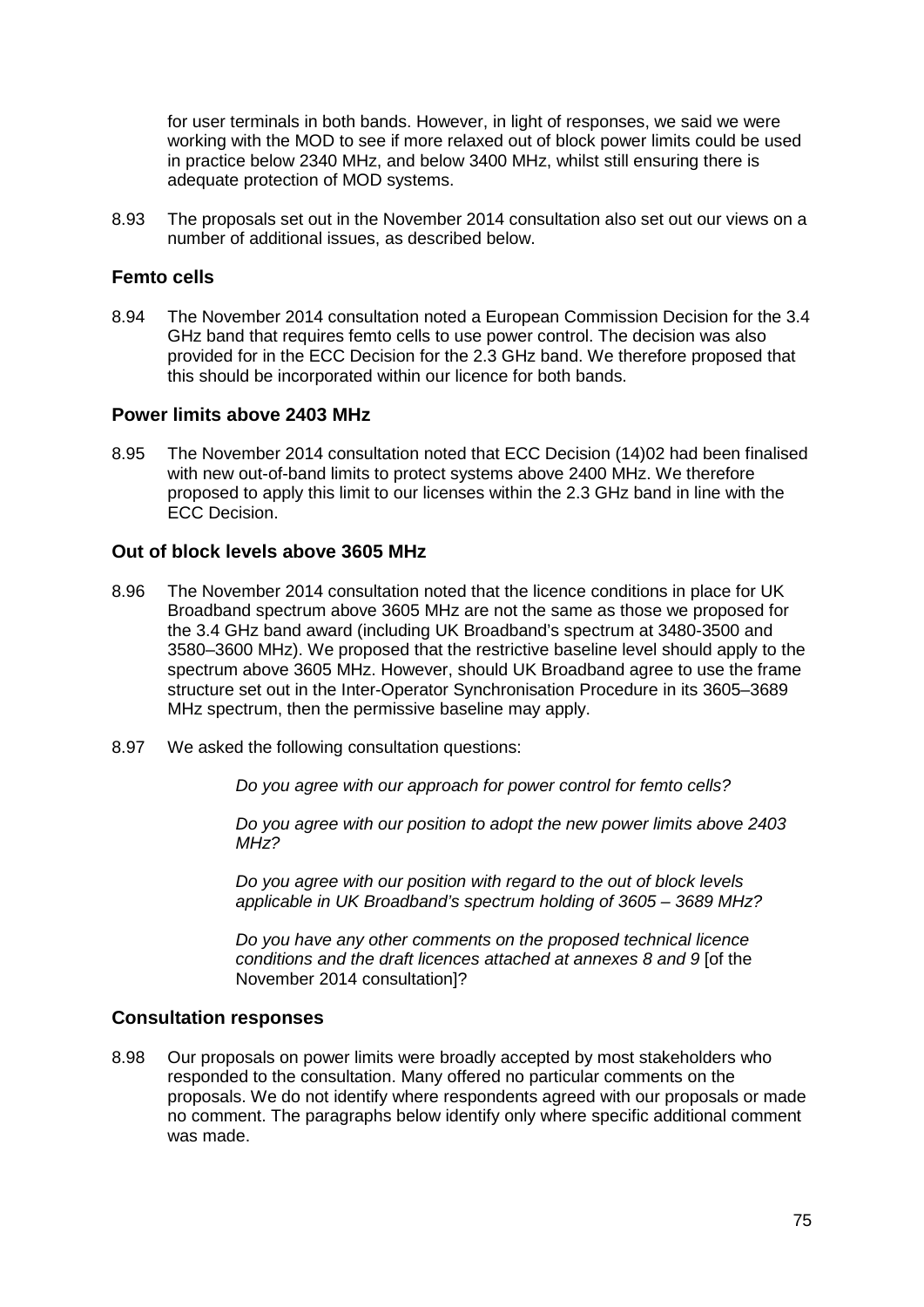# Femto cells

- 8.99 BT said it did not consider that downlink power control was important in femto cell deployments in the 2.3 GHz and 3.4 GHz bands in order to limit interference between cell coverage areas, or to limit interference levels to other systems operating in adjacent channels. However, it noted that the ECC Decision for the 2300-2400 MHz band requires femto cells to use power control - and that the EC Decision for the 3400-3800 MHz band mentions a minimum ATPC (i.e. power control) requirement. BT said we should not specify the algorithms involved.
- 8.100 Orange said it agreed that power control for femto cells could be helpful in reducing interference from equipment that may be deployed by consumers, and so not coordinated with surrounding networks. However, Orange did not agree that this condition should be part of the licence conditions as it is out of the mobile operator's control. It instead should be included in the harmonised standard.
- 8.101 Three agreed that a power control policy should be implemented in femto cells but said that any algorithm(s) mandated should be backed up by evidence which demonstrates its ability to improve the customer experience.

### *Our decision*

- 8.102 We note the consultation responses outlined above and that most respondents either expressed support for our proposals or offered no comments. Having taken account of all the views, we have decided to proceed with our proposal requiring femto cells to operate under power control.
- 8.103 We wish to clarify that we are not specifying the algorithms used for the power control of femto cells.

## Power limits above 2403 MHz

- 8.104 BT said it considered that protection of Wi-Fi was an important consideration and it supported any necessary power limits above 2403 MHz that were intended to address the issue of out-of-band interference from LTE base stations in to Wi-Fi. BT was concerned about the potential impact on some consumers (please see section 6).
- 8.105 Orange said it understood that the new power limits above 2403 MHz were being proposed to protect the ISM band above 2400 MHz, but this requirement may only be needed for femto cells. Only the home base station out-of-band emissions level defined in the harmonised standard can meet this new power limit requirement, and it is not certain that the wide area base station and local area base station limit defined in the harmonised standard can meet the limits.

## *Our decision*

- 8.106 We have decided that we should adopt new power limits above 2403 MHz in line with the ECC decision and that we should impose restrictions above 3605 MHz in order to protect UK Broadband, as set out in our proposals.
- 8.107 All the required power levels are summarised in Figure 8.1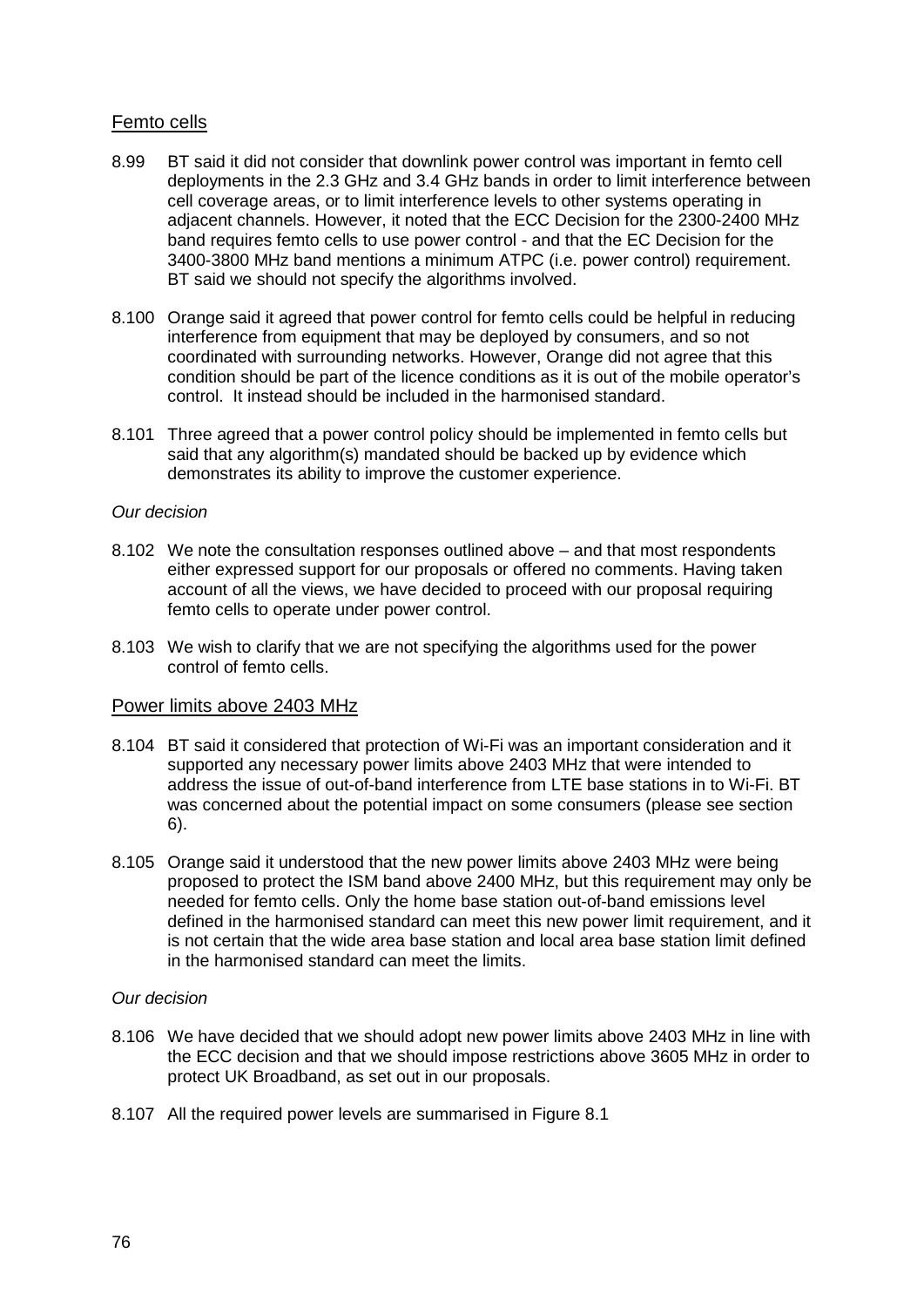# Additional matters

- 8.108 H3G suggested that Ofcom should consider varying the maximum permissible transmit power of the 2.3 GHz band to be at least 65 dBm/5 MHz to facilitate SDL deployment of the 2.3 GHz (and/or 3.4 GHz band) with 1800 MHz and/or 2100 MHz. This would also be consistent with the maximum permissible transmit power for the 3.4 GHz band, which is currently proposed in the draft 3.4 GHz licence.
- 8.109 For the 2.3 GHz band, we do not believe that a higher level would sufficiently mitigate the risk of interference to MOD, other Government uses and licence exempt systems (in particular outdoor Wi-Fi) in adjacent spectrum. Therefore we remain of the view that the in-block powers that we consulted on should not be increased.
- 8.110 Huawei identified a number of technical clauses in the draft licence which it said should be clarified. These related to clarifying if power levels were per cell or per antenna. We have considered all the points raised by Huawei. These related to the in block powers and elements of the block edge and band edge masks set out in Section 9 and the annexes to our November 2014 consultation.
- 8.111 As highlighted in our November 2014 consultation, discussions with the MOD on amendments to the block edge masks to protect their systems were ongoing. We are pleased to clarify that we have been able to increase the level for emissions below 2340 MHz for cells with in block power up to and including 35dBm. We have also increased the emission levels permissible below 3400 MHz for all cell types.
- 8.112 These changes are detailed in Figure 8.1 at the start of this section and in the relevant technical conditions in the licence (annexes 6 and 7) where we believe this is necessary.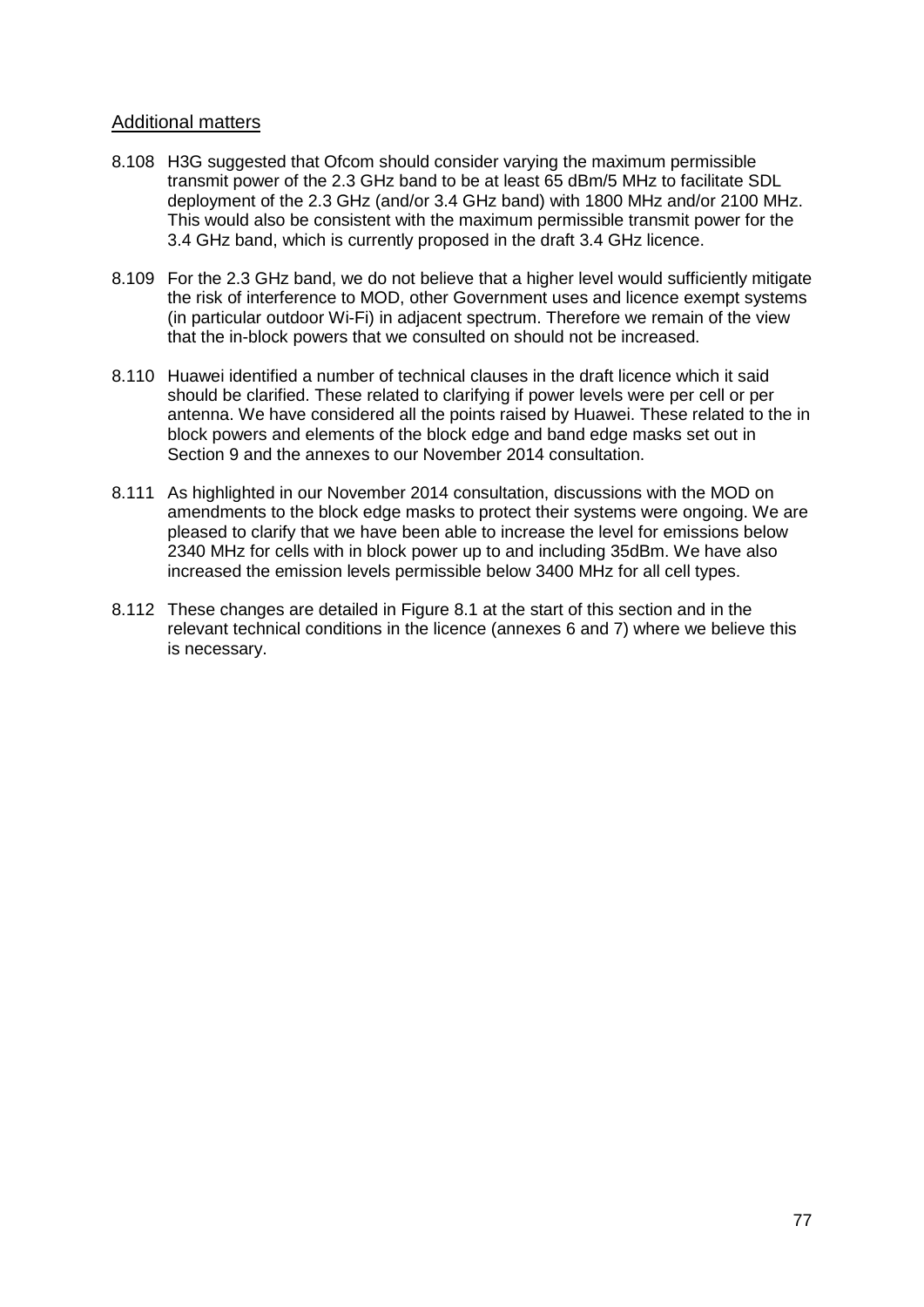**Annex 1**

# Responding to this consultation

# **How to respond**

- A1.1 Ofcom invites written views and comments on the issues raised in this document, to be made **by 5pm on Friday 26 June 2015**.
- A1.2 Ofcom strongly prefers to receive responses using the online web form at [http://stakeholders.ofcom.org.uk/consultations/2.3-3.4-ghz-auction](http://stakeholders.ofcom.org.uk/consultations/2.3-3.4-ghz-auction-design/statement-further-consultation/)[design/statement-further-consultation/](http://stakeholders.ofcom.org.uk/consultations/2.3-3.4-ghz-auction-design/statement-further-consultation/) , as this helps us to process the responses quickly and efficiently. We would also be grateful if you could assist us by completing a response cover sheet (see annex 3), to indicate whether or not there are confidentiality issues. This response coversheet is incorporated into the online web form questionnaire.
- A1.3 For larger consultation responses particularly those with supporting charts, tables or other data - please email [Pssr.award@ofcom.org.uk](mailto:Pssr.award@ofcom.org.uk) attaching your response in Microsoft Word format, together with a consultation response coversheet.
- A1.4 Responses may alternatively be posted or faxed to the address below, marked with the title of the consultation.

John Glover Floor 3 Spectrum Policy Group Riverside House 2A Southwark Bridge Road London SE1 9HA

Note that we do not need a hard copy in addition to an electronic version. Ofcom will acknowledge receipt of responses if they are submitted using the online web form but not otherwise.

A1.5 It would be helpful if your response could include direct answers to the questions asked in this document, which are listed together at the end of section 4. It would also help if you can explain why you hold your views and how Ofcom's proposals would impact on you.

# **Further information**

A1.6 If you want to discuss the issues and questions raised in this consultation, or need advice on the appropriate form of response, please contact John Glover on 020 7981 3878 or Keith Gibbins on 020 7981 3742.

# **Confidentiality**

A1.7 We believe it is important for everyone interested in an issue to see the views expressed by consultation respondents. We will therefore usually publish all responses on our website, [www.ofcom.org.uk,](http://www.ofcom.org.uk/) ideally on receipt. If you think your response should be kept confidential, can you please specify what part or whether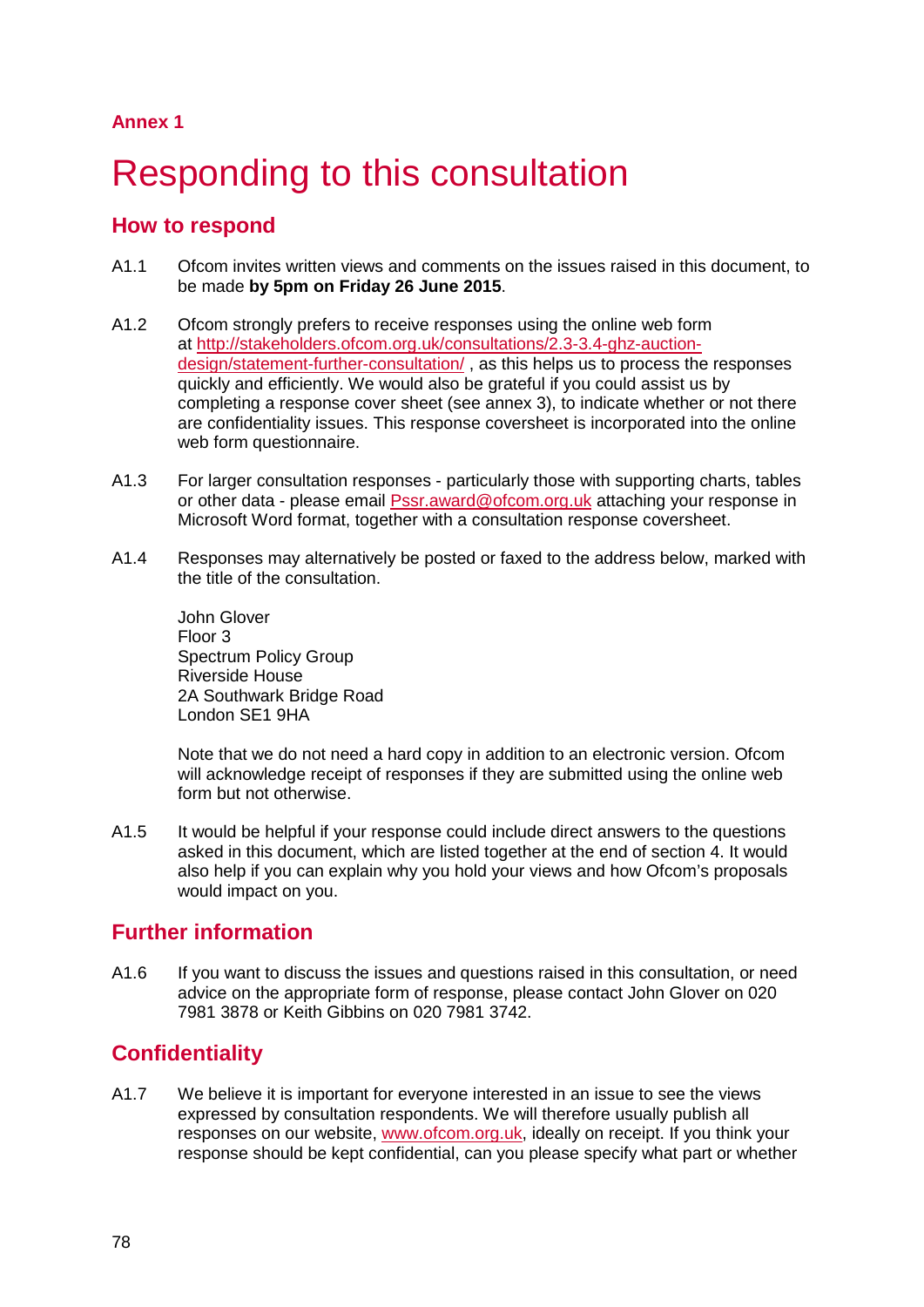all of your response should be kept confidential, and specify why. Please also place such parts in a separate annex.

- A1.8 If someone asks us to keep part or all of a response confidential, we will treat this request seriously and will try to respect this. But sometimes we will need to publish all responses, including those that are marked as confidential, in order to meet legal obligations.
- A1.9 Please also note that copyright and all other intellectual property in responses will be assumed to be licensed to Ofcom to use. Ofcom's approach on intellectual property rights is explained further on its website at [http://www.ofcom.org.uk/terms](http://www.ofcom.org.uk/terms-of-use/)[of-use/](http://www.ofcom.org.uk/terms-of-use/)
- A1.10 Please note that you can register to receive free mail Updates alerting you to the publications of relevant Ofcom documents. For more details please see:<http://www.ofcom.org.uk/email-updates/>

# **Ofcom's consultation processes**

- A1.11 Ofcom seeks to ensure that responding to a consultation is easy as possible. For more information please see our consultation principles in annex 2.
- A1.12 If you have any comments or suggestions on how Ofcom conducts its consultations, please call our consultation helpdesk on 020 7981 3003 or e-mail us at [consult@ofcom.org.uk](mailto:consult@ofcom.org.uk) . We would particularly welcome thoughts on how Ofcom could more effectively seek the views of those groups or individuals, such as small businesses or particular types of residential consumers, who are less likely to give their opinions through a formal consultation.
- A1.13 If you would like to discuss these issues or Ofcom's consultation processes more generally you can alternatively contact Graham Howell, Secretary to the Corporation, who is Ofcom's consultation champion:

Graham Howell **Ofcom** Riverside House 2a Southwark Bridge Road London SE1 9HA

Tel: 020 7981 3601

Email: [Graham.Howell@ofcom.org.uk](mailto:Graham.Howell@ofcom.org.uk)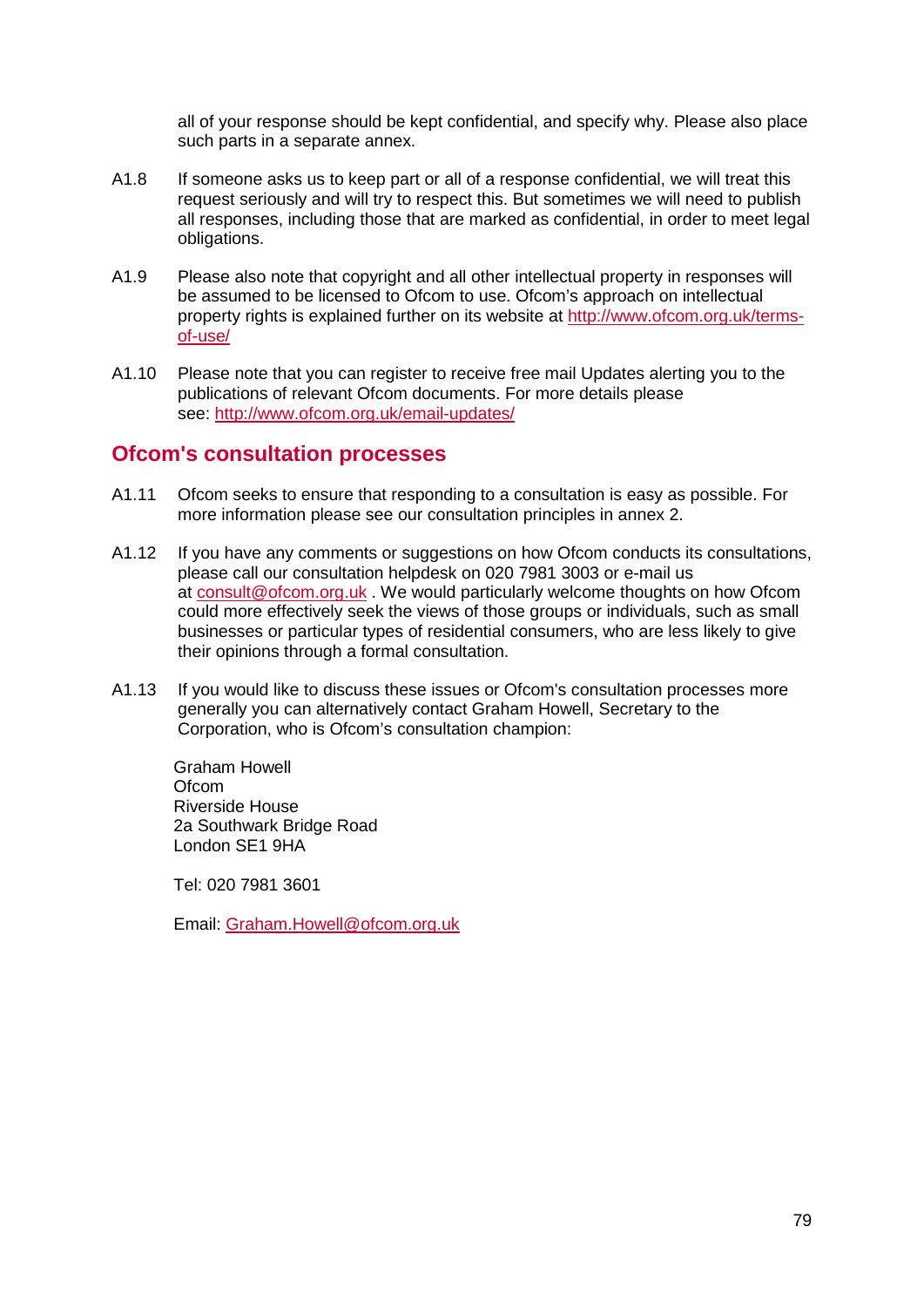# **Annex 2**

# **Ofcom's consultation principles**

A2.1 Ofcom has published the following seven principles that it will follow for each public written consultation:

# **Before the consultation**

A2.2 Where possible, we will hold informal talks with people and organisations before announcing a big consultation to find out whether we are thinking in the right direction. If we do not have enough time to do this, we will hold an open meeting to explain our proposals shortly after announcing the consultation.

# **During the consultation**

- A2.3 We will be clear about who we are consulting, why, on what questions and for how long.
- A2.4 We will make the consultation document as short and simple as possible with a summary of no more than two pages. We will try to make it as easy as possible to give us a written response. If the consultation is complicated, we may provide a shortened Plain English Guide for smaller organisations or individuals who would otherwise not be able to spare the time to share their views.
- A2.5 We will consult for up to 10 weeks depending on the potential impact of our proposals.
- A2.6 A person within Ofcom will be in charge of making sure we follow our own guidelines and reach out to the largest number of people and organisations interested in the outcome of our decisions. Ofcom's 'Consultation Champion' will also be the main person to contact with views on the way we run our consultations.
- A2.7 If we are not able to follow one of these principles, we will explain why.

# **After the consultation**

A2.8 We think it is important for everyone interested in an issue to see the views of others during a consultation. We would usually publish all the responses we have received on our website. In our statement, we will give reasons for our decisions and will give an account of how the views of those concerned helped shape those decisions.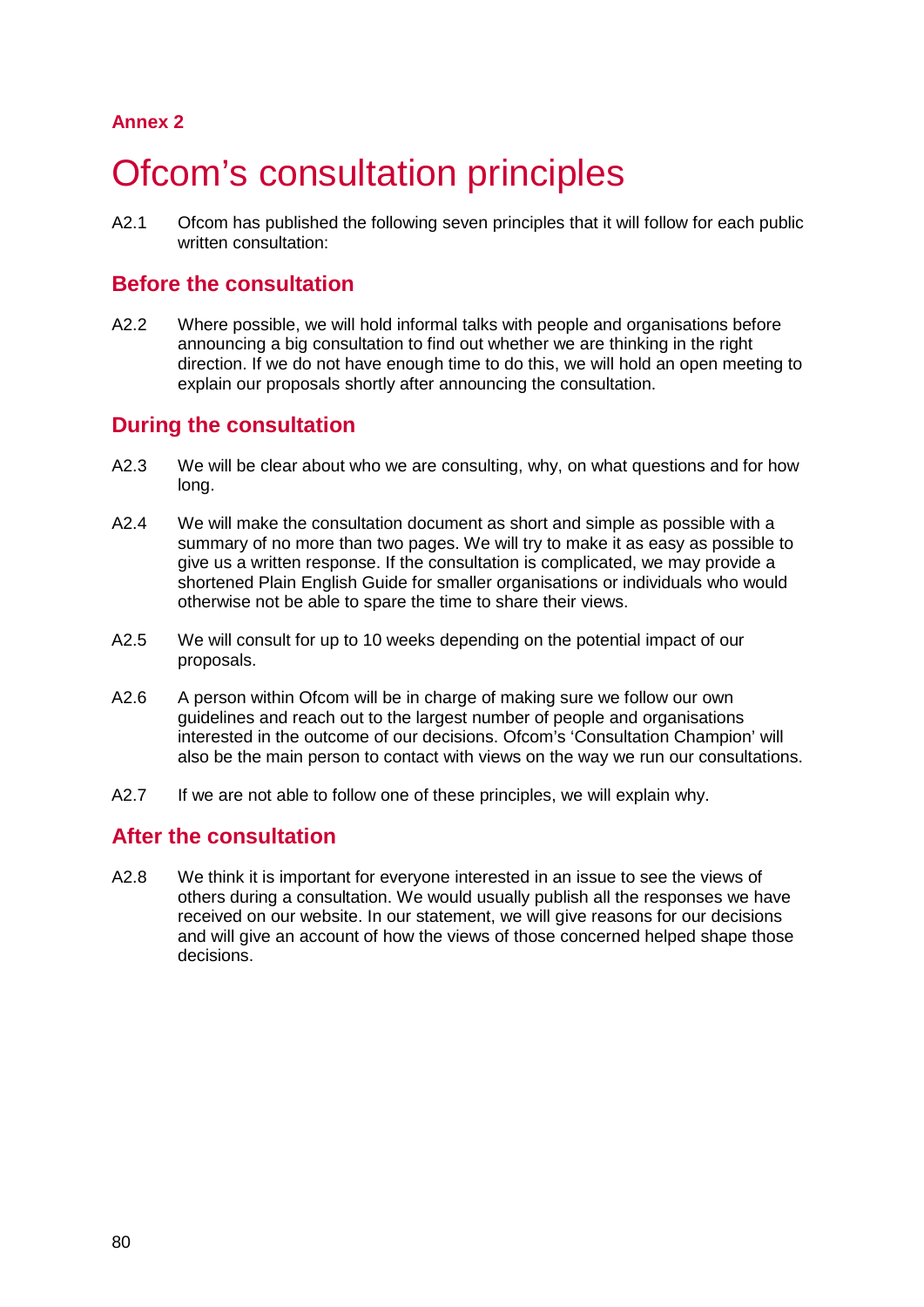# **Annex 3**

# 3 Consultation response cover sheet

- A3.1 In the interests of transparency and good regulatory practice, we will publish all consultation responses in full on our website, [www.ofcom.org.uk.](http://www.ofcom.org.uk/)
- A3.2 We have produced a coversheet for responses (see below) and would be very grateful if you could send one with your response (this is incorporated into the online web form if you respond in this way). This will speed up our processing of responses, and help to maintain confidentiality where appropriate.
- A3.3 The quality of consultation can be enhanced by publishing responses before the consultation period closes. In particular, this can help those individuals and organisations with limited resources or familiarity with the issues to respond in a more informed way. Therefore Ofcom would encourage respondents to complete their coversheet in a way that allows Ofcom to publish their responses upon receipt, rather than waiting until the consultation period has ended.
- A3.4 We strongly prefer to receive responses via the online web form which incorporates the coversheet. If you are responding via email, post or fax you can download an electronic copy of this coversheet in Word or RTF format from the 'Consultations' section of our website at [http://stakeholders.ofcom.org.uk/consultations/consultation-response](http://stakeholders.ofcom.org.uk/consultations/consultation-response-coversheet/)[coversheet/.](http://stakeholders.ofcom.org.uk/consultations/consultation-response-coversheet/)
- A3.5 Please put any parts of your response you consider should be kept confidential in a separate annex to your response and include your reasons why this part of your response should not be published. This can include information such as your personal background and experience. If you want your name, address, other contact details, or job title to remain confidential, please provide them in your cover sheet only, so that we don't have to edit your response.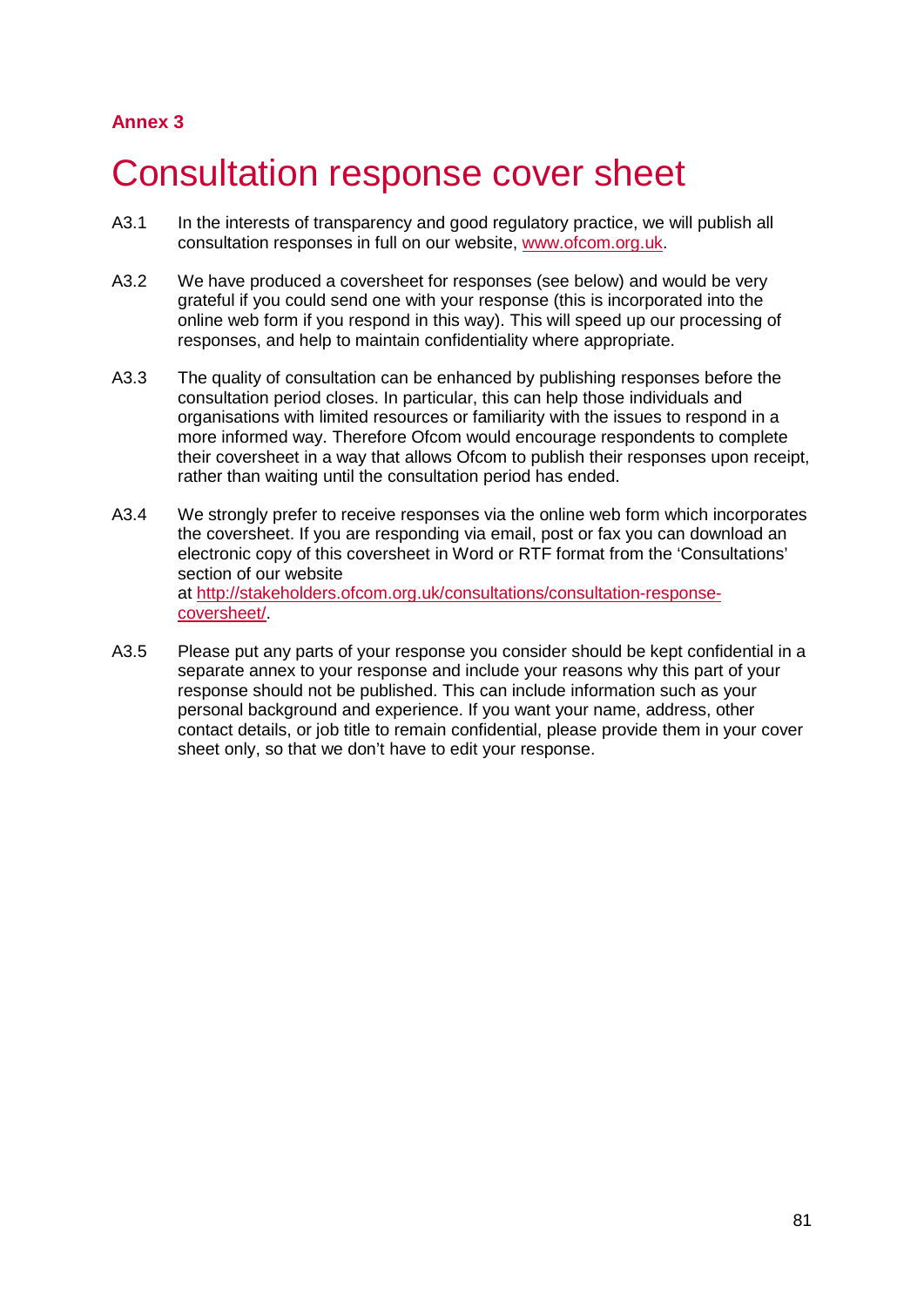# **Cover sheet for response to an Ofcom consultation**

| <b>BASIC DETAILS</b>                                                                                                                                                                                                                                                                                                                                                                                                                                                |  |
|---------------------------------------------------------------------------------------------------------------------------------------------------------------------------------------------------------------------------------------------------------------------------------------------------------------------------------------------------------------------------------------------------------------------------------------------------------------------|--|
| Consultation title:                                                                                                                                                                                                                                                                                                                                                                                                                                                 |  |
| To (Ofcom contact):                                                                                                                                                                                                                                                                                                                                                                                                                                                 |  |
| Name of respondent:                                                                                                                                                                                                                                                                                                                                                                                                                                                 |  |
|                                                                                                                                                                                                                                                                                                                                                                                                                                                                     |  |
| Representing (self or organisation/s):                                                                                                                                                                                                                                                                                                                                                                                                                              |  |
| Address (if not received by email):                                                                                                                                                                                                                                                                                                                                                                                                                                 |  |
| <b>CONFIDENTIALITY</b>                                                                                                                                                                                                                                                                                                                                                                                                                                              |  |
| Please tick below what part of your response you consider is confidential, giving your<br>reasons why                                                                                                                                                                                                                                                                                                                                                               |  |
| Nothing<br>Name/contact details/job title                                                                                                                                                                                                                                                                                                                                                                                                                           |  |
| Whole response<br>Organisation                                                                                                                                                                                                                                                                                                                                                                                                                                      |  |
| Part of the response<br>If there is no separate annex, which parts?                                                                                                                                                                                                                                                                                                                                                                                                 |  |
| If you want part of your response, your name or your organisation not to be published, can<br>Ofcom still publish a reference to the contents of your response (including, for any<br>confidential parts, a general summary that does not disclose the specific information or<br>enable you to be identified)?                                                                                                                                                     |  |
| <b>DECLARATION</b>                                                                                                                                                                                                                                                                                                                                                                                                                                                  |  |
| I confirm that the correspondence supplied with this cover sheet is a formal consultation<br>response that Ofcom can publish. However, in supplying this response, I understand that<br>Ofcom may need to publish all responses, including those which are marked as confidential,<br>in order to meet legal obligations. If I have sent my response by email, Ofcom can disregard<br>any standard e-mail text about not disclosing email contents and attachments. |  |
| Ofcom seeks to publish responses on receipt. If your response is<br>non-confidential (in whole or in part), and you would prefer us to<br>publish your response only once the consultation has ended, please tick here.                                                                                                                                                                                                                                             |  |
| Name<br>Signed (if hard copy)                                                                                                                                                                                                                                                                                                                                                                                                                                       |  |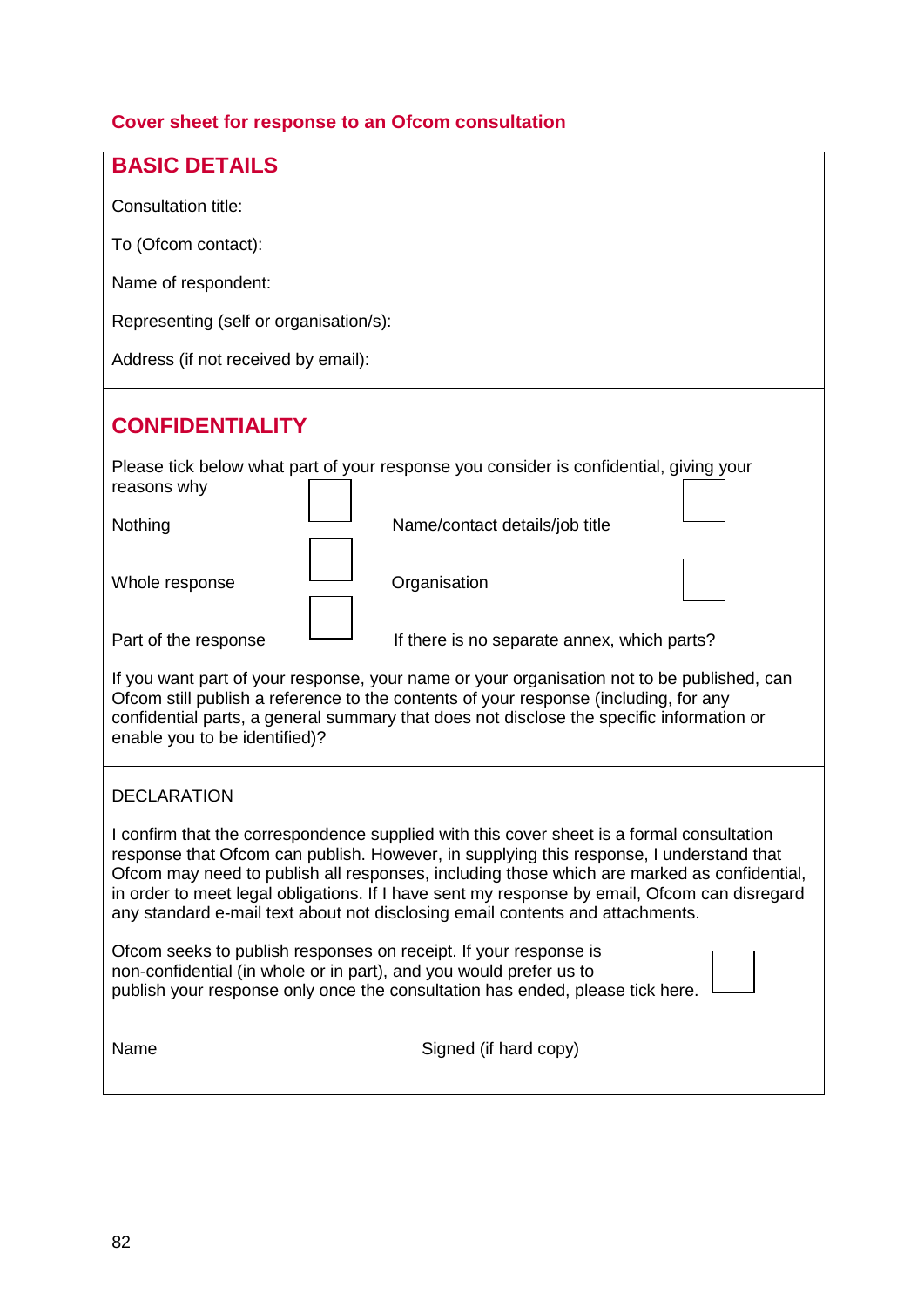# **Annex 4**

# 4 Auction design

- A4.1 The responses we received to our proposals on auction design are summarised in section 4 of this document, together with our final decisions. This annex sets out more fully the content of those responses, and our detailed consideration of the points raised by particular stakeholders. It concentrates on the submissions about the principal stage of our proposed SMRA auction format.
- A4.2 Some paragraphs from section 4 are repeated or summarised in this annex in order to provide context.

# **Spectrum packaging and stages of the auction**

- A4.3 Our November 2014 consultation set out proposals for a single auction of both the 2.3 and 3.4 GHz bands. We said that whilst lots in the 2.3 and 3.4 GHz bands are not likely to be seen by bidders as perfect substitutes, they were to some extent substitutable at some prices. Holding a combined auction therefore made sense from a bidder's point of view. It would also be administratively convenient and costeffective to have an auction of both bands at the same time.
- A4.4 We proposed that frequencies in the 2.3 GHz and 3.4 GHz spectrum bands should be auctioned in lot sizes of 5 MHz. We said the different characteristics of the 2.3 and the 3.4 GHz band warranted a different category in the auction. We therefore proposed there should be one category of 2.3 GHz lots and one category of 3.4 GHz lots. While there may also be some value differences *within* the bands, we said these could be addressed through the assignment stage of the auction.
- A4.5 We proposed an overall auction process as follows:
	- Interested persons would be required to **apply** for the grant of a licence;
	- Applicants would need to **qualify** to participate in the award process. An applicant may be disqualified where Ofcom determines that it is not fit to hold a licence. Applicants may also be disqualified in connection with bidder groups;
	- The first stage of the auction is the **principal stage**, consisting of a number of rounds. The principal stage results in the determination of the winning principal stage bids and the **base price** for each winning principal stage bid. At this stage, lots within each category are considered to be generic and so bidders do not bid for specific frequencies;
	- The second stage of the auction is the **assignment stage**, whereby actual frequencies are assigned to the winning bidders from the principal stage. The assignment stage allows bidders to express a preference for a particular part of the band. For the 2.3 GHz band we will only consider assignments in contiguous blocks. We will also consider only assignments of contiguous blocks in the 3.4 GHz band if UK Broadband participates in the auction (see section 5). If UK Broadband does *not* participate in the auction, in most circumstances bidders will be able to express a preference for a contiguous assignment. The assignment stage results in the determination of the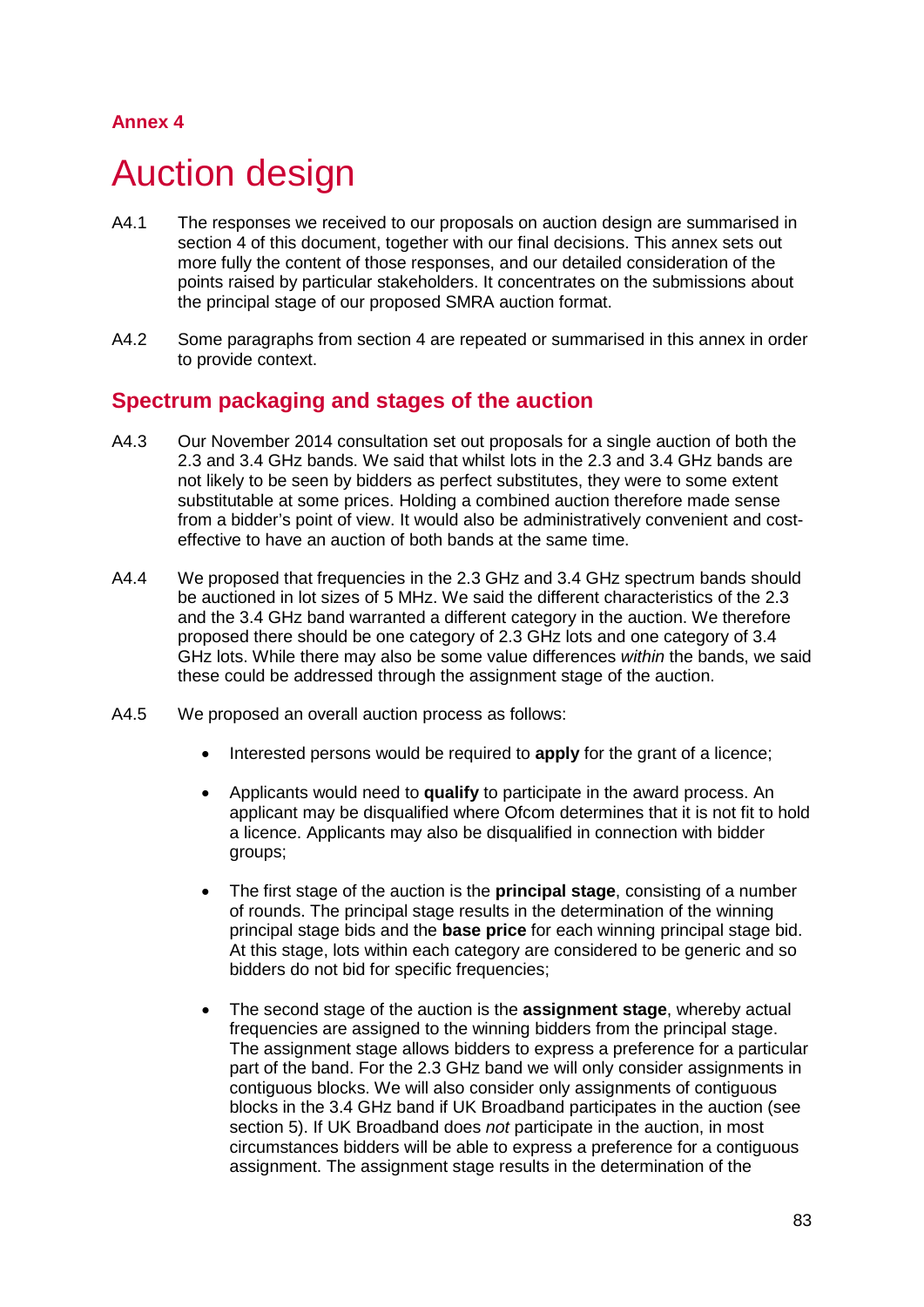winning assignment stage bids and the **additional price** for each winning assignment stage bid;

- The final stage is the **grant stage**, whereby Ofcom grants the licence to the winning bidder(s). The initial licence fee payable by a winning bidder is equal to the total of the base price and the additional price for each winning assignment stage bid.
- A4.6 We asked two questions on these points in the 2014 consultation:

*Do you agree with our proposals for categories and lot sizes in the auction? If you disagree please provide evidence for your position.*

*Do you have any other comments or views relating to the overview of the spectrum?*

# **Consultation responses**

- A4.7 Only one respondent suggested a different approach to our overall award process. The Institution of Engineering and Technology (IET) urged us to treat the 2.3 and 3.4 GHz awards differently. It said the planning assumptions around the 2.3 GHz band were firm already, and the release of the band for LTE was timely. However, determining the best use of the 3.4 GHz band was not so certain. The IET therefore proposed the establishment of a 3.4 GHz Spectrum Interest Group to manage future potential changes of use in the 3.4 GHz spectrum through mutual consent.
- A4.8 No other respondent challenged our proposal for a combined award of the 2.3 and 3.4 GHz bands. Nor was there any challenge to our proposal that there should be two categories - one for each band – or that lots within the two bands should be generic in the principal stage. All of those respondents who commented on the overall award process, apart from the IET, supported our proposals.
- A4.9 H3G (Three) agreed with our proposals for 5 GHz lot sizes for the 2.3 GHz band, but said that 10 MHz lots should be considered for the 3.4 GHz spectrum because there was much more spectrum available in that band. It was likely that an operator would only be interested in acquiring larger lots (e.g. multiples of 10 MHz) because of the disproportionate cost of deploying in smaller blocks.
- A4.10 BT and Angie suggested that 10 MHz blocks were more appropriate for both bands. BT said the use of 10 MHz blocks would simplify the award process by reducing the opportunity for strategic bidding on combinations unlikely to be required. This could be a particular issue for the 2.3 GHz spectrum.
- A4.11 A confidential respondent agreed in principle with our proposals for categories and lot sizes, but believed 10 MHz might be preferable.
- A4.12 Orange also supported the idea of larger lot sizes. In its consultation response, the company said 5 MHz allocations could lead to inefficient use of the spectrum if operators do not wish to use the defined timeslot/frame configuration. In those circumstances, there was a risk that a significant portion of the available spectrum would need to be used for guard bands. This represented inefficient use of the spectrum.
- A4.13 Huawei went further, and suggested that lots of 40 MHz were much more useful for IMT deployments than smaller lots. Huawei said there were no deployments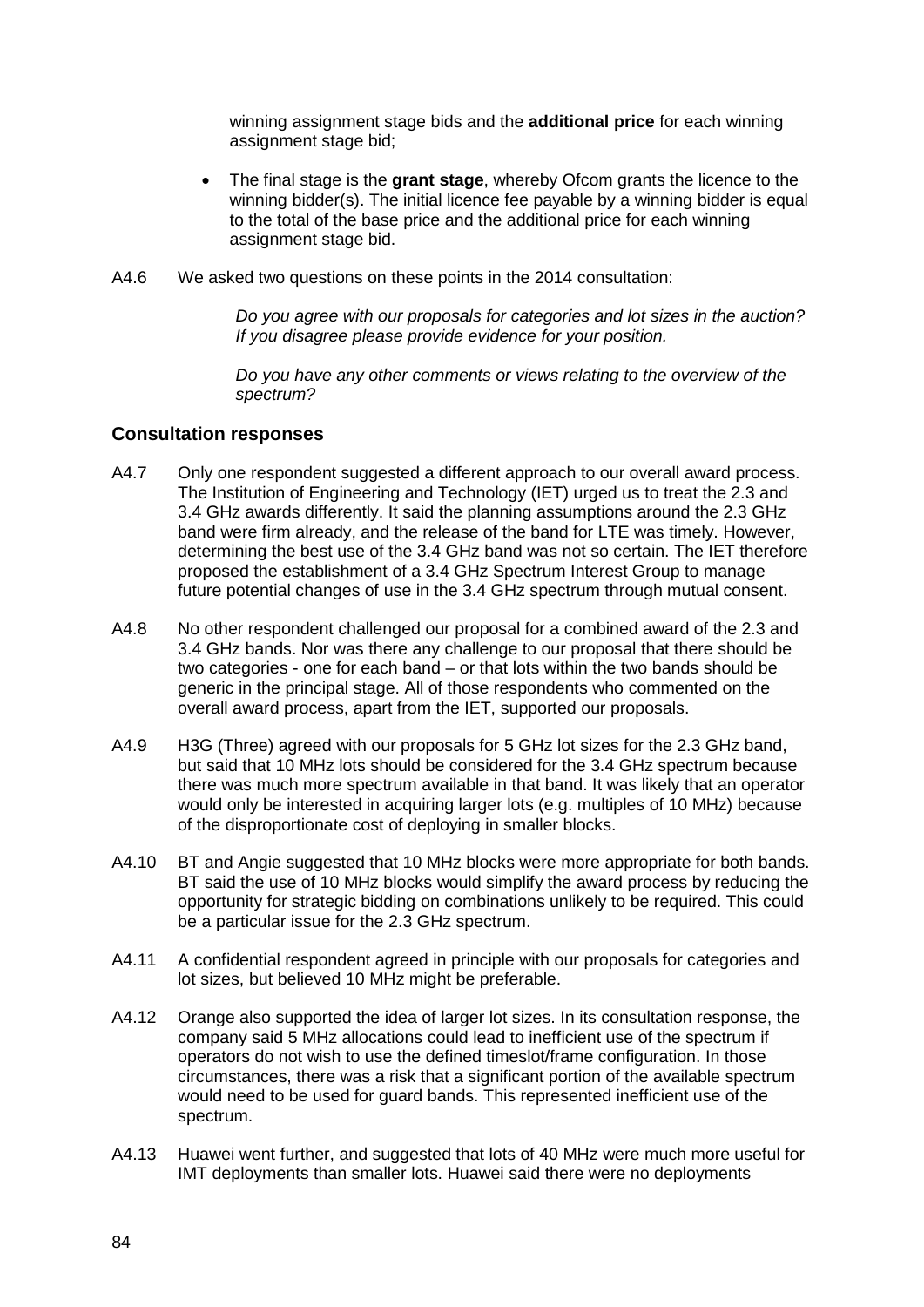anywhere in the world based on 5 MHz bandwidths, and 10 MHz bands were only deployed where there had been migration from other technologies. The most efficient use of the spectrum – in terms of extracting value from the spectrum set against the cost of network deployment – involved larger lots.

A4.14 Our proposals for 5 MHz lots in both bands were supported by UK Broadband, EE and a confidential respondent. The confidential respondent noted that all bidders were likely to require spectrum in quantities greater than 5 MHz, but outcomes where bidders target 15 or 25 MHz were plausible. This would be precluded if a larger lot size were adopted.

## **Our assessment and decisions**

- A4.15 Given the near unanimous support, we have decided to auction the award bands together. Although the IET was concerned about making available the 3.4 GHz band on the proposed timescale, as we said previously, we consider that, on balance, the 2015-16 timescale is right. It is consistent with our duties to ensure the most efficient use of spectrum to allow consumers to benefit from use of the spectrum as soon as is feasible.
- A4.16 There will be one category of lots for the 2.3 GHz band and another category of lots for the 3.4 GHz band. The lots will be generic in the principal stage of the auction and there will be an assignment stage to determine the exact frequencies to be licensed to each successful bidder.
- A4.17 We understand from the consultation that there is a general concern that LTE requires large quantities of contiguous spectrum. In the SMRA auction format, we had proposed to protect bidders against the risk of acquiring smaller amounts of spectrum by allowing them to specify a minimum requirement of up to 20 MHz. At the same time, as noted above, we had proposed to make all of the spectrum available in 5 MHz lots, in order to maximise flexibility.
- A4.18 We believe this is still the most appropriate approach for the 3.4 GHz spectrum. The potential use cases are varied, and we want to keep the maximum flexibility to enable them. However, we now believe the 2.3 GHz spectrum should be awarded in 10 MHz lots.
- A4.19 Our decision to award 10 MHz lots is linked to a decision to impose mandated synchronisation in the 2.3 GHz band (described in section 8 of this document). Synchronisation means there is no requirement for operators to deploy a 5 MHz guard band to avoid interference between neighbouring spectrum users. 10 MHz lots therefore represent an efficient outcome whilst ensuring no operator risks being left with 5 MHz of unusable spectrum.
- A4.20 We believe the most likely use for 2.3 GHz spectrum will be for 20 MHz TD-LTE carriers - although other arrangements involving 10 MHz holdings may be possible, and we would not wish to rule them out. The award of 10 MHz lots addresses both opportunities.
- A4.21 As we explain below (under auction design principal stage), larger lot sizes in the 2.3 GHz will also allow us to do away with the minimum requirement in this band. We think this is desirable, given the responses we received. This is relevant only because we have decided to hold a Simultaneous Multi-round Ascending (SMRA) auction, described below.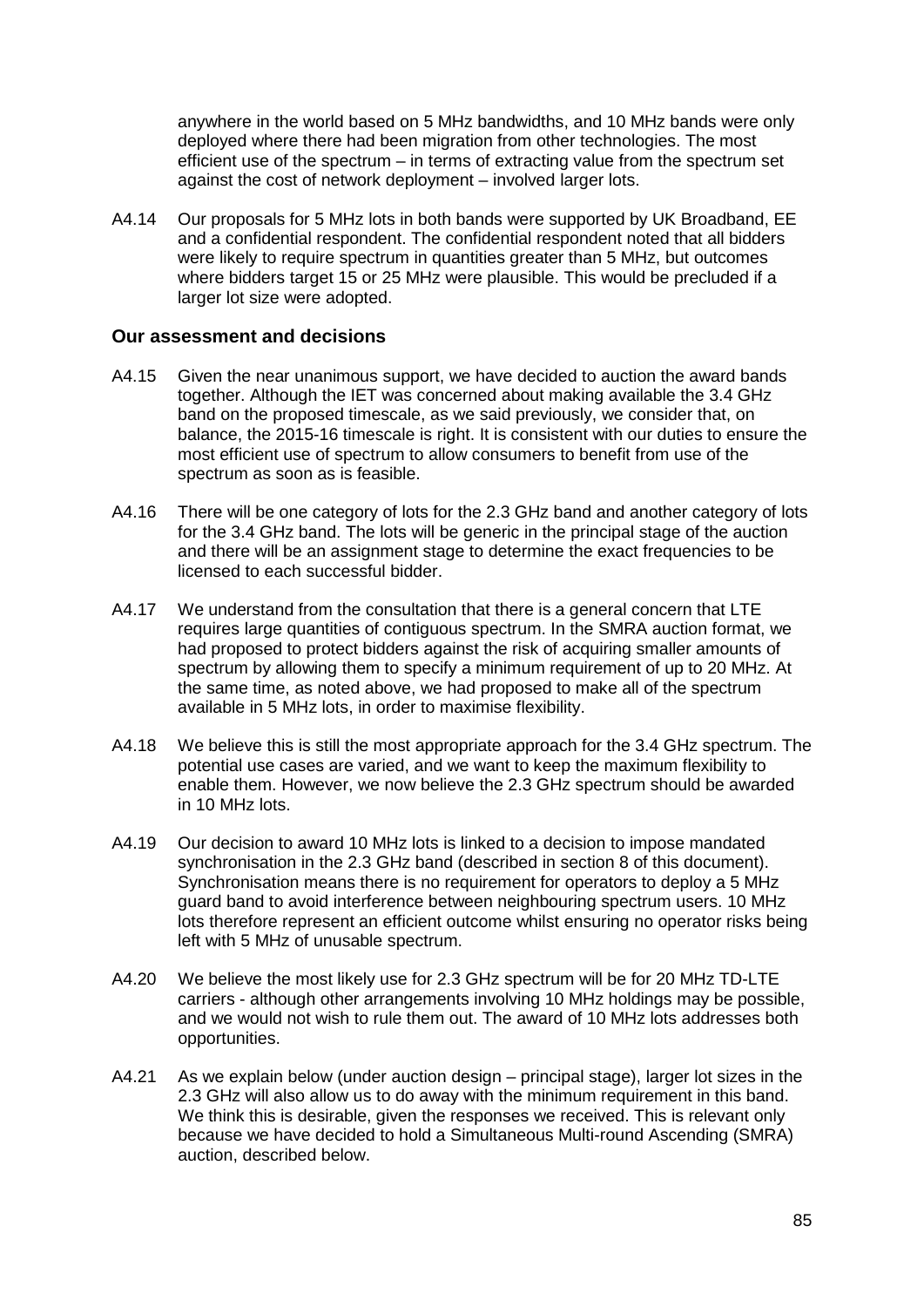A4.22 The decision to proceed with 5 MHz lots in the 3.4 GHz band is also linked to our conclusions on synchronisation. With 150 MHz of new spectrum available, we see no reason to mandate full synchronisation for the 3.4 GHz frequencies. As a consequence, operators, if they choose to use the restrictive mask, will require an internal guard band to enable them to use the spectrum innovatively . We have also decided to retain the 20 MHz minimum requirement option for bidders in the 3.4 GHz band to protect them against the risk of winning less spectrum than they require. Again, this is discussed in more detail below.

# **Auction design – principal stage**

- A4.23 The November 2014 consultation said our choice of auction design should be consistent with our statutory objectives to further the interests of citizens in relation to communications matters, and to further the interests of consumers, where appropriate by promoting competition. It should also be consistent with our duty to secure the optimum use of the spectrum.
- A4.24 We said our statutory duties were more likely to be achieved through the following additional objectives :
	- The design should be simple, where possible, without unduly compromising the efficient outcome of the auction;
	- The outcome of the auction should be perceived by all participants and stakeholders as fair and legitimate, and bidders should not feel that they would have bid differently when they see the final result.
- A4.25 We set out two options for the principal stage of the 2.3 and 3.4 GHz auction a Simultaneous Multi-round Ascending auction (SMRA) and a Combinatorial Clock Auction (CCA). [59](#page-86-0) We said both formats as designed were robust and would meet our statutory duties.
- A4.26 In the **SMRA** bids are placed for individual lots, and the auction proceeds in successive rounds with increasing prices until there are no new bids. In each round, the highest bid placed on each lot is called a standing high bid. When the auction ends standing high bids become winning bids and the bidders pay the amounts they bid.
- A4.27 The **CCA** is a two-phased bidding process in which bids are submitted for packages of lots, not for individual lots. Bidders will either be awarded a combination (or package) of lots for which they bid in its entirety or nothing at all. In the CCA, final prices are usually based on opportunity costs. An opportunity cost price rule requires bidders to pay an amount for their winning package that is just sufficient to ensure that no other bidder or coalition of bidders was prepared to pay more for that package.
- A4.28 We noted that we had used a CCA auction format on several previous occasions including the 2013 combined award of spectrum in the 800 MHz and 2.6 GHz bands - and that this approach can be the best under many circumstances. However, we said the SMRA format had important advantages given the specific circumstances of the 2.3 and 3.4 GHz award, not least its overall simplicity. We therefore proposed an SMRA auction process, based on some key assumptions.

-

<span id="page-86-0"></span><sup>59</sup> See section 6 of the November 2014 consultation [\(http://stakeholders.ofcom.org.uk/consultations/2.3-3.4](http://stakeholders.ofcom.org.uk/consultations/2.3-3.4-ghz-auction-design/) [ghz-auction-design/\)](http://stakeholders.ofcom.org.uk/consultations/2.3-3.4-ghz-auction-design/)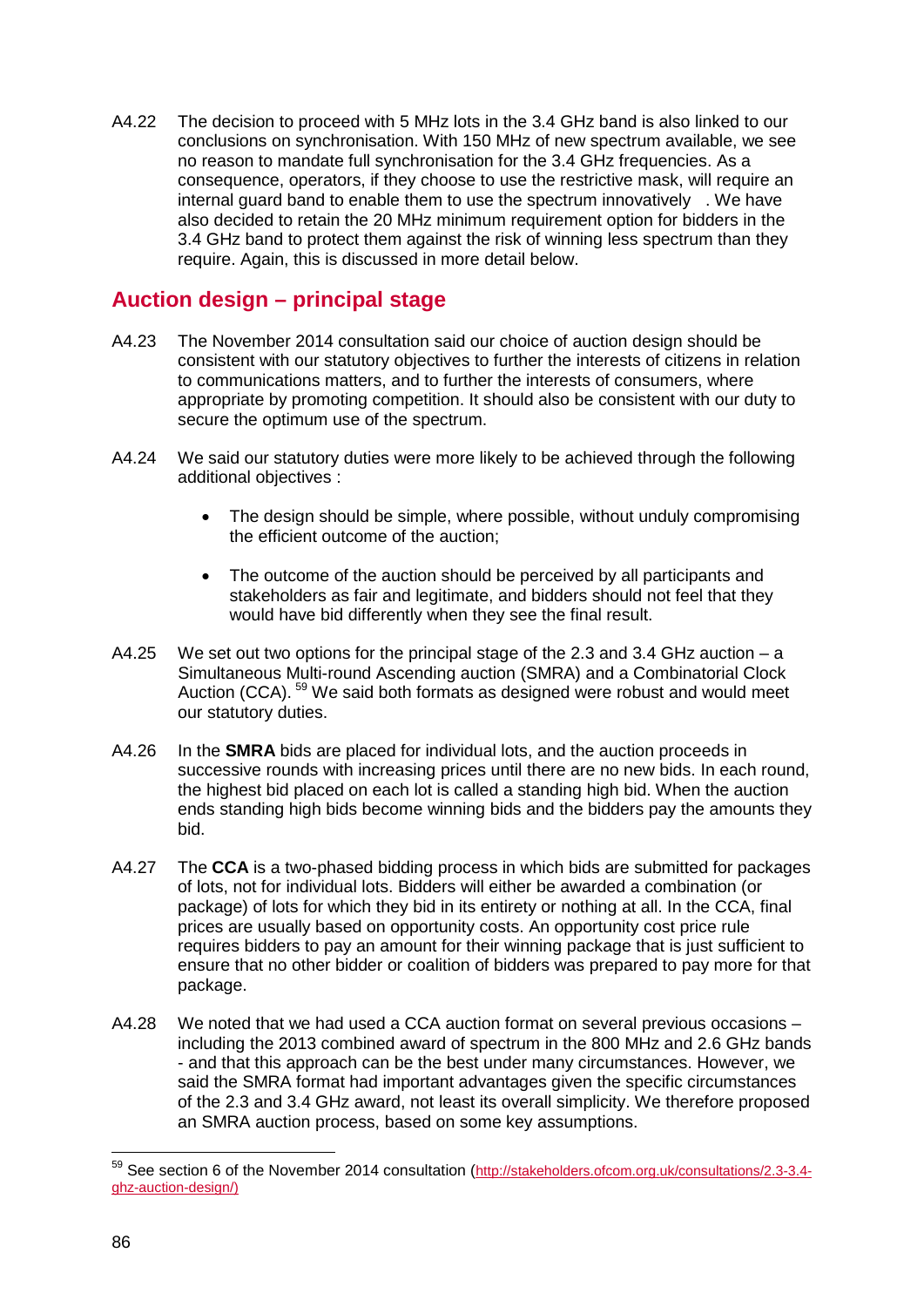- A4.29 In particular, we assumed a much simpler demand structure than for the 2013 auction. We noted that the earlier auction had included both spectrum best suited for the provision of broad coverage and spectrum suited for delivering additional capacity. The complementary nature of the two bands meant a combinatorial auction design was more appropriate in that case.
- A4.30 We considered that the spectrum available in the 2.3 and 3.4 GHz bands is unlikely to be seen by potential bidders as complementary – at least to the extent of the 2013 auction. There was therefore less need for a combinatorial approach. However, we said we would re-assess our proposal for an SMRA auction in the light of stakeholder responses to the November 2014 consultation.

# **Auction rules**

- A4.31 We proposed the following rules for conducting an SMRA auction:
	- **Break ties:** Bidders placing bids in a given round would be ranked randomly and allocated lots until there would be no lots available with the effect that at most one bidder could be standing high bidder on fewer lots than it bid for.
	- **Information policy:** We proposed that the number and identity of qualified bidders should be disclosed before the auction begins, but information during the rounds would be limited to notification of prevailing round prices.
	- **Withdrawals:** Bidders might withdraw standing high bids in any round (e.g. to transfer eligibility to another category) but would be liable to forfeit the total value of standing high bids withdrawn from their deposit unless all lots in that category are assigned a standing high bid in that or any subsequent round.
	- **Minimum requirement:** Bidders might specify a minimum requirement of up to a maximum of 20 MHz of spectrum in each category (i.e. 2.3 GHz and**/**or 3.4 GHz). A bidder who ended the auction as the standing high bidder on fewer lots than it had specified in its minimum requirement for a given category would not be assigned any lots (or have to make any payments) in relation to these bids.
	- **Activity rule and eligibility:** Bidders would be eligible to bid on lots in any given round based on their activity level in the previous round. Bidders would be allowed up to three 'waivers' where they may abstain from bidding - or bid below their eligibility **-** without affecting their eligibility for the next round.
- A4.32 We set out alternative proposals on rules for a CCA auction in the event that consultation responses led us to change our view about adopting an SMRA format. These are explained in paragraphs 6.52 – 6.85 of the November 2014 consultation.
- A4.33 In our November consultation, we put forward what we considered to be the best versions of both award processes for this particular auction. We also identified six residual risks. The first three were more of a concern in the SMRA, and the other three in the CCA. The residual risks were:
	- There may be some unsold spectrum, even though there is demand for that spectrum at the reserve price;
	- The auction generates artificially low prices due to strategic bidding;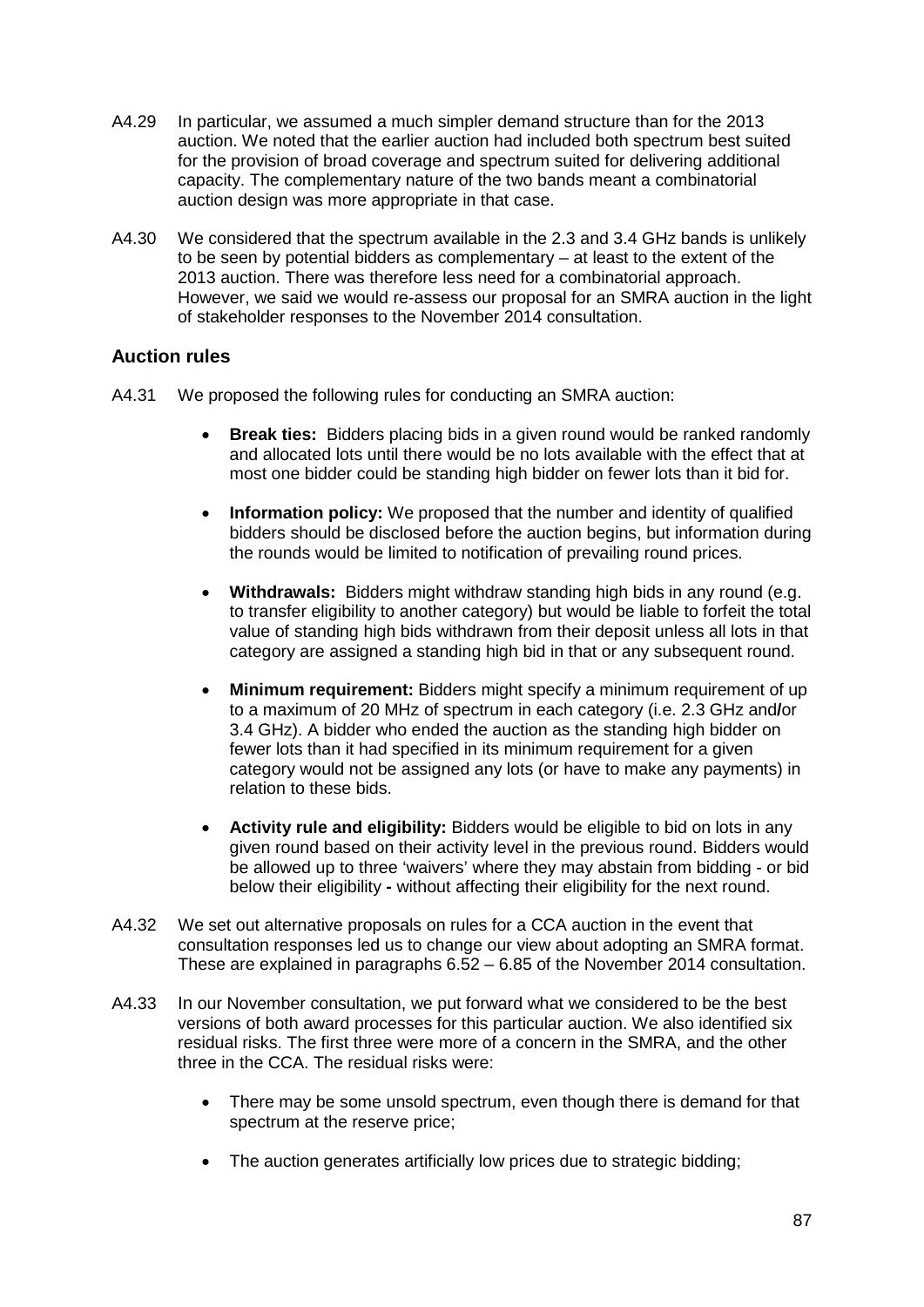- Bidders may be prevented, or find it more difficult, to always bid for their most preferred spectrum;
- Bidders may face difficulties developing and gaining approval for their bidding strategy within their organisation;
- Bidders may not be aware of the price they will have to pay until the end of the auction;
- The auction may generate a result which might surprise bidders and may therefore be perceived as unfair.
- A4.34 We noted that we did not believe any of the residual risks would present a serious threat to the award. We concluded that there was a trade-off between the possible inefficiencies of complexity and uncertainty in the CCA, against the possible inefficiencies or difficulties in the SMRA resulting from:
	- Potential strategic demand reduction (that is the incentive for bidders to reduce demand in an attempt to keep prices low, believing that doing so will allow them to acquire less spectrum, but at a lower price. The concern here is not about the level of revenue in itself, but that it could lead to an inefficient outcome);
	- How bidders manage substitution risks (generated by restrictions that prevent bidders from easily moving their demand from one band to another); and
	- Aggregation risks (when a bidder is forced to bid for individual lots, yet the amount they are prepared to pay for each individual lot could have changed depending on the type and quantity of spectrum they will secure at the end of the auction).
- A4.35 Our preliminary assessment was that, for this particular award, we had the right instruments in place to deal with the residual risks in the SMRA in a way that rendered the complexity and the uncertainty of the CCA unnecessary. This assessment was based on a number of assumptions about the structure of demand and supply in this auction. In particular, we assumed:
	- Value complementarity: This is where the value placed on a certain amount of spectrum is higher than the total of the values placed on each individual lot in that amount. We assumed the most important source of value complementarity occurred in the first 20 MHz in each band. Where there were other complementarities between bands, or within each band beyond 20 MHz, the resulting aggregation and substitution risks could be managed by bidders in the course of the auction.
	- Spectrum packaging: We would make the spectrum in the 2.3 GHz band available in a single lot category, and the spectrum in the 3.4 GHz available in another single lot category. We believed this would greatly simplify the auction process and reduce the need for bidders to switch across categories of similar lots, which could create substitution risks
	- Policy instruments: We would be able to reduce the level of information provided to bidders during the auction and set reserve prices that took into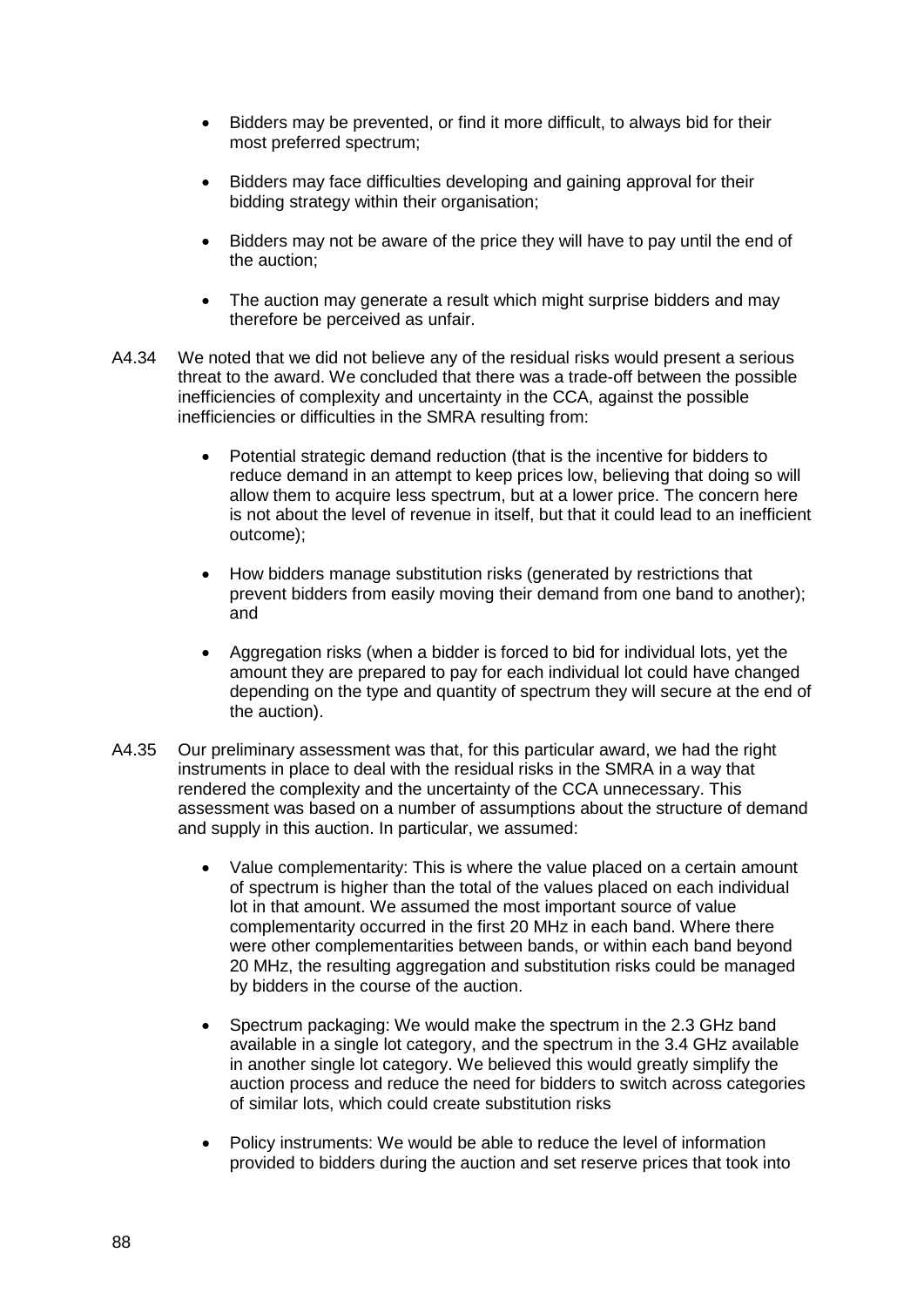consideration the incentives of bidders to reduce demand for strategic purposes.

A4.36 We posed the following questions in the November 2014 consultation:

*Do you agree with our recommendation for an SMRA? If not, please explain why.*

*Do you agree with our proposals for the SMRA (including withdrawals, minimum requirements and waivers)? Do you have any other comments or views on this proposal?*

*Do you agree with our proposals for the CCA? Do you have any other comments or views on this proposal?*

## **Consultation responses**

- A4.37 A number of very detailed responses to our questions about the proposed auction format were submitted in confidence. In reaching our decisions, we have taken account of the points raised in such confidential responses alongside those points submitted in non-confidential responses.
- A4.38 The paragraphs below represent a summary of the main general points and our overall assessment.

### Choice of format

- A4.39 There were mixed views on the choice of the format. Some respondents favoured our recommendation for an SMRA. For example, BT said it was supportive of the simplicity and transparency of the SMRA process compared to a CCA format. UK Broadband said the proposed lot structure of the 2.3 GHz and 3.4 GHz auction was less complicated than Ofcom's 2013 4G auction. This made an SMRA a more appropriate form of auction. In contrast, UK Broadband said the alternative CCA rules and structure could make it very difficult for a bidding organisation, citing three reasons:
	- A bidder would need a much more robust valuation of the spectrum outside an SMRA, which was difficult over a "long horizon period";
	- There is no certainty of outcome during the CCA rounds, which would make it difficult to convey the status of bidding to senior managers within a company;
	- CCAs can encourage 'gaming' across bands.
- A4.40 A confidential respondent said it strongly supported the proposed SMRA and that Ofcom had both under-estimated the risks associated with the CCA, and overstated some of the risks associated with the SMRA. Another confidential respondent agreed with the conclusion that an SMRA represented a suitable overall approach and that the complexity of a CCA cannot be justified for this auction.
- A4.41 However, some other respondents argued in favour of the alternative CCA format. EE proposed a CCA similar to the process used in our 2013 combined 4G award. It said Ofcom had over-reacted to perceived lessons from the earlier award. It said the proposed SMRA format was untested and introduced unnecessary complexity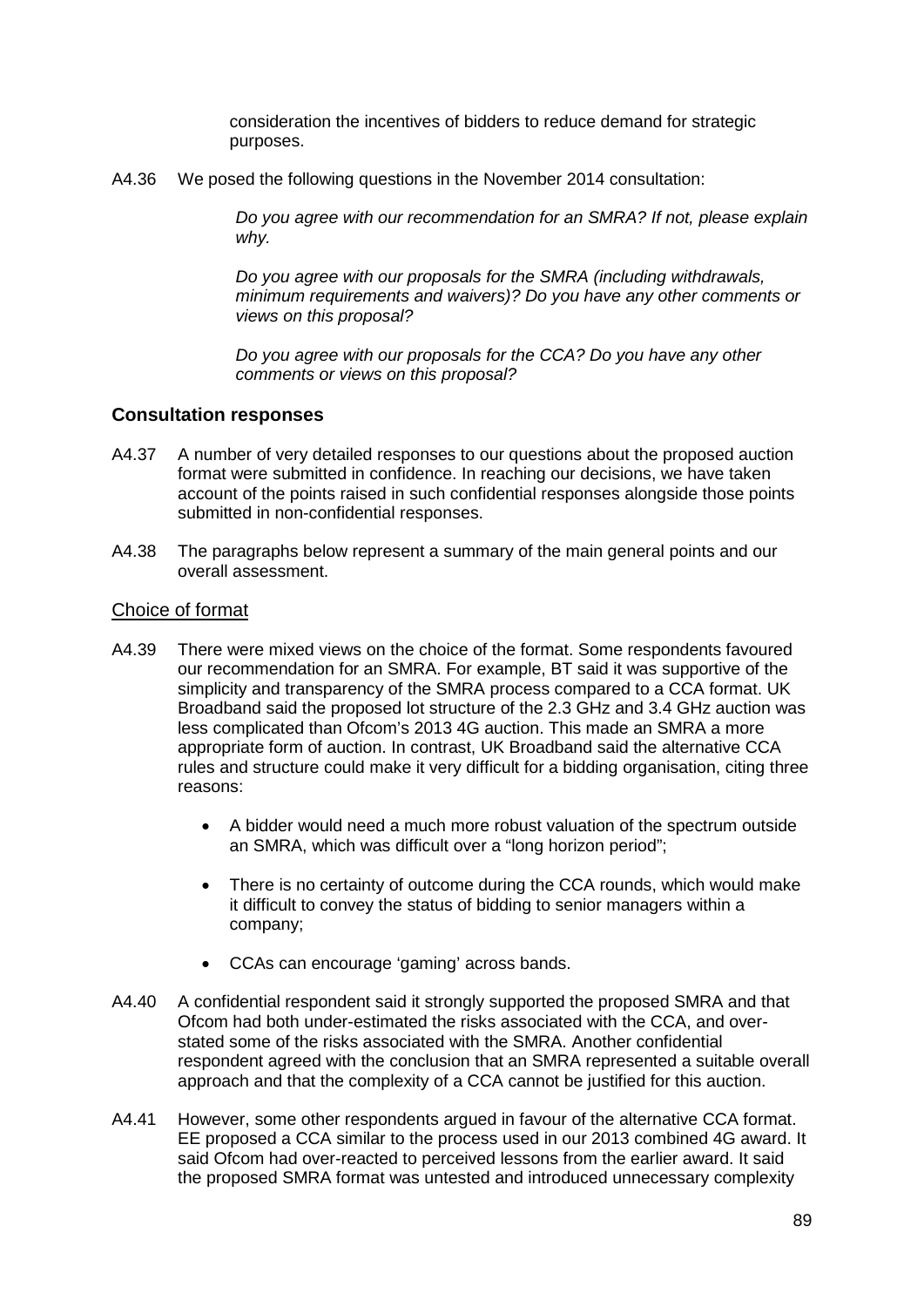by trying to "patch over the shortcomings" of the former process. In particular, it pointed to aggregation and substitution risks. EE also say that Ofcom does not provide any indication of how it weighs the various residual risks or any clear justification for placing more weight on some risks than others. In addition, EE claimed that Ofcom may be placing more weight on residual risks which are unlikely to impact on the outcome of the auction, and less weight on risks which are likely to increase the risk of an inefficient auction outcome.

- A4.42 Both EE and H3G claimed that the instruments Ofcom proposed in the SMRA for instance the withdrawal policy and the information policy – would not be effective in mitigating the risks involved, or might have unintended consequences.
- A4.43 EE claim that aggregation risks remain a concern under Ofcom's proposed SMRA, as, amongst other reasons, the last bidder provisionally allocated lots may still be a standing high bidder on fewer lots than the number of lots they bid for.
- A4.44 EE also claim that the ability of bidders to withdraw or waive, as proposed by Ofcom, is unlikely to mitigate substitution risks in the auction and may even increase the level of risk.
- A4.45 H3G argued that the proposed SMRA had a number of flaws and was therefore "not fit for purpose". It was particularly opposed to what it described as "half way measures" between an SMRA and a CCA. It listed criticisms including of the proposed information policy; the withdrawal rules and the pricing rules (see relevant sub-sections below). Instead, it proposed first, in order of preference, the CCA and, second, a clock auction similar to the auction rules proposed in December 2014 for the forward auction of the USA's Federal Communications Commission (FCC) Incentive Auction programme.
- A4.46 However, H3G said that if a preference was given to an SMRA anyway, it would be better to implement 'plain vanilla' SMRA rules. It said that, besides the disclosure of demand information, the key difference between a 'plain-vanilla' SMRA and Ofcom's proposed SMRA was that the 'plain-vanilla' version treats every lot as unique, rather than generic. As such, bidding for one lot never requires placing a bid on another lot, so bidders are never required to raise their own standing high bids.
- A4.47 Orange did not express an opinion on whether a CCA or SMRA would be preferred, but objected to specific proposals for both formats - particularly where modifications had been suggested to standard approaches. Orange said Ofcom should consider a more standardised approach even when factoring in the particular context that exists in the UK.

- A4.48 The responses we received did not challenge our list of the relevant residual risks for this award. Instead, the discussion was centred on the particular *importance* of the residual risks identified by Ofcom - and the actual ability of each format to address them.
- A4.49 The respondents that favoured our recommended approach generally agreed the SMRA would be less complicated, more transparent and was likely to generate fewer difficulties for bidders in dealing with their internal governance. The respondents favouring a CCA believed it better addressed the risks we identified, in particular aggregation and substitution risks.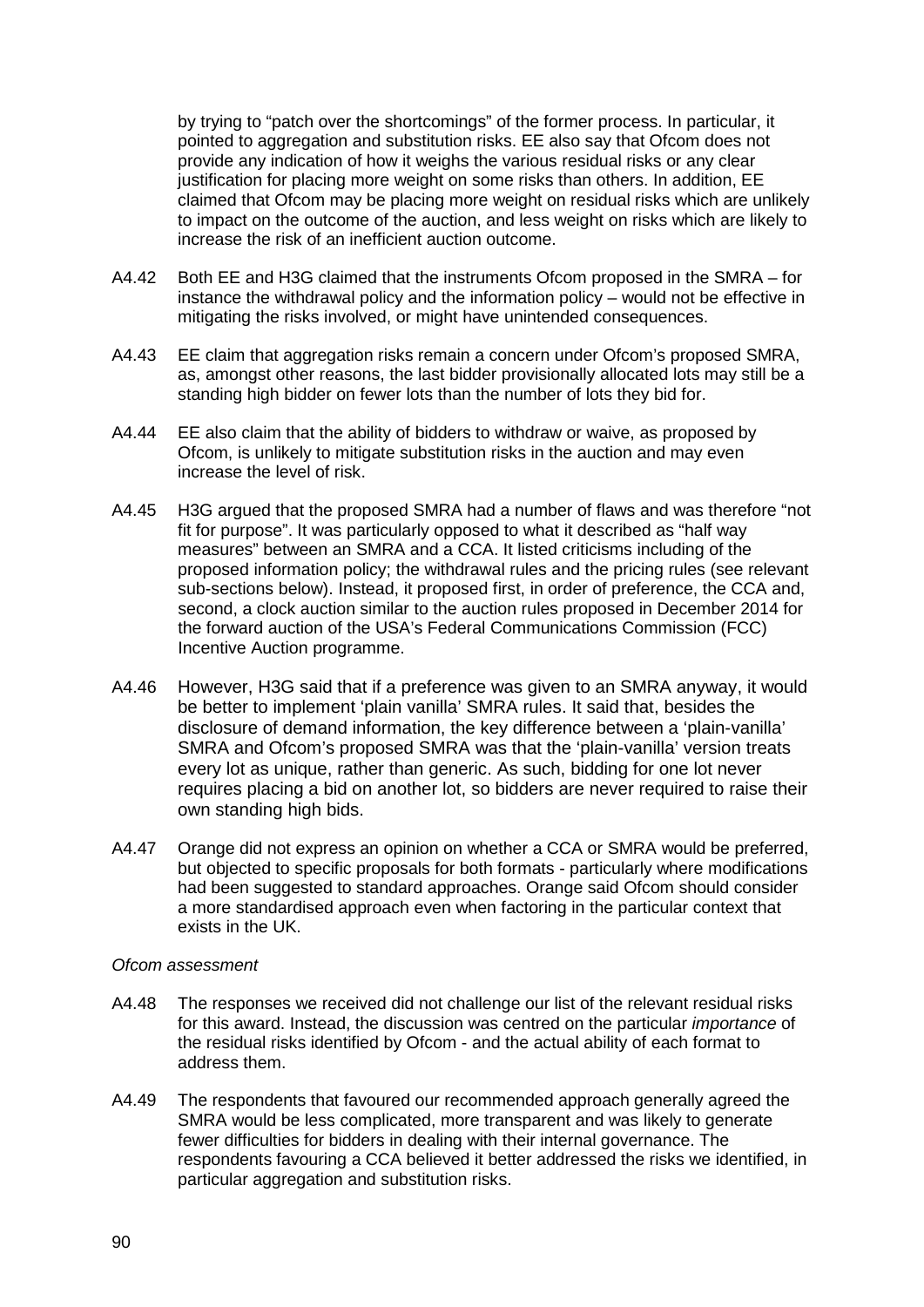- A4.50 We do not think sufficient evidence has been provided to cause us to reject the assumptions on which we based our recommendation for the SMRA. In particular:
	- **Value complementarity.** We considered that for this particular spectrum value complementarity, other than for the first 20 MHz in each band, could be managed by bidders in the course of the auction. Our view is that respondents did not give enough evidence to contradict this assumption.
	- **Spectrum packaging.** Respondents did not challenge the two lot categories we proposed. In an annex to its response, H3G noted that if Ofcom believes bidding in the 3.4 GHz band will be undermined due to a possibility of a noncontiguous award, it should consider options that allow bidders to specify where a non-contiguous award is acceptable, including having two lot categories in the band. However, as we noted in the consultation, we do not think bidding in the 3.4 GHz band will be undermined in this way.
	- **Policy instruments:** We remain of the view that we have the right instruments in place to deal effectively with the risks in the SMRA. With regards to the information policy, we still believe the effects of strategic bidding resulting from a transparent information policy outweigh the possible benefits. However, as we explain in more detail below, we now agree that some limited information about the level of aggregate demand may be beneficial to bidders, particularly when they face aggregation risks. The information policy will remain relatively limited, at a level which we believe still deters strategic bidding. As we set out in section 4, we are minded to set reserve prices which take into consideration the incentives of bidders to reduce demand for strategic purposes.
- A4.51 As acknowledged in our November 2014 consultation, the instruments and policies we proposed for the SMRA mitigate, but do not completely remove the aggregation and substitution risks we identified.
- A4.52 With regards to EE's claims, we believe we have provided an indication of how we weigh the various residual risks. We have identified six residual risks, three that were more important for the SMRA, and three that were more important for the CCA. We have concluded that, under our proposals, the three residual risks of the CCA outweigh the three residual risks in the SMRA.
- A4.53 In addition, we do not think that the risks which we have identified for the SMRA are more likely to lead to an inefficient outcome, compared to the risks identified for the CCA.
- A4.54 Nevertheless, we asked Auctionomics, a US consultancy specialising in spectrum auctions, to review some of the claims made by PowerAuctions in the report which was included as an annex to H3G's response to the consultation. These included the choice of the format. Auctionomics agrees with Ofcom that there are important advantages and disadvantages to both the CCA and the SMRA, and that the advantages for the CCA are most important when either the auction context presents a severe aggregation risk or demand reduction threatens to depress prices and harm efficiency. The analysis concludes that, subject to reviewing the information policy, the PSSR auction poses no severe aggregation risk and that there is no conclusive risk that demand reduction will be damaging to efficiency. The Auctionomics note is published alongside this statement.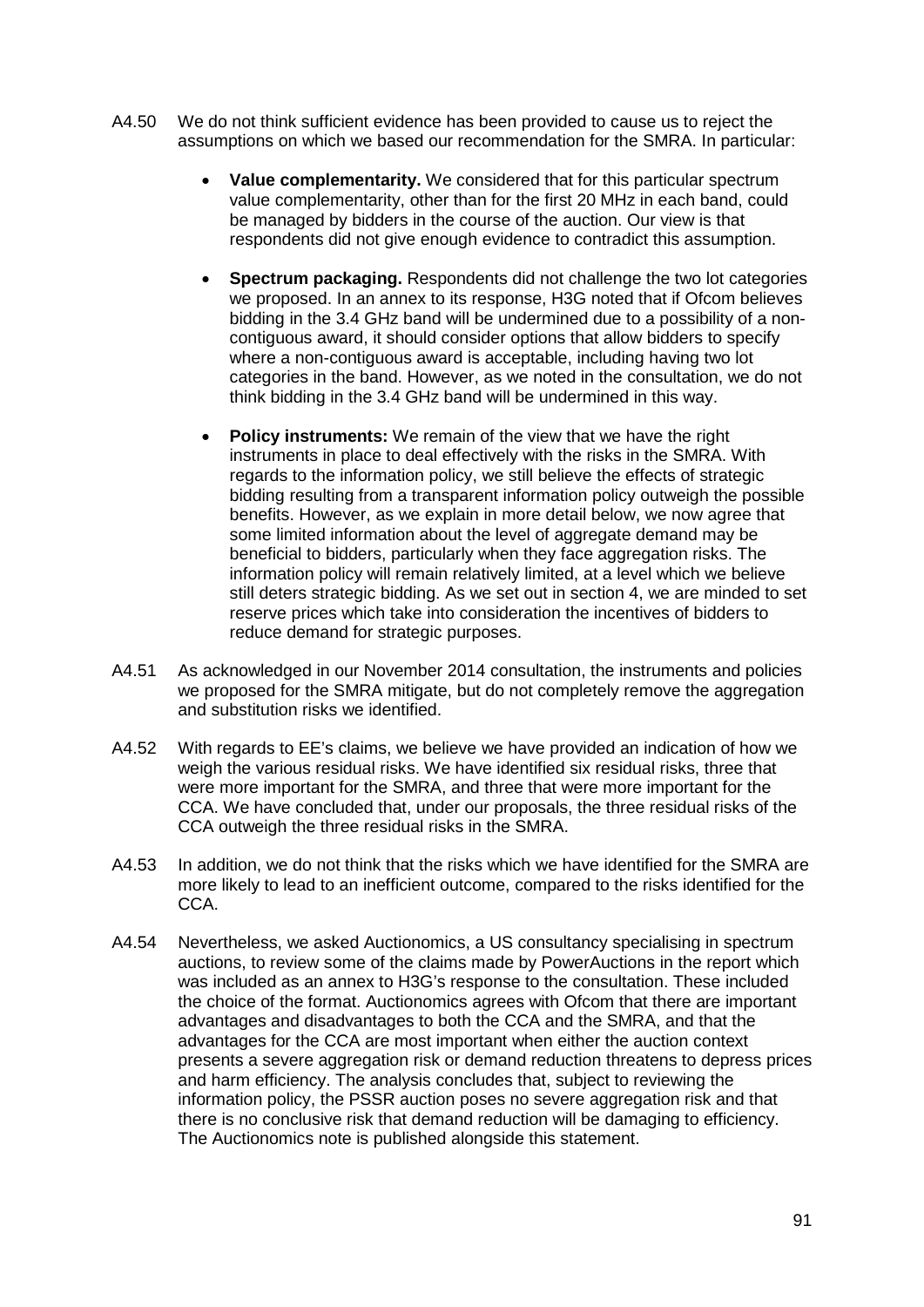- A4.55 We continue to believe that, given our assumptions for this specific award, and in particular those on the nature of demand, the CCA poses unnecessary challenges. Namely, difficulties in agreeing bidding strategies in an organisation; not knowing the price to pay; and a perception of surprise or unfair outcome. This may be particularly harmful to smaller, less experienced (and/or budget constrained) bidders. These factors may cause them either to not to enter the auction or to bid in a conservative way.
- A4.56 In light of the above, we have decided to proceed with an SMRA auction, and to reject the CCA. We have also considered H3G's alternative form of clock auction, which resembles the format which is being proposed for a US incentive auction being run by the FCC. We note that it shares many similarities with the SMRA we proposed. We understand the more relevant differences to be the following:
	- In the clock auction described by H3G, bidders are only allowed to contract demand if this does not generate excess supply. In our SMRA, bidders have the choice to contract demand, even if that causes excess supply, by withdrawing their standing high bids (subject to paying the full price of the withdrawn bid in the circumstances described in the sub-section on the withdrawal rule below). We believe this is a desirable feature in this particular award, as it facilitates switching between two bands which we believe are to some extent substitutable at some prices, as confirmed by some respondents. As Auctionomics points out in the note prepared for Ofcom, substitutability is more important in the PSSR auction than in the FCC's incentive auction.
	- The clock auction allows bidders to specify that they wish either to contract demand in blocks, or not contract demand at all. This is not possible in the SMRA. When bidders contract a given amount of their demand, they may end up as standing high bidders on a part of this amount. We believe we have addressed aggregation risks using a number of different instruments, which include the ranking rule and the minimum requirement in the 3.4 GHz band.
	- The risk of price overshooting is treated differently in the two formats. The clock auction allows for inter-round bidding, which allows a speedier auction. The SMRA we proposed addresses price overshooting by setting appropriate price increments and mitigates the risk by allowing bidders to maintain their standing high bids rather than deciding whether to accept a new price level in each round. We believe this is a desirable feature, as it allows more time for bidders to consider their bidding strategies.
- A4.57 The chief advantage of the clock auction in our view is that it is speedier than the SMRA. However, speed is not a key concern in our particular award. We have therefore decided to proceed with an SMRA auction.
- A4.58 In selecting the SMRA over the CCA, we have considered H3G's suggestion of a 'plain vanilla' version. We think the SMRA proposed in the November 2014 consultation includes features which make it a better approach to our particular auction. We believe the following are the most important points: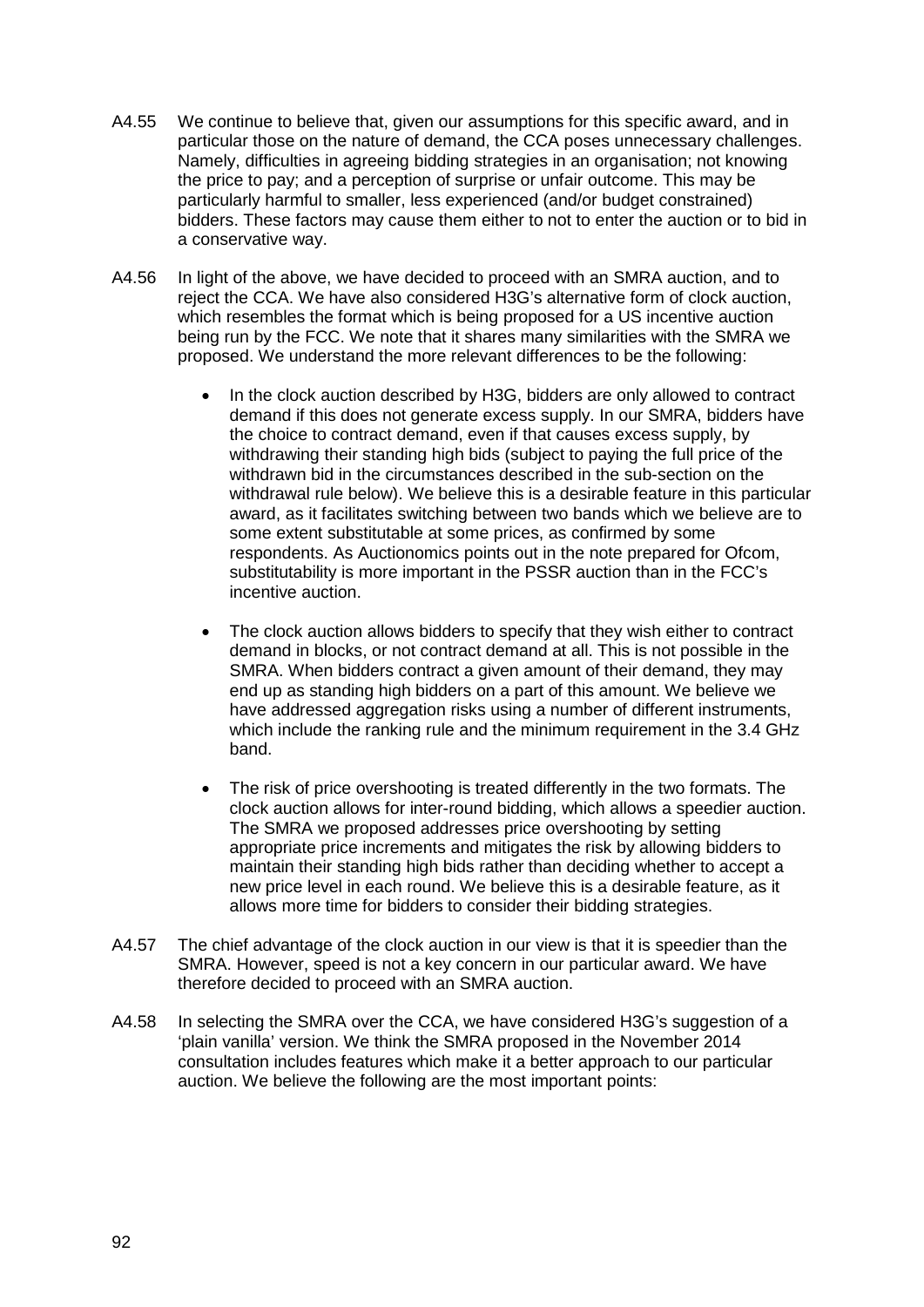- Bidders do not bid for 'unique' lots<sup>60</sup>, but for a number of lots in each band. This simplifies the bidding in the auction, eliminates substitution risks in the band and reduces the scope for signalling and strategic bidding.
- The ranking rule we adopt ensures that at most one bidder is a standing high bidder on a partial bid in each lot category. This might not be the case if bidders could place bids in 'unique' lots in each lot category.
- A4.59 However, having taken on board some of the comments received by respondents, and the views of Auctionomics, we have revised several of the details we proposed in the November 2014 consultation. We believe that with these revisions in place, the residual risks identified for the SMRA are not likely to have an impact on the efficiency of the award.
- A4.60 We address further the specific detail of the SMRA we propose in subsequent subsections and the concerns expressed by some respondents, including H3G. Our overall assessment is that we have adopted the necessary changes to the auction design which confirm our understanding that the SMRA we chose is better for this particular award than a CCA, a simple clock auction or a 'plain-vanilla' SMRA.

# Information Policy

- A4.61 A number of respondents expressed concerns about the proposed information policy and the consequences this might have for the auction, including respondents who were otherwise supportive of the SMRA format.
- A4.62 A confidential respondent noted Ofcom's proposed approach was based on preventing strategic bidding. However, it said bidders will be able to observe the bidding patterns of others in any case: the process gave sufficient clues for activity to be deduced as the auction progresses. This respondent suggested that it would be preferable for Ofcom to simply publish aggregate demand - or even allow full disclosure of bidders and total lots secured after each round - to allow bidders to concentrate more simply on bidding.
- A4.63 H3G accused Ofcom of going backwards by replacing successful dynamic auction methods with an approach more suited to a sealed bid auction process. This poses a risk to efficiency and transparency. H3G said the most critical flaw in the rules proposed by Ofcom was the withholding of demand information from bidders, even in aggregate between bidding rounds. The current proposals would have bidders participate in a lengthy, but almost entirely opaque multi-round procedure, eliminating the standard benefits of dynamic auctions.
- A4.64 Other respondents including BT and a confidential respondent expressed support for the proposed information policy. However, BT noted that their support was conditional upon Ofcom solving their concern about liability for unsold lots that is the potential liability of bidders who withdraw to pay for spectrum which effectively goes unsold. The confidential respondent said it would normally expect aggregate demand to be disclosed in every round, as the combination of price and demand revelation facilitates price discovery and builds confidence in the auction process. However, it recognised that in exceptional circumstances, where there were significant asymmetries between bidders and concerns about anti-competitive

<span id="page-93-0"></span> $^{60}$  We understand that in H3G's proposal for the plain-vanilla SMRA, in the principal stage lots would be generic – in the sense that these lots do not correspond to specific frequencies – but there are individual lots which potentially have different prices.  $\overline{a}$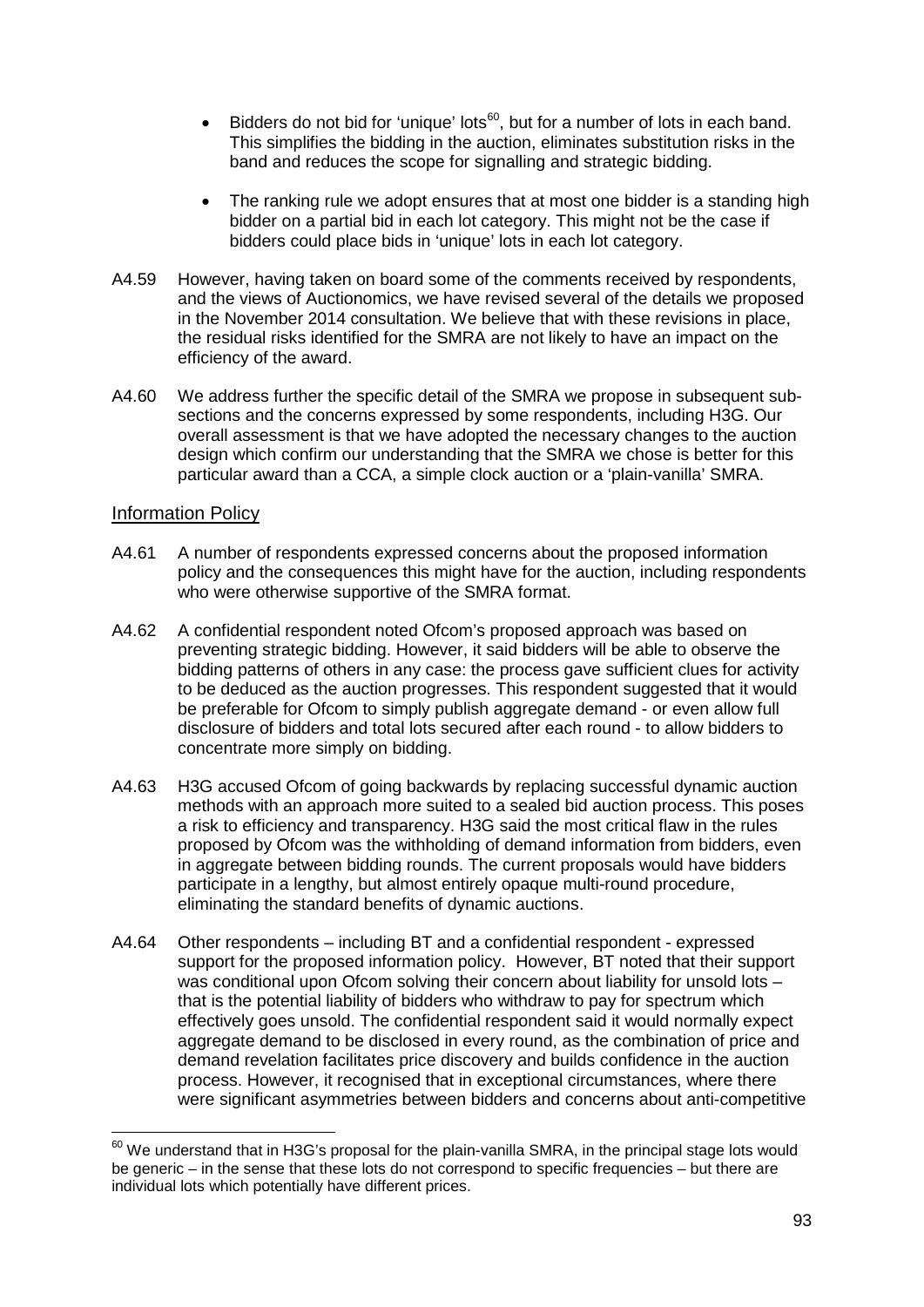bidding behaviour, there may be a case for further restrictions on information release. This award was one of these exceptional cases. The respondent said the biggest risk in the auction was collusion and anti-competitive gaming strategies.

A4.65 EE said that a strict information policy risked an inefficient outcome due to the likelihood of common value uncertainty. It said the risk of tacit collusion was actually low and, even if it did occur, was unlikely to be particularly harmful to spectrum efficiency. It too said full information about bidders' demand should be made available. EE also said Ofcom's proposed information policy was likely to discourage bidders from withdrawing a bid. This is because the bidder is unable to determine the level of excess demand at the end of each round, which will make it difficult for the bidder to assess the likelihood that there will be unsold lots if it withdraws (i.e. the bidder cannot assess the likelihood of facing a penalty).

- A4.66 We understand there are conflicting risks in the auction and the information policy plays an important role in addressing these.
- A4.67 A strict information policy may pose challenges to how bidders go about devising their bidding strategies:
	- On one hand, bidders might require information about demand from other bidders during the auction to update their individual estimates of the value of the spectrum – as noted by EE, this might be relevant in the context of common value uncertainty, where the value of spectrum is common to the bidders but unknown to them.
	- On the other hand, information during the auction might be important to manage aggregation and substitution risks. It may help aggregation risks because bidders might need information to assess the risk of ending up winning less spectrum than they require. It may help substitution risks because bidders might need information to assess the risk of moving their demand from one band to the other as relative prices change (and being stuck as a standing high bidder on lots in the band from which they are moving).
- A4.68 A limited information policy may, however, reduce the likelihood of strategic bidding in the auction, by increasing the risks such bidding poses to bidders. As explained in the consultation document, a strict information policy will increase the risks faced by bidders who engage in price driving and vexatious bidding and will reduce the incentives to engage in gaming, such as strategic demand reduction. Precise information about the level of aggregate demand, for instance, might allow individual bidders to be able to bring the auction to an earlier end by contracting demand.
- A4.69 We understand the spectrum which Ofcom is auctioning is likely to add to existing players' spectrum portfolios. These portfolios are diverse and as a consequence the marginal value bidders place on this spectrum is likely to be in the greater part particular to each one of them. This means that private values are likely to be more important than common values. In addition, we believe that the part of the value of the spectrum that is common to all bidders is likely to be relatively known. This seems to be particularly the case in the 2.3 GHz band, which has a developed ecosystem. This means that information about the level of aggregate demand may not be especially relevant to address common value uncertainty.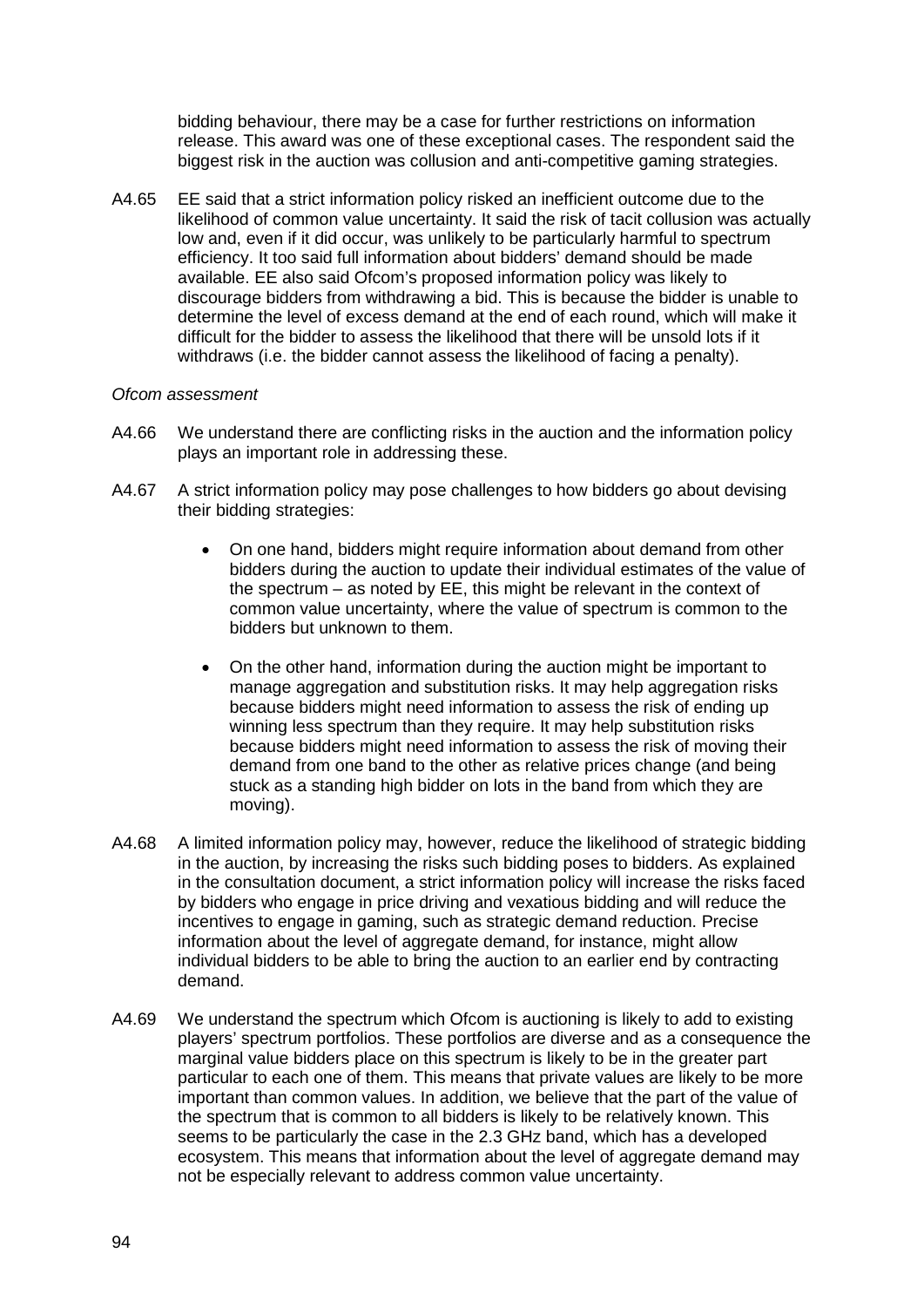- A4.70 However, we acknowledge that some information about the level of aggregate demand may be useful to address risks in the auction, particularly the aggregation risk. Under the proposals we put forward in the November consultation, in addition to setting a minimum requirement in each band, a bidder could address aggregation risks by using a combination of waivers and withdrawals. For instance, a standing high bidder who wished to contract its demand in a band, but wished to avoid the risk of being stranded as a standing high bidder on a partial bid, could use a waiver to see if it is outbid in all its standing high bids before committing to a withdrawal.
- A4.71 Given the concerns expressed by respondents, we understand the ability to use waivers and withdrawals does not remove all the underlying bidding risks in the SMRA. We asked Auctionomics to advise us on the level of the information policy we proposed in the consultation.
- A4.72 Whilst acknowledging the potential to use information about the level of aggregate demand to bid strategically, Auctionomics believes bidders are likely to require more information to be able to address effectively the risks they face, especially the aggregation risk. A way to compromise, in its view, would be to indicate to bidders whether in each band excess demand in the preceding round was less than a multiple of 20 MHz. For instance, if the aggregate demand in 2.3 GHz in a given round was 130 MHz, and if there are 40 MHz available in the band, bidders would be informed that the level of excess demand was lower than 100 MHz.
- A4.73 We understand there is an increased risk in this approach in terms of strategic gaming in the auction. However, we believe the potential for bidders to use this information strategically is limited.
- A4.74 A limited amount of information about the level of aggregate demand in each band, as opposed to information about the exact amount, creates a risk to bidders who wish to bid strategically. A bidder who wishes to contract demand to bring an auction to an earlier end would be unsure by how much they would need to contract that demand. Also, bidders could not be certain as to how much other bidders are bidding. Finally, bidders who wish to bid in a band for the purpose of increasing the price other bidders pay is also risky, as bidders do not have enough information to assess the risk of being stuck as a standing high bidder on part or the whole of their demand.
- A4.75 The advantage of releasing a limited amount of information about excess demand is that bidders may use this information to better estimate how prices are likely to evolve during the auction. A better estimate of final prices will allow them to make better decisions during the auction, such as how they deal with value complementarities. When a bidder's value for a package of lots exceeds the sum of the value they place on each individual lot in that package, they will wish to avoid winning part of the package at a price that exceeds the value they place on each individual lot. A better understanding of how prices are likely to evolve will allow bidders to limit such risks. This will also allow bidders to better deal with the risk of being stuck as a partial standing high bidder when moving from one band to the other.
- A4.76 On balance, we believe the benefits in terms of assisting bidders to address aggregation and substitution risks outweigh the potential downside.
- A4.77 Finally, we note that some potential bidders have commercial arrangements with other potential bidders, and disclosure of more information could assist them. However, a fully open information policy would expose the auction to severe risks in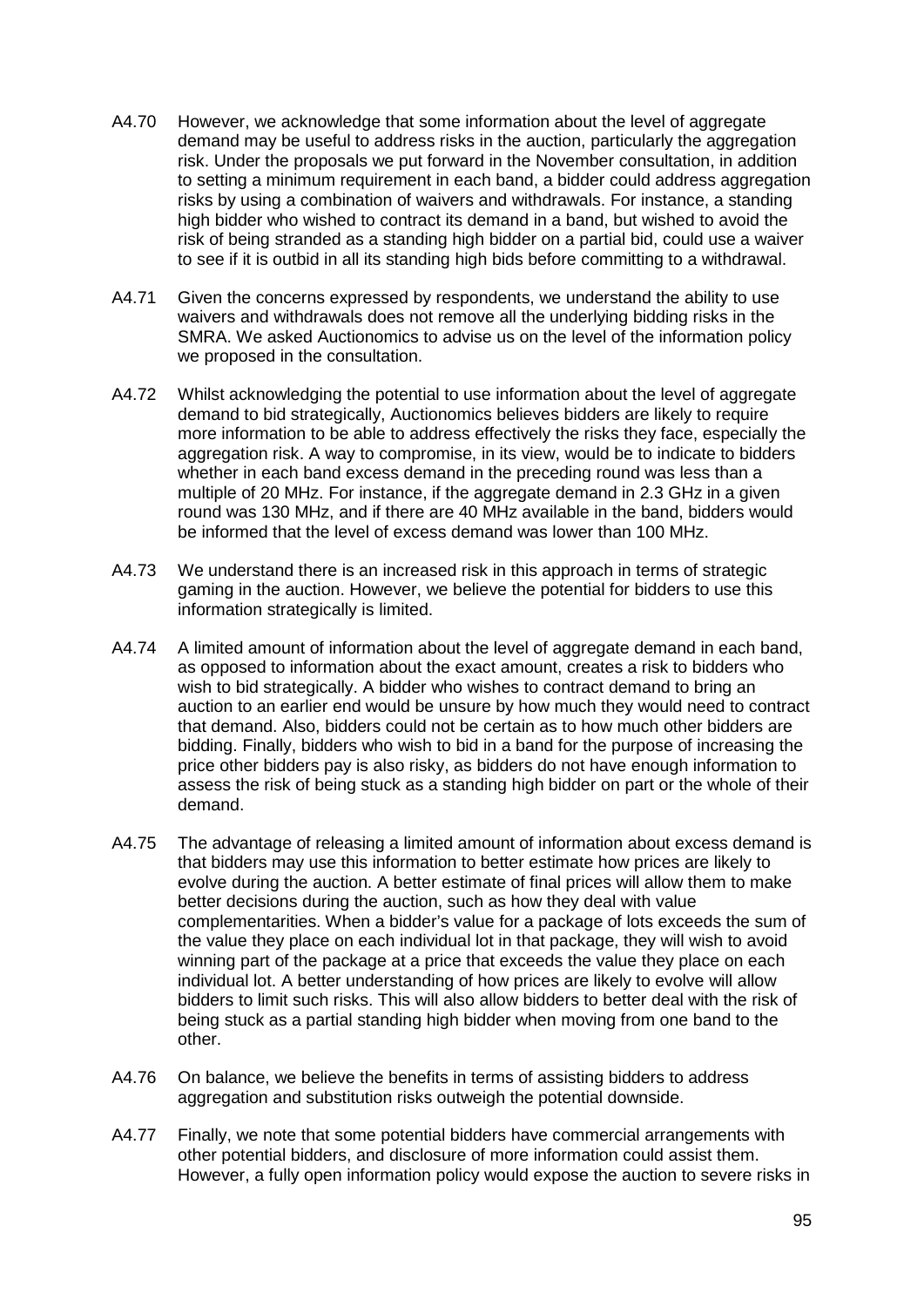terms of gaming, while not solving the problem it aims to solve. In particular, full information about what bidders are bidding on would not provide certainty to individual bidders as to what other bidders might be able to acquire at the end of the auction. The other bidder's strategy might change, or they might be outbid.

- A4.78 We conclude that we should maintain a relatively limited information policy as we proposed in the November 2014 consultation. However, we also conclude that we will disclose some information about the level of aggregate demand to bidders. In particular, we will let bidders know for each lot category, after the first round, that excess demand in the preceding round was less than a multiple of 20 MHz. (e.g. less than 20 MHz, less than 40 MHz, less than 60 MHz, etc.).
- A4.79 We define the active bids in a category in a given round as all standing high bids in that category at the beginning of the round that have not been withdrawn or raised by the bidder during the round, plus any new bids for lots in that category submitted in the round. We define excess demand for lots in a lot category as the total bandwidth of active bids in that category minus the total bandwidth corresponding to all the lots available in that category.
- A4.80 If the level of excess demand is less than 0, we will let bidders know the level of excess demand is below 20 MHz. For instance, if demand is 10 MHz less than the available supply in any lot category, that is if the level of excess demand is minus 10 MHz, bidders will only be informed the level of excess demand is smaller than 20 MHz. We continue to believe that detailed information about the level of excess supply would provide incentives for bidders to engage in strategic demand reduction and price driving.

## Withdrawal rule

- A4.81 There was concern expressed by some respondents that the withdrawal rules could leave bidders facing difficulties when substituting across different categories. A common theme among those respondents was that bidders who are provisional winning bidders may need to withdraw or cancel their bids to be able to move their demand to another band. If demand does not equal or exceed supply in that band, bidders will pay a withdrawal penalty (i.e. they would pay the price for the spectrum, but would not obtain it).
- A4.82 EE recognised that Ofcom had proposed this financial penalty in order to mitigate other risks - such as incentives for strategic bidding. However, EE said the high financial penalties meant bidders were likely to be highly discouraged, or even entirely constrained, from switching between lot categories.
- A4.83 A confidential respondent said it shared Ofcom's concern that withdrawals could be abused by bidders for gaming purposes, such as price driving in the 2.3 GHz band. However, it also recognised that withdrawals could provide useful flexibility to bidders facing substitution risk – even though the penalty rules meant that withdrawals were not risk-free.
- A4.84 It proposed that the circumstances under which bidders can exercise withdrawals should be limited. Specifically, bidders should only be allowed to exercise withdrawals from a band in situations where they did not become the standing high bidder on all the lots on which they were currently bidding in that band. Withdrawing from bids where the bidder became the standing high bidder on all lots on which they were bidding in that band was likely to be linked to gaming. The proposed rule change would increase certainty over auction outcomes as (at most) only one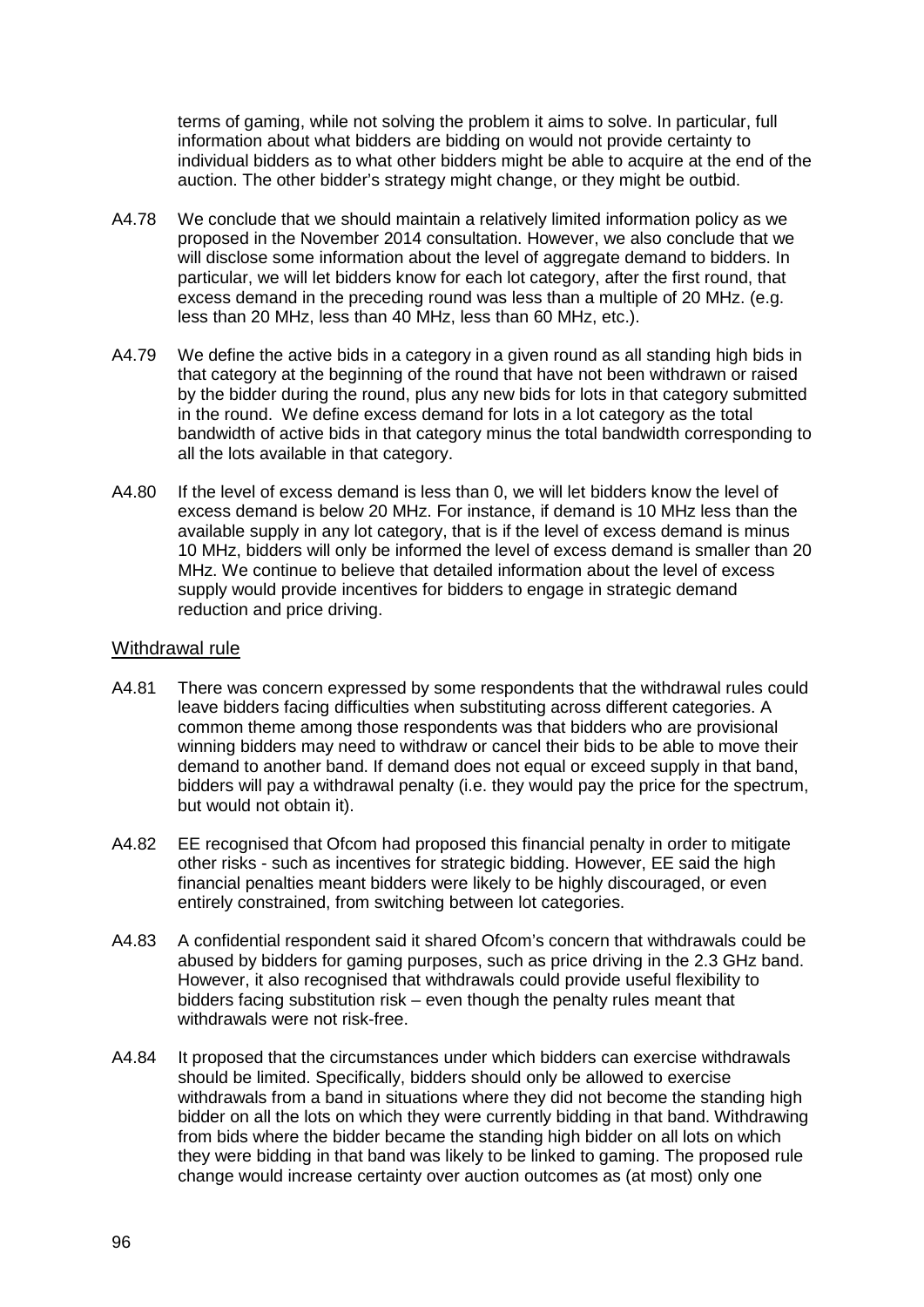bidder in any round would be eligible to withdraw demand. It would also further decrease the risk of unsold lots.

- A4.85 UK Broadband supported Ofcom's proposed withdrawal mechanism because it allowed bidders to move demand across categories and so reduce aggregation risk. By withdrawing their standing high bids, bidders free up eligibility which they can then use to bid on another category. However, UK Broadband also recognised that withdrawal could have the unintended consequence of enabling gaming and pushing up prices.
- A4.86 H3G cautioned that withdrawals permit total relaxation of eligibility, which could be used to exclude others from the spectrum, and create unnecessary strategic complexity.
- A4.87 Like others, BT said it was concerned that the potential penalty may discourage bidders from making legitimate use of withdrawals. It proposed either that the information policy should be changed to give a better idea of the risk of withdrawal or that there should be a single additional sealed-bid round for unsold lots – perhaps prohibiting any bidder liable for a penalty. More generally, Ofcom should either ensure that no bidder is required to hold standing high bids on fewer lots than its minimum requirement, or allow a penalty-free withdrawal if the number of lots provisionally held is less than the minimum requirement.
- A4.88 A confidential respondent argued that when combined with the minimum requirement, withdrawal rules could leave bidders 'stranded' on 2.3 GHz spectrum when 3.4 GHz was more attractive (and vice versa); or leave them locked into a 'useless bid' with no way to escape. This respondent also presented Ofcom with a number of 'scenarios' where the consequence of withdrawals was not clear.

- A4.89 We set out in the illustrative auction procedures that "A *bidder who withdraws their standing high bids in a lot category may be required to pay the full amount of all standing high bids the bidder withdraws. This will apply only in the event that it is not possible to establish a standing high bid on all lots in that lot category at any later point in the auction."*
- A4.90 Having considered the consultation responses, including the 'scenarios' provided by a confidential respondent, we have decided to proceed with our proposed withdrawal rules, but with three modifications.
- A4.91 Firstly, we have decided to limit the number of bid withdrawals a bidder may use in the course of the auction. This is aimed at precluding the theoretical possibility that a bidder might be able to prevent the auction from coming to an end. Although the likelihood of such strategy is low, it was theoretically possible under our initial proposals. To prevent it from happening, we will limit the number of rounds in which a bidder may withdraw to five.
- A4.92 Secondly, we have decided that a bidder will not be allowed to withdraw from one band more than once if the price in that band has not increased since the round in which the previous withdrawal was made. We can see no reason why a bidder would need to do this consistent with truthful bidding. The relative price in the band from which the bidder wishes to withdraw the second time must either have remained the same, or gone down. There might, however, be legitimate reasons for a bidder who withdrew from a band once to go back to bidding on that band. We are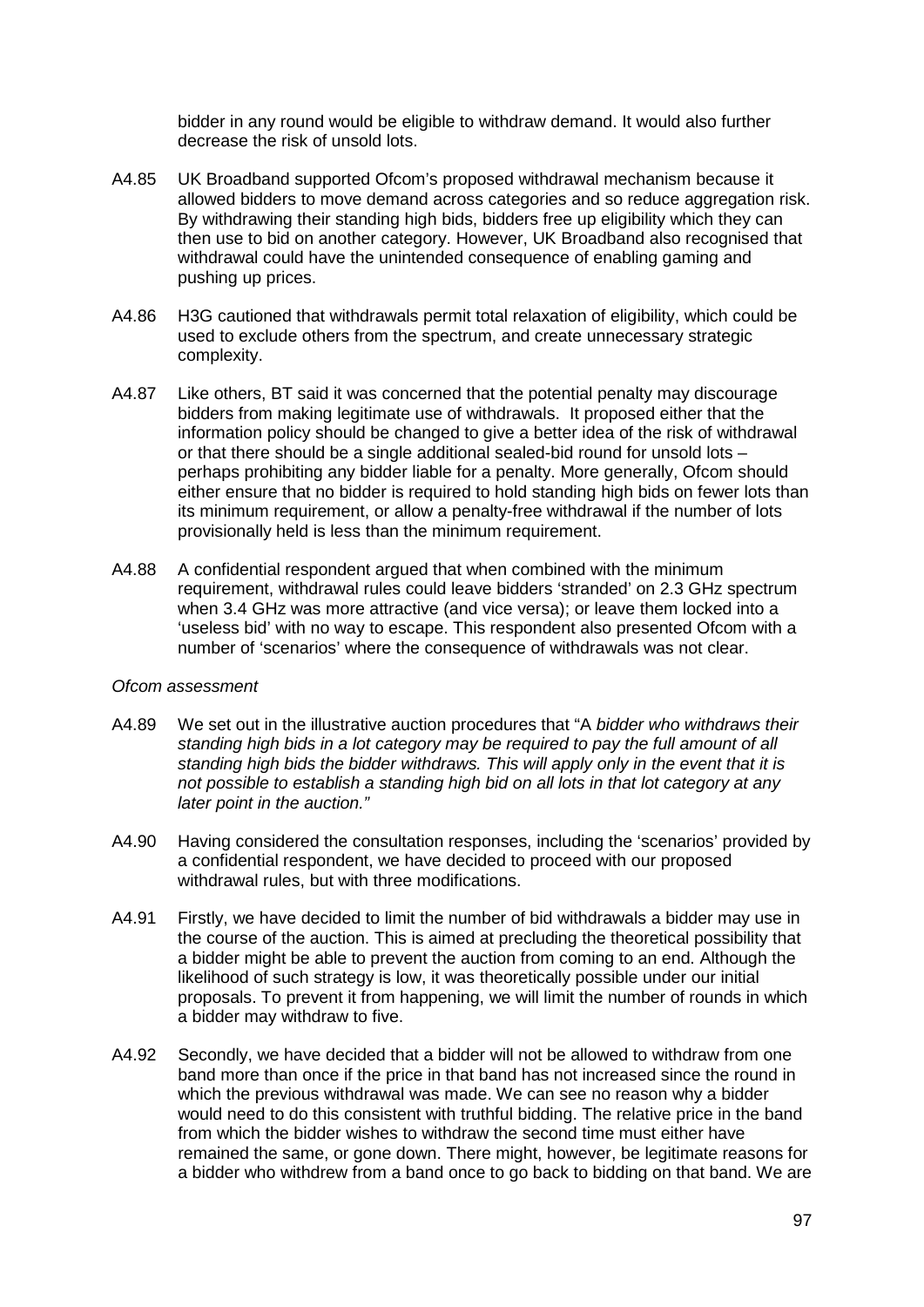therefore allowing the bidder to bid again on the band from where it withdrew, even if the price has not changed.

- A4.93 Thirdly, when a bidder withdraws its standing high bids from one band and later bids again in that same band then the bidder would not be liable for the withdrawn bids on lots for which it has bid again. It would be unfair to force a bidder to pay twice for the spectrum it won.
- A4.94 We also clarify that a bidder who is a standing high bidder on less than its minimum requirement in the 3.4GHz band $^{61}$  $^{61}$  $^{61}$  will be able to bid for lots in the 2.3GHz band without being forced to withdraw its standing high bids on 3.4GHz lots or place a new bid for at least the amount of spectrum specified as a minimum requirement in the 3.4GHz band. However, if the bidder specified a minimum requirement in the 3.4 GHz band, its new bids for that band will need to be for at least as much spectrum as specified in the minimum requirement.
- A4.95 We address in turn below the other concerns regarding the withdrawal rules we proposed:
	- the interplay between the minimum requirement and the withdrawals;
	- the circumstances where bidders are allowed to withdraw.
- *1) Interplay between minimum requirement and withdrawals*
- A4.96 As explained in the next section, we have now revised our proposal allowing bidders to specify a minimum requirement in the 2.3 GHz band. As a consequence, any concerns no longer apply in this band.
- A4.97 In the 3.4 GHz band, bidders will still be able to specify a minimum requirement up to 20 MHz. This means bidders who are standing high bidders on less than their minimum requirement might still face a choice between a) withdrawing their standing high bids to free up eligibility, which might expose them to the risk of paying for the spectrum without acquiring it; or b) waiting to be outbid in order to avoid paying for the spectrum while not receiving it, and so risk being unable to move demand to another band.
- A4.98 We have looked into the following ways of addressing this trade-off by:
	- allowing bidders to withdraw at no cost if they are standing high bidders on less than their minimum requirement;
	- not assigning standing high bids below a minimum requirement;
	- doing away with the minimum requirement in the 3.4 GHz band.
- A4.99 With regards to the first two 'solutions', we believe that the initial standpoint in the SMRA should be that bids are as committing as possible. Other formats, like the CCA, facilitate truthful bidding by making all bids potentially committing. We recognise there are circumstances where bid commitment in the SMRA might be lowered, for instance to assist with aggregation and substitution risks. .

<u>.</u>

<span id="page-98-0"></span> $61$  As we note in the following section, bidders will not be allowed to specify a minimum requirement in the 2.3 GHz band.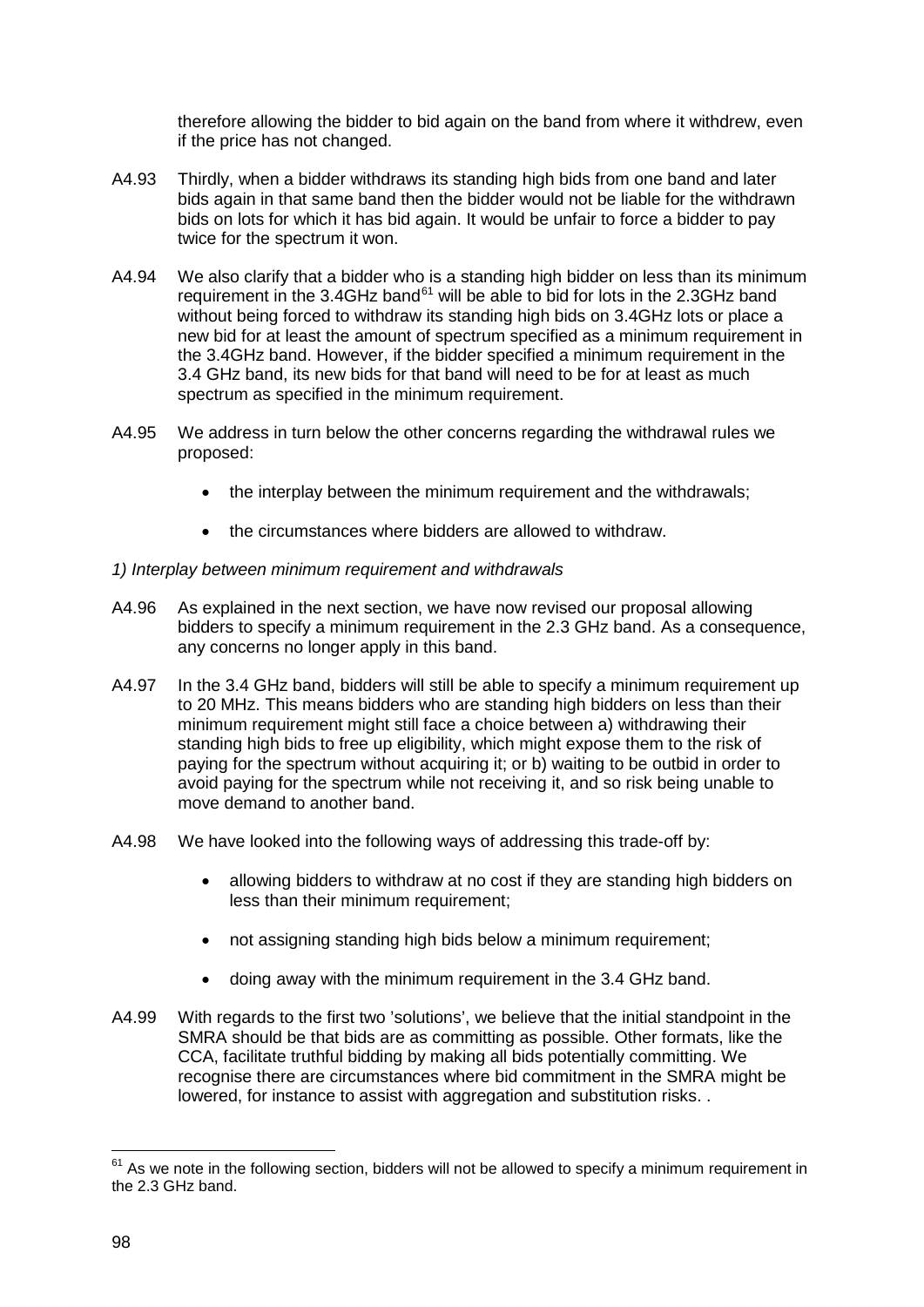- A4.100 As a result, we proposed in the November 2014 consultation a minimum requirement to apply in both bands. While this reduces the bid commitment, it does so to address a risk which was weighed as being more important, namely the risk of winning less than a minimum usable amount of spectrum.
- A4.101 Allowing bidders to withdraw without any potential cost or not assigning standing high bids below a minimum requirement – could facilitate strategic bidding. A bidder might be able to bid with no interest in acquiring the spectrum, but only to raise the prices paid by competitors. The bidder could then leave the band altogether and possibly move its freed up eligibility to bid in the other band, at no potential cost provided they cannot be deemed standing high bidders on less than their minimum requirement. By assigning standing high bids below a minimum requirement a standing high bidder will not be able to move its demand to the other band unless it withdraws, in which case it may face a cost.
- A4.102 We considered whether this risk of strategic bidding could be of a lower order than the underlying substitution risk. We note, however, that the risk of strategic bidding might impact all other bidders via the price paid - whilst substitution difficulties will only apply to a bidder who is a standing high bidder on less than their minimum requirement (and who wishes to move its demand to 2.3 GHz and is not outbid in the following round).
- A4.103 Given the nature of the ranking and the activity rules, only one bidder in any round will find themselves in such circumstances.
- A4.104 Doing away with a minimum requirement in the 3.4 GHz band could make the auction simpler. However, with 5 MHz lots, the potential for an outcome where a bidder is left with a quantity of spectrum which it cannot use is higher. We believe this is undesirable.

### *b. Circumstances where a bidder is allowed to withdraw*

- A4.105 One respondent suggested we should only allow bidders to withdraw bids if they are left as standing high bidders on less than their full bid in the previous round. However, we recognise there may be legitimate reasons for a bidder to withdraw bids, even if it is a standing high bidder on its full bid from the previous round.
- A4.106 On a broader note, we believe that under the withdrawal rule we proposed, there are very limited incentives to use withdrawals strategically. For that reason, we do not think that there are sound reasons to restrict the ability of bidders to withdraw, except in the circumstances explained in the beginning of the current sub-section.

## Minimum requirement

- A4.107 There was divided opinion on our proposals for allowing bidders to express a minimum spectrum requirement in the auction. Some supported the principle but expressed a preference for a maximum level different from our proposed 20 MHz.
- A4.108 BT agreed both with the inclusion of the minimum requirement option and that the maximum amount of the minimum spectrum requirement should be 20 MHz. It said a figure less than this may not be sufficient to be viable, whilst a greater figure was not necessary and could be used strategically. UK Broadband also expressed support for Ofcom's reasoning and said bidders should be able to express a minimum requirement of up to 20 MHz in multiples of 5 MHz lots.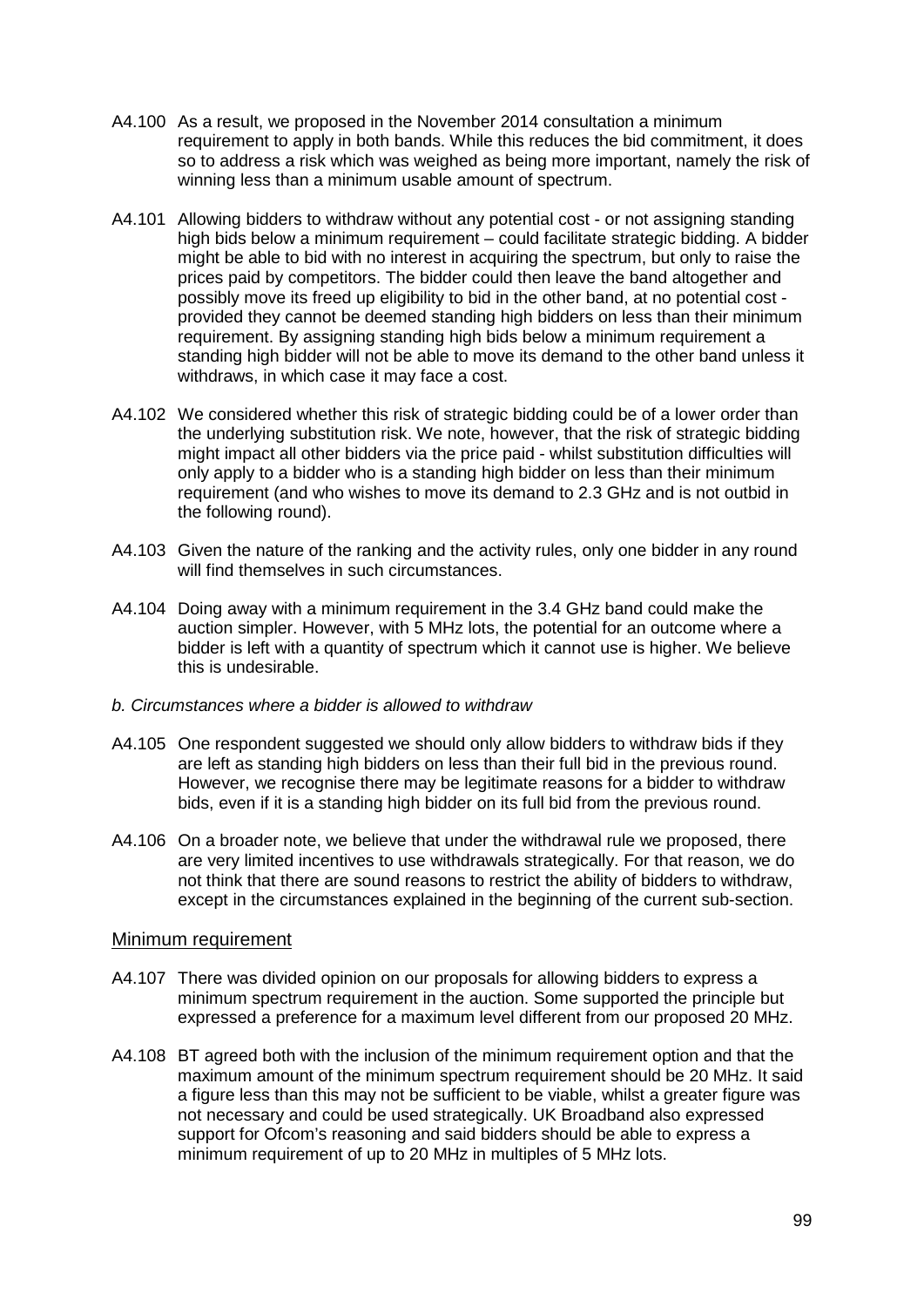- A4.109 A confidential respondent said it was supportive of the intent in the proposal but said it disagreed with the approach. As noted in the sub-section on withdrawals, this respondent claimed that that when combined with the withdrawal rules it might have unintended consequences. The respondent also noted that the minimum requirement could allow a bidder to drive prices higher on spectrum they had no intention of winning.
- A4.110 Another confidential respondent recognised there was a potential rationale for allowing bidders to express a minimum spectrum requirement in each band. Such a rule could prevent outcomes where a bidder fails to win what it views as a critical mass of spectrum. A minimum requirement might also make interference coordination easier. However, the rule could be abused for 'gaming' purposes and may lead to lots going unsold – especially in the 2.3 GHz band, given there are only eight lots available.
- A4.111 It proposed there should be no minimum requirement option for mobile network operators at 2.3 GHz. However, there could be a case for minimum requirements for other bidders – although it should be limited to 10 MHz. The balance of issues at 3.4 GHz was "rather different", and the respondent supported our proposal for a minimum requirement option of up to 20 MHz option for all bidders.
- A4.112 H3G argued that the minimum spectrum requirement option could allow bidders to impose externalities on others without paying the cost - or even to exclude smaller rivals from the 2.3 GHz band. It said the minimum requirement should be no more than 10 MHz to avoid strategic bidding. H3G also said that if Ofcom insisted on running an SMRA with a minimum requirement, there should be a way for bidders to express substitution across the two bands directly. There should also be a tiebreaking rule so that if a bidder is below its minimum requirement, another bidder should be allowed to 'win' the spectrum instead.
- A4.113 Orange said the whole notion of a minimum requirement was untried and untested and suggested instead that Ofcom increased the lot sizes instead.

- A4.114 Our proposal to allow bidders to specify a minimum requirement was made to protect them from aggregation risk. We believed the most relevant source of value complementarity, and therefore the most relevant source of aggregation risk, occurred in the initial 20 MHz in each band. We also understood the main advantage of a minimum requirement – protection against aggregation risk – might come at the expense of generating or increasing other risks to the auction. In particular, we noted in the consultation that bidders might be able to exploit this feature to increase the prices paid by competitors.
- A4.115 We understand price driving might have a material impact on the efficiency of the auction. We also accept that efficiency might be harmed in two ways if bidders engage in price driving:
	- First, we may fail to assign the spectrum in a band to those bidders who value it the most if a bidder who engages in price driving and who is not the bidder with the highest value for the spectrum actually ends up acquiring it. This would be the case if the bidder who is price driving miscalculates the point at which it needs to stop bidding;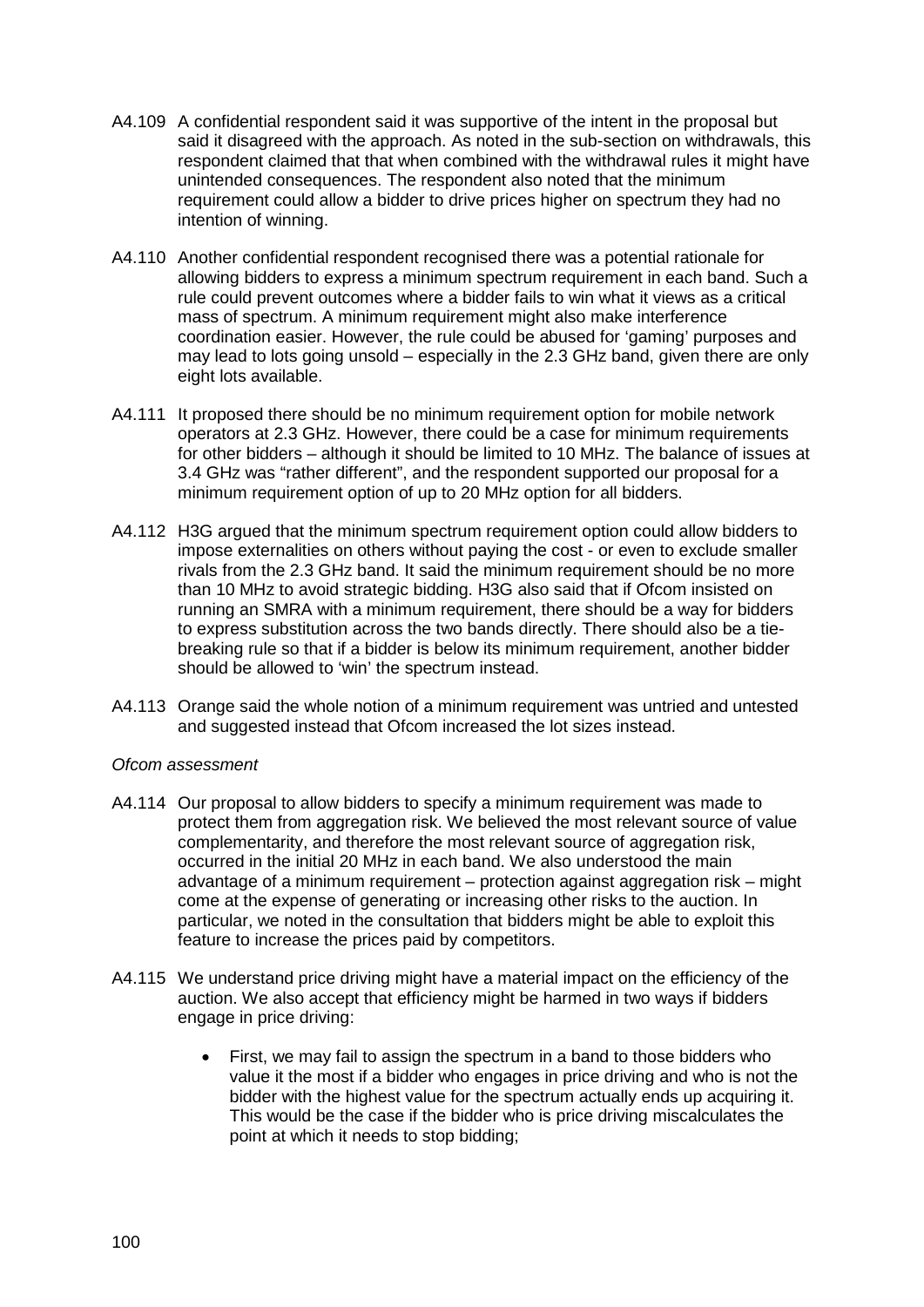- Second, price driving in one band might also impact the outcome in another band. For example, a budget constrained bidder wishing to obtain spectrum in both bands might need to limit bidding in one of them to retain enough resources to bid in the other.
- A4.116 We believe that in our auction the potential to generate an inefficient outcome is higher in the 2.3 GHz band. This is because a minimum requirement of 20 MHz takes up half of the available spectrum in the band (if we reduce the amount of spectrum available in the band, the proportion would be even higher). Respondents seemed to agree with this presumption. We are therefore removing the ability of bidders to specify a minimum requirement in the 2.3 GHz band.
- A4.117 We note that this will expose bidders to the risk of winning less than 20 MHz, even though they may not wish to do so. Our decision to award the 2.3 GHz spectrum in 10 MHz lots mitigates this to some degree. It will protect bidders against the possibility of winning 5 MHz or 15 MHz when they do not want to – but will still expose bidders to the risk of winning 10 MHz when they want at least 20 MHz.
- A4.118 We think the risk of this outcome is relatively low. The nature of the ranking rule in the SMRA means that at most one bidder will win less than its full demand at the final round price. A bidder will only win 10 MHz when it wanted at least 20 MHz if it is the standing high bidder with the lowest marginal value for an extra 10 MHz. Given that there are 40 MHz in total in the 2.3 GHz band, this means that the bidder's incremental value for 10 MHz is lower than either:
	- the incremental value of 10 MHz in addition to 20 MHz from another bidder; or
	- the value for 10 MHz from another bidder who only wishes to acquire 10 MHz at the final round price.
- A4.119 We do not think this is likely to occur in the circumstance where there are significant complementarities for that bidder which, by definition, means the value for an extra 10 MHz in addition to an initial 10 MHz is high. In any case, a bidder left with an unwanted 10 MHz lot can trade the spectrum. We therefore believe that on balance the additional benefits in the auction outweigh the risks.
- A4.120 In addition, we believe an outcome where a bidder wins only 10 MHz in the 2.3 GHz band might be desirable under certain circumstances and we do not wish to preclude that by adopting 20 MHz lots.
- A4.121 We have not changed our proposals for allowing a minimum requirement of up to 20 MHz in the 3.4 GHz band. This is because there is significantly more spectrum in the 3.4 GHz band than in the 2.3 GHz band and, as a consequence, 20 MHz takes up relatively less spectrum in the 3.4 GHz band. Therefore, we believe the ability to use the minimum requirement to drive up prices in the 3.4 GHz band is more limited. Even if we reduce the amount of spectrum available in the band, there would still be a significant amount of it left and a minimum requirement of 20 MHz would take up proportionally less spectrum in the 3.4 GHz band than in the 2.3 GHz band. The benefits of the minimum requirement on the other hand are important, as they prevent circumstances where bidders acquire quantities of spectrum for which they have no efficient use.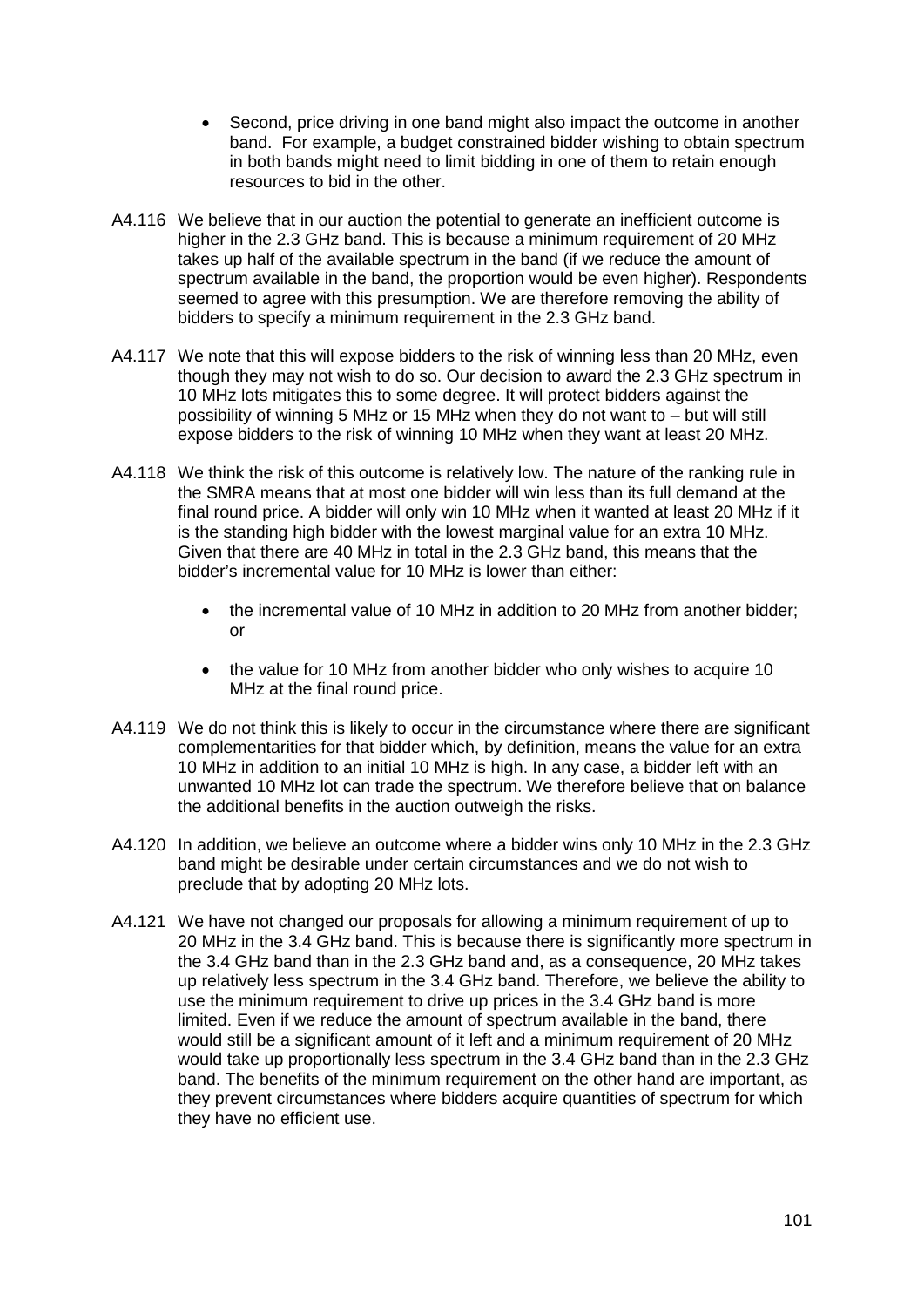# Activity rule and eligibility points

- A4.122 We proposed 1:1 eligibility ratio for bidders seeking to switch bids between the 2.3 and 3.4 GHz bands i.e. a bid for a lot in one band has the same eligibility points as a lot in another. The rationale was that at certain price ranges bidders might be willing to substitute between the two bands on a MHz for MHz basis (e.g. substitute from 20 MHz in the 2.3 GHz band at a higher price to 20 MHz in the 3.4 GHz band at a lower price). Some bidders thought this eligibility ratio might make switching difficult because spectrum is not worth the same across the two bands. Some bidders put forward alternative proposals.
- A4.123 H3G said our proposal to attach equal eligibility points for the two spectrum bands would establish an environment where bidders have a strong incentive to engage in 'parking'. It suggested this would increase the strategic complexity of the auction, further decrease transparency, and likely diminish the efficiency of the auction outcome. It proposed a ratio "somewhere between" a 2:1 and 4:1 eligibility ratio between the 2.3 GHz and 3.4 GHz bands respectively.
- A4.124 BT expressed similar concerns. It said the price per MHz of spectrum in the two bands will not be equal, or even approximately equal. This raised two concerns:
	- Some bidders may use the equality of eligibility points to hide their demand for the more expensive spectrum by bidding for an equal amount of the less expensive spectrum in the early stages of the auction;
	- Bidders who see 2.3 and 3.4 GHz spectrum as being partial substitutes, but not of equal value, may have to bid for more spectrum than they really need at certain price points, in order to maintain sufficient eligibility to switch their demand into the less valuable spectrum.
- A4.125 However, another confidential respondent said it supported our proposal precisely because the spectrum bands were substitutable.
- A4.126 Other respondents suggested we used a relaxed activity rule in the SMRA. Under a relaxed activity rule, when the price in one band decreases relative to the other band, bidders might be allowed to move their demand at a rate different to the eligibility ratio set by the auctioneer.

- A4.127 For the sake of simplicity, we refer in this sub-section to eligibility ratio as the eligibility ratio per MHz, abstracting from the actual size of the lots in each band. A 1:1 eligibility ratio means 1 MHz in the 2.3 GHz band can be switched to 1 MHz in the 3.4 GHz band without loss of eligibility. A 2:1 eligibility ratio means 1 MHz in the 2.3 GHz band can be switched to 2 MHz in the 3.4 GHz band.
- A4.128 We note that some of the responses we received point to a degree of substitution between the 2.3 and 3.4 GHz bands. However, substitution may be made difficult if individual bidders would like to substitute across bands at a rate which differs from the eligibility ratio set by the auctioneer.
- A4.129 This is a concern in all auction formats which use a point-based eligibility rules, including the CCA which Ofcom used in its 2013 auction. However, in the CCA, the point-based eligibility rule applies only in the clock stage. In a subsequent stage, the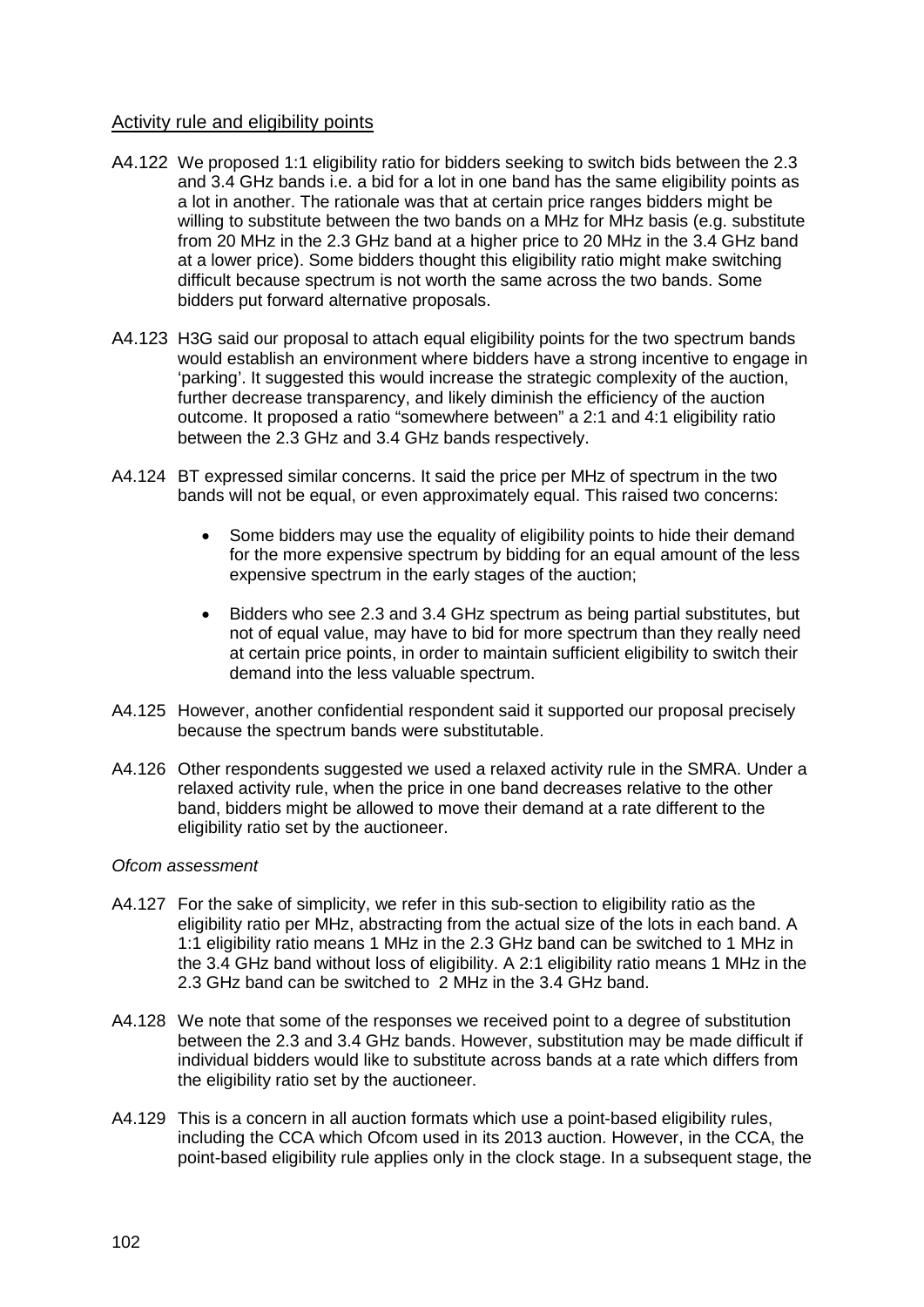supplementary bids round, bidders are allowed to submit bids which reflect their relative preferences for the bands.

- A4.130 The SMRA does not include this further round. In this format, minimising impediments to switching requires an understanding of the structure of demand, that is, an understanding of how bidders are likely to wish to substitute across bands.
- A4.131 The eligibility points ratio should reflect the ratio of substitution rather than an expected value difference. The ratio of substitution should depend on whether the bidder might require different bandwidth when substituting across bands. To see why, let us consider two different scenarios:
	- 1. Bidders may have the same business plan for both bands, but believe one band is more valuable than the other (e.g. due to the propagation characteristics and the ensuing potential to save costs in network deployment). Bidders will choose to bid in the higher value spectrum until the price plus the cost of deployment outweighs the equivalent combined cost in the alternative cheaper band. The difference in value between the bands determines whether the bidder wishes to move demand from one band to the other, but does not determine how they wish do to that.
	- 2. The other scenario is that bidders have two alternative business plans, one for each band, which require different amounts of spectrum. Let us assume that the bidder requires 40 MHz in the 3.4 GHz band or 20 GHz in the 2.3 GHz band. The bidder will wish to switch on a 2:1 ratio whenever the price difference between these packages is greater than the difference in the value of the corresponding business plans. Again, the difference in value between the bands does not determine how the bidders wish to switch between bands, but only whether they wish to switch.
- A4.132 In the first scenario, the right eligibility ratio is 1:1. In the second scenario, the right ratio is larger than 1:1. In the example provided, it would be 2:1.
- A4.133 Setting the right ratio therefore requires Ofcom to make a judgement on what is the most likely scenario, that is, whether bidders are likely to have the same or different business cases for the bands.
- A4.134 If Ofcom sets the ratio too low, then bidders will not be able to expand demand as much as they may wish when moving from 2.3 GHz to 3.4 GHz spectrum. Bidders may accept this and not move their demand. Or they may instead adopt a strategy to protect against the difficulty in substituting. This might be to bid for more spectrum than they would otherwise require in the 3.4 GHz band to allow for later substitution. Therefore, too low a ratio may lead to either overstating or understating demand for 3.4 GHz spectrum.
- A4.135 Some respondents suggested another consequence of too low a ratio, namely the possibility that bidders 'parked' their eligibility in the least valuable band, instead of revealing it from the beginning. We do not think this is likely. Bidders who choose to 'park' demand in the 3.4 GHz band carry a risk of being designated standing high bidders in that band. If they are not outbid during the course of the auction, those bidders would end up either winning spectrum which they do not value, or withdrawing and so risk paying for the spectrum without acquiring it. We think this is a high risk, compared to the limited advantage of not revealing the true demand from the beginning.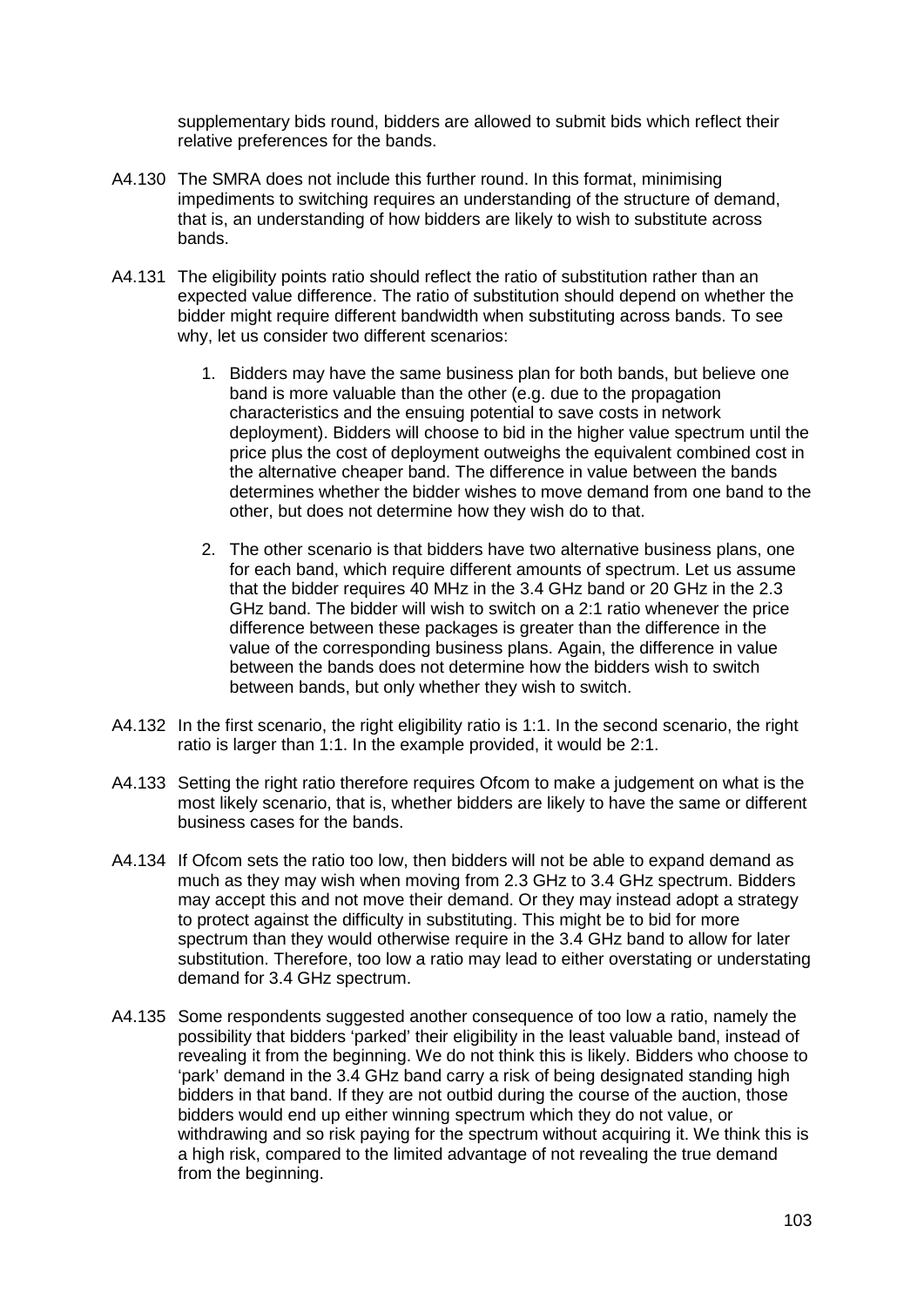- A4.136 If the ratio is set too high, bidders may be prevented from switching from 3.4 GHz to 2.3 GHz. Again, bidders may accept this and not switch. This would lead to an understatement of demand for the 2.3 GHz band. Alternatively, bidders may overstate demand in the 3.4 GHz band to maintain enough eligibility to switch back to 2.3 GHz.
- A4.137 We understand bidders may have different business cases for the bands. We have in particular been told in the October 2013 Call for Inputs that operators may use 2.3 GHz predominantly to provide mobile access and 3.4 GHz for small-cells and for backhaul. The latter use may require a larger amount of contiguous spectrum, compared to the former. This therefore means we should consider moving away from an eligibility ratio of 1:1 to a higher ratio.
- A4.138 Whilst we do not have precise information on how much spectrum bidders are likely to require in either band, we should be cautious of setting too high a ratio for the reasons presented above.
- A4.139 We note a 3:1 ratio would mean a bidder bidding on 50 MHz in the 3.4 GHz band (which would be a third of the available spectrum in that band if we auction 150 MHz, or more than a third if we reduce the amount of spectrum available in the band) would only be able to move to at most 10 MHz to 2.3 GHz $^{62}$  $^{62}$  $^{62}$ . We think this would unduly limit the ability to move from the first to the latter. As noted, bidders might anticipate this risk and bid for more spectrum than they would otherwise require in the 3.4 GHz band.
- A4.140 However, given the relatively high probability of becoming standing high bidders on those bids in the 3.4 GHz band, bidders might instead adopt a different strategy. In particular, they might instead start the auction bidding on the 2.3 GHz band and only move to the 3.4 GHz band once the price in the 2.3 GHz reaches the expected final price. This would lead to a two-stage auction: an initial stage where bidders bid for 2.3 GHz until the price reaches the expected final price and a second stage where bidders bid for the 3.4 GHz. Bidders in such an auction might fail to benefit from some of the advantages of a simultaneous auction. In addition, the outcome of such an auction might be inefficient, particularly if bidders make a wrong estimate as to the likely final price in the 2.3 GHz band.
- A4.141 A 2:1 ratio carries a lower risk. On one hand, it does not preclude substitution back to the 2.3 GHz band. A bidder who is bidding on 50 MHz in the 3.4 GHz band would be able to move to 20 MHz in the 2.3 GHz band. On the other hand, it allows bidders to expand demand in the 3.4 GHz band when moving away from the 2.3 GHz band.
- A4.142 For the reasons set out above, we have decided to change the eligibility ratio from 1:1 to 2:1, as measured per MHz. This means each 10 MHz lot in the 2.3 GHz band will be assigned 4 eligibility points, and each 5 MHz lot in the 3.4 GHz band will be assigned 1 eligibility point.
- A4.143 With regards to the proposals for a relaxed activity rule in the SMRA, we note we had proposed such a rule for the CCA in our consultation. However, the relaxed

<span id="page-104-0"></span> $^{62}$  Each 10MHz lot of 2.3GHz would have 6 eligibility points, while each 5MHz lot of 3.4GHz would have 1 eligibility point. Therefore, a bid for ten 5MHz lots of 3.4GHz would require 10 eligibility points, which would allow the bidder to switch to a bid for one 10MHz lot of 2.3GHz (which requires 6 points), but not to a bid for two 10MHz lots of 2.3GHz (which would require 12 points). <u>.</u>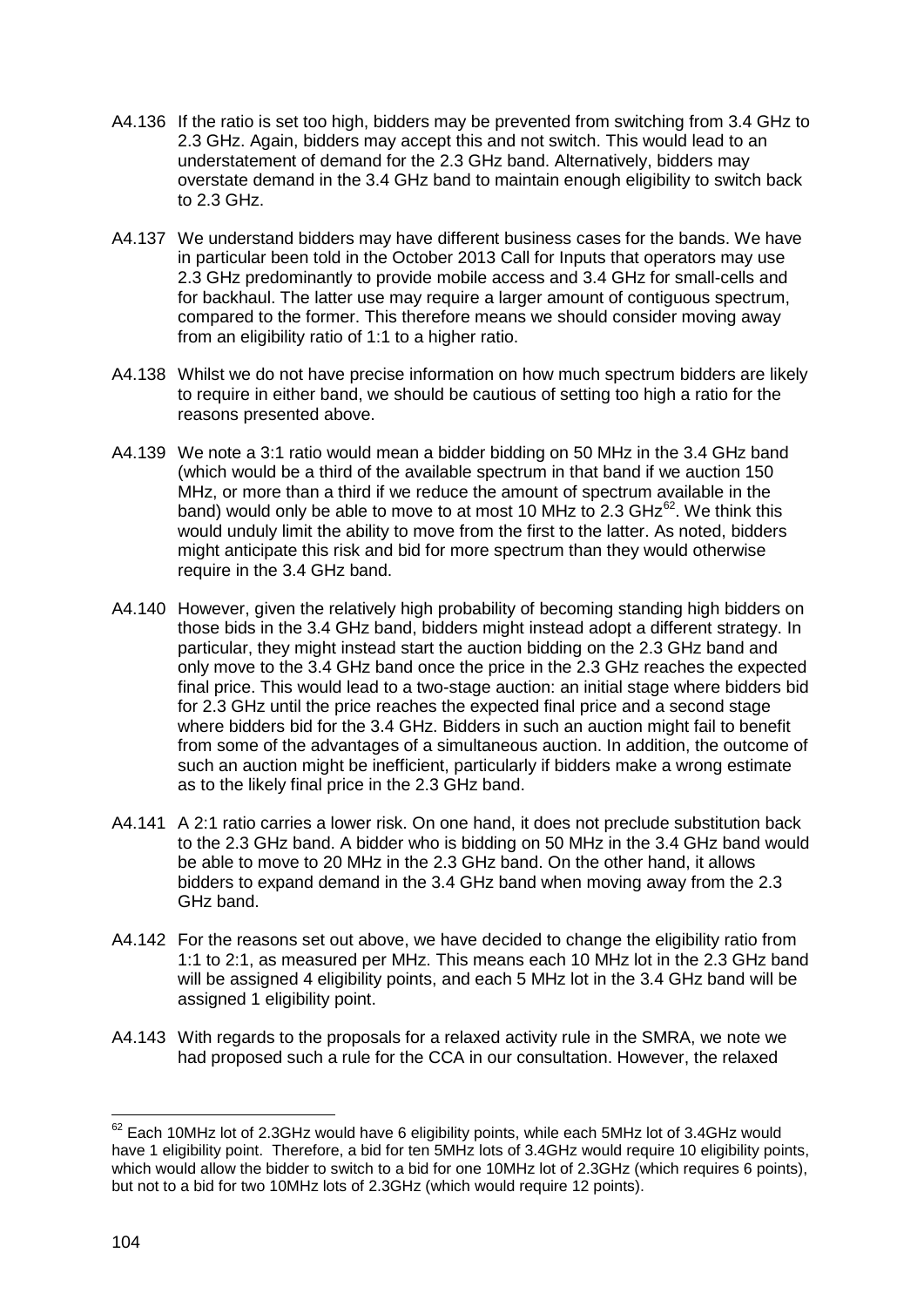activity rule would also have included provisions that guaranteed that bidders' preferences were consistent throughout the auction, namely the chain bids.

A4.144 Without provisions to ensure that bids must be consistent with preferences revealed in earlier rounds a relaxed activity rule would increase the scope for untruthful bidding. In particular, it might materially increase the scope for price driving strategies and for withholding demand. On the other hand, introducing such provisions in the SMRA would require bidders to submit alternative bids when this might be required to maintain consistency with preferences revealed by earlier bids, and using a combinatorial approach to determining standing high bids. This would completely change the nature and the structure of the auction and significantly reduce its simplicity. We have therefore decided not to introduce a relaxed activity rule in the SMRA.

# **Waivers**

- A4.145 There was less comment overall on our proposals for waivers. A confidential respondent said it supported the idea, including default waivers, and thought that an allowance of three waivers was "about the right number". It suggested discretion for Ofcom to grant additional waivers to bidders who can demonstrate that their use of a waiver was due to technical issues outside their reasonable control, and not for strategic purposes.
- A4.146 However, H3G said it would be best to avoid allowing bidding waivers, which introduce bidding complexity and offer no real benefit. It would be better to use round extensions instead, as in past UK auctions. H3G said waivers may invite market division by allowing a bidder to hold a credible threat of retaliation.
- A4.147 EE noted that a bidder who is the standing high bidder on a portion of lots, but who wishes to switch demand, could use a waiver in one round and then hope it is outbid. This would enable it to switch demand in the subsequent round. However, this was not certain. With only three waivers, bidders could effectively be restricted to no more than one swap between bands throughout the entire auction. The outcome was that substitution between the two lot categories was obstructed under the rules. EE said this was a further argument for a CCA auction process.

- A4.148 We understand waivers may be useful to bidders in a number of different circumstances.
	- Waivers are useful when bidders experience difficulties, technical or otherwise, which prevent them from submitting a bid. In the circumstances where the failure to submit a bid would result in a loss of eligibility, a default waiver will be used on behalf of the bidder.
	- Waivers may also be useful when bidders would want to use information (for example, a change in relative prices) from the auction before they commit to a decision on how to bid.
	- Finally, waivers may assist bidders when they are faced with some of the residual risks which we have identified for the SMRA in our consultation. In particular, waivers may be useful to address substitution risks when standing high bidders in one band wish to assess their chances of being outbid in all their standing high bids before moving to another band. Given the inherent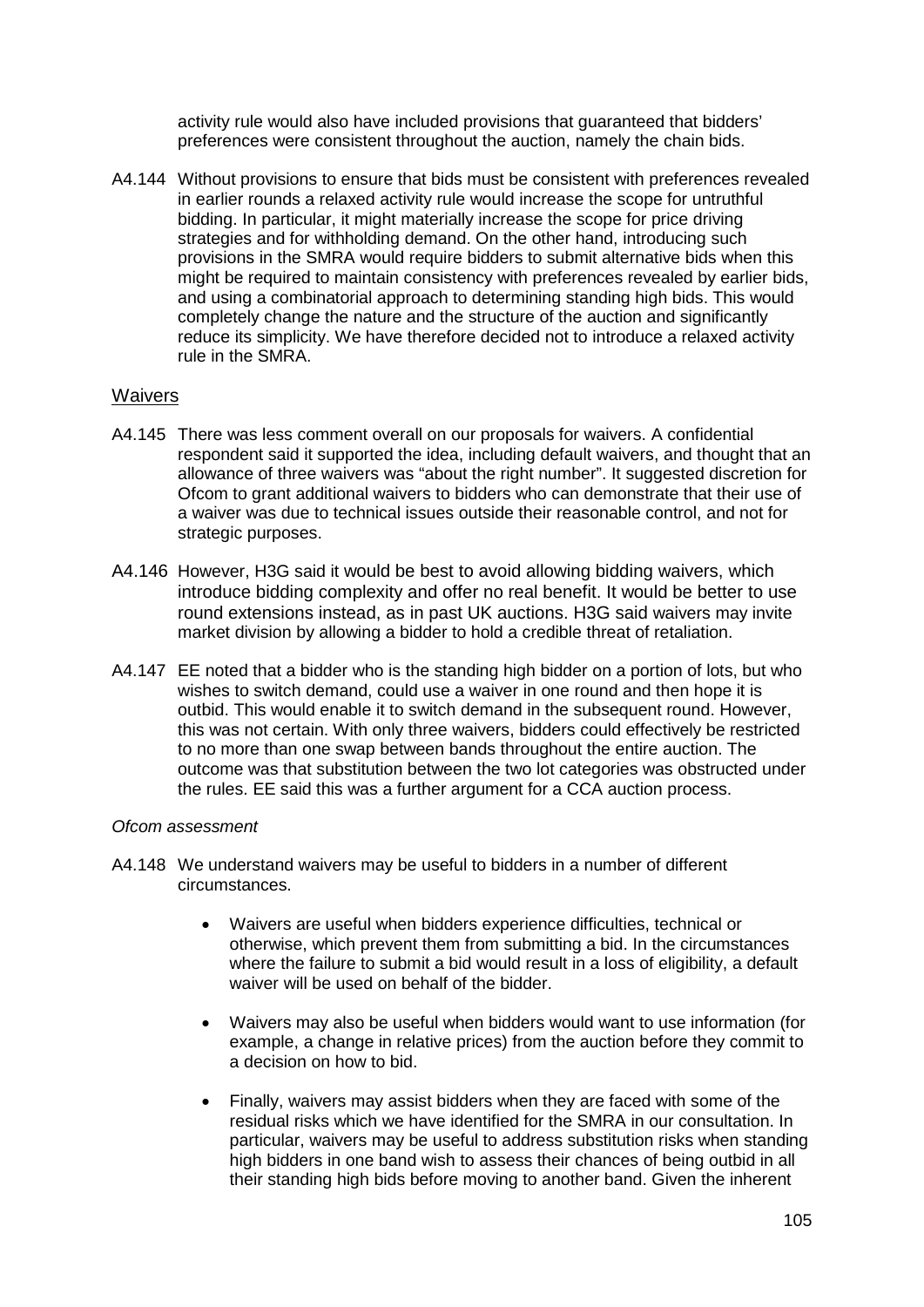difficulty of setting the appropriate eligibility ratio, as described above, we believe waivers may play an important role in addressing this type of risk.

- A4.149 Extension rights might replace waivers when bidders face difficulties that prevent them from submitting a bid, but would not assist bidders in the two other circumstances.
- A4.150 Whilst we acknowledge that waivers may be used strategically, in the ways described by H3G, we also understand this would be made difficult by the limited information policy we proposed in the auction. This limited information policy was aimed precisely at mitigating the risk of strategic demand reduction and market division.
- A4.151 While we are maintaining a limited information policy, we are now releasing more information than we proposed in the November consultation. We understand this poses a concern with regards to using waivers strategically. Therefore, we decided to restrict the use of waivers so that bidders cannot place new bids and waive at the same time. Bidders will still be able to use waivers but will not be able to place new bids simultaneously.
- A4.152 We note that if bidders could place waivers and bids simultaneously, they might be able to test whether they could succeed at reducing demand for strategic purposes. This could be done by submitting a waiver while simultaneously bidding for a certain amount of spectrum which they would be content to acquire if they successfully managed to bring the auction to an earlier end. If this failed to bring the auction to an end, the bidder would still maintain eligibility for the following round.
- A4.153 In addition, bidders might place waivers and bids simultaneously to send signals to other bidders. In particular, because some information about the level of aggregate demand is disclosed, other bidders could observe the change in the aggregate demand that result from a bidder submitting a waiver while reducing its demand.
- A4.154 We disagree with EE that 3 waivers restrict bidders to one swap between bands throughout the entire auction. We note the ability of bidders to move across bands is facilitated in the auction by a number of features other than waivers. These include the ranking rule that guarantees that at most one bidder is a standing high bidder on less than its bid in the previous round. This minimises the chances of being stuck while moving demand from one band to the other. In addition, bidders are allowed to withdraw standing high bids. Finally, the eligibility ratio was revised to facilitate switching.

### Increments and pricing of bids

### Maintaining standing high bids at previous round prices

A4.155 BT questioned the rule that bidders who wish to bid for more lots in the same category as they hold standing high bids need to increase prices for all lots. BT said that modifying or abolishing the rule would reduce the linearity of prices and therefore strategic demand reduction.

### *Ofcom assessment*

A4.156 Allowing bidders to place bids at the round price while maintaining standing high bids at a previous round price, as proposed by BT, facilitates strategic demand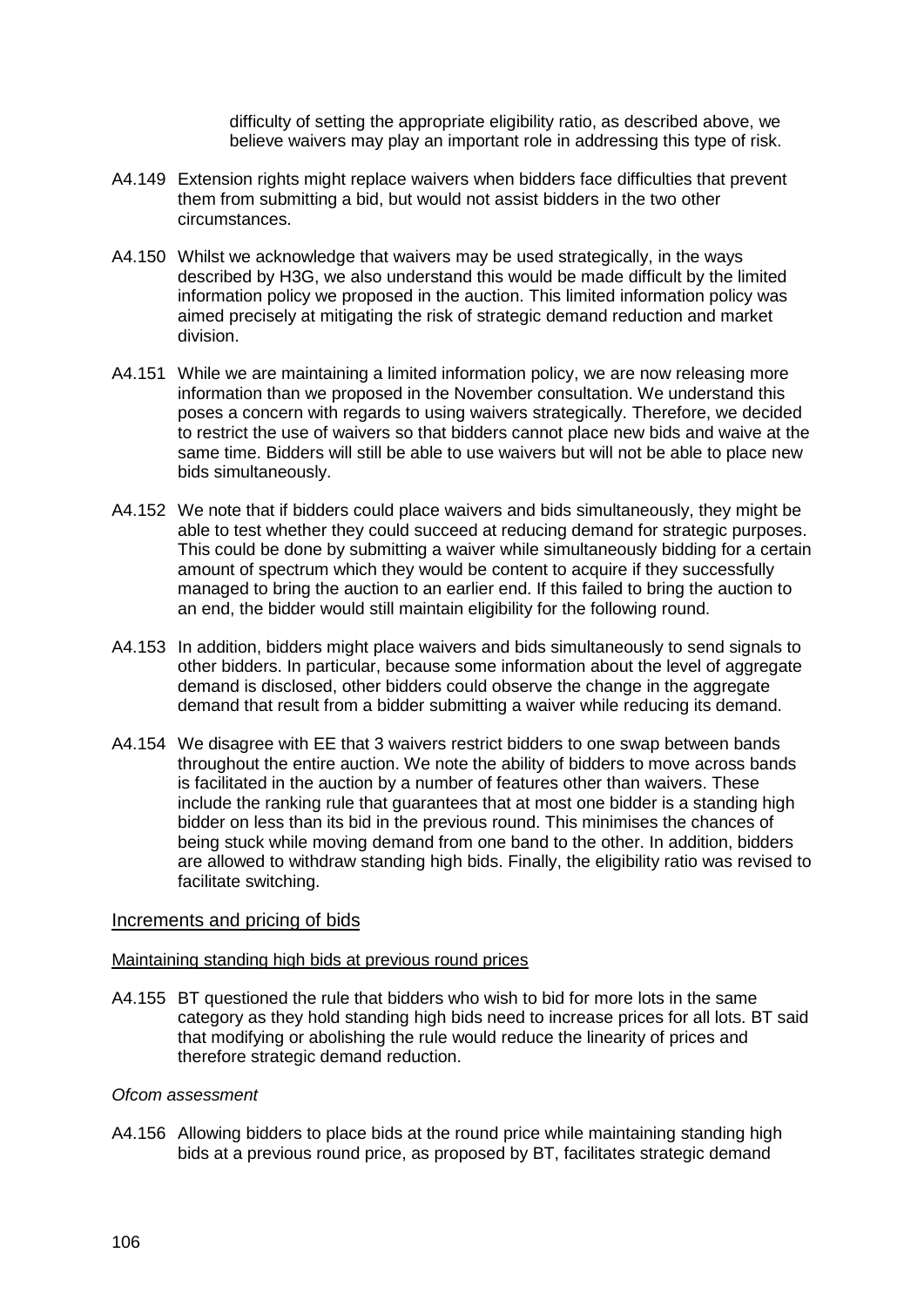reduction. Bidders might be able to test demand in order to assess the benefits of reducing demand strategically.

A4.157 Price linearity in the SMRA is not changed by the measure proposed by BT. Nonlinear prices may increase efficiency in some circumstances, and reduce the incentives for strategic demand reduction, because they allow the auctioneer to set prices for packages rather than standalone lots. This allows bidders to specify their willingness to bid for extra spectrum, if such bidding does not raise the cost of their bid for a lower amount of spectrum. It is, in that respect, a conditional bid. A bidder in the SMRA, who would be allowed to submit a bid at a higher price for more spectrum, while maintaining standing high bids at a lower price, would not in fact be placing a conditional bid. Its bid for more spectrum might, for instance, cause an increase in price for the whole band and displace its own standing high bids at a lower price.

### Uniform prices within a band for winning bids

A4.158 A confidential respondent said a uniform price should apply to lots won by bidders in the same band. This should be based on the lowest winning bid amount.

- A4.159 We believe this would change the nature of the SMRA. The SMRA is a pay-as-bid format, where bidders commit to pay their winning bids. Changing the nature of the SMRA could have detrimental consequences, including:
	- Standing high bids established in previous rounds (at a lower price) might not confer an advantage to the bidders who placed them. They would end up paying the same price as other bidders who were not deemed standing high bidders at that price. The result may be perceived as unfair.
	- There might be unhappy losers. Bidders who placed bids at the lower price, but were not selected as standing high bidders, would be willing to acquire spectrum at the final price but might have failed to do so because they did not want to place a bid at a higher price. Under the rule proposed by the confidential respondent, if standing high bidders are outbid and the auction closes without them bidding back, the winning bidder would only be required to pay the price at which the losing bidder held the standing high bids that had been outbid. However, in this case, it would be difficult to justify not awarding the lots to the losing bidder, given that they would be sold at the price of its previous standing high bids. This might be even more of a concern when a bidder is outbid on only some of its standing high bids, so that it wins some of its bids but it loses others at the same price.
	- The change in the price rule might increase bidding complexity. In particular, bidders who reached either their valuation or their budget in a certain band at a certain price, but were not deemed standing high bidders (or were deemed standing high bidders in a partial bid), might still be tempted to place a bid at a higher price because they might not pay this price, but a lower one. This may risk efficiency in the auction.
- A4.160 The upside from adopting such a rule is unclear. At best, it would not change the outcome of the auction – only the prices paid. At worst, it would change the outcome of the auction by making it less efficient for the reasons noted above. We have therefore rejected the proposal made by the confidential respondent. In any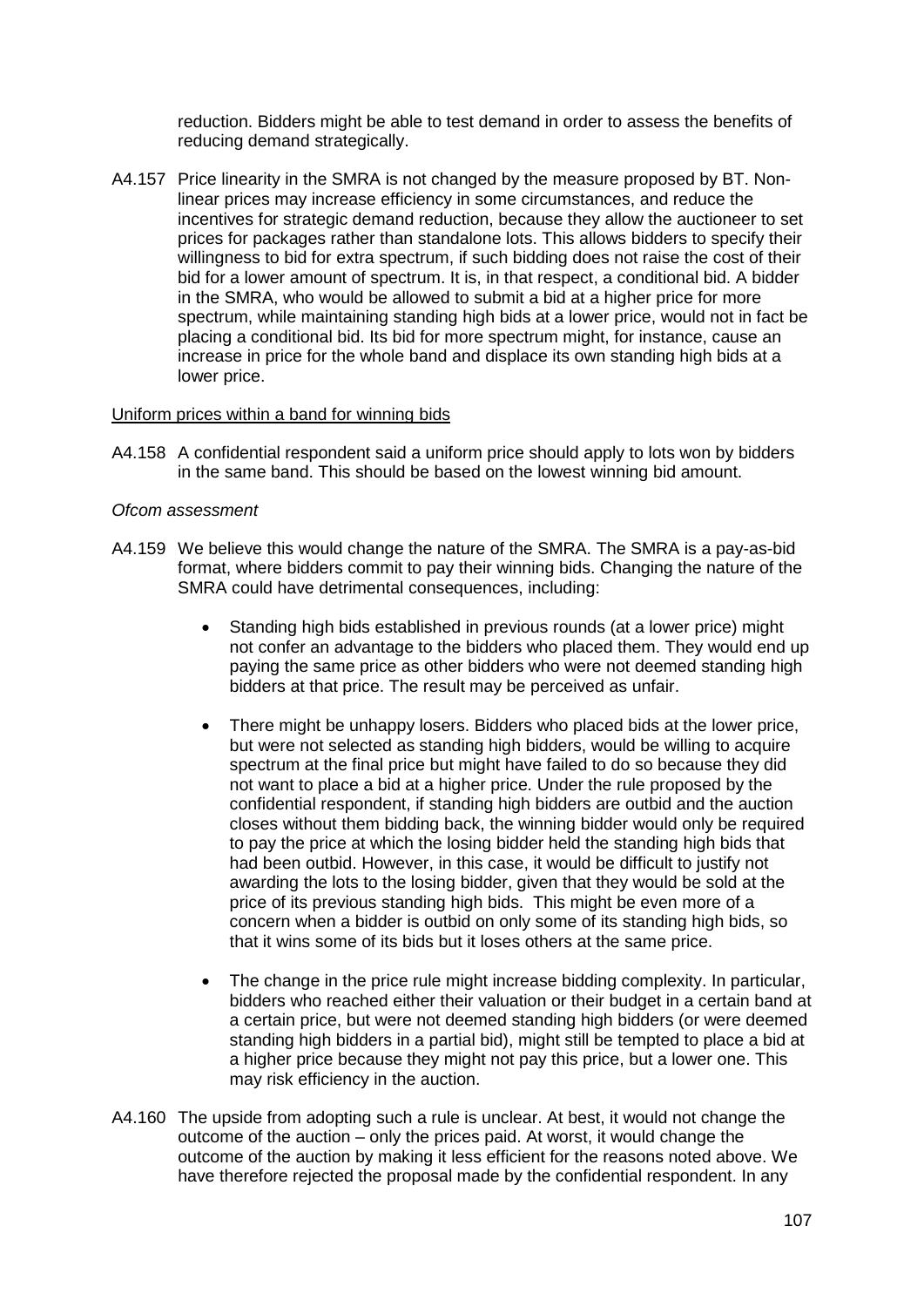case, any difference in final prices paid in the same band may be reduced by setting appropriate increments.

#### **Deposits**

A4.161 In our November 2014 consultation we indicated that we would have power to require increases in deposits to reflect the level of bidding. We have decided that bidders will have to deposit with Ofcom before the auction begins sufficient funds to cover their allocation of eligibility points. Thereafter we may require deposit increases up to 100% of bids. Any bidder who drops out of the auction will have any sums owing to them returned as soon as possible after leaving the auction.

#### Ranking rule

- A4.162 Two respondents commented on our proposals for ranking bids randomly in order to determine those which become standing high bids.
- A4.163 H3G said the rule was not random in reality, and the procedures created strategic opportunities for bidders. It said a bidder who expects to be tied with another bidder at a higher price level has strong incentives to time its bids strategically. A sophisticated bidder might be able to use this strategically to win spectrum at a lower increment, or take advantage of losing a tie break to preserve eligibility and raise other bidder's prices.
- A4.164 A confidential respondent said priority should be given to bids submitted at higher prices and in earlier rounds. They also claimed the minimum requirement should apply when determining standing high bids.

#### *Ofcom assessment*

- A4.165 The ranking rule we proposed allocates standing high bids randomly. It was, however, not random in the way standing high bidders from previous rounds are displaced. More recent standing high bidders would be displaced first. This rule aimed to ensure that no more than one bidder is standing high bidder on less than their full demand. This is a desirable feature of the ranking rule, as it reduces the scope for aggregation and substitution risks.
- A4.166 We can still maintain this desirable property, while making the rule that determines how standing high bidders are displaced more random. Specifically, any bidder who is standing high bidder on fewer lots than it bid for when it submitted its standing high bids should be outbid first, but otherwise bidders with bids at the same price level should be ordered randomly and independently of the round in which they submitted their bids. A consequence of this is that when the price in a lot category does not change from one round to another, new bids at the same price may displace standing high bids submitted in an earlier round. The advantage of this approach is that all bids at a given price level (other than standing high bids held by a bidder whose demand has not been satisfied) are considered with equal chance independently of the round in which they were submitted. This should mitigate possible incentives to time bids with the aim of influencing the chances that they may or not be outbid in the following rounds. An example of how the rule works is provided in the next annex (annex 5).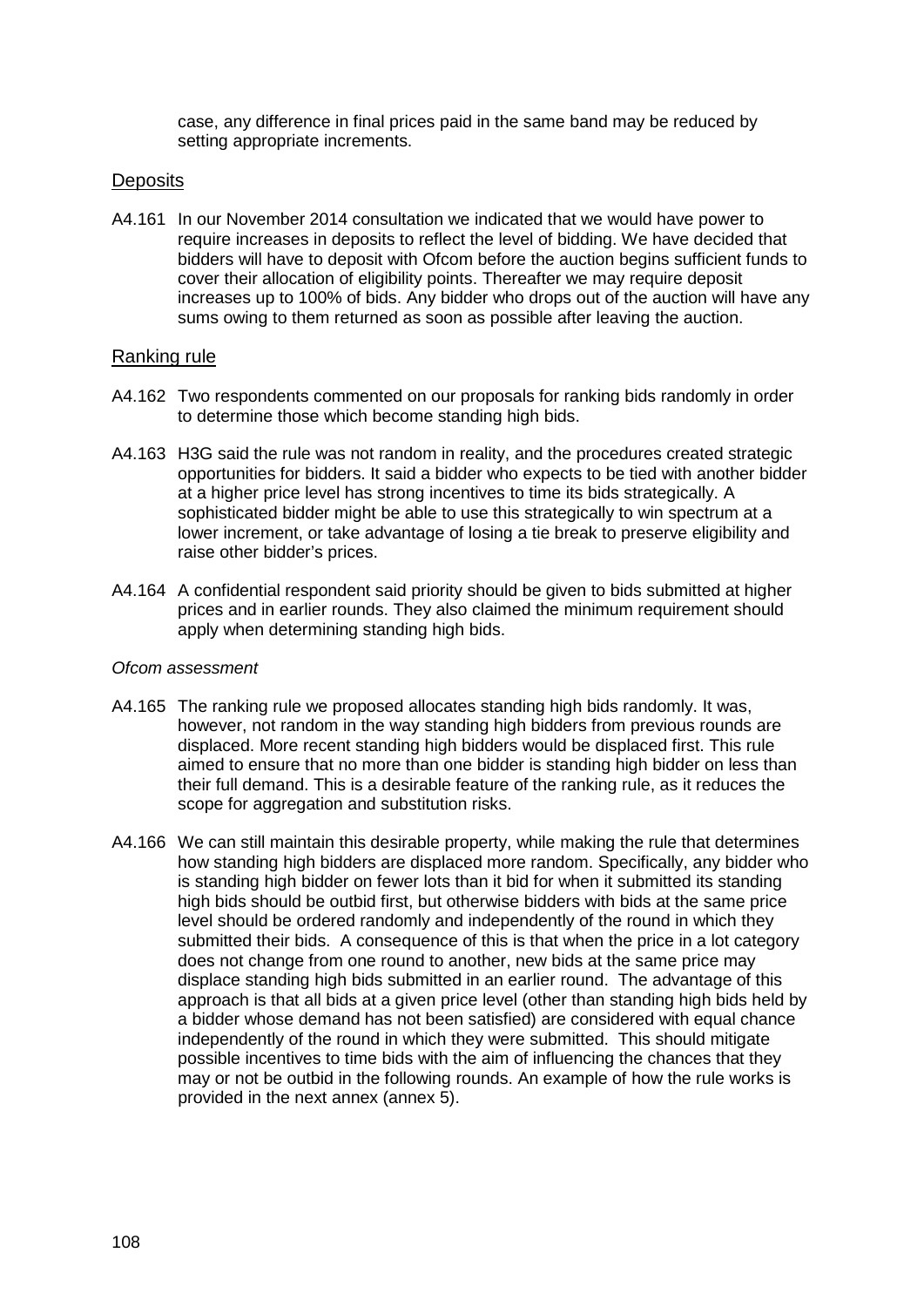# **Annex 5**

# **Illustrative auction procedures**

- A5.1 This annex sets out revised illustrative procedures that we intend to adopt for the auction. This is not an attempt to draft Regulations for the award. The procedures may change as a result of amendments to the auction design, as we prepare the draft regulations. We shall consult again on draft regulations. We are publishing these revised illustrative procedures to help consideration of the practical implementation of the auction design.
- A5.2 These illustrative auction procedures do not consider the option of withholding some spectrum as described in section 3. If we decide to do this, some detail set out here would need to change although there would not be a fundamental difference in the auction design.
- A5.3 The determination of frequency assignments will consist of two stages. In the first stage (the 'principal stage'), Ofcom will determine the bandwidth to be assigned to each bidder in each band on the basis of a Simultaneous Multi-round Ascending (SMRA) bidding process. In the second stage (the 'assignment stage'), Ofcom will determine the specific frequencies to be assigned to each bidder.

# **Lot structure**

## **Use of frequency generic lots**

- A5.4 The award mechanism will consist of two distinct stages. In the first stage (the principal stage), the spectrum available will be offered as 'frequency-generic' lots grouped into two 'lot categories', one for each frequency band. Each frequencygeneric lot will correspond to a frequency block of a pre-specified bandwidth in the corresponding frequency band, but will not be linked to specific frequencies in that band. During this stage, bids will relate to a number of lots in each category, but not to specific frequencies within the category's frequency range. This first stage will allow Ofcom to determine the number of lots (i.e. the total bandwidth) to be assigned to each bidder in each band.
- A5.5 The specific frequencies assigned to each winner of frequency-generic lots will then be determined in a follow-up assignment stage (the assignment stage). In the assignment stage, Ofcom will determine, for each frequency band, the potential assignment band plans that minimise fragmentation of assignments. Further details on the selection of potential assignment band plans are provided in the subsection on the assignment stage below.
- A5.6 In the event there are alternative assignment band plans in which some bidders would be assigned different frequencies, such bidders will be invited to bid for their preferred option.

## **Spectrum packaging**

A5.7 The spectrum in the 2.3 GHz band will be assigned in 10 MHz lots. The spectrum in the 3.4 GHz band will be assigned in 5 MHz lots.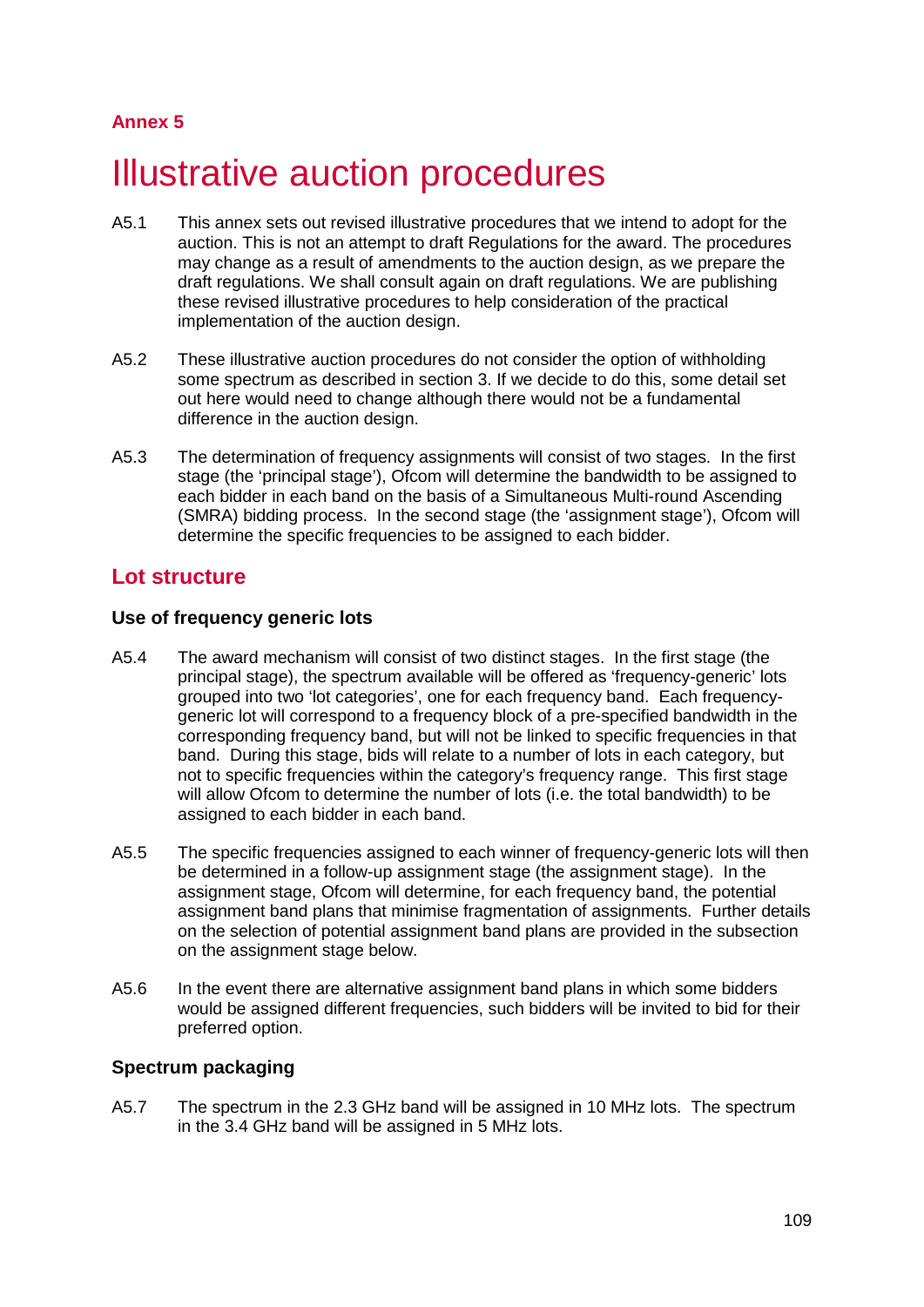## **Lot categories**

- A5.8 The spectrum available will be offered in two generic lot categories
	- 2.3 GHz: This category will contain four frequency-generic 10 MHz lots in the frequency range 2350-2390 MHz; and
	- 3.4 GHz: This category will contain thirty frequency-generic 5 MHz lots within the frequency range 3410-3600 MHz.

## **Eligibility points**

- A5.9 Each lot in the 2.3 GHz lot category will be assigned four eligibility points, while each lot in the 3.4 GHz lot category will be assigned one eligibility point.
- A5.10 The activity of a bidder in a round is equal to the sum of the eligibility points of all the lots for which the bidder submits or maintains a bid in the round. As lots in the 2.3 GHz category have double the eligibility points of lots in the 3.4 GHz category on a per MHz basis, bidders may increase their demand in MHz when switching from 2.3 GHz lots to 3.4 GHz lots; if they do not increase their demand in MHz when switching from 2.3 GHz to 3.4 GHz, then they may lose eligibility. Conversely, bidders switching from 3.4 GHz to 2.3 GHz will have to reduce their overall demand in MHz.

# **Demand on application, initial deposit and qualification**

- A5.11 If Ofcom imposes spectrum caps, applicants will be required to specify their current spectrum holdings in their application, as this information may be required for the implementation of spectrum caps. Along with their application, applicants will be required to submit an initial monetary deposit, which might be forfeited in whole or in part if the applicant subsequently breaches the award regulations. Any interest on deposits will be retained by Ofcom.
- A5.12 After the deadline for application, Ofcom will publish the list of applicants (but not their initial eligibility levels or deposits). Applicants will then need to ensure they meet bidder association rules, which will not allow for two or more associated applicants to participate in the auction and may require some applicants to withdraw their application. Other qualification criteria to ensure that applicants are suitable to hold a licence will also apply. The provisions for qualification of bidders can be expected to be similar to those used in recent awards by Ofcom, and will be specified in the Regulations once these are published.
- A5.13 After the deadline to notify Ofcom of changes to application groups, Ofcom will determine which applicants qualify to participate in the auction. Ofcom may require additional information from specific applicants, which would need to be provided before a deadline specified by Ofcom. Ofcom will announce the list of qualified applicants, and return the initial deposit to any applicants who fail to qualify. Following the last day of withdrawals from the award, Ofcom will determine the bidders.
- A5.14 Before the first round of the auction takes place, bidders will need to provide an additional deposit to Ofcom, which will determine the bidder's initial eligibility level. The initial eligibility will correspond to the maximum activity that the bidder could achieve under the constraint that the sum of reserve prices for all the lots for which they bid may not exceed the total deposit provided by the bidder. The initial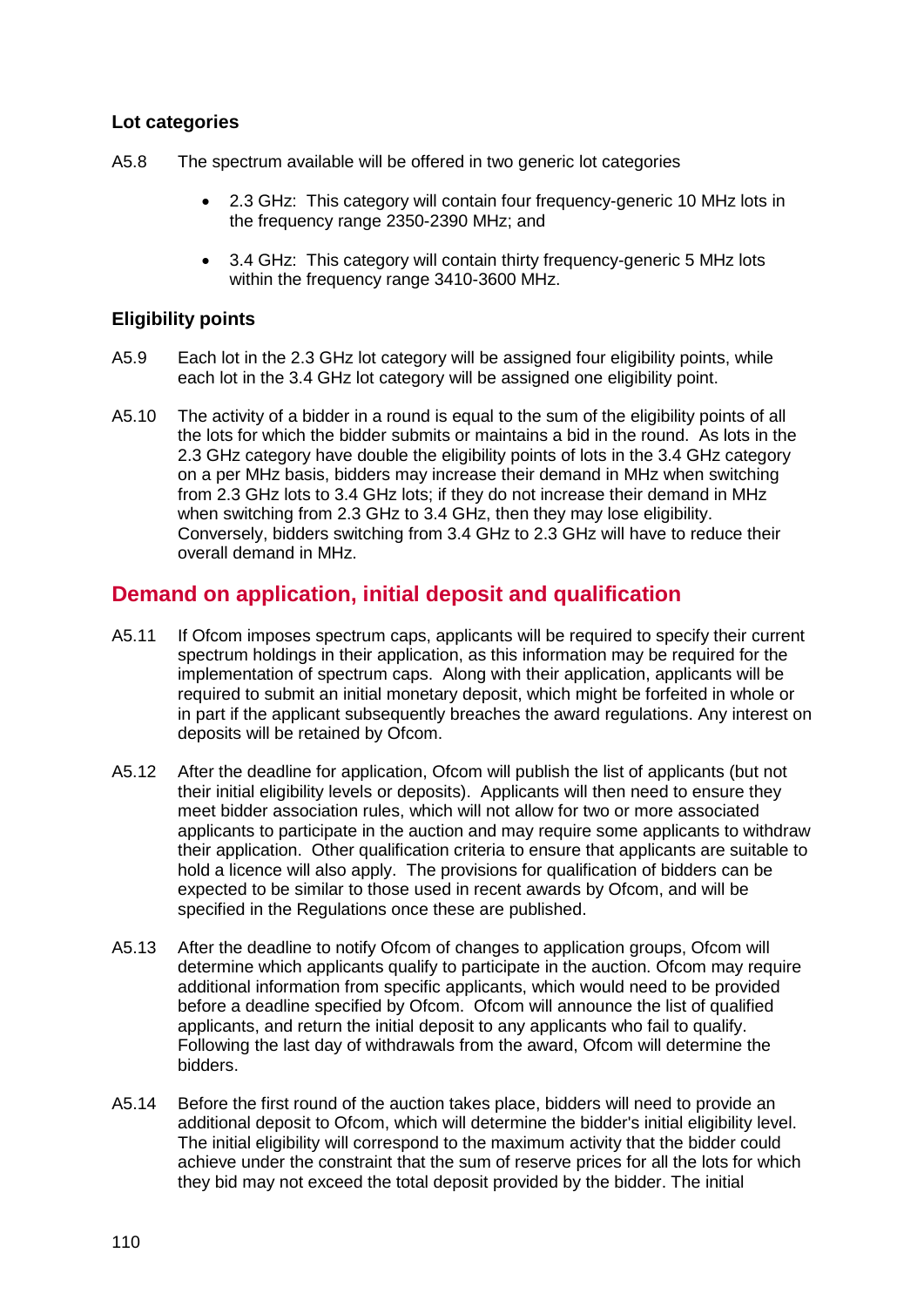eligibility level of a bidder determines the bids that the bidder may submit in the first round of the auction, as the bidder's activity in a round cannot exceed their eligibility level for that round. Ofcom will provide guidance on the deposit requirements for all possible initial eligibility levels.

A5.15 In the event that the price that the bidder has to pay at the end of the auction is lower than their deposit, the bidder will receive any difference between the price to be paid and their deposit. Details about how and when to pay the initial guarantee deposit will be provided at a later stage.

# **The auction**

A5.16 Only qualified bidders will be allowed to participate in the auction. The auction is expected to be run over the Internet using an Electronic Auction System (EAS). No specialist hardware or software will be required on bidder's terminals, as the EAS interface will run on a standard web browser. However, bidders will need to install authentication credentials, provided by Ofcom only to qualified bidders, on any computer they wish to use to access the system. As in previous auctions, Ofcom expects to allow bidders to submit bids by fax in the event that they experience technical difficulties with the EAS, subject to Ofcom granting permission to the bidder to do so and provided that fax bids are authenticated in accordance with the regulations for the auction.

# **The principal stage**

- A5.17 The bids received during the principal stage determine the bandwidth to be assigned to each bidder in each band, and the 'base price' that each winner of spectrum will be required to pay for the lots they have won.
- A5.18 Bidding in the principal stage will proceed in rounds, which consist of time windows scheduled by the auctioneer during which bidders are invited to submit bids at the lot prices announced by the auctioneer. Bids are only accepted while a round is in progress, and are only processed once the round has finished. At the end of each round, bidders will be notified whether the auction will proceed to the next stage or a further bidding round is needed, and given certain information about the results of the completed round (as detailed below).

## **Overview of the bidding process**

A5.19 Bidders may submit bids for the lots available at prices announced by the auctioneer. At the end of each round, the auctioneer determines provisional winning bids for each lot (the 'standing high bids'), which will become the winning bids unless they are replaced in subsequent rounds or withdrawn by the bidder. The process ends when there is no bidding activity (which includes submitting new bids, withdrawing standing high bids or using waivers) in a round. Standing high bids become the winning bids (except where a bidder's number of standing high bids in the 3.4 GHz band does not meet the minimum requirement specified by the bidder for that band, explained below). Winners will be required to pay the amount of their winning bids for the lots they have won.

## **Bids**

A5.20 The bid submission process requires bidders to select the number of lots they wish to bid for at the prices specified by the auctioneer. However, this is not a package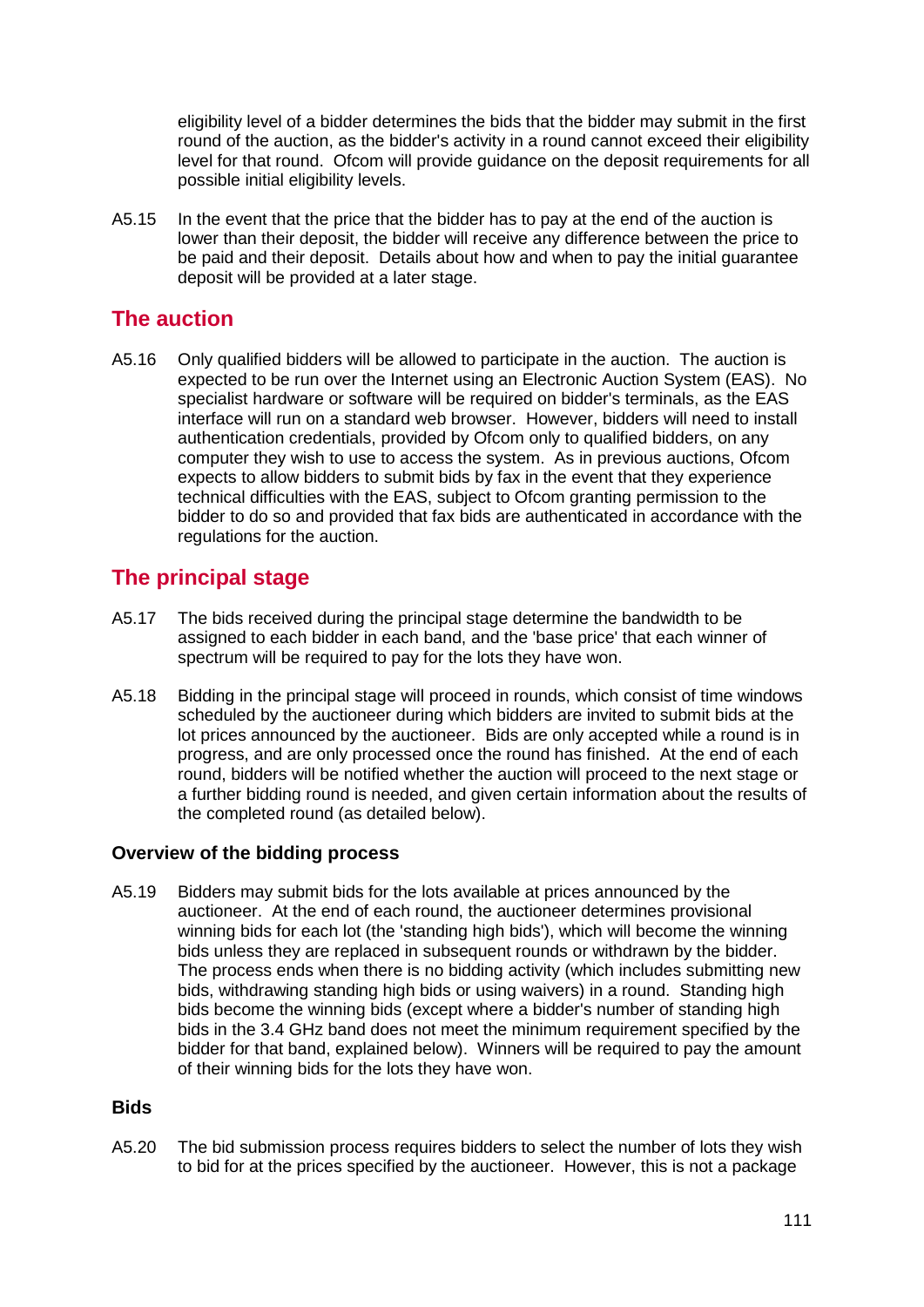bid. Formally, where a bidder opts to bid for a number of lots this will be treated as separate bids for individual lots from that bidder. However, the auction is structured so that new bids will be subject to a common round price applying to all lots in a category; this facilitates the making of bids through the EAS, as bidders will simply need to specify the number of lots sought in each category.

- A5.21 Each bid must specify:
	- the lot category to which the bid applies; and
	- the price that the bidder would pay for the lot if the bid is selected as a winning bid (determined by the lot prices set by the auctioneer for the round in which the bid was submitted).
- A5.22 Submitting a bid establishes a commitment to acquire, in the event that the bid is selected as a winning bid, a lot in the specified lot category at a price equal to the bid amount.
- A5.23 Bidders may bid for multiple lots simultaneously. However, it is possible that only some of these bids may be selected as winning bids, subject to the provisions for minimum spectrum requirements in the 3.4 GHz band set out below. Notwithstanding this, the process for selecting standing high bids has been designed with the intention of minimising the number of potential bidders who win some, but not all, of the bids they made simultaneously for lots in a lot category.
- A5.24 A bid is only valid if it is submitted during a round in accordance with the auction rules set out below.
- A5.25 Bidders may withdraw their standing high bids under specific circumstances and subject to potential penalties, as set out below.

#### **Minimum spectrum requirements**

- A5.26 In their application, bidders may specify a minimum requirement ('MR') of up to four lots in the 3.4 GHz band. A bidder who specifies an MR will not be assigned any spectrum in the 3.4 GHz band if the number of lots they provisionally win at the end of the bidding process in the 3.4 GHz band is smaller than the MR they have specified.
- A5.27 Specifying an MR will also establish a constraint on the bids that the bidder may submit for 3.4 GHz lots. Specifically, the bidder will not be able to submit bids for fewer lots in this category than the minimum required for them to meet their MR.
- A5.28 The specification of an MR is irreversible and cannot be modified after application or at any point during the auction. Therefore, a bidder who specifies an MR for 3.4 GHz lots in their application will not, under any circumstances, be able to submit bids for, or win, less 3.4 GHz spectrum than their MR.

#### **The bidding process**

A5.29 The bidding process will require one or more rounds, each round consisting of a fixed time window during which bidders may submit bids in accordance with prices announced by the auctioneer and the auction procedures: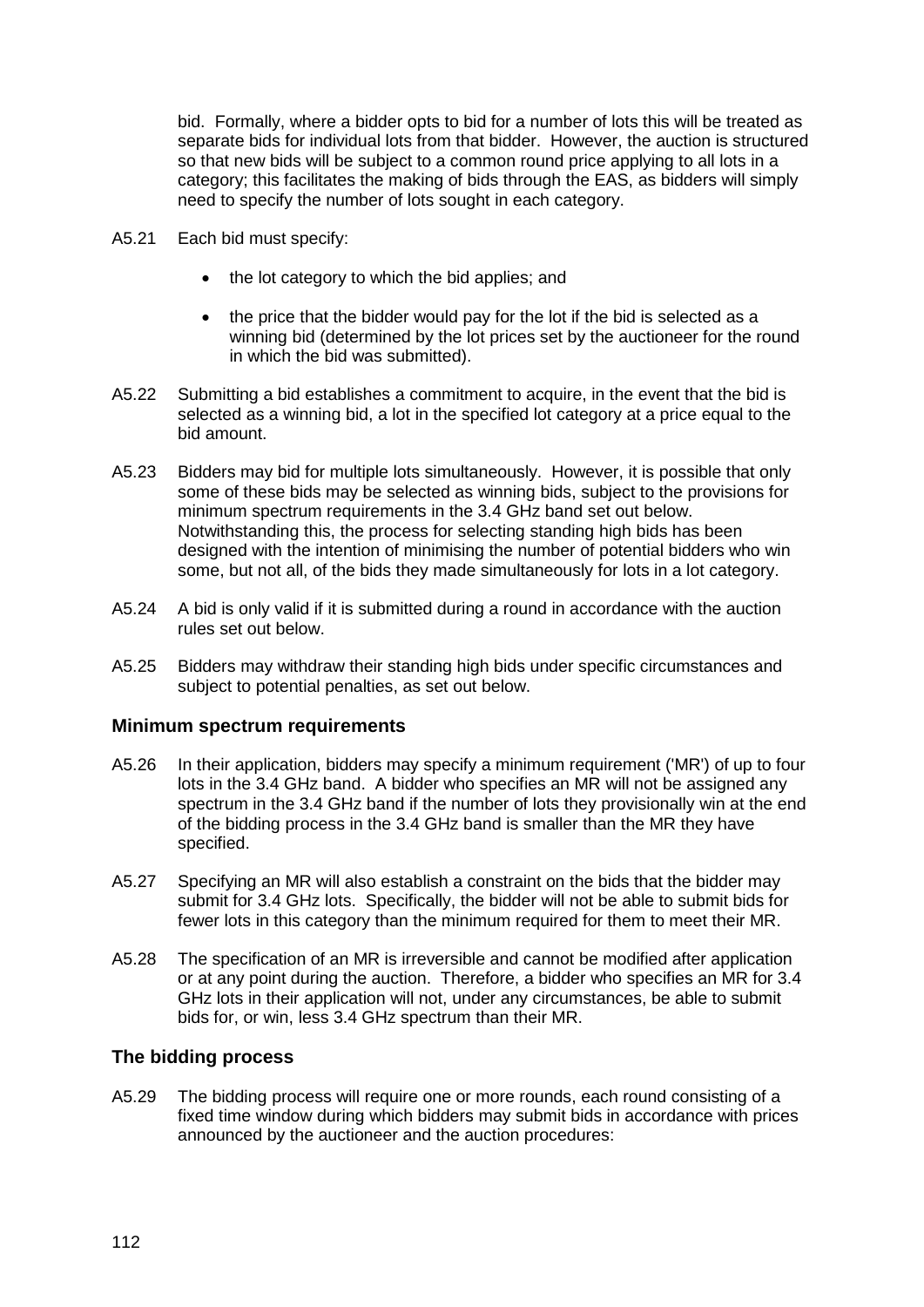- when scheduling a round, Ofcom will announce the price per lot for each lot category for that round (the 'round prices');
- while the round is in progress, bidders may specify the number of lots in each lot category for which they wish to submit a bid at the round prices.
- A5.30 Bidders may not specify a bid amount that differs from round prices.

#### Scheduling of rounds

- A5.31 Ofcom will specify in advance of the auction the minimum notice period that will be provided before the start of a round and a minimum round duration.
- A5.32 When a round is scheduled, the following information will be made available to each bidder:
	- the schedule of the round:
	- the round prices for each lot category for that round;
	- the bidder's own eligibility level;
	- the number of waivers the bidder has left (explained below);
	- the standing high bids the bidder holds;
	- the number of rounds in which the bidder may still withdraw their standing high bids (explained below); and
	- any applicable sums for which the bidder is currently liable as a result of withdrawing their standing high bids (in accordance with the procedures set out below).

#### Bid submission during a round

- A5.33 In each round, bidders can make a single submission of bids using the EAS. Therefore, bidders should submit all of the bids they wish to submit in a given round simultaneously, and specify any withdrawals or waivers (subject to the constraint set out in section "waivers", below) in the same submission. When a round is in progress, each bidder's EAS interface will provide a bid form.
- A5.34 To make a submission, a bidder will need to:
	- specify, using the bid form provided by the EAS,
	- a) the number of lots in each category for which they wish to submit a bid at the round prices (subject to the constraints on valid bids set out below);
	- b) if they wish to withdraw their standing high bids in a lot category (only possible when the bidder holds standing high bids);
	- c) if they wish to submit a waiver in the round (only possible if the bidder has waivers left, if the bidders bidding activity is less than the bidder's eligibility in the round and if the bidder is not submitting any bids and/or withdrawals, as explained in section "waivers", below).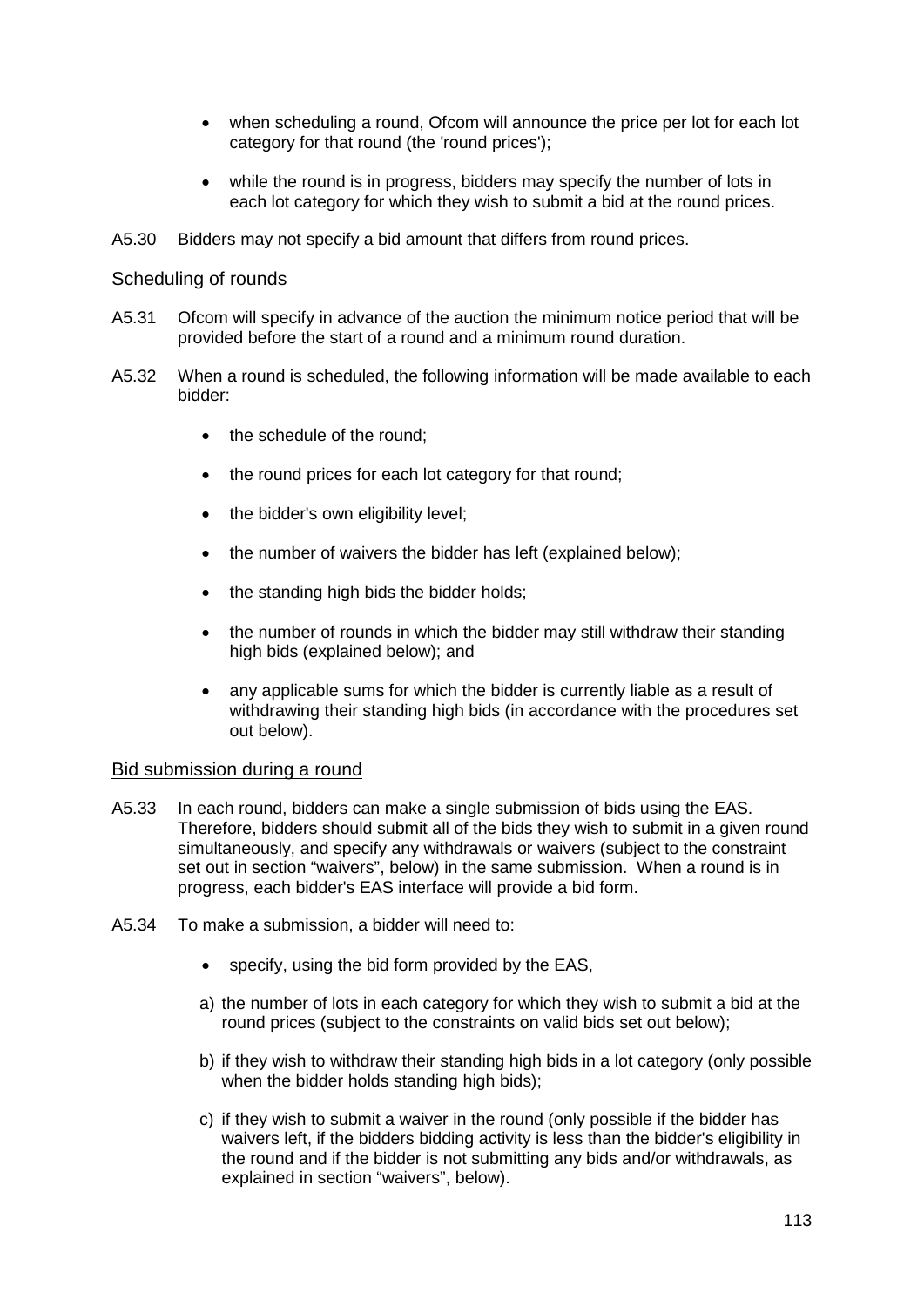- send the completed bid form to the auction server, so that the bid can be checked for validity against the auction rules;
- provided that the submission is valid according to the auction rules, confirm the submission using the confirmation form provided in the bidder interface of the EAS.
- A5.35 The submission process is only completed when the bidder confirms their submission. Submissions sent to the server to check validity but not confirmed will be discarded by the EAS.
- A5.36 Upon receipt of a valid submission, the EAS interface will provide a confirmation page. Conversely, if the submission process fails, the EAS interface will revert to the bid form. It is the responsibility of the bidder to check (through its bidder interface) that its submission has been successfully received by the auction server, and to alert Ofcom if it suspects any problems have occurred.
- A5.37 Once the auction server has received a confirmation of a valid submission in a round, the bidder will not be able to revise or withdraw this submission, or submit any further bids, withdrawals or waivers in the round.
- A5.38 In the first round, each bidder must submit a bid for at least one lot. Any bidders who do not submit a bid in the first round will be excluded from the auction and may not have the full amount of their deposit returned.
- A5.39 Bidders may not submit a waiver in the first round.
- A5.40 A bidder may submit a decision not to place any bids in any round after the first round.

#### Valid bid combinations

- A5.41 A bidder may only submit a combination of bids and withdrawals such that:
	- any bid submitted for 3.4 GHz lots corresponds to at least the bidder's MR; and
	- if Ofcom imposes spectrum caps, the bidder would not breach any such spectrum caps.

#### Bidding for lots when the bidder holds standing high bids

- A5.42 Bidders may not submit any bids for lots in a lot category from which they are withdrawing existing standing high bids.
- A5.43 After the first round, a bidder holding standing high bids in a lot category may submit bids in that lot category according to the following:
	- If the price for lots in the lot category has increased relative to the price at which they submitted the bids that are currently standing high bids. In this case, the bidder may submit bids at the new round price, subject to the requirement that the bidder must bid for at least as many lots as they hold standing high bids on. If a bidder submits bids at the new price level, then the bidder's standing high bids at the earlier price level will be discarded, when superseded by bids submitted at the new round price (regardless of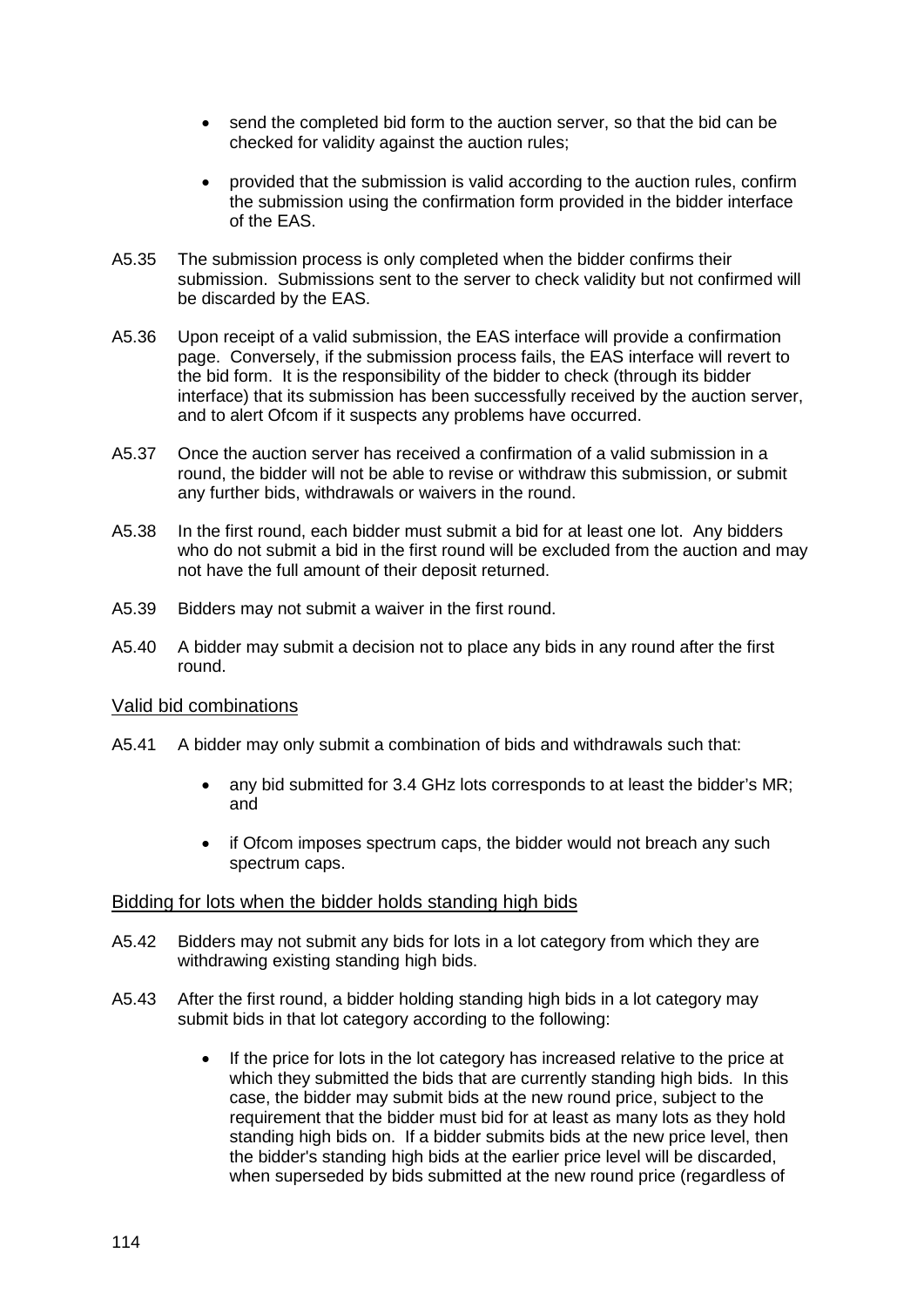whether the new bids become standing high bids, and independently of the bids submitted by other bidders); or

- Conversely, if the price for lots in the lot category has not increased relative to the price at which they submitted the bids that are currently standing high bids. In this case, the bidder may submit bids at the round price for at least as many lots as they held standing high bids on. If a bidder submits new bids for that lot category, any standing high bids held by the bidder will be cancelled. Therefore:
- i) the bidder must specify the total number of lots they wish to bid for at the prevailing round price; and
- ii) as previous standing high bids are cancelled, there is no guarantee that the bidder will hold any standing high bids after bids for the round have been processed.

#### Determination of standing high bids

- A5.44 At the end of each round, the EAS will determine the standing high bids for each lot category. Standing high bids are determined for each lot category independently.
- A5.45 For each lot category:
	- i) The EAS will consider:
		- 1. the standing high bids in the category at the beginning of the round that have not been cancelled during the round (as a result of a withdrawal, or the standing high bidder submitting new bids in that category); and
		- 2. the new bids in that category submitted during the round.
	- ii) The EAS will order the bidders who have maintained standing high bids for lots in that category or submitted new bids in the most recent round for lots in that category as follows:
		- 1. first, take in random order those bidders whose bids are at the current round price (regardless of whether they maintained previous standing high bids or submitted new bids in the current round);
		- 2. next, take in random order those bidders who (i) maintained standing high bids with a bid amount lower than the current round price and (ii) are standing high bidder on the number of lots they bid for in that lot category when they submitted these bids;
		- 3. finally, if there is a bidder who (i) maintained its standing high bids with a bid amount lower than the current price and (ii) is standing high bidder on strictly fewer lots than they bid for in the round in which they submitted their standing high bids this bidder is ordered last. (There is at most one bidder in this situation in each category as a consequence of the rules.)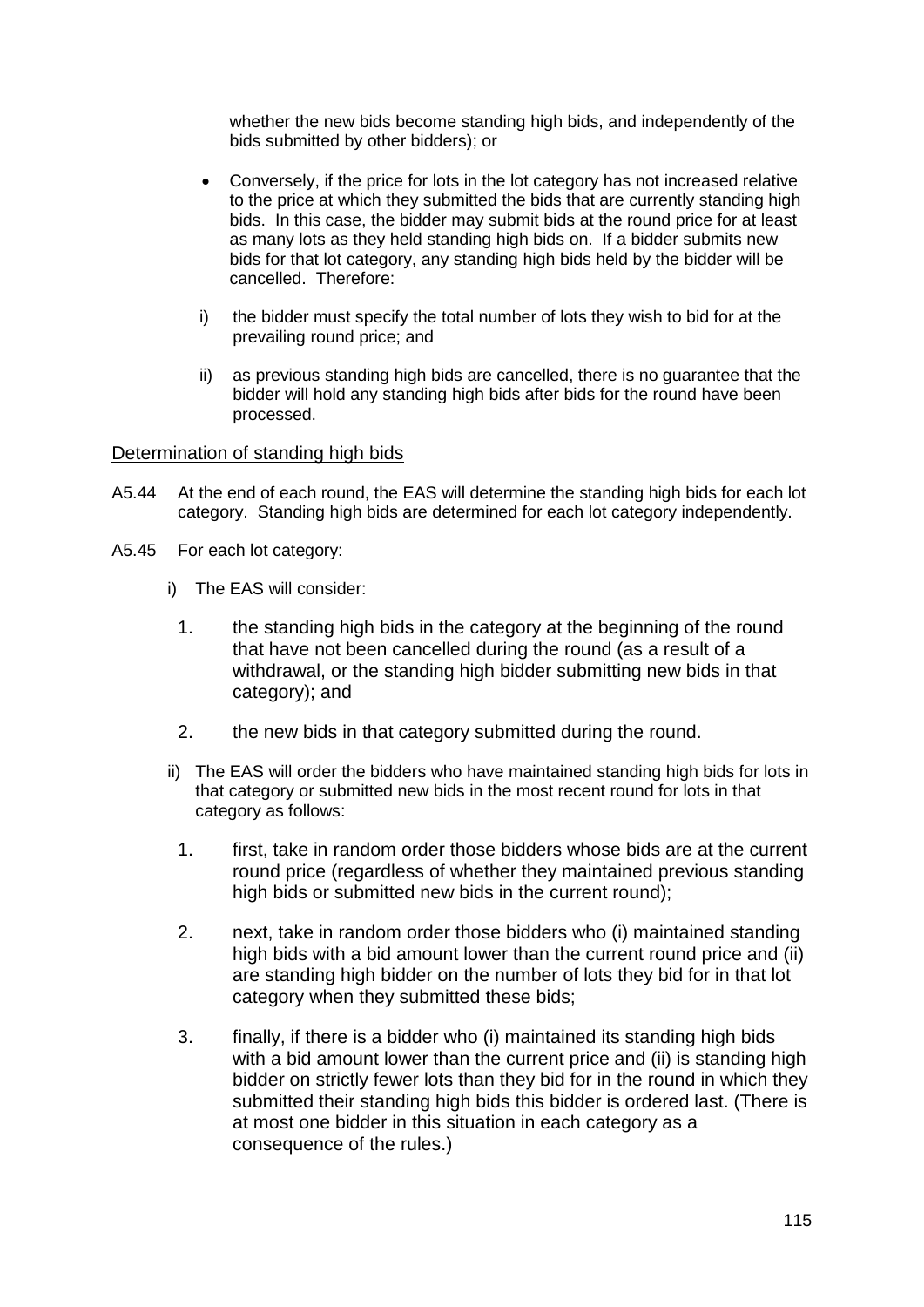- iii) The EAS will then select the standing high bids by taking the bids submitted by each of these bidders in the order established in the previous step, until there are no more lots available.
- A5.46 This approach ensures that:
	- i) at most one standing high bidder in each lot category may hold standing high bids on fewer lots than they bid for in that category in the round in which they submitted these standing high bids; and
	- ii) bids at the same price level are treated equally (regardless of whether they have been submitted in an earlier or later round), except for standing high bids from a bidder whose demand at the price of their standing high bids is not satisfied, which are outbid first.

## **Box 1: Example of the determination of standing high bids**

Consider the 2.3 GHz lot category, with four lots available and four bidders (A, B, C and D). Suppose that the auction progresses as shown by the table below. The bids and prices shown are purely illustrative.

| <b>Round</b> | <b>Price</b> |   |   | <b>Round bids</b> |   | Order       | Standing high bids at the end of the<br>round [price] |        |        |        |
|--------------|--------------|---|---|-------------------|---|-------------|-------------------------------------------------------|--------|--------|--------|
|              |              | A | в | C                 | D |             | A                                                     | в      | C      | D      |
|              | 10           | 3 | 3 | 2                 |   | <b>BDAC</b> |                                                       | 3 [10] |        | 1 [10] |
| 2            | 11           | 2 |   | 2                 |   | <b>ADCB</b> | 2[11]                                                 |        | 1 [11] | 1 [11] |
| 3            | 12           |   | 2 | W                 |   | <b>BDAC</b> | 1 [11]                                                | 2[12]  |        | 1 [11] |
| 4            | 12           |   |   | 2                 |   | <b>DBCA</b> |                                                       | 2[12]  | 1 [12] | 1 [12] |

At the end of round 1, there are four bidders who have bid at the current round price. The EAS generates a random order for this group of bidders (BDAC). There are no other bidders to consider. The EAS will select standing high bids by taking the bids submitted by each of these bidders in order. Bidder B bid for 3 lots and becomes standing high bidder on 3 lots. The next-ranked bidder, D, bid for 1 lot and becomes standing high bidder on 1 lot. There are no residual lots available, so A and C do not become standing high bidders.

In round 2, the price increases. Bidders A, C and D submit new bids (although bidder D would not need to submit a new bid at the new round price, as they are a standing high bidder at the previous round price, they may do so if they want).

The EAS will first consider the bids at the current round price and generates a random order for the corresponding group of bidders (ADC).

Bidder B has maintained standing high bids with a bid amount lower than the current round price and will only be considered afterwards.

Therefore, the overall order of bidders is ADCB. Bidder A bid for 2 lots and becomes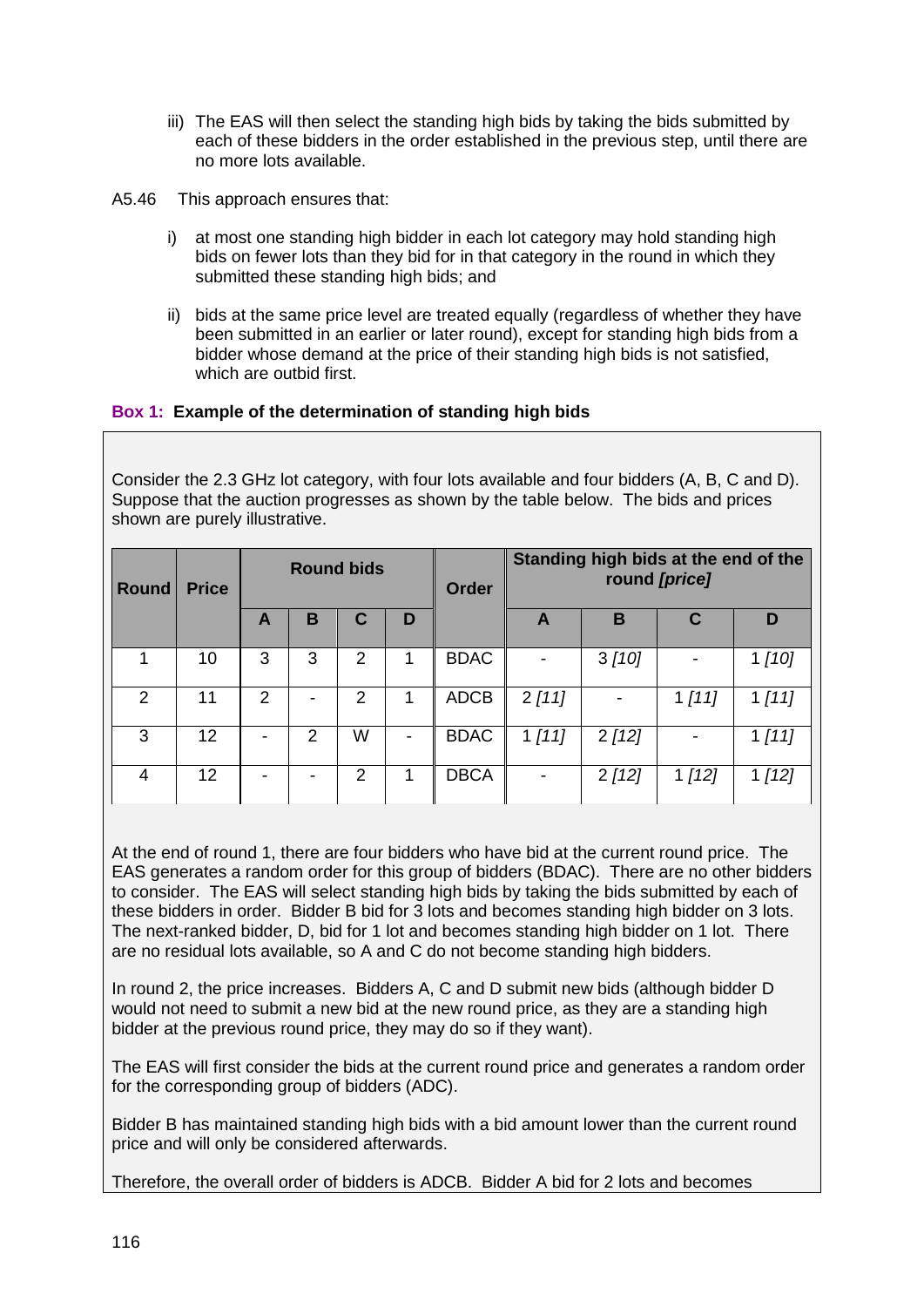standing high bidder on 2 lots. The next-ranked bidder, D, bid for 1 lot and becomes standing high bidder on 1 lot. The next-ranked bidder, C, bid for 2 lots but there is only one residual lot available, so C becomes standing high bidder on 1 lot. Bidder B is not standing high bidder on any lots.

In round 3, the price again increases. Bidder B bids at the new price, bidder C submits a waiver and the other bidders simply maintain their standing high bids.

Bidder B is the only bidder to have bid at the current round price, so B will be considered first by the EAS.

Then, the EAS will consider bidders who maintained standing high bids with a bid amount lower than the current round price and who are standing high bidders on the number of lots they bid for when they submitted those bids – this applies to A and D. The EAS generates a random order for this group of bidders (DA).

Finally, any bidder who maintained standing high bids but was standing high bidder on strictly fewer lots than it bid for in the round in which it submitted its standing high bids is ordered last by the EAS – this applies to C.

Therefore, the overall order of bidders is BDAC. Bidder B bids for 2 lots and becomes standing high bidder on 2 lots. The next-ranked bidder, D, was standing high bidder on 1 lot and retains this standing high bid. The next-ranked bidder, A, was standing high bidder on 2 lots but there is only 1 residual lot available, so A remains standing high bidder on only 1 lot. Bidder C is not standing high bidder on any lots.

In round 4, the price is unchanged. Bidders C and D submit new bids.

Bidders B, C and D now have bids at the current round price. The EAS generates a random order for this group of bidders (BDC).

Bidder A maintained a standing high bidder with a bid amount lower than the current round price, and was standing high bidder on strictly fewer lots than it bid for in the round in which it submitted its standing high bids, so A is ordered last.

Therefore, the overall order of bidders is BDCA. Bidder B was standing high bidder on 2 lots and retains these standing high bids. The next-ranked bidder, D bid for 1 lot and becomes standing high bidder on 1 lot. The next-ranked bidder, C, bid for 2 lots but there is only 1 residual lot available, so C becomes standing high bidder on 1 lot. Bidder A is not standing high bidder on any lots.

#### Round prices

- A5.47 For each round, Ofcom will specify the round price per lot for each lot category.
- A5.48 In the first round, the round price for each lot category will be the reserve price for each lot in that category.
- A5.49 In subsequent rounds:

the round price for a lot category will increase if the number of standing high bids in that category with a price that is equal to the round price in the most recent round is equal to the total number of lots available in the category; and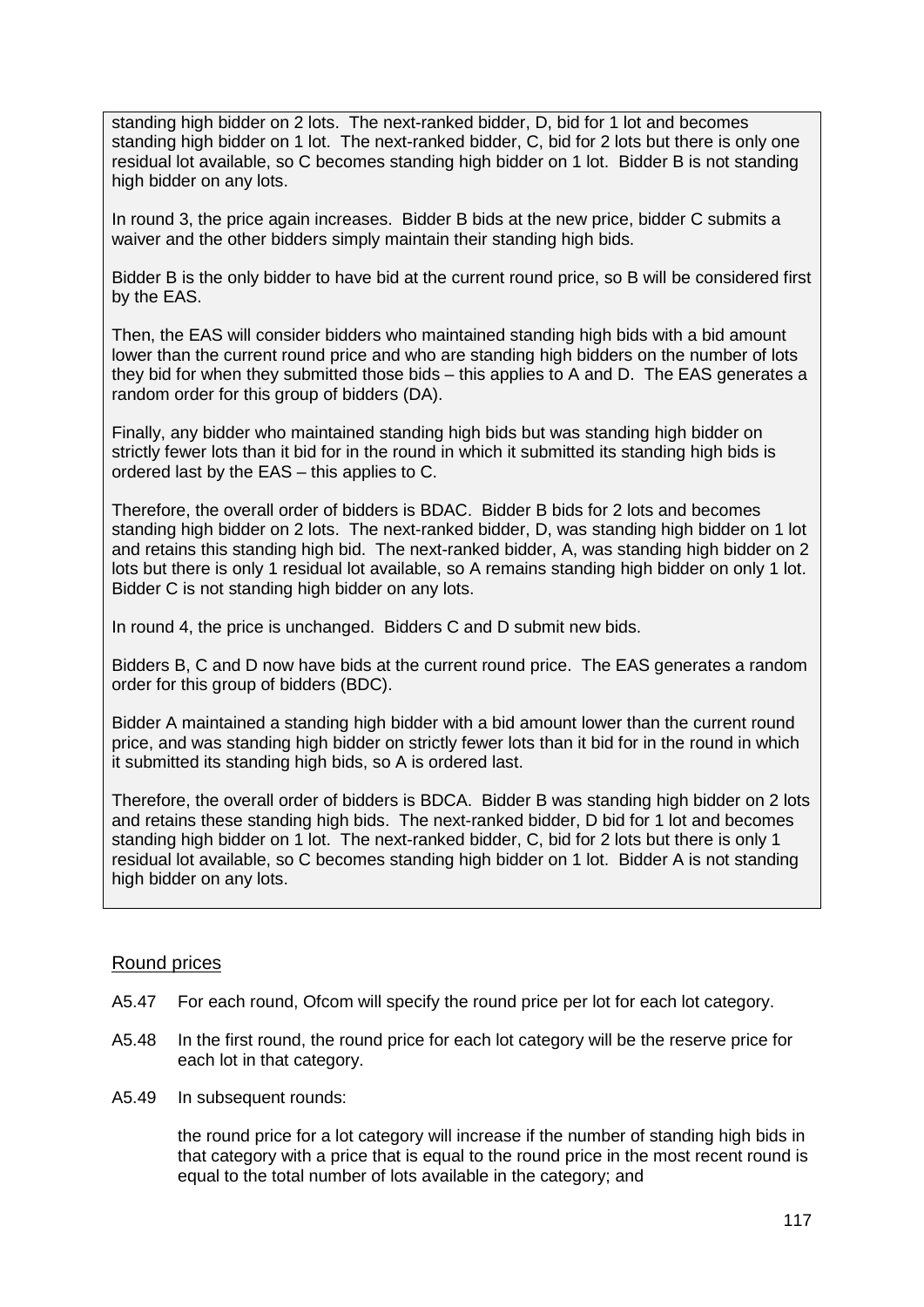otherwise, the round price for the lot category will remain unchanged.

- A5.50 Therefore, round prices may not decrease over the course of the rounds.
- A5.51 The increase in round prices, when applicable, will be determined at Ofcom's discretion and may vary across lot categories and across rounds. Ofcom currently expects setting price increments of no less than 2% and no more than 20% from one round to the next.
- A5.52 Round prices will be specified in whole thousands of pounds.

#### Withdrawal of standing high bids

- A5.53 A bidder who holds standing high bids may withdraw all of their standing high bids in a given lot category in the course of a round.
- A5.54 A bidder may withdraw all their standing high bids in a lot category while maintaining any other standing high bids in a different lot category. However, a bidder may not withdraw only some of their standing high bids in a given lot category.
- A5.55 A bidder may submit their withdrawals along with bids for a different lot category, but may not withdraw standing high and bid at the same time for lots in the same lot category.
- A5.56 A bidder may only withdraw standing high bids in at most five rounds during the auction.
- A5.57 A bidder cannot withdraw more than once from a lot category if the round price for lots in that category has not increased since the round in which the previous withdrawal was made.
- A5.58 Bidders who withdraw standing high bids from a lot category may be liable to pay up to the total bid amount corresponding to the standing high bids withdrawn. In the event that several bidders withdraw their standing high bids, all of these bidders may be liable to pay. However:
	- if a bidder who has withdrawn standing high bids from a lot category bids again for lots in that category, then the sum payable with respect to that withdrawal will not exceed the bid amount corresponding to the number of lots from which the bidder has withdrawn but not bid back. Therefore, if a bidder withdraws their standing high bids from four lots and then bids back on two lots, then the bidder would only be liable to pay (with respect to this withdrawal) up to the total bid amount corresponding to the withdrawn standing high bids on two lots; and
	- if a standing high bid is selected for all the lots in the category after processing the bids from the round in which a withdrawal is made, or in any subsequent round, then there will be no payment required corresponding to this withdrawal.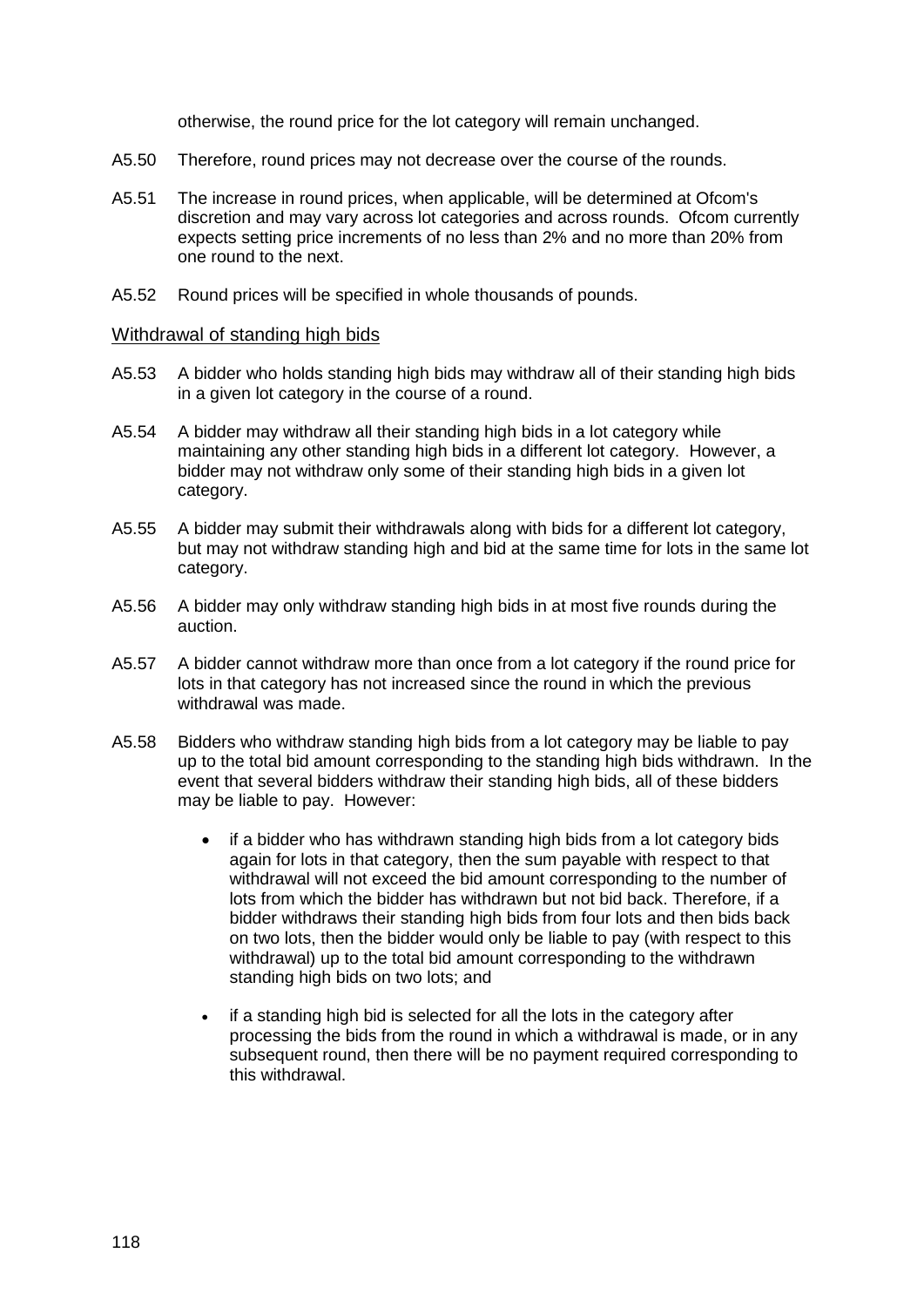#### **Box 2: Example of payments related to withdrawals**

|              |              |                 | 2.3 GHz lot category |                                        | 3.4 GHz lot category |                 |                |                                        |                                           |  |
|--------------|--------------|-----------------|----------------------|----------------------------------------|----------------------|-----------------|----------------|----------------------------------------|-------------------------------------------|--|
| <b>Round</b> | <b>Price</b> | <b>Decision</b> | <b>Outcome</b>       | Do all<br><b>lots</b><br>have<br>SHBs? | <b>Price</b>         | <b>Decision</b> | <b>Outcome</b> | Do all<br><b>lots</b><br>have<br>SHBs? | <b>Maximum</b><br>withdrawal<br>liability |  |
| 1            | 10           | No bid          | No SHB               | Yes                                    | 3                    | Bid,<br>16 lots | SHB,<br>6 lots | Yes                                    |                                           |  |
| 2            | 11           | Bid,<br>4 lots  | SHB,<br>4 lots       | Yes                                    | 4                    | Withdraw        | No SHB         | No.                                    | 18                                        |  |
| 3            | 12           | No bid          | No SHB               | Yes                                    | 4                    | No Bid          | No SHB         | No                                     | 18                                        |  |
| 4            | 13           | Bid,<br>4 lots  | SHB,<br>3 lots       | Yes                                    | 4                    | No Bid          | No SHB         | No                                     | 18                                        |  |
| 5            | 14           | No bid          | SHB,<br>3 lots       | No                                     | 4                    | Bid,<br>4 lots  | SHB,<br>4 lots | No                                     | 6                                         |  |
| 6            | 14           | No bid          | SHB,<br>3 lots       | No                                     | 4                    | No bid          | No SHB         | Yes                                    |                                           |  |

This example demonstrates how standing high bids would be determined in the 2.3 GHz lot category, with four lots available, four bidders (A, B, C and D) and the auction progressing as shown. The bids and prices are purely illustrative.

In round 1, the bidder bids for 16 lots in the 3.4 GHz category and becomes standing high bidder on 6 lots in that category.

In round 2, the bidder opts to withdraw their standing high bids in the 3.4 GHz category and submit new bids in the 2.3 GHz category, becoming standing high bidder on four lots in that category. It has not been possible to select standing high bids for all lots in the 3.4 GHz category. Therefore, at this point the bidder's maximum withdrawal liability is the total bid amount corresponding to the standing high bids withdrawn (6 lots priced at 3 each, which gives a total bid amount of 18).

In round 3, the bidder loses their standing high bids in the 2.3 GHz category.

In round 4, the bidder bids again for 4 lots in the 2.3 GHz lot category and becomes standing high bidder on 3 lots. During these rounds it has still not been possible to select standing high bids for all lots in the 3.4 GHz category and therefore the bidder remains liable for a maximum penalty of 18 in relation to its withdrawal in round 2.

In round 5, the bidder does not submit new bids in the 2.3 GHz category, but returns to the 3.4 GHz category with the eligibility they do not have committed to their standing high bids on 2.3 GHz lots, bidding for 4 3.4 GHz lots. The bidder becomes standing high bidder on 4 lots in the 3.4 GHZ category. The bidder had earlier withdrawn 6 standing high bids in this category, but has now bid back for 4 lots. Therefore, their liability for their earlier withdrawal relating to 4 of the 6 lots from which they have withdrawn is cancelled, but they remain liable in relation to the 2 lots from which they have withdrawn, equal to the full amount of the standing high bid they have withdrawn. Therefore, their current maximum liability in relation to their withdrawal in round 2 is 6.

In round 6, other bidders submit bids for 3.4 GHz lots and it is possible to select standing high bids for all lots in the 3.4 GHz category. As a result, the bidder is no longer liable for payments in relation to their withdrawal in round 2.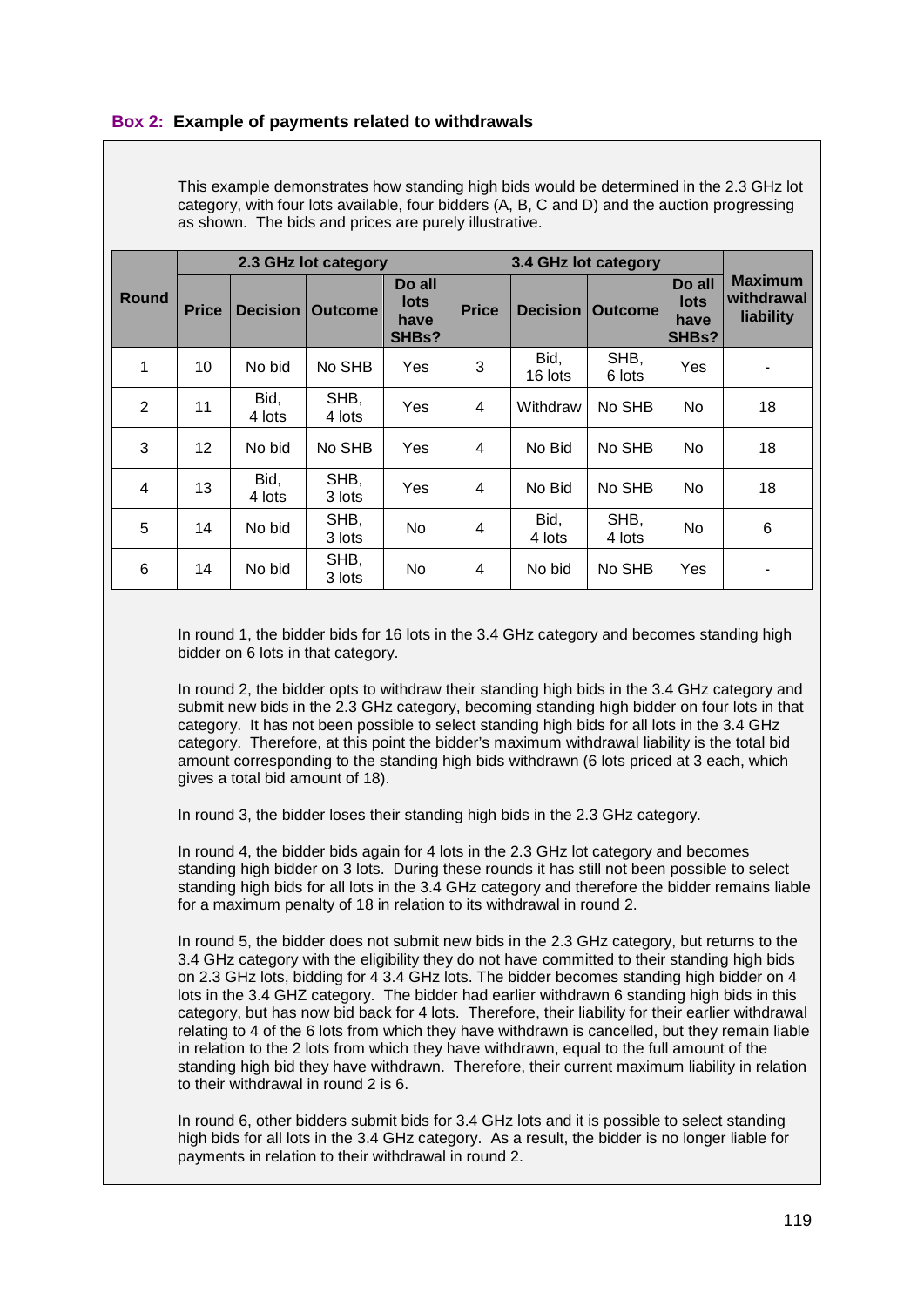## Activity rules

A5.59 The activity of a bidder in a round is calculated as:

the sum of eligibility points assigned to all lots for which the bidder holds a standing high bid in lot categories where the bidder does not submit any bids and which are not withdrawn by the bidder in the round; plus

ii) the sum of eligibility points assigned to all lots for which the bidder submits bids in the round.

- A5.60 Each bidder will start each round with a given eligibility level. Bidders will start the first round with eligibility equal to their initial eligibility level. In subsequent rounds, the bidder's eligibility will be equal to the bidder's activity in the most recent completed round in which the bidder did not submit a waiver (explained below).
- A5.61 The activity of a bidder in a round cannot exceed the bidder's eligibility for that round.

#### **Waivers**

A5.62 Each bidder may submit up to three waivers during the auction. A bidder may submit a waiver in any round in which their activity from standing high bids is lower than their eligibility, except the first round. A bidder who submits a waiver in a given round cannot submit any new bids or withdraw any standing high bids in the same round. The effect of the waiver will be to preserve the eligibility of the bidder for the following round; eligibility reductions are only made in relation to the bidder's activity in a round in which they do not submit a waiver.

#### Default submissions

- A5.63 The EAS will submit a default waiver for any bidder who does not submit a decision within a round if:
	- the bidder's activity from standing high bids is less than their eligibility for the round; and
	- the bidder has waivers left.
- A5.64 The EAS will not make any other default submissions.
- A5.65 To prevent the submission of a default waiver, bidders may submit a decision not to place any bids in the round, in which case they may lose eligibility in the following round.

#### End of the bidding process

A5.66 The bidding process ends after the first round in which no bids, withdrawals or waivers (including default waivers) are submitted.

#### Determination of winning bids

A5.67 At the end of the bidding process, standing high bids will become winning bids, except for standing high bids for 3.4 GHz lots which are fewer than the bidder's MR.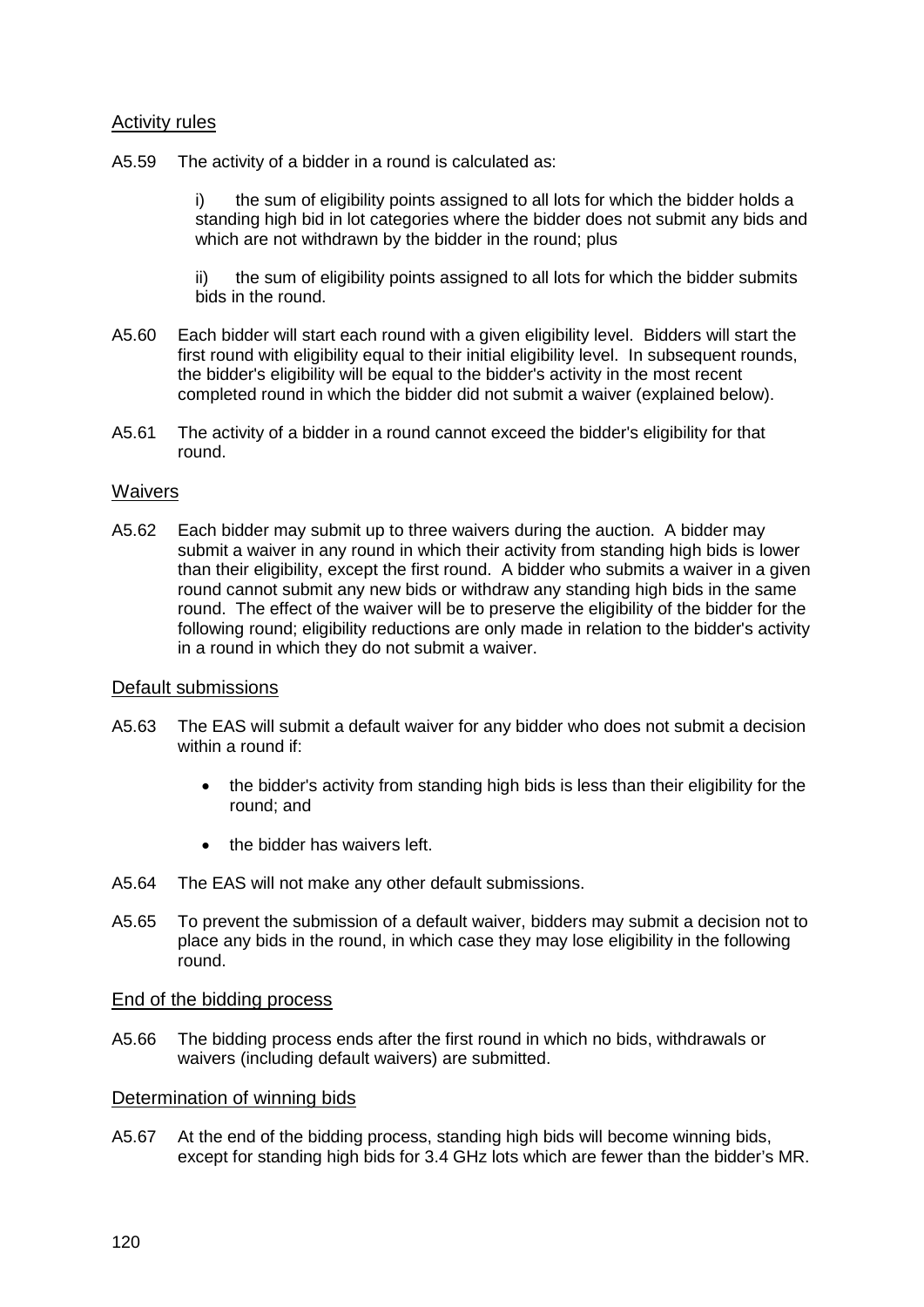#### Determination of base prices

A5.68 The base price for each winning bid will be equal to the round price at which the bid was submitted.

#### Information released at the end of each round of the bidding phase

- A5.69 At the end of each round the EAS will process the submissions in the round and determine whether a further round is needed. In the event that a further round is needed, the EAS will determine which categories require a price increase. Information about a completed round will be made available to bidders only after the auctioneer approves the results for the round.
- A5.70 The 'active bids' in each category in a given round are defined to be:
	- the standing high bids in that category at the beginning of the round that have not been cancelled (as a result of a withdrawal, or the standing high bidder submitting new bids in that category); and
	- the new bids for lots in that category submitted in the round.
- A5.71 We define 'excess demand' for lots in a lot category in a given round as the total bandwidth corresponding to all active bids in that category minus the total bandwidth corresponding to all the lots available in that category.
- A5.72 If a further round is needed, the following information will be made available to each bidder on the EAS interface:
	- the bids submitted by the bidder in the most recent round;
	- the standing high bids currently held by the bidder;
	- whether the bidder withdrew their standing high bids in a lot category in the most recent round;
	- any applicable financial liabilities resulting from withdrawals, given the bids received up to the most recent round;
	- the round prices for each lot category in the most recent round:
	- for each lot category, after the first round, the smallest positive multiple of 20 MHz that is strictly greater than excess demand in that category in the most recent round (i.e. whether excess demand for that category in the round was less than 20 MHz, 40 MHz, 60 MHz, 80 MHz, etc);
	- which lot categories will require a price increment;
	- the bidder's own eligibility level;
	- the number of waivers that the bidder has available for further rounds; and
	- the number of rounds in which the bidder may still withdraw standing high bids.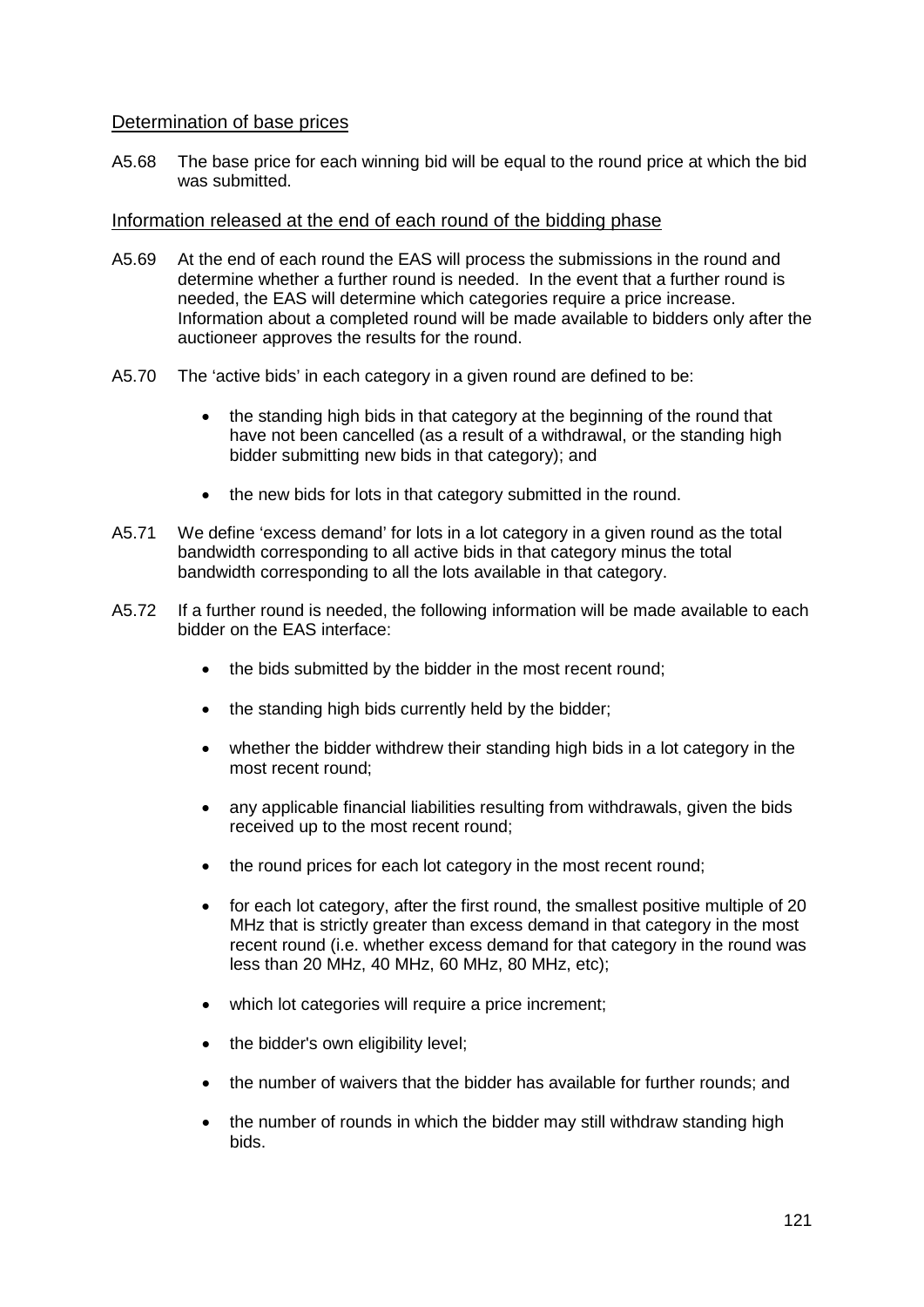- A5.73 At this stage, no further information will be released about the bids submitted by other bidders.
- A5.74 If the bidding process has ended, the following information will be made available to each bidder on the EAS interface:
	- a message informing the bidder that the bidding process has ended;
	- the standing high bids held by the bidder at the end of the round;
	- any applicable financial liabilities resulting from withdrawals:
	- the round prices for each lot category in the final round; and
	- the winning bids of the principal stage for all bidders.
- A5.75 The EAS will provide the functionality to view and download the information provided after each completed round, once approved by the auctioneer.

# **The assignment stage**

- A5.76 The specific frequencies assigned to bidders who have won any lots in the principal stage will be determined in the assignment stage.
- A5.77 The assignment of specific frequencies will be determined independently for each band.

## **Possible assignment plans**

- A5.78 For the 2.3 GHz band, Ofcom will only consider assignment plans in which each bidder is assigned a contiguous frequency block that corresponds to the bandwidth they won in the principal stage, and in which any unallocated spectrum forms a contiguous frequency block.
- A5.79 For the 3.4 GHz band, it may not be possible to assign to each winner as a contiguous range all of the frequencies they have won in the principal stage if UK Broadband does not participate in the auction. However, Ofcom will prioritise assignment plans in which unnecessary fragmentation of assignments is avoided. Accordingly, Ofcom will only consider those assignment plans in which the unassigned frequencies in each sub-band (i.e. above or below UK Broadband's lower block) form a contiguous frequency block. In addition, the range of assignment plans may be narrowed in accordance with the following procedures:
	- if there are assignment plans in which each bidder is assigned a single contiguous frequency range, then only these assignment plans will be considered;
	- if it is not possible to assign a single contiguous frequency range to each bidder, but there are assignment plans in which each bidder who receives non-contiguous frequencies obtains their frequencies in two contiguous frequency blocks of at least 20 MHz each, then only these assignment plans will be considered: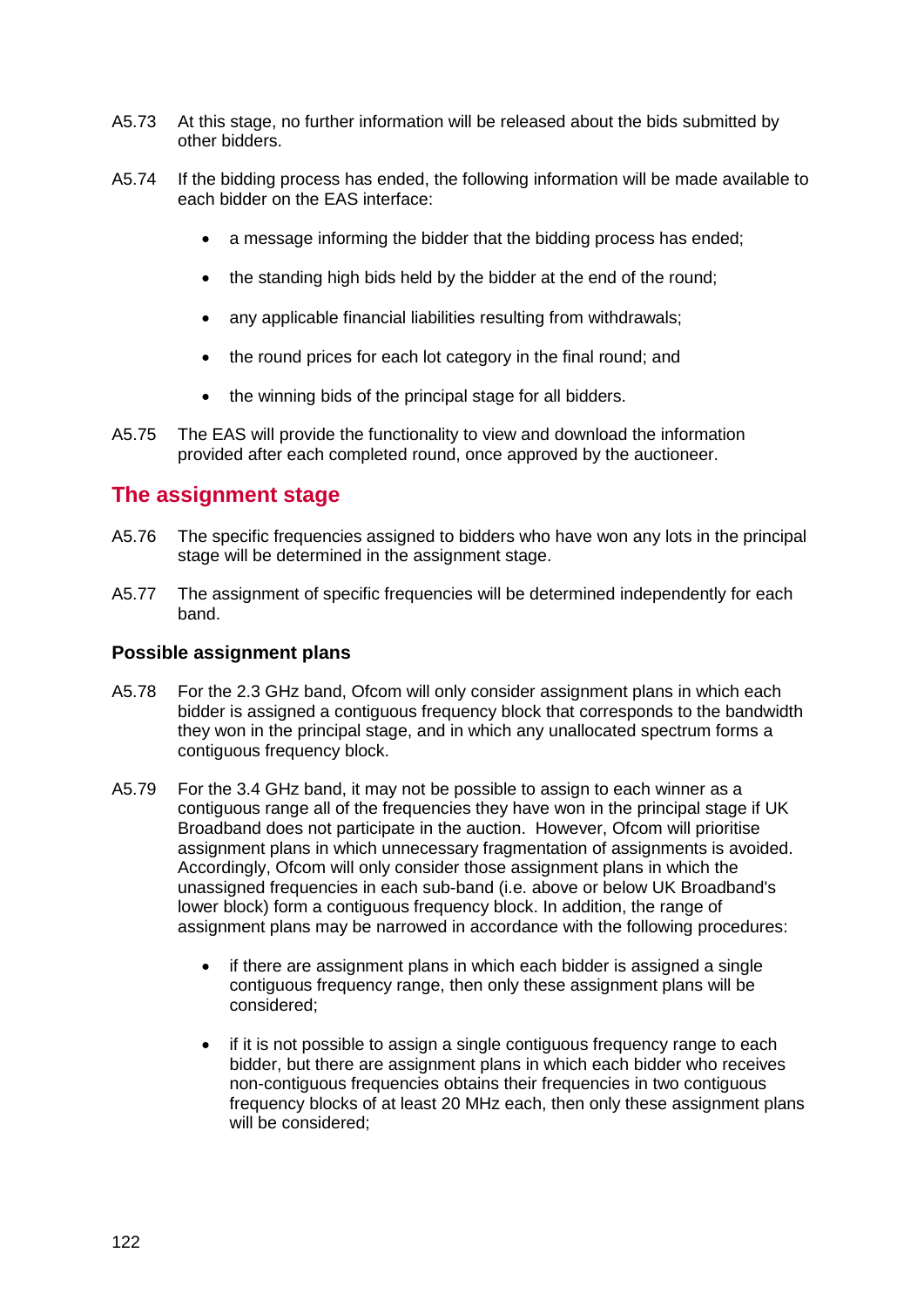- of the remaining assignment plans, only those in which the number of winners receiving non-contiguous frequencies is minimised will be considered.
- A5.80 If there is only one assignment that meets these requirements, then bidders will be assigned the frequencies corresponding to the spectrum they won in the relevant lot category in accordance with this assignment. If there are multiple assignments that meet these requirements, then bidders who are assigned alternative frequencies in different assignments will be invited to submit bids for these alternative options.
- A5.81 If a bidding process for the assignment stage is needed, Ofcom will schedule a single round of bidding (the 'assignment round') in which the relevant bidders may submit bids (the 'assignment bids') for their preferred frequency assignments. Ofcom would determine the assignment that would allow us to maximise the value of accepted bids. Bidders may then be required to pay a price (the 'additional price'), on top of their base price, for the frequencies they are assigned (if they submitted a bid for this option and other bidders had expressed a preference for an option that is not compatible with this). Bidders do not have to submit assignment bids to be assigned spectrum they won in the principal stage. Participation in the bidding process of the assignment stage is optional.

## **Assignment bids**

- A5.82 The 'assignment options' for each bidder are determined by Ofcom in accordance with our determination of possible assignment plans.
- A5.83 If there are multiple possible assignment plans for a band, then at least two bidders will have multiple assignment options in that band. Any such bidders will have the opportunity to express their preferences over those options in the form of assignment bids.
- A5.84 An assignment bid consists of:
	- an assignment option; and
	- a bid amount, specified in pounds, and which must be in whole thousands of pounds and at least zero.
- A5.85 Submitting a bid establishes a commitment to pay an additional price that would be not exceed the bid amount in the event that the bidder is assigned the frequencies specified in the corresponding option.

#### **Scheduling of the assignment round**

- A5.86 Ofcom will specify in advance of the auction the minimum notice period that will be provided before the start of the assignment round and a minimum round duration.
- A5.87 When the assignment round is scheduled, the following information will be made available to each bidder:
	- the schedule of the round:
	- the alternative assignment options that the bidder may bid for.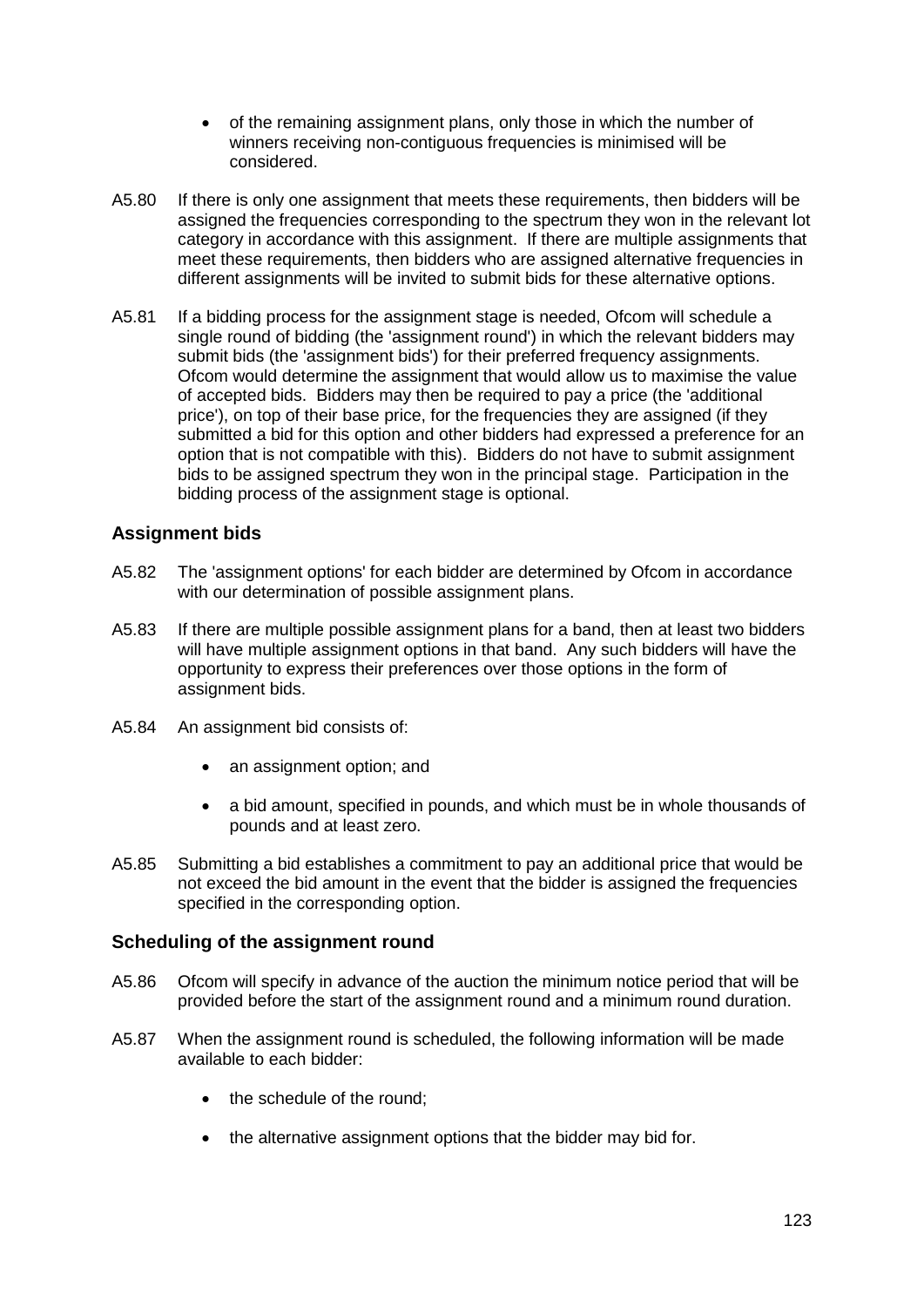## **Bid submission**

- A5.88 When the assignment round is in progress, participating bidders may submit a single list of assignment bids using the EAS.
- A5.89 The interface of the EAS will provide a bid form that lists all assignment options available to the bidder.
- A5.90 To submit its list of assignment bids, a bidder will need to:
	- enter the bid amount for each one of the assignment options they wish to bid for in their bid form (the bid amount for any options left blank will be set to zero);
	- send the bid form to the auction server, so that it can be checked for validity against the auction procedures;
	- provided that all bids in the list are valid according to the auction procedures, confirm submission of their assignment bids using the confirmation form provided by the bidder interface of the EAS.
- A5.91 The submission process will be blocked if any of the assignment bids in the list are invalid. In such a case, none of the assignment bids will be accepted, unless the bidder amends their list and completes the submission process of a valid list of assignment bids.
- A5.92 The process of submitting a list of assignment bids is only completed when the bidder confirms the submission. A list sent to the server to check for validity but not confirmed will be discarded by the EAS.
- A5.93 Upon receipt of a valid submission of a list of assignment bids, the EAS interface will provide a confirmation page, listing the assignment bids received by the EAS. Conversely, if the assignment bids submission process fails, the EAS interface will revert to the bid form. It is the responsibility of the bidder to check (through its bidder interface) that their list of assignment bids has been successfully received by the auction server, and to alert Ofcom if they suspect any problems have occurred.
- A5.94 Once the auction server has received a confirmation of a valid submission of a list of assignment bids in the assignment round, the bidder will not be able to revise or withdraw this submission, or submit any further assignment bids.
- A5.95 Any bidder who fails to submit a list of assignment bids before the end of the assignment round will lose the opportunity to submit assignment bids. In this case, the bid for all their assignment options will be set to zero by default.

#### **Determination of winning assignments**

- A5.96 The determination of winning assignments will be calculated independently for each band.
- A5.97 For each band, the EAS will sum the bid amounts of the bids that can be accepted in each alternative possible assignment plan. The winning assignment plan will be the one that yields the greatest value of accepted bids. If there are multiple assignment plans that yield the greatest value, one of these will be selected as the winning assignment plan at random.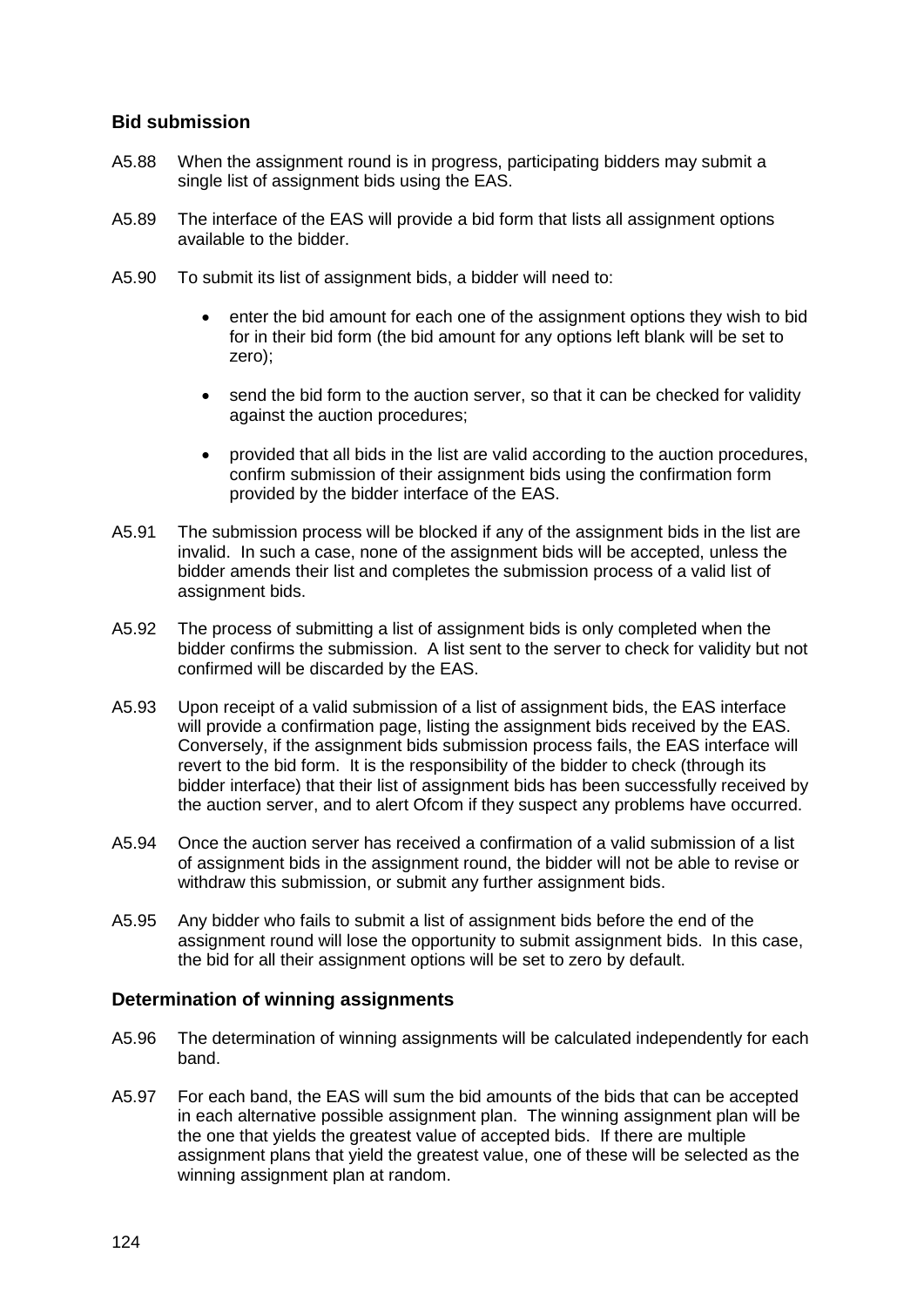## **Determination of additional prices**

- A5.98 The determination of additional prices is calculated independently for each band. The total additional price to be paid by each bidder will be equal to the sum of additional prices they have to pay.
- A5.99 Additional prices to be paid by winning bidders for the specific frequencies awarded to them in the assignment stage are based on the concept of opportunity cost.
- A5.100 For each band, the opportunity cost of assigning a subset of bidders their frequencies in the winning assignment plan is calculated as the difference between:
	- the highest value of bids that could be achieved across all alternative assignment plans if all the bids from the bidders in the subset were set to zero; and
	- the sum of bid amounts of bids that are accepted from bidders that are not included in the subset in the winning assignment plan.
- A5.101 The standalone opportunity cost of a bidder is the opportunity cost of the subset of bidder that includes only this bidder.
- A5.102 For a given frequency range, the additional prices must satisfy the following conditions:
	- the additional price for each bidder cannot be negative;
	- the additional price for each bidder cannot exceed the bid amount specified by the bidder for the assignment option they are assigned in the winning assignment plan;
	- the sum of additional prices for each subset of bidders (including subsets containing a single bidder, and the subset containing all bidders) must be at least the joint opportunity cost for that subset of bidders;
	- the total sum of additional prices must be the smallest across all possible sets of prices that meet the three conditions above.
- A5.103 If there are multiple combinations of prices (one for each winning bidder) that satisfy the conditions above, then the additional prices will be the unique combination of prices that minimises the sum of squares of the differences between each bidder's additional price and their standalone opportunity cost across all sets of prices that satisfy all four the conditions above.

# **Deposit calls**

- A5.104 At any point during the auction, Ofcom may require bidders to increase their deposit up to an amount equal to the highest financial exposure of the bidder, including any withdrawal payments for which the bidder is liable.
- A5.105 In the event of a deposit call, Ofcom would specify a deadline for bidders to make any additional deposits, and provide details of how to make the additional deposit.
- A5.106 Failure to make a sufficient additional deposit before the specified deadline may result in: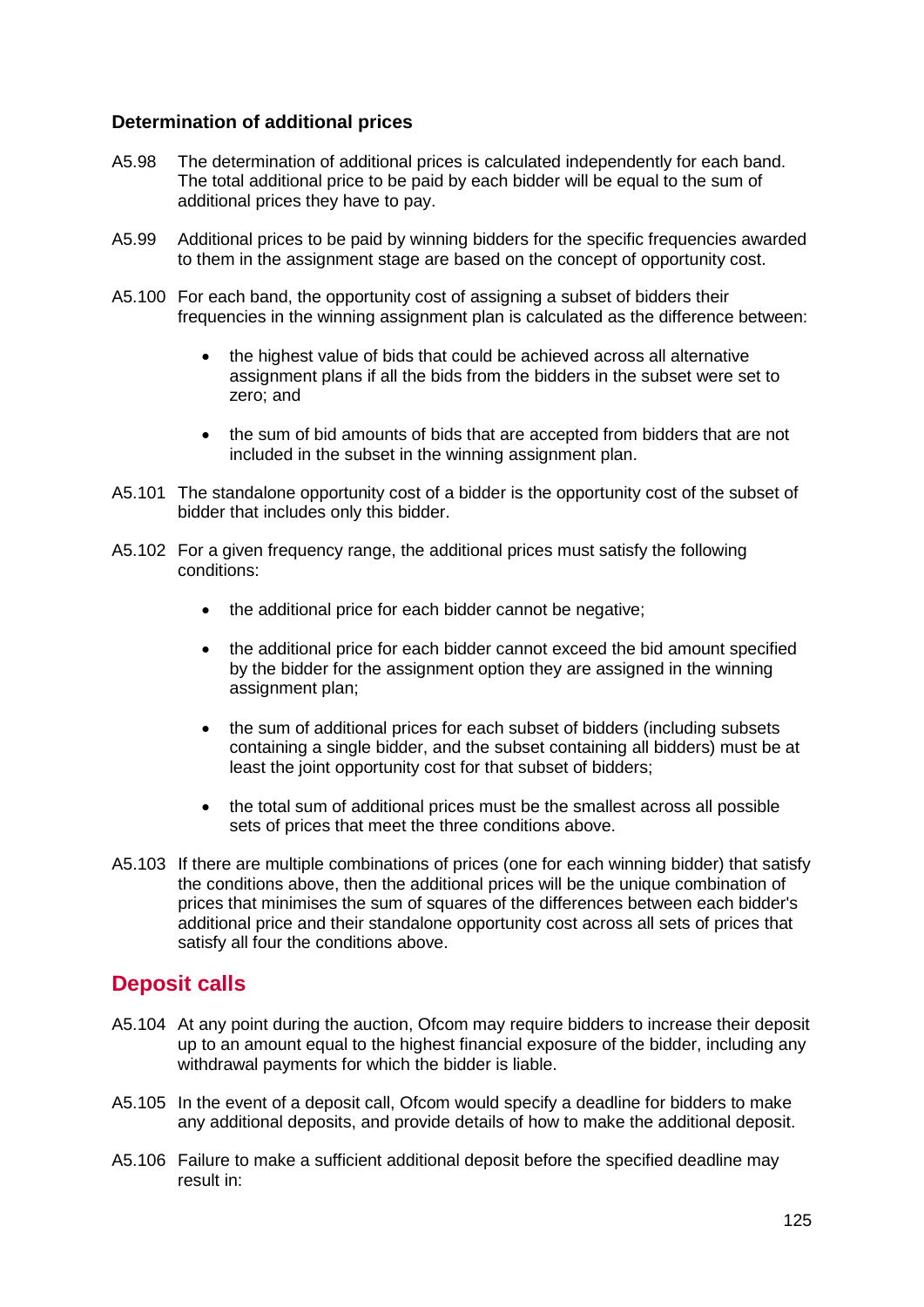- the bidder being prevented from submitting any further bids;
- some or all bids submitted by the bidder in earlier rounds being cancelled; and/or
- the bidder being excluded from the auction.

# **Extraordinary events**

- A5.107 Ofcom retains powers to address extraordinary events that might otherwise compromise the auction, including:
	- rescheduling a round that has been scheduled and has not yet started;
	- rescheduling the end of a round in progress;
	- cancelling a round in progress;
	- cancelling one or more completed rounds;
	- suspending the auction;
	- cancelling the auction;
	- cancelling some or all bids submitted by one or more bidders in earlier rounds and
	- excluding one or more bidders from the auction.

A5.108 Bidders who breach the auction procedures may forfeit part or all of their deposit.

## **Information released at the end of the auction**

- A5.109 The auction ends with the completion of the assignment stage. At this point, the following information will be released to all bidders:
	- the frequencies assigned to each bidder that has been awarded spectrum; and
	- the price to be paid by each bidder that has been awarded spectrum, including a breakdown of the base price and any additional prices.
- A5.110 The current expectation is that Ofcom would also release all of the bid data from the auction.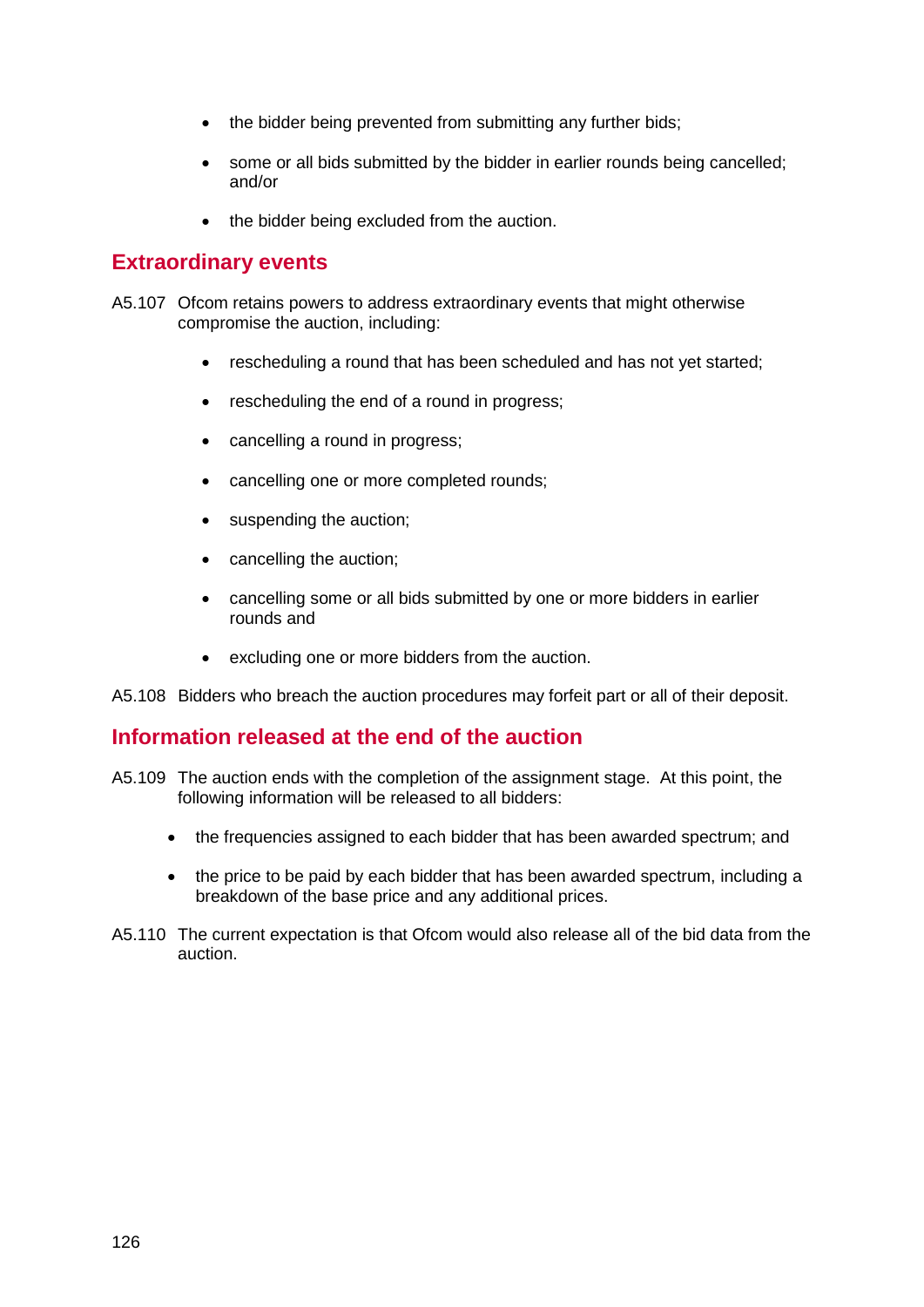**Annex 6**

A6.1

# Example 2.3 GHz licence

[Header (to all pages)]



[Company] – Spectrum Access 2.3 GHz Licence Company registration number: XXXXX First issued:  $xx/xx/xx -$ Licence Number:  $xxxxxxx - xx/xx/xx$ 

#### **Office of Communications (Ofcom) Wireless Telegraphy Act 2006**

| <b>SPECTRUM ACCESS 2.3GHz LICENCE</b>    |                                                                    |  |  |  |  |  |  |
|------------------------------------------|--------------------------------------------------------------------|--|--|--|--|--|--|
| Licence no:                              | XXXX                                                               |  |  |  |  |  |  |
| Date of issue:                           | <b>XXXX</b>                                                        |  |  |  |  |  |  |
| Fee payment date<br>[(from XXXX 2035/36] | <b>XXXX (annually)</b>                                             |  |  |  |  |  |  |
| 1.                                       | The Office of Communications (Ofcom) grants this wireless telegrap |  |  |  |  |  |  |

hy licence ("the Licence") to

**[Company]** (Company registration number **XXXX**) ("the Licensee") **Add 1 Add 2 Add 3 Postcode**

to establish, install and use wireless telegraphy stations and/or wireless telegraphy apparatus as described in the Schedules to this Licence (together "the Radio Equipment") subject to the terms set out below.

## **Licence Term**

2. This Licence shall continue in force until revoked by Ofcom or surrendered by the Licensee.

## **Licence Variation and Revocation**

- 3. Pursuant to Schedule 1 paragraph 8 of the Wireless Telegraphy Act 2006 ("the Act"), Ofcom may not revoke this Licence under schedule 1 paragraph 6 of the Act except:
	- (a) at the request, or with the consent, of the Licensee;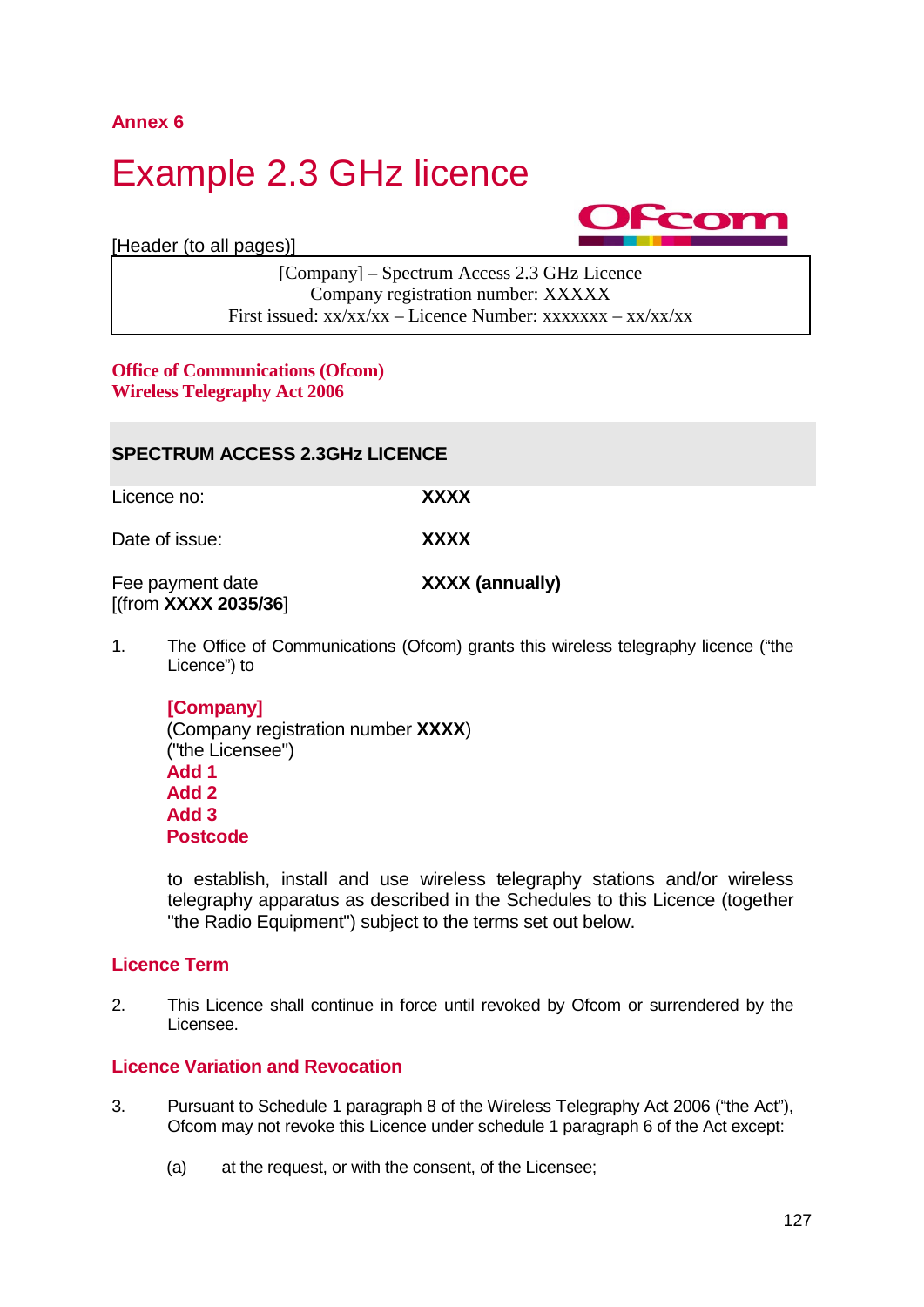- (b) if there has been a breach of any of the terms of this Licence;
- $(c)$  in accordance with schedule 1 paragraph 8(5) of the Act;
- (d) if it appears to Ofcom to be necessary or expedient to revoke the Licence for the purpose of complying with a direction by the Secretary of State given to Ofcom under section 5 of the Act or section 5 of the Communications Act 2003;
- (e) if, in connection with the transfer or proposed transfer of rights and obligations arising by virtue of the Licence, there has been a breach of any provision of regulations made by Ofcom under the powers conferred by section 30(1) and 30(3) of the Act $63$ :
- (f) for reasons related to the management of the radio spectrum, provided that in such a case the power to revoke may only be exercised after at least five years' notice is given in writing (such notice not to be given before[**XXXX** 2030/31]; or
- (g) if the Licensee has been found to the reasonable satisfaction of Ofcom to have been involved in any act, or omission of any act, constituting a breach of the [Wireless Telegraphy (Licence Award) Regulations 20xx ("the Regulations")].
- 4. Ofcom may only revoke or vary this Licence by notification in writing to the Licensee and in accordance with schedule 1 paragraphs 6, 6A and 7 of the Act.

## **Transfer**

5. This Licence may not be transferred. The transfer of rights and obligations arising by virtue of this Licence may however be authorised in accordance with regulations made by Ofcom under powers conferred by section 30 of the Act $^{64}$  $^{64}$  $^{64}$ .

## **Changes to Licensee details**

6. The Licensee shall give prior notice to Ofcom in writing of any changes to the Licensee's name and/or address as recorded in paragraph 1 of this Licence.

## **Fees**

- 7. In accordance with the Regulations, the fee in consideration of which this licence is granted is [£**XXXX**].
- 8. From [Date **XXXX**], the Licensee shall each year pay to Ofcom the relevant fee(s) as provided in section 12 of the Act and the regulations made thereunder on or before the fee payment date shown above, or on or before such dates as are notified in writing to the Licensee.
- 9. The Licensee shall also pay interest to Ofcom on any amount which is due to Ofcom under the terms of this Licence or provided for in any regulations made by Ofcom

<span id="page-128-0"></span><sup>63</sup> These are regulations on spectrum trading.

<span id="page-128-1"></span><sup>64</sup> See Ofcom's website for the latest position on spectrum trading and the types of trade which are permitted.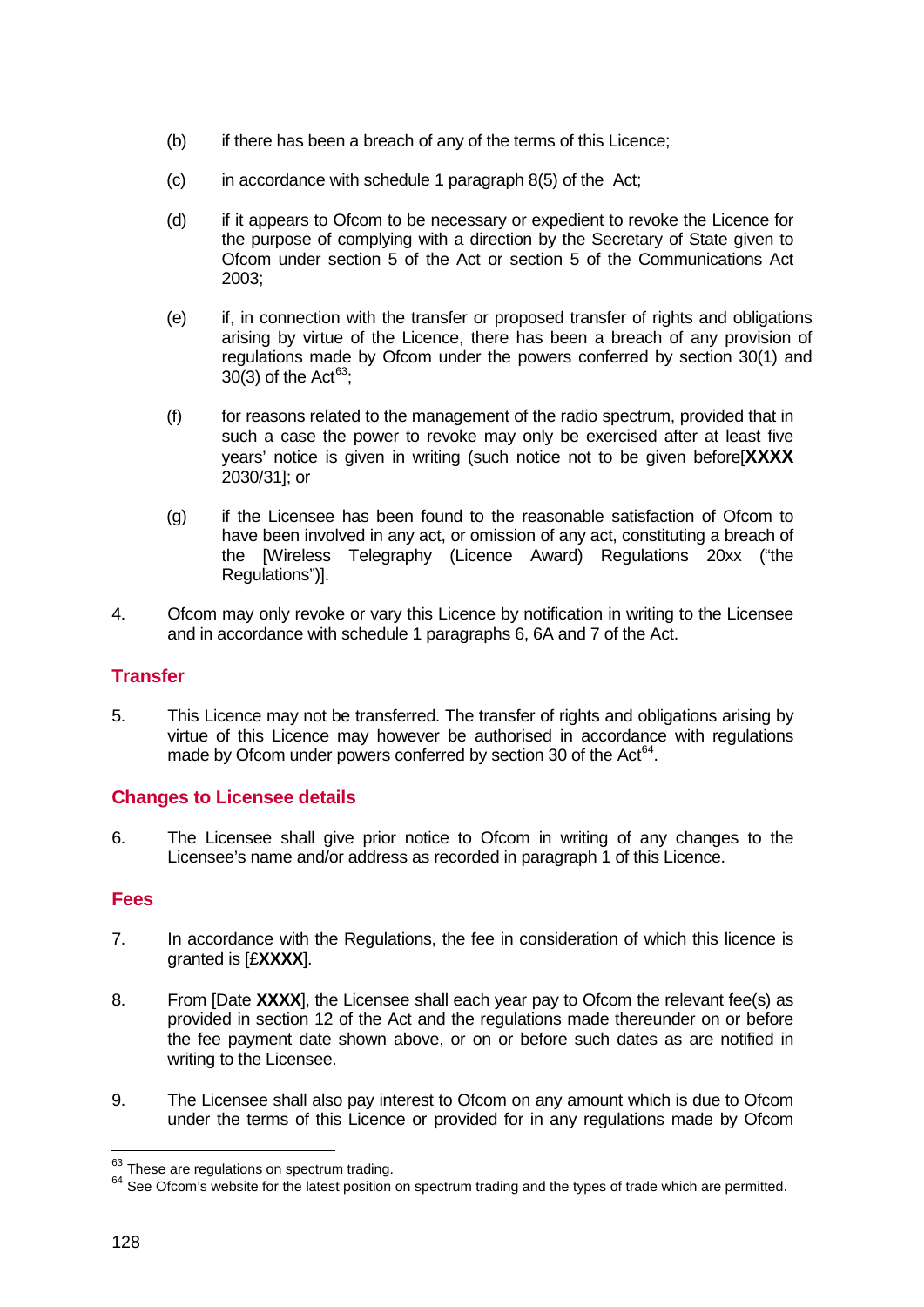under sections 12 and 13(2) of the Act from the date such amount falls due until the date of payment, at the then applicable Bank of England base rate. In accordance with section 15 of the Act any such amount and any such interest is recoverable by Ofcom.

10. If the Licence is surrendered, revoked or varied, no refund, whether in whole or in part, of any amount which is due under the terms of this Licence, payable in accordance with the Regulations, or provided for in any regulations made by Ofcom under sections 12 and 13(2) of the Act will be made, except at the absolute discretion of Ofcom.

## **Radio Equipment Use**

- 11. The Licensee shall ensure that the Radio Equipment is established, installed and used only in accordance with the provisions specified in the Schedules to this Licence. Any proposal to amend any detail specified in any of the Schedules to this Licence must be agreed with Ofcom in advance and implemented only after this Licence has been varied or reissued accordingly.
- 12. The Licensee shall ensure that the Radio Equipment is operated in compliance with the terms of this Licence and is used only by persons who have been authorised in writing by the Licensee to do so and that such persons are made aware of, and of the requirement to comply with, the terms of this Licence.

## **Access and Inspection**

- 13. The Licensee shall permit any person authorised by Ofcom:
	- (a) to have access to the Radio Equipment: and
	- (b) to inspect this Licence and to inspect, examine and test the Radio Equipment,

at any and all reasonable times or, when in the opinion of that person an urgent situation exists, at any time, to ensure the Radio Equipment is being used in accordance with the terms of this Licence.

#### **Modification, Restriction and Closedown**

- 14. Any person authorised by Ofcom may require the Radio Equipment or any part thereof, to be modified or restricted in use, or temporarily or permanently closed down immediately if in the opinion of the person authorised by Ofcom:
	- (a) a breach of this Licence has occurred; and/or
	- (b) the use of the Radio Equipment is, or may be, causing or contributing to undue interference to the use of other authorised radio equipment.
- 15. Ofcom may require any of the Radio Equipment to be modified or restricted in use, or temporarily closed down either immediately or on the expiry of such period as may be specified in the event of a national or local state of emergency being declared. Ofcom may only exercise this power after a written notice has been served on the Licensee or a general notice applicable to holders of a named class of licence has been published.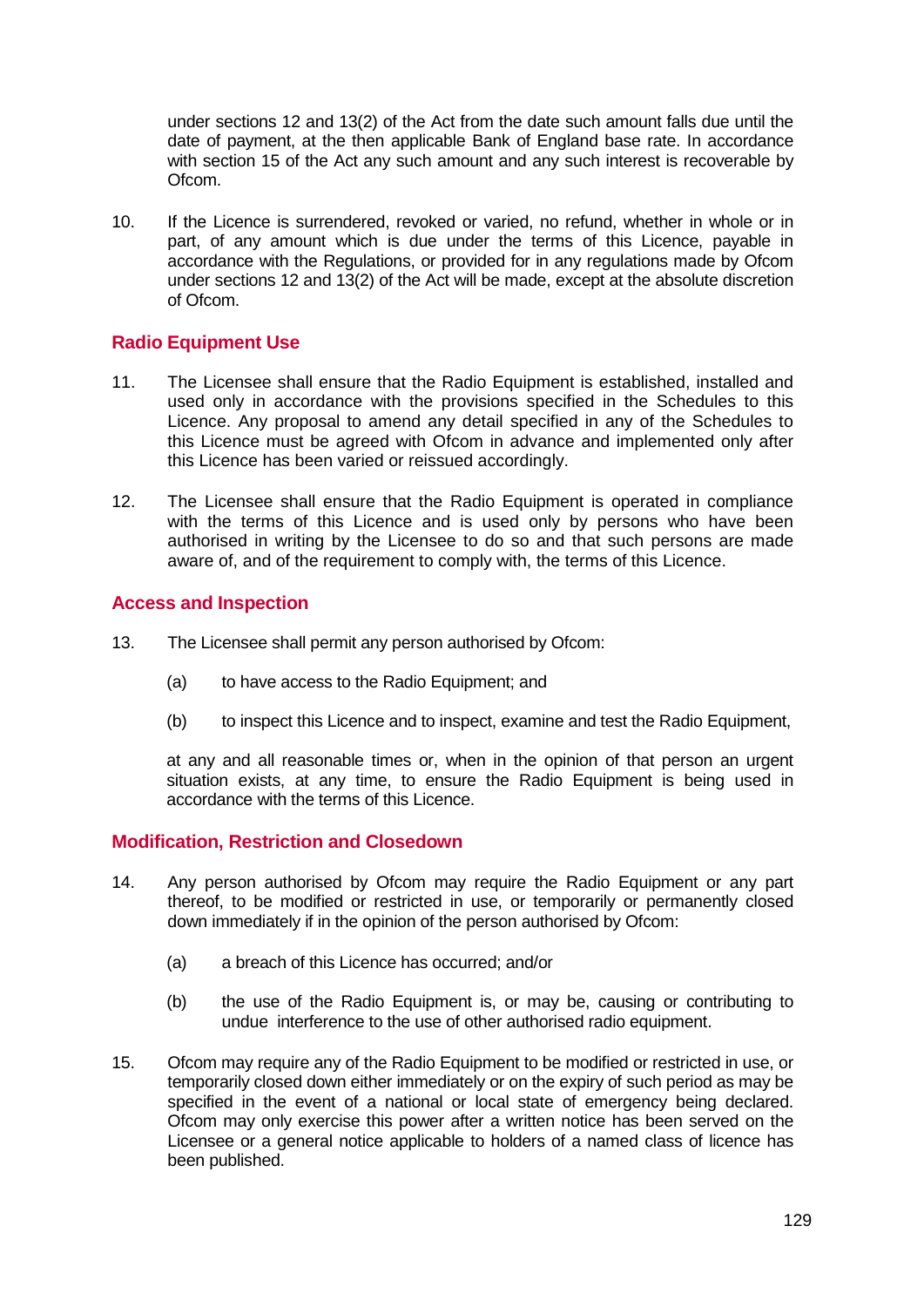## **Geographical Boundaries**

- 16. Subject to the requirements of any coordination and synchronisation procedures notified to the Licensee pursuant Schedule 1 to this Licence, and excluding the areas set out in condition 17, the Licensee is authorised to establish, install and use the Radio Equipment in Great Britain. For the avoidance of doubt, Great Britain excludes Northern Ireland, the Channel Islands and the Isle of Man.
- 17. The areas excluded from this licence are:
	- (a) the Outer Hebrides, the Isle of Skye and the Small Isles;
	- (b) the territorial sea and any internal waters adjacent to the territorial sea, but in the case of streams, rivers or other watercourses which form part of such internal waters only where such stream, river or watercourse is more than 2km wide.

## **Interpretation**

- 18. In this Licence:
	- (a) the establishment, installation and use of the Radio Equipment shall be interpreted as establishment and use of wireless telegraphy stations and installation and use of wireless telegraphy apparatus for wireless telegraphy as specified in section 8(1) of the Act;
	- (b) the expression "interference" shall have the meaning given by section 115 of the Act;
	- (c) the expressions "wireless telegraphy station" and "wireless telegraphy apparatus" shall have the meanings given by section 117 of the Act;
	- (d) the expression "territorial seas" shall be determined in accordance with the Territorial Sea Act 1987;
	- (e) the expression "internal waters" shall have the meaning given by section 221(1) of the Water Resources Act 1991;
- 19. The Schedule(s) form part of this Licence together with any subsequent Schedule(s) which Ofcom may issue as a variation to this Licence.
- 20. The Interpretation Act 1978 shall apply to the Licence as it applies to an Act of Parliament.

**Issued by Ofcom Office of Communications**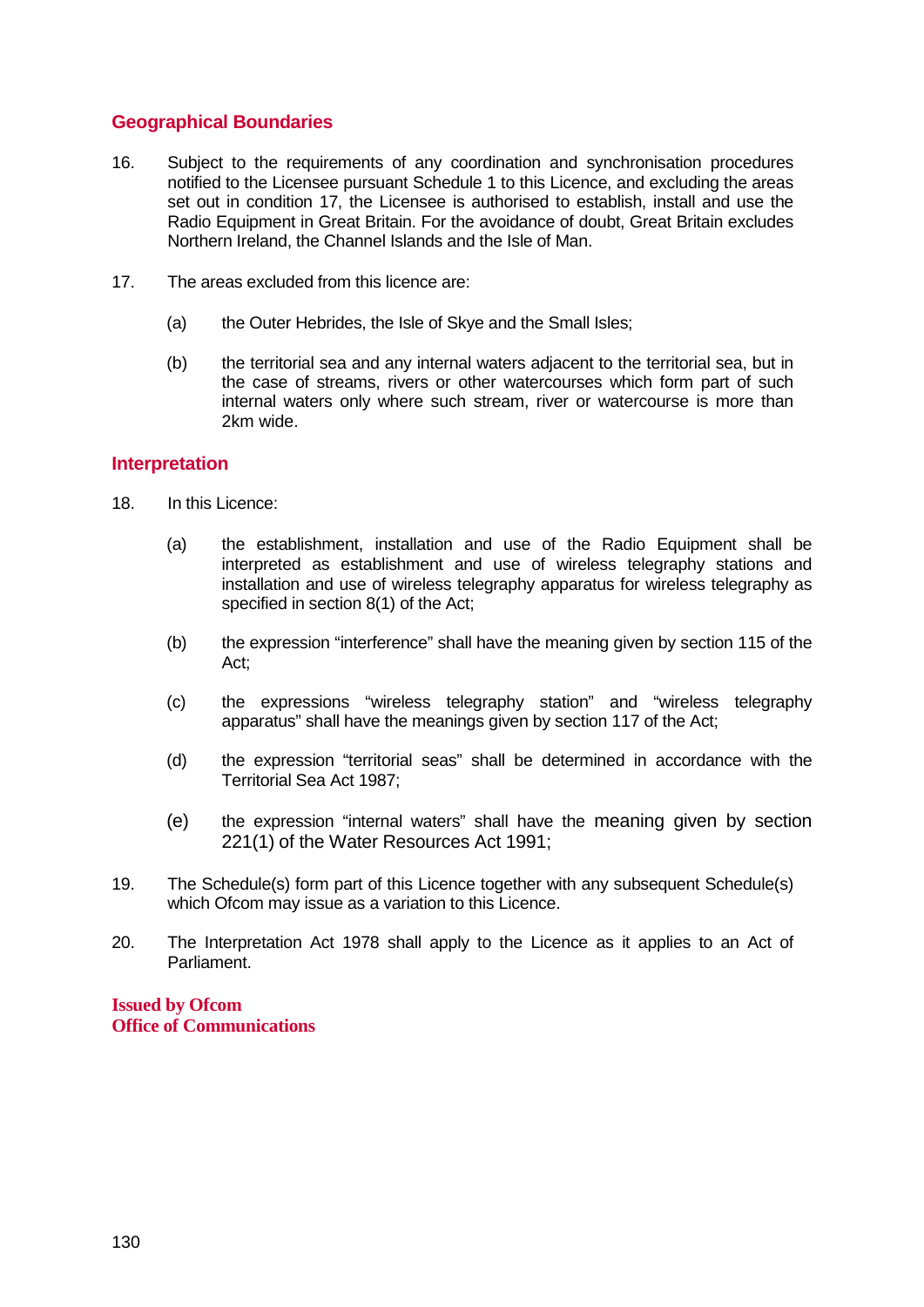## **SCHEDULE 1 TO LICENCE NUMBER: XXXX**

**Schedule Date: XXXX 20XX**

**Licence category: Spectrum Access 2.3 GHz**

#### **Description of Radio Equipment**

1. References in this Schedule to the Radio Equipment are references to any wireless telegraphy station or wireless telegraphy apparatus that is established, installed and/or used under this Schedule.

#### **Interface Requirements for the Radio Equipment**

2. Use of the Radio Equipment shall be in accordance with the following Interface Requirement:

[IR 20 **XXXX**: Terrestrial systems capable of providing electronic communications services in the band **XXXX**]

#### **Special conditions relating to the Radio Equipment**

3.

a)Subject to paragraph 3(b) of this Schedule, during the period that this Licence remains in force, unless consent has otherwise been given by Ofcom, the Licensee shall compile and maintain accurate written records of the following details relating to the Radio Equipment:

- i) postal address (including post code);
- ii) National Grid Reference, to at least 10 metre resolution;
- iii) antenna height (above ground level), type, and boresight bearing east of true north (if applicable);
- iv) radio frequencies which the Radio Equipment uses; and
- v) Transmitted power expressed in dBm / 5 MHz EIRP per cell.

and the Licensee must produce these records if requested by any person authorised by Ofcom.

b)The conditions relating to the keeping of records contained in sub-paragraphs 3(a)(ii) and (iii) of this Schedule shall not apply in respect of femto cell equipment and smart/intelligent low power repeater equipment.

c) The conditions relating to the keeping of records contained in paragraph 3(a) of this Schedule shall not apply in respect of licence exempt radio equipment.

d)The Licensee shall submit to Ofcom copies of the records detailed in subparagraph 3(a) above at such intervals as Ofcom may notify to the Licensee.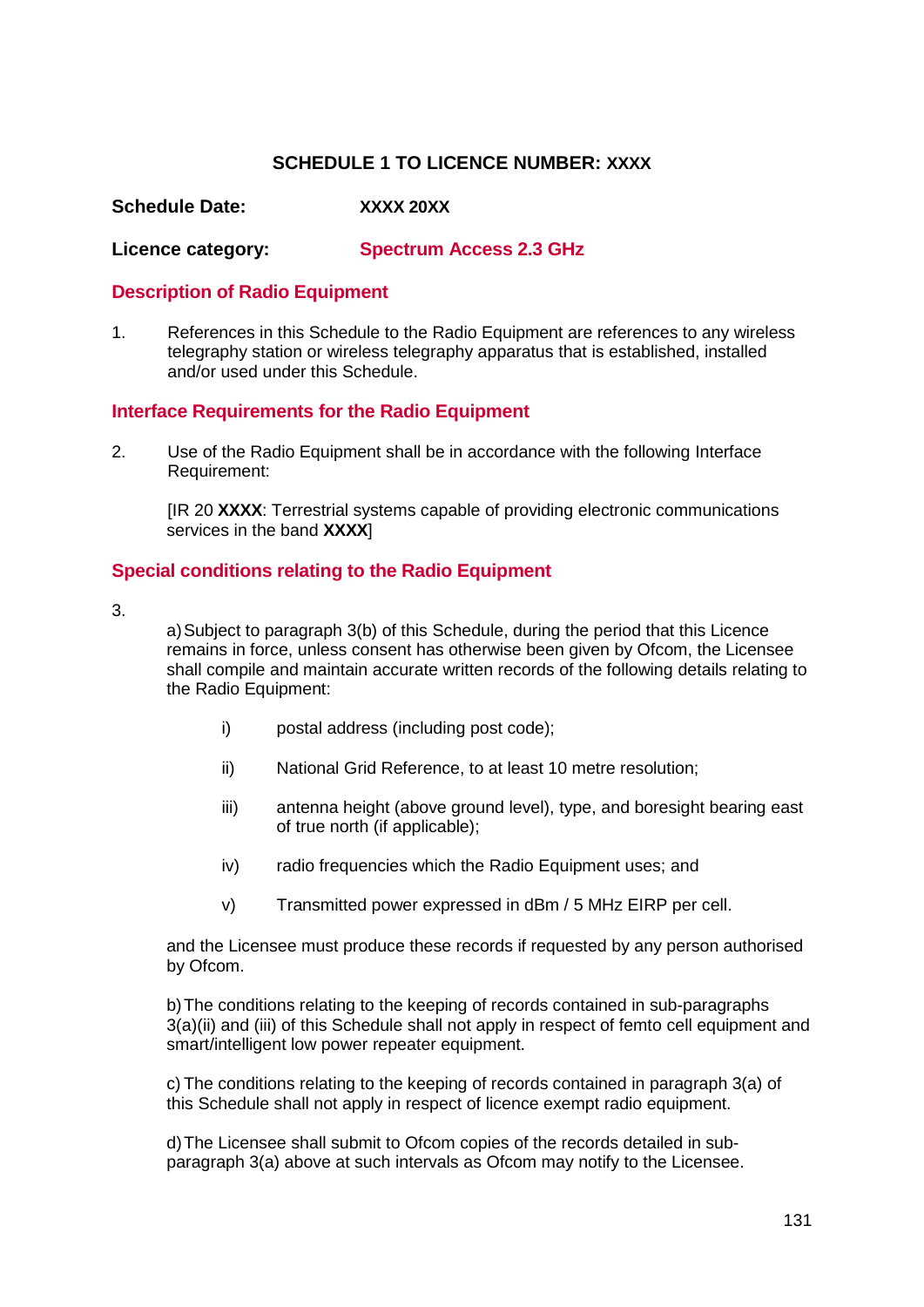e)The Licensee shall submit to Ofcom in such manner and within such period as specified by Ofcom, such other information in relation to the Radio Equipment, or any wireless telegraphy station or wireless telegraphy apparatus which the Licensee is planning to use, as Ofcom may from time to time request. Such information may include, but is not limited, to information in relation to the radio frequency, transmitted power and date of first use for wireless telegraphy stations or wireless telegraphy apparatus to be established, installed or used within such timeframe and in such areas as Ofcom may reasonably request.

## **Co-ordination at frequency and geographical boundaries**

4. The Licensee shall ensure that the Radio Equipment is operated in compliance with such co-ordination procedures as may be notified to the Licensee by Ofcom from time to time.

## **Synchronisation of networks**

5. The Licensee shall ensure that the Radio Equipment is operated in compliance with the Inter-Operator Synchronisation Procedure in Schedule 2.

#### **International cross-border coordination**

6. The Licensee shall ensure that the Radio Equipment is operated in compliance with such cross-border co-ordination and sharing procedures as may be notified to the Licensee by Ofcom from time to time.

## **Permitted Frequency Blocks**

7. Subject to the emissions permitted under paragraph 8 of this Schedule, the Radio Equipment may only transmit within the following frequency bands (the "Permitted Frequency Blocks"):

**XXXX - XXXX** MHz

#### **Maximum power within the Permitted Frequency Blocks**

8. The power transmitted in the Permitted Frequency Blocks shall not exceed:

| <b>Radio Equipment</b>                | <b>Maximum mean power</b> |
|---------------------------------------|---------------------------|
| Base station (see Note 1)             | 61 dBm / 5 MHz EIRP*      |
| Mobile or nomadic UE Radio Equipment  | 25 dBm TRP*               |
| Fixed or installed UE Radio Equipment | 25 dBm EIRP*              |

\* The maximum mean power relates to the EIRP or TRP of a specific piece of Radio Equipment irrespective of the number of transmit antennas.

Note 1: For femtocell base stations, power control must be applied to minimise interference to adjacent channels.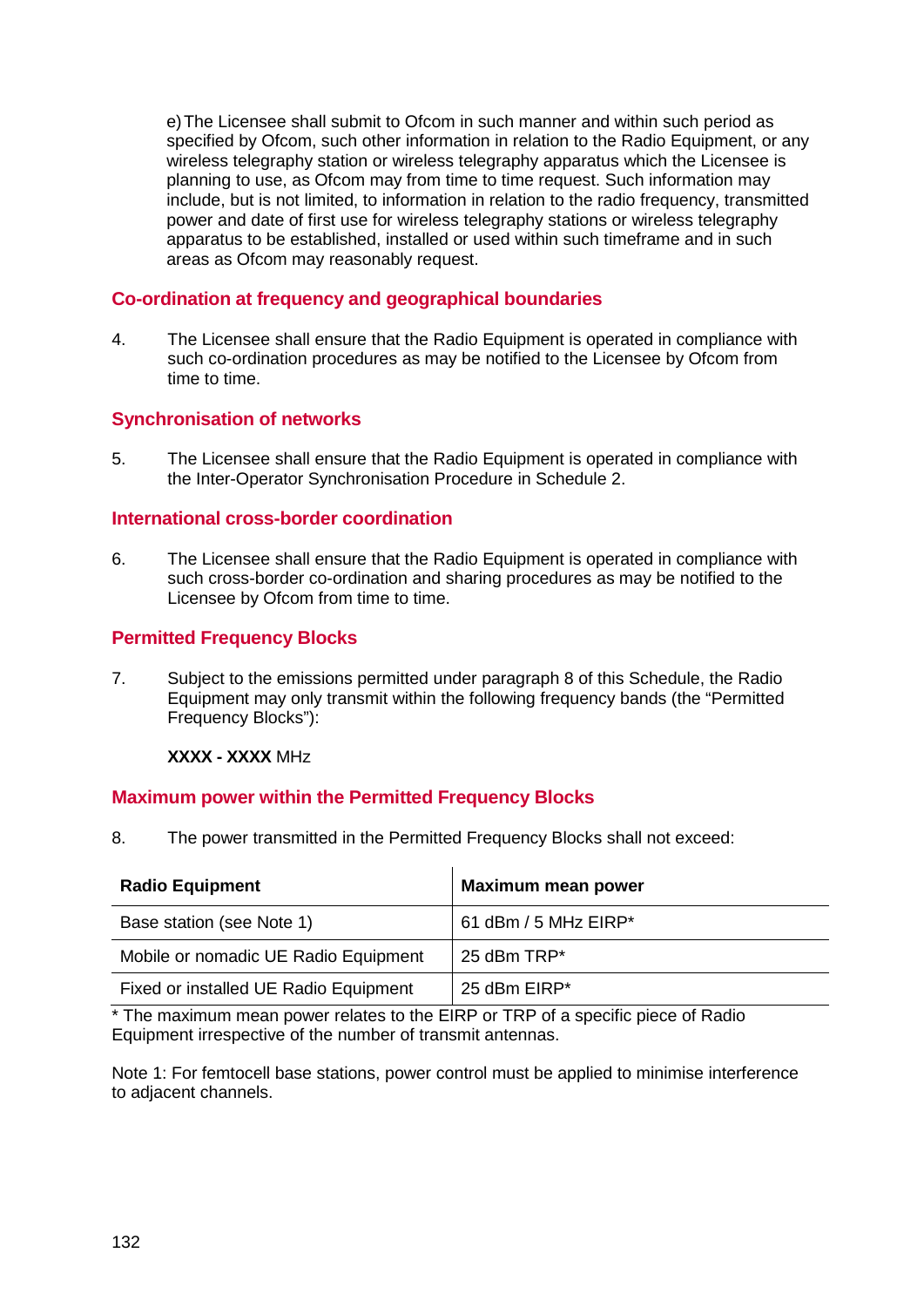## **Maximum power of base stations outside the Permitted Frequency Blocks**

- <span id="page-133-0"></span>9.
- a) Except as set out in paragraph 9(c) below, where the Inter-Operator Synchronisation Procedure in Schedule 2 determines that the Restrictive Mask applies, for transmissions on the downlink frequencies, the EIRP emanating from the Radio Equipment transmissions at any frequency outside the Permitted Frequency Blocks shall not exceed the following baseline:

Out of block baseline power limit (BS)  $\vert$  - 36 dBm / 5 MHz EIRP\*

b) Except as set out in paragraph 9(c) below, where the Inter-Operator Synchronisation Procedure in Schedule 2 determines that the Permissive Mask applies, for transmissions on the downlink frequencies, the EIRP emanating from the Radio Equipment transmissions at any frequency outside the Permitted Frequency Blocks shall not exceed the following transitional and baseline requirements :

| -5 to 0 MHz offset from lower block edge                                                                                  | $Min(PMax - 40, 21)$ dBm / 5 MHz                     |
|---------------------------------------------------------------------------------------------------------------------------|------------------------------------------------------|
| 0 to 5 MHz offset from upper block edge                                                                                   | EIRP per antenna                                     |
| -10 to -5 MHz offset from lower block edge                                                                                | $Min(PMax - 43, 15)$ dBm / 5 MHz                     |
| 5 to 10 MHz offset from upper block edge                                                                                  | EIRP per antenna                                     |
| Out of block baseline power limit (BS)<br>< -10 MHz offset from lower block edge<br>> 10 MHz offset from upper block edge | Min(PMax $-$ 43, 13) dBm / 5 MHz<br>EIRP per antenna |

c) The EIRP emanating from the Radio Equipment transmissions at any frequency outside the Permitted Frequency Blocks shall not exceed the following band edge requirements:

| 2345 MHz - 2350 MHz<br>2390 MHz - 2395 MHz     | $Min(PMax - 40, 21)$ dBm / 5 MHz<br>EIRP per antenna |                                             |  |  |  |
|------------------------------------------------|------------------------------------------------------|---------------------------------------------|--|--|--|
| $2340$ MHz $- 2345$ MHz<br>2395 MHz - 2400 MHz | $Min(PMax - 43, 15)$ dBm / 5 MHz<br>EIRP per antenna |                                             |  |  |  |
|                                                | $PMax > 35$ dBm                                      | $-36$ dBm / 5 MHz<br>EIRP <sup>*</sup>      |  |  |  |
| Below 2340 MHz                                 | $PMax \leq 35$ dBm                                   | $-20$ dBm / 5 MHz<br>EIRP*                  |  |  |  |
| 2400 MHz - 2403 MHz                            | $Min(PMax - 43, 13)$ dBm / 5 MHz<br>EIRP per antenna |                                             |  |  |  |
|                                                | $PMax > 42$ dBm                                      | 1 dBm / 5 MHz<br>FIRP*                      |  |  |  |
| Above 2403 MHz                                 | 24 dBm $\leq$ PMax $\leq$ 42<br>dBm                  | (PMax -41) dBm / 5 MHz<br>EIRP <sup>*</sup> |  |  |  |
|                                                | $PMax \leq 24$ dBm                                   | $-17$ dBm / 5 MHz<br>EIRP*                  |  |  |  |

\* The maximum mean power relates to the EIRP of a specific piece of Radio Equipment irrespective of the number of transmit antennas.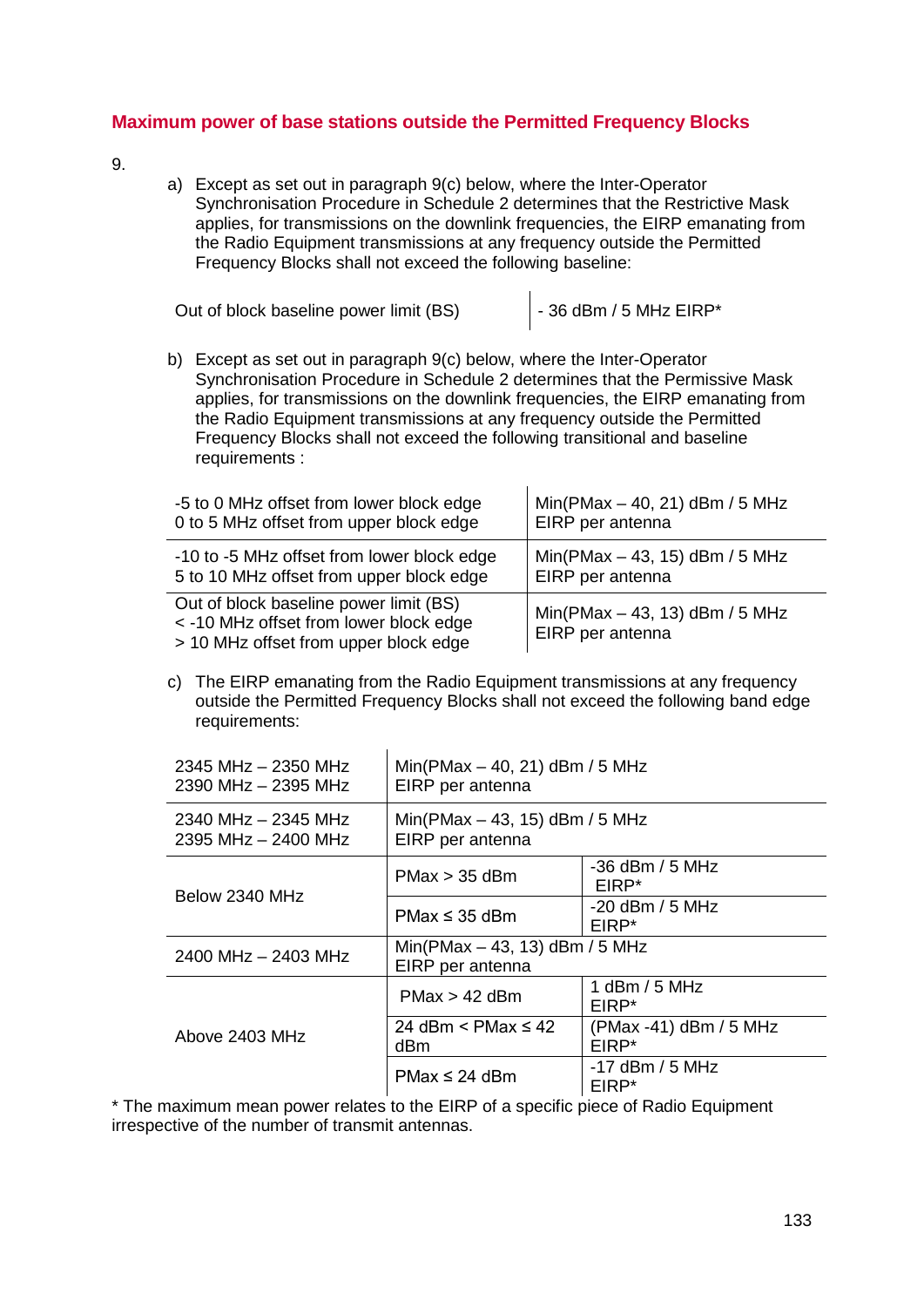## **Interpretation of terms in this Schedule**

- 10. In this Schedule:
	- a)"dBm" means the power level in decibels (logarithmic scale) referenced against 1milliwatt (i.e. a value of 0 dBm is 1 milliwatt);
	- b)"EIRP" means the equivalent isotropically radiated power. This is the product of the power supplied to the antenna and the antenna gain in a given direction relative to an isotropic antenna (absolute or isotropic gain), measured during the "on" part of the transmission;
	- c) "femtocell" means Radio Equipment transmitting on the downlink frequencies, which operates at a power not exceeding 24 dBm EIRP per carrier, and which is or will be used only by and under the control of the Licensee, following the establishment of a telecommunications link between the femtocell and a network of the Licensee;
	- d)"Fixed or installed" means used or installed at specific fixed points;
	- e)"IR" means a United Kingdom Radio Interface Requirement notified by Ofcom in accordance with Article 4.1 of Directive 1995/5/EC of the European Parliament and of the Council on radio equipment and telecommunications terminal equipment (RTTE) and the mutual recognition of their conformity;
	- f) "lower block edge" means, in relation to each Permitted Frequency Block, the lowest frequency in that Permitted Frequency Block;
	- g)"mobile or nomadic" means intended to be used while in motion or during halts at unspecified points;
	- h)"Permitted Frequency Blocks" has the meaning given to it in paragraph 6 of this Schedule;
	- i) "PMax" is the maximum mean power for the base station in question, measured as EIRP per carrier and determined irrespective of the number of transmit antennas;
	- j) "smart/intelligent low power repeater" means a repeater which operates with power not exceeding 24 dBm EIRP per carrier, which may be established by customers of the Licensee who have written agreements with the Licensee and:
		- The Licensee has ultimate control of the repeater, *i.e.* each individual repeater can be disabled remotely by the Licensee;
		- The repeater operates only on the Licensee's frequencies and with their valid Public Land Mobile Network Identifier;
		- Must not cause undue interference to other spectrum users; and
		- The repeater only transmits on the uplink frequencies when actively carrying a call (voice, video or data) or signalling from serviced handsets.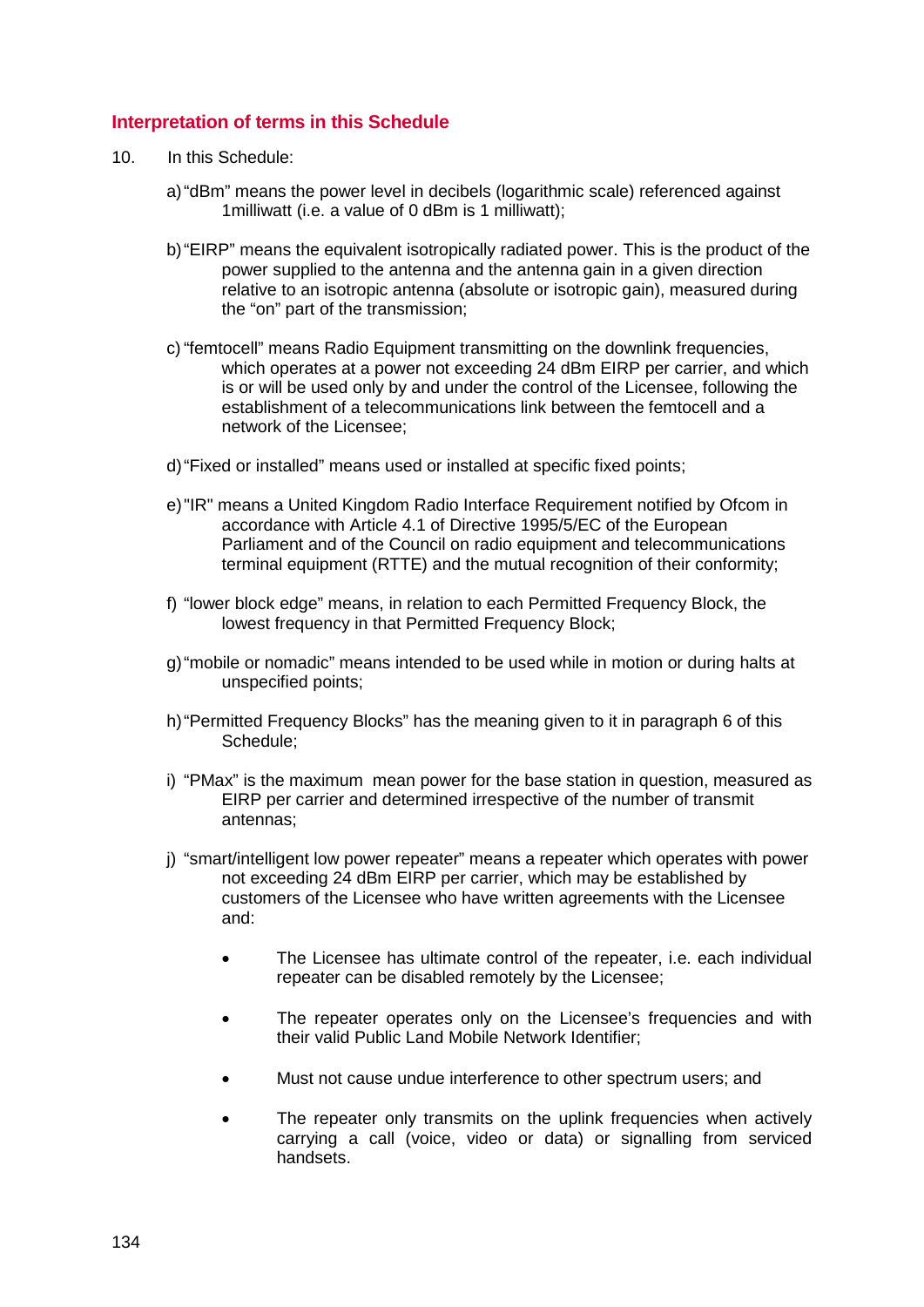- k) "TRP" means the total radiated power. This is the integral of the power transmitted in different directions over the entire radiation sphere, measured during the on part of the transmission; and
- l) "upper block edge" means, in relation to each Permitted Frequency Block, the highest frequency in that Permitted Frequency Block.

**Ofcom**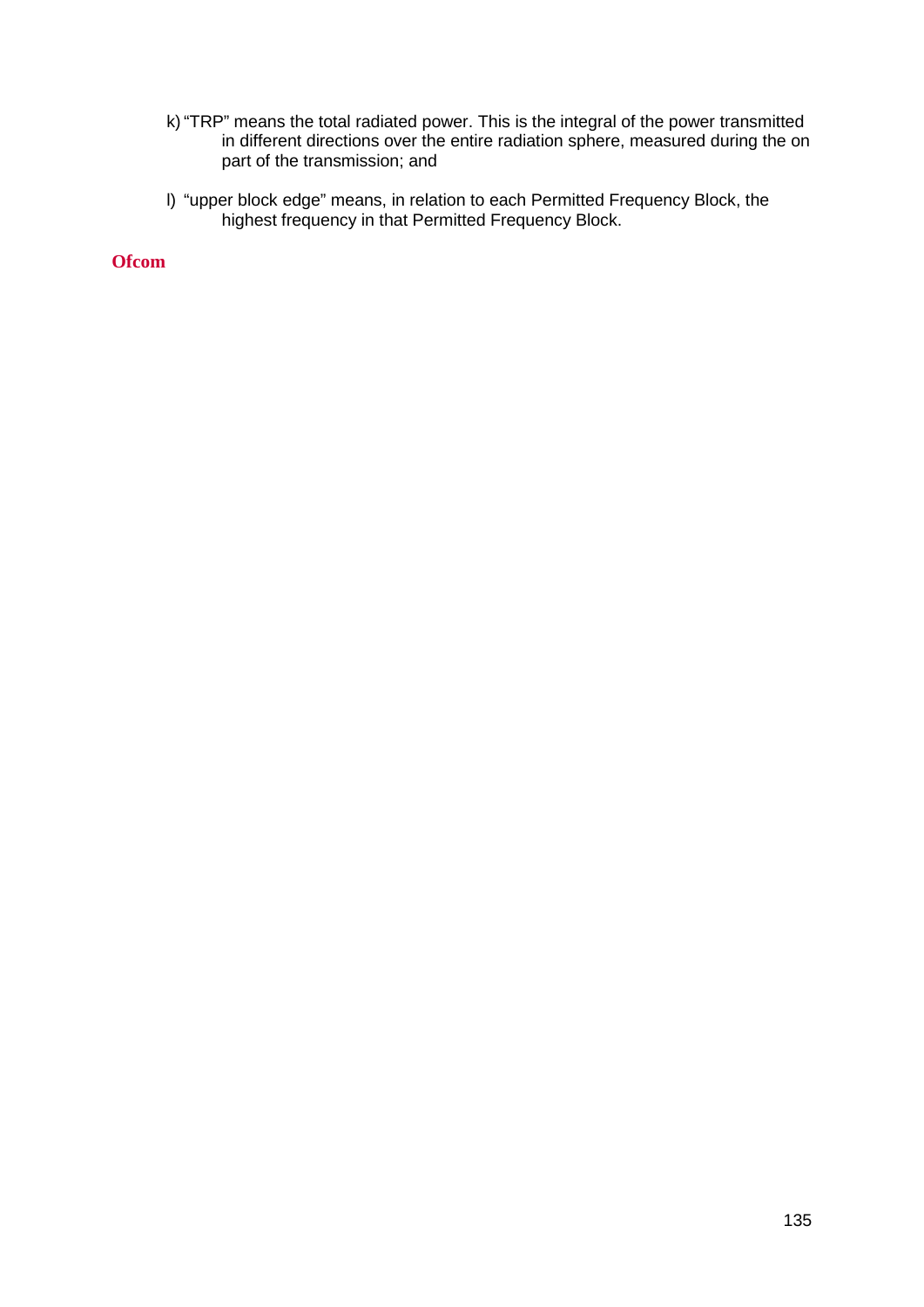#### **SCHEDULE 2 TO LICENCE NUMBER: XXXX Inter-Operator Synchronisation Procedure[65](#page-136-1)**

**Schedule Date: XXXX 20XX**

**Licence category: Spectrum Access 2.3 GHz**

#### **Introduction**

- 1. The holders of licences in the 2350 MHz 2390 MHz band (such licences further referred to as the "Licences", and the holders of the Licences together further referred to as, "the Licensees") must co-operate in such a way that harmful interference is not caused by one network deployment to that of another Licensee within the band.
- 2. This procedure sets out the circumstances in which the Licensees can use the Restrictive Mask and the Permissive Mask, each as specified in Schedule 1 paragraph [9,](#page-133-0) so as to minimise the risk of harmful interference to other Licensees.

## **Conditions**

#### **Frame structure**

- <span id="page-136-2"></span>3. Except as set out in paragraph [6](#page-137-0) below, the emissions from the Licensee's base stations must comply with the following frame structure:
	- a) The Frame Structure. Where the Licensee's base station complies with this Frame Structure, the Permissive Mask as set out in Schedule 1 paragraph [9](#page-133-0) (b) of this Licence applies:
		- i) Transmissions from the Licensee's base stations must have a frame structure as shown in [Figure 1.](#page-136-0) Indicated timeslots (or subframes) must not be allocated to anything other than Downlink (D) and Uplink (U) transmissions. S denotes a special subframe (See paragraph [4\)](#page-137-1)
		- ii) Timeslots must have a duration of 1 millisecond
		- iii) TD-LTE frame configuration 2 (3:1) is compatible with this frame structure. Other technologies are permitted provided that the requirements of 3(a)(i) and (ii) are met.

#### <span id="page-136-0"></span>**Figure 3: Frame structure**

|                    | Subframe number |  |  |  |                           |  |  |  |  |  |
|--------------------|-----------------|--|--|--|---------------------------|--|--|--|--|--|
| <b>DL/UL ratio</b> |                 |  |  |  | 2   3   4   5   6   7   8 |  |  |  |  |  |
| 3.1                |                 |  |  |  | DDDSU                     |  |  |  |  |  |

<u>.</u>

<span id="page-136-1"></span> $65$  Ofcom has made a statement as to the circumstances in which this procedure may be amended. See section 8 paragraphs 8.87 to 8.91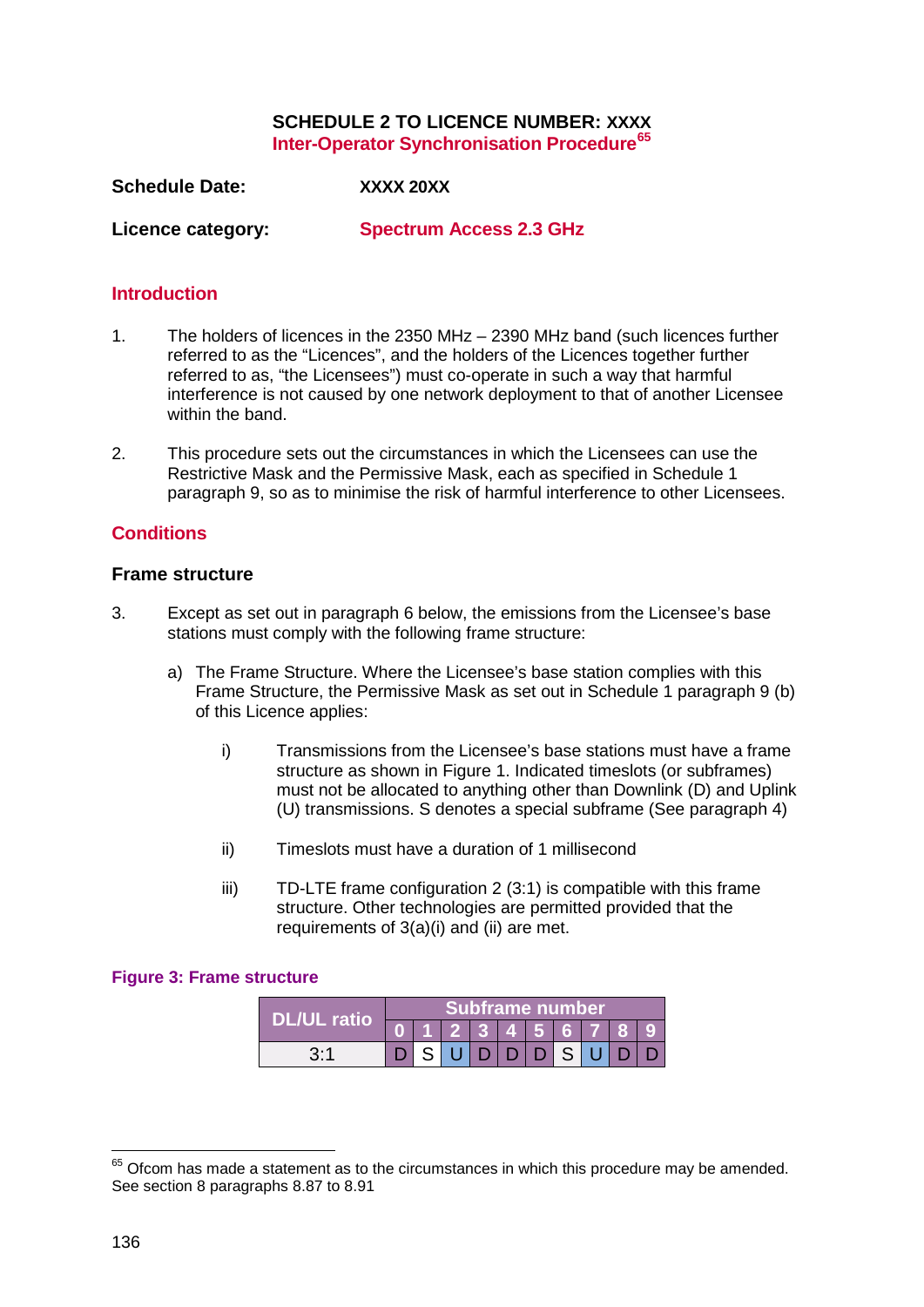## <span id="page-137-1"></span>**A compatible special subframe.**

4. Except as set out in paragraph [6](#page-137-0) below, the Licensee must ensure that the special subframes (S) in timeslot 1 and 6 have a structure that is compatible with TD-LTE special subframe configuration 6, also known as 9:3:2 (DwPTS: GP: UpPTS). For the avoidance of doubt, a special subframe structure is compatible where there are no uplink transmissions within the downlink pilot timeslot (DwPTS) or guard period (GP) and no downlink transmissions within the uplink pilot timeslot (UpPTS) or guard period (GP)

## **Timing and Alignment**

<span id="page-137-2"></span>5. Except as set out in paragraph [6,](#page-137-0) the Licensee shall ensure that frames start at a common reference time so that all licensees' frames are aligned and transmissions synchronised.

## **Small Cells**

- <span id="page-137-0"></span>6. The Licensee is not required to comply with the requirements set out in paragraphs [3,](#page-136-2) [4](#page-137-1) and [5](#page-137-2) above, and the Permissive Mask as set out in Schedule 1 paragraph [9](#page-133-0) (b) of this Licence applies, for:
	- (a) Indoor Domestic Small Cells; or
	- (b) Indoor Non-domestic Small Cells, except where another licensee demonstrates that they are suffering harmful interference as a result.

For the avoidance of doubt, if another licensee demonstrates that they are suffering harmful interference as a result of an Indoor Non-domestic Small Cell, the Indoor Non-domestic Small Cell must comply with the requirements set out in paragraphs [3,](#page-136-2) [4,](#page-137-1) [5](#page-137-2) and 6 above

## **Definitions**

- 7. In this Schedule:
	- a) "Downlink" means transmissions from a base station to a terminal station (handset)
	- b) "Indoor" means a location inside a building or place in which the shielding will typically provide the necessary attenuation to protect wireless telegraphy against harmful interference
	- c) "Indoor Domestic Small Cell" means a base station with an EIRP of less than or equal to 24dBm per carrier that is located within a residential property
	- d) "Indoor Non-domestic Small Cell" means a base station with an EIRP of less than or equal to 24dBm per carrier that is located indoors but not within a residential property
	- e) "TDD" means the application of time-division multiplexing to separate outward and return signals.
	- f) "TD-LTE" means the TDD variant of LTE (Long Term Evolution or 4G technology)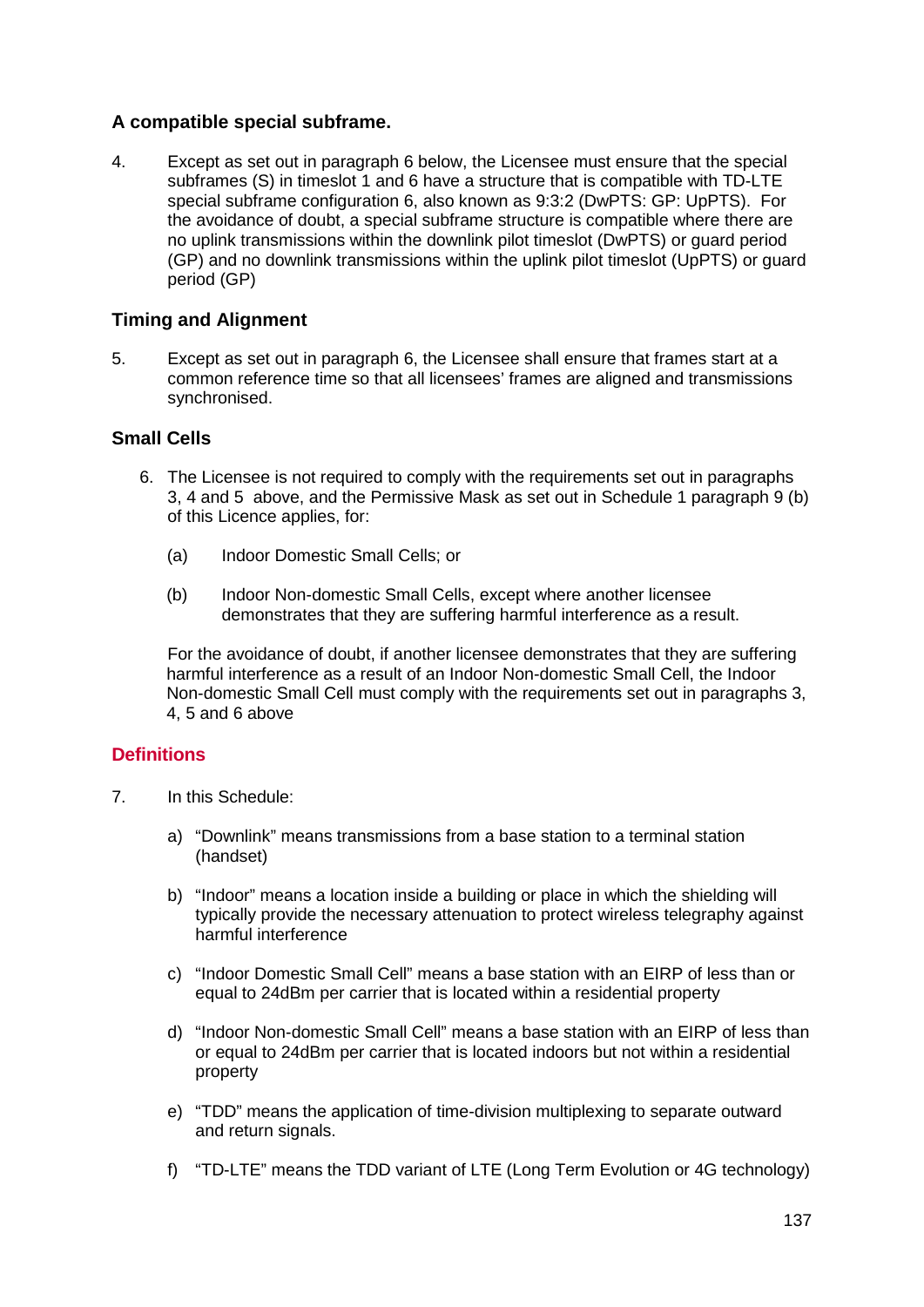g) "Uplink" means transmissions from a terminal station (handset) to a base station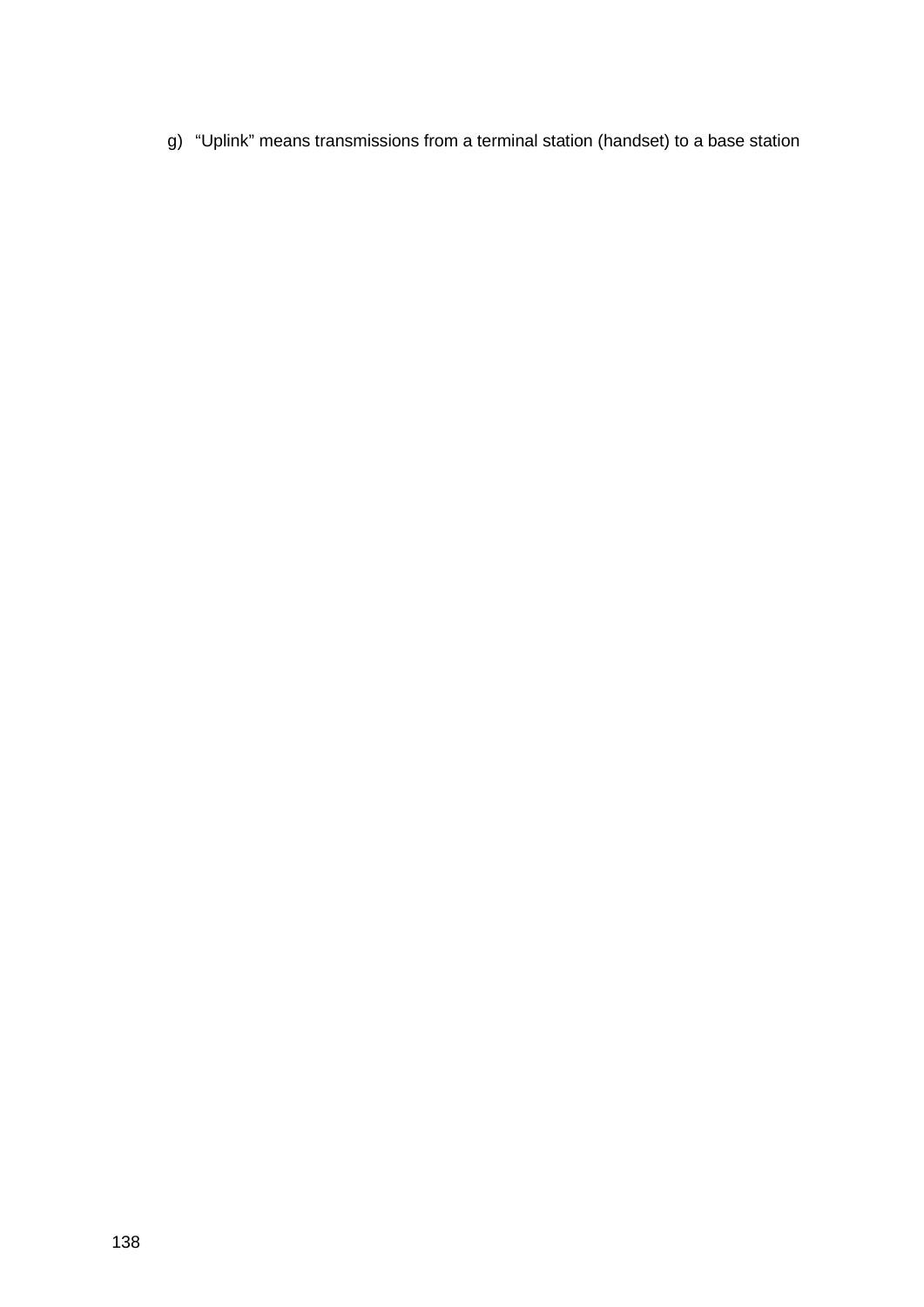**Annex 7**

A7.1

# Example 3.4 GHz licence



[Header (to all pages)]

[Company] – Spectrum Access 3.4 GHz Licence Company registration number: xxxx First issued:  $xx/xx/xx -$ Licence Number:  $xxxxxxx - xx/xx/xx$ 

**Office of Communications (Ofcom) Wireless Telegraphy Act 2006**

## **SPECTRUM ACCESS 3.4 GHz LICENCE**

Licence no: **XXXX** Date of issue: **XXXX** Fee payment date **XXXX (annually)** [(from **XXXX 2035/36**]

1. The Office of Communications (Ofcom) grants this wireless telegraphy licence ("the Licence") to

> **[Company]** (Company registration number **XXXX**) ("the Licensee") **Add 1 Add 2 Add 3 Postcode**

to establish, install and use wireless telegraphy stations and/or wireless telegraphy apparatus as described in the Schedules to this Licence (together "the Radio Equipment") subject to the terms set out below.

#### **Licence Term**

2. This Licence shall continue in force until revoked by Ofcom or surrendered by the Licensee.

## **Licence Variation and Revocation**

3. Pursuant to Schedule 1 paragraph 8 of the Wireless Telegraphy Act 2006 ("the Act"), Ofcom may not revoke this Licence under schedule 1 paragraph 6 of the Act except: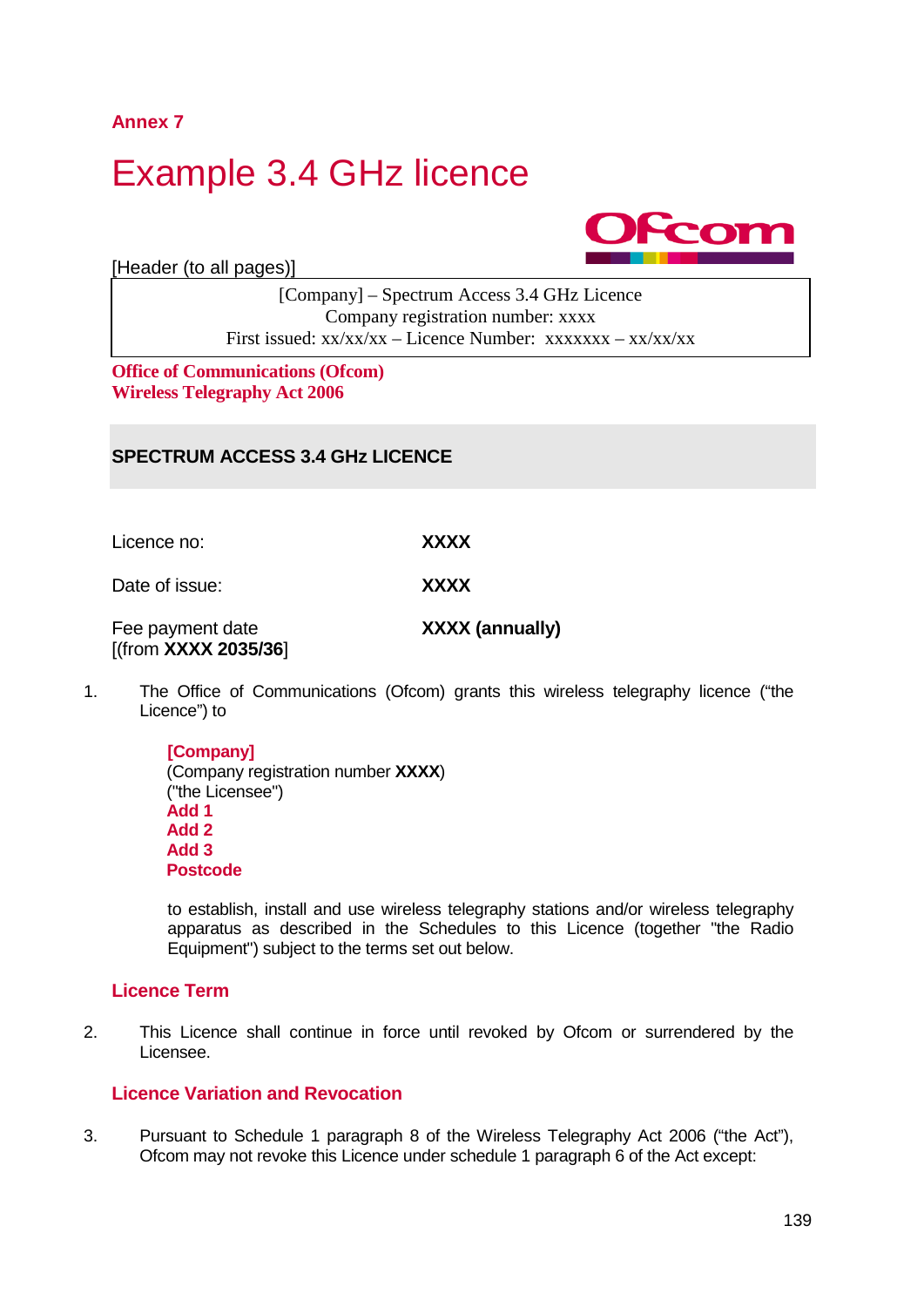- (a) at the request, or with the consent, of the Licensee;
- (b) if there has been a breach of any of the terms of this Licence;
- $(c)$  in accordance with schedule 1 paragraph 8(5) of the Act;
- (d) if it appears to Ofcom to be necessary or expedient to revoke the Licence for the purpose of complying with a direction by the Secretary of State given to Ofcom under section 5 of the Act or section 5 of the Communications Act 2003;
- (e) if, in connection with the transfer or proposed transfer of rights and obligations arising by virtue of the Licence, there has been a breach of any provision of regulations made by Ofcom under the powers conferred by section 30(1) and 30(3) of the Act<sup>66</sup>;
- (f) for reasons related to the management of the radio spectrum, provided that in such a case the power to revoke may only be exercised after at least five years' notice is given in writing (such notice not to be given before **XXXX** 2030/31)]; or
- (g) if the Licensee has been found to the reasonable satisfaction of Ofcom to have been involved in any act, or omission of any act, constituting a breach of the [Wireless Telegraphy (Licence Award) Regulations 20xx ("the Regulations")].
- 4. Ofcom may only revoke or vary this Licence by notification in writing to the Licensee and in accordance with schedule 1 paragraphs 6, 6A and 7 of the Act.

## **Transfer**

5. This Licence may not be transferred. The transfer of rights and obligations arising by virtue of this Licence may however be authorised in accordance with regulations made by Ofcom under powers conferred by section 30 of the Act<sup>67</sup>.

#### **Changes to Licensee details**

6. The Licensee shall give prior notice to Ofcom in writing of any changes to the Licensee's name and/or address as recorded in paragraph 1 of this Licence.

#### **Fees**

- 7. In accordance with the Regulations, the fee in consideration of which this licence is granted is [£**XXXX**].
- 8. From [Date **XXXX**], the Licensee shall each year pay to Ofcom the relevant fee(s) as provided in section 12 of the Act and the regulations made thereunder on or before the fee payment date shown above, or on or before such dates as are notified in writing to the Licensee.

<sup>&</sup>lt;sup>66</sup> These are regulations on spectrum trading.

<span id="page-140-1"></span><span id="page-140-0"></span><sup>67</sup> See Ofcom's website for the latest position on spectrum trading and the types of trade which are permitted.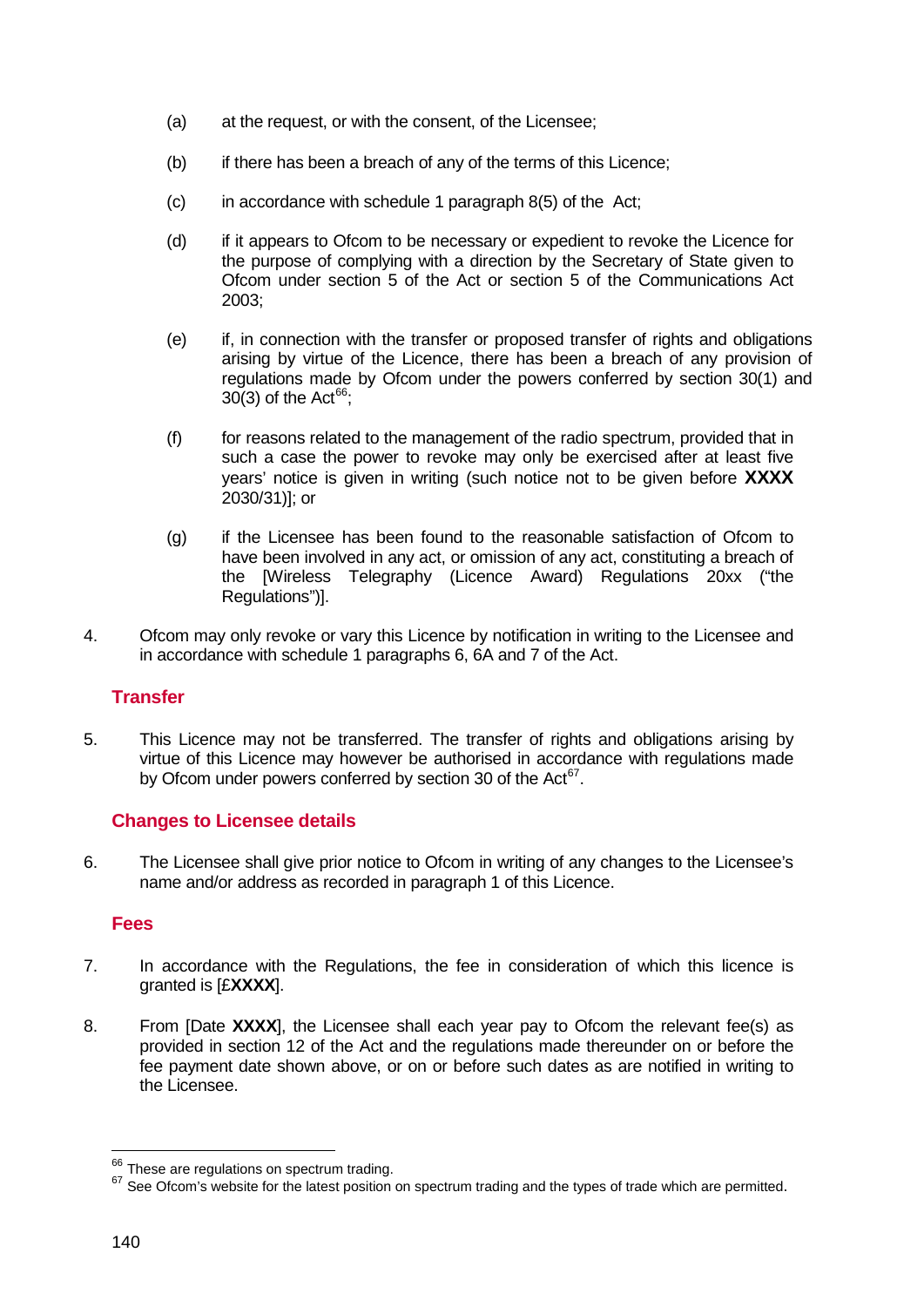- 9. The Licensee shall also pay interest to Ofcom on any amount which is due to Ofcom under the terms of this Licence or provided for in any regulations made by Ofcom under sections 12 and 13(2) of the Act from the date such amount falls due until the date of payment, at the then applicable Bank of England base rate. In accordance with section 15 of the Act any such amount and any such interest is recoverable by Ofcom.
- 10. If the Licence is surrendered, revoked or varied, no refund, whether in whole or in part, of any amount which is due under the terms of this Licence, payable in accordance with the Regulations, or provided for in any regulations made by Ofcom under sections 12 and 13(2) of the Act will be made, except at the absolute discretion of Ofcom.

## **Radio Equipment Use**

- 11. The Licensee shall ensure that the Radio Equipment is established, installed and used only in accordance with the provisions specified in the Schedules to this Licence. Any proposal to amend any detail specified in any of the Schedules to this Licence must be agreed with Ofcom in advance and implemented only after this Licence has been varied or reissued accordingly.
- 12. The Licensee shall ensure that the Radio Equipment is operated in compliance with the terms of this Licence and is used only by persons who have been authorised in writing by the Licensee to do so and that such persons are made aware of, and of the requirement to comply with, the terms of this Licence.

## **Access and Inspection**

- 13. The Licensee shall permit any person authorised by Ofcom:
	- (a) to have access to the Radio Equipment; and
	- (a) to inspect this Licence and to inspect, examine and test the Radio Equipment,

at any and all reasonable times or, when in the opinion of that person an urgent situation exists, at any time, to ensure the Radio Equipment is being used in accordance with the terms of this Licence.

#### **Modification, Restriction and Closedown**

- 14. Any person authorised by Ofcom may require the Radio Equipment or any part thereof, to be modified or restricted in use, or temporarily or permanently closed down immediately if in the opinion of the person authorised by Ofcom:
	- (b) a breach of this Licence has occurred; and/or
	- (c) the use of the Radio Equipment is, or may be, causing or contributing to undue interference to the use of other authorised radio equipment.
- 15. Ofcom may require any of the Radio Equipment to be modified or restricted in use, or temporarily closed down either immediately or on the expiry of such period as may be specified in the event of a national or local state of emergency being declared. Ofcom may only exercise this power after a written notice has been served on the Licensee or a general notice applicable to holders of a named class of licence has been published.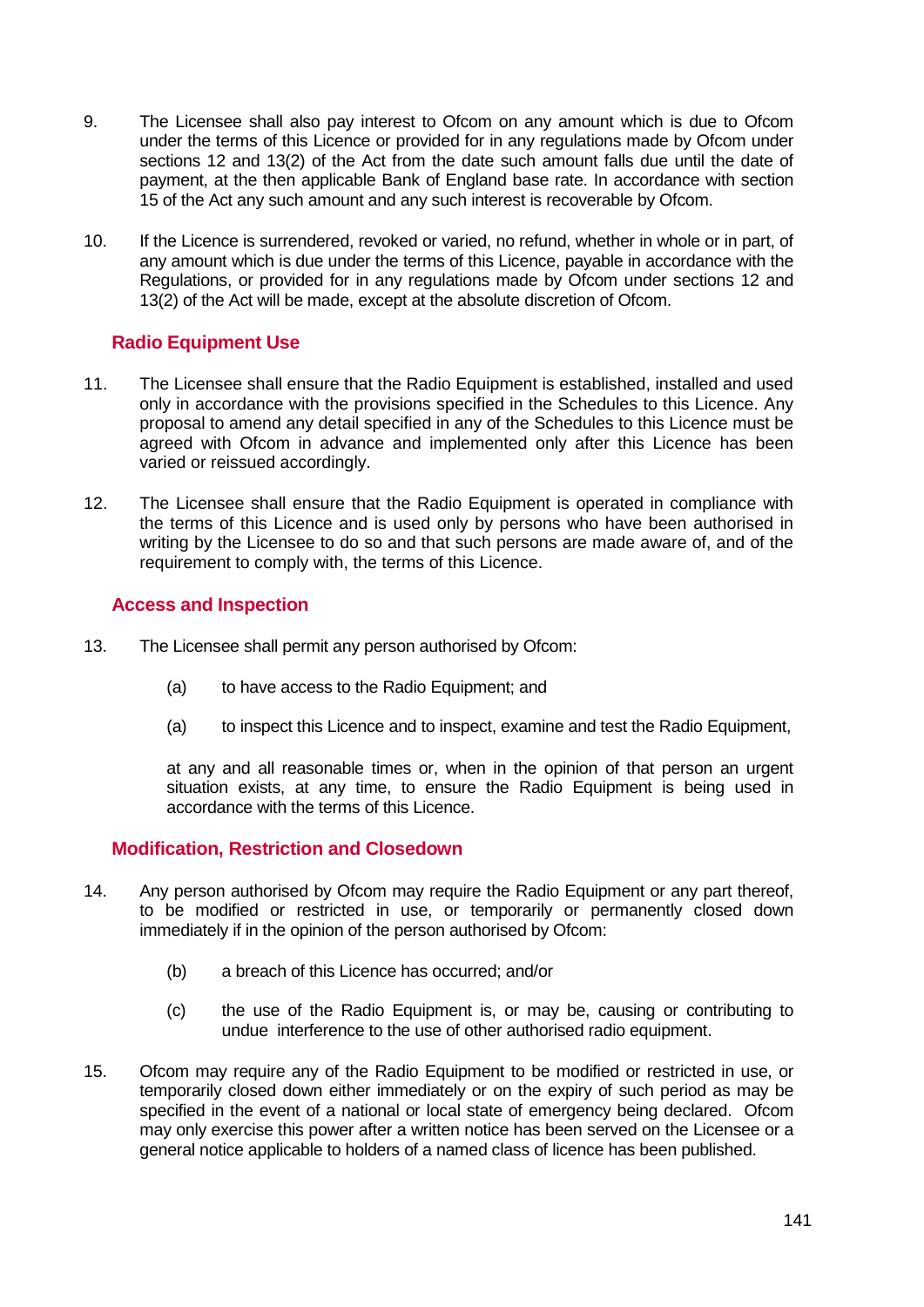## **Geographical Boundaries**

- 16. Subject to the requirements of any coordination and synchronisation procedures notified to the Licensee pursuant Schedule 1 to this Licence, and excluding the areas set out in condition 17, the Licensee is authorised to establish, install and use the Radio Equipment in the United Kingdom. For the avoidance of doubt, the United Kingdom excludes the Channel Islands and the Isle of Man.
- 17. The areas excluded from this licence are:
	- (a) the territorial sea and any internal waters adjacent to the territorial sea, but in the case of streams, rivers or other watercourses which form part of such internal waters only where such stream, river or watercourse is more than 2km wide.

## **Interpretation**

- 18. In this Licence:
	- (b) the establishment, installation and use of the Radio Equipment shall be interpreted as establishment and use of wireless telegraphy stations and installation and use of wireless telegraphy apparatus for wireless telegraphy as specified in section 8(1) of the Act;
	- (c) the expression "interference" shall have the meaning given by section 115 of the Act;
	- (d) the expressions "wireless telegraphy station" and "wireless telegraphy apparatus" shall have the meanings given by section 117 of the Act;
	- (e) the expression "territorial seas" shall be determined in accordance with the Territorial Sea Act 1987;
	- $(f)$  the expression "internal waters" shall have the meaning given by section 221(1) of the Water Resources Act 1991;
- 19. The Schedule(s) form part of this Licence together with any subsequent Schedule(s) which Ofcom may issue as a variation to this Licence.
- 20. The Interpretation Act 1978 shall apply to the Licence as it applies to an Act of Parliament.

**Issued by Ofcom Office of Communications**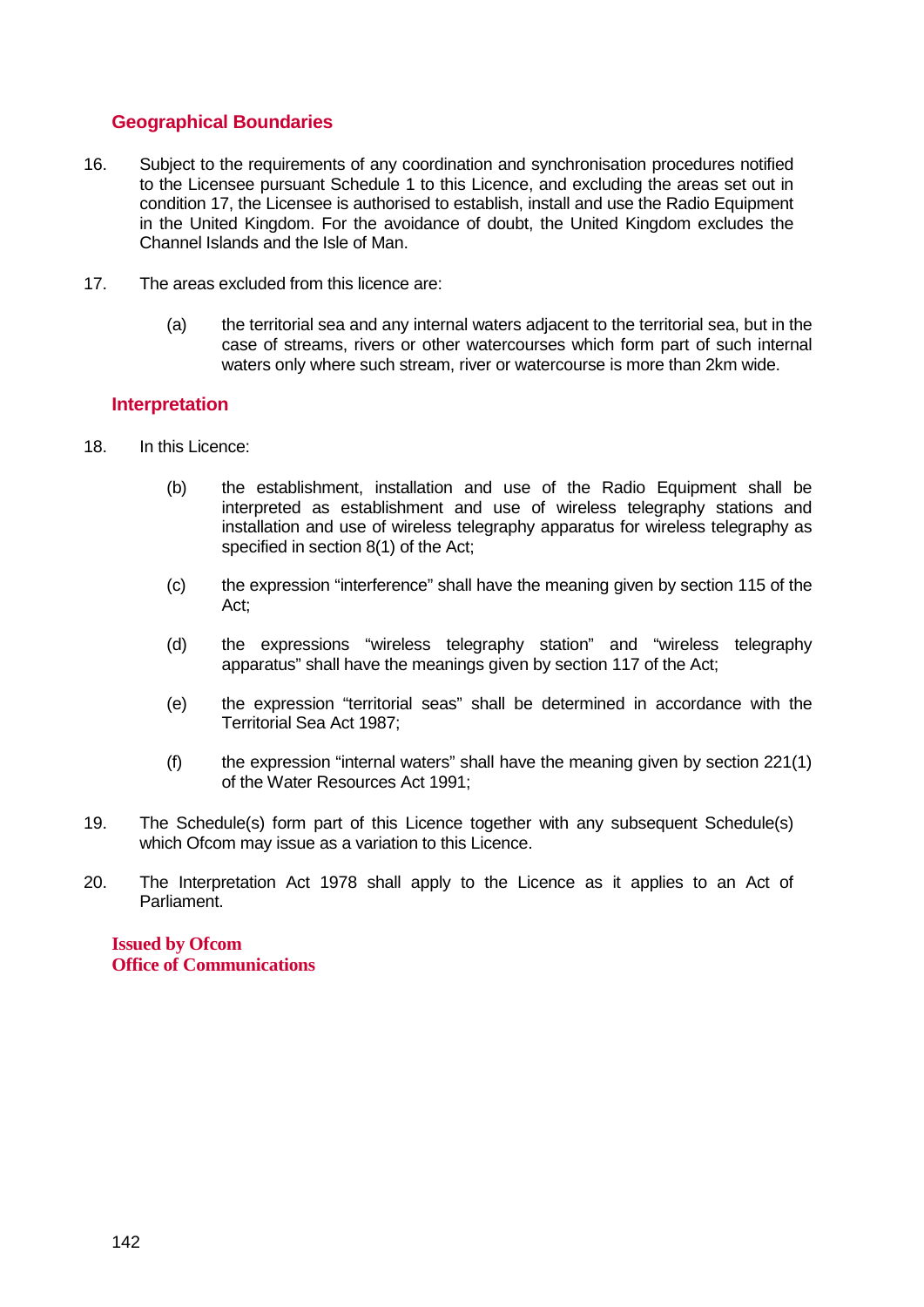## **SCHEDULE 1 TO LICENCE NUMBER: XXXX**

#### **Schedule Date: XXXX 20XX**

**Licence category: Spectrum Access 3.4 GHz**

#### **Description of Radio Equipment**

1. References in this Schedule to the Radio Equipment are references to any wireless telegraphy station or wireless telegraphy apparatus that is established, installed and/or used under this Schedule.

#### **Interface Requirements for the Radio Equipment**

2. Use of the Radio Equipment shall be in accordance with the following Interface Requirement:

[IR 20xx: Terrestrial systems capable of providing electronic communications services in the band **XXXX**]

## **Special conditions relating to the Radio Equipment**

- 3.
- a) Subject to paragraph 3(b) of this Schedule, during the period that this Licence remains in force, unless consent has otherwise been given by Ofcom, the Licensee shall compile and maintain accurate written records of the following details relating to the Radio Equipment:
	- i) postal address (including post code);
	- ii) National Grid Reference, to at least 10 metre resolution;
	- iii) antenna height (above ground level), type, and boresight bearing east of true north (if applicable);
	- iv) radio frequencies which the Radio Equipment uses; and
	- v) Transmitted power expressed in dBm / 5 MHz EIRP per cell.

and the Licensee must produce these records if requested by any person authorised by Ofcom.

- b) The conditions relating to the keeping of records contained in sub-paragraphs 3(a)(ii) and (iii) of this Schedule shall not apply in respect of femtocell equipment and smart/intelligent low power repeater equipment.
- c) The conditions relating to the keeping of records contained in paragraph 3(a) of this Schedule shall not apply in respect of licence exempt radio equipment.
- d) The Licensee shall submit to Ofcom copies of the records detailed in subparagraph 3(a) above at such intervals as Ofcom may notify to the Licensee.
- e) The Licensee shall submit to Ofcom in such manner and within such period as specified by Ofcom, such other information in relation to the Radio Equipment, or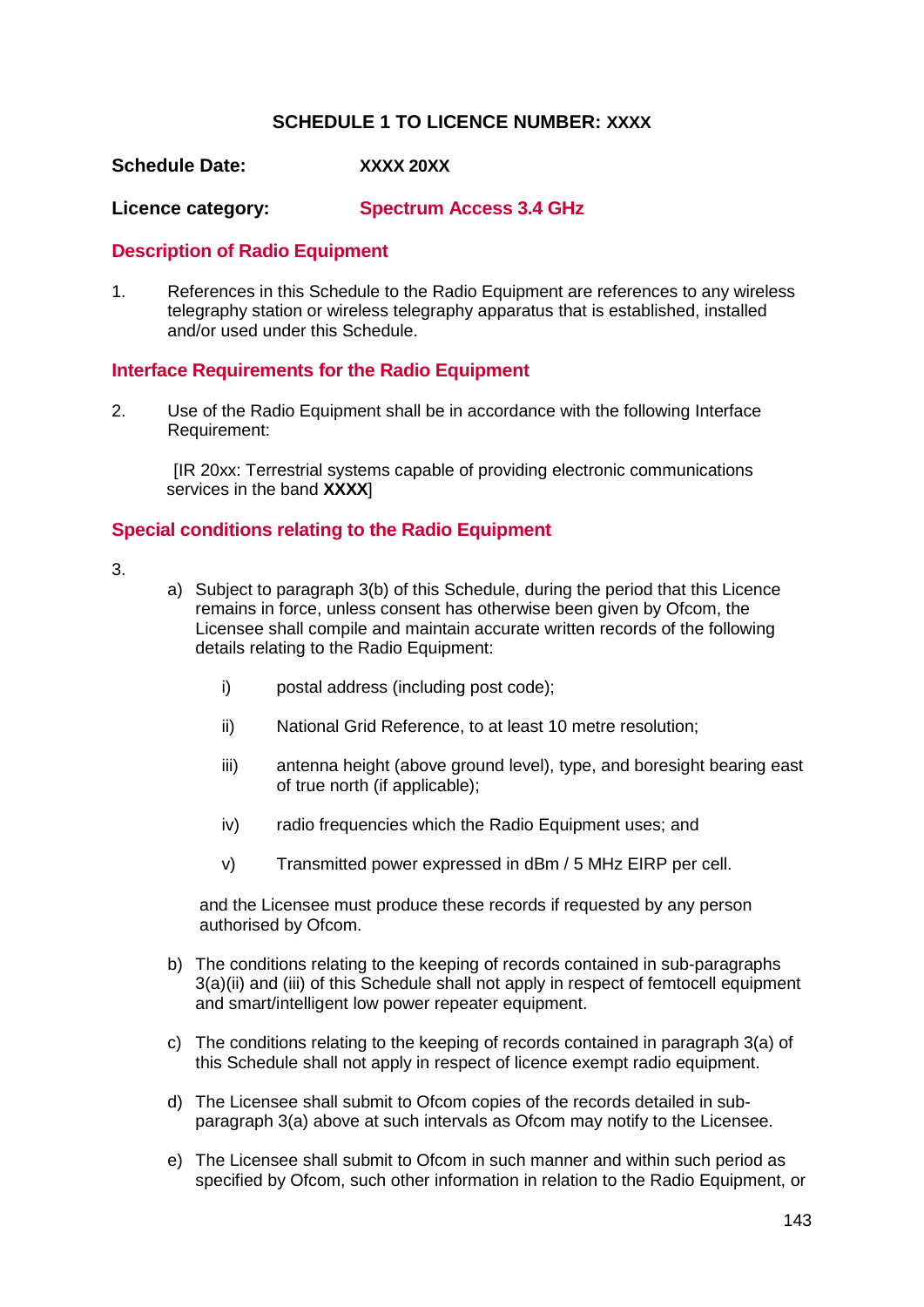any wireless telegraphy station or wireless telegraphy apparatus which the Licensee is planning to use, as Ofcom may from time to time request. Such information may include, but is not limited, to information in relation to the radio frequency, transmitted power and date of first use for wireless telegraphy stations or wireless telegraphy apparatus to be established, installed or used within such timeframe and in such areas as Ofcom may reasonably request.

# **Co-ordination at frequency and geographical boundaries**

4. The Licensee shall ensure that the Radio Equipment is operated in compliance with such co-ordination procedures as may be notified to the Licensee by Ofcom from time to time.

# **Synchronisation of networks**

5. The Licensee shall ensure that the Radio Equipment is operated in compliance with the Inter-Operator Synchronisation Procedure in Schedule 2.

#### **International cross-border coordination**

6. The Licensee shall ensure that the Radio Equipment is operated in compliance with such cross-border co-ordination and sharing procedures as may be notified to the Licensee by Ofcom from time to time.

# **Permitted Frequency Blocks**

7. Subject to the emissions permitted under paragraph 8 of this Schedule, the Radio Equipment may only transmit within the following frequency bands (the "Permitted Frequency Blocks"):

#### **XXXX - XXXX** MHz

#### **Maximum power within the Permitted Frequency Blocks**

8. The power transmitted in the Permitted Frequency Blocks shall not exceed:

| <b>Radio Equipment</b>                | <b>Maximum mean power</b> |
|---------------------------------------|---------------------------|
| Base station (see Note 1)             | 65 dBm / 5 MHz EIRP*      |
| Mobile or nomadic UE Radio Equipment  | 25 dBm TRP*               |
| Fixed or installed UE Radio Equipment | 35 dBm / 5 MHz EIRP*      |

\* The maximum mean power relates to the EIRP or TRP of a specific piece of Radio Equipment irrespective of the number of transmit antennas.

Note 1: For femtocell base stations, power control must be applied to minimise interference to adjacent channels.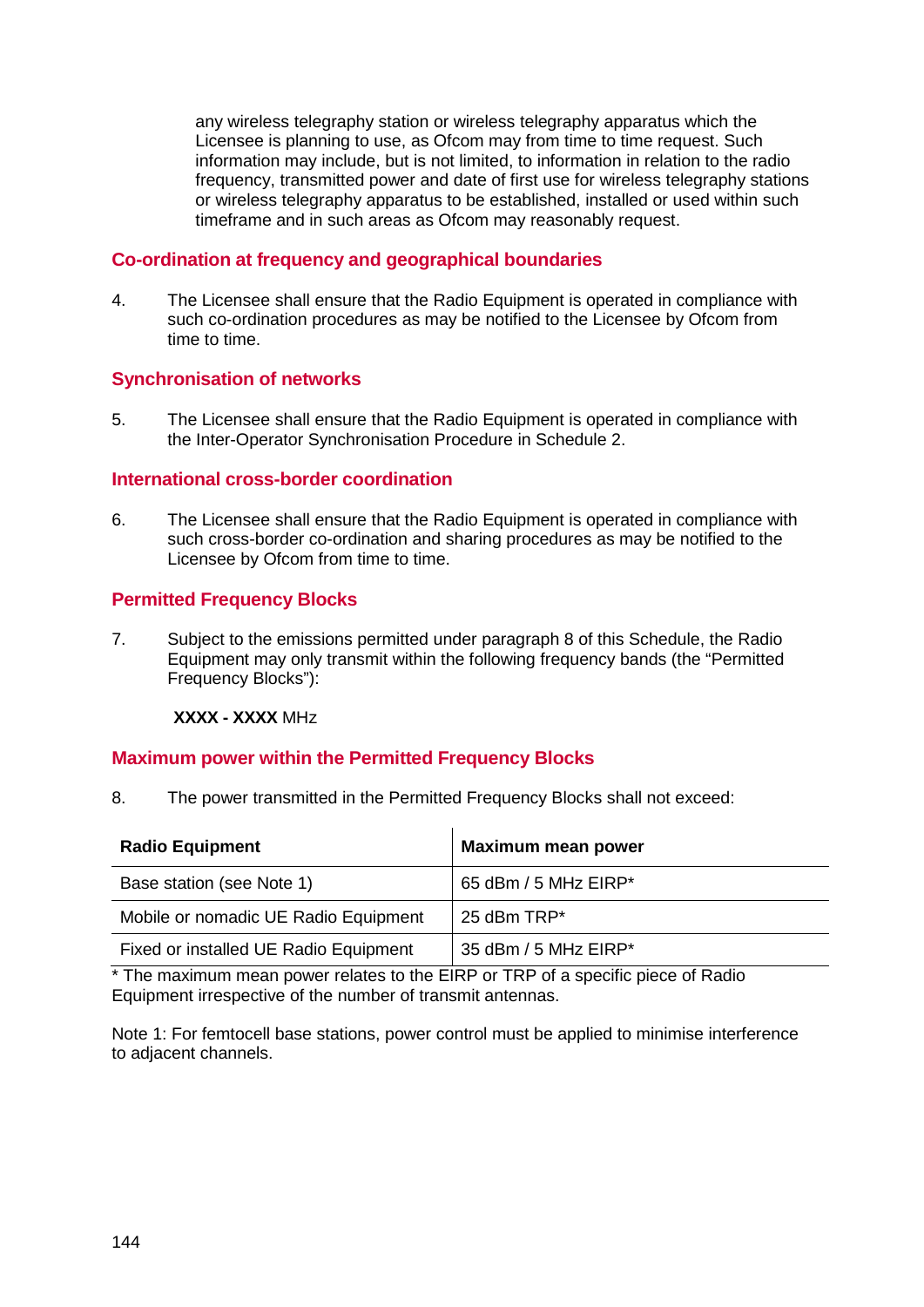# **Maximum power of base stations outside the Permitted Frequency Blocks**

9.

 $\overline{\phantom{a}}$ 

a) Except as set out in paragraph 9(c) below, where the Inter-Operator Synchronisation Procedure in Schedule 2 determines that the Restrictive Mask applies, for transmissions on the downlink frequencies, the EIRP emanating from the Radio Equipment transmissions at any frequency outside the Permitted Frequency Blocks shall not exceed the following baseline:

Out of block baseline power limit (BS)  $\vert$  - 34 dBm / 5 MHz EIRP\*

b) Except as set out in paragraph 9(c) below, where the Inter-Operator Synchronisation Procedure in Schedule 2 determines that the Permissive Mask applies, for transmissions on the downlink frequencies, the EIRP emanating from the Radio Equipment transmissions at any frequency outside the Permitted Frequency Blocks shall not exceed the following transitional and baseline requirements :

| -5 to 0 MHz offset from lower block edge                                                                                  | $Min(PMax - 40, 21)$ dBm / 5 MHz                     |
|---------------------------------------------------------------------------------------------------------------------------|------------------------------------------------------|
| 0 to 5 MHz offset from upper block edge                                                                                   | EIRP per antenna                                     |
| -10 to -5 MHz offset from lower block edge                                                                                | Min(PMax $-$ 43, 15) dBm / 5 MHz                     |
| 5 to 10 MHz offset from upper block edge                                                                                  | EIRP per antenna                                     |
| Out of block baseline power limit (BS)<br>< -10 MHz offset from lower block edge<br>> 10 MHz offset from upper block edge | Min(PMax $-$ 43, 13) dBm / 5 MHz<br>EIRP per antenna |

c) The EIRP emanating from the Radio Equipment transmissions at any frequency outside the Permitted Frequency Blocks shall not exceed the following band edge requirements:

| $3405$ MHz $-$ 3410 MHz<br>3600 MHz - 3610 MHz | $Min(PMax - 40, 21)$ dBm / 5 MHz<br>EIRP per antenna |
|------------------------------------------------|------------------------------------------------------|
| $3400$ MHz $-$ 3405 MHz                        | $Min(PMax - 43, 15)$ dBm / 5 MHz<br>EIRP per antenna |
| 3390 MHz $-$ 3400 MHz                          | $Min(PMax - 43, 13)$ dBm / 5 MHz<br>EIRP per antenna |
| Below 3390 MHz                                 | $-50$ dBm / MHz <sup>68</sup> EIRP*                  |
| Above 3605 MHz<br>(see Note 2)                 | $-$ 34 dBm / 5 MHz EIRP*                             |

\* The maximum mean power relates to the EIRP of a specific piece of Radio Equipment irrespective of the number of transmit antennas.

Note 2: This limit shall not apply if the licensee of the Spectrum Access 3.6 GHz licence (above 3605 MHz), uses a TDD frame structure compatible with that which is set out in the Inter-Operator Synchronisation Procedure

<span id="page-145-0"></span> $^{68}$  We note that this level is defined in the Commission Decision 2014/276/EU as per MHz rather than per 5 MHz.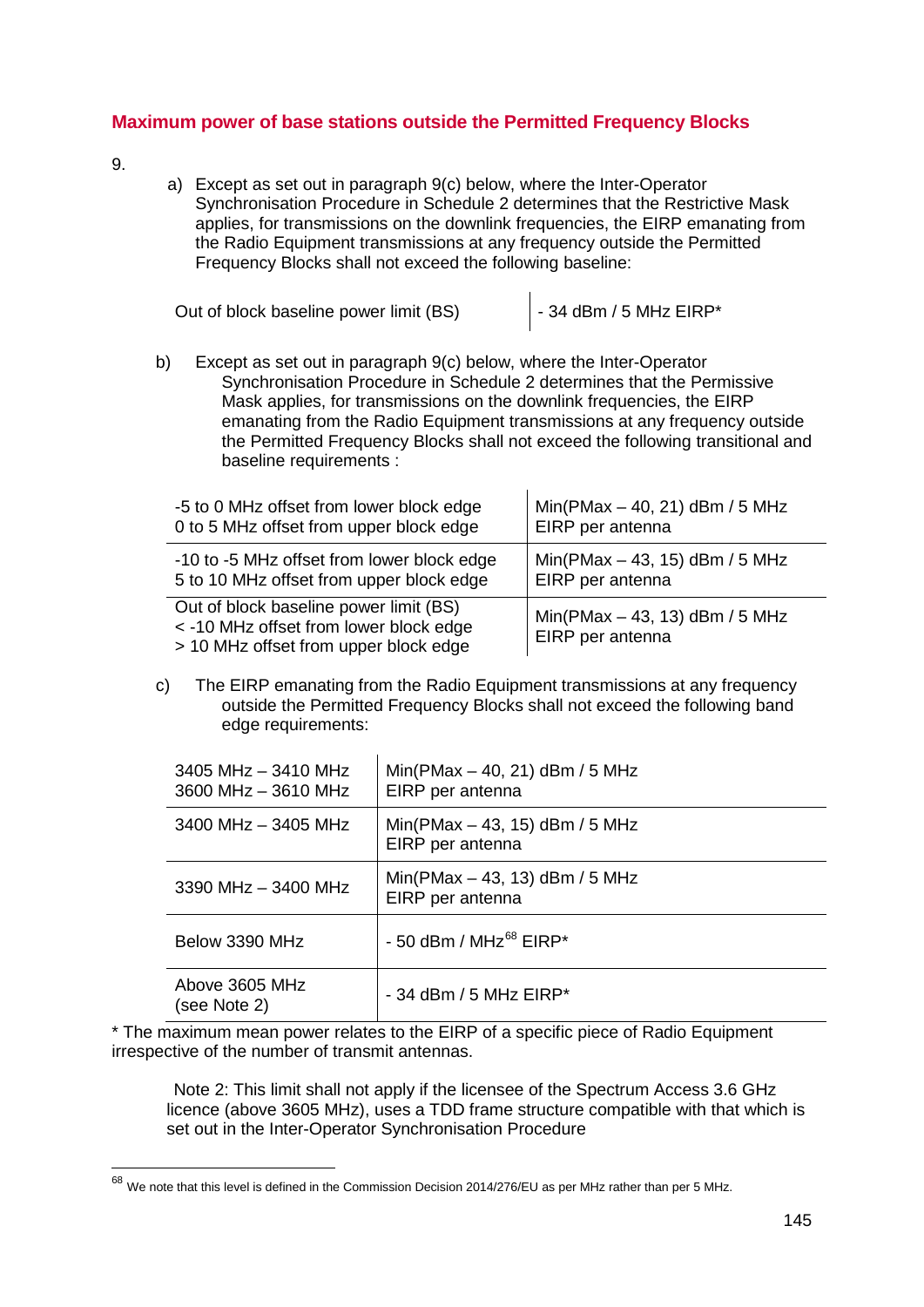# **Interpretation of terms in this Schedule**

- 10. In this Schedule:
	- a) "dBm" means the power level in decibels (logarithmic scale) referenced against 1milliwatt (i.e. a value of 0 dBm is 1 milliwatt);
	- b) "EIRP" means the equivalent isotropically radiated power. This is the product of the power supplied to the antenna and the antenna gain in a given direction relative to an isotropic antenna (absolute or isotropic gain), measured during the "on" part of the transmission;
	- c) "femtocell" means Radio Equipment transmitting on the downlink frequencies, which operates at a power not exceeding 24 dBm EIRP per carrier, and which is or will be used only by and under the control of the Licensee, following the establishment of a telecommunications link between the femtocell and a network of the Licensee;
	- d) "Fixed or installed" means used or installed at specific fixed points;
	- e) "IR" means a United Kingdom Radio Interface Requirement notified by Ofcom in accordance with Article 4.1 of Directive 1995/5/EC of the European Parliament and of the Council on radio equipment and telecommunications terminal equipment (RTTE) and the mutual recognition of their conformity;
	- f) "lower block edge" means, in relation to each Permitted Frequency Block, the lowest frequency in that Permitted Frequency Block;
	- g) "mobile or nomadic" means intended to be used while in motion or during halts at unspecified points;
	- h) "Permitted Frequency Blocks" has the meaning given to it in paragraph 6 of this Schedule;
	- i) "PMax" is the maximum mean power for the base station in question, measured as EIRP per carrier and determined irrespective of the number of antennas;
	- j) "smart/intelligent low power repeater" means a repeater which operates with power not exceeding 24 dBm EIRP per carrier, which may be established by customers of the Licensee who have written agreements with the Licensee and:
		- The Licensee has ultimate control of the repeater, i.e. each individual repeater can be disabled remotely by the Licensee;
		- The repeater operates only on the Licensee's frequencies and with their valid Public Land Mobile Network Identifier;
		- Must not cause undue interference to other spectrum users; and
		- The repeater only transmits on the uplink frequencies when actively carrying a call (voice, video or data) or signalling from serviced handsets.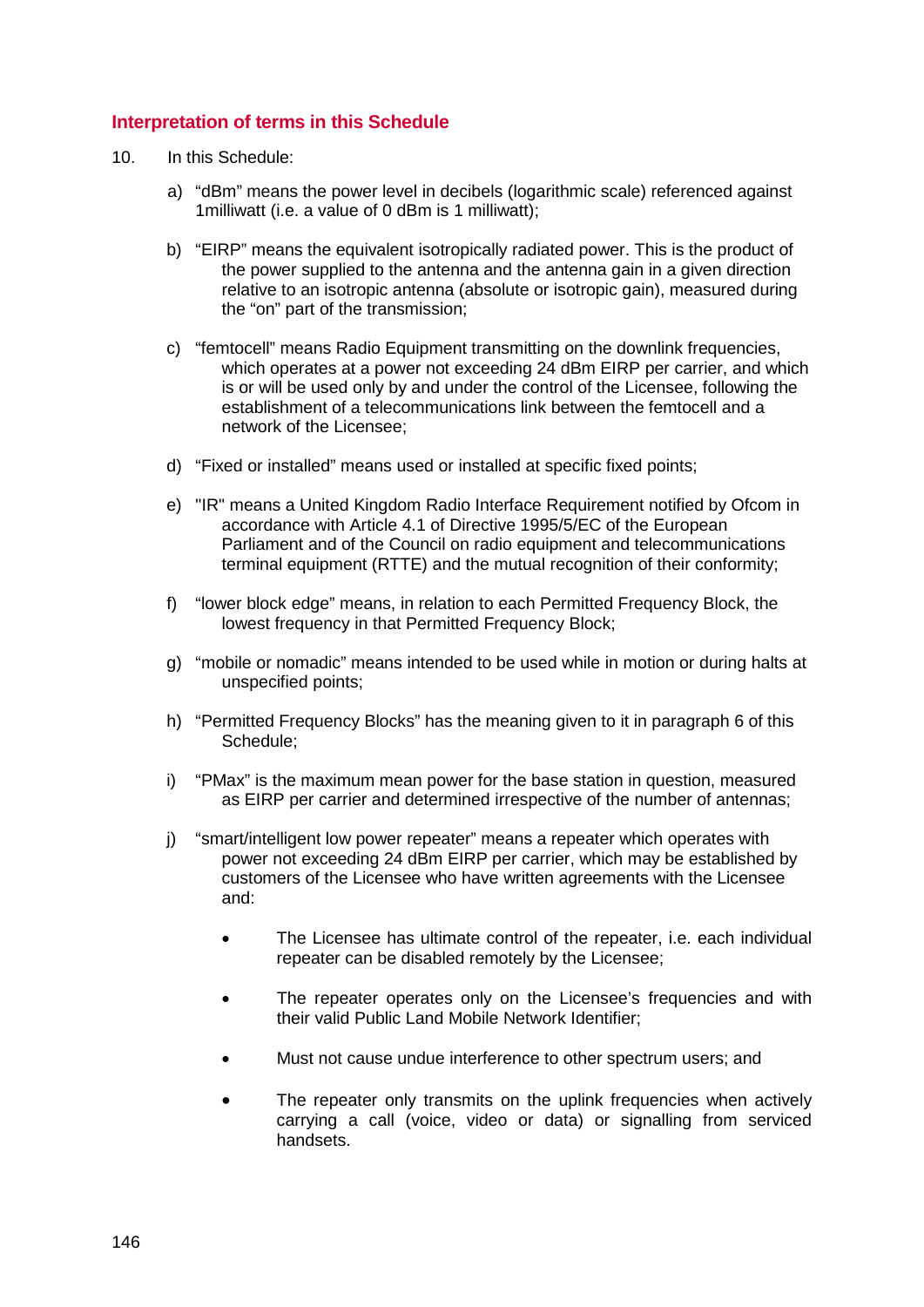- k) "TRP" means the total radiated power. This is the integral of the power transmitted in different directions over the entire radiation sphere, measured during the on part of the transmission; and
- l) "upper block edge" means, in relation to each Permitted Frequency Block, the highest frequency in that Permitted Frequency Block.

**Ofcom**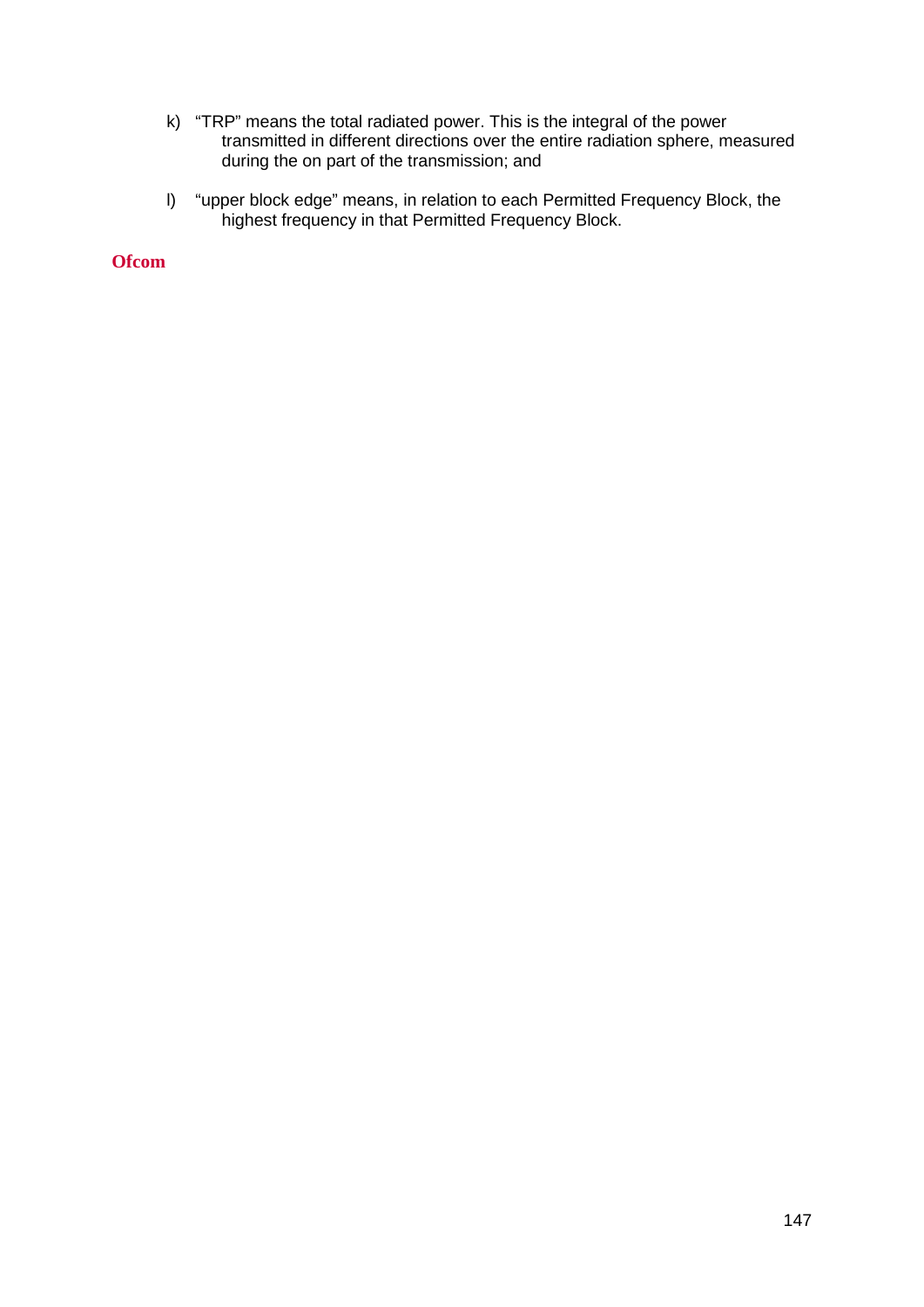# **SCHEDULE 2 TO LICENCE NUMBER: XXXX Inter-Operator Synchronisation Procedure[69](#page-148-0)**

**Schedule Date: XXXX 20XX**

**Licence category: Spectrum Access 3.4 GHz**

#### **Introduction**

- 1. The holders of licences in the 3410 MHz 3600 MHz band (such licences further referred to as the "Licences", and the holders of the Licences together further referred to as, "the Licensees") must co-operate in such a way that harmful interference is not caused by one network deployment to that of another Licensee within the band.
- 2. This procedure sets out the circumstances in which the Licensees can use the Restrictive Mask and the Permissive Mask, each as specified in Schedule 1 paragraph [9,](#page-133-0) so as to minimise the risk of harmful interference to other Licensees.

# **Conditions**

#### **Frame structure**

- 3. Except as set out in paragraph [6](#page-137-0) below, the emissions from the Licensee's base stations must comply with one of the following frame structures:
	- a) The Preferred Frame Structure. Where the Licensee's base station complies with this Preferred Frame Structure, the Permissive Mask as set out in Schedule 1 paragraph [9](#page-133-0) (b) of this Licence applies:
		- i) Transmissions from the Licensee's base stations must have a frame structure as shown in [Figure 1.](#page-136-0) Indicated timeslots (or subframes) must not be allocated to anything other than Downlink (D) and Uplink (U) transmissions. S denotes a special subframe (See paragraph [4\)](#page-137-1)
		- ii) Timeslots must have a duration of 1 millisecond
		- iii) TD-LTE frame configuration 2 (3:1) is compatible with this frame structure. Other technologies are permitted provided that the requirements of 3(a)(i) and (ii).
	- b) The Compatible Frame Structure. Where the Licensee's base station complies with this Compatible Frame Structure, the Restrictive Mask as set out in Schedule 1 paragraph [9](#page-133-0) (a) of this Licence applies:
		- i) Transmissions from the Licensee's base stations must have a frame structure as shown in [Figure 2.](#page-136-1) Indicated timeslots (or subframes) must not be allocated to anything other than Downlink (D) and Uplink (U) transmissions. S denotes a special subframe (See paragraph [4\)](#page-137-1) ii) Timeslots must have a duration of 1 millisecond

<u>.</u>

<span id="page-148-0"></span> $69$  Ofcom has made a statement as to the circumstances in which this procedure may be amended. See section 8 paragraphs 8.87 to 8.91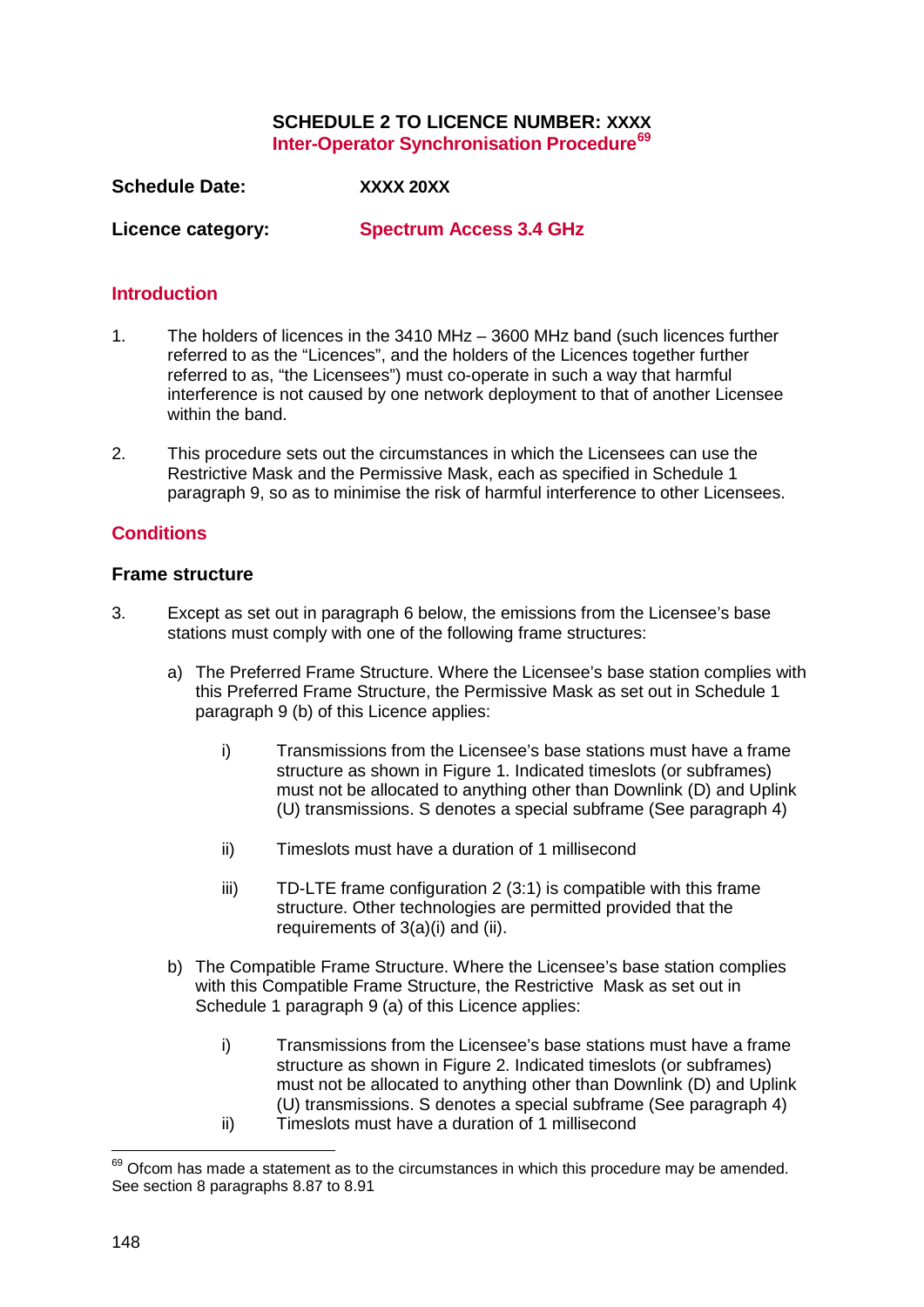- iii) All current TD-LTE frame configurations are compatible with this frame structure. Other technologies are permitted provided that the requirements of 3(b)(i) and (ii) are met;
- iv) Timeslots with no transmission indicated may be determined as a Downlink, Uplink or Special subframe as necessary in order to ensure compliance with paragraph 3(b)(i) [and (ii);
- v) Licensees must cooperate to minimise harmful sub-frame overlaps if different technologies are used. On rare occasions this may require the frame alignment or guard period to be slightly offset;
- vi) For the avoidance of doubt all-downlink frame structures such as Supplementary Downlink (SDL) are not permitted.

#### **Figure 4: Preferred frame structure**

|                    | Subframe number |  |  |  |          |  |  |         |  |
|--------------------|-----------------|--|--|--|----------|--|--|---------|--|
| <b>DL/UL ratio</b> |                 |  |  |  |          |  |  | 2345678 |  |
|                    |                 |  |  |  | IDIDISIU |  |  |         |  |

#### **Figure 5: Compatible frame structure**

|             | Subframe number |  |  |  |          |  |  |  |  |  |
|-------------|-----------------|--|--|--|----------|--|--|--|--|--|
| DL/UL ratio |                 |  |  |  | 12345678 |  |  |  |  |  |
| Any         |                 |  |  |  |          |  |  |  |  |  |

#### **A compatible special subframe.**

4. Except as set out in paragraph [6,](#page-137-0) the Licensee must ensure that the special subframe (S) in timeslot 1 has a structure that is compatible with TD-LTE special subframe configuration 6, also known as 9:3:2 (DwPTS: GP: UpPTS). For the avoidance of doubt, a special subframe structure is compatible where there are no uplink transmissions within the downlink pilot timeslot (DwPTS) or guard period (GP) and no downlink transmissions within the uplink pilot timeslot (UpPTS) or guard period (GP).

#### **Timing and Alignment**

5. Except as set out in paragraph [6,](#page-137-0) the Licensee shall ensure that frames start at a common reference time so that all licensees' frames are aligned and transmissions synchronised.

# **Small Cells**

- 6. The Licensee is not required to comply with the requirements set out in paragraphs [3,](#page-136-2) [4,](#page-137-1) and [5](#page-137-2) above, and the Permissive Mask as set out in Schedule 1 paragraph [9](#page-133-0) (b) of this Licence applies, for:
	- (a) Indoor Domestic Small Cells; or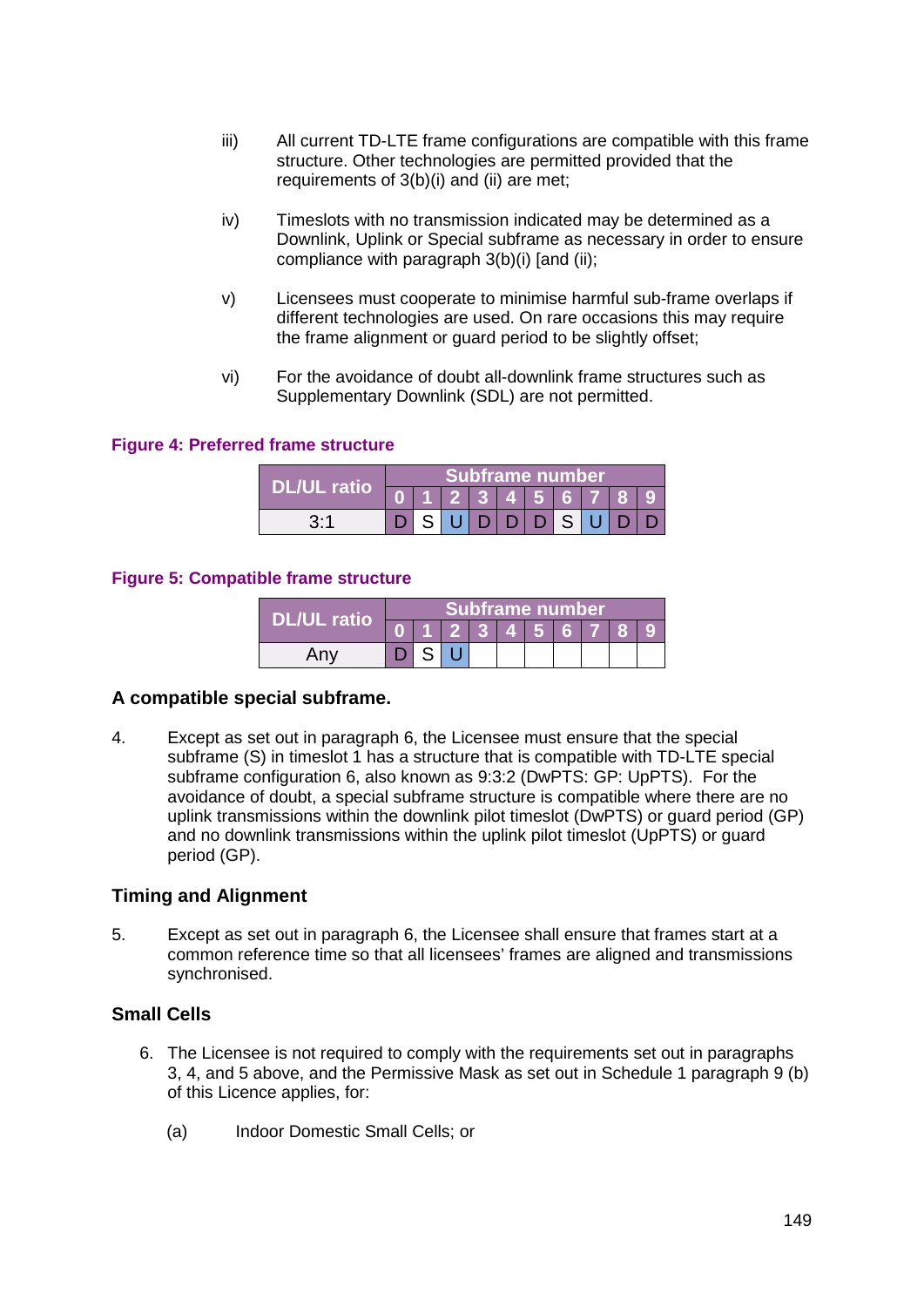(b) Indoor Non-domestic Small Cells, except where another licensee demonstrates that they are suffering harmful interference as a result.

For the avoidance of doubt, if another licensee demonstrates that they are suffering harmful interference as a result of an Indoor Non-domestic Small Cell, the Indoor Non-domestic Small Cell must comply with the requirements set out in paragraphs [3,](#page-136-2) [4,](#page-137-1) [5](#page-137-2) and 6 above.

# **Definitions**

- 7. In this Schedule:
	- a) "Downlink" means transmissions from a base station to a terminal station (handset)
	- b) "Indoor" means a location inside a building or place in which the shielding will typically provide the necessary attenuation to protect wireless telegraphy against harmful interference
	- b) "Indoor Domestic Small Cell" means a base station with an EIRP of less than or equal to 24dBm per 20 MHz carrier that is located within a residential property
	- c) "Indoor Non-domestic Small Cell" means a base station with an EIRP of less than or equal to 24dBm per 20 MHz carrier that is located indoors but not within a residential property
	- d) "TDD" means the application of time-division multiplexing to separate outward and return signals.
	- e) "TD-LTE" means the TDD variant of LTE (Long Term Evolution or 4G technology)
	- f) "Uplink" means transmissions from a terminal station (handset) to a base station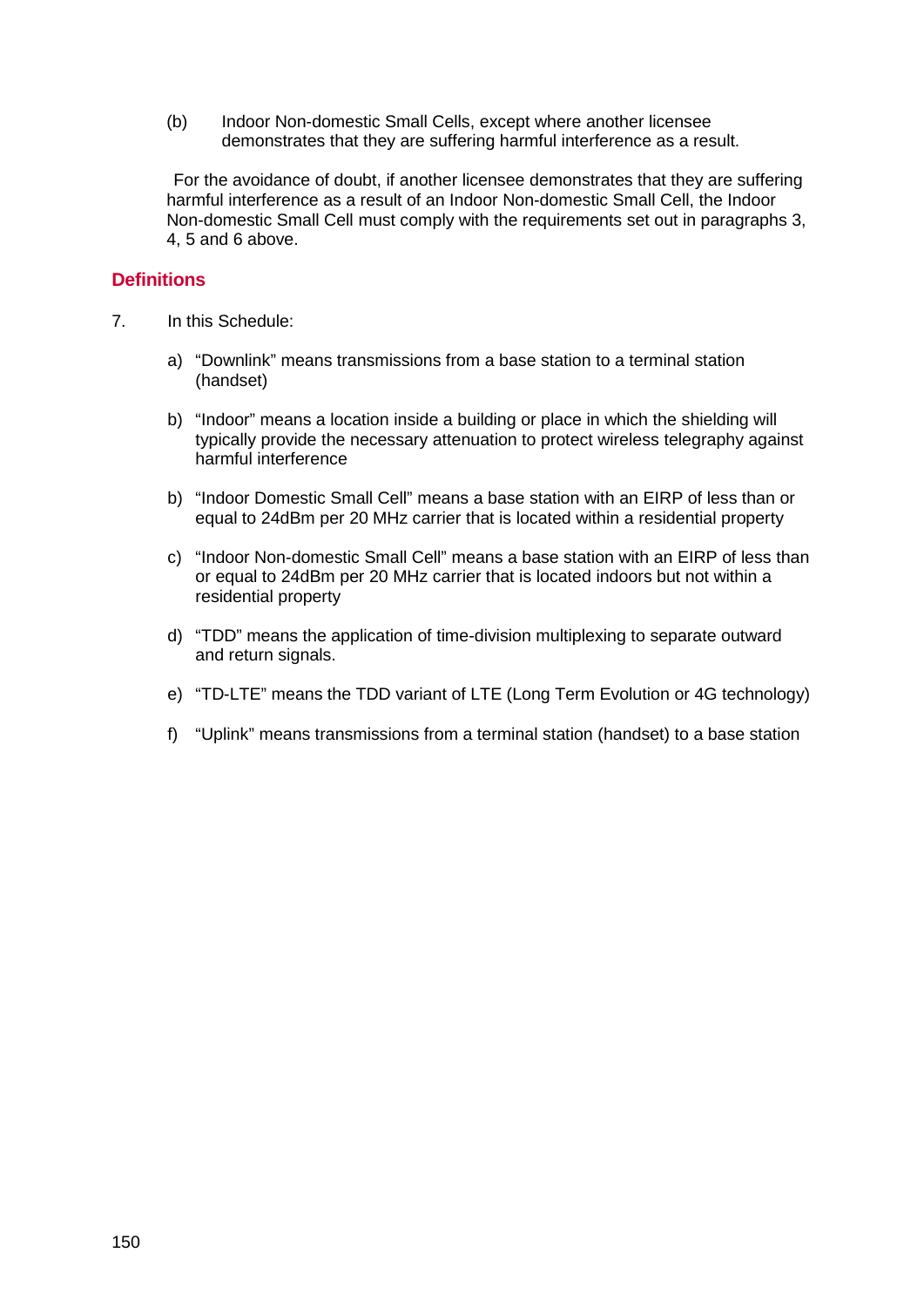# **Annex 8**

# **Glossary of terms**

| 3GPP                | The 3rd Generation Partnership Project - Collaboration between<br>groups of telecommunications associations, to make a globally<br>applicable third-generation (3G) mobile phone system specification<br>within the scope of the International Mobile Telecommunications-<br>2000 project of the International Telecommunication Union (ITU). |
|---------------------|-----------------------------------------------------------------------------------------------------------------------------------------------------------------------------------------------------------------------------------------------------------------------------------------------------------------------------------------------|
| 4G                  | Fourth generation mobile phone standards and technology                                                                                                                                                                                                                                                                                       |
| 5G                  | Fifth generation mobile phone standards and technology (not yet<br>developed)                                                                                                                                                                                                                                                                 |
| <b>ACIR</b>         | The Adjacent Channel Interference Ratio is a useful method for<br>determining the interference between two systems in adjacent<br>bands. It takes into account both the out-of-band leakage (ACLR)<br>of the transmitter (interferer) and the receive filtering (ACS) of the<br>receiver (victim).                                            |
| <b>ACLR</b>         | The Adjacent Channel leakage ratio (ACLR) of a radio transmitter<br>is the ratio of in band transmitted power to out-of-band power in the<br>adjacent channel (or for a specified frequency offset).                                                                                                                                          |
| <b>ACS</b>          | Adjacent channel selectivity. A measure of how susceptible a<br>receiver is to unwanted signals in adjacent spectrum.                                                                                                                                                                                                                         |
| <b>AIP</b>          | <b>Administrative Incentive Pricing</b>                                                                                                                                                                                                                                                                                                       |
| <b>ALD</b>          | <b>Assistive Listening Device</b>                                                                                                                                                                                                                                                                                                             |
| <b>ALF</b>          | <b>Annual Licence Fees</b>                                                                                                                                                                                                                                                                                                                    |
| <b>ATC/ATM</b>      | Air Traffic Control/ Air Traffic Management                                                                                                                                                                                                                                                                                                   |
| <b>BEM</b>          | <b>Block Edge Masks</b>                                                                                                                                                                                                                                                                                                                       |
| <b>Bluetooth</b>    | Wireless standard for short-range radio communications between a<br>variety of devices such as PCs, headsets, printers, mobile phones,<br>and PDAs.                                                                                                                                                                                           |
| <b>Bluetooth LE</b> | Bluetooth Low Energy – a newer version of Bluetooth, generally<br>smaller and designed to have a long battery life.                                                                                                                                                                                                                           |
| <b>BS</b>           | <b>Base Station</b>                                                                                                                                                                                                                                                                                                                           |
| <b>CCA</b>          | <b>Combinatorial Clock Auction</b>                                                                                                                                                                                                                                                                                                            |
| <b>CEPT</b>         | The European Conference of Postal and Telecommunications<br>Administrations                                                                                                                                                                                                                                                                   |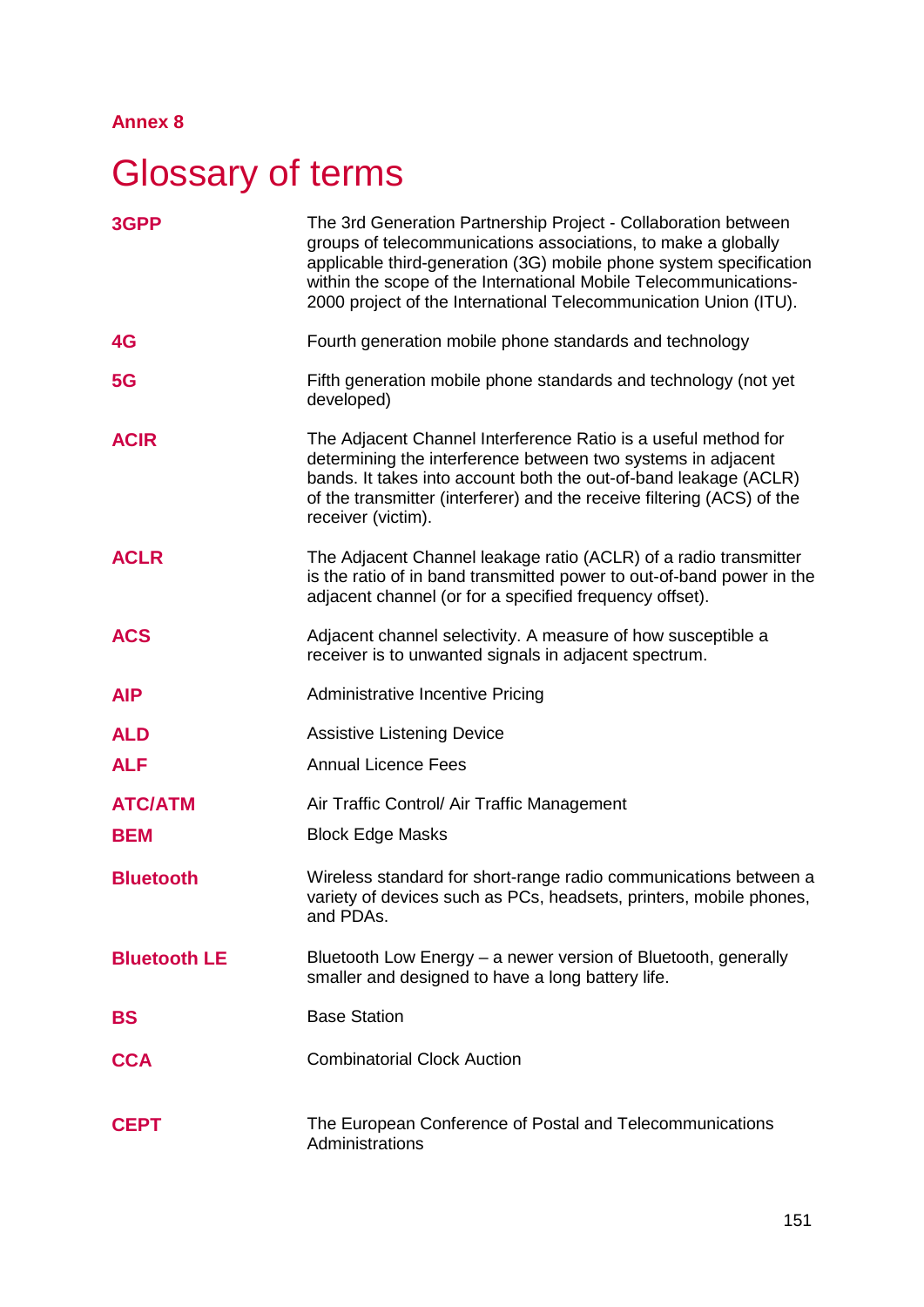| <b>CFI</b>                          | Call for Inputs                                                                                                                                                                                                                                                                      |
|-------------------------------------|--------------------------------------------------------------------------------------------------------------------------------------------------------------------------------------------------------------------------------------------------------------------------------------|
| <b>Communications</b><br><b>Act</b> | The Communications Act 2003                                                                                                                                                                                                                                                          |
| <b>CPI</b>                          | The Consumer Price Index (CPI) is a measure of inflation. It<br>measures the changes in the price level of consumer goods and<br>services purchased by households. The most significant item<br>excluded in the CPI, but included in the RPI, is mortgage interest<br>rate payments. |
| dB / dBm                            | Decibel. A notation for dealing with ratios that vary over several<br>orders of magnitude by using logarithms / The power ratio in<br>decibels (dB) of the measured power referenced to one milliwatt<br>$(mW)$ .                                                                    |
| <b>DotEcon</b>                      | DotEcon Ltd is a consulting firm.                                                                                                                                                                                                                                                    |
| <b>DTT</b>                          | Digital Terrestrial Television - Broadcasting delivered by digital<br>means. In the UK and Europe, DTT transmissions use the DVB-T<br>and DVB-T2 technical standards                                                                                                                 |
| <b>EAS</b>                          | <b>Electronic Auction System</b>                                                                                                                                                                                                                                                     |
| EC                                  | <b>European Commission</b>                                                                                                                                                                                                                                                           |
| <b>ECC</b>                          | Electronic Communications Committee – One of the three business<br>committees of the European conference of Postal and<br>Telecommunications.                                                                                                                                        |
| EE                                  | Everything Everywhere Ltd - An MNO.                                                                                                                                                                                                                                                  |
| <b>EHIMA</b>                        | European Hearing Instruments Manufacturers Association                                                                                                                                                                                                                               |
| <b>EIA</b>                          | <b>Equality Impact Assessment</b>                                                                                                                                                                                                                                                    |
| <b>EIRP</b>                         | Equivalent Isotropically Radiated Power. This is the product of the<br>power supplied to the antenna and the antenna gain in a given<br>direction relative to an isotropic antenna (absolute or isotropic<br>gain).                                                                  |
| EU                                  | <b>European Union</b>                                                                                                                                                                                                                                                                |
| <b>E-UTRA</b>                       | <b>Evolved Universal Terrestrial Radio Access</b>                                                                                                                                                                                                                                    |
| <b>FCC</b>                          | Federal Communication Commission - US regulatory authority for<br>communications                                                                                                                                                                                                     |
| <b>FDD</b>                          | Frequency Division Duplex - a technology that deals with traffic<br>asymmetry between uplink and downlink where separate frequency<br>bands are used for send and receive operations                                                                                                 |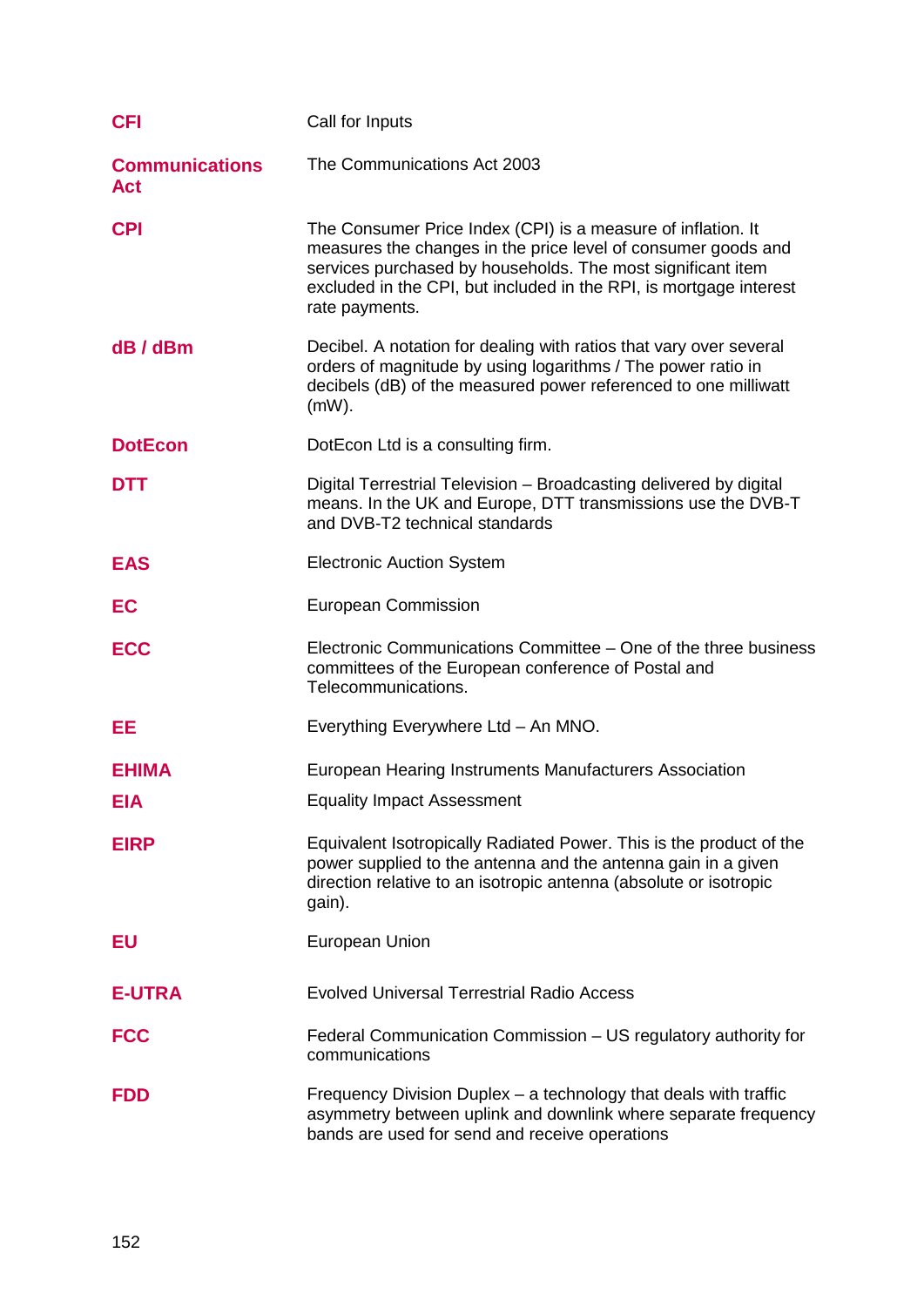| <b>Frame structure</b> | The combination of downlink and uplink sub-frame transmissions<br>that make a frame. A frame is 10ms long with TD-LTE.                                                                                                               |
|------------------------|--------------------------------------------------------------------------------------------------------------------------------------------------------------------------------------------------------------------------------------|
| <b>GHz</b>             | Gigahertz. $1,000,000,000$ (or $10^9$ ) oscillations per second.                                                                                                                                                                     |
| <b>GPS</b>             | <b>Global Positioning System</b>                                                                                                                                                                                                     |
| <b>GSA</b>             | <b>Global Suppliers Association</b>                                                                                                                                                                                                  |
| H <sub>3</sub> G       | Hutchinson 3G UK Ltd - trading as Three - An MNO.                                                                                                                                                                                    |
| <b>IEEE</b>            | Institute of Electrical and Electronics Engineers (standards body)                                                                                                                                                                   |
| <b>iMTA/ eiMTA</b>     | (Enhanced) Interference Mitigation & Traffic Adaptation – the frame<br>structure is changed dynamically in order to meet traffic<br>requirements or to minimise interference to neighbouring base<br>stations.                       |
| <b>ITU</b>             | International Telecommunications Union - Part of the United<br>Nations with a membership of 193 countries and over 700 private-<br>sector entities and academic institutions. ITU's headquarters are in<br>Geneva, Switzerland.      |
| <b>ISP</b>             | <b>Internet Service Provider</b>                                                                                                                                                                                                     |
| <b>LSA</b>             | Licence shared access of radio spectrum                                                                                                                                                                                              |
| <b>LTE</b>             | Long Term Evolution. Part of the development of 4G mobile<br>systems that started with 2G and 3G networks. Aims to achieve an<br>upgraded version of 3G services having up to 100 Mbps downlink<br>speeds and 50 Mbps uplink speeds. |
| <b>MHz</b>             | Megahertz. A unit of frequency of one million cycles per second.                                                                                                                                                                     |
| <b>MNO</b>             | Mobile network operator                                                                                                                                                                                                              |
| <b>MOD</b>             | The Ministry of Defence                                                                                                                                                                                                              |
| <b>MVNO</b>            | Mobile virtual network operator                                                                                                                                                                                                      |
| <b>NAO</b>             | <b>National Audit Office</b>                                                                                                                                                                                                         |
| <b>NGR</b>             | <b>National Grid Reference</b>                                                                                                                                                                                                       |
| <b>NRA</b>             | National Regulatory Authority. The relevant communications<br>regulatory body for each country in the EU. Ofcom is the NRA for<br>the United Kingdom.                                                                                |
| <b>Ofcom</b>           | The Office of Communications                                                                                                                                                                                                         |
| P <sub>2</sub> P       | Point to Point                                                                                                                                                                                                                       |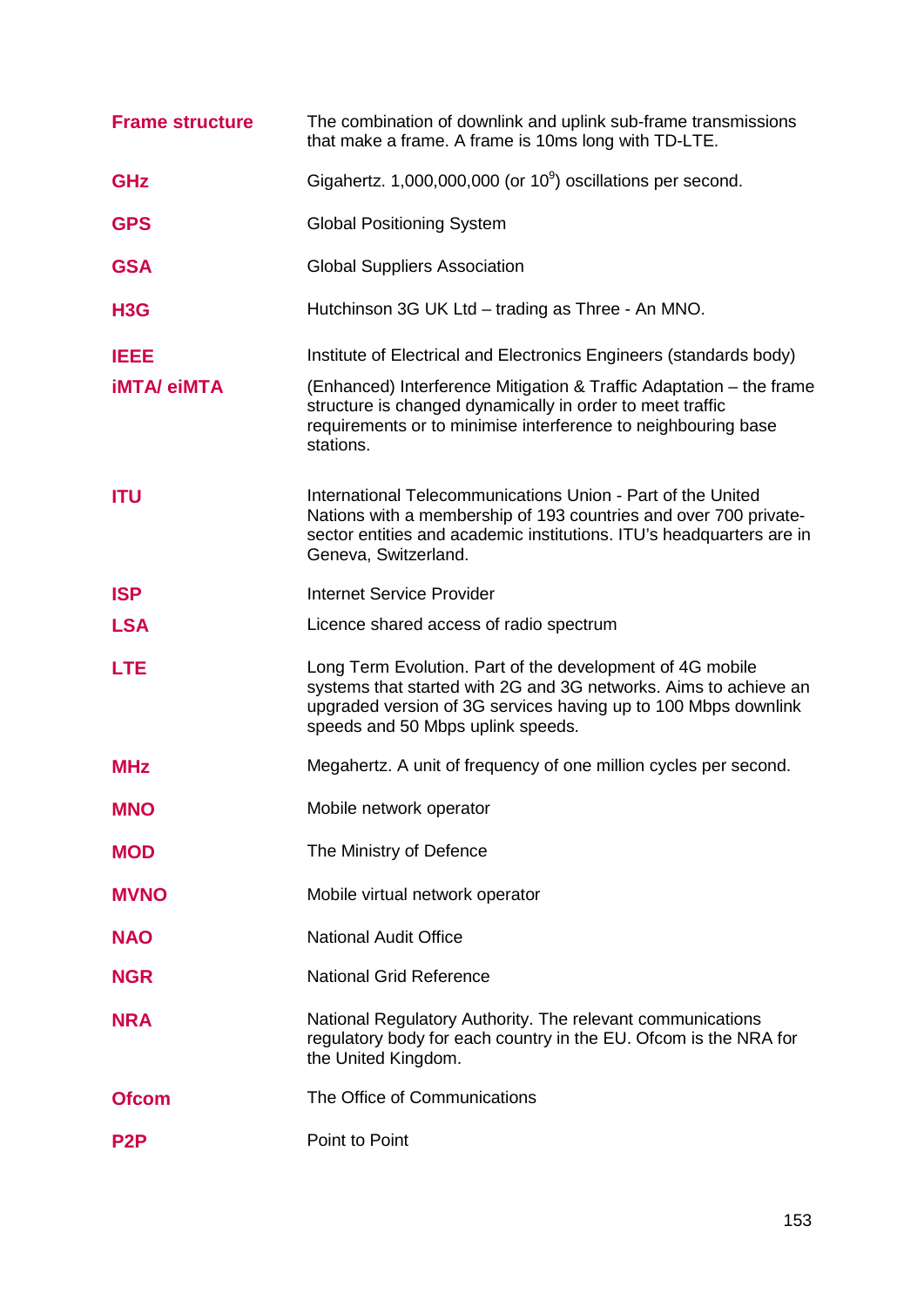| <b>PMSE</b>                                 | Programme-making and special events. A class of radio application<br>that support a wide range of activities in entertainment,<br>broadcasting, news gathering and community events.                                                                                                                                                                                                                                                                                                                                |
|---------------------------------------------|---------------------------------------------------------------------------------------------------------------------------------------------------------------------------------------------------------------------------------------------------------------------------------------------------------------------------------------------------------------------------------------------------------------------------------------------------------------------------------------------------------------------|
| <b>PSSR</b>                                 | <b>Public Sector Spectrum Release</b>                                                                                                                                                                                                                                                                                                                                                                                                                                                                               |
| <b>MR</b>                                   | <b>Minimum Requirements</b>                                                                                                                                                                                                                                                                                                                                                                                                                                                                                         |
| <b>Mobile Trading</b><br><b>Regulations</b> | Wireless Telegraphy (Mobile Spectrum Trading) Regulations 2011                                                                                                                                                                                                                                                                                                                                                                                                                                                      |
| <b>RAN</b>                                  | <b>Radio Access Network</b>                                                                                                                                                                                                                                                                                                                                                                                                                                                                                         |
| <b>RED</b>                                  | Radio Equipment Directive – a new EU Directive with requirements<br>for radio transmitters and receivers                                                                                                                                                                                                                                                                                                                                                                                                            |
| <b>RF</b>                                   | Radio Frequency                                                                                                                                                                                                                                                                                                                                                                                                                                                                                                     |
| <b>SDL</b>                                  | Supplementary Down Link – where unpaired spectrum is used for<br>downlink transmission only                                                                                                                                                                                                                                                                                                                                                                                                                         |
| <b>SMRA</b>                                 | Simultaneous multiple-round ascending auction.                                                                                                                                                                                                                                                                                                                                                                                                                                                                      |
| <b>TDD</b>                                  | Time Division Duplex – a technology that deals with traffic<br>asymmetry where the uplink is separated from the downlink by the<br>allocation of different time slots in the same frequency band.                                                                                                                                                                                                                                                                                                                   |
| <b>TD-LTE</b>                               | Time Division Long Term Evolution. Sometimes referred to as Long<br>Term Evolution Time-Division Duplex.                                                                                                                                                                                                                                                                                                                                                                                                            |
| <b>TRP</b>                                  | Total Radiated Power. The TRP is defined as the integral of the<br>power transmitted in different directions over the entire radiation<br>sphere.                                                                                                                                                                                                                                                                                                                                                                   |
| <b>UE</b>                                   | User Equipment                                                                                                                                                                                                                                                                                                                                                                                                                                                                                                      |
| <b>UL/DL</b>                                | Uplink/Downlink                                                                                                                                                                                                                                                                                                                                                                                                                                                                                                     |
| <b>UTC</b>                                  | <b>Co-ordinated Universal Time</b>                                                                                                                                                                                                                                                                                                                                                                                                                                                                                  |
| Wi-Fi                                       | Commonly used to refer to wireless local area network (WLAN)<br>technology, specifically that conforming to the IEEE 802.11 family<br>of standards. Such systems typically use one or more access<br>points connected to wired Ethernet networks which communicate<br>with wireless network adapters in end devices such as PCs. It was<br>originally developed to allow wireless extension of private LANs but<br>is now also used as a general public access technology via access<br>points known as "hotspots". |
| <b>WIMAX</b>                                | Worldwide Interoperability for Microwave Access is a wireless<br>communications standard designed to provide 30 to 40 megabit-<br>per-second data rates.                                                                                                                                                                                                                                                                                                                                                            |
| <b>WTA</b>                                  | Wireless Telegraphy Act 2006                                                                                                                                                                                                                                                                                                                                                                                                                                                                                        |